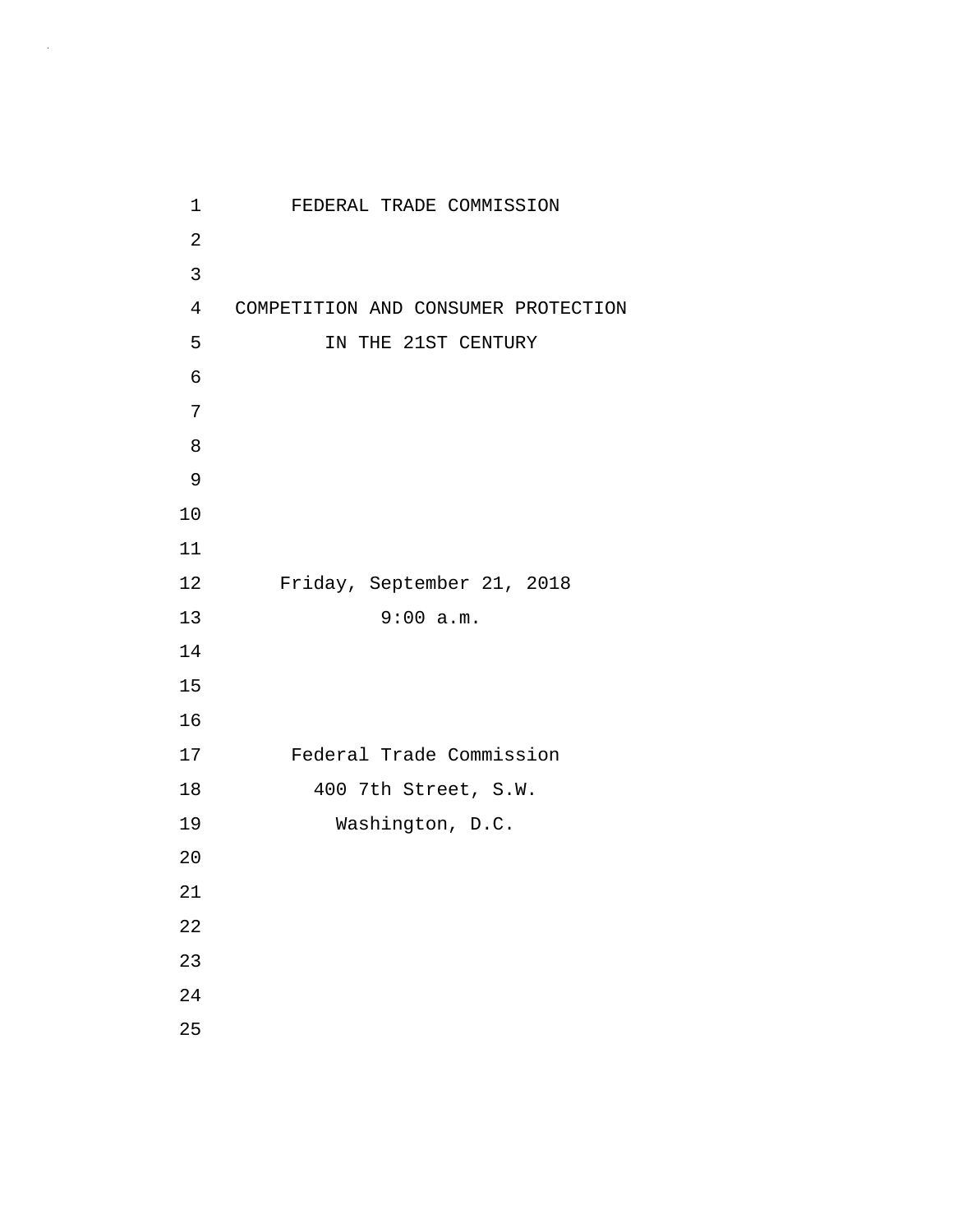|             | <b>Final Version</b><br>Competition and Consumer Protection in the 21st Century | 9/21/2018 |
|-------------|---------------------------------------------------------------------------------|-----------|
| $\mathbf 1$ |                                                                                 |           |
| 2           | FEDERAL TRADE COMMISSION                                                        |           |
| 3           | INDEX                                                                           |           |
| 4           |                                                                                 |           |
| 5           |                                                                                 |           |
| 6           | ORAL ARGUMENT                                                                   | PAGE      |
| 7           | Welcome and Introductory Remarks                                                |           |
| 8           | By Commissioner Rebecca Slaughter                                               | 6         |
| 9           |                                                                                 |           |
| 10          | Opening Address by Joseph E. Stiglitz                                           | 13        |
| 11          |                                                                                 |           |
| 12          | Remarks by William C. Kovacic                                                   | 36        |
| 13          |                                                                                 |           |
| 14          | Panel 1: The State of U.S. Antitrust Law                                        | 53        |
| 15          |                                                                                 |           |
| 16          | Panel 2: The State of Antitrust Law                                             | 126       |
| 17          |                                                                                 |           |
| 18          | Panel 3:<br>Monopsony & Buyer Power                                             | 204       |
| 19          |                                                                                 |           |
| 20          | Closing Remarks by                                                              |           |
| 21          | Commissioner Maureen K. Ohlhausen                                               | 272       |
| 22          |                                                                                 |           |
| 23          |                                                                                 |           |
| 24          |                                                                                 |           |
| 25          |                                                                                 |           |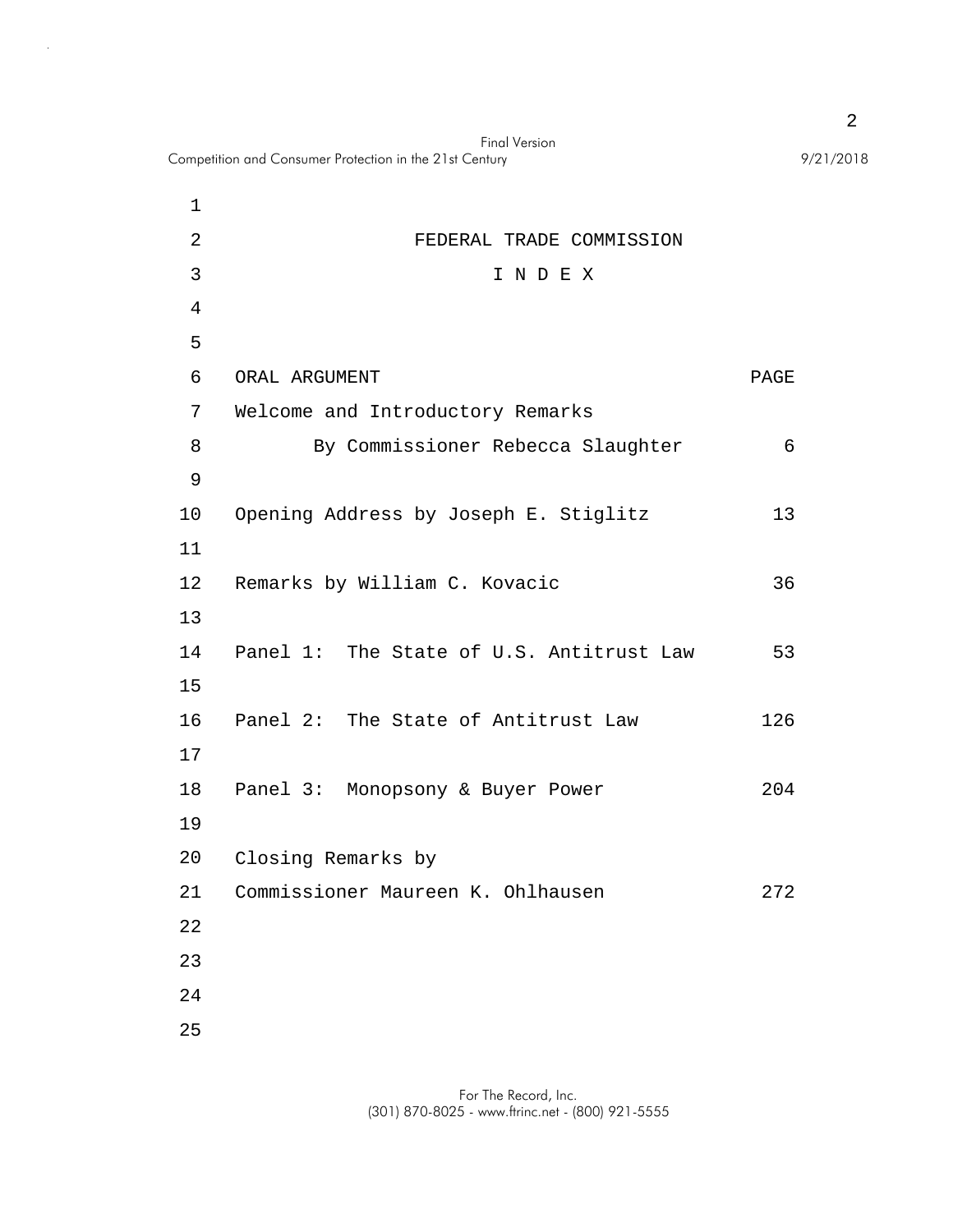Final Version Competition and Consumer Protection in the 21st Century 9/21/2018

5 10 15 1 P R O C E E D I N G S 2 - - - - - - -3 MS. MUNCK: All right. Good morning, and 4 welcome to the FTC's second session of our hearings on Competition and Consumer Protection in the 21st 6 Century. My name is Suzanne Munck, and I am the Deputy 7 Director of the Office of Policy Planning, and on 8 behalf of the FTC and all of my colleagues, I'd like to 9 welcome everyone who is joining our session in person and via webcast. 11 And I would like to give my special thanks and 12 gratitude to our tremendous panels that we will have 13 today, including Nobel Laureate Professor Joseph 14 Stiglitz, who is one of the probably most esteemed critics of approaches to antitrust in the modern 16 economy; and also our Former Chairman and Former 17 Commissioner, William Kovacic. So thank you very much 18 to everyone who is participating today. We are very

19 grateful for your time.

20 Before we get started, it is my job to run 21 through a few housekeeping announcements. First, if 22 you have your mobile phone with you, please silence it 23 today. We are very grateful for that.

25 24 Second, if you leave the Constitution Center today for any reason, you'll have to go back through

> For The Record, Inc. (301) 870-8025 - www.ftrinc.net - (800) 921-5555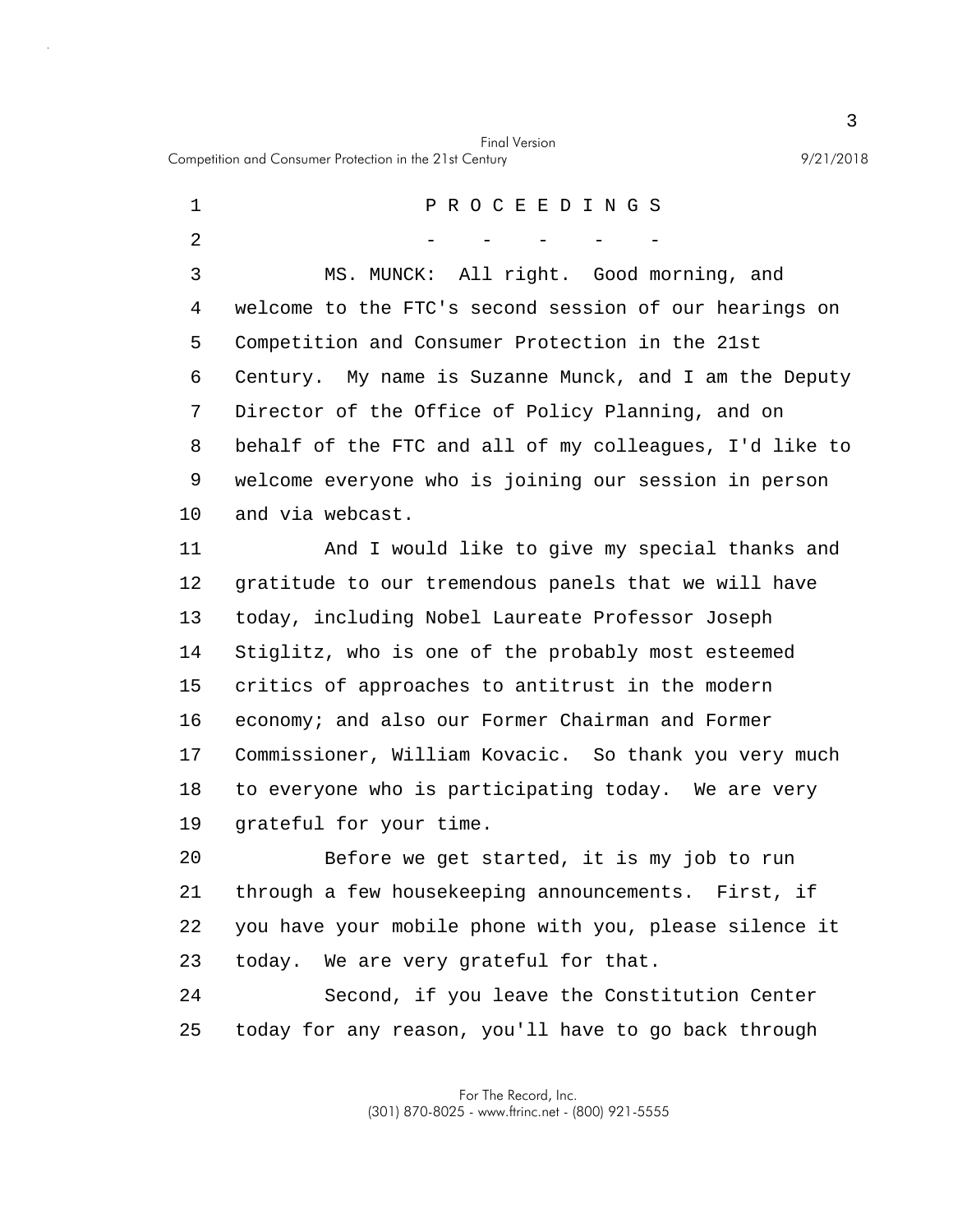1 the security screening again. So please keep that in 2 mind as you're scheduling the time for coffee, et 3 cetera. 4 Most of you have received a lanyard with the

5 FTC event security badge. We recycle those. So if you 6 wouldn't mind giving that back at the end of the day, 7 we would be very grateful.

10 15 8 If there is an emergency that occurs that 9 requires you to leave the Constitution Center but remain in the building, follow the instructions 11 provided over the PA. If you have to evacuate the 12 building, an alarm will sound. Everyone should leave 13 the building in an orderly manner through the main 7th 14 Street exit; that's where you entered. After leaving the building, turn left and proceed down 7th Street and 16 across E to the FTC emergency assembly area. You can 17 also just look for me or any other FTC staff and we 18 will make sure to guide you in the right direction.

20 25 19 If you notice any suspicious activity today, please alert security. And please be advised that the 21 event is photographed, webcast, and recorded. By 22 participating in this event, you are agreeing that your 23 image and anything you say or submit may be posted 24 indefinitely at ftc.gov or on one of the Commission's publicly available social media sites.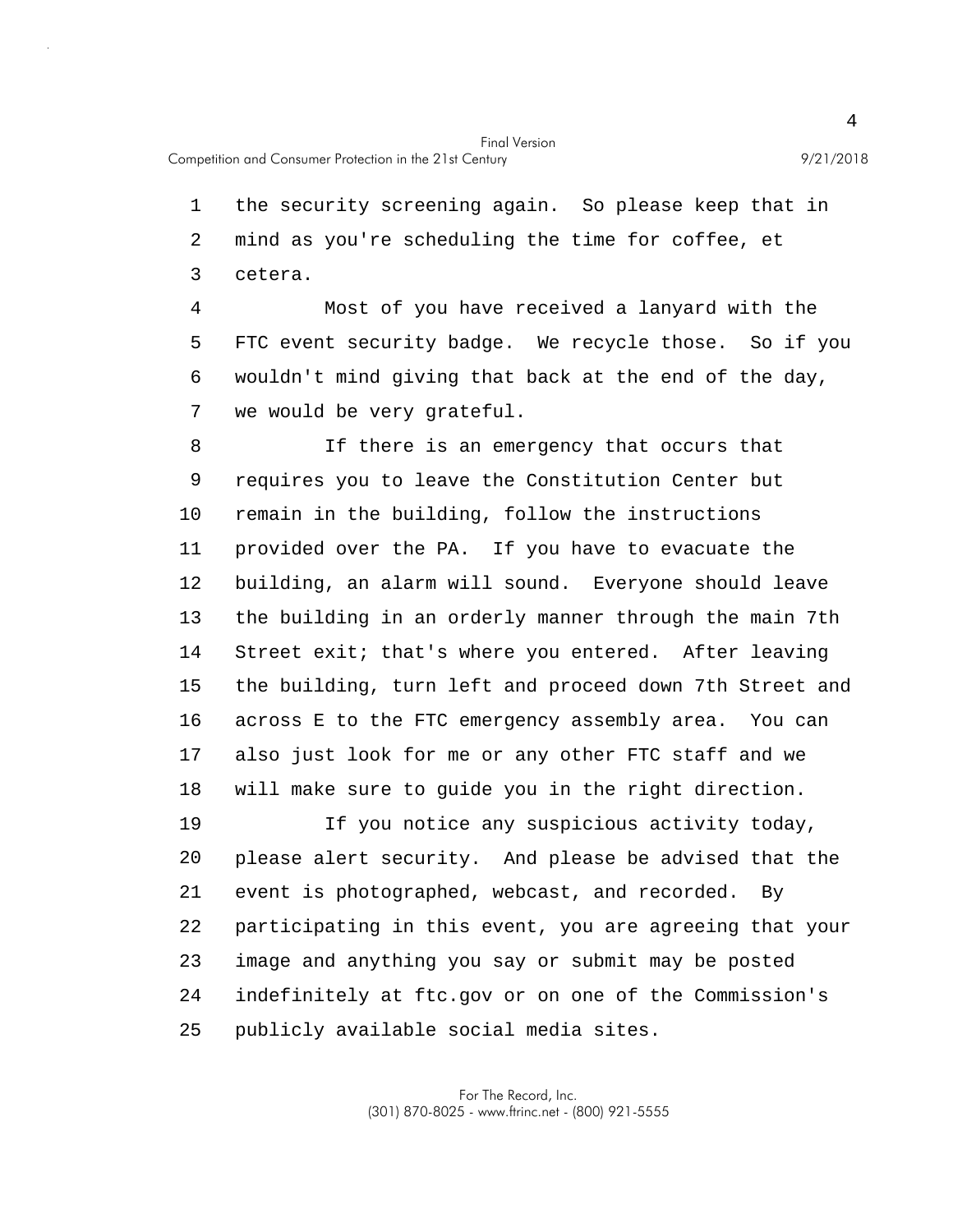|             | <b>Final Version</b><br>Competition and Consumer Protection in the 21st Century<br>9/21/2018 |
|-------------|----------------------------------------------------------------------------------------------|
| $\mathbf 1$ | Restrooms are located in the hallway just                                                    |
| 2           | around the corner. If you need anything, please ask                                          |
| 3           | any of the FTC staff; we're happy to help you. And we                                        |
| 4           | have a cafeteria onsite that closes at 3:00 p.m.                                             |
| 5           | So with that housekeeping, it is now my                                                      |
| 6           | tremendous pleasure to introduce Commissioner Kelly                                          |
| 7           | Slaughter, then to hear from the panelists today.                                            |
| 8           | Thank you very much.                                                                         |
| 9           | (Applause.)                                                                                  |
| 10          |                                                                                              |
| 11          |                                                                                              |
| 12          |                                                                                              |
| 13          |                                                                                              |
| 14          |                                                                                              |
| 15          |                                                                                              |
| 16          |                                                                                              |
| 17          |                                                                                              |
| 18          |                                                                                              |
| 19          |                                                                                              |
| 20          |                                                                                              |
| 21          |                                                                                              |
| 22          |                                                                                              |
| 23          |                                                                                              |
| 24<br>25    |                                                                                              |
|             |                                                                                              |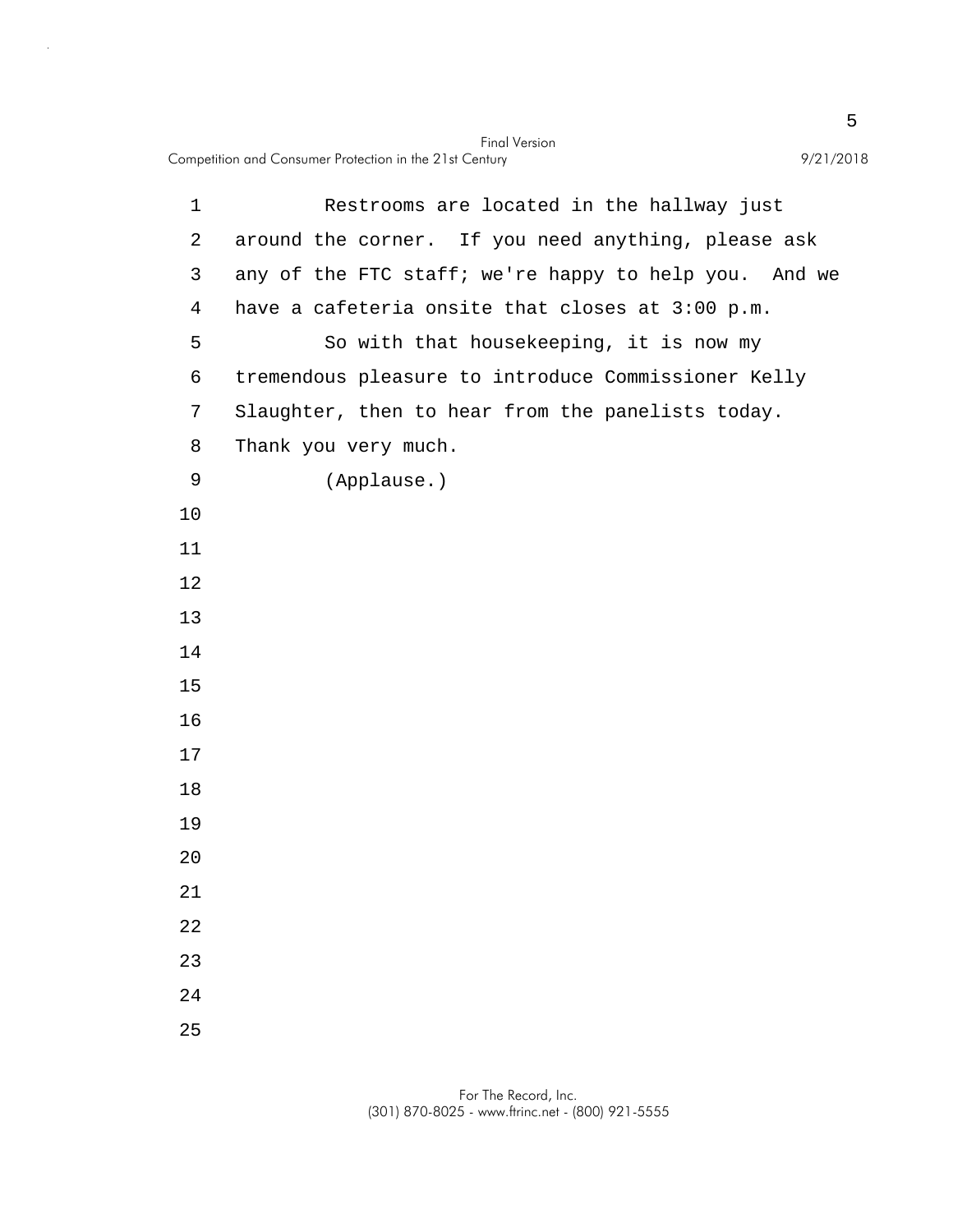| $\mathbf 1$    | WELCOME AND INTRODUCTORY REMARKS                                    |
|----------------|---------------------------------------------------------------------|
| $\overline{2}$ | MS. SLAUGHTER: Thank you, Suzanne, and thank                        |
| 3              | you to all of you. It's so nice to be here today.<br>$\mathbf{I}$   |
| 4              | am pleased and privileged to be opening our second day              |
| 5              | of hearings on Competition and Consumer Protection in               |
| 6              | the 21st Century. I have long been interested in how                |
| 7              | policymakers tackle complicated questions about the                 |
| 8              | challenges and opportunities posed by new technologies.             |
| 9              | In fact, as an anthropology major, I wrote my                       |
| 10             | college thesis on the first set of congressional                    |
| 11             | hearings on genetic engineering in the early 1980s.<br>$\mathbf{I}$ |
| 12             | conducted a detailed and sophisticated analysis of the              |
| 13             | language that members and witnesses used in those                   |
| 14             | hearings and reached a staggering conclusion: everyone              |
| 15             | came into that exercise with their minds made up.                   |
| 16             | As an anthropology student who had no                               |
| 17             | experience in government at the time, I was shocked by              |
| 18             | this conclusion, but now, with the benefit of a decade              |
| 19             | of experience working in Congress under my belt, my                 |
| 20             | insightful deduction feels more like a statement of the             |
| 21             | staggeringly obvious.                                               |
| 22             | I bring up this story because the hearings we                       |
| 23             | are now convening have a similar backdrop to those                  |
| 24             | genetic engineering hearings in the early eighties.                 |

25 Technological innovation has raised serious and

> For The Record, Inc. (301) 870-8025 - www.ftrinc.net - (800) 921-5555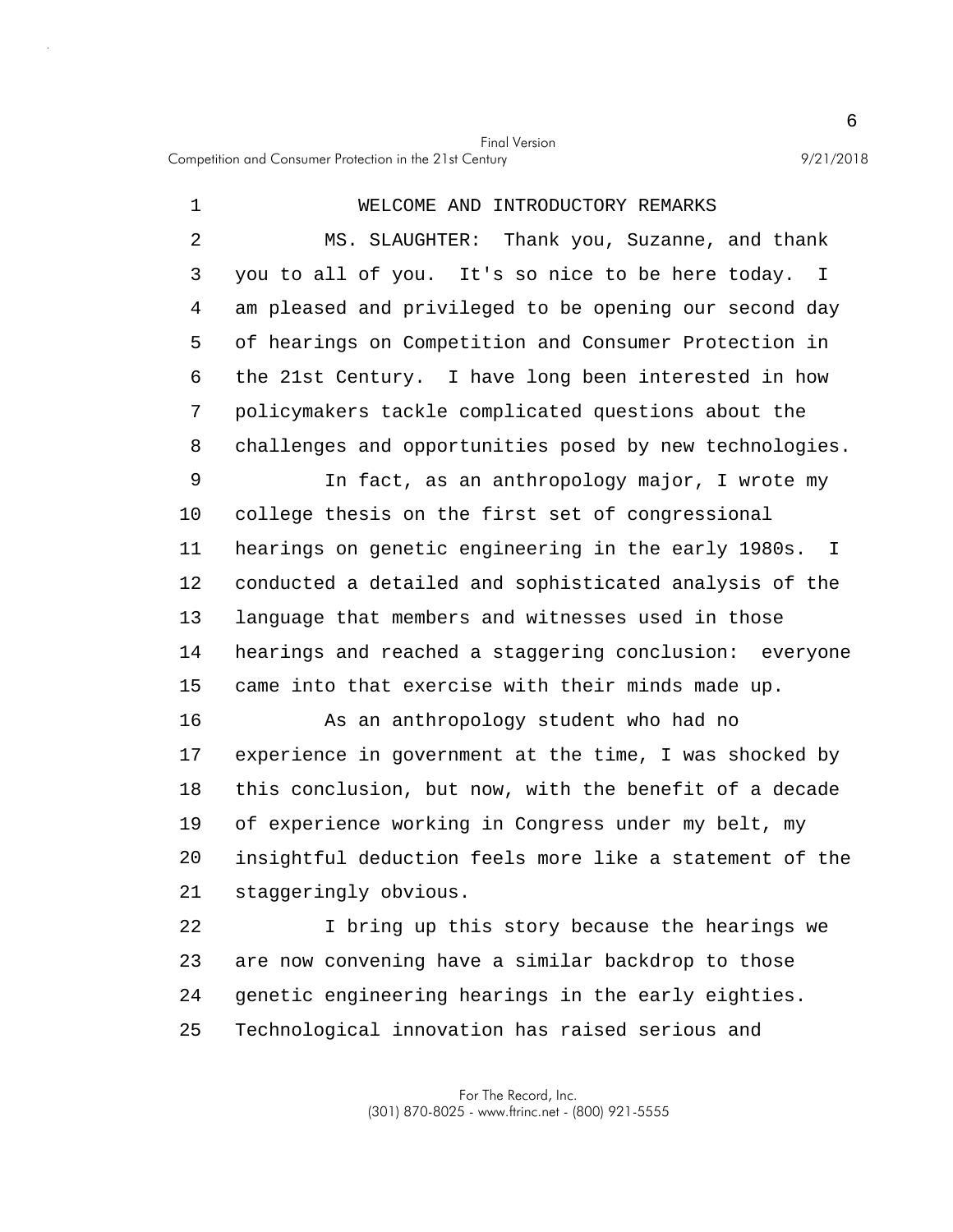5 1 important questions of law and policy, and I can 2 understand why those familiar with the ways of 3 Washington might be suspicious that there is a 4 predetermined outcome or a desire to simply endorse the status quo.

10 6 However, I believe this moment is different. 7 These hearings are not a project of reaffirming our 8 current policies and practices. To the contrary, they 9 must be a critical rethink of what we do, how we do it, and what we should do differently or better to advance 11 the FTC's mission of protecting consumers and promoting 12 competition. If, at the end of the day, we appear to 13 be merely patting ourselves on the back for a job well 14 done thus far, we will have failed.

15 20 25 This is an extremely exciting moment to be at 16 the FTC. Technological innovation is not only 17 affecting our traditional work in both competition and 18 consumer protection, it is blurring the line between 19 our two traditionally distinct missions. As we heard on the first day of these hearings, there is 21 substantial evidence that markets and sectors are 22 becoming increasingly concentrated across the economy. 23 At the same time, they are becoming 24 increasingly technologically dependent. Technology is no longer simply an industry. It is a part of every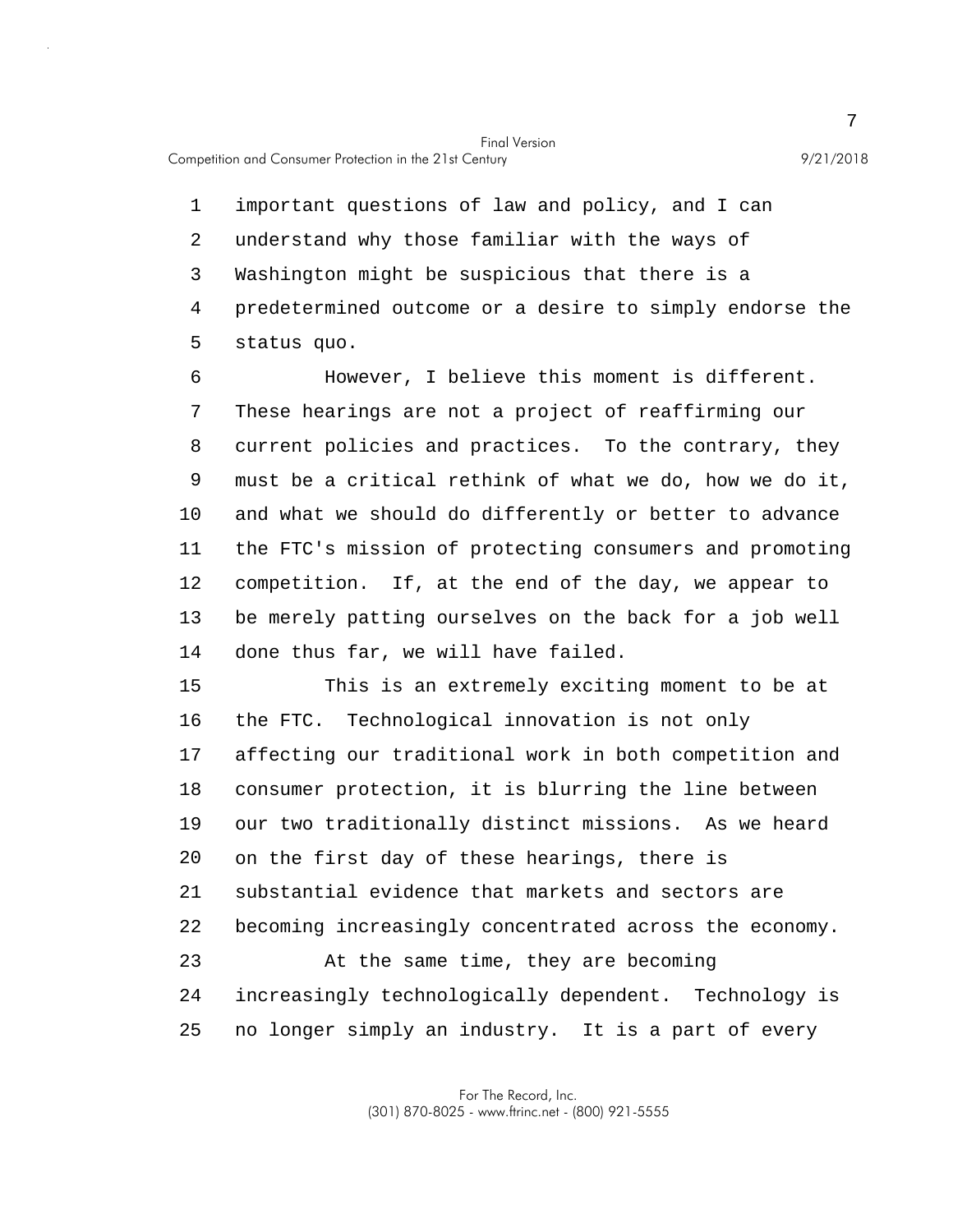1 industry. As a result, it is relevant in more and more 2 matters before the Commission.

5 3 Privacy and data security might come to mind 4 first, but the consumer protection staff also grapple with the implications of technology when tackling 6 cryptocurrencies, online marketing, data throttling, 7 tech support scams, thin tech, and even robocalls.

10 8 On the competition side, we have also long had 9 to keep pace with technological advancement. We are seeing more and more mergers and conduct matters with 11 technology-related issues, such as data collection, 12 intellectual property, and network effects. And as 13 consumers become data commodities themselves, the 14 nature of competition has been evolving as well.

15 20 25 What is even more interesting to me is how 16 these questions about competition and consumer 17 protection no longer happen in isolation. Addressing a 18 legal question on one side often has profound 19 implications for the other. Consider a hypothetical merger between two companies which each control 21 substantial consumer data. What are the privacy and 22 security implications of that rollup? Consider also 23 the consequences for consumers when limited competition 24 means there is no meaningful choice about whether to patronize a company that may not prioritize user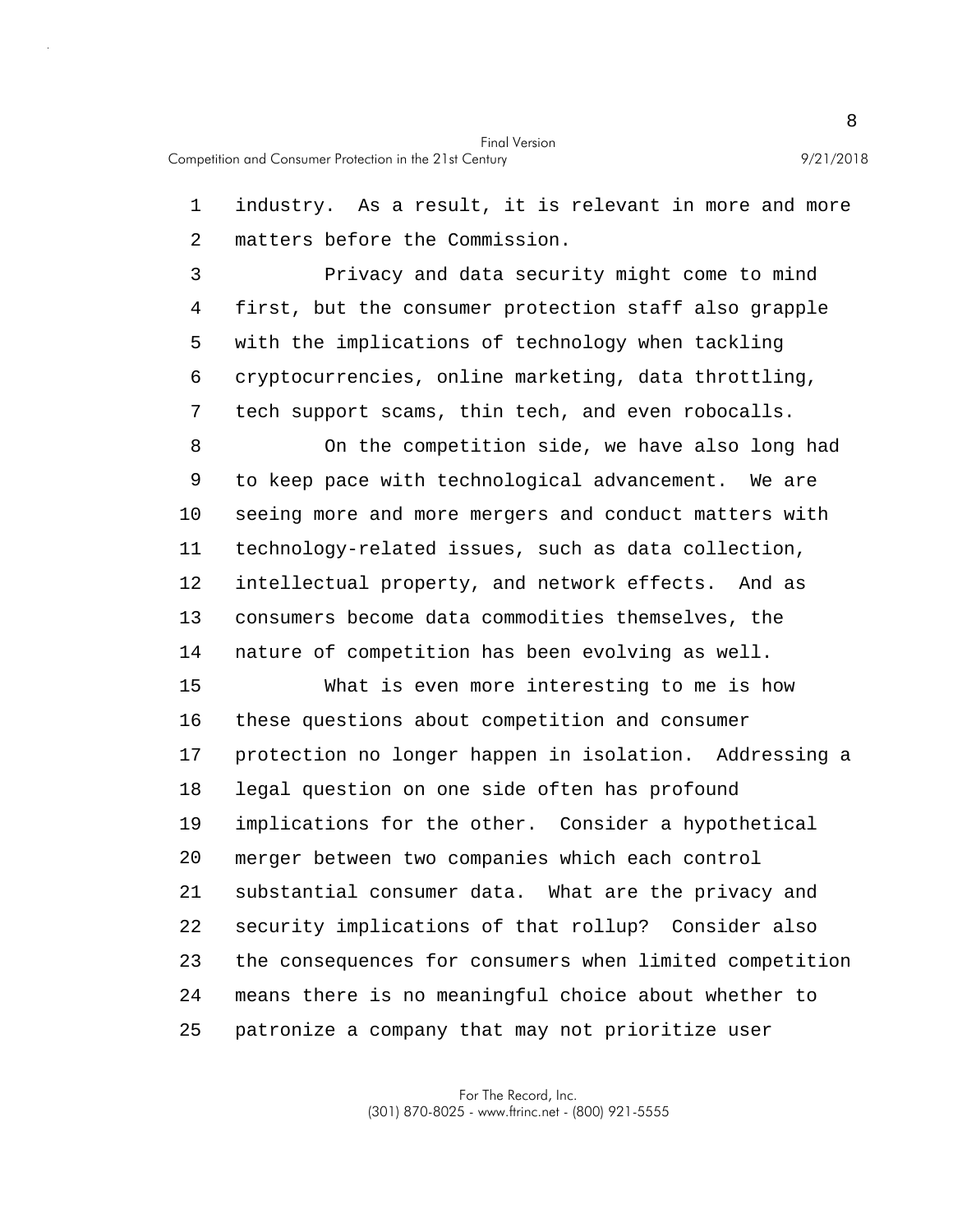1 privacy.

5 2 Policy changes on the consumer protection side 3 have competition implications as well. How could 4 effective data portability help facilitate entry and competition while sufficiently protecting privacy? 6 Will new privacy regulations have the unintended 7 consequence of stifling innovation and entrenching 8 incumbents?

10 15 9 The FTC is uniquely well positioned to tackle these issues with thoughtful attention to their 11 interplay. Many other jurisdictions have completely 12 different agencies to address privacy, consumer 13 protection, and competition missions. The FTC is 14 somewhat anomalous by having these issue sets housed under our single umbrella. It is incumbent on us to 16 take advantage of our structure and expertise to meet 17 this economic moment.

20 25 18 In other ways, perhaps, we can learn from the 19 contrast with other jurisdictions. First, the passage and implementation of GDPR across the pond, as well as 21 CCPA closer to home, provide excellent natural 22 experiments for us to see how longstanding ideas, like 23 the right to be forgotten, work in practice. We can 24 also monitor implementation for unintended consequences, including for competition.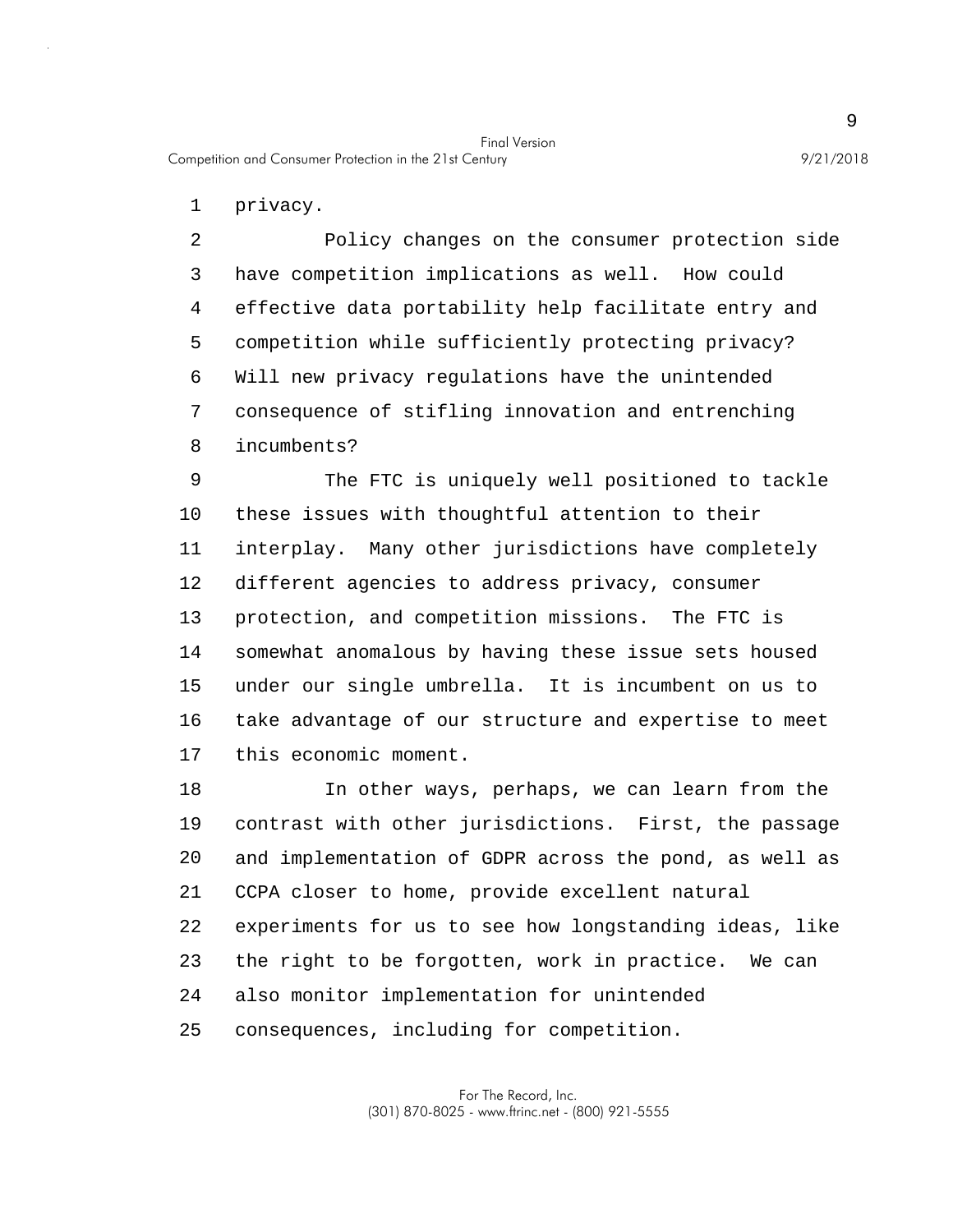Competition and Consumer Protection in the 21st Century 9/21/2018

5 1 At the same time, the European Commission is 2 pursuing high-profile competition cases that involve 3 American companies. Of course, they are working with 4 an entirely different set of laws with respect to competition. The abuse of dominance standard, which 6 does not exist in our statutory framework, puts 7 specific burdens on firms that reach a certain market 8 share.

10 9 As we observe the European cases and practices in practice, we have an opportunity to consider the 11 benefits or risks of changing our statutory standards 12 here. I hope that these hearings generally and today's 13 panel specifically give us a chance to analyze these 14 issues carefully.

15 20 Chairman Simons noted in his introduction last 16 week that he has an open mind as to what conclusions 17 will be drawn for the hearings, as do I. This is not 18 to me like those genetic engineering hearings I 19 analyzed back in college. I do not approach this with the conclusions pre-inscribed. This critical 21 self-examination should not lead to a reaffirmation of 22 everything we are already doing.

25 23 Reflection premised on changing conditions will 24 inevitably uncover areas that are ripe for improvement. It is simply not plausible that a meaningful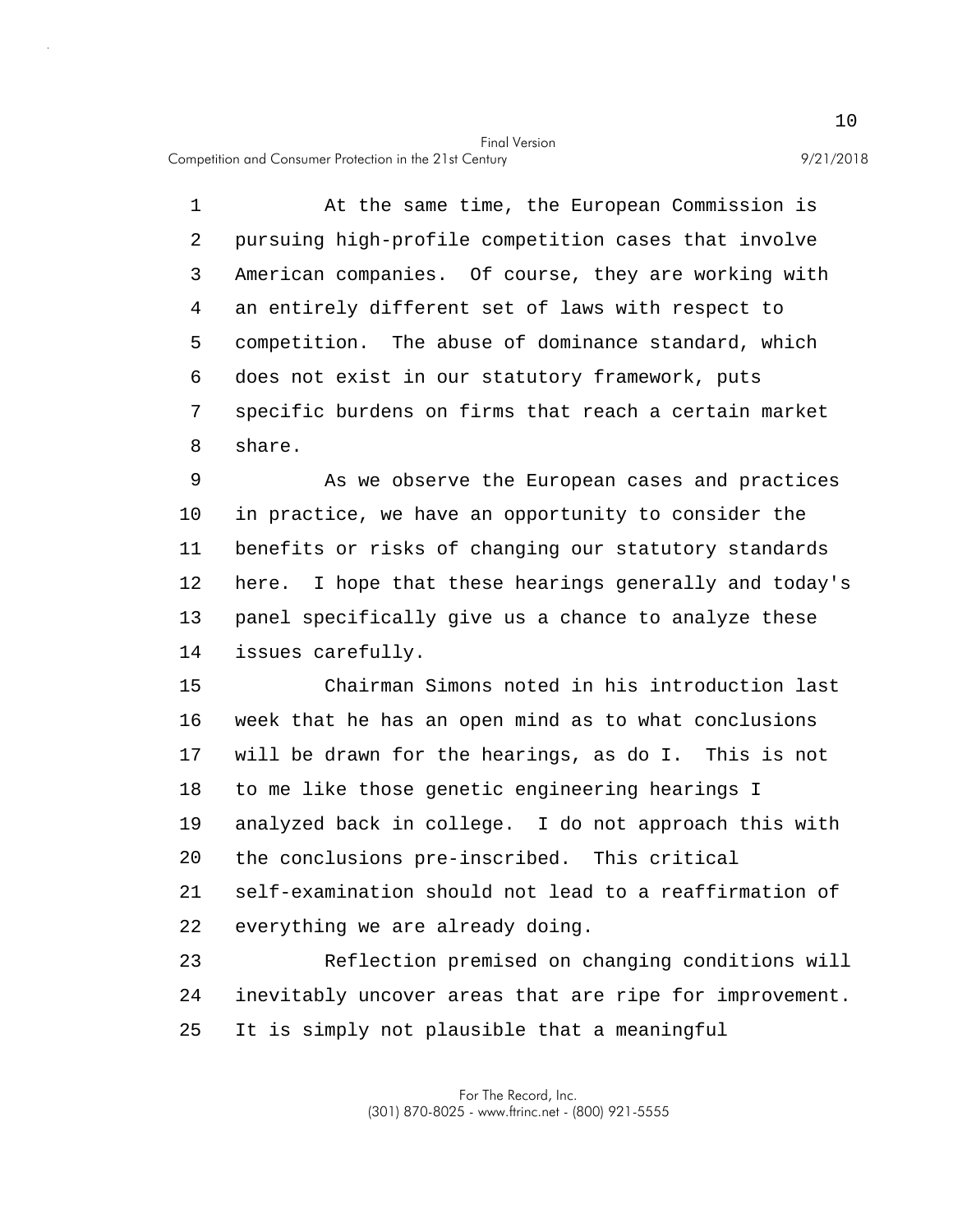Competition and Consumer Protection in the 21st Century 9/21/2018

5 10 1 self-examination will lead to the conclusion that 2 nothing should change. I am very open-minded as to 3 what that change should be in terms of substance and 4 magnitude. I also think it is important to consider what should change operationally at the FTC and what 6 should be changed by Congress. Those inquiries are not 7 mutually exclusive. We can both do better with our 8 current toolbox and identify areas where we need to 9 supplement it with additional authority or additional resources.

15 11 My mother teases me frequently with the adage, 12 "Change is hard." It's funny because it's true, and I 13 think it's particularly true not only for me personally 14 but also for many of us across the legal profession who are raised with the idea that doctrine is developed 16 carefully and thoughtfully over time.

20 25 17 Even though change is hard, it can also be 18 good. Healthy democratic institutions can comfortably 19 acknowledge areas of weakness or prior errors and improve. We can think carefully and also radically at 21 the same time. We must hear and consider new ideas and 22 new voices and not be wed to the notion that the status 23 quo is any more justified than a departure from it. 24 Thinking both carefully and radically is nothing new for our first speaker today, whom I have

> For The Record, Inc. (301) 870-8025 - www.ftrinc.net - (800) 921-5555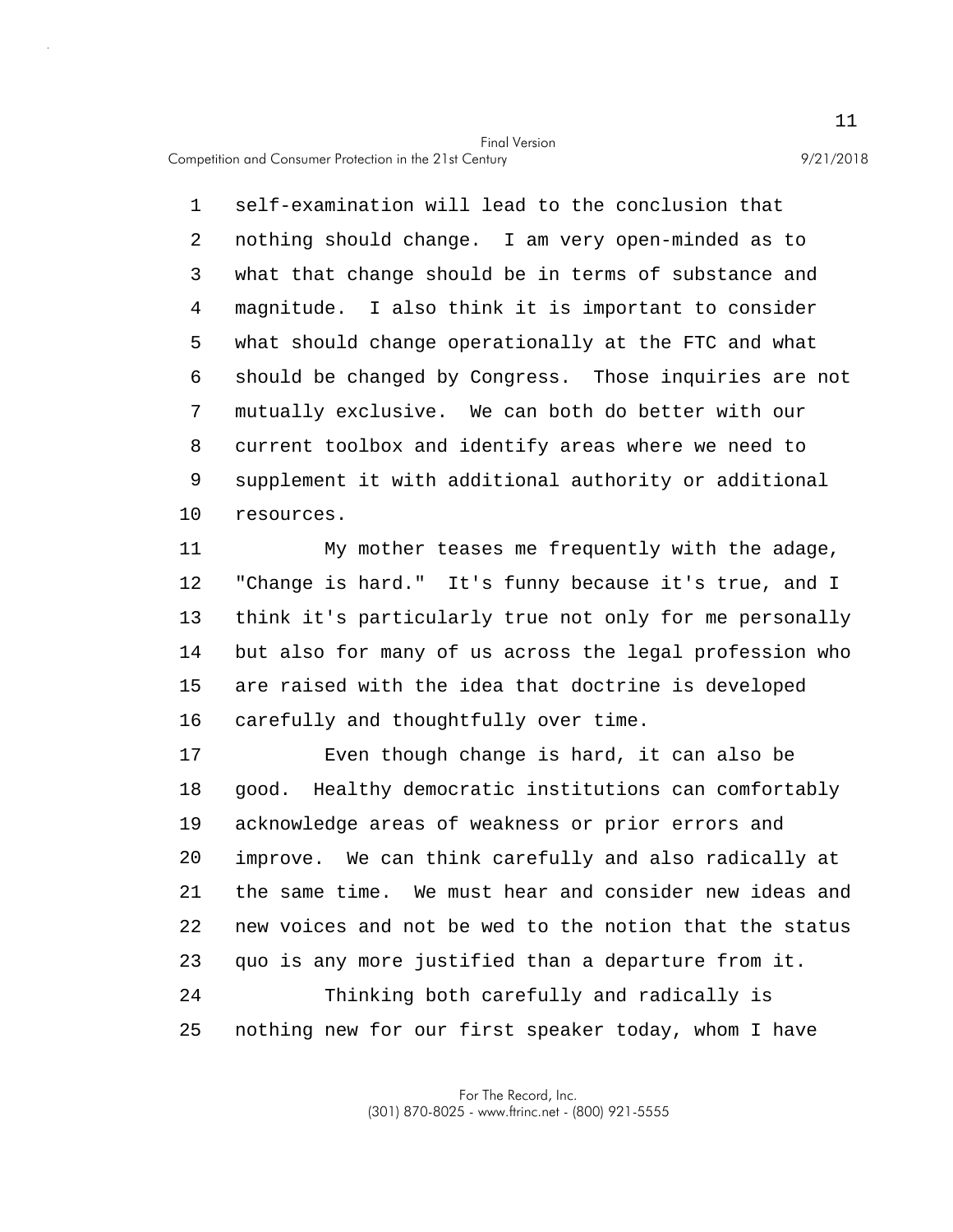Competition and Consumer Protection in the 21st Century 9/21/2018

5 10 1 the honor of introducing. Joseph E. Stiglitz is an 2 extraordinarily accomplished economist who has been at 3 the forefront of major economic policy issues for the 4 past 40 years. His work and achievements are vast, so I will attempt to give you just the highlights. 6 Professor Stiglitz currently teaches at 7 Columbia University, and he is Co-Chair of the 8 High-Level Expert Group on the Measurement of Economic 9 Performance and Social Progress at the OECD. That is a mouthful. He is also the Chief Economist of the 11 Roosevelt Institute. His career has included stints in 12 leadership at the World Bank, the President's Council 13 of Economic Advisors, and the Initiative for Policy 14 Dialogue.

15 20 Professor Stiglitz may be best known for his 16 innovative work to create a new branch of economics, 17 the economics of information, and for his analysis of 18 markets with asymmetric information. He has received 19 almost innumerable prizes and accolades, including the Nobel Memorial Prize in Economic Sciences. And, 21 perhaps most notably, his son once worked for me as a 22 law clerk.

25 23 Thank you to Professor Stiglitz and to everyone 24 who is participating in the FTC's examination of Competition and Consumer Protection in the 21st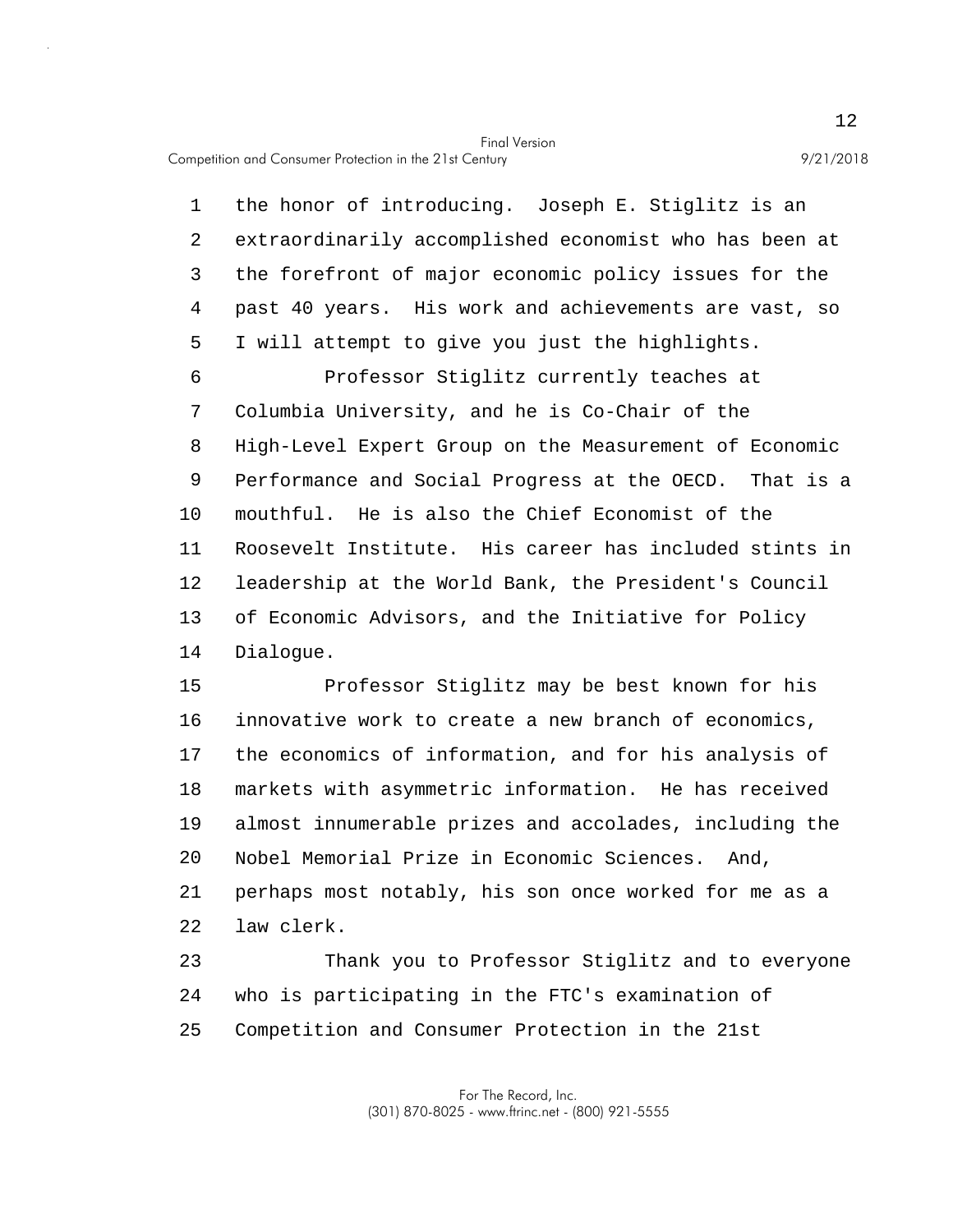|                | <b>Final Version</b><br>Competition and Consumer Protection in the 21st Century | 9/21/2018 |
|----------------|---------------------------------------------------------------------------------|-----------|
| $\mathbf{1}$   | Century. I also want to thank the FTC staff for their                           |           |
| $\overline{a}$ | tireless work in planning and carrying out these                                |           |
| 3              | hearings, and I look forward to lively discussions                              |           |
| $\overline{4}$ | today. Thank you.                                                               |           |
| 5              | (Applause.)                                                                     |           |
| 6              |                                                                                 |           |
| 7              |                                                                                 |           |
| 8              |                                                                                 |           |
| $\mathsf 9$    |                                                                                 |           |
| 10             |                                                                                 |           |
| 11             |                                                                                 |           |
| $12$           |                                                                                 |           |
| 13             |                                                                                 |           |
| 14             |                                                                                 |           |
| 15             |                                                                                 |           |
| 16             |                                                                                 |           |
| 17             |                                                                                 |           |
| 18             |                                                                                 |           |
| 19             |                                                                                 |           |
| $2\,0$         |                                                                                 |           |
| $21\,$         |                                                                                 |           |
| 22             |                                                                                 |           |
| 23             |                                                                                 |           |
| 24             |                                                                                 |           |
| 25             |                                                                                 |           |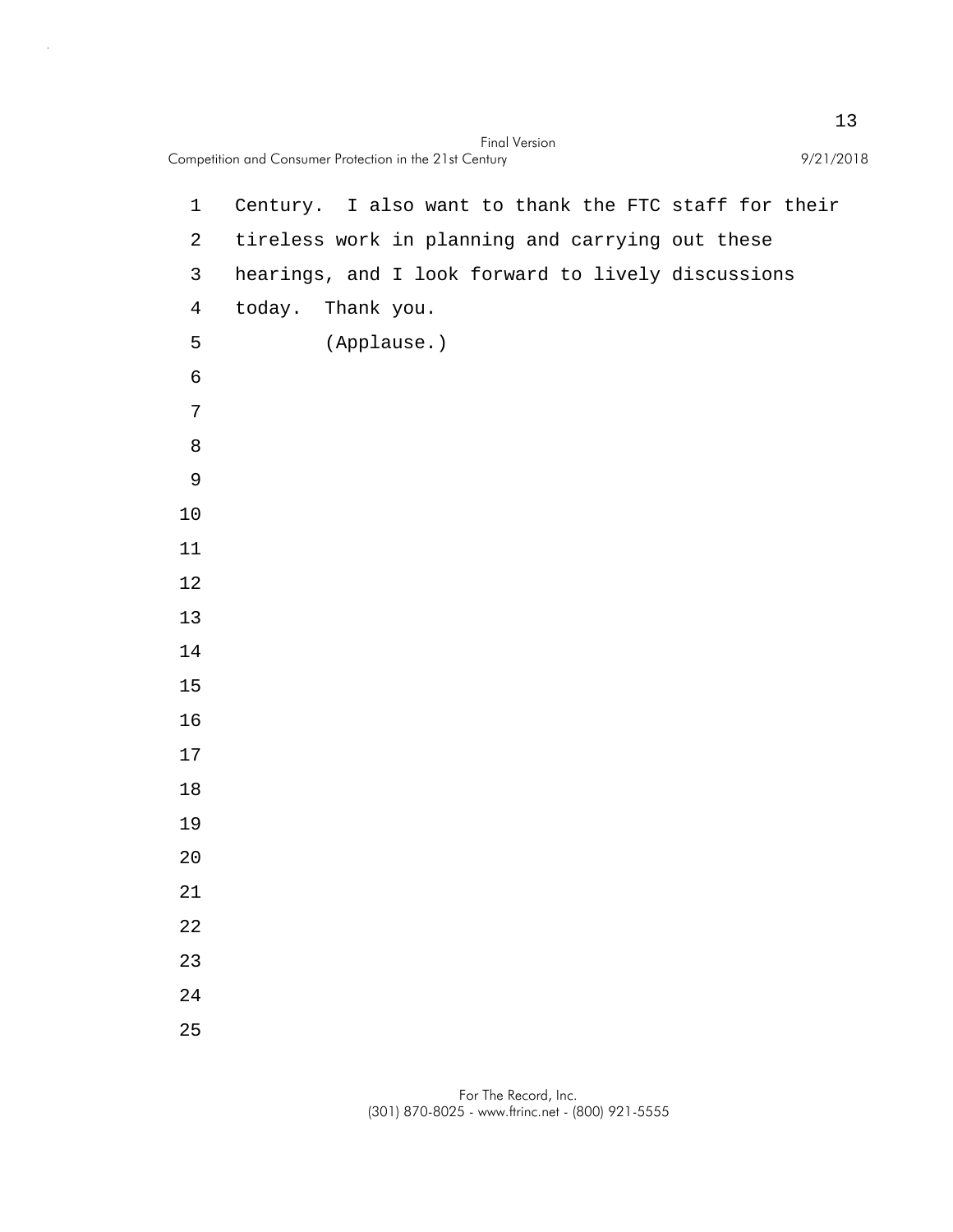5 10 15 1 OPENING ADDRESS BY JOSEPH E. STIGLITZ 2 MR. STIGLITZ: Well, it's a real pleasure to be 3 here at this time where the issues that we're talking 4 about are so much up in the air. I had the good fortune to participate in a similar convening 23 years 6 ago, in 1995, when I was Chairman of the Council of 7 Economic Advisors. At that time, the broad consensus 8 in the Council was that America had a monopoly problem. 9 We were also concerned -- we and the Office of Science and Technology Policy, with which we worked closely -- 11 were very concerned that this market power problem was 12 going to have and was having an adverse effect on 13 innovation. Those concerns that I felt then I think 14 have been multiplied in the intervening almost 25 years enormously. So what I want to do today is to try to 16 describe the ways and the reasons that I think the time 17 is ripe really for a rethinking of competition policy.

20 25 18 We have a market problem. It's both -- a 19 market power problem. It's both a monopoly and a monopsony problem, and I think in the past we haven't 21 focused enough on the issues of monopsony. It's 22 evident, it seems to me, that current antitrust and 23 competition laws, as they are enforced and have been 24 interpreted, are not up to the task of ensuring a competitive marketplace. The point is that if our

> For The Record, Inc. (301) 870-8025 - www.ftrinc.net - (800) 921-5555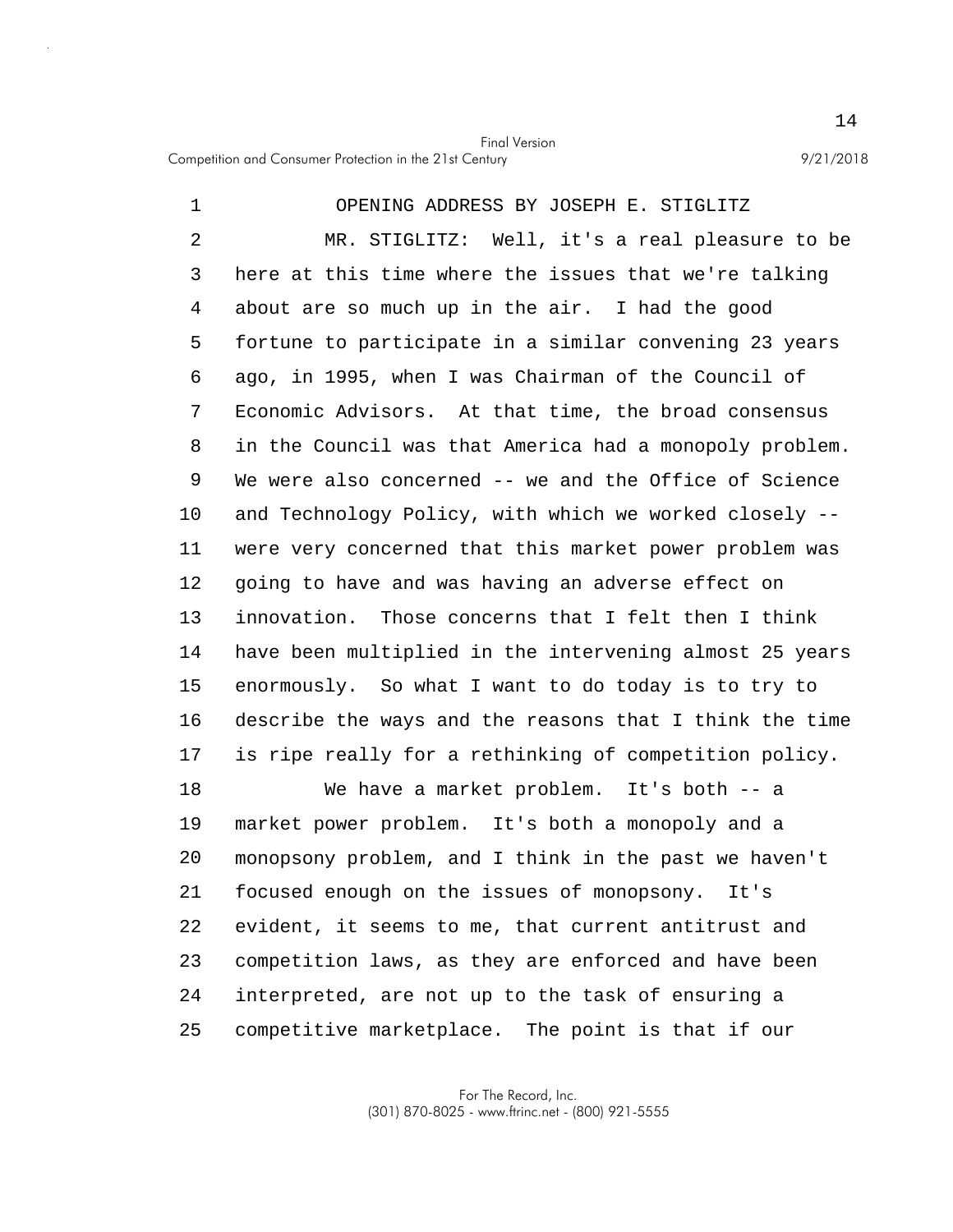Competition and Consumer Protection in the 21st Century 9/21/2018

5 1 standard competitive analysis tools don't show that 2 there is a problem, it suggests something may be wrong 3 with the tools themselves. Many changes have occurred 4 in our understanding of economics, in the structure of the economy, and there have been innovations in 6 anticompetitive practices. It may be that the 7 innovation isn't showing up in GDP, but it's showing up 8 in market power, and competition law, I think, has not 9 kept up.

10 15 20 Much of the current presumptions and law has 11 been influenced by what is sometimes called the Chicago 12 School. I don't want to blame just Chicago, and not 13 everybody in Chicago has flawed views, so it's just a 14 term of art and not meant to target a particular location. What I'm really referring to when I say the 16 Chicago School is to the competitive equilibrium model, 17 and that model, which has informed our thinking, is 18 basically not robust, as I'll explain, and it does not 19 provide a good description of the economy. And the legal framework based on that as the underlying model 21 will not serve the purpose of ensuring a competitive 22 marketplace. It won't do that very well.

25 23 Having an inadequate competition framework has 24 broad economic and political consequences. In other words, having an economy that's rife with market power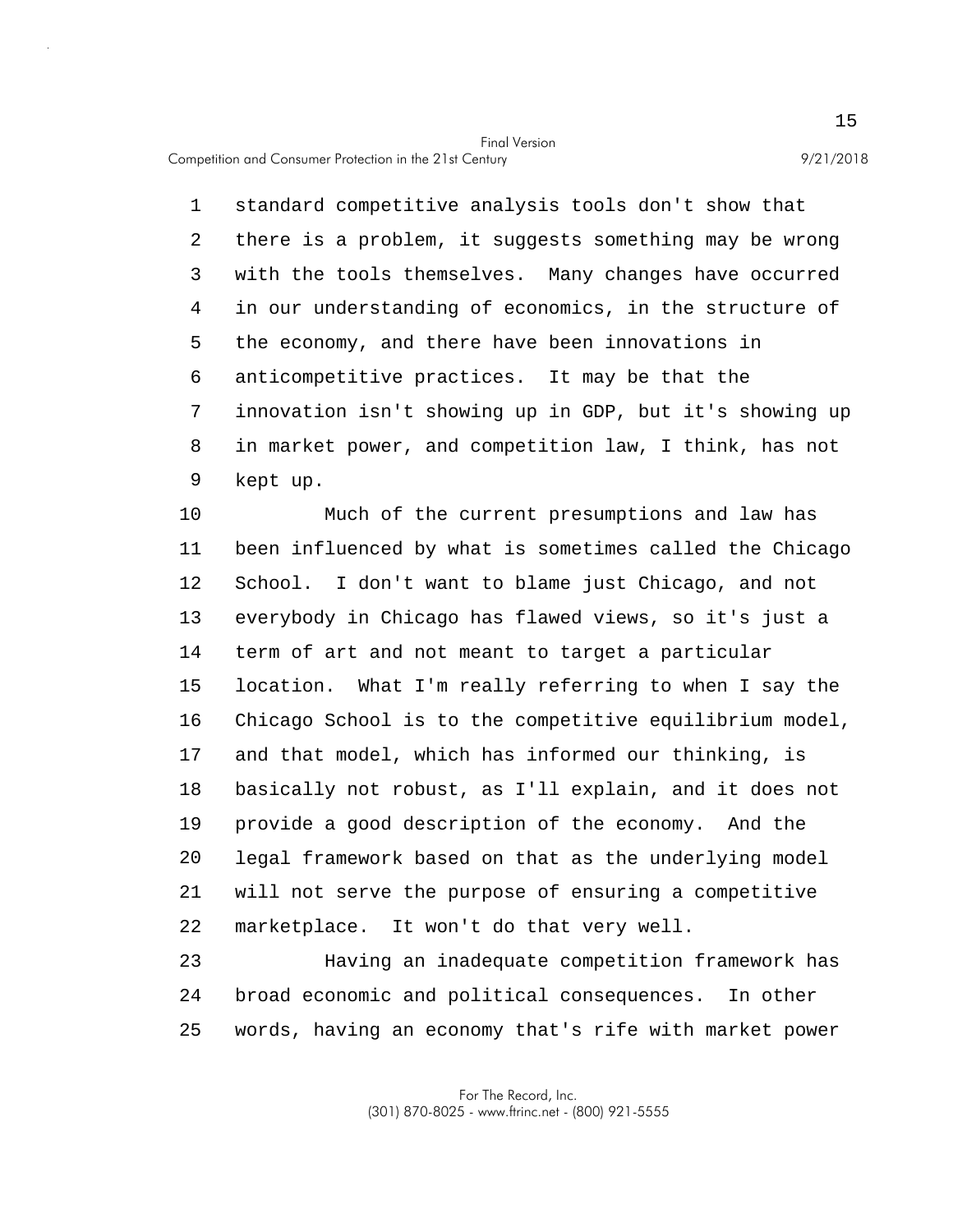1 means that we have a less efficient economy; it reduces 2 opportunity as a result of important barriers to entry; 3 it creates an unlevel playing field. Market power can 4 lead to growth not based on efficiencies.

5 10 The example that everyone knows about is the 6 lower cost of capital of large banks as a result of 7 implicit "too big to fail" guarantees may result in big 8 banks expanding not because of economies of scale or 9 scope, but simply because of the implicit guarantee of Government.

15 11 There are political consequences. The 12 concentration of economic power is translated into 13 politics, undermining our democracy, and a broad sense 14 of powerlessness in society leads to a view that the system is rigged and unfair, and that, too, has 16 political consequences. These, of course, were some of 17 the original concerns of antitrust law, and I think the 18 focus has been unnecessarily narrowed.

20 19 But I want to emphasize that my talk today is really on the economics. If we get the economics 21 right, we'll have broader political benefits, but I 22 think we really have gotten the narrow economics very 23 badly wrong.

25 24 The failures of competition show up at the macroeconomic level; growing inequality, lower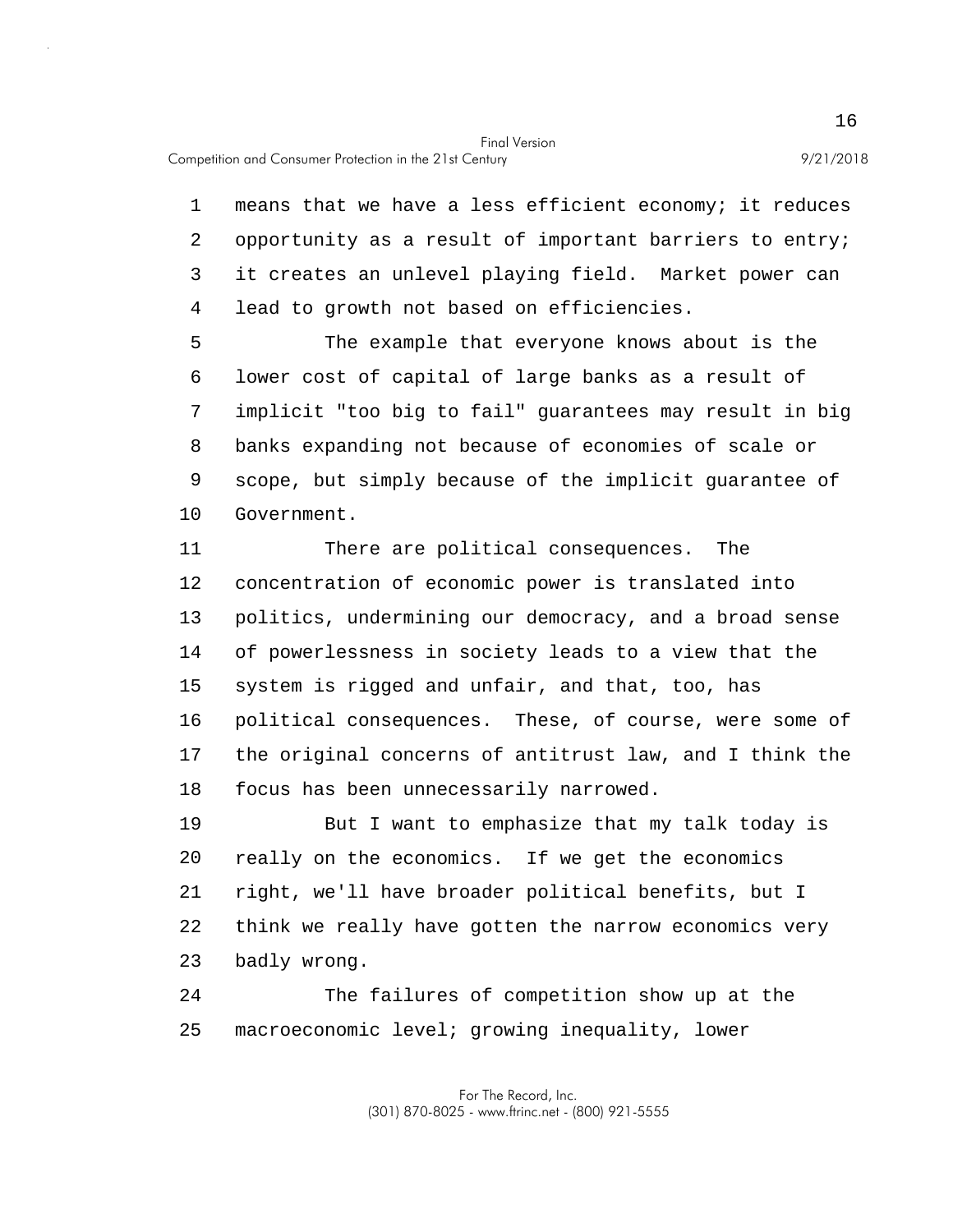Competition and Consumer Protection in the 21st Century 9/21/2018

5 1 investment, decreasing entry and growth of small 2 businesses. I wanted to emphasize lack of competition 3 is not the only source of these problems, but I believe 4 that it's an important contributor to many of these trends. There has been just a rethinking of the 6 consequences of these inefficiencies.

10 15 7 When I was a graduate student, Arnold 8 Harberger's work talked about the triangles, the 9 Harberger triangles, the inefficiencies associated with them being relatively small compared to the 11 macroeconomic consequences and insufficiency of 12 backward demand. But there are new studies by Farhi 13 and his co-authors at Harvard which show that the loss 14 of GDP, national output, as a result of market power, of the markups of price over margin or cost that would 16 not exist in a competitive marketplace, are orders of 17 magnitude larger and today are very, very significant.

20 25 18 From the perspective of economic theory, we 19 know that the efficiency of market economy is based on individuals and firms facing the same price. That's 21 the way everybody has the same marginal cost, marginal 22 benefits, but the pervasive price discrimination that 23 big data, the new technologies that were referred to 24 just a minute ago by the Commissioner, undermines the fundamental theory of welfare economics, and except in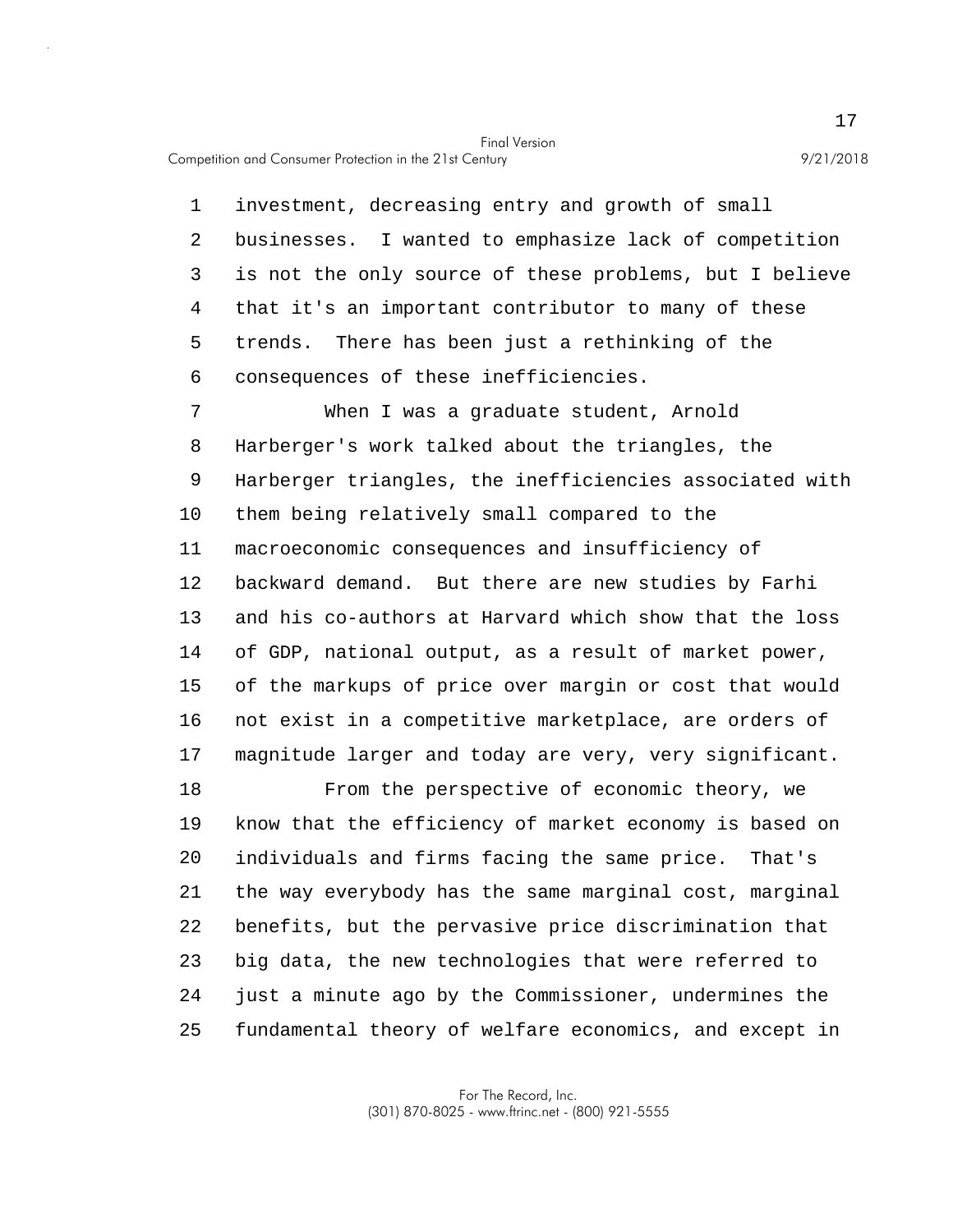Competition and Consumer Protection in the 21st Century 9/21/2018

5 1 the limited case of perfect discrimination, the attempt 2 to extract more consumers or producer surplus distorts 3 the economy. That was one of the points that I made in 4 one of my earlier articles on price discrimination in the presence of imperfect information.

10 6 And then turning to what most of us think in 7 the long run is really important, innovation, it is 8 also clear that market power can have a very negative 9 effect on innovation, and I'll have a few minutes to talk about why the Schumpeterian model, as it's 11 conventionally understood, doesn't provide, again, a 12 good description.

15 13 But the basic idea that -- what are the 14 conditions under which market economies are more innovative are ideas that I've explored in my book, 16 Creating a Learning Society, in which I've shown that 17 increase in market power can have a very negative 18 effect on innovation.

20 25 19 Well, the lack of competition in many sectors is evident in the limited range of choices. You've 21 probably already talked about that in your previous 22 discussions. In many cases, lack of competition has to 23 be assessed at the local level. Small businesses in 24 many locales have only one or two providers of loans. The FTC has done important work in the area of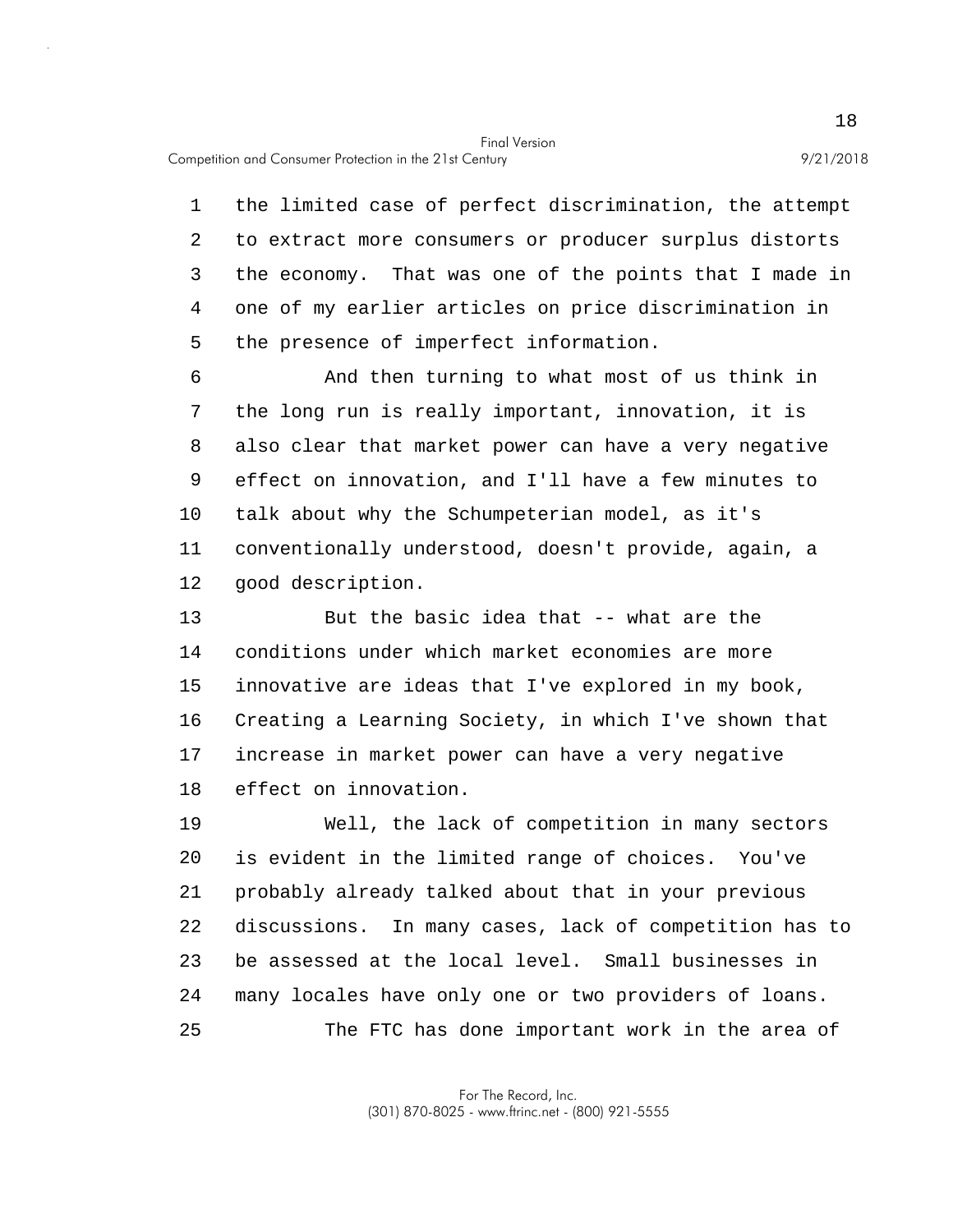Competition and Consumer Protection in the 21st Century 9/21/2018

5 1 hospitals, which are all obviously local, and my 2 referring to that is important because while we're 3 going to be talking a lot about lack of competition in 4 new sectors, like technology, we shouldn't forget that there's lack of competition in a lot of the old sectors 6 as well and that our antitrust standards have not 7 worked not only for the new areas but also for the old 8 ones.

10 15 9 Often, the lack of choice is hidden, and as I say, it's pervasive throughout the economy. You think 11 you're going to different drugstores with different 12 labels, but, of course, they're all owned by the same 13 company; buying different beers, but they're all owned 14 by a couple of companies. And as you start looking through various parts of the economy, it's not only the 16 big things, it's also the little things like dog foods 17 and batteries and coffins.

20 25 18 So there's broader evidence of increases in 19 market power, data on increased concentration across a wide range of sectors, increased markup in many sectors 21 typically linked to increased concentrations, some 22 interesting econometric work that solves the 23 identification problem that plagued people in earlier 24 days. In many sectors, the pervasive price discrimination, as I say, which is actually counter to

> For The Record, Inc. (301) 870-8025 - www.ftrinc.net - (800) 921-5555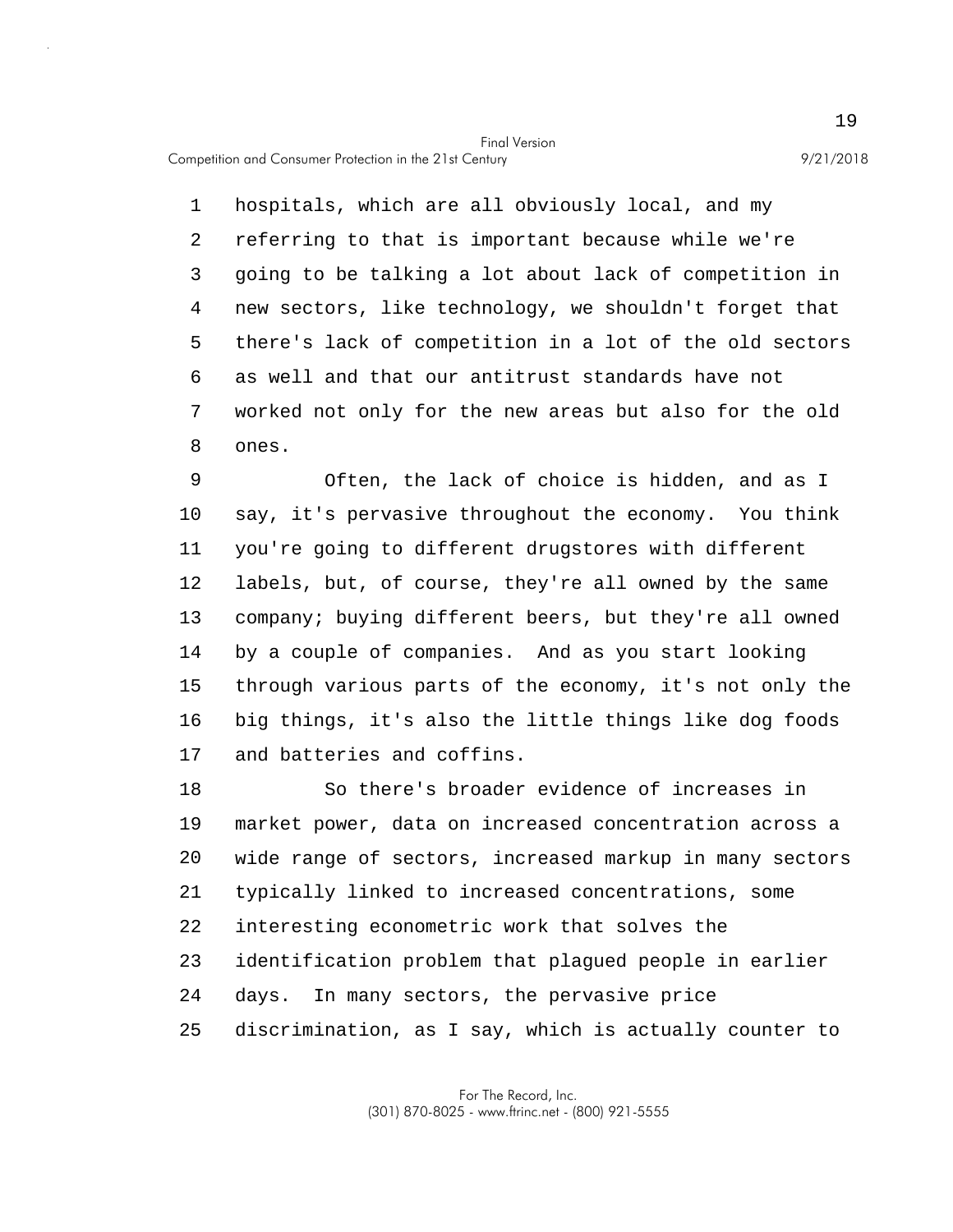1 the basic argument that we use for what makes for a

2 good economy.

5 10 3 There's an increased share of rents. The share 4 of labor has been going down. That's been getting a lot of attention, but so has the share of capital when 6 you appropriately measure. You can look at the 7 accumulated value of investment, both in fiscal capital 8 but also intangibles, and if you impute an appropriate 9 risk-adjusted rate of return, the share of capital is going down.

15 11 Well, what does that mean, that the share of 12 labor is going down, the share of capital is going 13 down? The shares have to add up to one, that's one 14 thing the economists can agree on, and the residual is what we call rents, and some of that is increased land 16 rents, but a lot of it has to do with increased market 17 power profits, and that is affecting the efficiency of 18 the economy but also the distribution.

20 25 19 It has negative macroeconomic consequences. Like I mentioned before, investment is lower than it 21 should be. The downward sloping demand curves result 22 in the margin return to investment being lower than the 23 average return, and this is consistent with investment 24 being weak even as profit shares increase. And there are studies that look at cross-section and relate the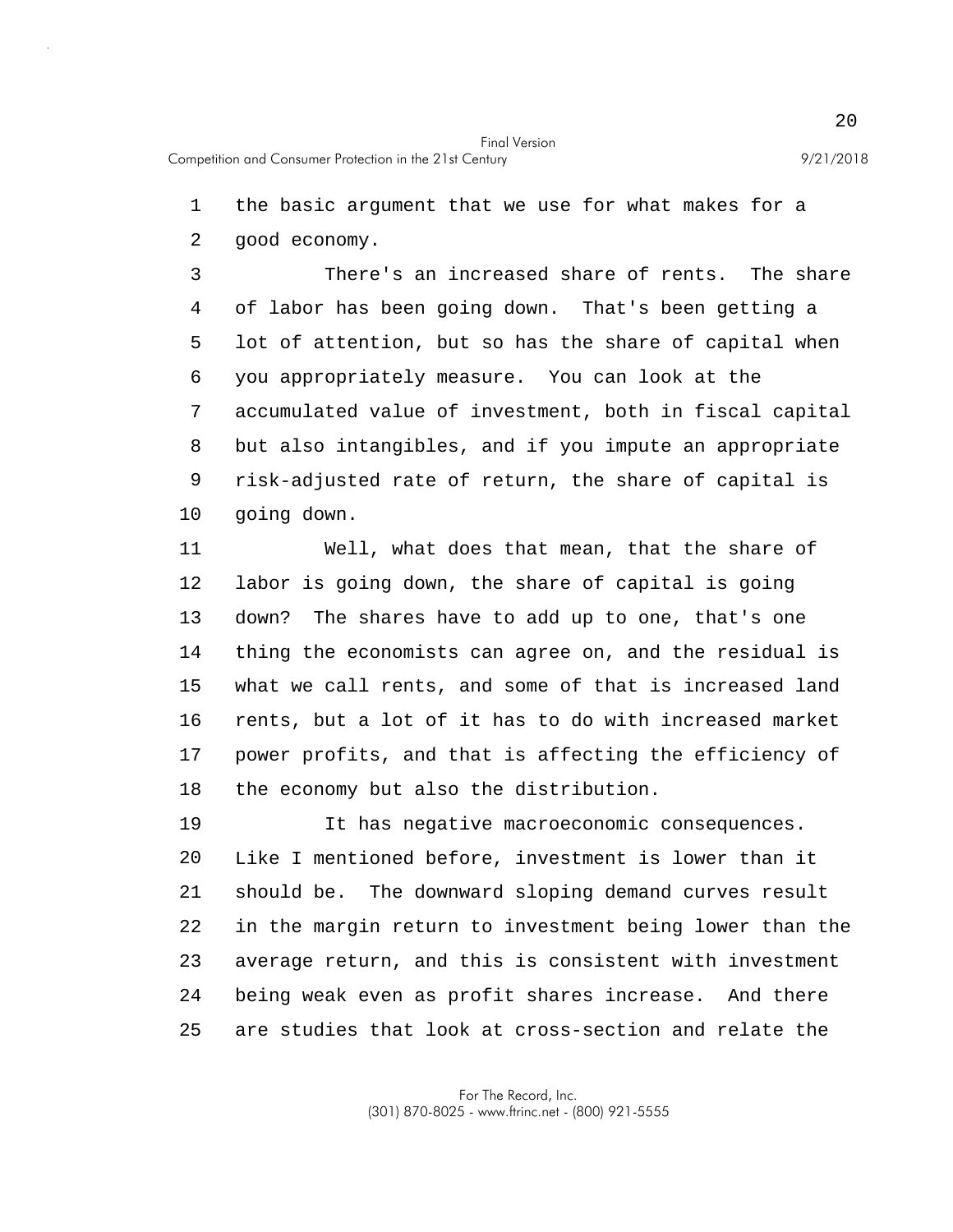1 two and show that this is not only an observation we 2 can make on the basis of time series data but also 3 cross-section data.

5 4 The constructed barriers to entry discourage entry and innovation, remarkably little entry in some 6 very highly profitable sectors, even though there have 7 been high levels of innovation in sectors that are, you 8 might call it neighboring, where the same kinds of 9 technology would seem to be relevant.

10 15 Of course, we know that firms have strong 11 incentives to engage in anticompetitive behavior in the 12 absence of government constraints, so we shouldn't be 13 surprised. Anybody who believes in economics believes 14 in incentives, and when you look at what are the incentives, there are incentives to behave in an 16 anticompetitive way.

20 17 I joked that in our business school, we teach 18 our students how to be anticompetitive. I mean, we 19 focus on how to create barriers to entry. We have some really good students who go out there and do that. Of 21 course, that means the Economics Department then has 22 more business, because we fight those barriers to entry 23 that the business school helps create.

25 24 But this long-standing presumption dates back to Adam Smith, all of you know, "People of the same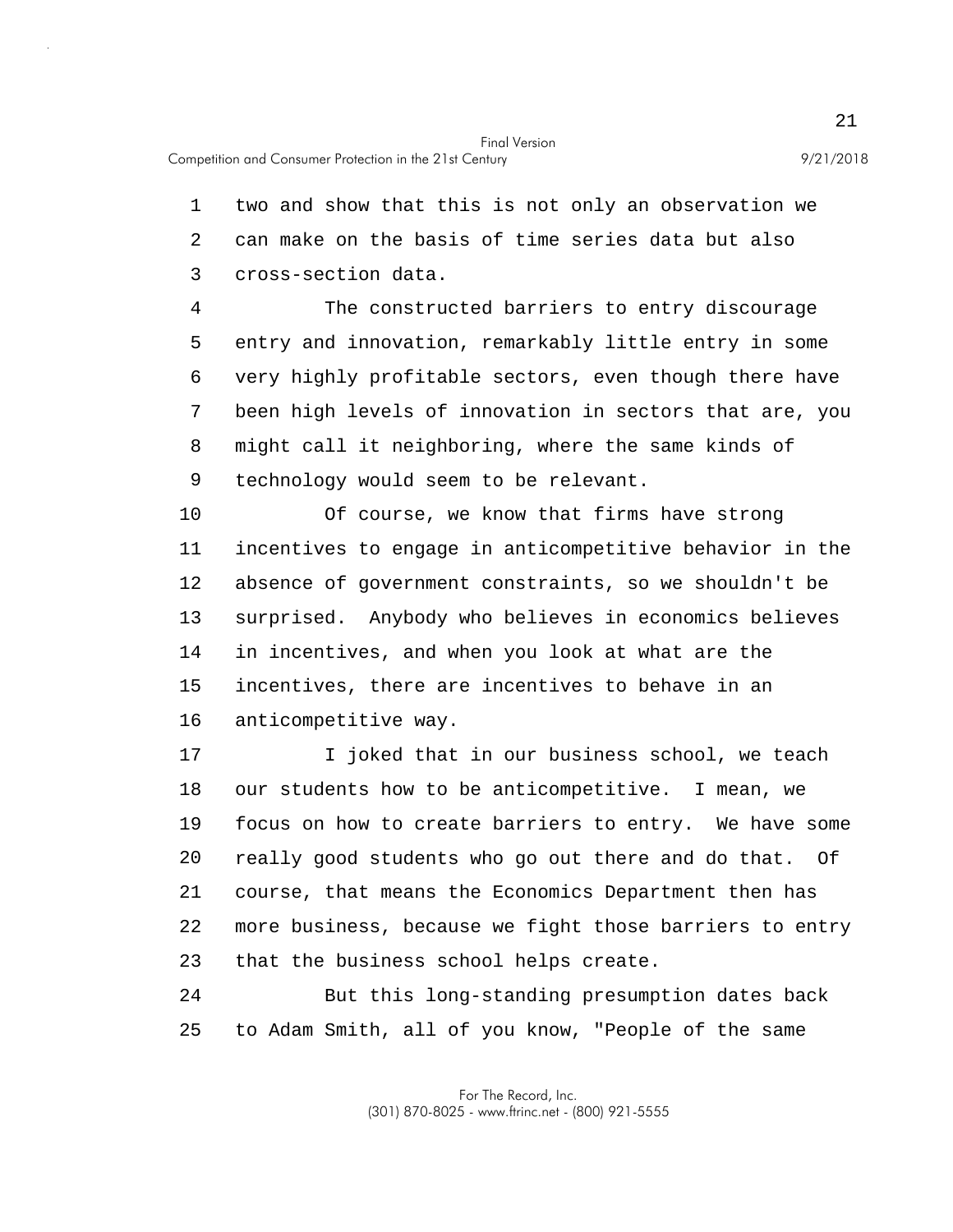1 trade seldom meet together, even for merriment and 2 diversion, but the conversation ends in a conspiracy 3 against the public, or in some contrivance to raise 4 prices."

5 It's interesting that many people who think of 6 Smith as the father of modern economics and the 7 defender of the competitive model, he didn't believe 8 that markets would be competitive on their own. He 9 knew that there would be anticompetitive actions.

10 15 And in some ways it's quite striking. He 11 anticipated, for instance, the conspiracy of Apple and 12 others in Silicon Valley to suppress wages. "Masters 13 are always and everywhere in a sort of tacit, but 14 constant and uniform combination, not to raise the wages of labor above the actual rate...enter into 16 particular combinations to sink the wages or labor even 17 below this rate. They are always conducted with the 18 utmost silence and secrecy..." He couldn't have said 19 it better, describing what's happened.

20 25 And our business leaders really understand 21 this. Peter Thiel said "Competition is for losers." 22 Warren Buffett said, "The single most important 23 decision in evaluating business is pricing power," and 24 he described in a way the economics. We think in terms of an entry barrier, like being surrounded by a moat,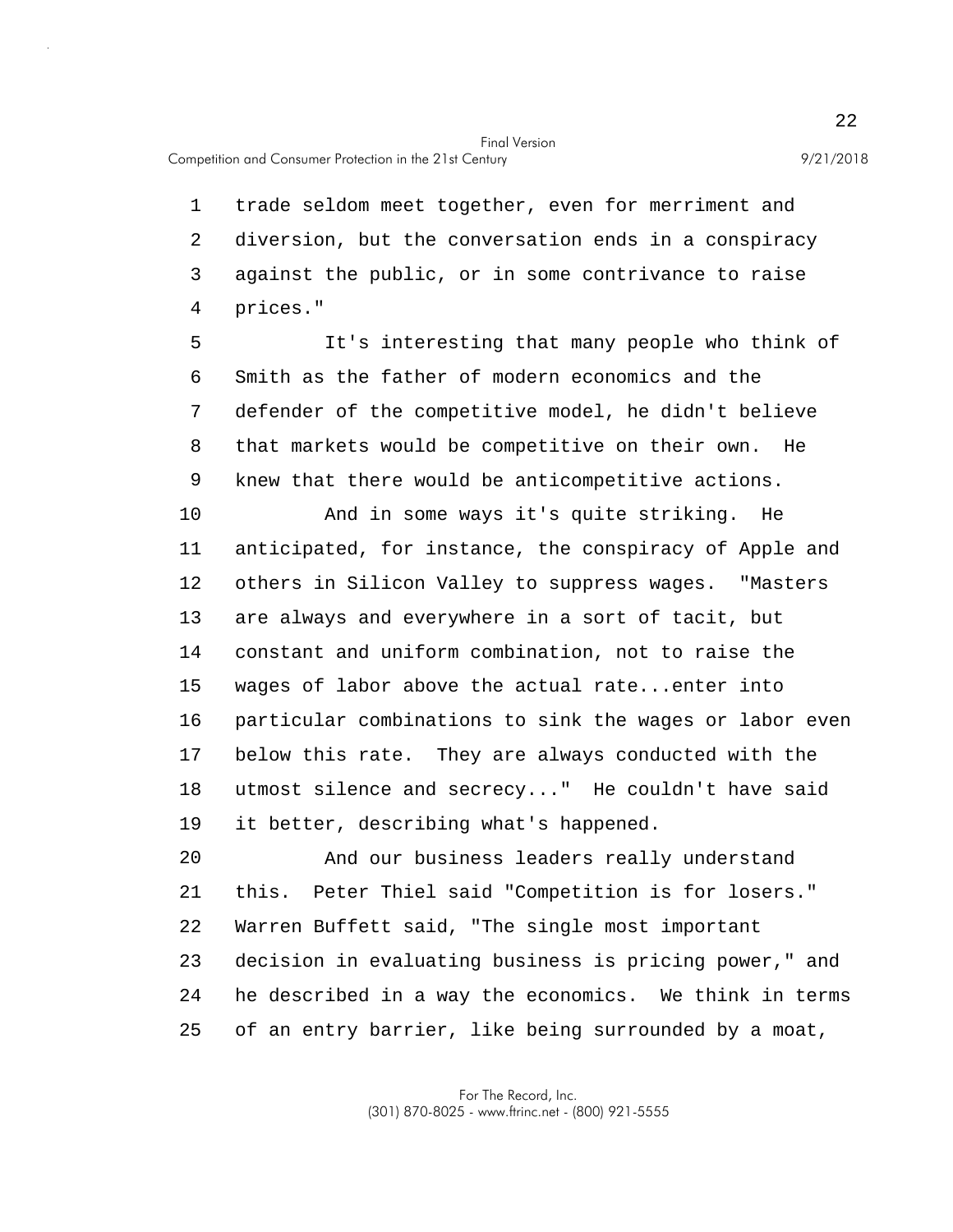5 1 and the ability to keep it with the impossibility of 2 being crossed. We tell our managers we want the moat 3 widened every year. So it's very clear that they 4 understand the importance of making sure that markets are not competitive, and they've learned how to do 6 that.

10 15 7 I want to spend now a few minutes on why 8 there's been this growth in market power, and then I'm 9 going to try to talk about what are the new understandings that we have in economics about why the 11 competitive model that was the paradigm in the 12 background is wrong, and then I'm going to talk about 13 why these two things, the changes in the economy, our 14 new understandings, should lead to new presumptions, a new basis of antitrust policy.

20 16 So there are multiple forces underlying the 17 growth in market power. There are changes in 18 structured demand towards local services in which 19 competition may be limited. There are changes in technology. We've mentioned the network platform 21 economies, industries with large upfront costs and big 22 data. Sometimes, though, there's a fatalistic view 23 when you say, well, these market forces, we just have 24 to accept it, and I think that's wrong.

25 To maintain a competitive marketplace in the

> For The Record, Inc. (301) 870-8025 - www.ftrinc.net - (800) 921-5555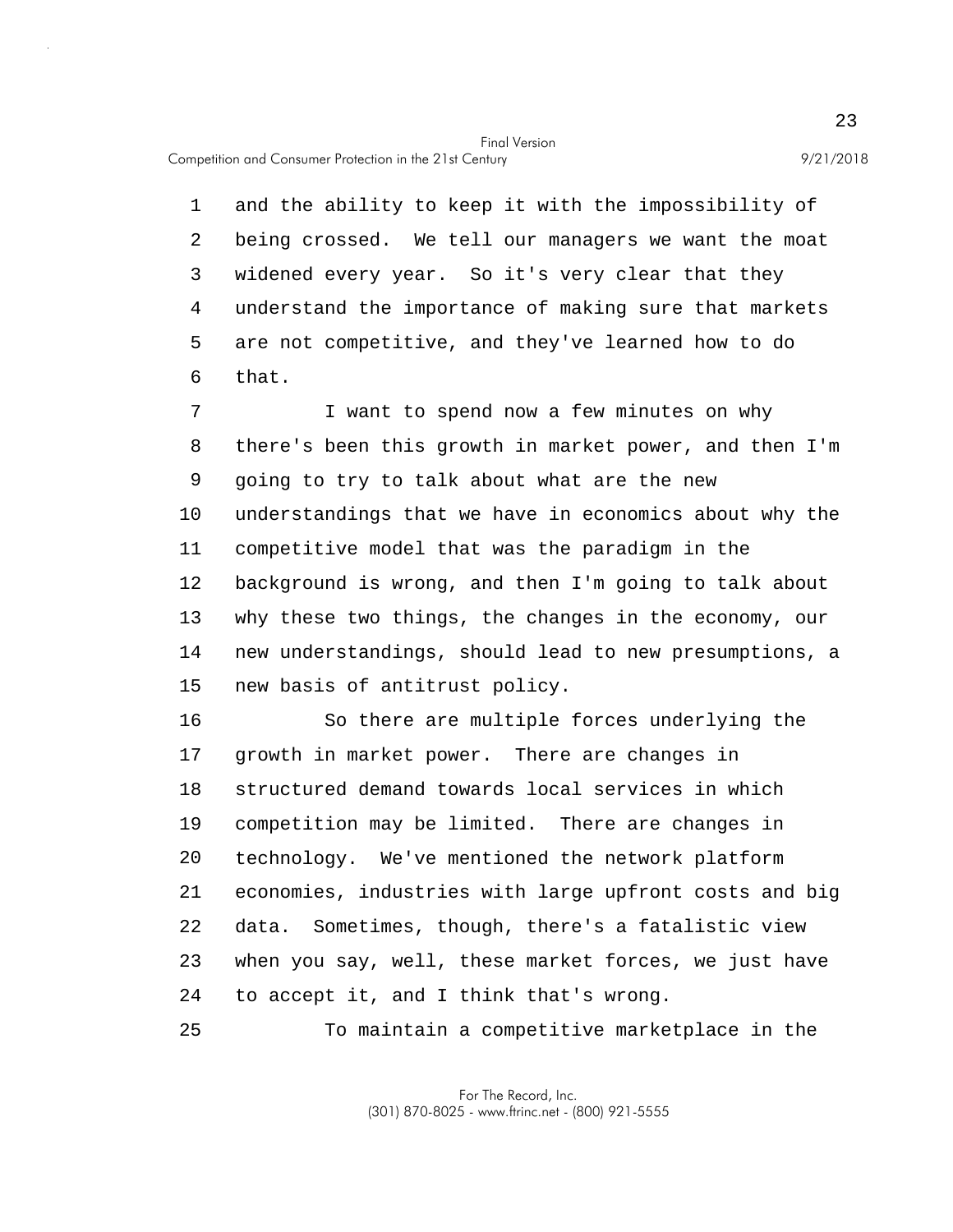Competition and Consumer Protection in the 21st Century 9/21/2018

5 1 presence of these changes would require more active 2 competition policies with new tools and presumptions. 3 The point is that when you're dealing with assessing 4 the consequences of a merger, vertical or horizontal, in the presence of an economy in which competition is 6 limited, the consequences are markedly different than 7 in an environment in which the economy is very close to 8 perfectly competitive.

10 15 20 9 So, in fact, the underlying model that we need to use has to be one that recognizes these underlying 11 changes going on in our economy. So while there are 12 these technological changes and demand changes, I think 13 one has to also recognize that there has been enormous 14 innovation by the business community in extending and amplifying market power. Big data has allowed the 16 exploitation and price discrimination. There are 17 innovative contracts with restraints, bundling of 18 nonlinear pricing. These are ideas that 50, 60 years 19 ago were not in the toolkit of the typical business person, but now, go through a good business school, 21 you'll learn all the tools that allow you to amplify 22 and extend your market power.

25 23 There are preemptive mergers, the techniques in 24 extending patent life, pay-for-delay. When you see what is going on, you have to admire the cleverness.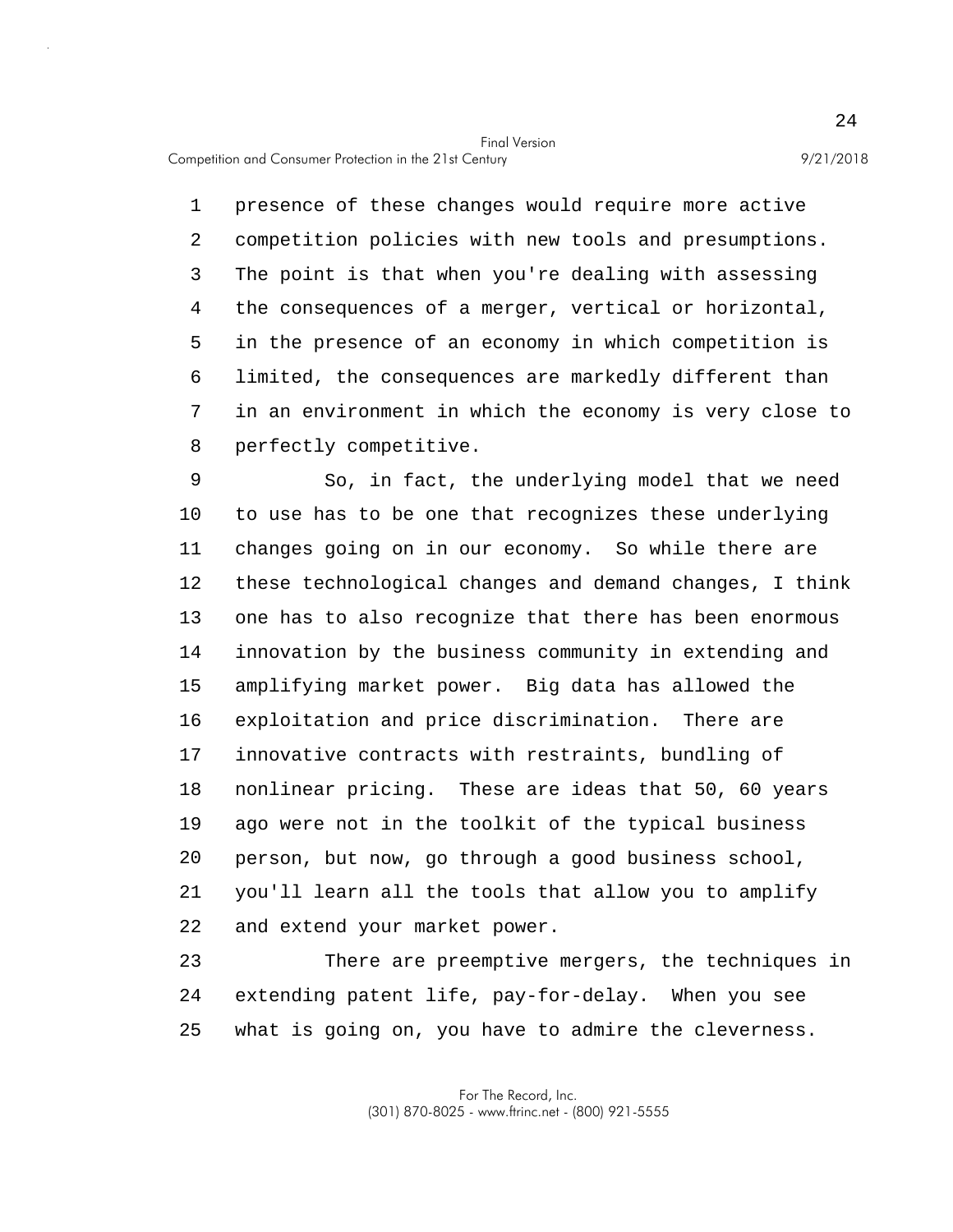5 1 You know, there's a lot of innovators. I wish it were 2 directed to increasing the productivity of our economy 3 rather than creating entry barriers, but it does 4 demonstrate that, similar to our education system, we have led to creativity, not necessarily for social 6 good, though.

10 15 20 7 These are the changes in the economy, but there 8 are also major changes in our understandings of 9 economics. Most importantly, there's a greater understanding of the limitations of a competitive 11 equilibrium model that really was the work horse model, 12 the fundamental paradigm that was taught 50 years ago. 13 The model is not robust. When an economist says a 14 model is not robust, that means slight changes in assumptions destroy the conclusions, a conclusion about 16 the efficiency in a market, conclusions about the 17 presence of market power. So, for instance, 18 information economics showed that even very small 19 assymetries in information totally changed the nature of the market equilibrium that emerged. 21 Game theory has perhaps had the greatest 22 impact, the fact that in so many sectors of our 23 economy, there are a limited number of players. Again,

25 kinds of situations. Now we have rigorous tools to

24 50 years ago, we didn't have the tools to analyze those

For The Record, Inc. (301) 870-8025 - www.ftrinc.net - (800) 921-5555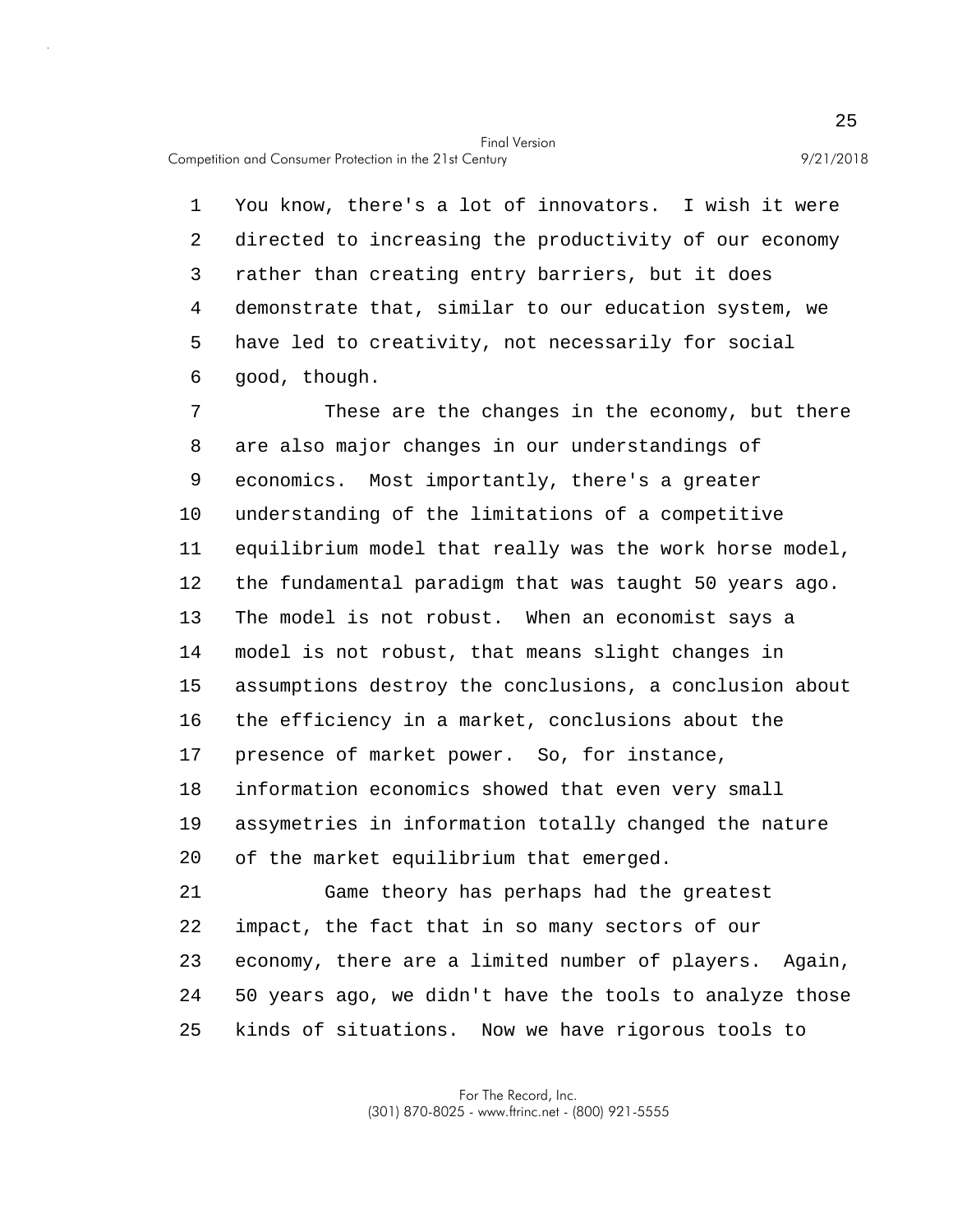1 analyze those situations.

5 10 2 Behavioral economics has resulted in our, 3 again, understanding the way markets work is markedly 4 different than the competitive equilibrium model. In standard economics, giving a discount or charging a 6 price is exactly the same; it's the relative price. 7 But in practice, those two can have very different 8 effects, and the businesses know that. That's why they 9 put constraints. They say you can do one thing and not the other.

15 11 Standard theory would say, well, why would you 12 ever do that? They're equivalent. But they're not 13 equivalent. They understand the nature of behavior, 14 and, unfortunately, our legal framework hasn't caught up. So there are a whole set of presumptions that were 16 based on the old model, and they no longer hold.

20 17 The irony is the critique of the standard 18 competitive model was in full force just as the model's 19 influence expanded. So at the time Bork was writing and others were writing, we already understood that 21 that model was not a good model, but the legal 22 profession didn't. There was a lag or perhaps the 23 important role of ideology.

25 24 There are some other aspects of the new understandings that I want to just mention very

> For The Record, Inc. (301) 870-8025 - www.ftrinc.net - (800) 921-5555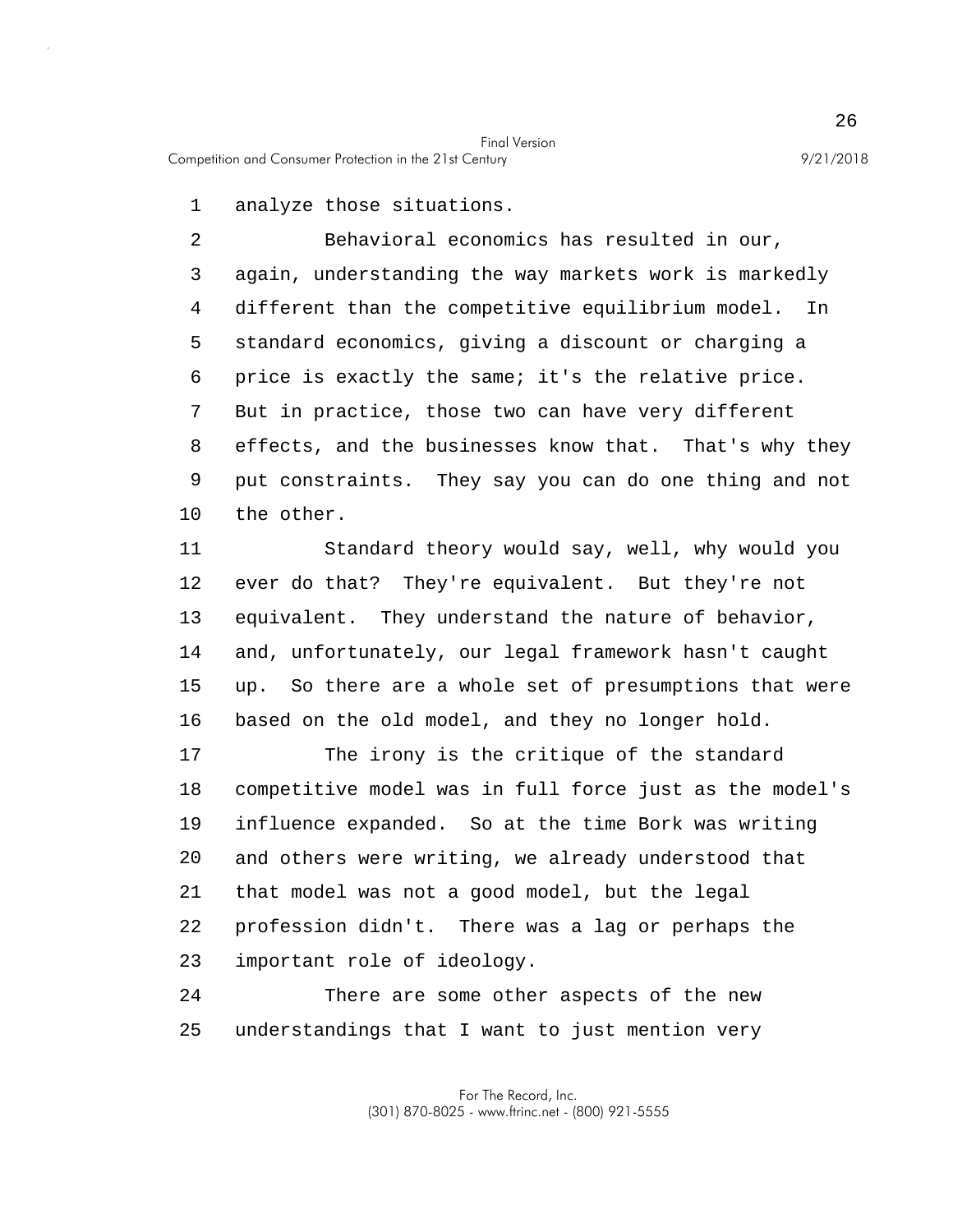Competition and Consumer Protection in the 21st Century 9/21/2018

5 1 briefly. It shows that once we recognize the 2 pervasiveness of market power and that even small 3 market power in multiple industries can add up to 4 having very large effects, very different from Harberger's perspective, and that the market power and 6 the market imperfections can be generated in multiple 7 ways.

10 15 8 I already mentioned assymetries of information. 9 Search costs, the work of Peter Diamond, show that even small search costs can lead to large market power, even 11 to monopoly situations. My own work showed that even 12 small sunk costs can lead to large market power, 13 undermining what was called the contestability 14 doctrine. And once you have this market power, that market power can amplify and extend into multiple ways. 16 And we now know that there are serious problems of 17 monopsony and especially in the labor market.

20 25 18 I want to turn for a minute to the dynamics, 19 because obviously innovation is important. We've learned three things. One, potential competition is 21 not a substitute for real competition. The second is 22 the Schumpeterian doctrine that monopolies are only 23 temporary competition to be the monopolist drives 24 innovation are also not robust. Monopolies can and have the incentive, have the ability to stifle

> For The Record, Inc. (301) 870-8025 - www.ftrinc.net - (800) 921-5555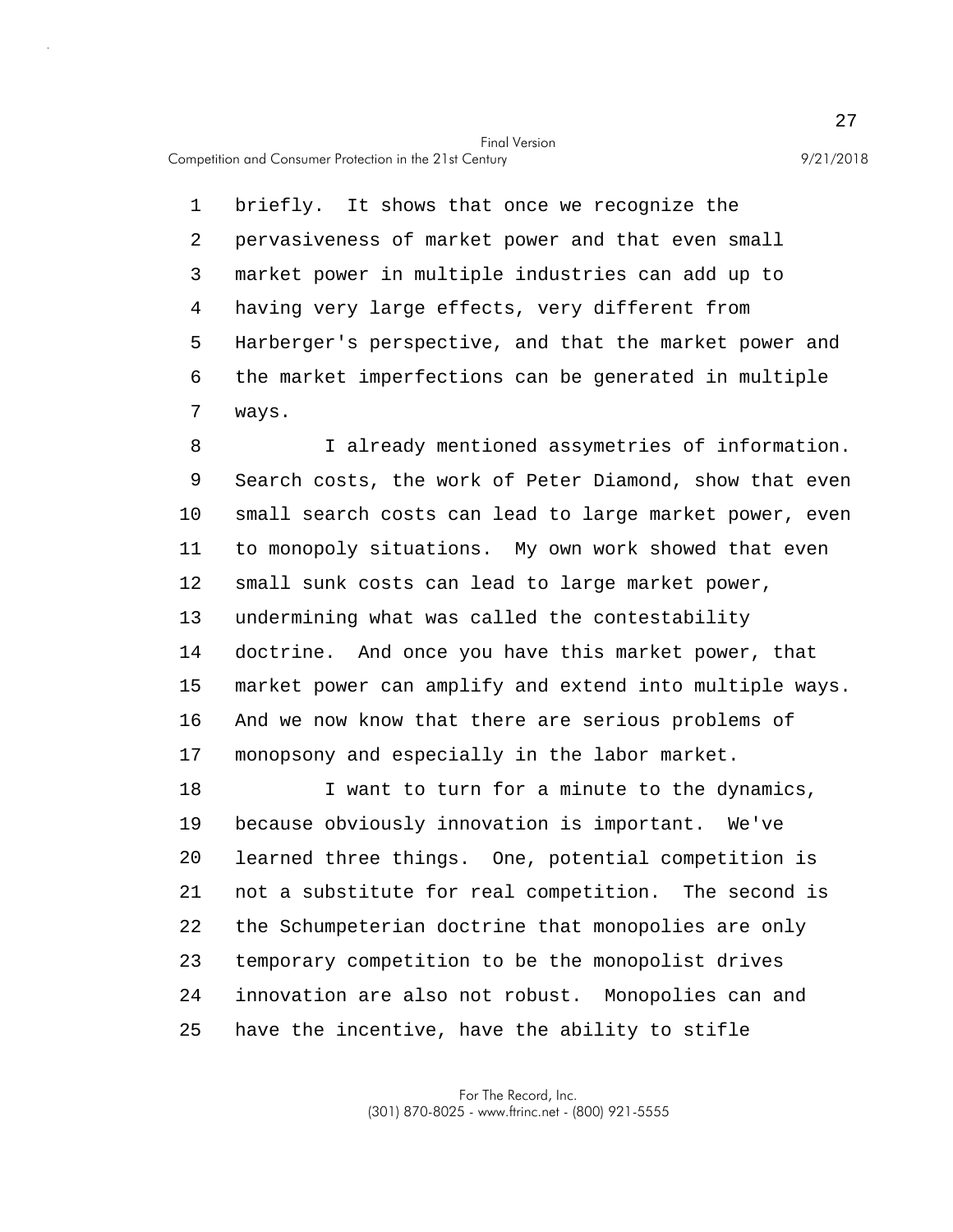5 10 1 innovation. And that means the competition policy 2 needs to focus not just on the effects of competition 3 today, but on competition in the future. 4 So the bottom line of all of this is these changes in the way our economy functions, changes in 6 our understandings of the economy, require new 7 presumptions, new criteria and tools, new remedies. 8 One way to think about this is within a Bayesian 9 framework. If we have strong beliefs about the way the economy behaves, we will build those priors into what 11 evidence we require to come to whatever conclusion that 12 we come to.

15 13 But the law over the last several decades has 14 been influenced by presumptions of the competitive equilibrium model, which is not a good description of 16 many sectors in the economy and I think the economy as 17 a whole, and that means that we have to rethink the 18 presumptions. We ought to be thinking more about new 19 rulemaking, new regulations.

20 Certain kinds of practices should be forbidden 21 in the context where, say, there's large amounts of 22 market power with a strong burden placed on those who 23 are engaging in those practices to show that perhaps 24 there's an efficiency defense.

25 So what we've seen is that, over the last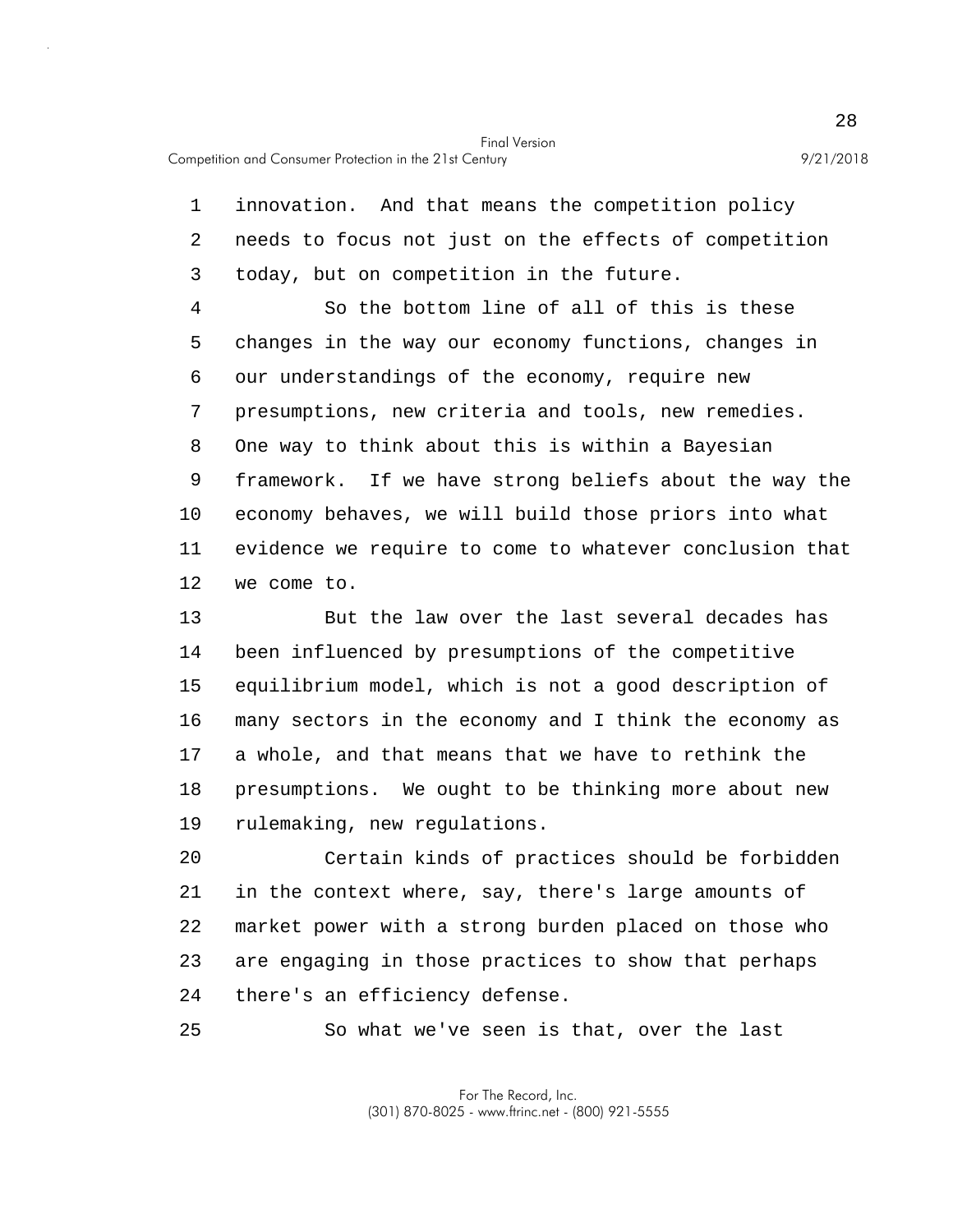5 10 1 several decades, rampant abuse of the efficiency 2 defense for the restraints, and the two-sided market 3 argument that's been used, for instance, in the 4 American Express case and in the Master/Visa, is an example. The presence of significant externalities is 6 not even established; no attempt to show that observed 7 pricing patterns are those predicted by the theory; no 8 attempt at incidence theory; pretend the price imposed 9 on merchant is not shifted to consumers, as it would be in the case of anticompetitive models.

15 11 There's a kind of intellectual incoherence in a 12 lot of the argumentation, no attempt to analyze the 13 impact of restraints across platform competition, that 14 there are horizontal effects of vertical constraints, and that's one of the basic insights of modern recent 16 research in industrial organization.

20 25 17 Well, let me talk a little bit about some of 18 the new presumptions that I would put forward. I think 19 there should be a presumption against predation. I think the presumption against intervening in vertical 21 mergers needs to be changed. A vertical merger can 22 have a very big effect on the competitive landscape. 23 The consumer welfare standard I think is 24 misguided, especially with monopsony and when long-run dynamics are important. Even if a firm with monopsony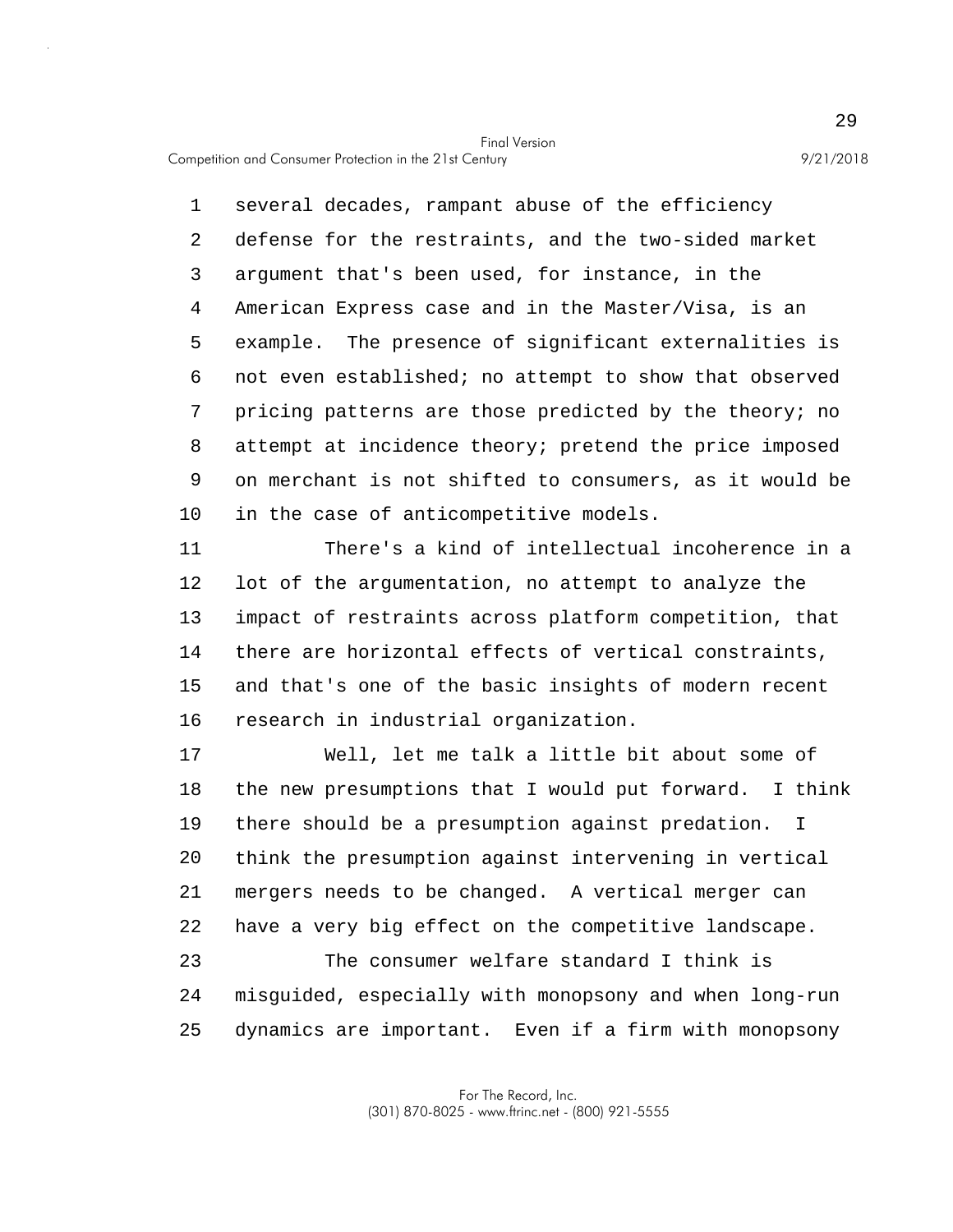1 power passes on some of the gains to consumers, there's 2 extortion in the economy and societal welfare is 3 lowered. Predation may lower prices in the short run, 4 but reduced competition will hurt in the long run.

5 10 At the same point there needs to be new 6 approaches to determining market power. Some of these 7 changes have already been going on for some time, and 8 what worries me now is that there could be backsliding 9 by the courts. So historically there was always a focus on market share as an indicator of market power, 11 but there are many cases where you can ascertain market 12 power directly, and when you can, you should.

15 20 25 13 Is there evidence of pricing power or power to 14 force buyers to accept contract provisions that are prima facie not in their interest? Large markups 16 should be a prima facie evidence of market power. 17 Usurious interest rates by banks are an example. Price 18 discrimination, if it pays to sell to some firms at a 19 low price, then selling to another at a high price should be a prima facie evidence of market power unless 21 the defendant can show that they are justified by cost 22 differences. And forcing buyers to accept terms that 23 should be unacceptable, like arbitration clauses. 24 So consumer protection needs to be extended to transparency of contract, and this echoes the remark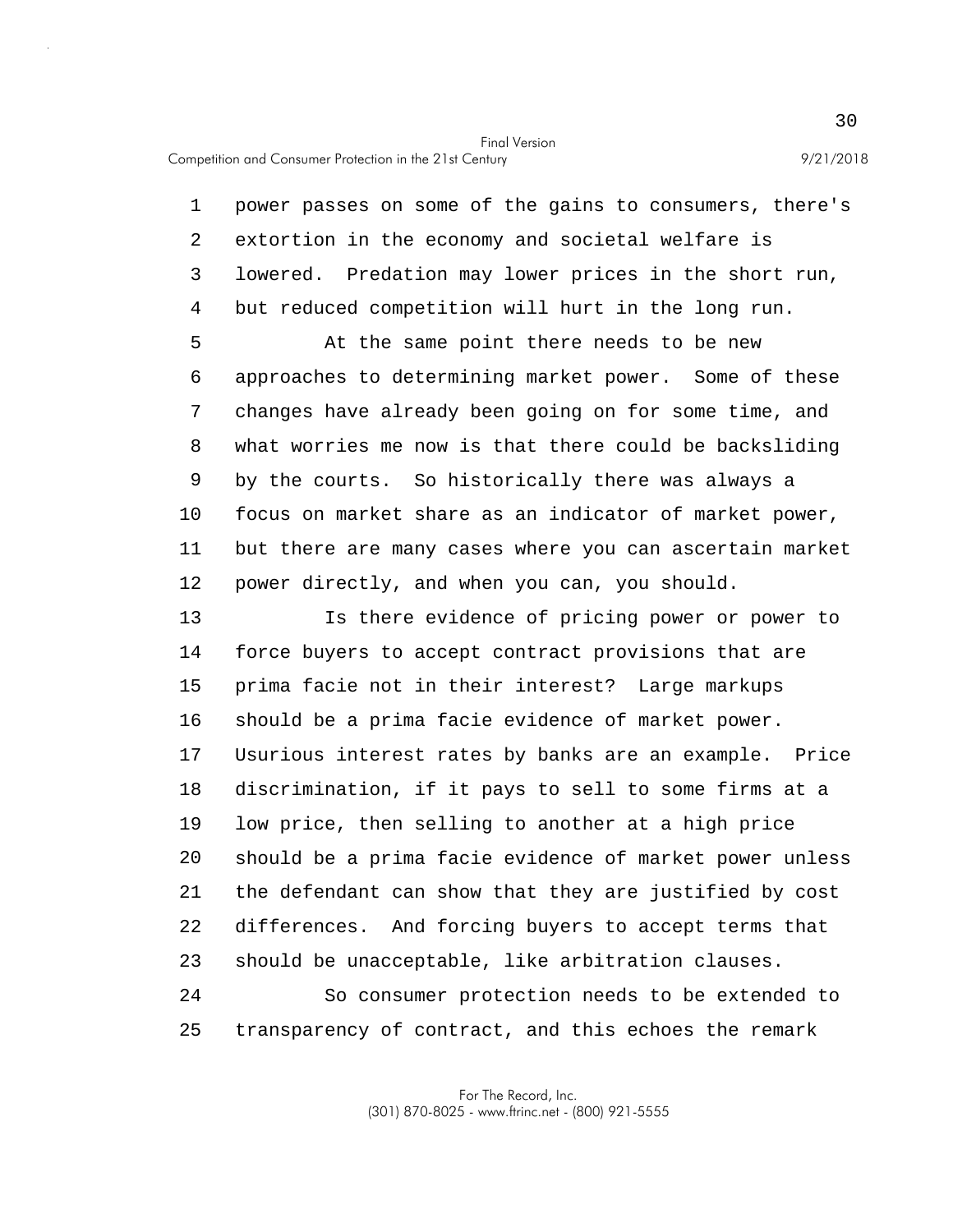1 that was made in the beginning, that increasingly there

2 is an interplay between consumer protection and

3 competition.

5 4 There are other considerations that may reinforce the conclusion that a market is not acting 6 competitively, a market constraint is anticompetitive. 7 For instance, persistent profits with no entry for an 8 extended period of time should be symptomatic that 9 something was wrong.

10 15 This leads one to the view that some of the 11 simplifications of the past should not be viewed as 12 acceptable. There are some instant cases where one can 13 reliably ascertain incidence without full general 14 equilibrium analysis. Illinois Brick puts the constraint on antitrust enforcement and, going beyond 16 that, would enable one to attack some obvious cases of 17 anticompetitive behavior that have been left 18 unaddressed.

20 25 19 So this brings one to a discussion of some new remedies. Just like there's been a lot of innovation 21 in anticompetitive behavior, there needs to be 22 innovation in remedies. Some of this what I call 23 innovation is actually going back to standards, 24 practices that were done in the past.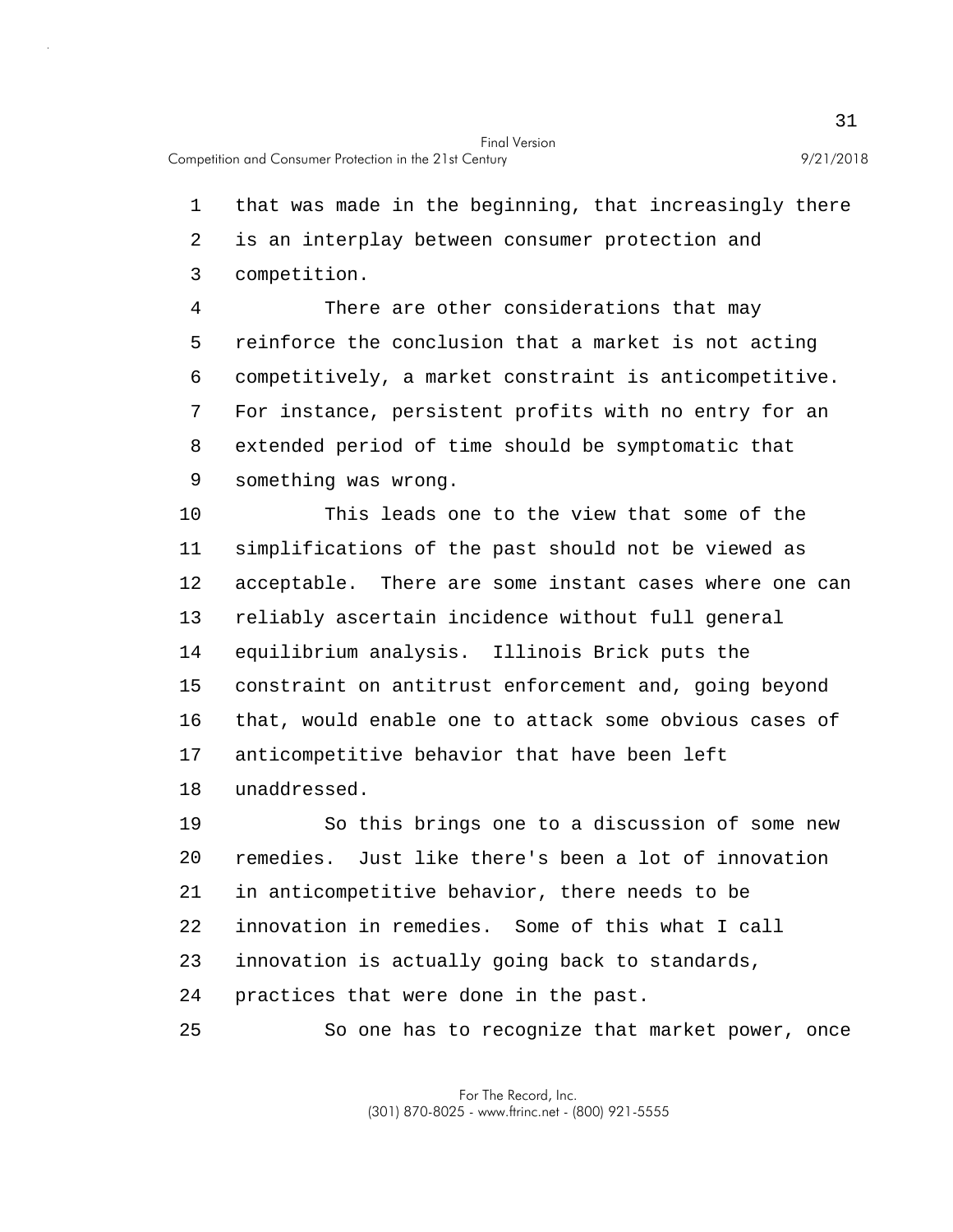5 1 established, can persist. So there's a view sometimes 2 that we don't want to make a mistake and stifle a 3 merger that might be good for the economy, and so 4 there's a lack of -- the Type I and Type II errors are balanced, but the point is that once you allow a 6 monopoly power to get established, it persists, and the 7 effects can go on for decades.

10 8 So the market is not self-correcting. The view 9 that if we make a mistake, it's self-correcting, is just wrong. There is one large persistence. There is 11 both theoretical and empirical evidence in support of 12 that, and we have to recognize that firms have 13 incentive and ability to circumvent and innovate to 14 re-establish market power.

15 20 That means, for instance, there will have to be 16 continued court oversight, that new natural monopolies 17 and oligopolies need new policies. Just because market 18 power arises from technology doesn't mean we should do 19 nothing. It requires even more intense scrutiny of behavior, stronger policies to prevent the leveraging 21 of market power.

25 22 And among the kinds of policies are structural 23 policies, breakups, prohibitions from going into 24 downstream or upstream activities. My own view is typically the economies of scale and scope have been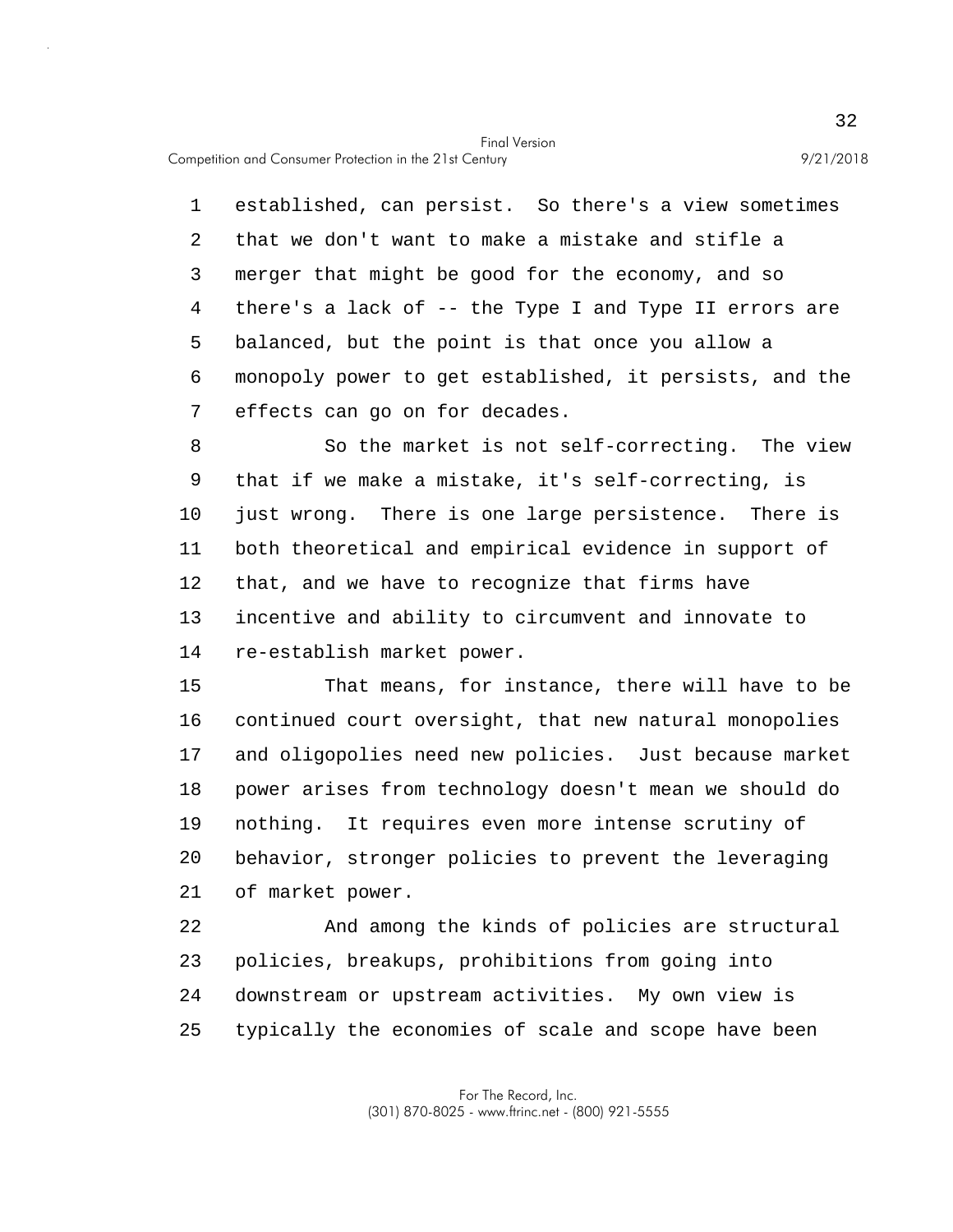1 exaggerated and seldom established. And also,

2 regulatory policies, nondiscrimination.

5 10 15 3 I'm running out of time, so let me go on to 4 just mention just a couple more points. One is that we need stronger remedies. Some of this we can learn from 6 abroad. As the Commissioner was mentioning before, I 7 think abuse of market power, however acquired, should 8 be illegal, and some of the issues that have gotten the 9 most outrage, public outrage, are cases of that kind. And so the fact that our antitrust laws aren't able to 11 deal with these kinds of abuses really undermines 12 confidence in our competition policies. We need to 13 have more active consumer protection prescribing 14 arbitration clause, and strong transparency, net neutrality are examples. So there are a whole set of 16 issues of that kind.

20 25 17 Lack of workers' bargaining power is a 18 competition issue. I know that historically there's 19 been a focus on product markets, but labor markets are markets, and there is a lack of bargaining power, and 21 once you go away from the competitive equilibrium 22 model, you realize that there are restraints that 23 affect the outcome that result in, for instance, 24 abusive working conditions, and while, again, there are forces contributing to that, like globalization, I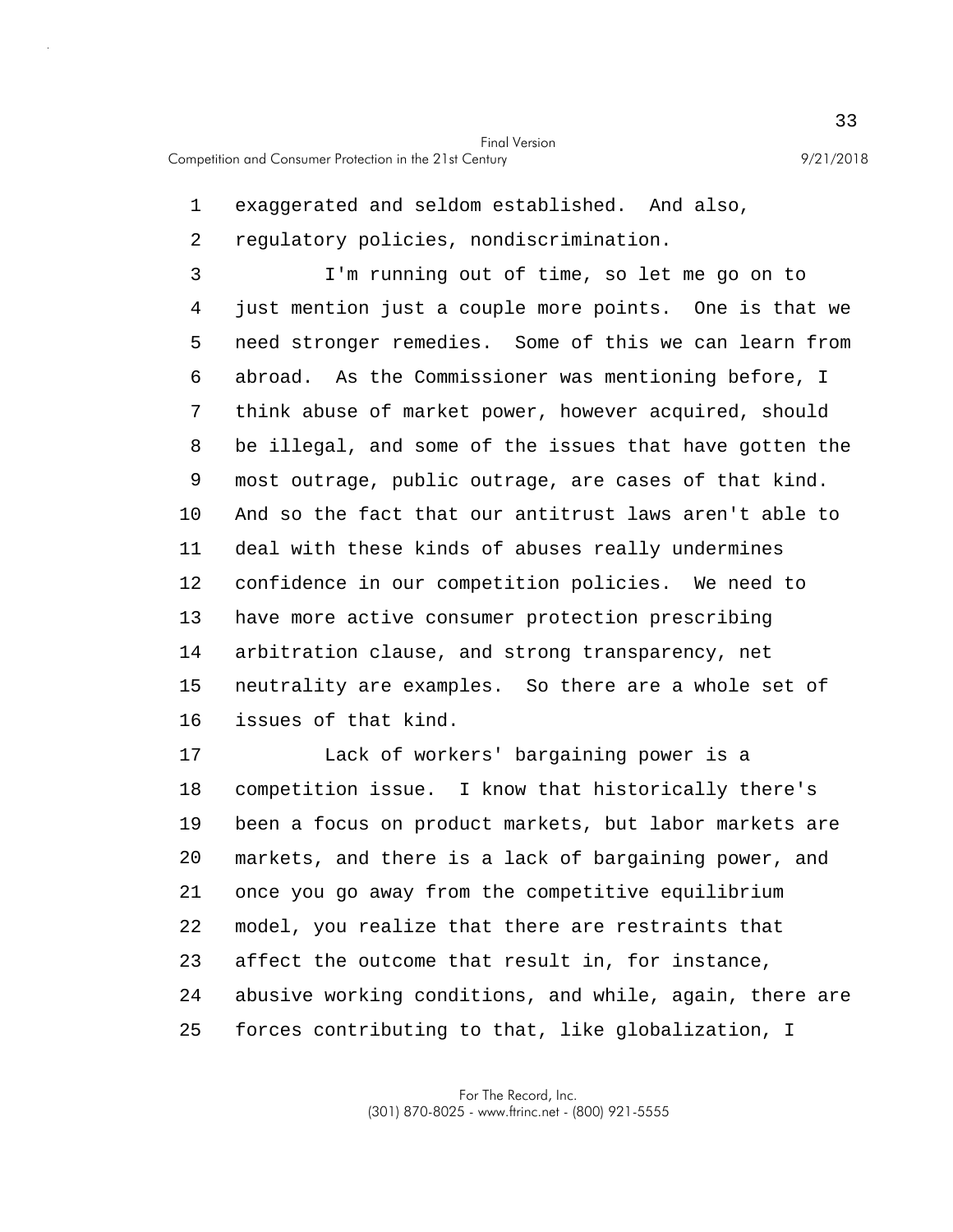1 think competition authorities should articulate the

2 consequences of trade agreements for competition, 3 including for workers' bargaining power.

5 10 4 I know you're going to be having separate hearings on big data and privacy. I think that big 6 data and privacy are both consumer protection issues 7 and competition issues, and this big data can be a very 8 big entry barrier. It also enables the extraction of 9 consumer and producer surplus from the other side of the market, and what that means is that some of the 11 profits are not a result of greater efficiencies but 12 greater ability to extract surplus, and that distorts 13 the long-run performance of the economy, and it has 14 large distributive consequences.

15 20 25 There are some areas where concentration of 16 market power are especially problematic, and one is in 17 the marketplace of ideas in the media, and it's a 18 mistake, I think, to view the media only as a mechanism 19 for delivering advertising. Concentration of media in a few hands can reduce competition in the marketplace 21 of ideas. I know that's going into a new area, but it 22 is, it seems to me, an important one for our society. 23 So in conclusion, the time is ripe, I think, 24 for a re-examination of our competition and consumer protection laws. Our economy has changed, and our

> For The Record, Inc. (301) 870-8025 - www.ftrinc.net - (800) 921-5555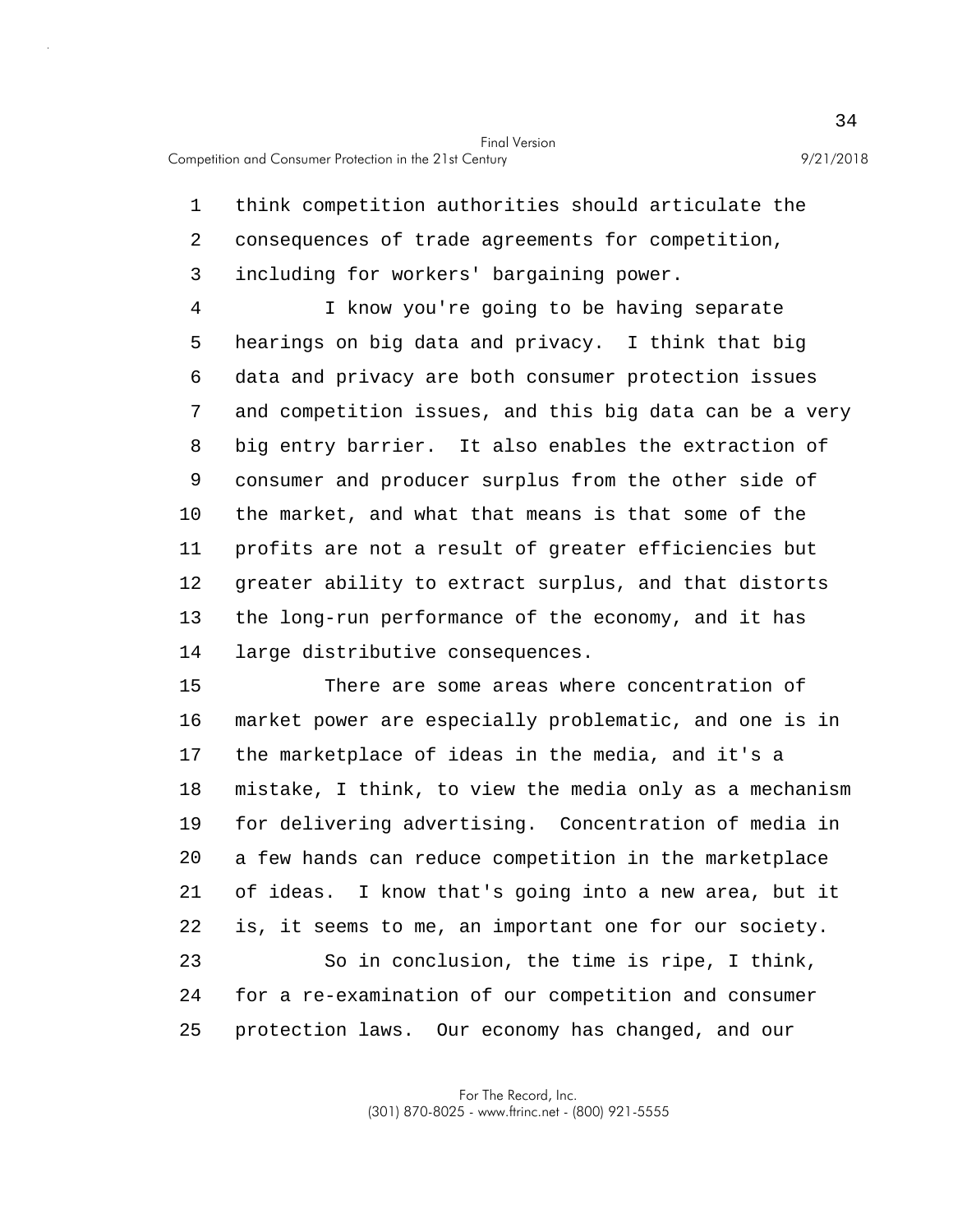Competition and Consumer Protection in the 21st Century 9/21/2018

5 10 15 20 1 understanding of economics has changed, and we can 2 better grasp the failures of the existing framework. 3 The underlying political and economic concerns about 4 power and exploitation that drove the original legislation are still present, perhaps even more so. 6 But even if you looked at this from an economic 7 perspective, what is clear is that competition law, as 8 it's been interpreted over the last several decades, 9 quarter century, has not kept up with the changes in our economy, has not kept up with the innovations and 11 the ability to extend and amplify market power, and has 12 not kept up with changes in our understanding of basic 13 economics. 14 So today competition and consumer protection law needs to be broadened to incorporate the realities 16 of the 21st Century and the insights of modern 17 economics. Thank you. 18 (Applause.) 19 MR. ABBOTT: Thank you for those very provocative remarks, Professor Stiglitz. I'm sure 21 we'll have more to say about many of the topics you 22 raised. 23 24

25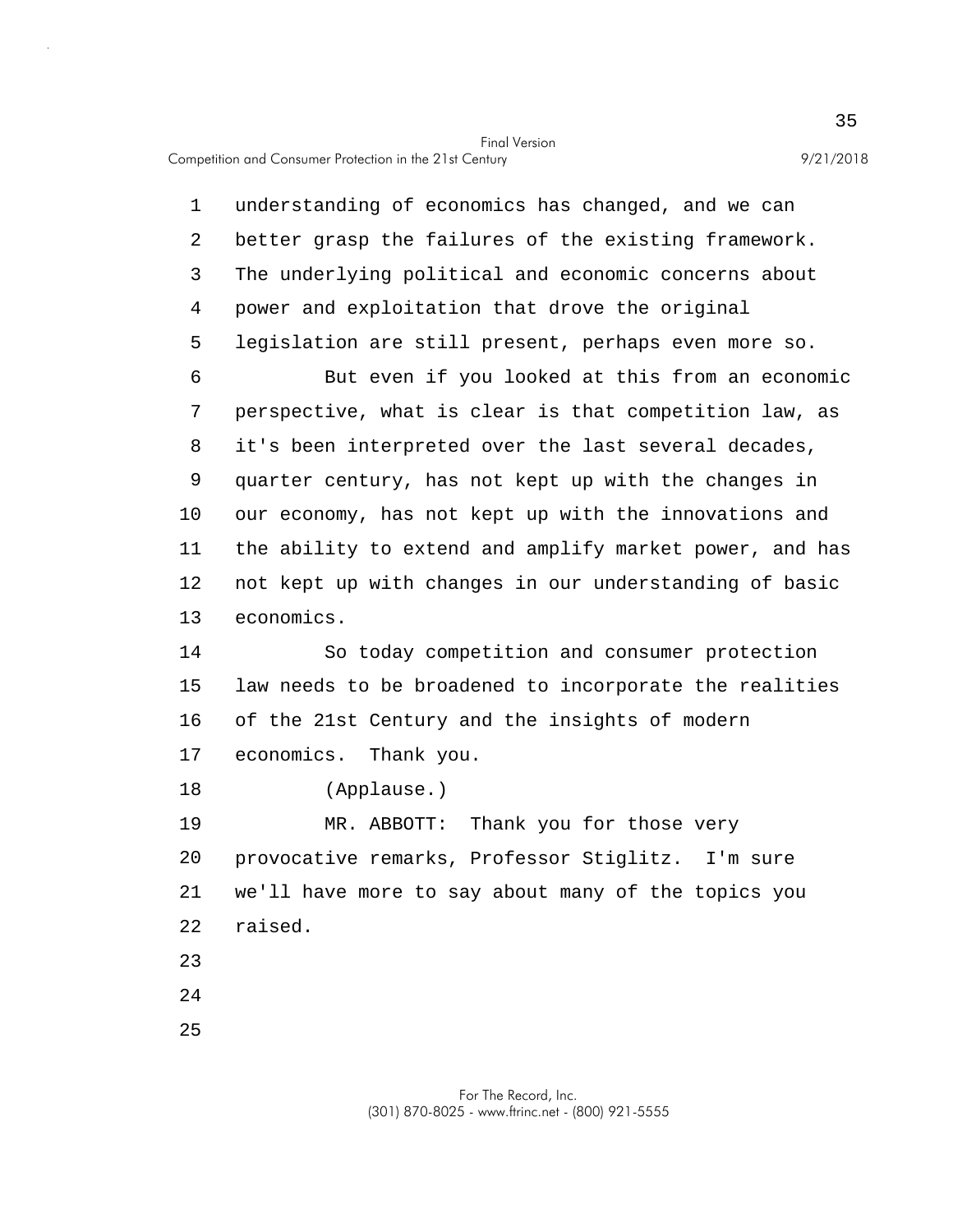| 1  | REMARKS BY WILLIAM C. KOVACIC                               |
|----|-------------------------------------------------------------|
| 2  | MR. ABBOTT: I'm pleased to introduce now                    |
| 3  | Professor William Kovacic, who, taking a breath,            |
| 4  | Professor Kovacic is a Professor at George Washington       |
| 5  | University Law School where he's Director of the            |
| 6  | Competition Law Center. He is also a nonexecutive           |
| 7  | director of the UK's Competition in Markets Authority.      |
| 8  | Before joining GW Law in 1999, he was an                    |
| 9  | FTC Commissioner $--$ actually, that should be 2009 $--$ he |
| 10 | was an FTC Commissioner, and he also served as Chairman     |
| 11 | of the FTC from 2008 until 2009. Previously, Professor      |
| 12 | Kovacic was the FTC's General Counsel.                      |
| 13 | Professor Kovacic.                                          |
| 14 | (Applause.)                                                 |
| 15 | MR. KOVACIC: Thank you, Alden, and my great                 |
| 16 | gratitude to my former colleagues at the FTC for the        |
| 17 | wonderful opportunity to participate in this program.       |
| 18 | The very holding of the program is part of a wonderful      |
| 19 | tradition that this agency has developed over time and      |
| 20 | an indication of its recognition of its special             |
| 21 | institutional role in providing a foundation for            |
| 22 | thinking about the way ahead.                               |
| 23 | In talking today, I am going to give you my own             |
| 24 | views, not those of the Competition in Markets              |
| 25 | Authority in the United Kingdom, where I serve as a         |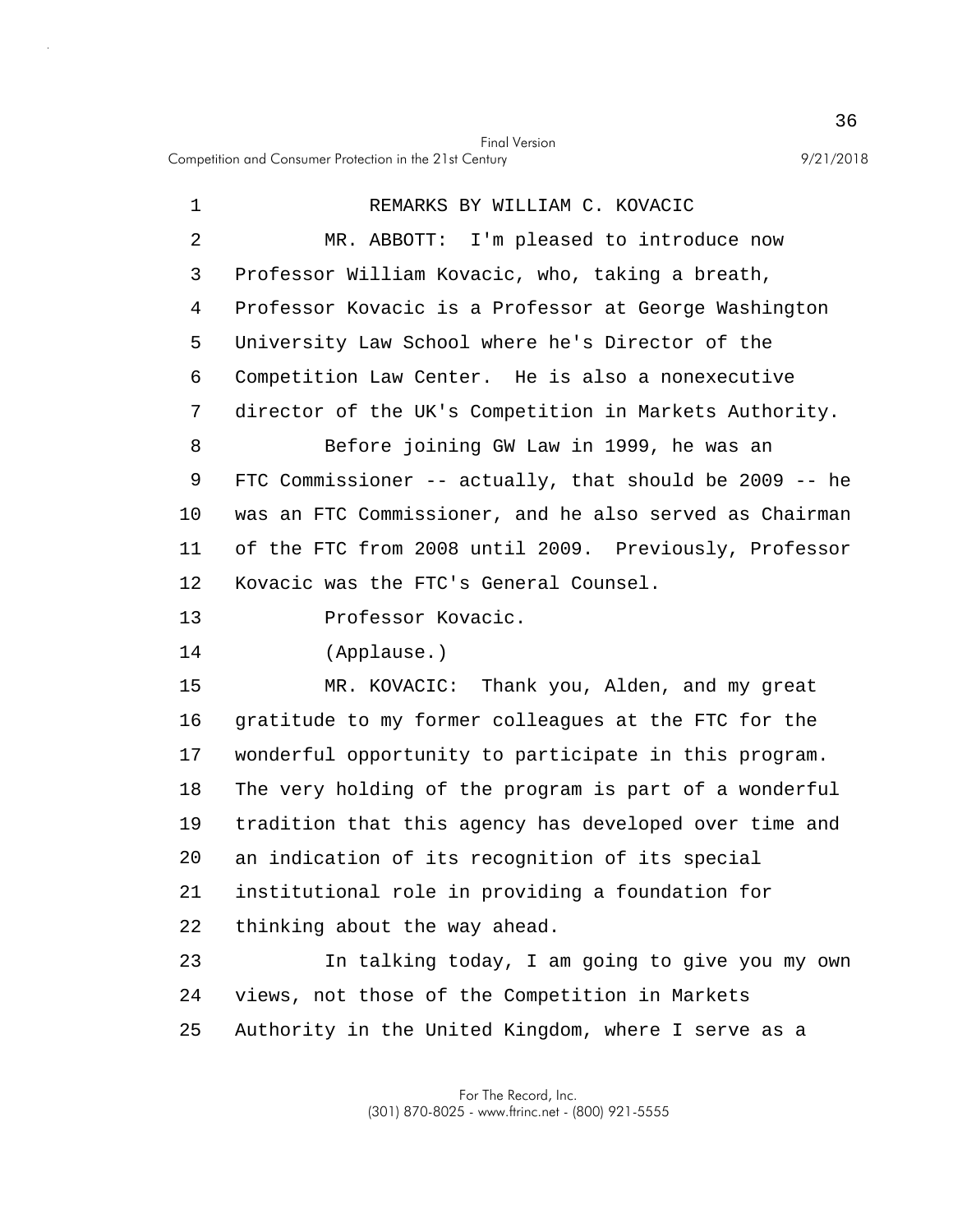1 nonexecutive director.

5 10 2 Today I want to talk about what I think is an 3 epidemic failure to understand the foundations of 4 modern U.S. policy, to understand how that policy developed, and to understand what kinds of changes 6 would be necessary in order to effectuate adjustments, 7 a number of which I think would be quite appropriate. 8 I'm going to talk a bit about where the 9 consumer welfare standard came from, a bit about where some major principles that underpin substantive 11 doctrine arose, and to talk about the need for 12 institutional adjustments in order to facilitate 13 changes.

15 20 14 And, in particular, I am going to criticize what I think is an obsession with Chicago  $-$ - that is, 16 the sense that the University of Chicago, Bob Bork and 17 others, in the sixties, seventies, hijacked U.S. 18 antitrust policy and they haven't given it back -- and 19 to talk instead about what I think to be some of the deeper, underlying sources of the system that we see 21 today.

25 22 Forty years ago, two prominent volumes about 23 competition law appeared, one, indeed, written by Bob 24 Bork, The Antitrust Paradox. I suspect most people in this room have read that. The other is Phil Areeda's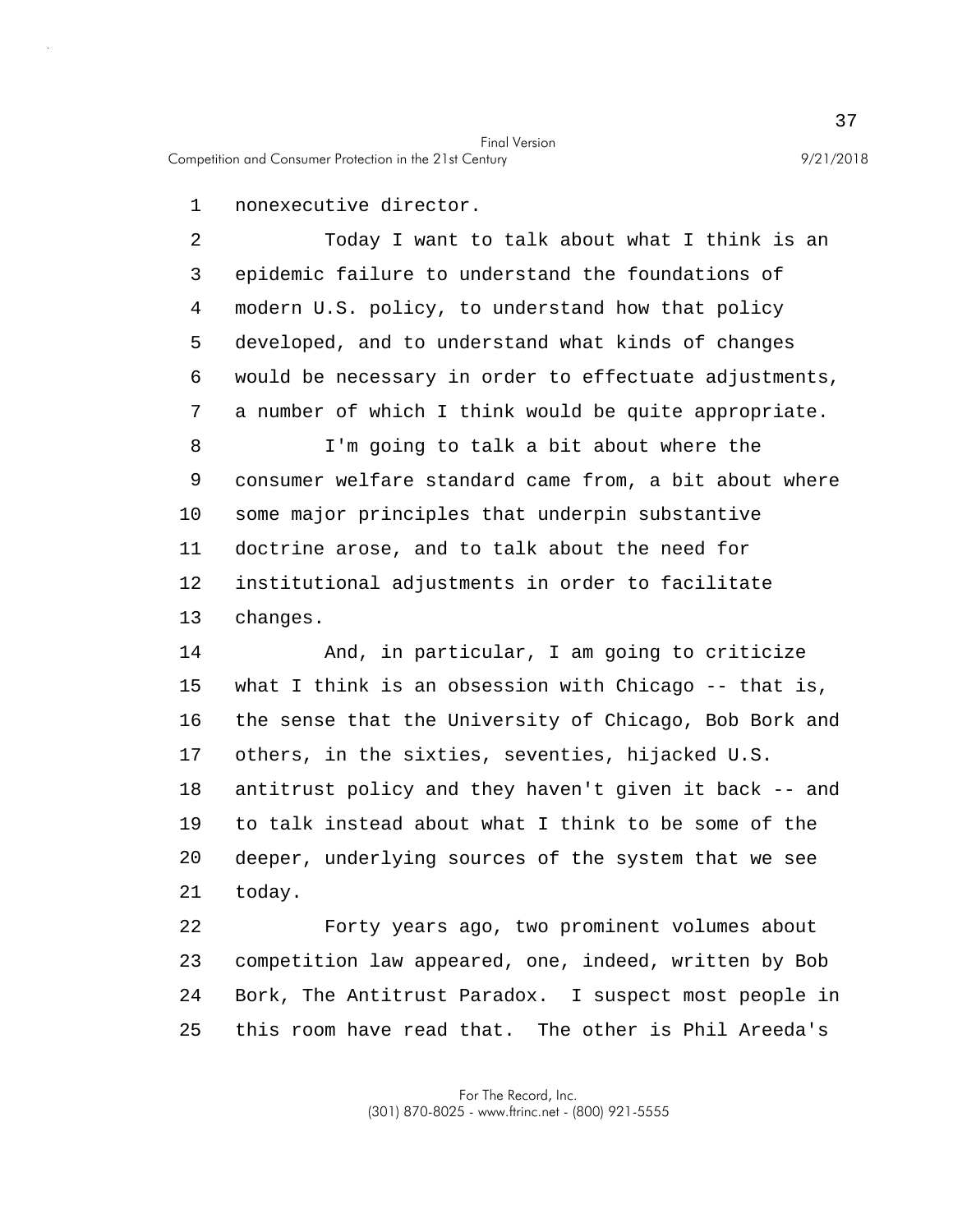Competition and Consumer Protection in the 21st Century 9/21/2018

5 1 and Don Turner's first edition of their antitrust 2 treatise called Antitrust Law. I don't know if many 3 people in this room have read that volume. I am going 4 to suggest to you that that book has as much to say about where antitrust policy is today, how it 6 developed, and how we have to think about changes in 7 the future.

10 8 The Antitrust Paradox is quite famous, 9 especially for its single-minded emphasis on consumer welfare, which Bob Bork basically defined in terms of 11 allocative efficiency, perhaps approaching a total 12 welfare standard. There's no question that that book 13 was enormously influential, widely read, widely 14 considered.

15 20 I'm going to suggest to you that it only 16 brought along part of the profession and the community; 17 that is, if Bork's book alone had been the only source 18 of insight, the changes could not have occurred in the 19 way that they did. I am going to suggest to you that Bork was able to bring the right/center right along in 21 thinking about issues this way, but without Areeda and 22 Turner, we would have a much different system.

25 23 What did Areeda and Turner have to say in 24 antitrust law? A couple of notable things on goals in particular. They didn't speak about consumer welfare.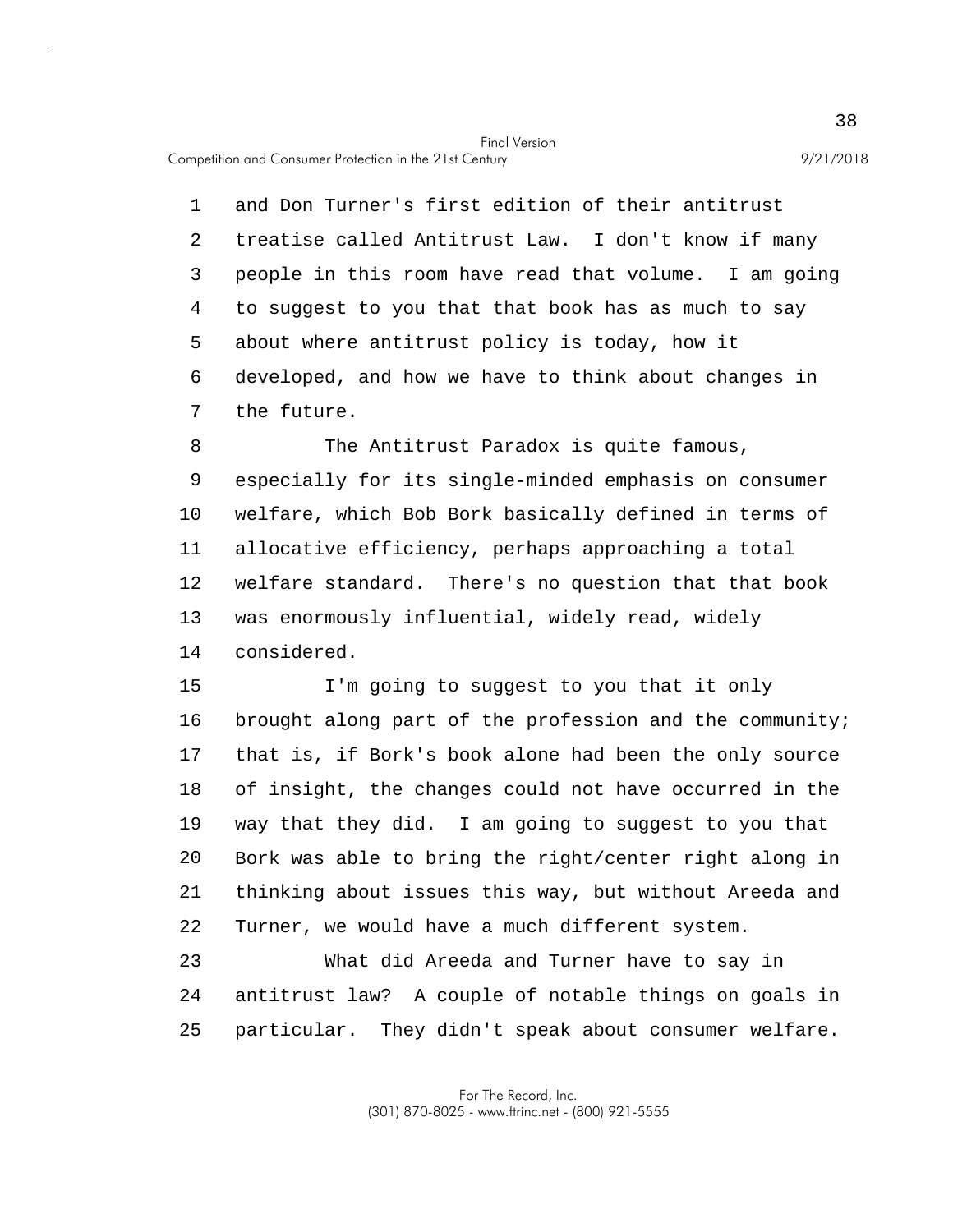Competition and Consumer Protection in the 21st Century 9/21/2018

5 10 1 They didn't speak about quite the same single-minded 2 emphasis on efficiency. But they did say that 3 competition law that does not embrace a fundamentally 4 economic orientation and focus on microeconomic economic effects is badly misguided. 6 They go through the egalitarian vision of 7 competition law that appeared in the legislative 8 history. They faithfully recite all the concerns about 9 SMEs, about worker satisfaction, about small communities, about the protection of the democratic

11 order. They conclude that discussion by saying, "Who 12 cares? Ignore it."

15 13 And why did they say ignore it? To do 14 otherwise is to create a multigoal framework without a weighting or hierarchy that leads you to idiosyncratic 16 outcomes judge by judge, agency by agency, which they 17 described as "on the border of unconstitutionality."

20 18 In other words, they said the only practical 19 way to apply this law in a coherent, meaningful way is to adopt a principally economic orientation and focus 21 without using the specific term on consumer concerns, 22 not just price; quality, of course, innovation. But 23 Areeda and Turner brought the center and the center 24 left along with them.

25 I'd suggest to you that at the time of my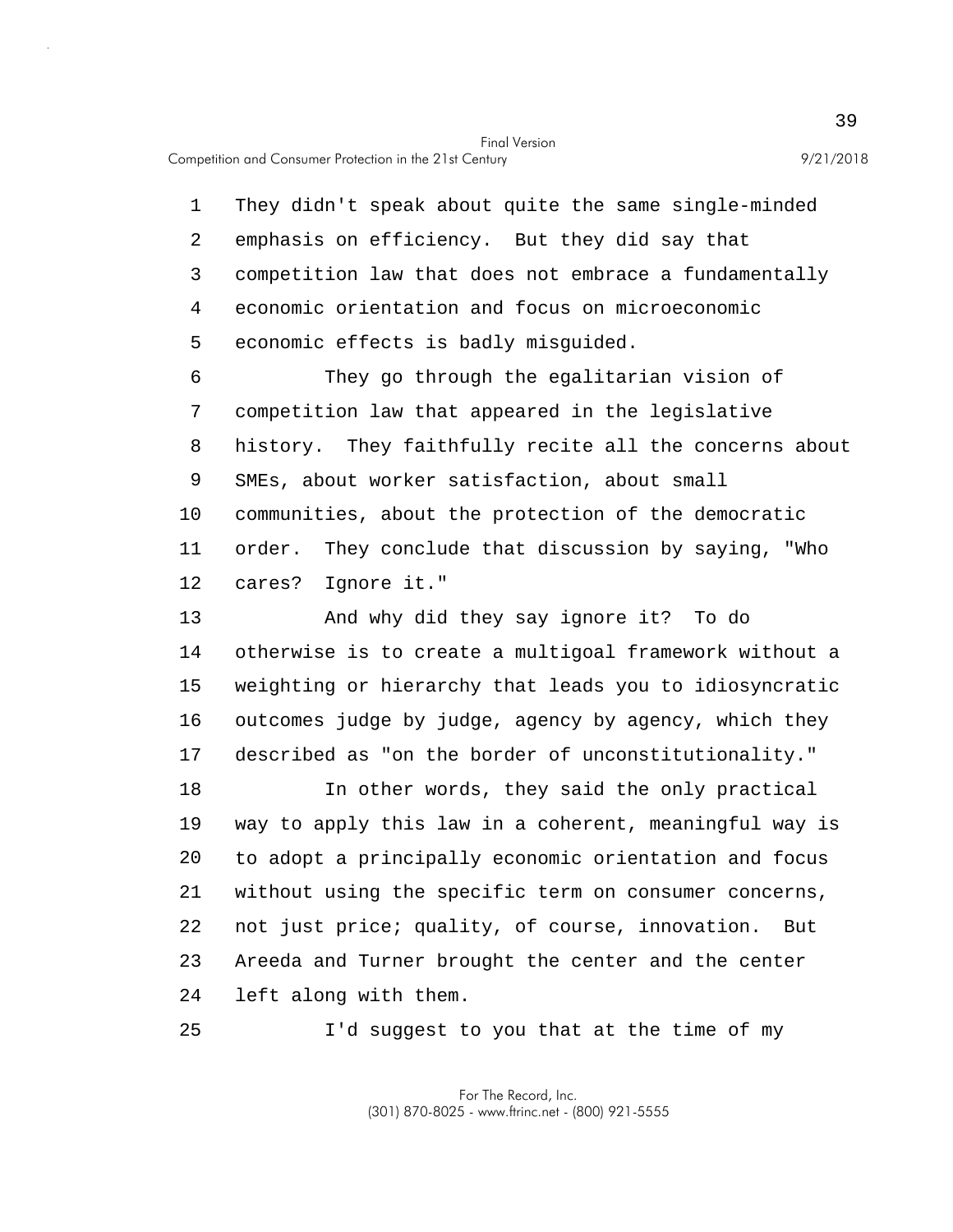Competition and Consumer Protection in the 21st Century 9/21/2018

5 1 childhood and long after, who was the most famed 2 lecturer in competition law? It was Phil Areeda. 3 Whose courses were the most influential? Whose 4 articles carried thinking again and again? It was Areeda and his collaboration with Don Turner.

10 15 6 Why did this have so much importance? It was 7 the emphasis on what they called administerability. 8 That is the capacity of agencies and courts in the 9 usual circumstance of contested facts, substantial amounts of information, to reach accurate and 11 consistent conclusions about the legitimacy of 12 behavior. And again and again, Areeda would pose the 13 question, "You have to tell the business person what 14 she cannot do in 20 words or less. It can't be a multifactor test that is very diffuse."

20 25 16 In many respects, that carried into their 17 analysis of substantive principles. It wasn't just the 18 goals. Where are the predation defaults that Joe was 19 talking about set more than any one place? It's in Harvard. And if you go back to the 1975 Areeda and 21 Turner paper on predatory prices, you see the essential 22 ingredients of the modern U.S. approach to predation. 23 Were they thinking in part about Chicago ideas? 24 I suppose. Phil Areeda was notoriously ungenerous in acknowledging intellectual debts to others. He had

> For The Record, Inc. (301) 870-8025 - www.ftrinc.net - (800) 921-5555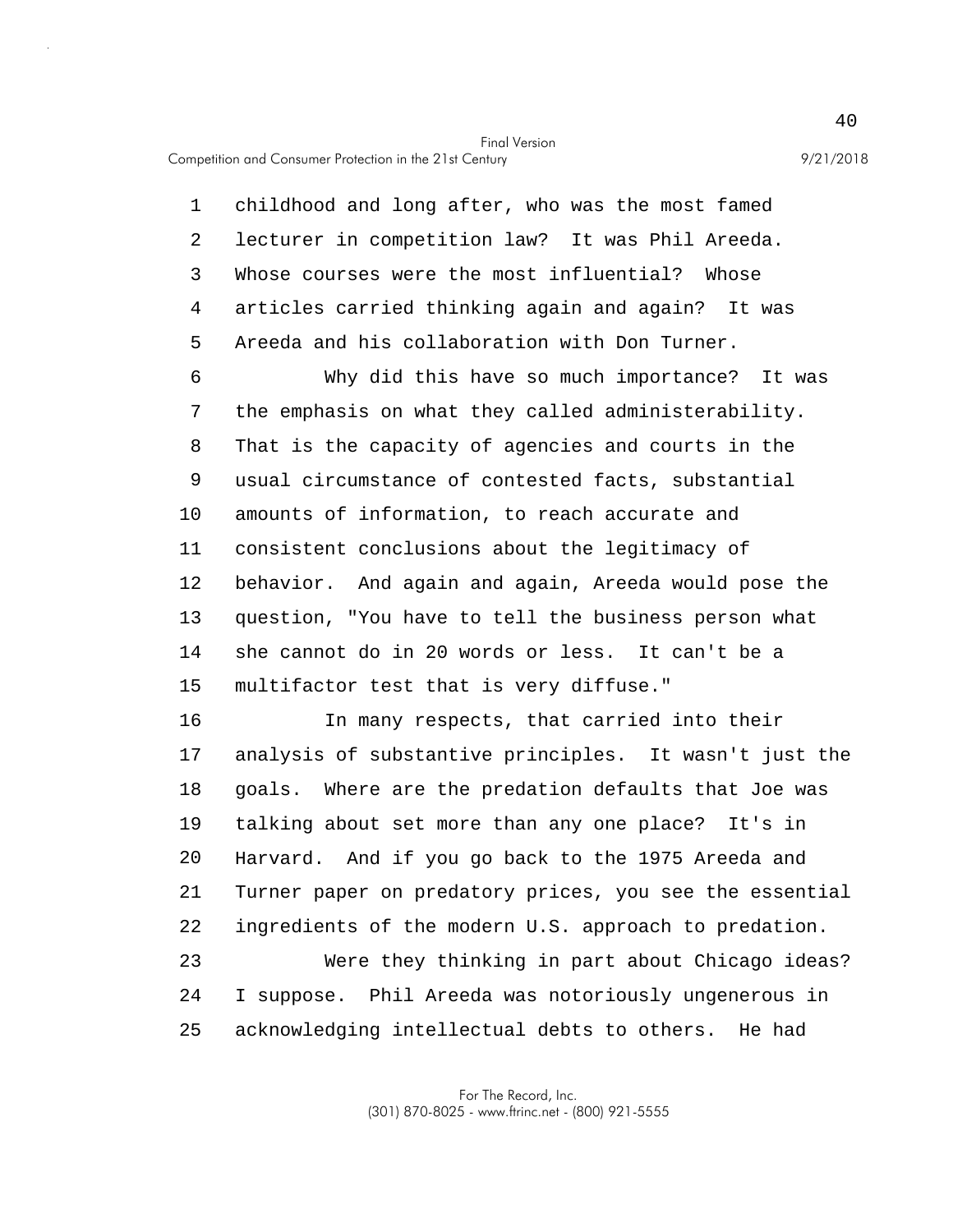Competition and Consumer Protection in the 21st Century 9/21/2018

5 1 very few footnotes that said this is where the thinking 2 came from, but I think in many ways the institutional 3 perspective that they brought to bear on the topic was 4 decisive, and their decisive influence was the standard has to be administerable, especially in the judicial 6 system in which cases are tried before juries, 7 generalist judges, where notions of intent, multifactor 8 tests are likely to lead you astray.

10 15 9 And yes, indeed, Areeda and Turner were confronted in a famous set of proceedings that this 11 agency convened in 1979, 1980, a famous discussion of 12 predation. I think lots of the tools Joe's been 13 talking about were available nearly 40 years ago. Game 14 theory, prominent in the literature; behavioral features, not so labeled, but preexisting and a matter 16 of concern. And one author after another attacked the 17 Areeda-Turner formula and its price/cost test and 18 especially their observation that you take the low 19 price today and you worry about tomorrow later on.

20 25 What was Areeda and Turner's answer? Are we 21 concerned with dynamic effects? Of course, but we 22 think they are "speculative and indeterminate." And 23 one author after another offered a basis for 24 challenging it, but what stuck in the minds of judges, in particular, was the notion that the standard had to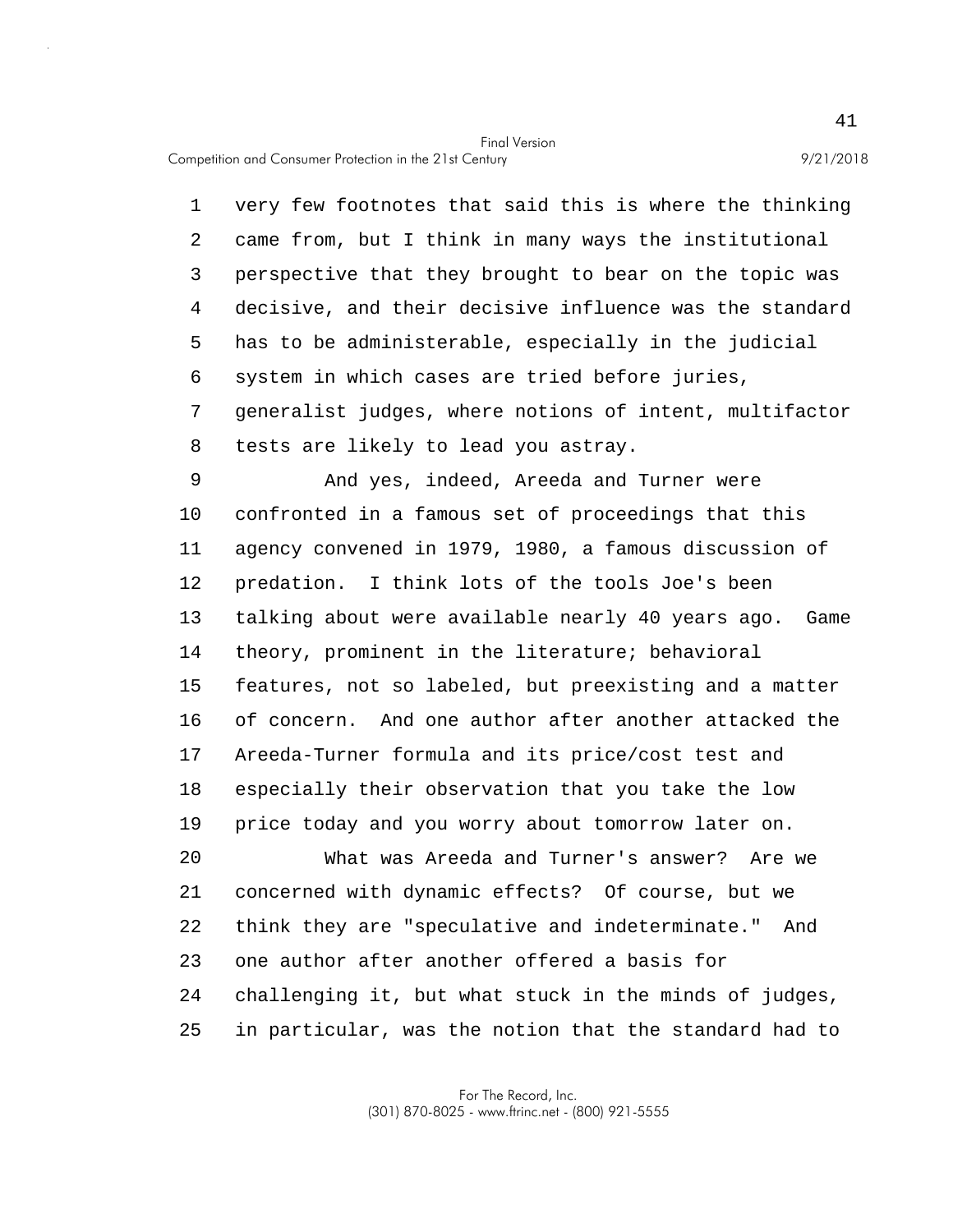Competition and Consumer Protection in the 21st Century 9/21/2018

1 be relatively simple.

5 10 2 Is that subject to change? In my mind, on 3 predation, have the courts -- to use a regrettable 4 American baseball analogy -- have they shrunk the strike zone unacceptably? I think so. The Department 6 of Justice and American Airlines ought not to be 7 bounced out of court on a motion for summary judgment, 8 where there is no jury trial and it's the Government of 9 the United States. That strike zone is too narrow. That should go to trial. That's worthy of fuller 11 discussion.

15 12 But if we ask ourselves where did the emphasis 13 on nonintervention standards in so many areas come 14 from, and what we now call consumer welfare, where did that arise, it is as much Phil Areeda and Don Turner as 16 it is Bob Bork in Chicago. If you focus 17 single-mindedly on Chicago and slaying the Chicago 18 dragon, you don't make adjustments possible because you 19 don't address these underlying concerns.

20 25 If you want to adopt a broader goals framework, 21 you will have to answer the challenge that these 22 commentators offered, which says, show me how it's 23 applied in a specific case. Show me the hierarchy of 24 values. You want to give more emphasis to workers than you do on consumers. Consumers get lower prices but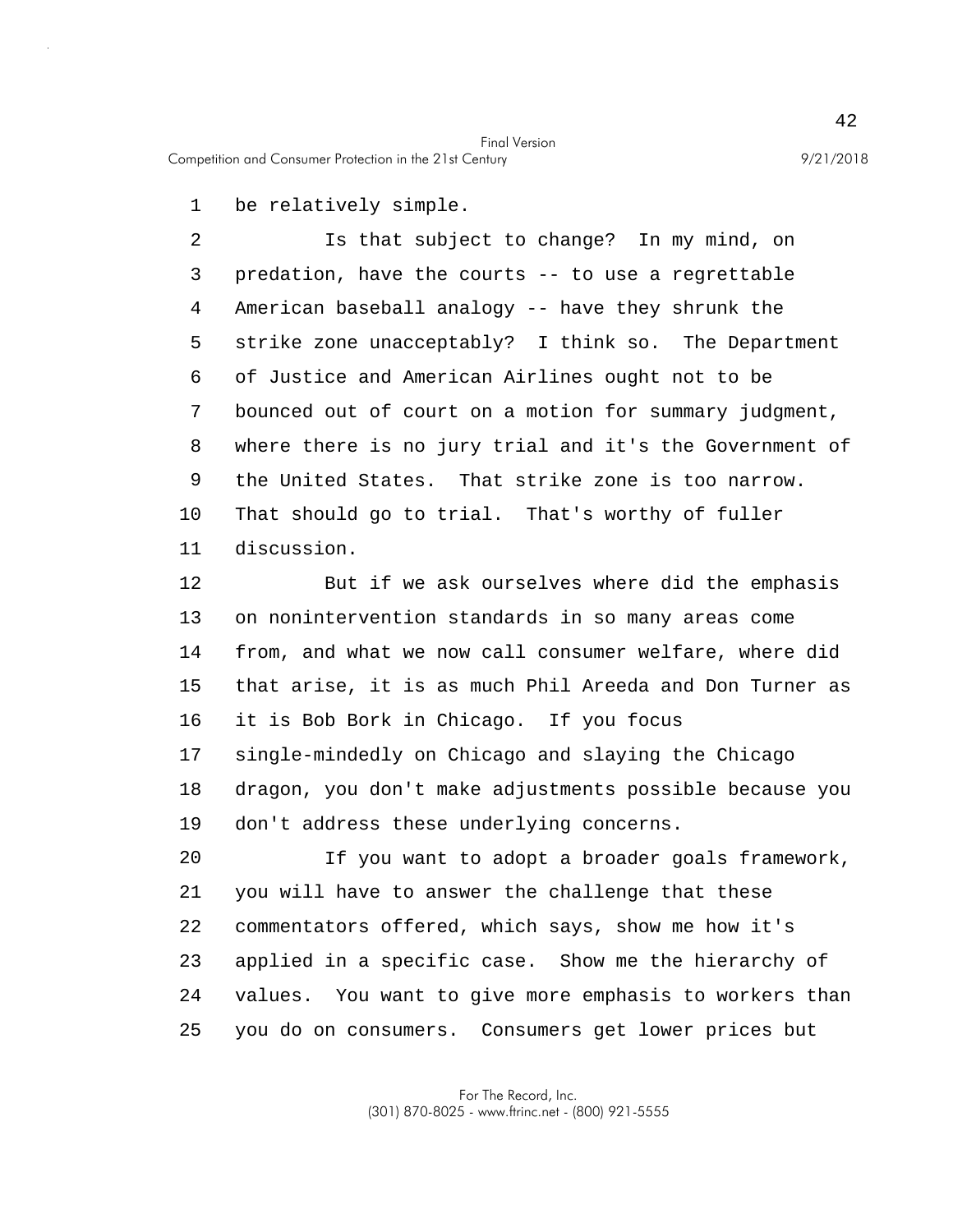1 workers get lower wages. What's the tradeoff? What's 2 the exchange rate between the efficiency that comes 3 from scale economies and the limited opportunities for 4 SMEs?

5 10 If all you're saying is to tell the judge, "You 6 figure it out," that's an inadequate response, and I 7 think to effectuate a change in the goal structure will 8 require a lot of hard thinking to answer the basic 9 question that Areeda posed again and again when people would assail him on this, "Tell me how it's going to 11 work in practice, and don't just tell me that they'll 12 sort it out in some way."

15 20 13 So on goals, administerability is a crucial 14 consideration, and that view, by the way, has been adopted by many, not just those on the right, but a 16 jurist like Steve Breyer who said, "One sentence from 17 Areeda and Turner is worth pages from anybody else." 18 Steve Breyer is the perfect modern embodiment of that 19 point of view, and if you cannot get his vote, my view was, when I had Alden's job in an earlier day, if we 21 couldn't get his vote, hypothetically, we had no basis 22 going ahead.

25 23 What to do about this in light of what I 24 suggest is the Chicago obsession and the remarkable forgetfulness about Phil Areeda and Don Turner? A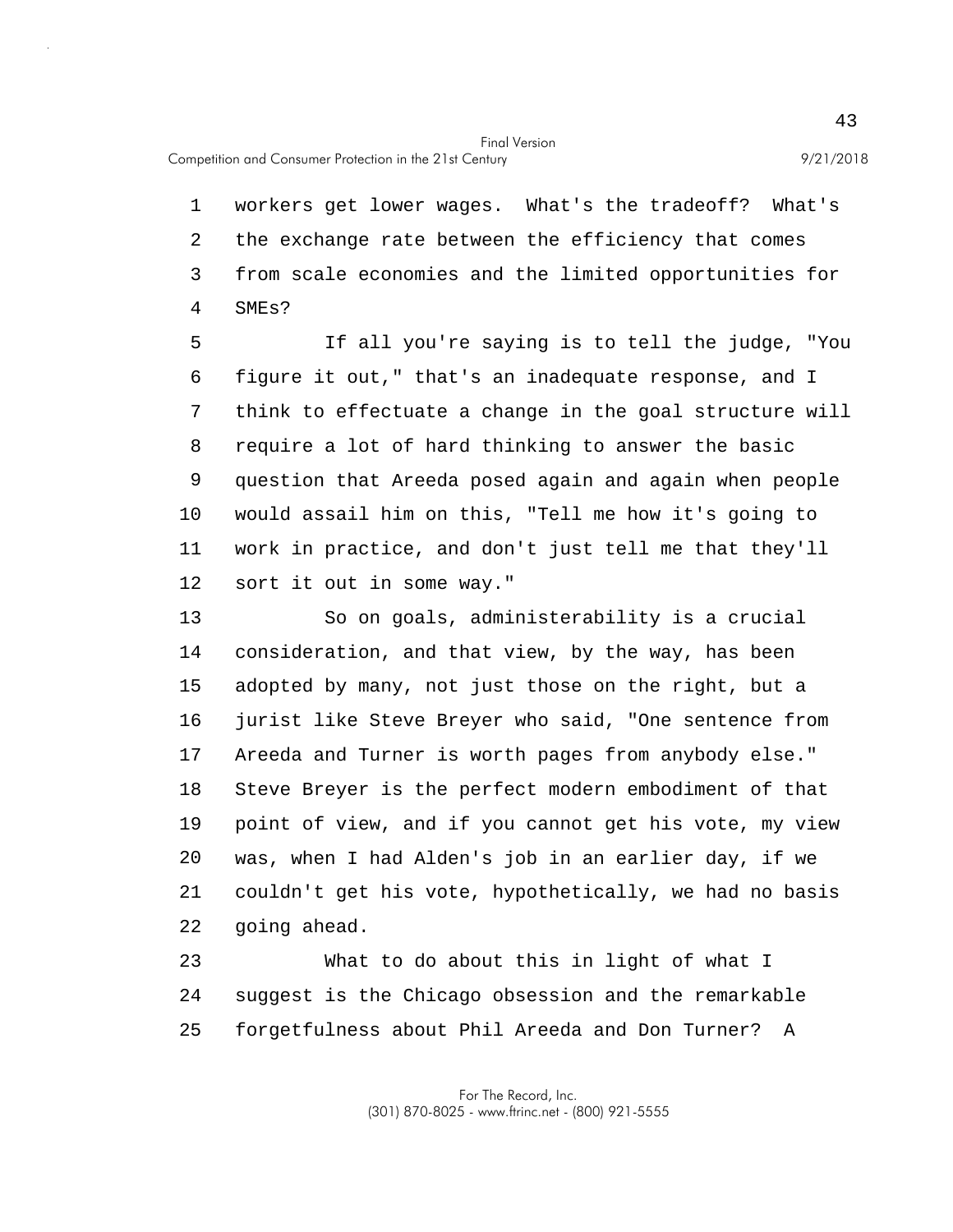Competition and Consumer Protection in the 21st Century 9/21/2018

5 1 couple of things. One, on the point of goals, in 2 formulating a different goal structure, the 3 administerability challenge must be met, and it has to 4 be addressed head-on. You don't get a richer goal structure unless you can explain the exchange rate and 6 explain the hierarchy of values. What gets weighted, 7 how much, in what case.

10 15 8 I'm not suggesting that it can't be done. I'd 9 simply suggest that in modern discussions, in saying, well, the view is too cramped, it's not elaborate 11 enough, it's not faithful to the original legislative 12 history -- footnote, Areeda and Turner said, of course, 13 it's not -- but the original legislative history vision 14 can't be applied because it is not administerable; it's faintly unconstitutional.

20 16 How do you beat that model? To answer that 17 question, you have to come up with an administerable 18 model, and I'm suggesting that there are lots of center 19 and center left judges and observers who have taken on that view about administerability, and unless you 21 persuade them, you have no chance in moving the needle 22 on goals. 23 What about doctrine? Is it just the ideology?

- 24 No. It comes back to this question of
- 25 administerability. Is it just a blind faith in the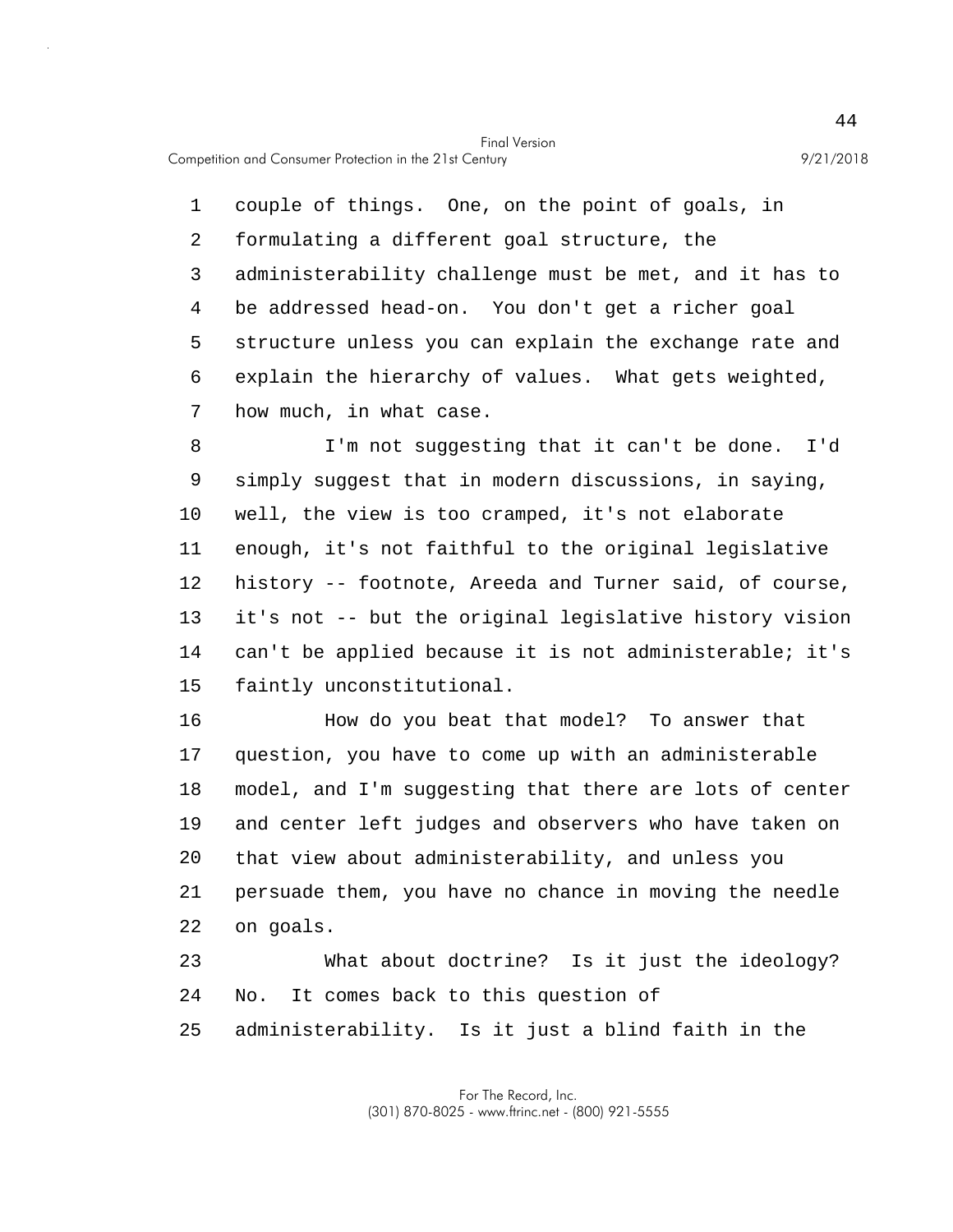5 1 market working, the equilibrium model that Joe offered? 2 No. It's the matter of administerability and 3 administerability in the predation cases that Areeda 4 and Turner care so much about, private rights of action.

10 15 6 In that famous first volume, which is a must 7 read, they point out in stark terms that private 8 rights, U.S.-style, are a menace; mandatory trebling, 9 one-way fee shifting, class actions, contingent fees. They said in the close abuse of dominance case, that's 11 going to overdeter. They said, well, you can't change 12 trebling, that's in the statute, but what can you do, 13 judges? You can change the doctrinal threshold. You 14 can raise the bar. And we urge you to do that, because the real danger here is overdeterrence. It is the 16 false-positives, so err on the side of raising the 17 doctrinal bar.

20 25 18 And that's what the courts did almost 19 immediately after the publication in 1975 of the predatory pricing paper and they've continued to do, 21 and the predatory pricing paper foreshadowed 22 everything, including recoupment. Courts took that on. 23 Bork criticizes that article bitterly in The 24 Antitrust Paradox. He says, "It's a nice idea, but the right rule is no rule," and the rule that prevails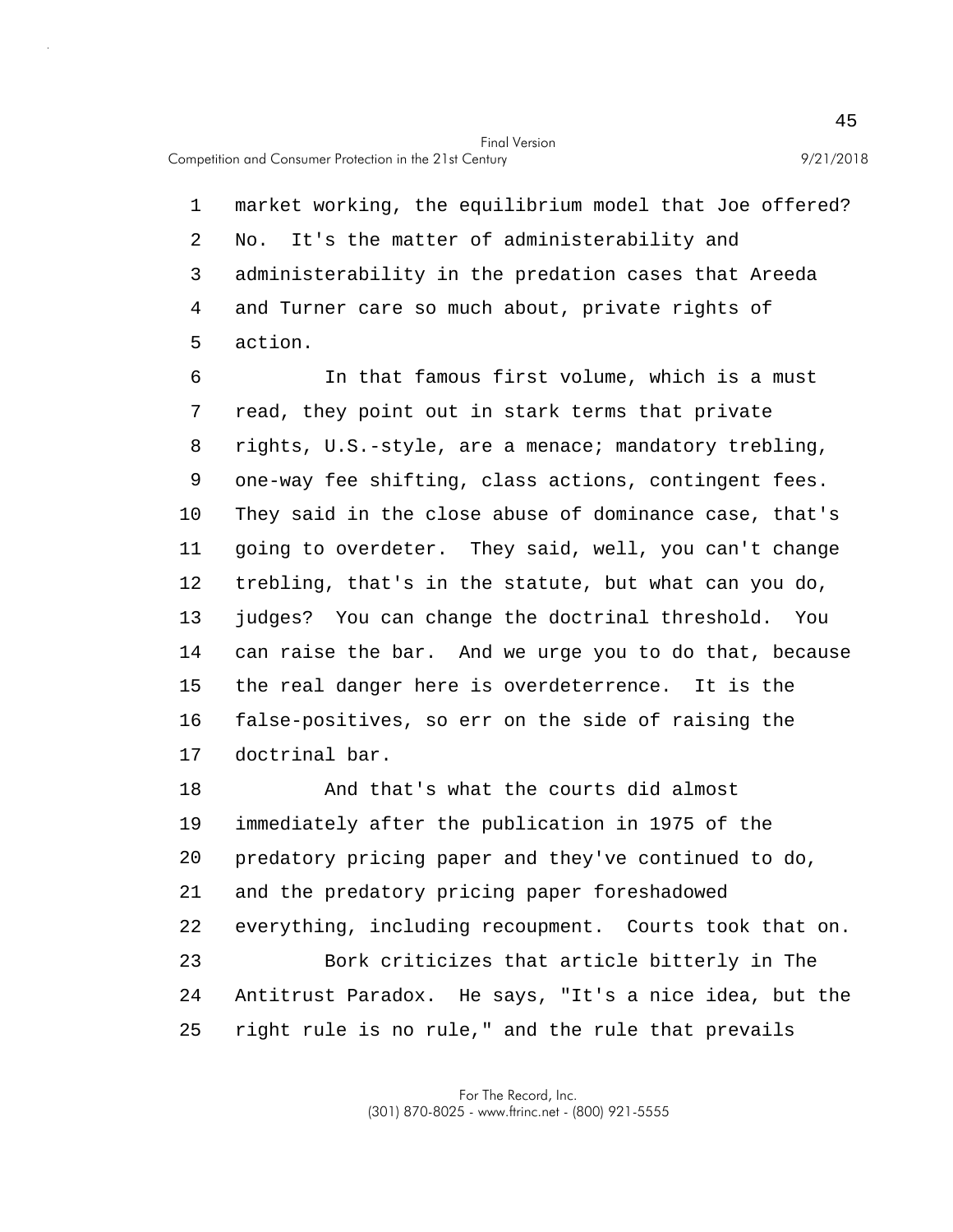5 1 today is the Areeda-Turner rule more than any other. 2 Bork didn't win that argument, much as Chicago won very 3 few of the arguments on basic doctrinal principles. 4 It's much closer to the Areeda-Turner format than anyone else.

10 15 6 If you want to change that doctrine, you have 7 to do one of two things, I think, and I think I'm using 8 an MRI instead of an x-ray. I think I have a better 9 diagnosis of what limits the system there. You have to persuade courts that the private rights are not the 11 menace that are suggested -- that is, you have to amass 12 evidence that suggests that's not the hurdle -- or you 13 have to create a government-only cause of action. You 14 have to insulate the Government from the operation of doctrines that have been limited in order to preclude 16 private treble damage actions.

20 25 17 That's been a problem for the Government 18 because all of these limiting doctrines spill into the 19 Government's cases. When the FTC lost Rambus, what were featured in the D.C. Circuit's opinions as the 21 decisive precedents working against the Commission? 22 They were all Supreme Court decisions in which a 23 crucial policy foundation for the Supreme Court's 24 decision was overdeterrence by private rights. They were all private cases.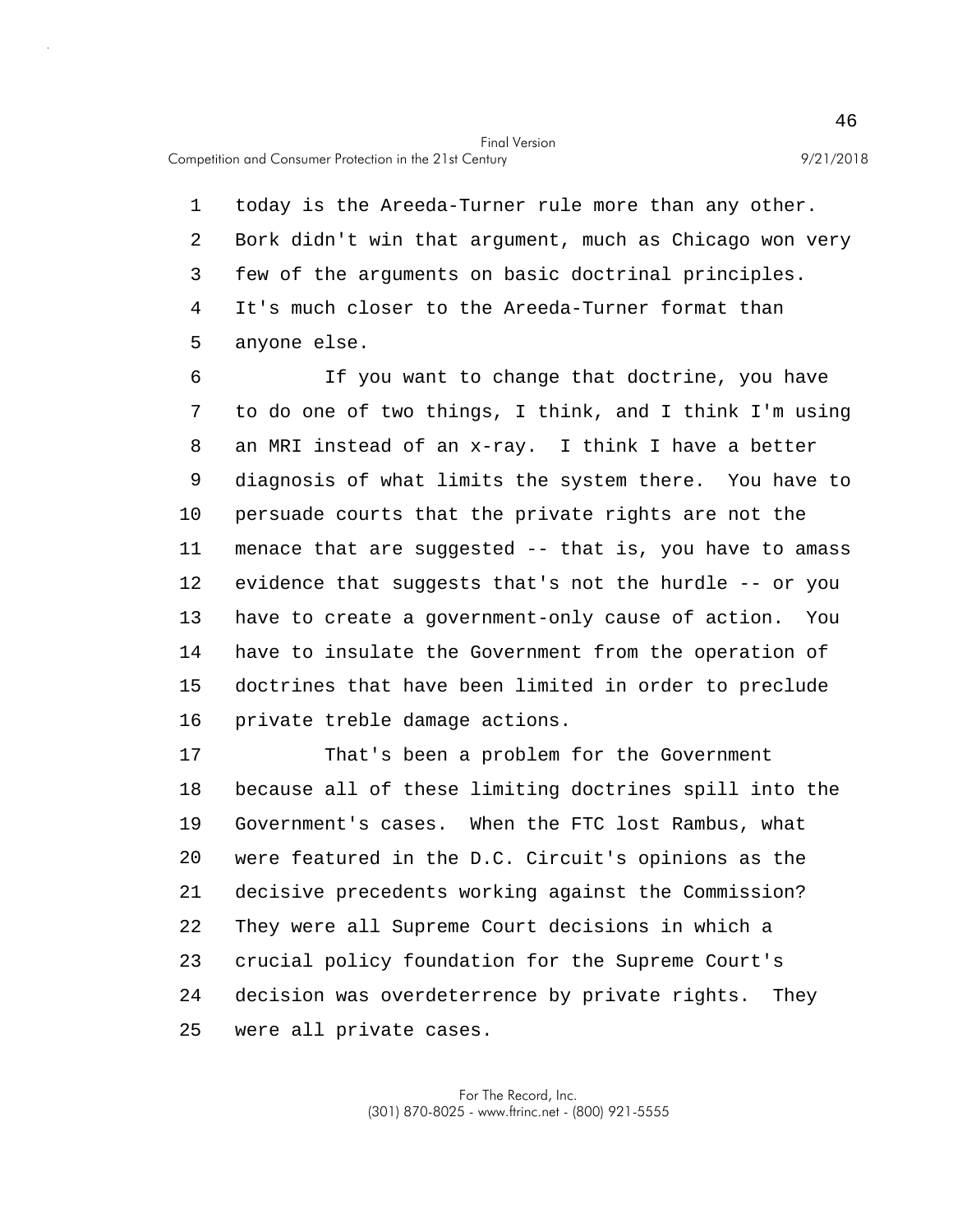1

5 2 Footnote: When was the last time the U.S. 3 Government was before the Supreme Court as a party in a 4 Section 2 case? That was 1973. All of the jurisprudence since then has taken place in the context 6 of private cases in which the Court's concerns about 7 overdeterrence are magnified.

10 8 So what cases got quoted back at the FTC? They 9 were cases like Discon, where the fear is overdeterrence of private rights. The FTC had exactly 11 no success saying, "We're the U.S. Government, we are 12 not seeking treble damages here, we want an injunction, 13 equitable relief, treat us differently," and that 14 carried exactly no weight.

15 20 I'm not necessarily asking you to believe that 16 the result that the D.C. Circuit achieved in Rambus was 17 incorrect, though I think it is. I am asking you to 18 note how striking it is that the doctrinal principles 19 that the Commission tripped up on came in cases that were founded principally upon a concern about 21 overdeterrence by private rights.

25 22 So you have to carve out a separate 23 government-only cause of action. That could be Section 24 5. I think Section 5 more and more, as I look at it, except for the little niche of invitations to collude,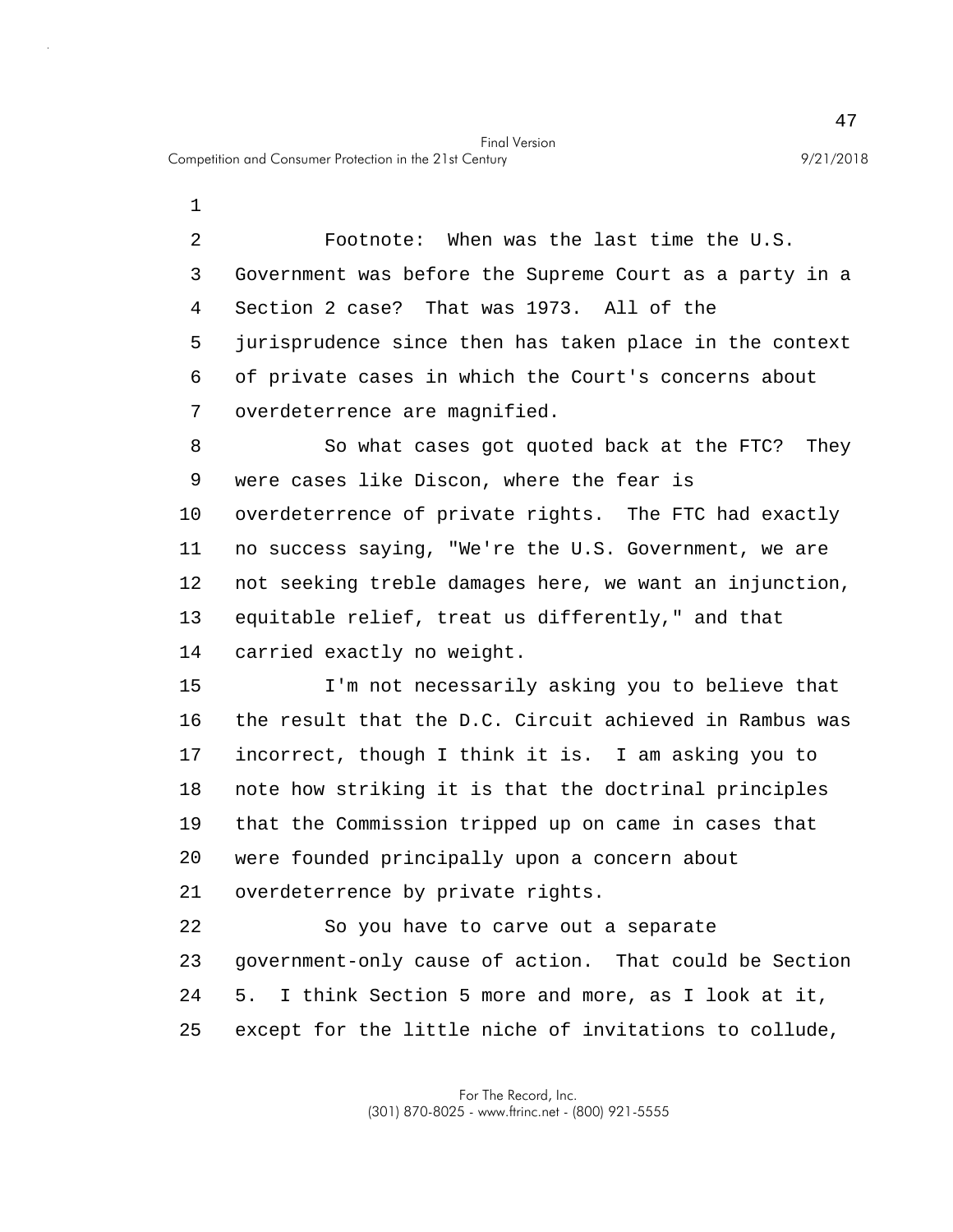Competition and Consumer Protection in the 21st Century 9/21/2018

5 10 1 is too rigid, too fragile, and is not likely going to 2 work. The FTC has tried to run up that hill so often, 3 so many times. Doctrinally, it's not going to work. 4 I would suggest an approach that prevails in the UK. That's the Competition in Markets Authority 6 Markets Regime, which allows the CMA to do its study 7 and in selected instances to achieve remedies in order 8 to correct anticompetitive conditions. It's not 9 tethered to the operation of European doctrine dealing with abuse of dominance. 11 Our system, with this idea, would not be

15 20 12 tethered to existing limiting principles built into the 13 Sherman Act or Clayton Act jurisprudence; that is, 14 unless you create a mechanism that gives the Government freedom in a policy space to make more judgments -- 16 and, yes, they will have to persuade critical courts 17 that they deserve the deference, that they're doing the 18 good homework and are creating the basis for making the 19 judgments -- but to say, in that space, we do deserve your deference, and we have a mandate that is 21 exclusively used by us.

25 22 The UK does not seek divestiture in case after 23 case, but they carried out a magnificent restructuring 24 of the ownership of London area airports and others as a result of this. I think a markets regime for the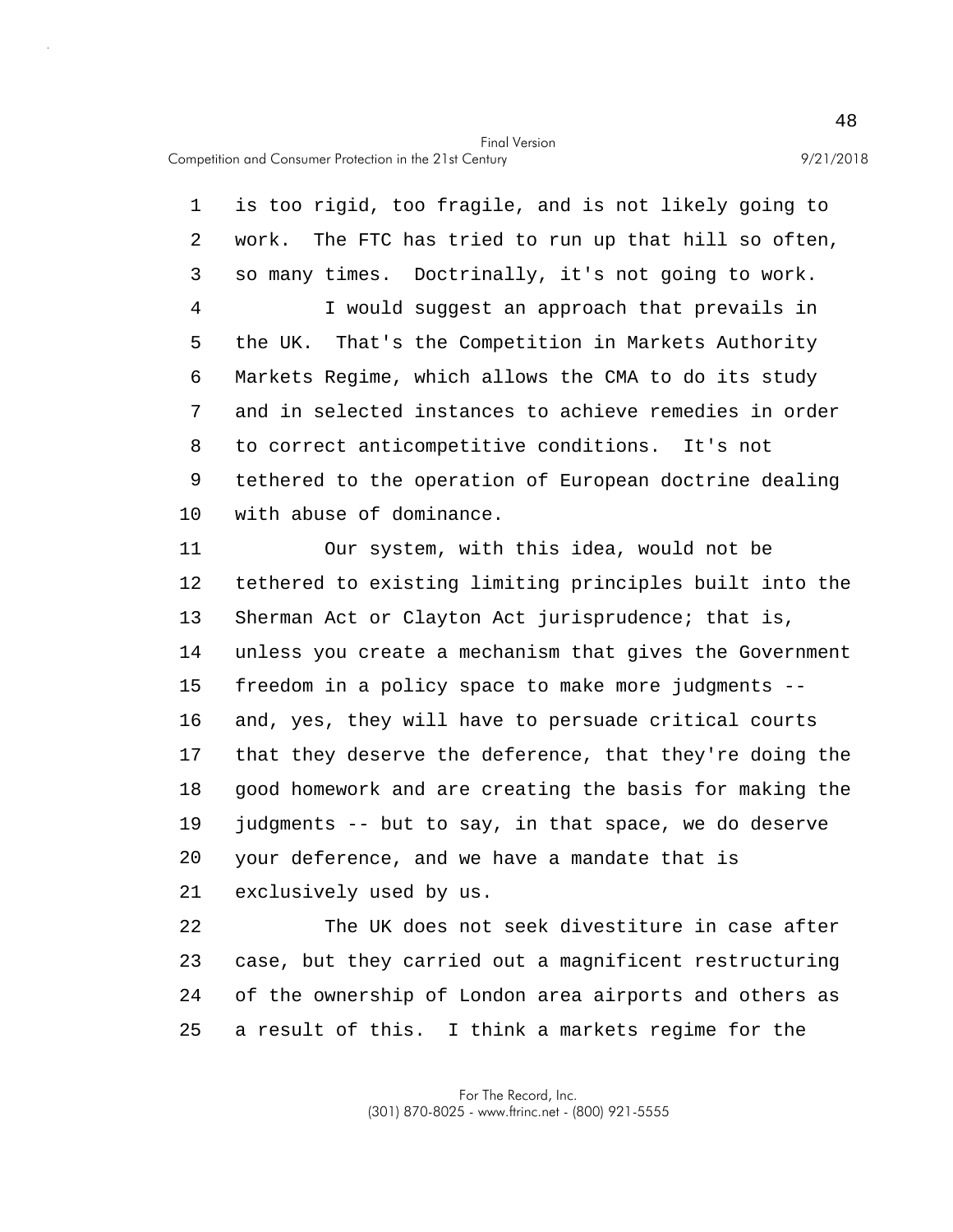5 10 15 1 U.S. that allows the Government, in this case the FTC, 2 to operate without the overhang of the limiting 3 concerns about overdeterrence by private rights is 4 essential if Section 2 is going to work. What's the alternative? You are going to have 6 to go case by case through the courts. And look at 7 Joe's agenda. Did you find that a bit breathtaking? 8 Can you think of how many cases, rules, or other 9 initiatives it would take to do that? That's a lot of hard work that will take a long time, hard work that 11 may be very much worthwhile, but behind each of those 12 is a big case, and we know in this agency that building 13 those cases effectively is like building an aircraft 14 carrier. You don't turn them out in a day or a week. That will take a lot of effort.

20 16 I'm suggesting that a way that you can do that 17 is to go back to the courts and say, "Please change 18 your minds on these issues," to slowly and gradually 19 overcome the concerns with private rights, or you change the framework to give the Government a policy 21 space in which it can operate, liberated from the 22 constraints that have been imposed by the concerns with 23 the operation of private rights of action.

25 24 I'm not saying that the Supreme Court's perceptions about private rights are correct. I am

> For The Record, Inc. (301) 870-8025 - www.ftrinc.net - (800) 921-5555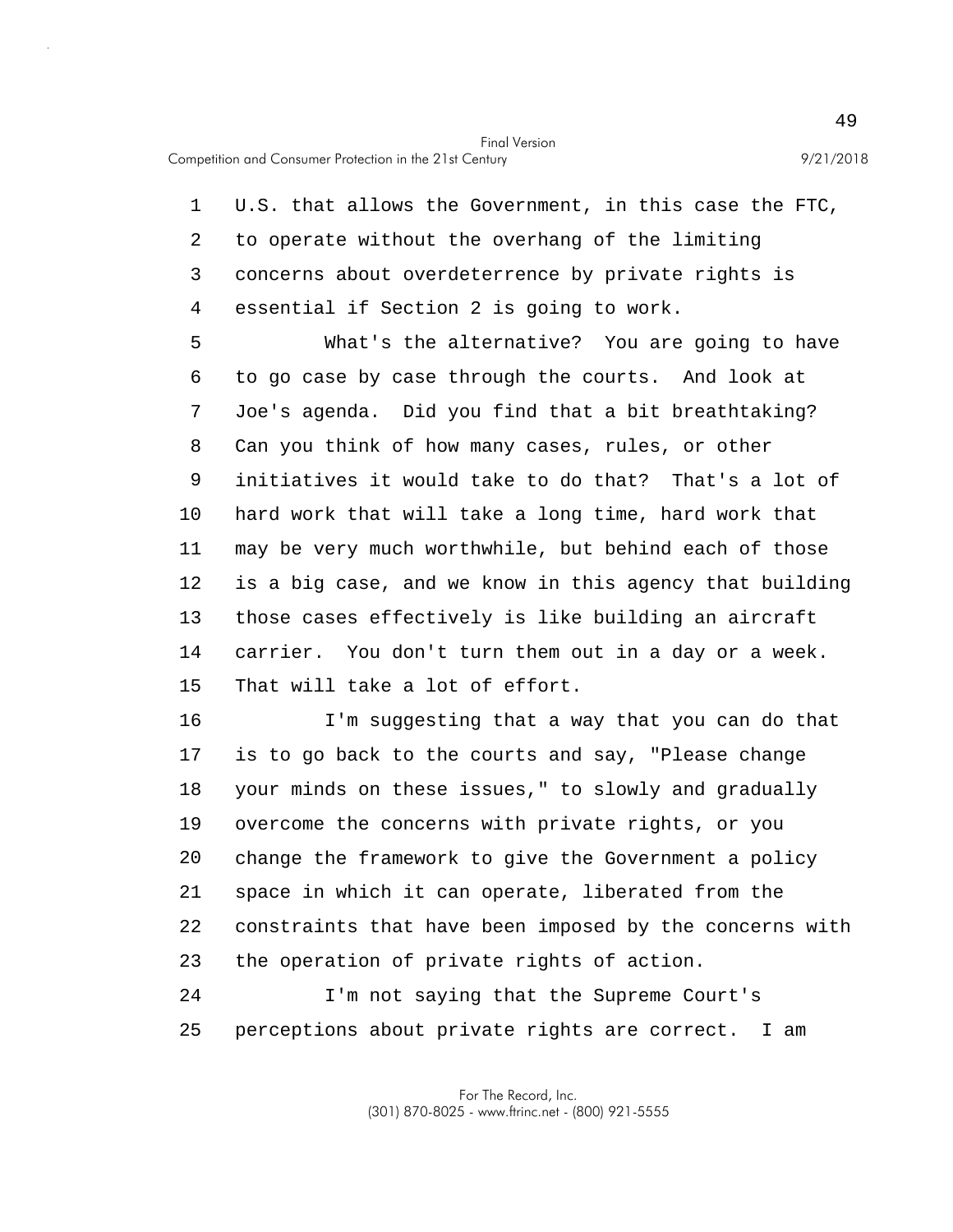Competition and Consumer Protection in the 21st Century 9/21/2018

5 1 saying with certainty they believe it, and it's not 2 just the right side of the Court. It's Steve Breyer. 3 It's Ruth Ginsburg. It's a universally held suspicion. 4 If you can't correct that, you can bring all the cases you want, and you're running into a brick wall.

10 15 6 Last thoughts: Changes in institutions. If 7 you are going to take on a broader agenda -- and there 8 are areas worth doing it. I think the Commission 9 itself realizes that. I'm a little concerned in Joe's talk that there's a sense that the agencies don't think 11 about this. Of course, they do, and they work hard on 12 these issues, but I do think the U.S. is operating well 13 inside the protection possibilities frontier with 14 respect to its institutional framework, and there are a number of steps that would helpfully take it out to 16 that frontier, one I've just mentioned. I would like a 17 markets regime in the U.S.

20 25 18 First, to do all of these things will require, 19 to take on Joe's agenda, a much better program by which the public agencies set strategy and choose priorities, 21 not in isolation, but as a collaboration. We have no 22 equivalent to the European Union's Economic Competition 23 Network, which has become a very valuable device for 24 not only coordination across the institutions, but more and more the formulation of strategy. We have no such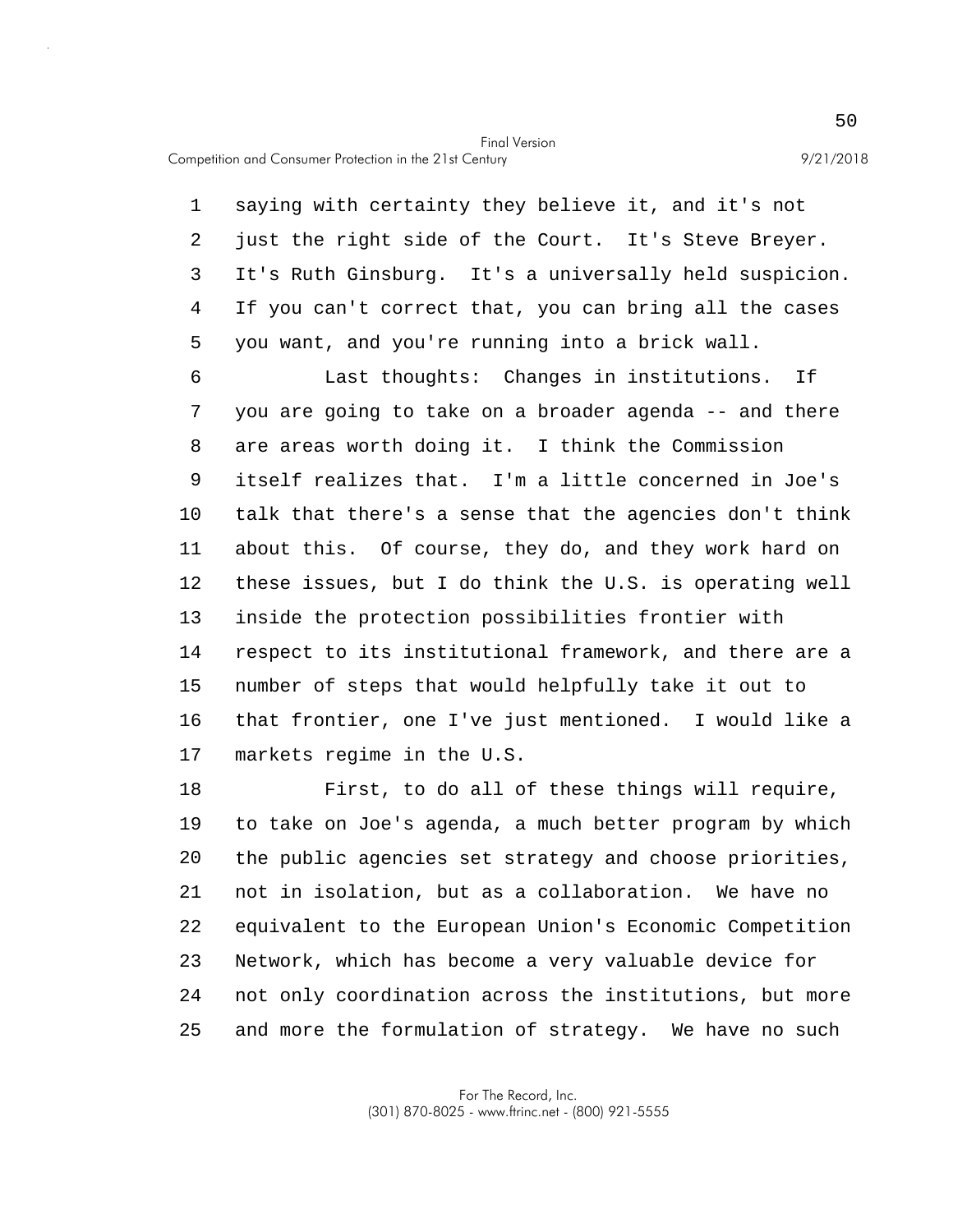Competition and Consumer Protection in the 21st Century 9/21/2018

1 thing. That's an embarrassment.

5 10 2 We have nothing like the United Kingdom's 3 United Kingdom Competition Network, which joins up 4 regulators in sectoral areas with the Competition in Markets Authority. We have no network of that kind, 6 and I've seen firsthand how the ECN and the UKCN add 7 lots of value to policy integration and enable 8 individual public officials and institutions to achieve 9 collectively results that they cannot accomplish. If you want to take on the bigger agenda, you will have to 11 do more with what you have, and this kind of network 12 governance and cooperation can do it.

15 13 Better setting of priorities, better setting of 14 strategy to map out doctrine, but suppose we're going to carry out Joe's agenda. What do you do first? 16 Which cases do you want first? Which rules? This will 17 not just happen spontaneously. That requires a degree 18 of integration and planning that doesn't exist now.

20 25 19 It involves looking at past successes and past failures. Is the current concern with concentration 21 unique? Go back to the early seventies and look at the 22 literature that's just scalding about the failure of 23 the U.S. system to deal with concentration, and the 24 massive literature that develops in the late fifties onward, written by Don Turner and Carl Kaysen, that the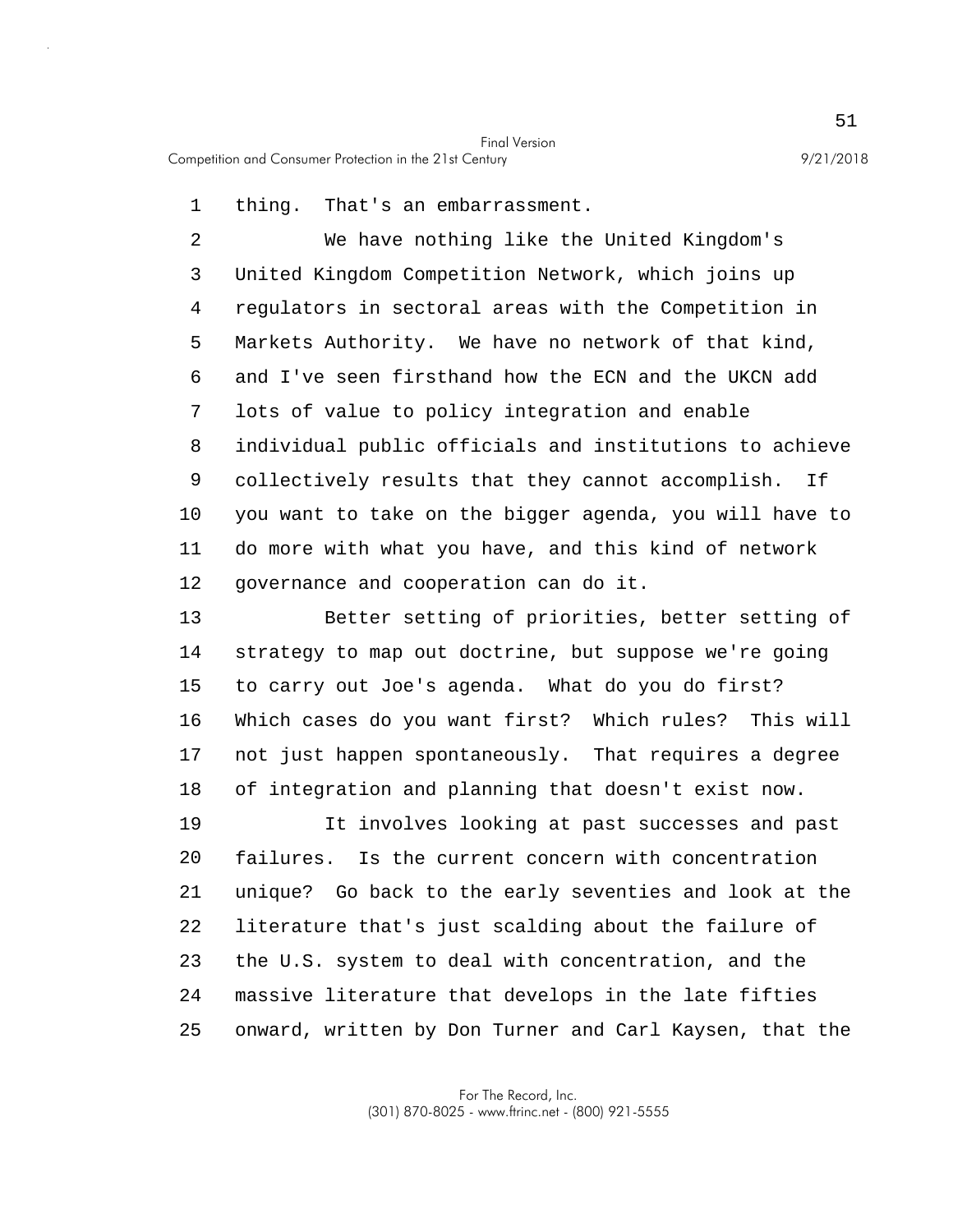1 biggest failures of competition policy is dominance and

2 collective dominance.

5 10 3 The concern has been there a long time. There 4 have been instances in which agencies have tried to take those issues on. It's worth studying what's 6 succeeded and what failed in great detail as a way of 7 thinking what you do next. So better priority setting, 8 better strategy, collective effort rather than 9 individual effort. I'd say you can't start touching this agenda in a significant way unless you get more 11 results out of what you have.

15 12 Last thought: The FTC's unique array of 13 capabilities. About 130 competition agencies in the 14 world today. Half of them do something more than competition law. What's the single most popular 16 additional element? It's consumer protection.

20 17 And when I look around the world, the question 18 is, in theory, everybody has a nice slide deck about 19 how they can be tied together and how they're conceptually linked. How many actually do it in 21 practice? That's more rare.

25 22 But there's a lot of room for seeing what, for 23 example, the ACCC in Australia, the CMA in the UK, 24 which I've seen firsthand, the New Zealand Commerce Commission, and, indeed, the Competition Bureau in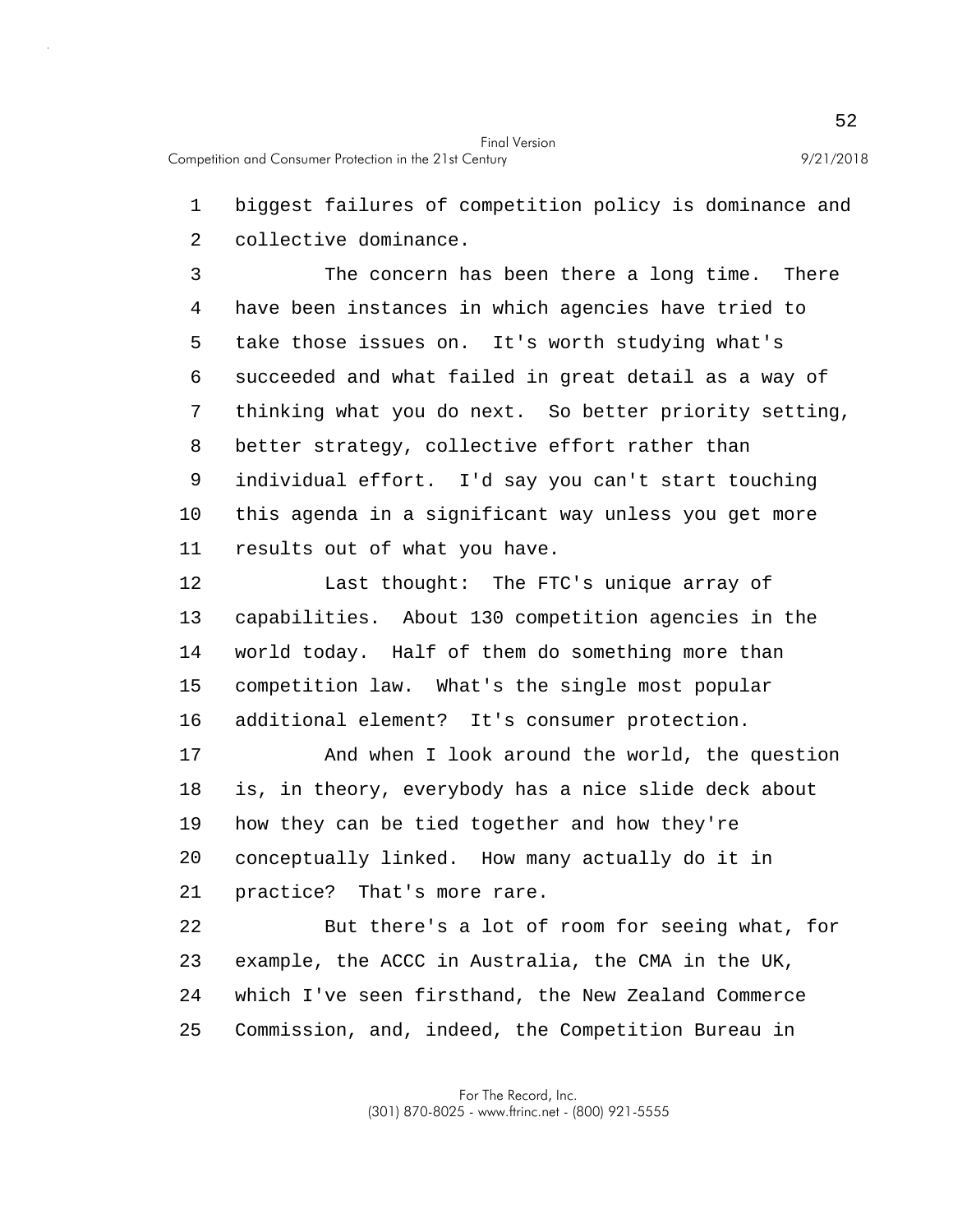Competition and Consumer Protection in the 21st Century 9/21/2018

1 Canada have done. They're a lot farther ahead than 2 their counterparts are which have similarly situated 3 portfolios -- that is, this institution -- in achieving 4 a general integration.

5 10 I think the FTC's capacity to bring to bear its 6 three product lines -- competition, consumer 7 protection, and privacy -- backed up with a robust 8 capability to gather data and analyze it gives it the 9 capacity to do special things. Historically, that capacity has been difficult to realize in practice. 11 That won't happen by accident or spontaneously.

15 12 So in thinking about the changes, in a way I'm 13 talking about, one, how we have to think about more 14 than Chicago. That's a distraction in key respects. Second, we can't just think about the physics, about 16 what we would like to do. We have to think about the 17 engineering of how to get there. And great physics 18 with bad engineering is a formula for failure.

- 19 Thank you.
- 20 (Applause.)

25 21 MR. ABBOTT: Thank you, very much. Two 22 excellent addresses. It makes me think of the famous 23 article about two views of a cathedral by Calabresi and 24 Melamed, so this is as seen from different light, you have two very interesting perspectives.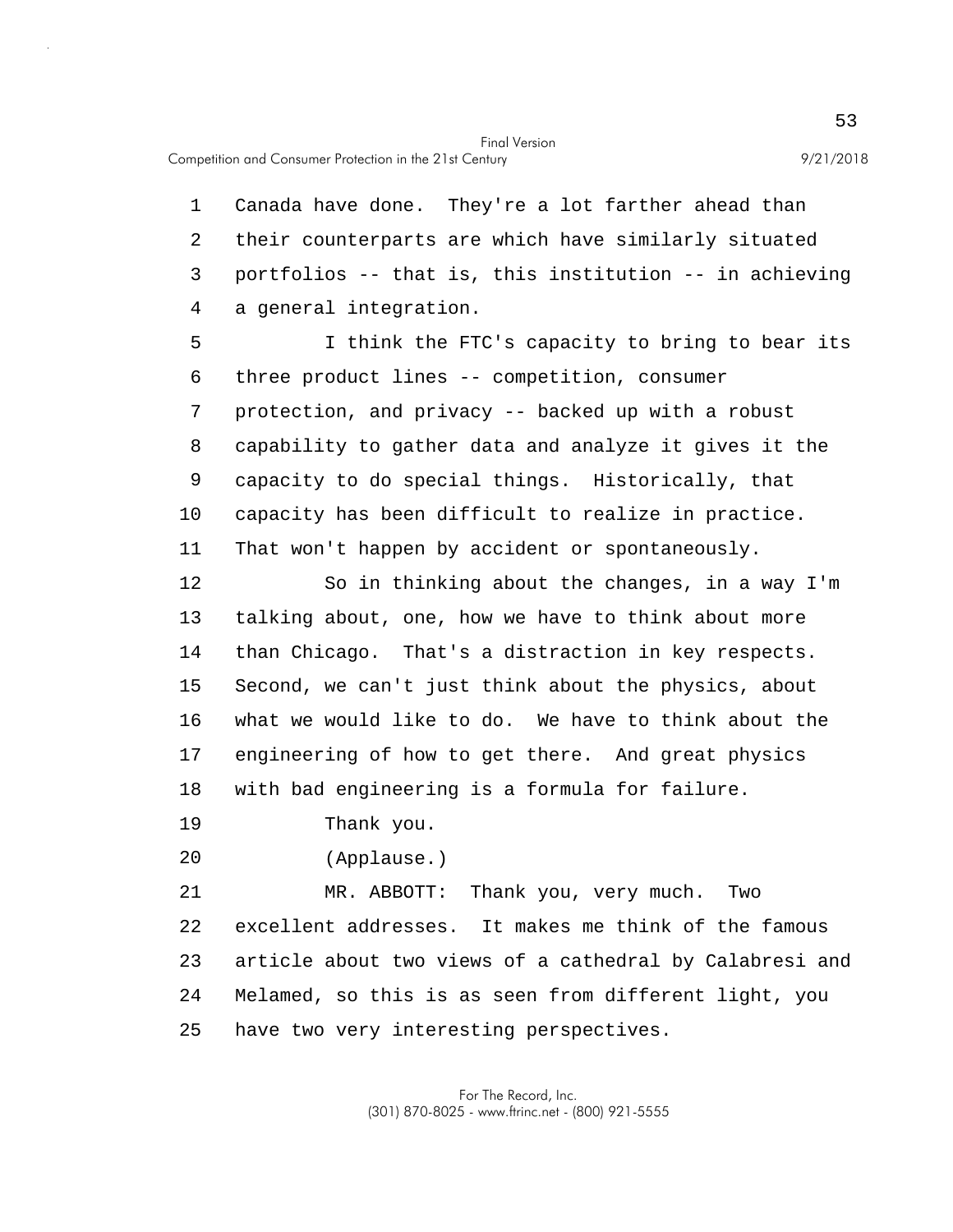Competition and Consumer Protection in the 21st Century 9/21/2018

5 10 15 20 25 1 PANEL 1: THE STATE OF U.S. ANTITRUST LAW 2 MR. ABBOTT: Now we are going to go to a panel. 3 Our first panel is The State of U.S. Antitrust Law, and 4 it will include -- and by the way, I'll be the moderator. I'm Alden Abbott, General Counsel of the 6 Federal Trade Commission. 7 Okay. Well, I'm informed that there's a demand 8 for an exogenous shock here, a ten-minute break. So I 9 will follow instructions, and we will have -- and do keep it to ten minutes, because we're running a little 11 bit behind schedule. Thank you. 12 (A brief recess was taken.) 13 MR. ABBOTT: Please take your seats. Thank 14 you. We had a provocative discussion of the state of 16 competition policy from two very different and 17 interesting perspectives. We're going to have our 18 first panel now on the state of U.S. antitrust law, but 19 before introducing the speakers, there will be interns going through the audience, taking questions from 21 interested members of the audience. So if you have a 22 written question, write it down on a card that's 23 distributed to you. These will be given to me and, 24 time permitting, we will try and give at least ten minutes for those questions. We will address some of

Final Version

For The Record, Inc. (301) 870-8025 - www.ftrinc.net - (800) 921-5555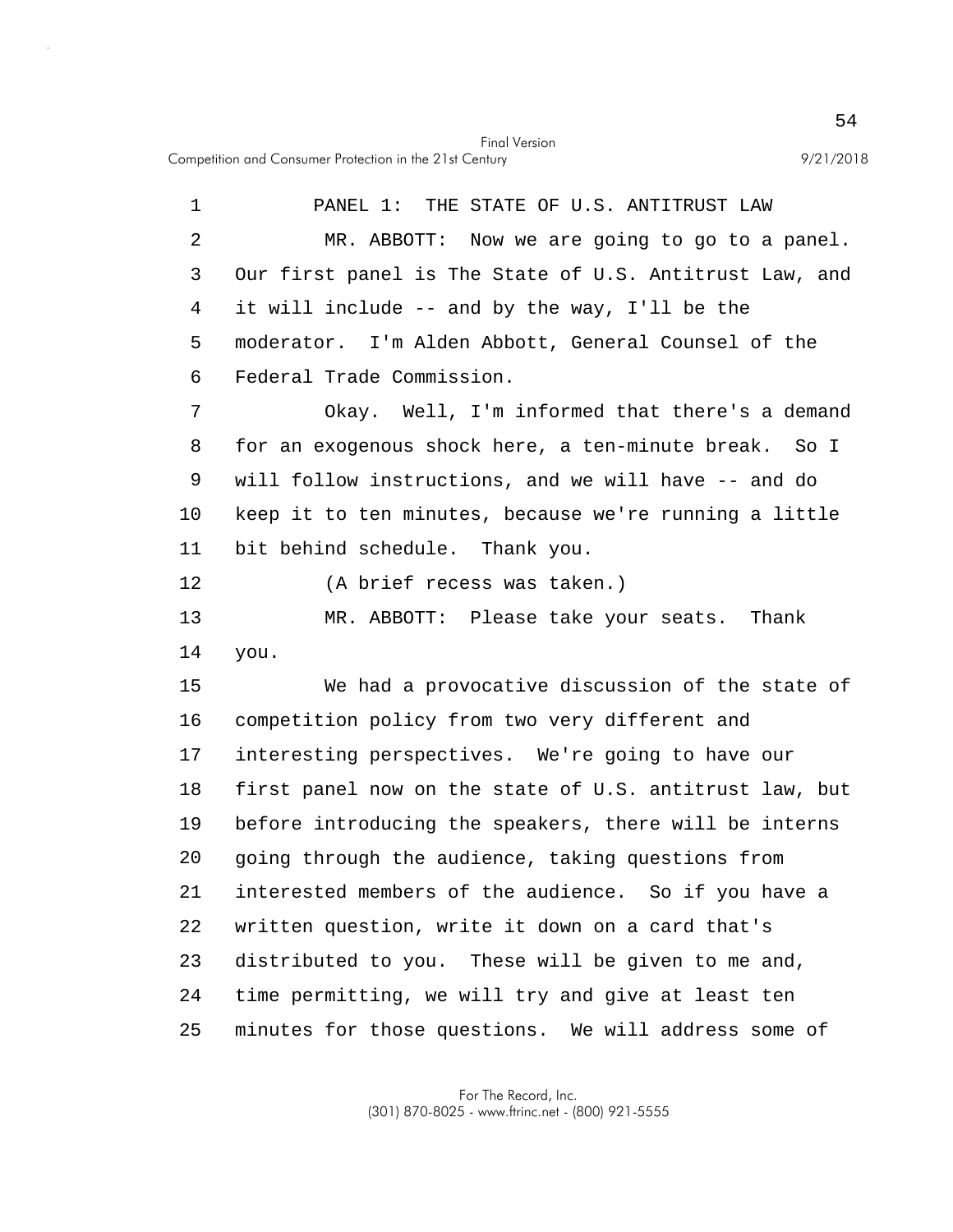1 those questions.

5 10 2 I'm about to move immediately into Panel Number 3 1. Again, I'm Alden Abbott, the General Counsel of the 4 Federal Trade Commission. Our second panel will feature one of the keynote speakers, Professor Joseph 6 Stiglitz. Other speakers include today Dennis Carlton, 7 who is David McDaniel Keller Professor of Economics at 8 the Booth School of Business, University of Chicago, 9 and Senior Managing Director of Compass Lexecon. Professor Carlton recently served as Deputy Assistant 11 Attorney General in the Antitrust Division of the 12 Justice Department, and he also served on the U.S. 13 Antitrust Modernization Commission.

15 14 Eric Citron is a partner at Goldstein & Russell, P.C. Previously he clerked on the U.S. 16 Supreme Court for Associate Justices Sandra Day 17 O'Connor and Elena Kagan. He has also served as 18 counsel for the Assistant Attorney General in the 19 Antitrust Division of the Justice Department.

20 25 Eleanor Fox is the Walter J. Derenberg 21 Professor of Trade Regulation at New York University 22 School of Law. She served as a member of the 23 International Competition Policy Advisory Committee to 24 the Attorney General from 1997 to 2000, and as a Commissioner on the National Commission for the Review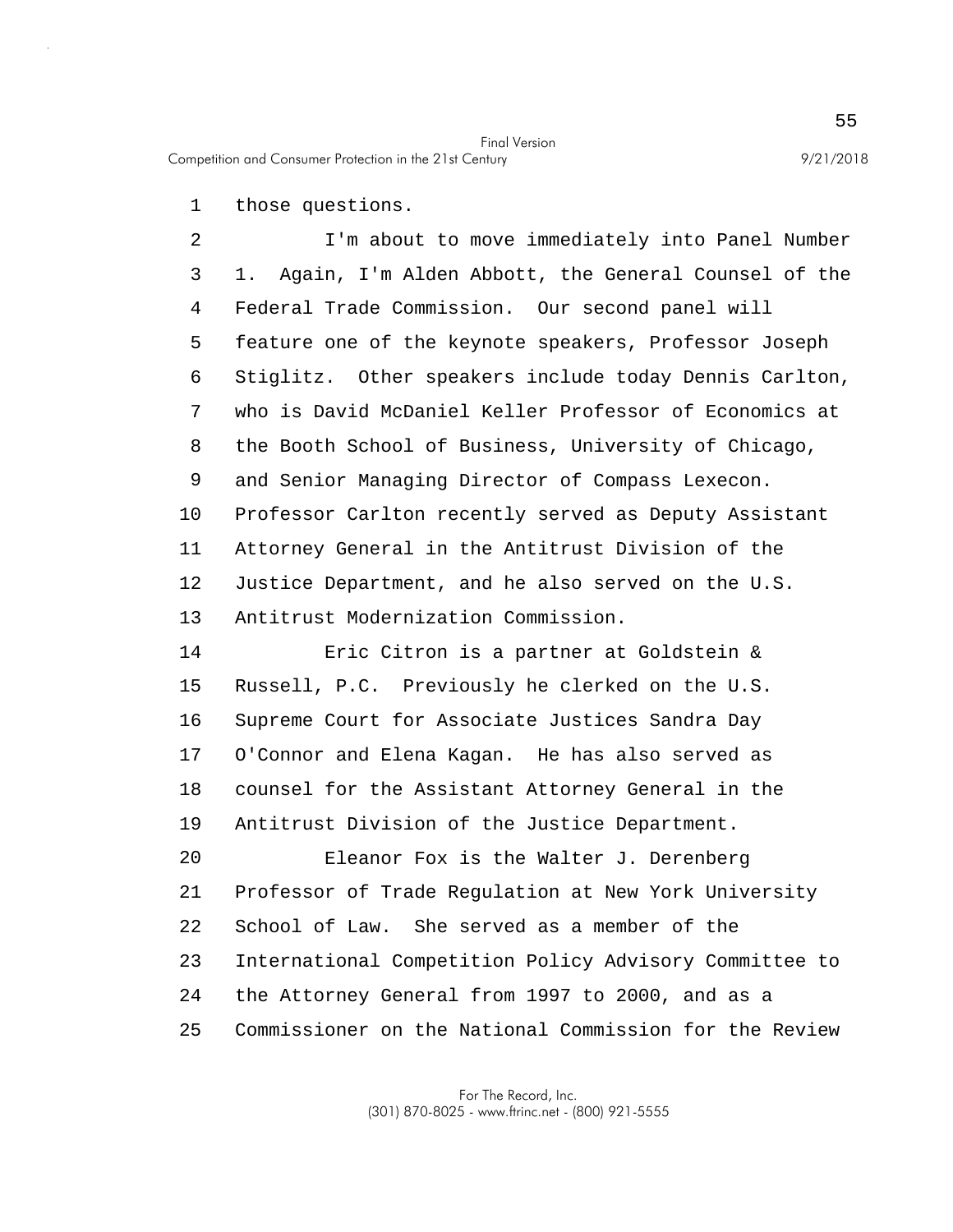5 1 of Antitrust Laws and Procedures from 1978 to 1979. 2 Finally, Keith Hylton is William Fairfield 3 Warren Distinguished Professor at Boston University and 4 Professor of Law at Boston University School of Law. Professor Hylton, who's a lawyer and economist, is the 6 Immediate Past President of the American Law and 7 Economics Association.

10 8 We have a number of specific questions which 9 we're going to address. Our session will run through 11:55 a.m., I'm informed, and before turning to that, I 11 would like to devote up to ten minutes, but no more, to 12 reactions to the presentations by Professor Stiglitz 13 and Professor Kovacic, both provocative and 14 wide-ranging.

15 20 Reactions? Professor Carlton, your thoughts? 16 MR. CARLTON: Okay. Well, first, thank you 17 very much for inviting me here. I enjoy being here, 18 and I enjoyed listening to Joe and Bill, both of whom 19 have produced ideas and scholarship that I greatly admire. I agree with some of what they said but 21 disagree with others. So let me try and explain very 22 briefly.

25 23 My main message: Before making dramatic 24 changes in antitrust, look carefully at the evidence and ask yourself what role, if any, antitrust has in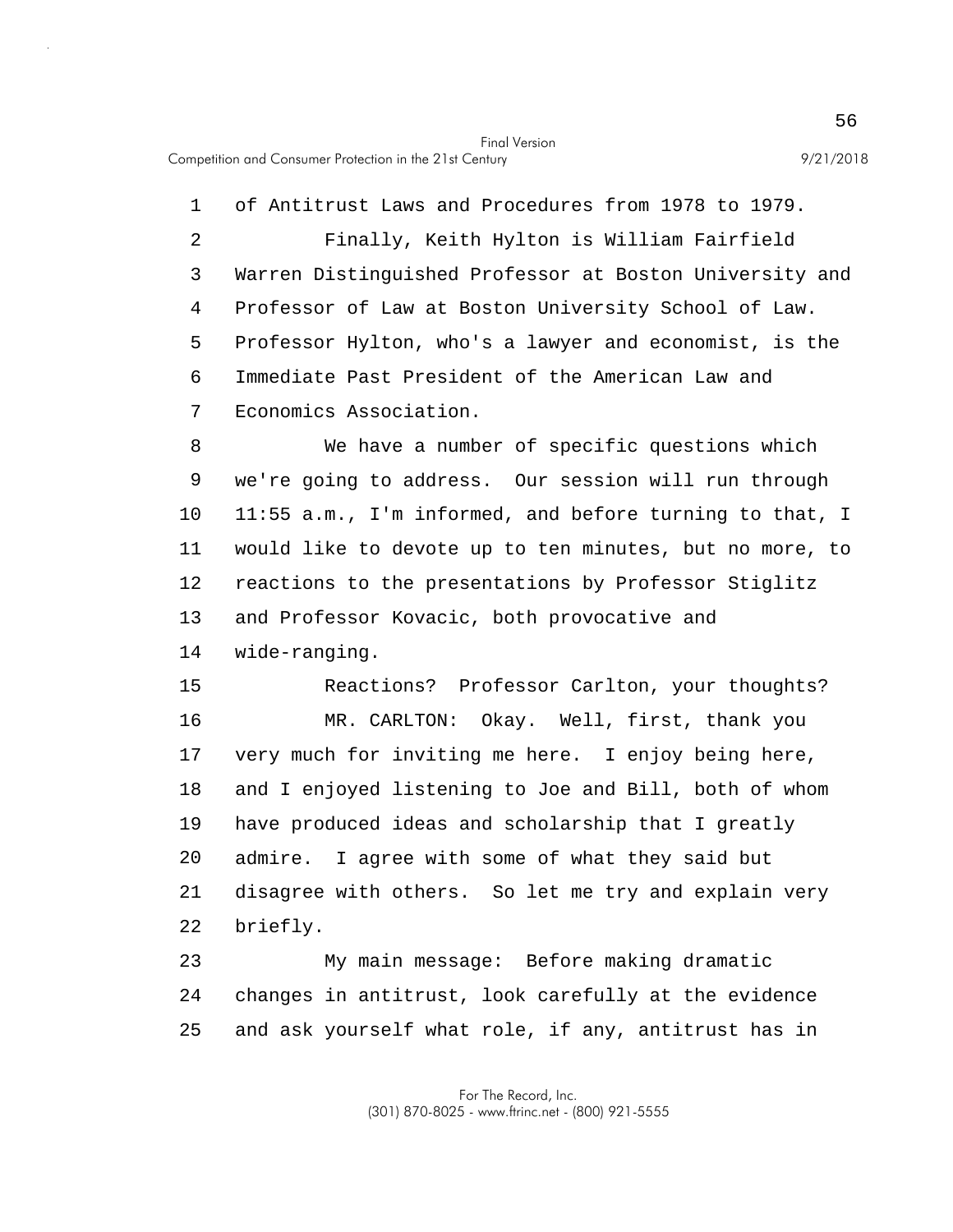1 explaining what is an emerging phenomenon.

5 2 Second, antitrust has proved that it can 3 improve the process of competition. It is not well 4 suited to fix all social problems, and it's a mistake to misuse it in that way.

10 6 Let me briefly talk about the evidence. A 7 dominant piece of evidence over the last 20, 30 years 8 is enormous technological change. Automation plus 9 computers have displaced workers who once had good jobs. That's probably the most important reason why 11 inequality is increasing.

15 12 We talk about Facebook, Google, Apple, Amazon. 13 Think back 20, 30 years, the tremendous innovation that 14 has occurred as a result of these firms. Yes, they are large. Does that mean we should break them up? Don't 16 confuse success with an antitrust violation, but we 17 should be vigilant to make sure that they don't 18 maintain that dominance illegally. I think the 19 antitrust laws can do that.

20 25 What's the evidence on concentration that Joe 21 talked about? I think it's way overstated, at least if 22 you use the standard metrics -- admittedly crude -- in 23 antitrust. Just to give you one example, although 24 there are exceptions, most markets that have seen increased concentration, they're very modest.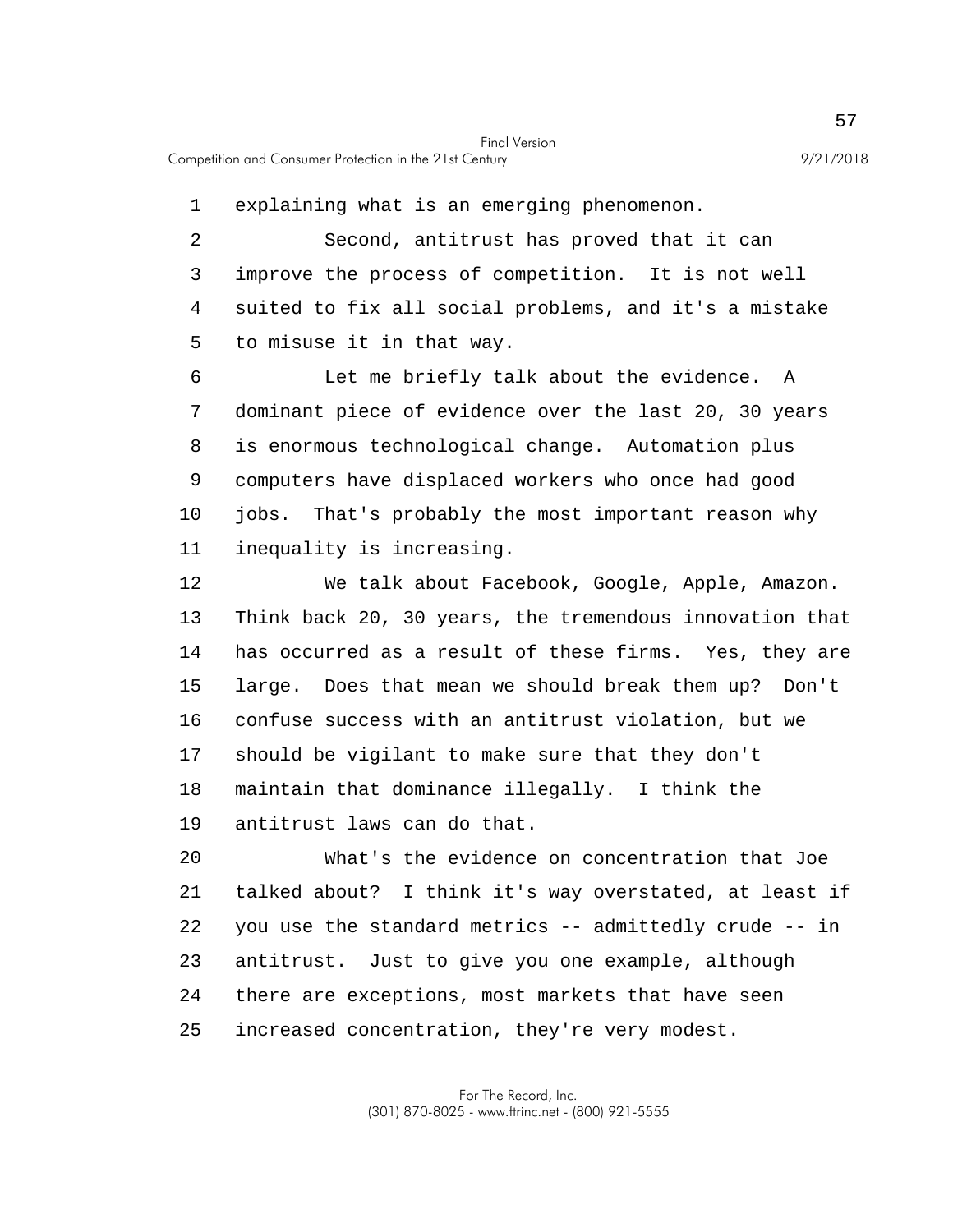5 10 1 For example, let's look at manufacturing. If 2 you ask yourself the question, what fraction of 3 four-digit industries in manufacturing have 4 concentration ratios above 2500, which we would consider highly concentrated, the answer is less than 5 6 percent. The other important feature, people who have 7 studied increasing concentration, what do they find? 8 There's a linkage in those industries between 9 increasing concentration and increased productivity. That's good, not bad.

15 20 11 Price-cost margins, people have studied those 12 recently, a good topic. Joe mentioned that they have 13 been rising. That literature is still in a state of 14 flux. I will tell you later, if I'm asked, about what one of my students is doing in that, but let me just 16 mention one thing. A recent paper by Bob Hall, one of 17 the leaders in innovative techniques in this literature 18 from 20, 30 years ago, recently did a paper, and he 19 shows what's happened to price-cost margins. Yes, he claims they have gone up, too, but what industries? He 21 ranks them.

25 22 Number one, finance. Number two, utilities. 23 Number three, healthcare. Manufacturing, hardly at all 24 a trend in price-cost margins. What do you think about those three industries I just mentioned? What common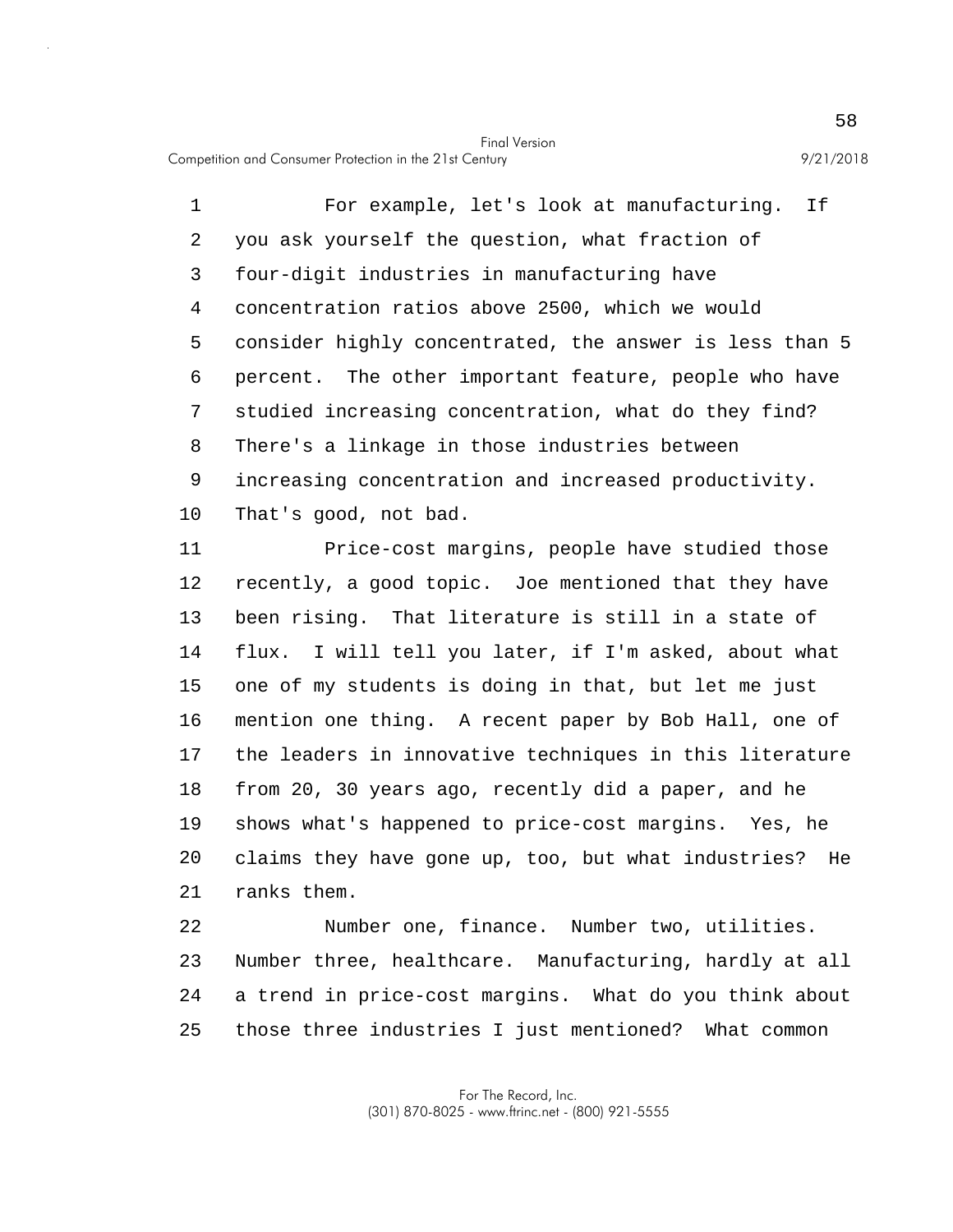5 10 1 characteristics do you think they have? Regulation. 2 Third, what is antitrust? This is an essential 3 question for government agencies. What do you think 4 antitrust has to do with these trends? I think very little. I think technology is the main source of 6 what's going on. Low investment? I don't think that 7 has to do with increased concentration. It has to do 8 with the changing nature of investment in the U.S. 9 economy. It's been baffling macroeconomists for a while.

15 11 Decline in startups which was mentioned? Do 12 you know when decline in startups started? In the 13 mid-1980s. It's not a recent phenomenon. It's a 14 troubling phenomenon. We have got to get to the bottom of it. I don't think it has much to do with increased 16 concentration. Poverty? These are all important 17 problems. I don't think looking to antitrust to solve 18 them is the right thing.

20 25 19 There was a mention briefly about merger policy, and I'm sure there will be something about John 21 Kwoka's important recent research, but I want you to 22 look carefully at Kwoka and what he says about merger 23 policy. The median increase he finds in his studies -- 24 which have their own problems -- is 1 percent. That's tiny. That's not explaining these major trends in the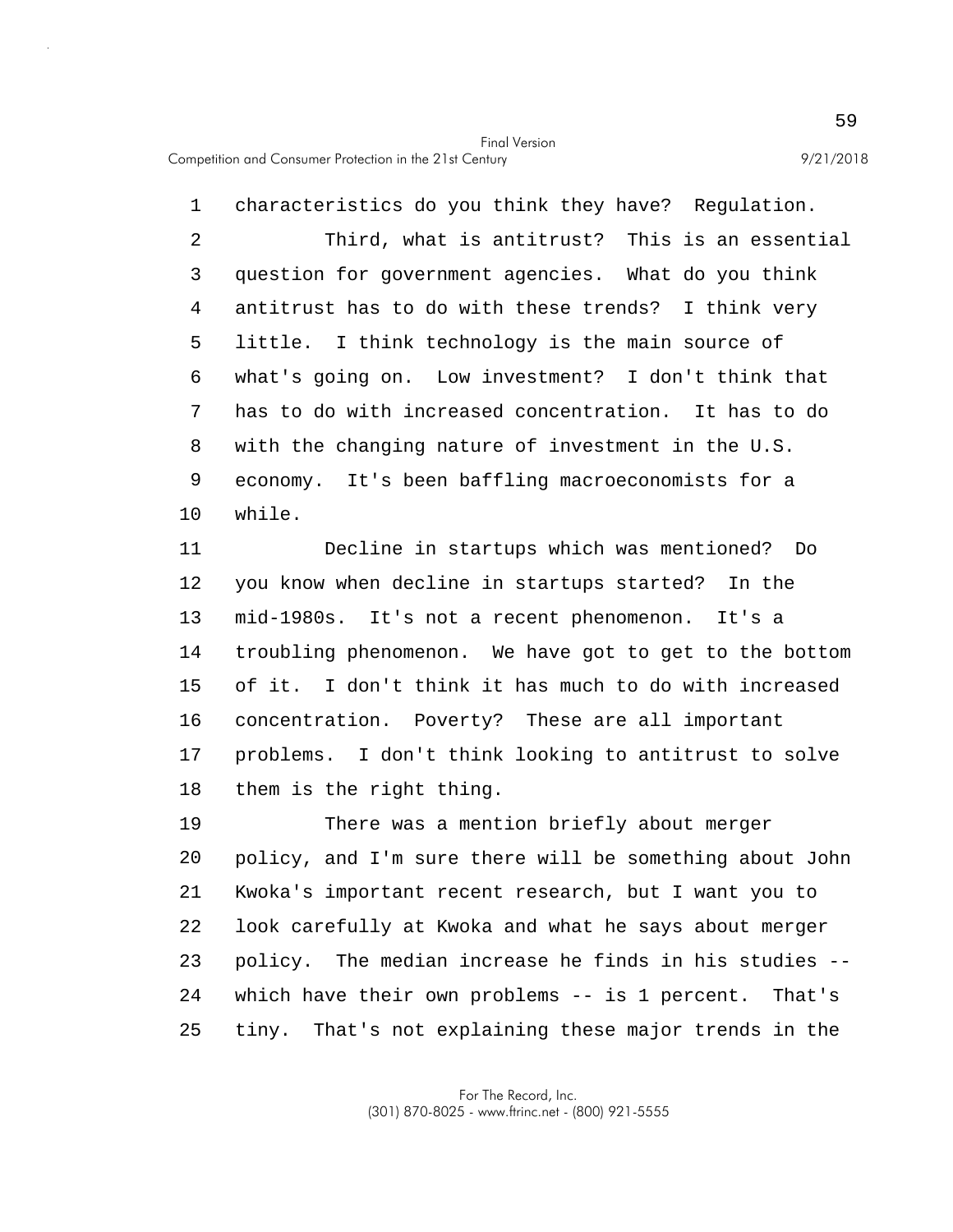1 economy.

5 10 2 So let me just end by saying it's hard to 3 respond in, you know, three minutes to very well 4 thought out papers. So I want to make sure I don't get mischaracterized as saying we can ignore this evidence 6 on increasing concentration, it doesn't matter. We can 7 ignore this evidence on the declining business 8 startups. We can ignore this evidence on increasing 9 price-cost margin. I'm not saying that at all. We need to study that and understand the

15 11 reasons for it, but I am not going to say that 12 antitrust is fine. There are certain things that have 13 to be improved in antitrust in light of many recent 14 developments, and I hope later to be able to tell you what those improvements that I would recommend would 16 be. Thank you.

17 MR. ABBOTT: Thanks, Professor Carlton. 18 Who would like to chime in now? Professor 19 Hylton?

20 25 MR. HYLTON: Yes, I will agree with some of 21 what Dennis said. The concentration issue, it's both 22 IT investment and the resulting productivity and 23 regulation that can account for some of what we're 24 seeing in this area. The investment is going to lead to lowering of costs and increasing returns to scale,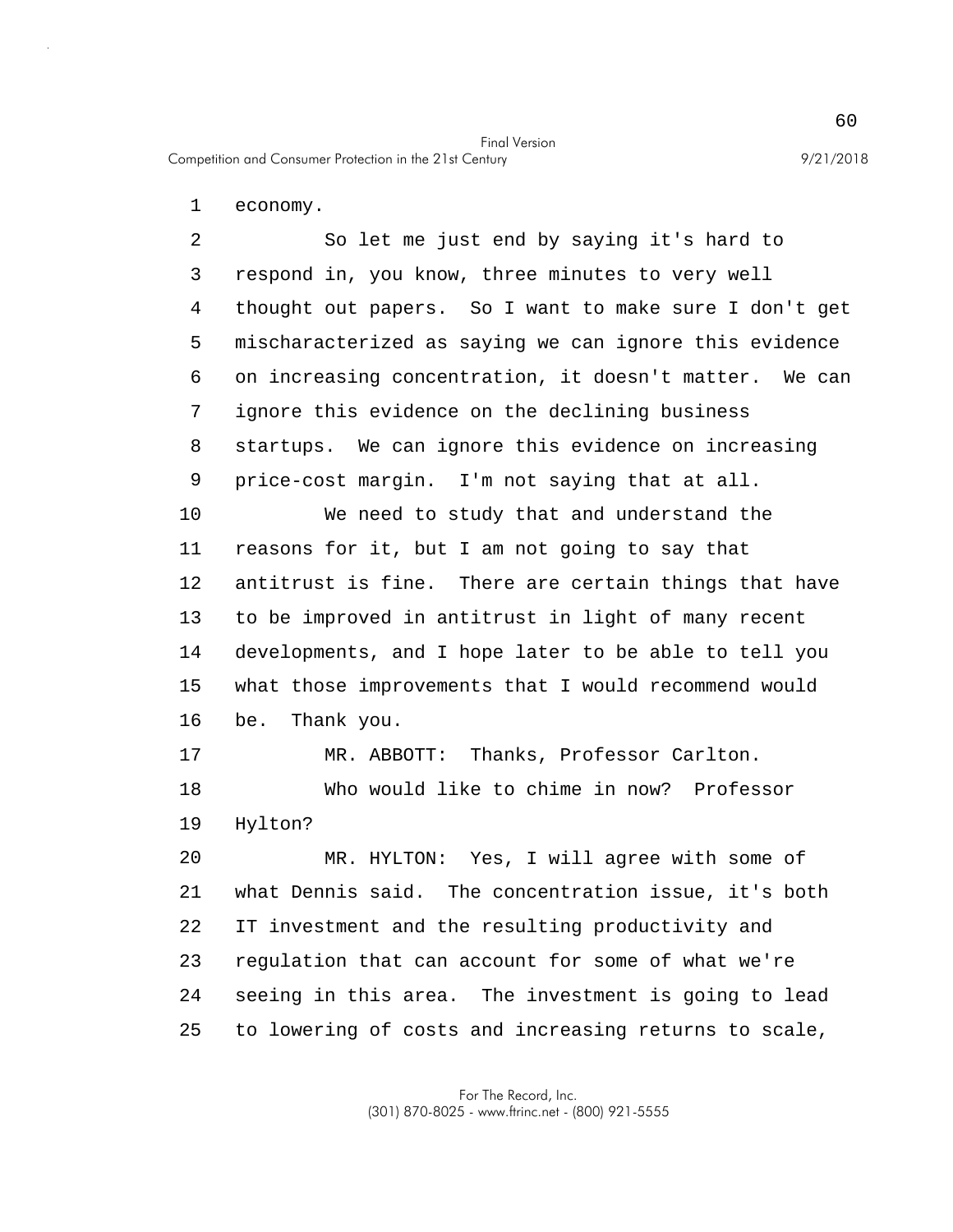1 which would give rise to some concentration and to some 2 extent the observed monopsony problem, but Dennis has 3 said enough about that, so I won't say much more about 4 it.

5 10 But one of the interesting features of the 6 modern economy is something that I refer to as the kill 7 zone problem, and I think Professor Stiglitz touched on 8 this briefly, and I do find that troubling, frankly, 9 and wonder what can be done about that and whether it's -- and it strikes me as a somewhat special problem 11 that's arisen with platform markets and competition.

15 12 And I do see that as something that's out there 13 that I don't feel comfortable with where we sit at this 14 stage, but it's in the nature of -- I see specific problems such as this that are connected to the modern 16 issues coming out of antitrust. I don't really see 17 general problems out there. I think most of what we're 18 doing in antitrust is defensible.

20 25 19 As far as what Bill said, Bill emphasized the public/private distinction, and increasingly it seems 21 the FTC itself, though, has taken steps to increase its 22 own regulatory power, such as the restitution theory 23 that it's brought in some cases for restitution 24 damages, and to the extent that this is happening, it would lead courts to view the FTC with the same kind of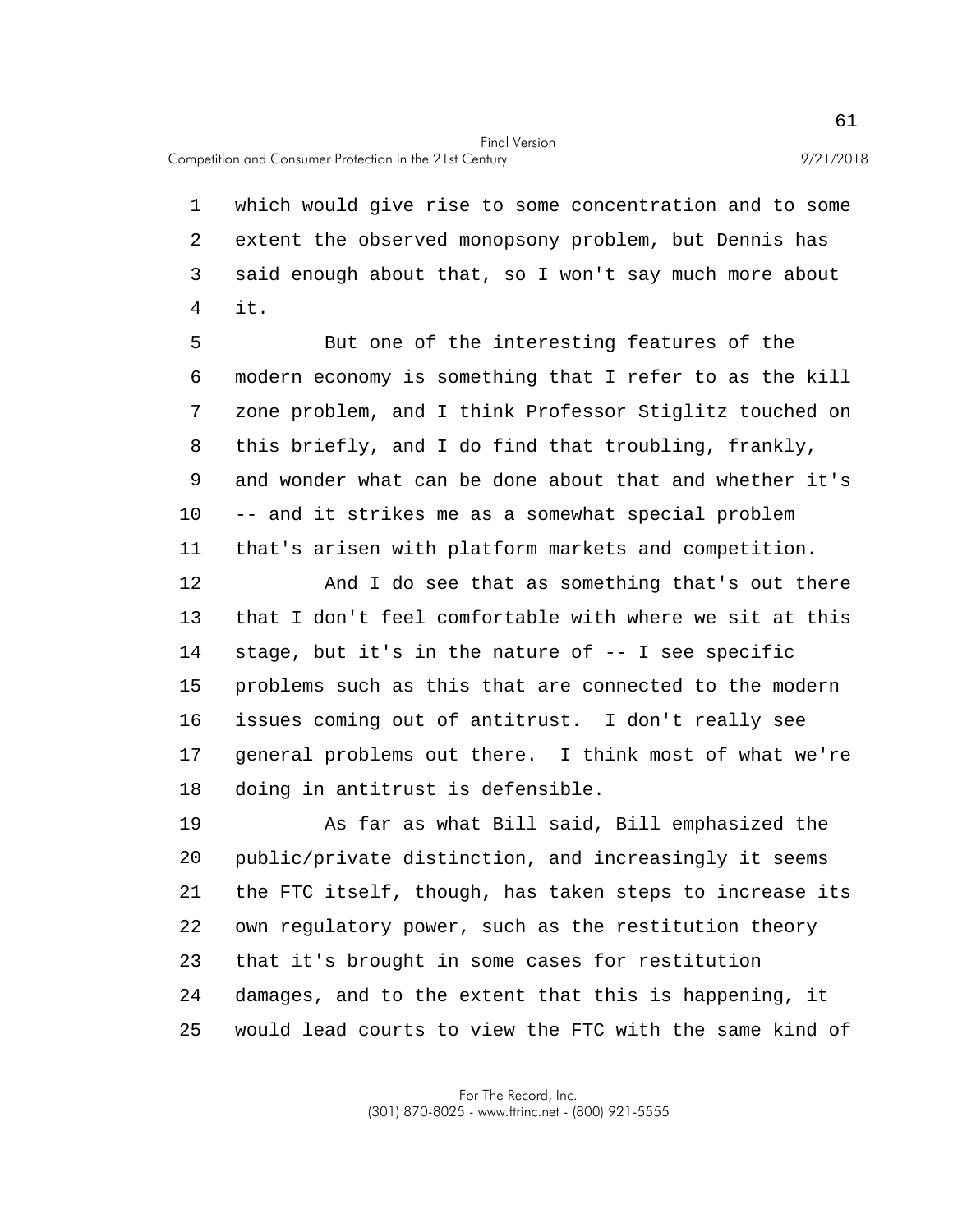5 10 15 20 25 1 concerns that it would view private litigants with. 2 And so I think to some extent, in Bill's own 3 theory, the private/public distinction would not matter 4 here, much as the trend within the FTC continues. That's all I'll say as a reaction. 6 MR. ABBOTT: Okay. Professor Fox? 7 MS. FOX: Thank you. 8 Those were two very, very interesting opening 9 statements, and I want to take on two of their points of controversy and maybe a couple of additional points. 11 So Professor Stiglitz says consumer welfare standard is 12 misguided, and Professor Kovacic says consumer welfare 13 standard is what we have, and if we had an alternative, 14 there would be lack of administerability. And Professor Kovacic says Chicago School is a 16 distraction, and Professor Stiglitz says we have to 17 recognize the -- whether or not we call it Chicago or 18 we don't call it a geographic location -- but we have 19 to recognize part ideology, part whatever it is has pulled antitrust in a direction where it has no teeth 21 and doesn't respond to monopoly problems that are 22 becoming more urgent every day. 23 So as to the first, consumer welfare is 24 misguided, of course, it can depend on what you mean by "consumer welfare," and I take Professor Stiglitz to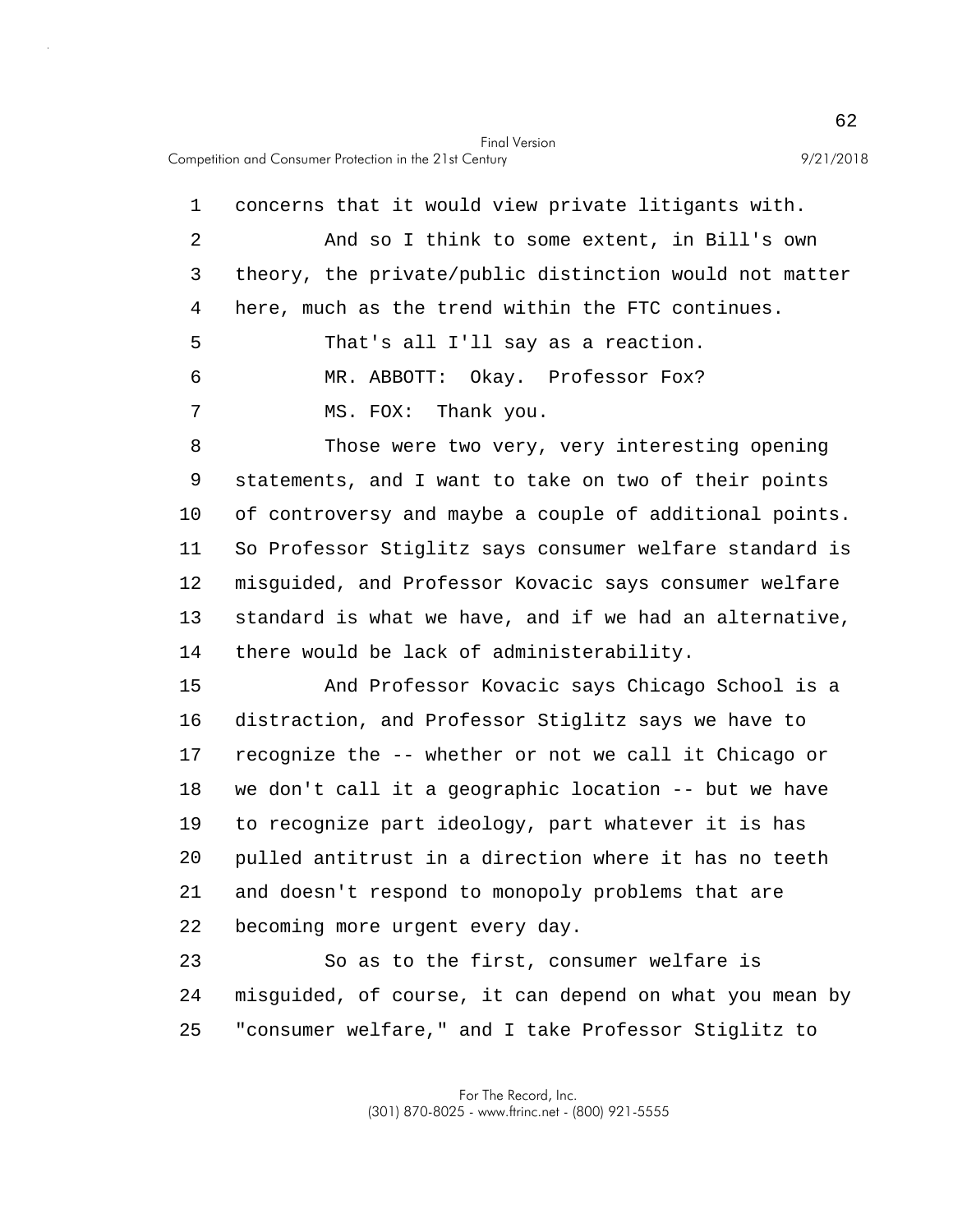Competition and Consumer Protection in the 21st Century 9/21/2018

5 1 say if you have any deference with the meaning of that 2 term, it is too narrow, that markets are the main 3 focus, that if all you're doing is deciding that you 4 have to see whether consumer surplus is lessened, and then there's no antitrust enforcement, you have a very 6 weak, toothless antitrust.

10 15 7 And I actually think there's more of an 8 agreement on that point than might come out at first 9 glance, because I see both Bill and Joe saying antitrust is about defense of markets, and we have to 11 do what we can to defend the market in a good and 12 administerable way. I agree that consumer welfare, as 13 it is used, is misguided, because on the one hand it's 14 either too big and everybody gets in under the tent and it means nothing, or else it's too narrow in the way I 16 said before.

20 17 I think that we have to move to a more robust 18 and dynamic sense of defense of the market, and I 19 think, in fact, that we are, and our enforcers are, in their rhetoric, they're saying now this is good for 21 consumers in the market or it's bad for consumers in 22 the market, so I think this is very important. 23 Now, this leads me to the second point.

25 24 Chicago School is a distraction or Chicago School is the problem? I was in the Supreme Court room on the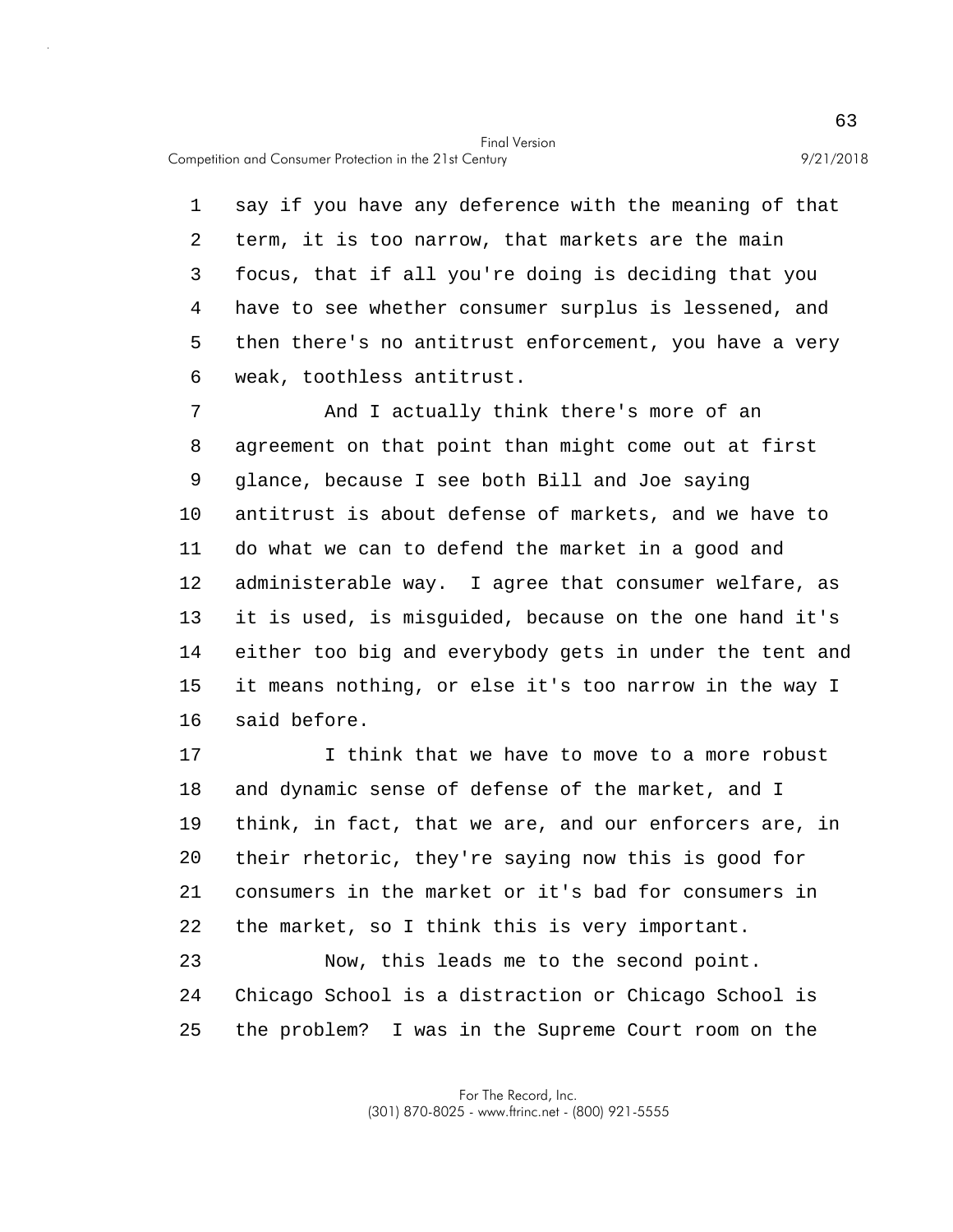5 10 15 1 day of the argument of Brooke Group, because I was one 2 of the lawyers in the Hartford case which followed it, 3 and if you recall, Phil Areeda argued for the 4 Plaintiff, and Bob Bork argued for the Defendant. Phil Areeda had a rule on predation that was 6 very clear, and he lost; and Bob Bork, who didn't want 7 any rule on predation at all but had to go with some 8 rule and put in the recoupment scenario, he won. And 9 Phil Areeda pointed out in that particular case that the defendant had a kitty of \$18 million that it set 11 aside to try to get rid of Liggett's attempt of a new, 12 no-frills product in the market, and it basically 13 succeeded in the end in compromising the new no-frills 14 product. So competition was lost. Dynamic innovation was lost. Phil Areeda had a simple, good rule and he 16 lost.

20 17 So one of my points is it is Chicago School or 18 what we put into that term, because we know what we 19 mean. It means premises markets work very well; Government, don't get in if you can help it. It was 21 Chicago School that drove that decision to be a very 22 pro-defendant decision. So maybe we do need some 23 presumptions in the other direction.

25 24 And maybe it's not the case that Chicago School rhetoric is disruptive, but it shows how use of a very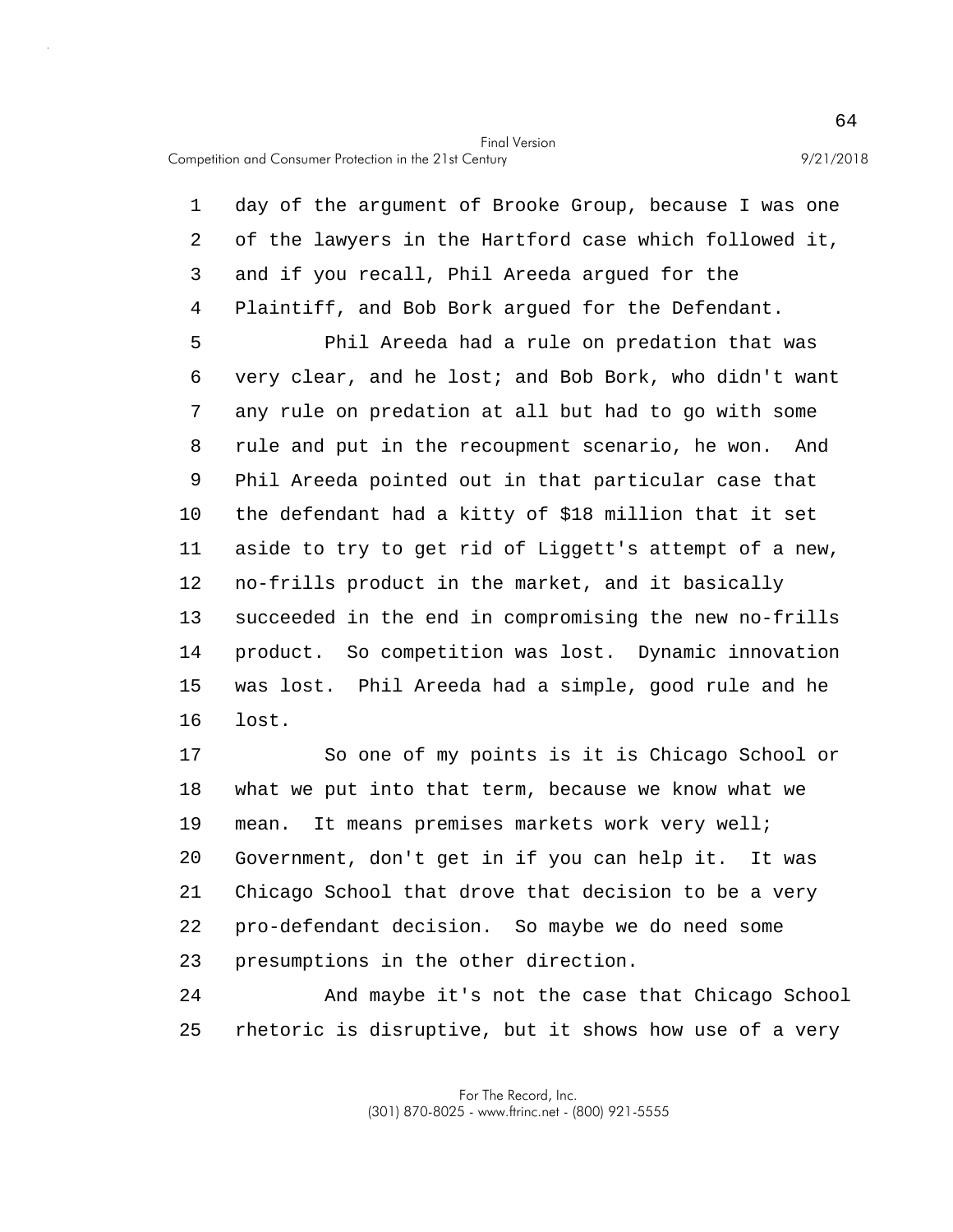5 10 15 1 narrow consumer welfare standard has made the antitrust 2 law, except U.S. -- and except for cartels and except 3 for straight horizontal mergers -- U.S. has lost 4 resonance because we're not dealing with the monopoly problems today. 6 Thank you. 7 MR. ABBOTT: Thank you. From a practitioner's 8 point of view, Eric Citron, what are your thoughts? 9 MR. CITRON: Sure. I mean, the one thing I certainly agree with is that it's hard to offer any 11 meaningful response to such interesting and long 12 presentations in three minutes, but I guess what I 13 would say is two things. 14 One, I definitely agree with Professor Kovacic's point that a lot of what we see in modern 16 antitrust doctrine in the courts is driven by concerns 17 about administerability and by a difference between 18 judges who aren't really economists by training and 19 enforcers who tend to be.

20 25 And I think that this is a problem, you know, 21 because as Professor Stiglitz was pointing out, there 22 is a lot more nuanced thinking available in economics 23 than most of the judges know or are taught, and it's an 24 interesting feature of the Phil Areeda treatise or the Posner book or whatever you want to use as your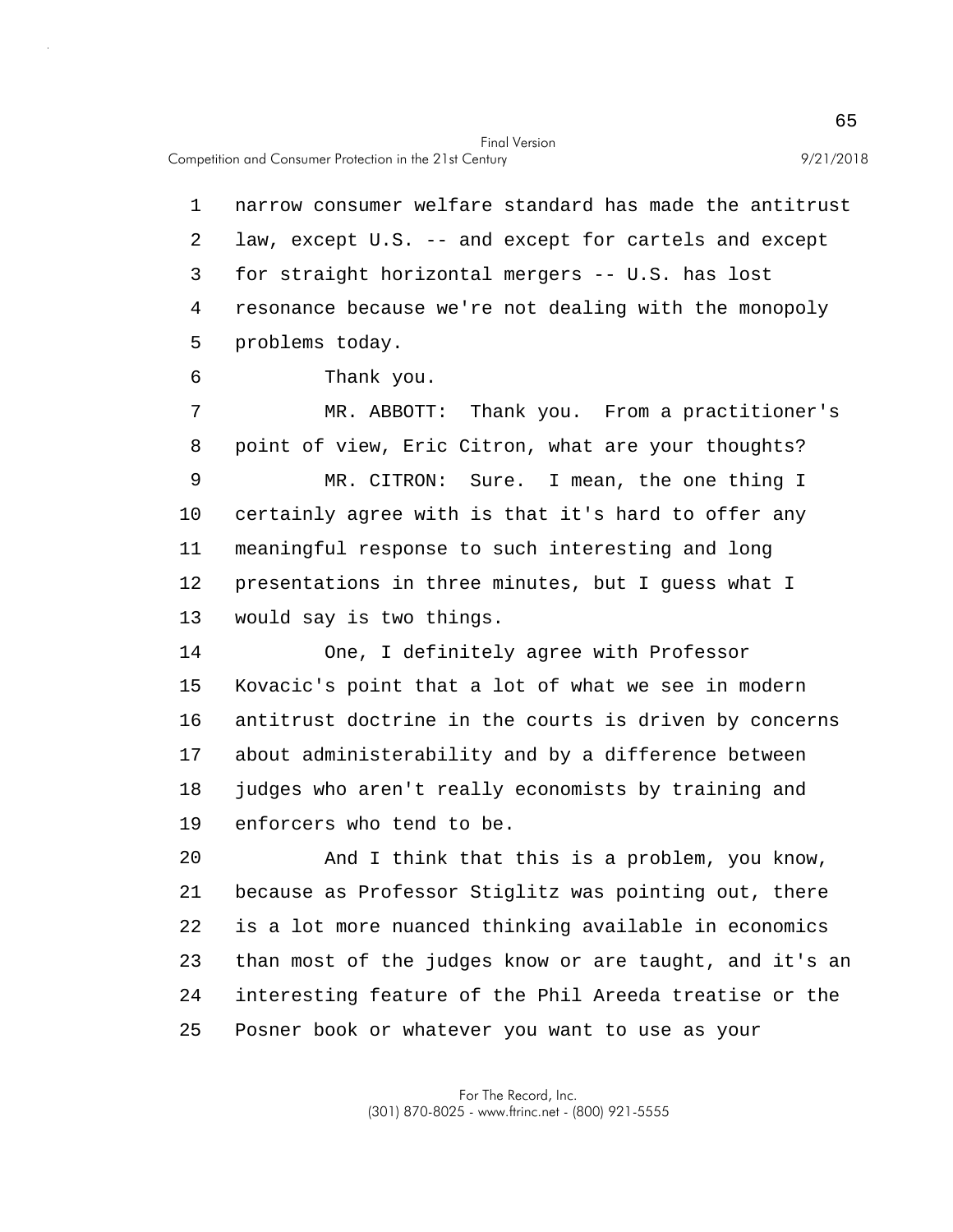Competition and Consumer Protection in the 21st Century 9/21/2018

5 10 1 antitrust tome, that they give you, like, one chapter 2 on how to understand economics from the perspective of 3 an introductory student, and then they teach you 4 everything you need to know about antitrust doctrine. Those simplifying assumptions are driving the 6 doctrine, and we know they're false. If we were trying 7 to land a spacecraft on the moon, we wouldn't use the 8 assumption that, you know, it all happens in a vacuum, 9 like you do when you first learn physics. We would use complex, thoughtful, modern economic doctrine, driven 11 by what we know also about human behavior. That would 12 be my second point.

15 20 13 If you remember that both the law and consumer 14 behavior are things not that perfect, idealized consumers do, but that human beings do, judges who make 16 mistakes and don't know very much about some topics and 17 consumers who don't make decisions with prices and 18 quantities or whatever, they make decisions with 19 information, and firms can control the information and how it gets to them. We need both our antitrust 21 thinking and our thinking about legal institutions to 22 reflect how human beings actually do their jobs. 23 And I do agree, for example, with Professor

25 24 Kovacic, that when you look at how judges are making decisions. They're definitely influenced by things

> For The Record, Inc. (301) 870-8025 - www.ftrinc.net - (800) 921-5555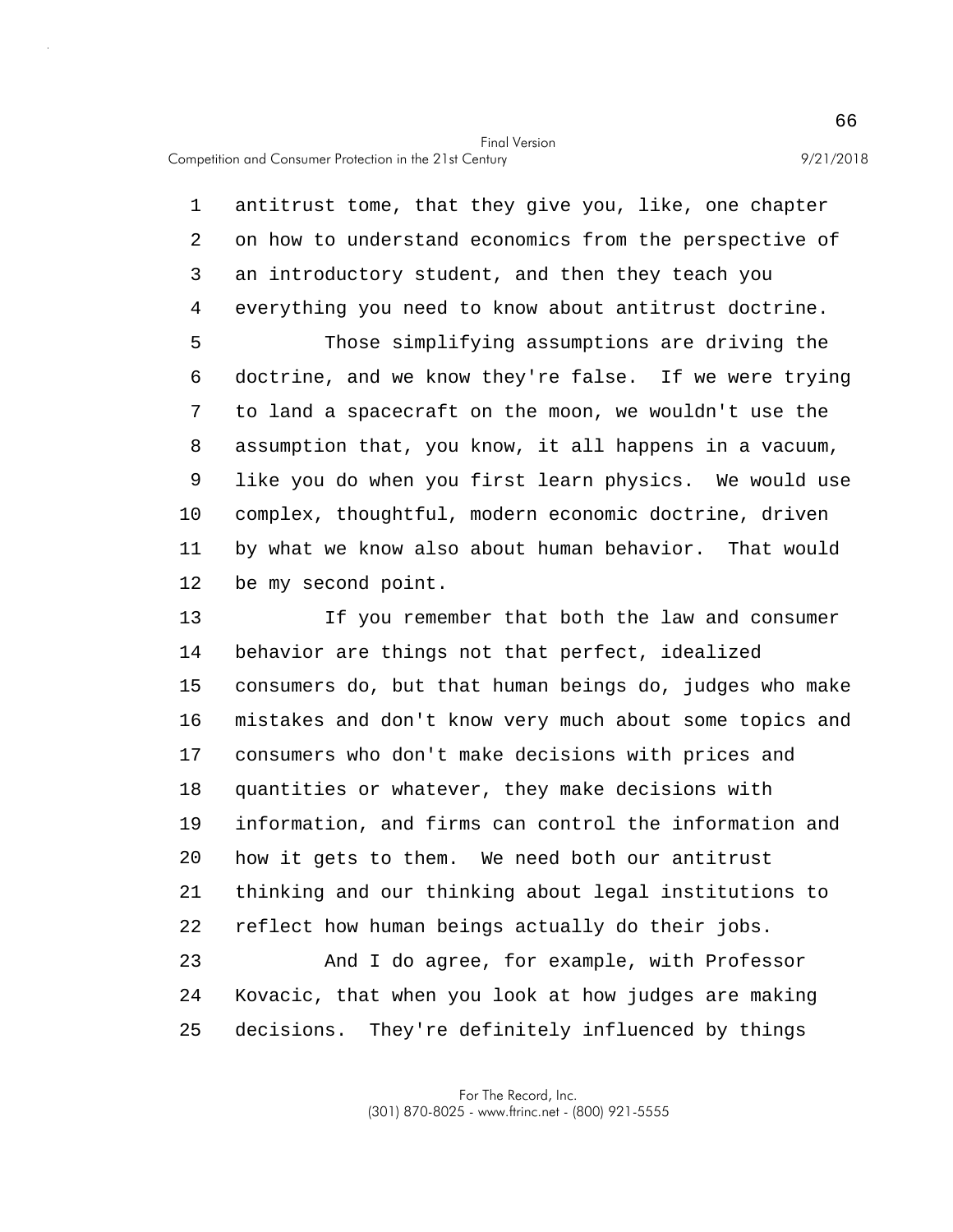Competition and Consumer Protection in the 21st Century 9/21/2018

5 1 other than the merits, like are a bunch of plaintiffs' 2 lawyers going to make a bunch of money off this case, 3 or something like that, and I don't like them. For 4 that reason, you may want to tweak the institutions so that we can get more trust in more complex thinking, 6 government enforcement, and less blow-back from the 7 distrust that judges have towards private rights of 8 action and the like.

10 9 But the really important thing is that we have cutting-edge, forward-thinking enforcement and not 11 radically simplified enforcement, which I think leads 12 to underaction, underenforcement generally.

13 MR. ABBOTT: Okay, thank you.

15 20 14 Let's turn now to a number of specific questions for the panel. We've already heard a couple 16 of mentions of the consumer welfare standard. I was 17 going to start by asking, is the consumer welfare 18 standard adequate to deal with the competitive 19 challenges of the new economy? And in assessing consumer welfare for antitrust enforcement purposes, 21 what should we be concerned about? 22 Keith, do you have something to say about that? 23 MR. HYLTON: Well, the question that I start

25 24 with is, what are the alternatives to a consumer welfare standard? I think Bill reflected on this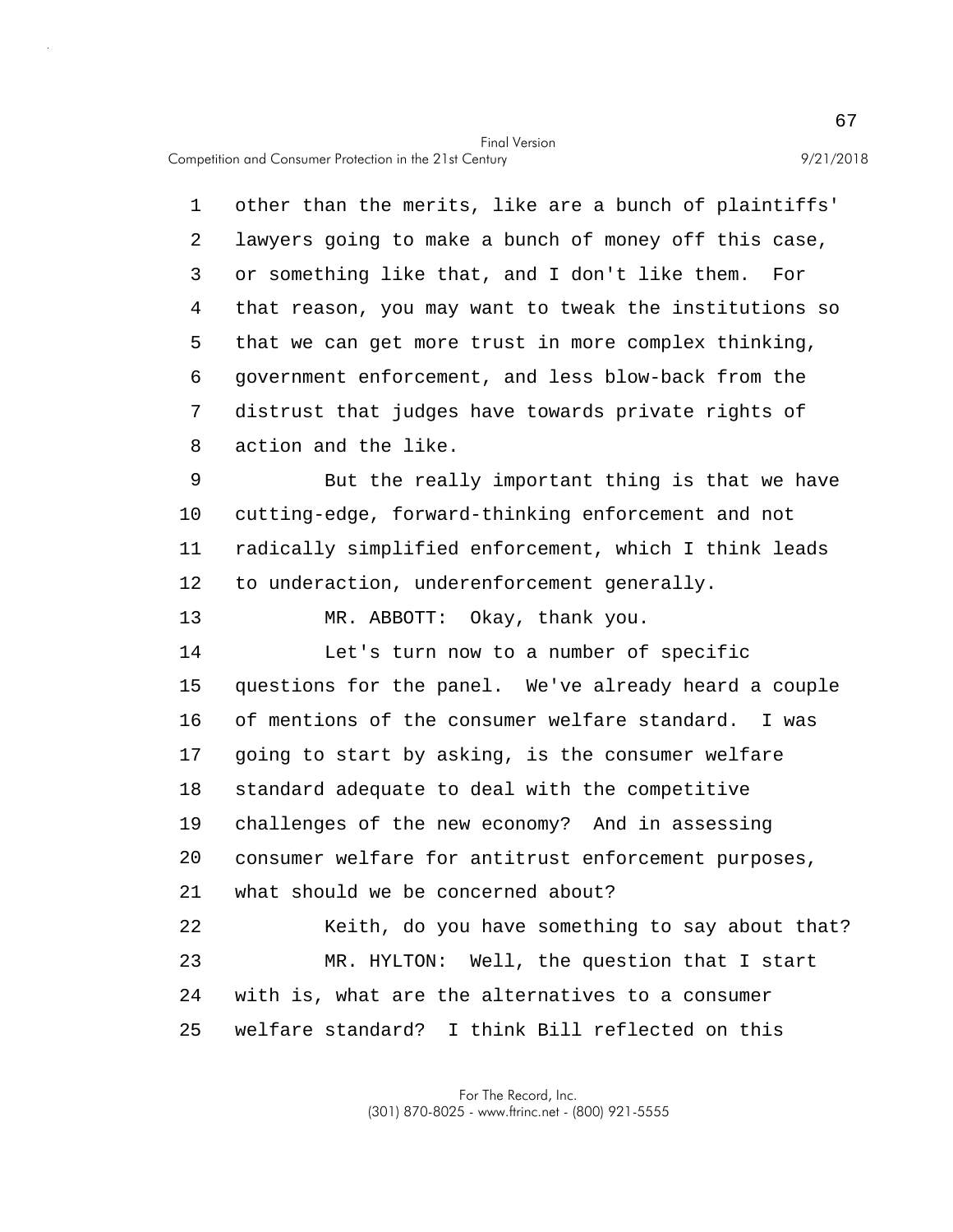Competition and Consumer Protection in the 21st Century 9/21/2018

5 1 briefly, that we tried alternatives before. If you go 2 back to Judge Hand in Alcoa, he relegated consumer 3 welfare and efficiency to secondary status under the 4 Sherman Act and seemed to promote atomism as a goal of Sherman Act enforcement, or you could go to the other 6 extreme if you wanted to. You could say complete 7 freedom, maybe that's an alternative to the consumer 8 welfare standard.

10 15 9 I don't think there is a realistic alternative to it or at least one that's worked very well in the 11 case law, and if you recall the Alcoa case, Judge Hand 12 held that Alcoa had violated Section 2 for preemptive 13 capacity expansion, which would be a pretty unusual 14 theory for a court to accept today. So the consumer welfare standard I think has provided a good template, 16 a good line for judges to use.

20 17 It's pointed to the empirical issues that 18 judges have to take into account in looking at 19 antitrust cases. It's certainly different from what Judge Hand was using, but Judge Hand's standard was too 21 ambiguous and too structuralist and provided few 22 guidelines for courts. So in the end the consumer 23 welfare standard has been a big improvement. 24 I would say it's something like a foreseeable

25 consumer welfare standard, because courts are taking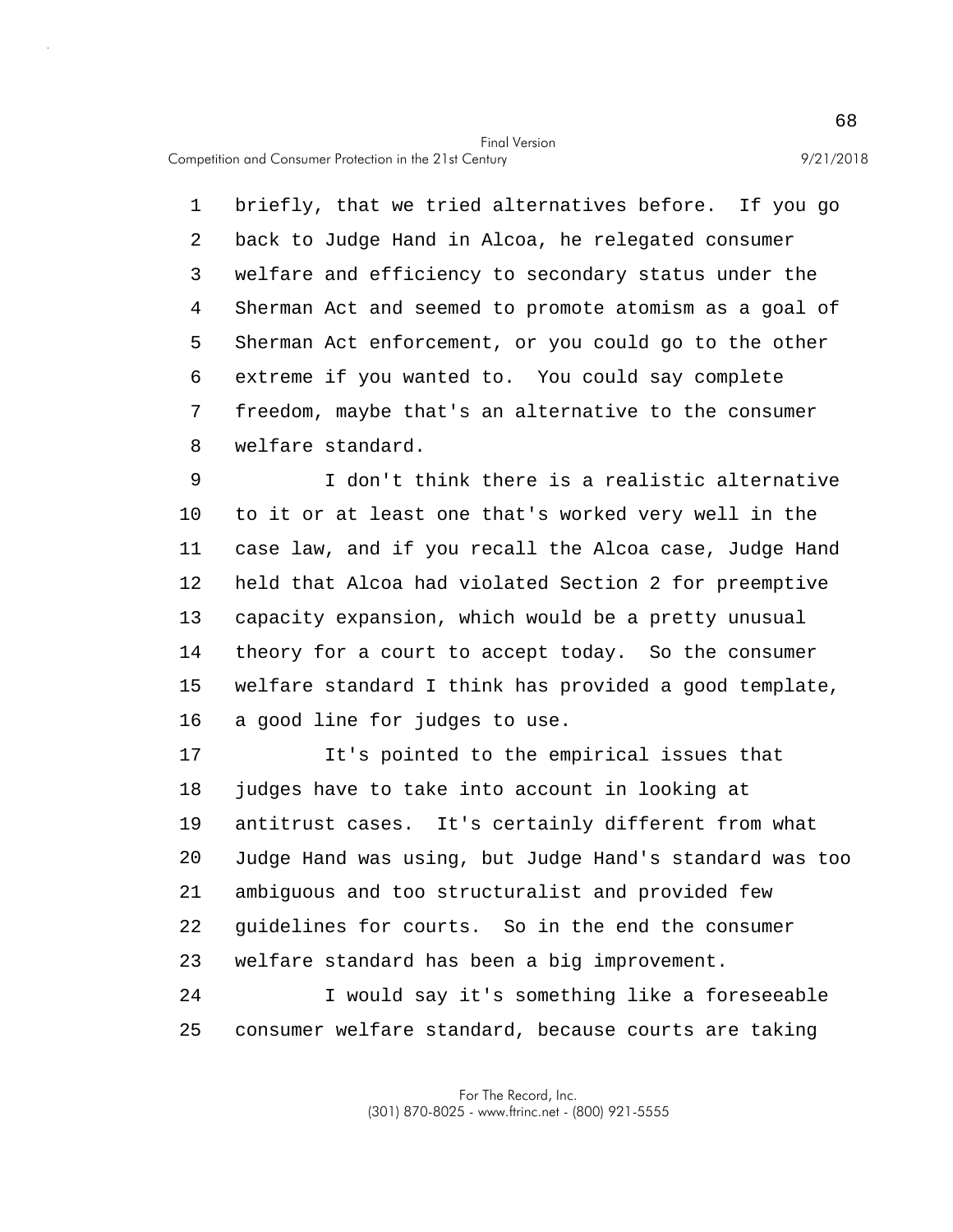Competition and Consumer Protection in the 21st Century 9/21/2018

5 1 into account efficiency gains, and consumers often 2 don't get to benefit from the efficiency gains 3 immediately. They don't get to eat the efficiency 4 gains right away, but in the foreseeable future, they often do get to eat -- "eat" -- the efficiency gains. 6 So that's what we have.

10 7 You could move from the consumer welfare 8 standard, but I'm not sure what you would do, what it 9 would be. You could try to take externalities into account, but if you do take externalities into account 11 as a reason to move away from the consumer welfare 12 standard, you have to have a good sense of what those 13 externalities are, and you have to structure then a set 14 of rules for courts in weighing those externalities.

15 20 25 One of the issues is how do you implement the 16 consumer welfare standard, and at least in the Section 17 2 area, we see two ways in which courts are 18 implementing the consumer welfare standard. One is as 19 the balancing test, just a balancing of anticompetitive harms against procompetitive benefits. That's the 21 rough language, loose language that we have as a result 22 of the Microsoft decision, and you can call that a 23 neutral balancing test or a court's attempt to balance. 24 Another approach that you see is kind of a biased approach coming out of cases such as Brooke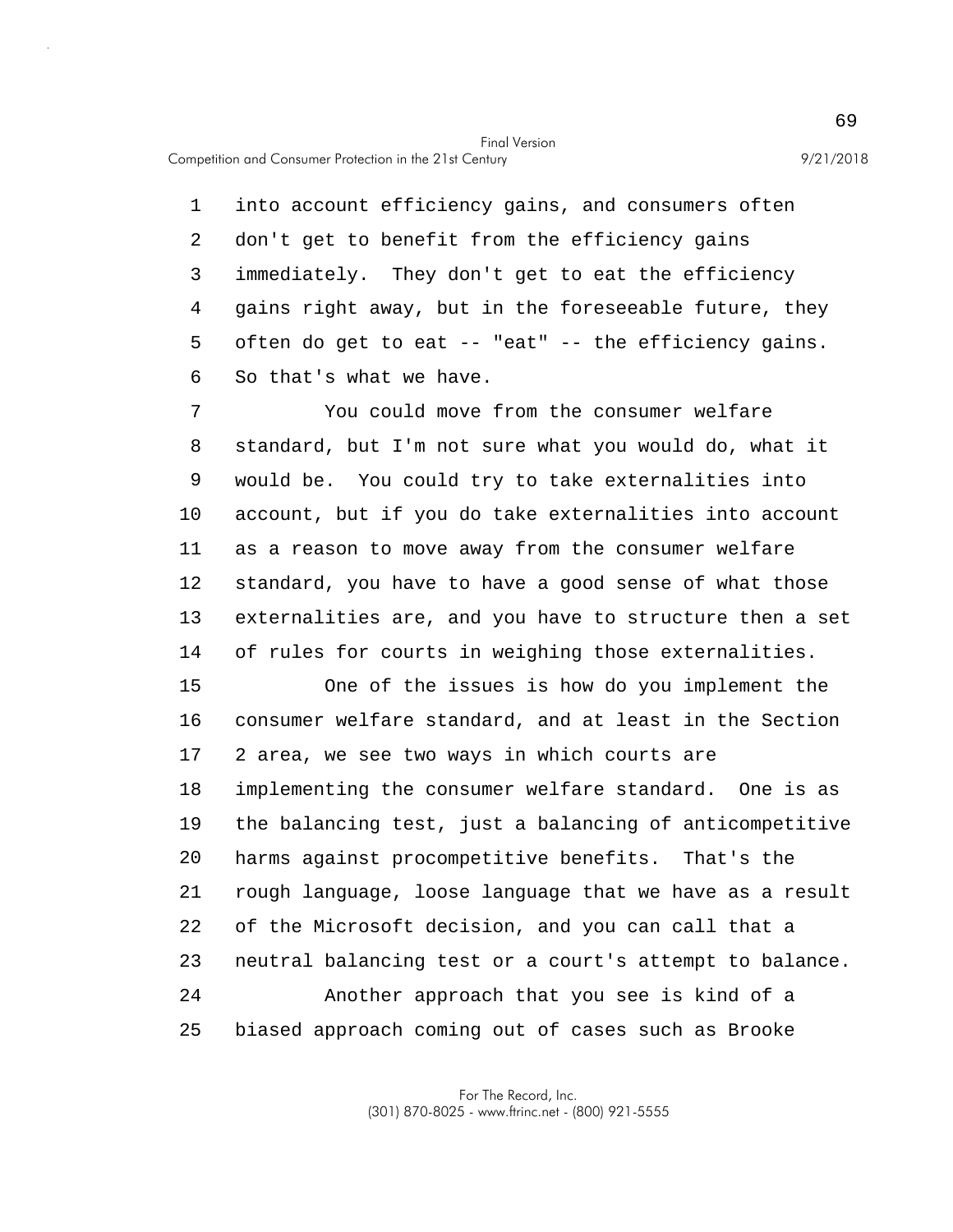Competition and Consumer Protection in the 21st Century 9/21/2018

5 1 Group on predatory pricing or Trinko or LinkLine, where 2 judges are saying in a sense that as long as there is 3 an efficiency gain, as long as there is an efficiency 4 basis for the defendant's conduct, for the dominant firm's conduct, then it's okay under Section 2 to have 6 anticompetitive harm under an efficiency basis, and the 7 Ninth Circuit said it specifically in the Allied 8 Orthopedic case, looking at a charge of predatory 9 innovation under Section 2.

10 So those two approaches, this sort of neutral 11 balancing approach under the consumer welfare standard 12 or biased balancing approach, and that seems to be the 13 biggest question in the case law, just which issues 14 should be allocated to what sort of standard.

15 20 And right now what courts have done seems to be 16 a pretty sensible allocation. You know, the predatory 17 pricing area -- cases are in the sort of biased 18 balancing approach, largely on the basis of error cost 19 arguments that the court has accepted. Then there's a general default standard in Microsoft, but as time 21 passes, courts will have to think about what kind of 22 cases go into what kind of balancing standard using the 23 consumer welfare test goal as the backdrop.

25 24 So I think those are the major issues. I don't see us moving away from the consumer welfare standard.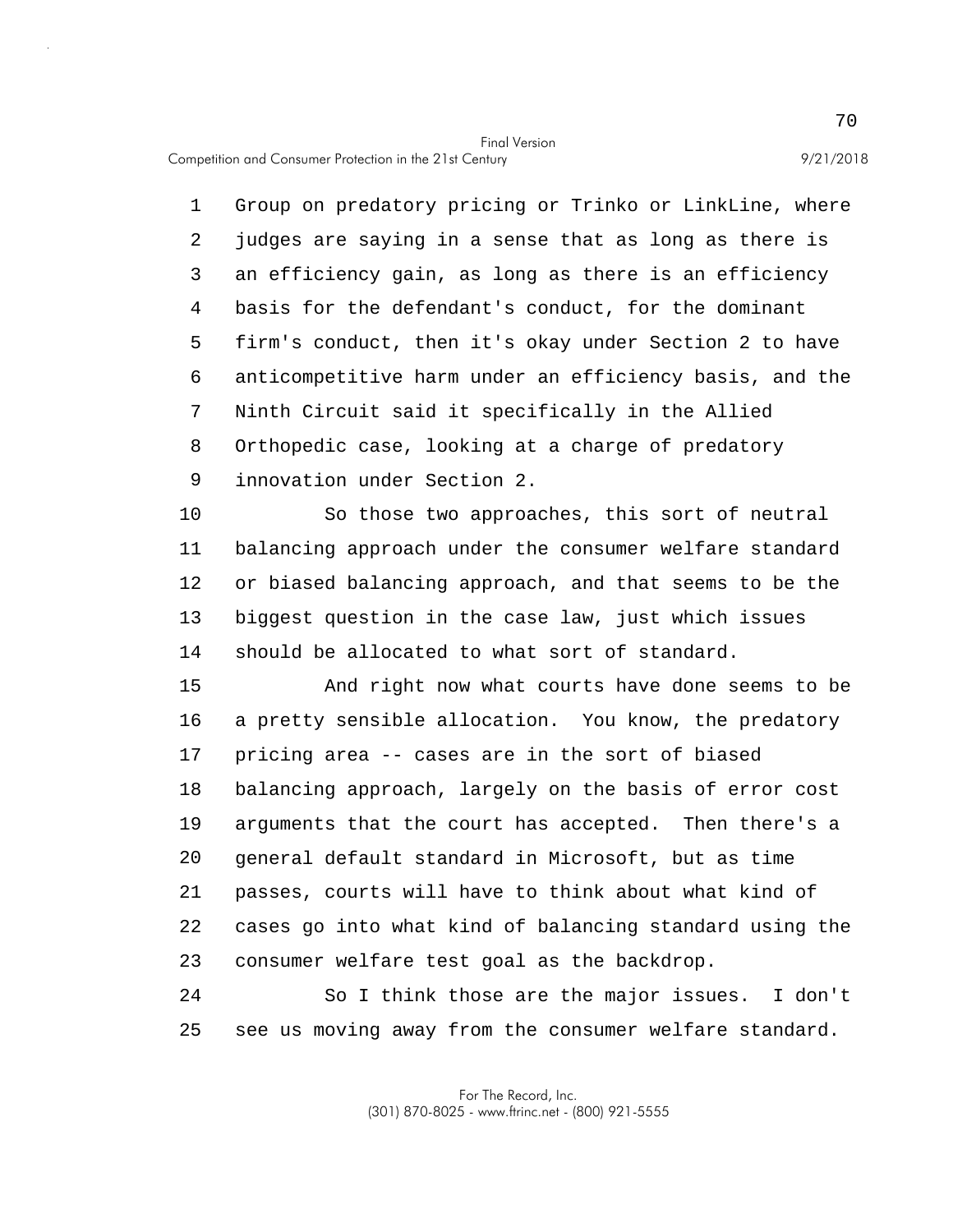Competition and Consumer Protection in the 21st Century 9/21/2018

5 1 I don't see a plausible alternative that's, as Bill 2 would say, administerable as well. We have tried it 3 before, and the other tests throw up a great deal of 4 confusion for courts. So I think that's where we stand on that one.

10 15 6 MR. ABBOTT: Eric, as a practitioner, do you 7 see any alternative to the consumer welfare standard? 8 MR. CITRON: Well, let me say one thing first, 9 and then -- I mean, just as an initial point, it is odd that antitrust is the one area of the law where we 11 insist that the rule be perfectly administerable and 12 have only one overriding policy goal. You know, nobody 13 thinks, like, U.S. tax policy has to have one policy 14 goal and the law will not work if we try to incorporate others or anything like that. The working pure of 16 antitrust, I'm not sure that it's necessary.

20 25 17 I think, though, we do have a problem, which is 18 courts have to make decisions; they need a decision 19 rule. You can't have the decision rule be, "Let's look at a million things; you'll make them up when you see 21 them." The decision rule will, therefore, have to be, 22 I think -- the one we have is consumer welfare focused 23 and probably should remain consumer welfare focused. 24 That doesn't mean the law can't incorporate these other concerns, and it's the effort to banish the others that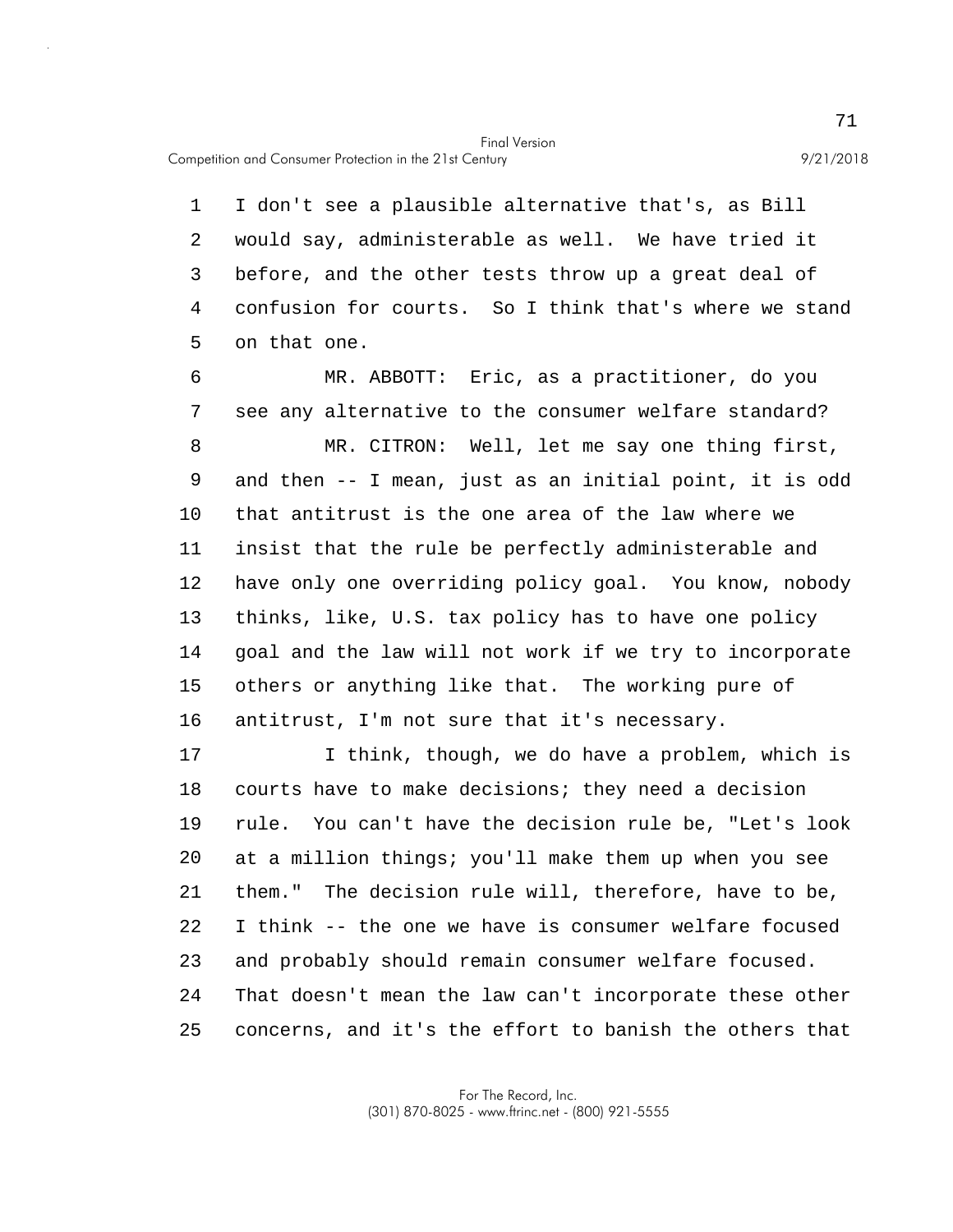Competition and Consumer Protection in the 21st Century 9/21/2018

1 I disagree with.

5 10 15 2 So we can be more concerned -- we can be less 3 concerned about Type I or Type II error, for example, 4 or we can be less concerned about false-positives if this is a market where there is going to be big 6 informational distortions associated with missing, 7 because this firm controls not just price but also 8 information about prices or information about 9 consumers' alternatives, or we could be more concerned if they think there is going to be democratic 11 institution disruptions from the size of this firm. 12 You know, people are scrambling right now to 13 try to be the city which will have the highest negative 14 tax rate for firms to locate their businesses there. That's a big distortion. It's one that's relevant 16 economically and politically. When you see size like 17 that, you can be more concerned but still focused

18 fundamentally on consumer welfare.

20 25 19 So you can move the bar a little bit by incorporating other concerns. That's not to say, you 21 know, what we're going to have is some nonconsumer, 22 welfare-focused standard. That's not what we have 23 right now. We have a single-minded, obsessive focus on 24 consumer welfare, and that tends to make antitrust enforcement in the courts very myopic.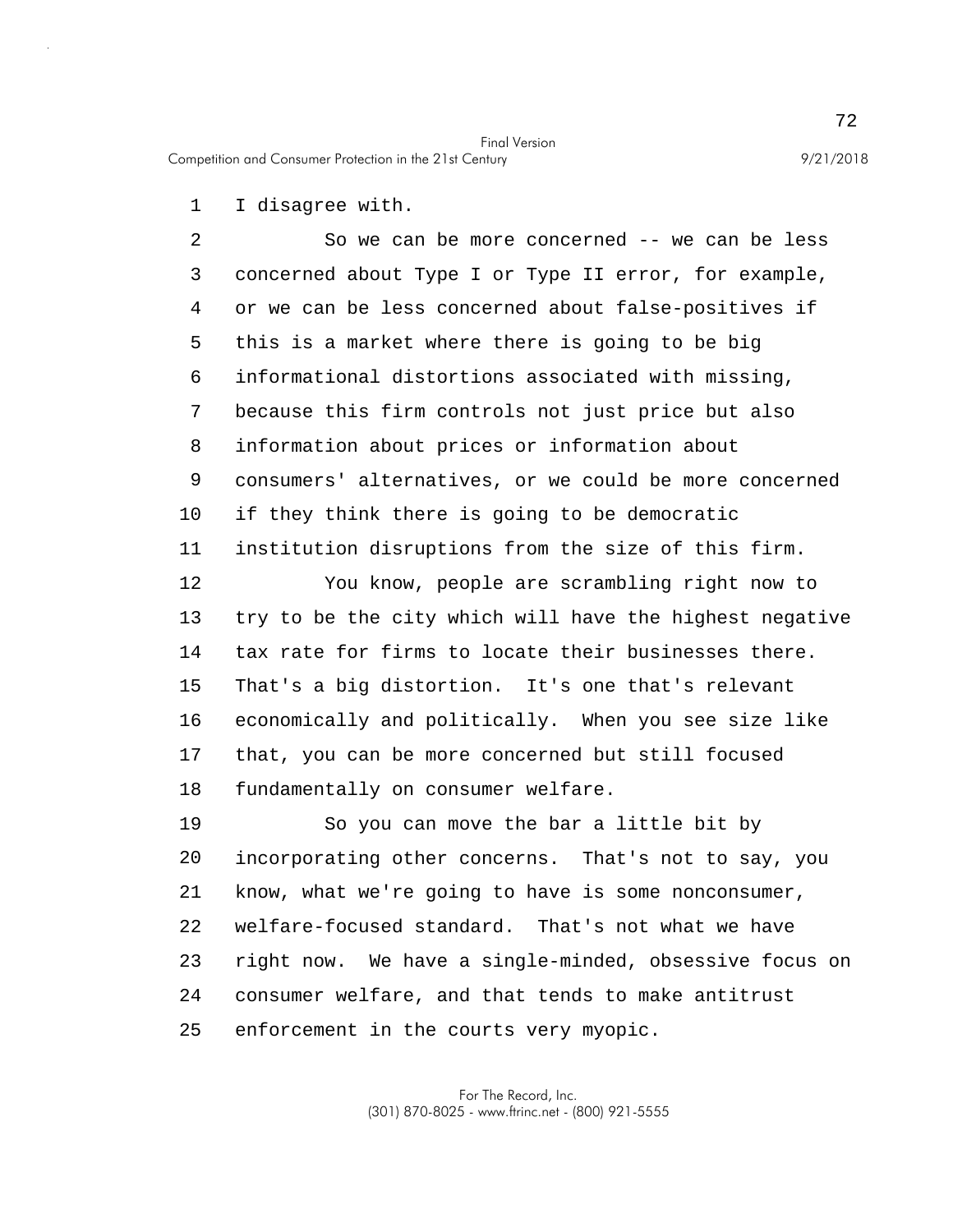Competition and Consumer Protection in the 21st Century 9/21/2018

5 10 15 20 25 1 MR. ABBOTT: Okay. Regarding -- thanks, 2 Eric -- single-minded focus, what about looking at 3 additional policy concerns? We've already discussed 4 this a bit, but such as corporate size or wealth, income distribution, labor and employment 6 considerations, other policy issues? We've heard 7 Professor Kovacic talk about that a bit. 8 Dennis, your thoughts? 9 MR. CARLTON: Well, I think antitrust is designed to promote the process of competition, period. 11 It's not designed to solve important problems that may 12 well exist. It's just not suited for that. 13 Now, if you start asking questions, well, isn't 14 poverty an important problem? Isn't investment an important problem? Isn't unemployment an important 16 problem? These guys are going to merge, and to achieve 17 efficiencies maybe some people will lose their jobs. 18 If you start worrying about those problems, you will 19 distort antitrust decisions, and it will lead to a lot of inefficiency, it seems to me. 21 It's like I have a hammer. It's good for 22 banging in a nail. It's not particularly good if I 23 have a screw and I say to someone, "Put the screw in 24 the wall," and they take a hammer and they try to put the screw in the wall. It's just not going to work.

> For The Record, Inc. (301) 870-8025 - www.ftrinc.net - (800) 921-5555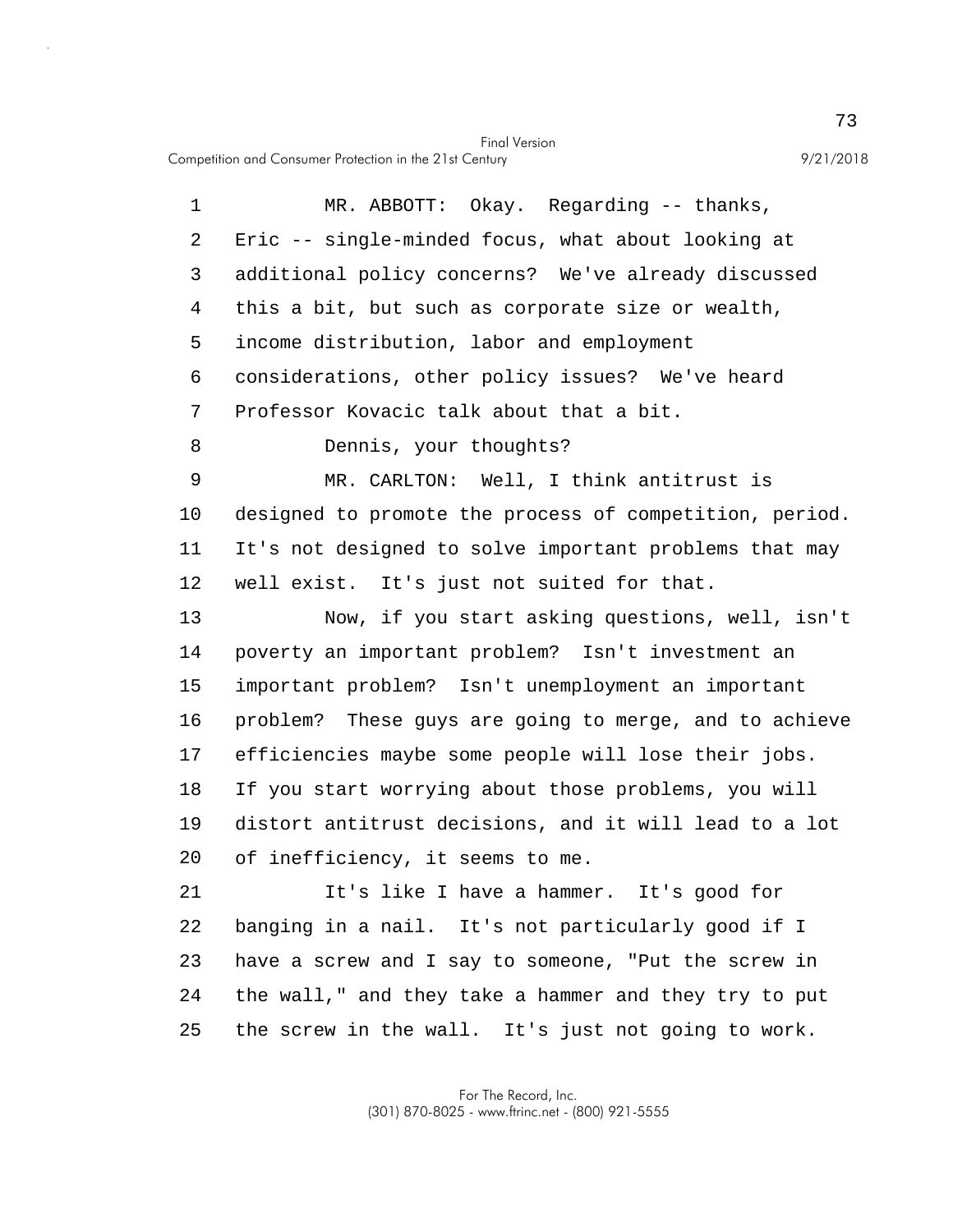Final Version Competition and Consumer Protection in the 21st Century 9/21/2018

5 10 1 And I think there's an even greater danger, and 2 that is this: If you start asking yourself what 3 happens when you have multiple goals -- and Bill 4 touched on this -- you get a lot of discretion. So judges would have a lot of discretion, antitrust 6 enforcers would have a lot of discretion on which cases 7 to bring. That seems pretty undisciplined. How are 8 you going to tell whether someone's doing a good job if 9 they can weigh a million things in their decision? I think it will lead to inefficiency and bad policy.

15 20 25 11 Even worse, it will lead to -- when you have 12 wide discretion, no one can tell whether you're doing a 13 good job or a bad job; that is, whether you're adhering 14 to the criteria that you're supposed to be. That puts you subject to lots of outside influence. It could be 16 political influence, could be -- God forbid -- 17 corruption, it could be the incentive of firms to 18 lobby, or it could be -- and Joe touched on this and I 19 agree with it -- the incentive of very profitable firms to sponsor legislation that says, "Listen, it's not so 21 bad. We are within this. You have this huge 22 discretion. Why don't you do this." 23 And, in fact, the FTC has I know in the past -- 24 and I believe continues -- to examine proposed legislation for its economic effects but at the state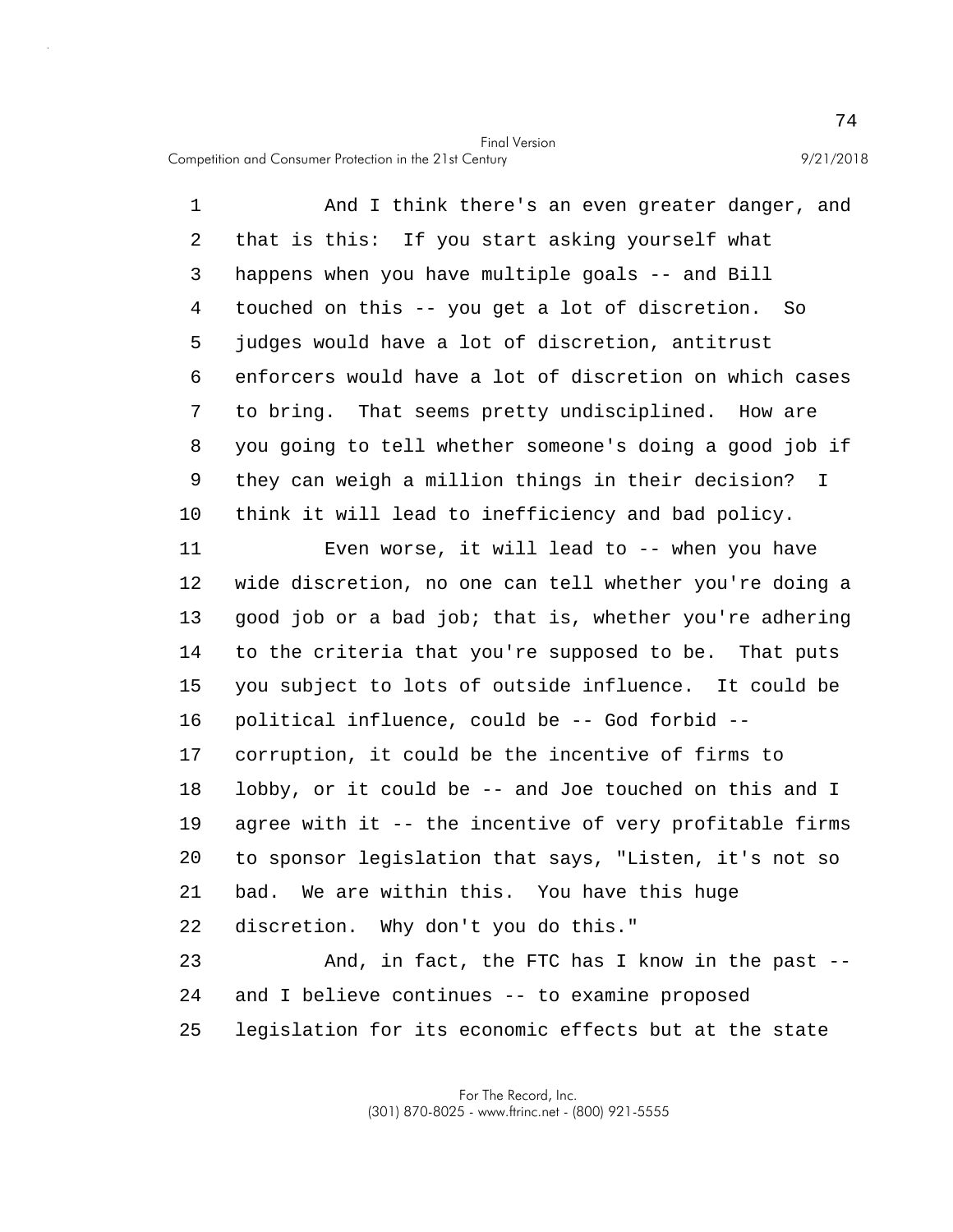5 10 1 level. What Joe is saying from his discussion, what he 2 suggested is national policies can distort competition. 3 That's a slightly different problem. Regulation can 4 distort competition and serve special interest groups. I think the more you defuse the goal of antitrust and 6 competition policy, the more likely you open our 7 society up to distortionary policies that will serve 8 private interests. 9 MR. ABBOTT: Eleanor, do you have some additional thoughts?

15 11 MS. FOX: Yes, I do. I think that this 12 question comes up the way it does because of what has 13 become a very common rubric today. Either you take 14 consumer welfare or you go down the dangerous path of public interest and populism, and I think that's a 16 false dichotomy.

20 17 So what I want to do is I want to mention three 18 of the list of public policy concerns, and I want to 19 show you how they're very relevant to the market working. So, one, bigness; number two, distribution; 21 and number three, equitable access to markets. And I 22 am working within the market paradigm. I'm not making 23 any argument to say that antitrust ought to be 24 compromised by any value you have.

25 So number one on bigness, remember the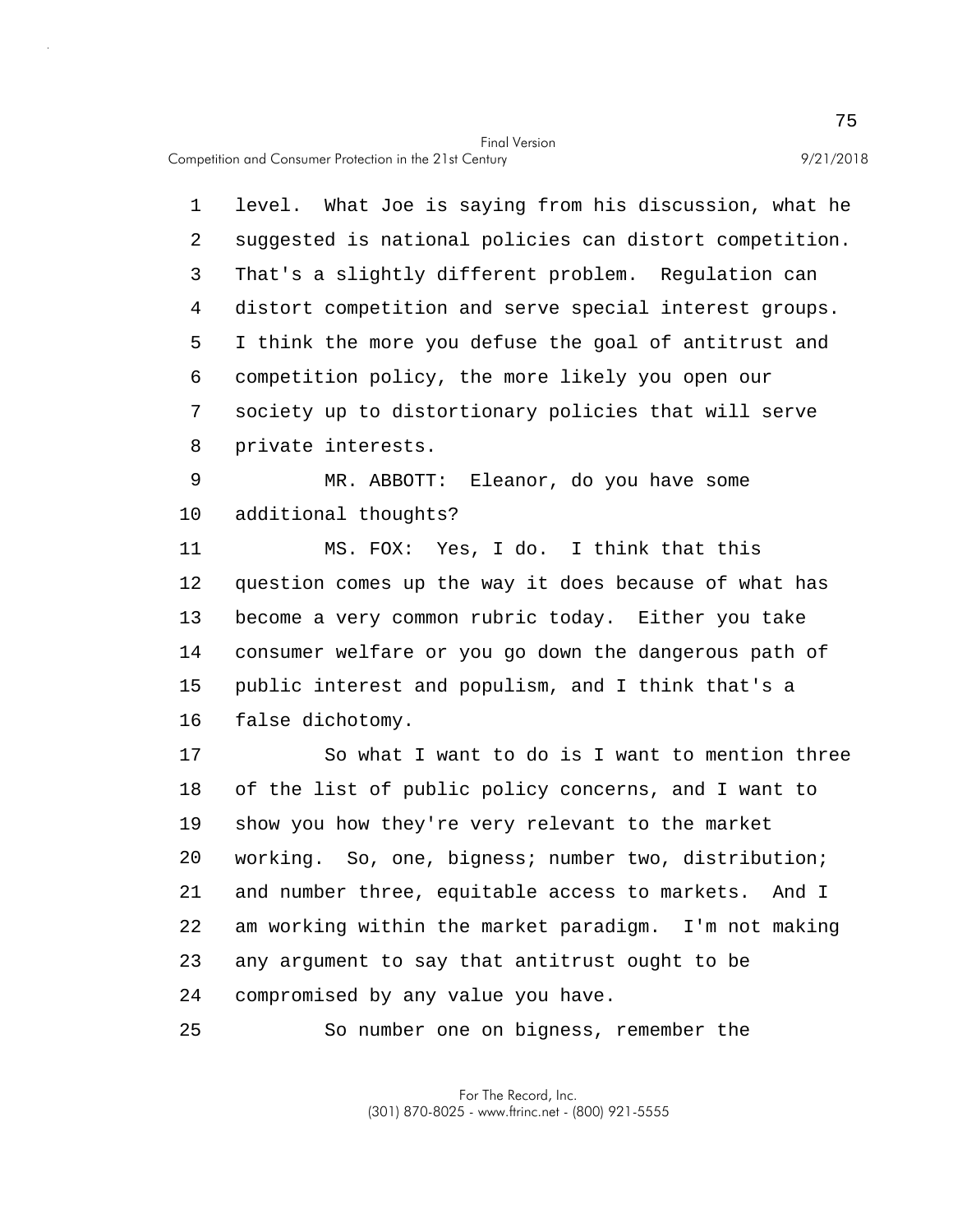5 1 Holcim-LaFarge merger, this huge merger of the two 2 biggest cement companies in the world, which everybody 3 knows that's one of the top two of the most cartels in 4 the world. It was cleared with lots of conditions by every authority and every established authority in the 6 world, and then the developing countries just had to 7 live with what they got.

10 15 8 Why isn't it relevant that these companies have 9 a very big track record of getting legislation to prevent low-priced imports from coming into their 11 countries? If you check Google and LaFarge, you will 12 see the companies are at this cutting edge of 13 protectionism, and the company now becomes so huge that 14 it's bigger than countries, and its political power has to be greatly increased.

20 25 16 All right, number two, distribution. There's a 17 very interesting question about distribution of wealth. 18 Joe has said before and he's said now, antitrust ought 19 to be for the people. So we have something, as in American Express, where one way of looking at it is if 21 you go for the holding -- this is below -- that this 22 restraint that allows American Express to prevent 23 merchants from giving a discount if they go with the 24 cheaper card or telling them anything about a cheaper card, if you go with that is anticompetitive and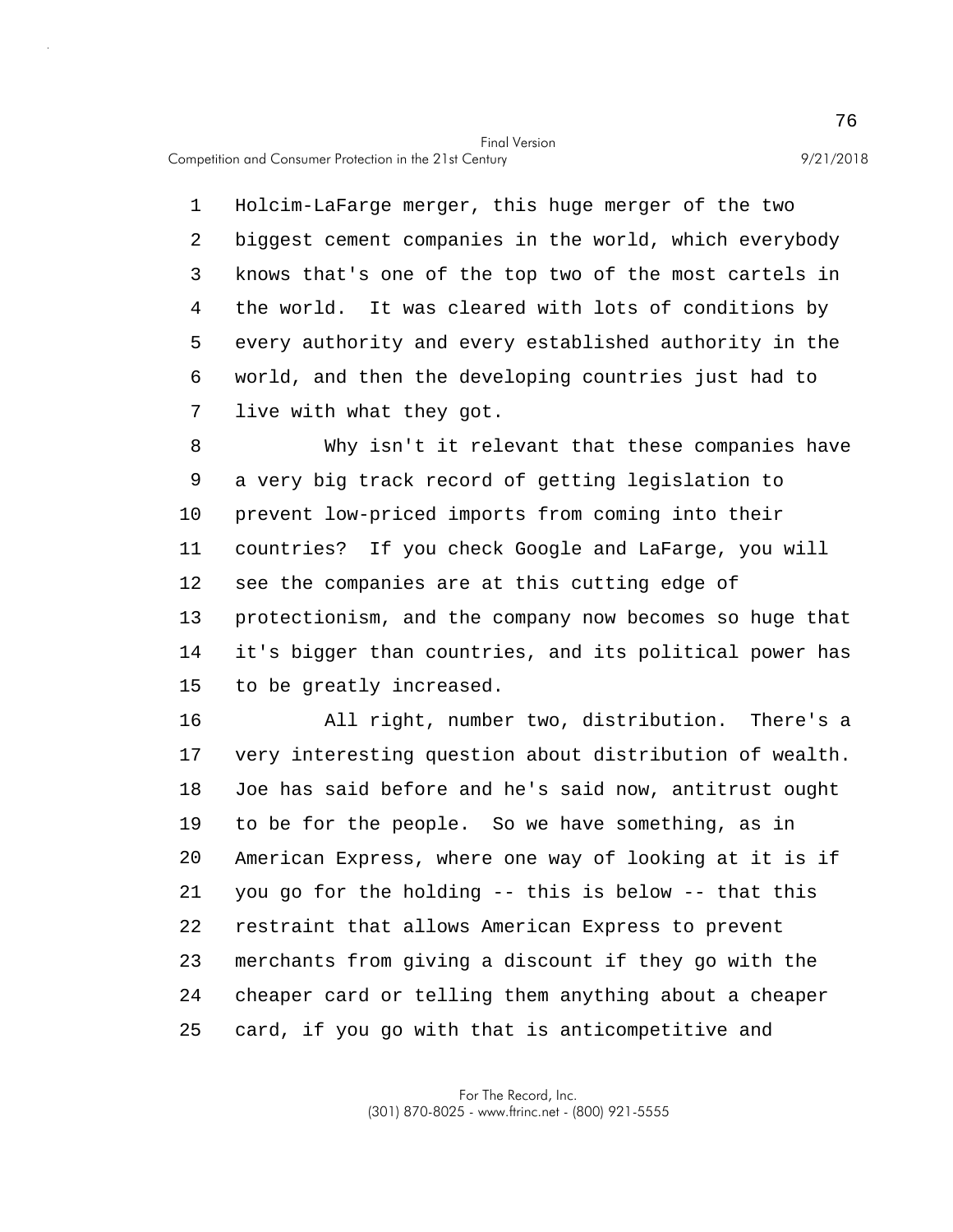5 10 1 presumptively ought to be enjoined, you also are going 2 with the notion that discounts are good for people. 3 They are especially good for poorer people and 4 the masses of people, and is it possible that we could balance what is lower prices all over the -- in the 6 stores for people against some people getting more 7 frequent flyer miles? And even to go with the 8 presumption that firms need to take actions like 9 gagging the discounters to protect against free riders, as Justice Breyer pointed out, is not clear at all, 11 that there was a free rider problem.

15 20 12 Equal access, I want just to say a word about 13 Cal Dental. A dentist rule that wouldn't let dentists 14 advertise, "I'll give you a better deal, I'll give you a big discount," so-called because the dental 16 profession had to regulate professionalism, doesn't 17 that idea -- a restraint -- it's hard to see that it's 18 not a competitive restraint, although the Supreme Court 19 so found, and that the distribution would be in favor of the people who don't have money, who don't have 21 access to dentists, also for dentists who need to get 22 into the market?

25 23 So there is so much room today, because our law 24 is so conservative, for thinking equity issues along with efficiency issues going together, not separately,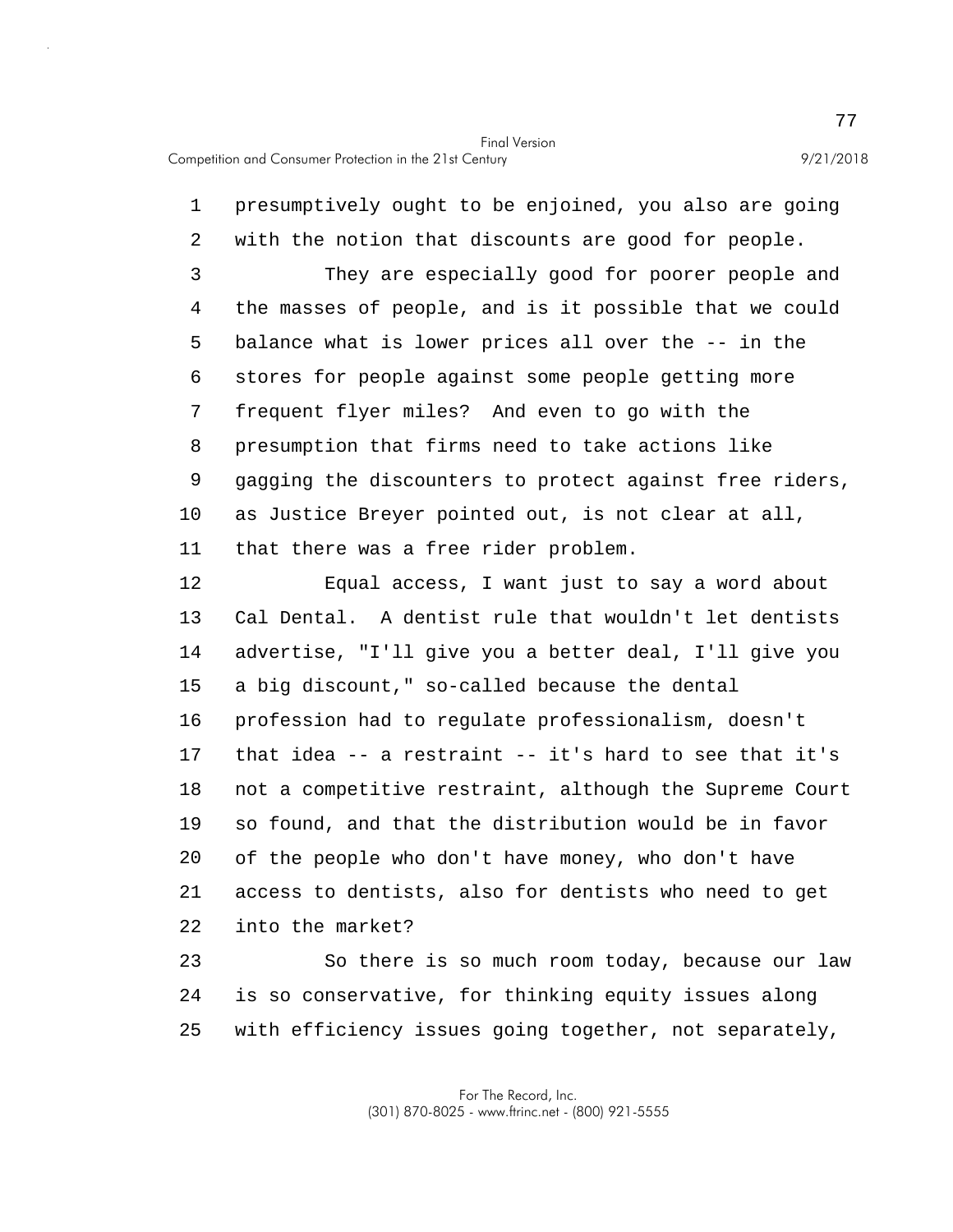1 and I think that's where we ought to focus our public

2 policy concerns.

3 Thank you.

5 4 MR. ABBOTT: Okay. I think I'll skip by the question of industrial concentration and increase in 6 price-cost margins. It's already been alluded to. Let 7 me go to a point that Bill Kovacic made about 8 administerability.

10 15 9 About 35 years ago, Judge and Professor Frank Easterbrook offered "Limits of Antitrust," an article 11 which called for structural rules and presumptions to 12 guide antitrust analysis. Related to this is the 13 application of decision theory, which seeks to minimize 14 the sum of error costs and administrative costs in antitrust enforcement. Should decision theory be 16 employed by enforcers in selecting cases and in 17 evaluating specific facts? Should judges apply 18 decision theory and what are the limitations and 19 possible problems with its application?

20 I might mention, there's an article in 2015 by 21 Professor Jon baker in Antitrust Law Journal that's a 22 critique of decision theory.

23 Keith, your thoughts on decision theory and 24 antitrust?

25 MR. HYLTON: Sure. It's been mentioned

> For The Record, Inc. (301) 870-8025 - www.ftrinc.net - (800) 921-5555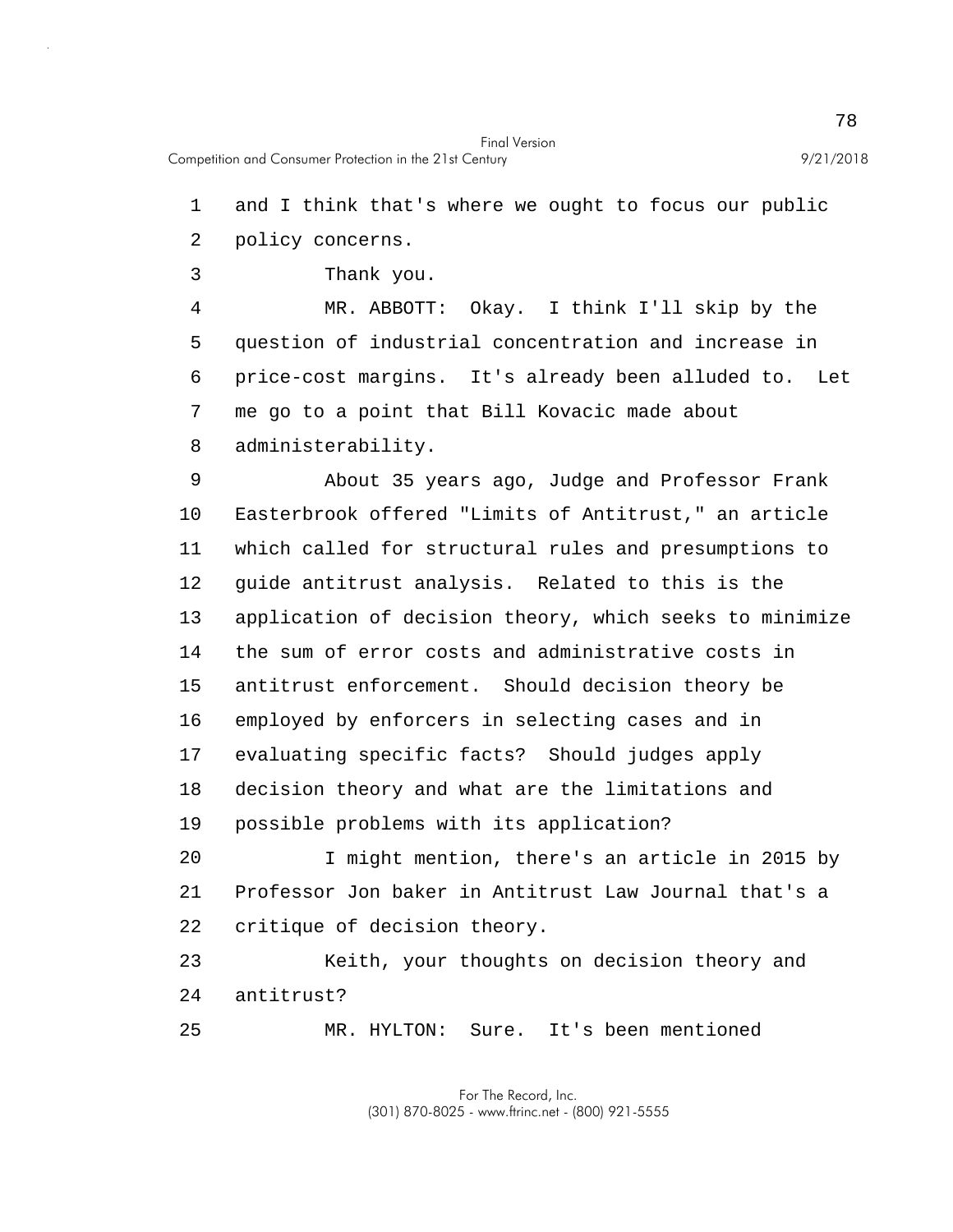5 10 1 increasingly in antitrust opinions, discussion of error 2 costs, rationales for decisions. Breyer has used that 3 reasoning in a number of his opinions, but it's been in 4 antitrust for a long time when you think about it, because if you go back to the Trenton Potteries 6 decision on price-fixing, supporting the per se rule 7 against price-fixing, the rationale offered in Trenton 8 Potteries for the per se prohibition of price-fixing is 9 mostly an error cost rationale, mostly an argument about, well, we could use a more fine-grained, granular 11 rule, but we're likely to have a lot of mistakes, and 12 those mistakes are going to be really costly. So it's 13 better to have a per se prohibition.

15 20 25 14 So antitrust has been taking advantage of error cost decision theory arguments for quite some time. So 16 in a sense they would be, I think, not very productive 17 to try to avoid or, you know, sort of push down or get 18 away from these error cost arguments. They will find 19 their way back into the doctrine, because courts are going to realize that the standards are difficult to 21 apply. Judges can make mistakes, and you've got to 22 have a sense in the background, well, what are the 23 costs of these mistakes? What are we messing up if we 24 make mistakes and how bad is that? So the Trenton Potteries rule is based on an assessment of the cost of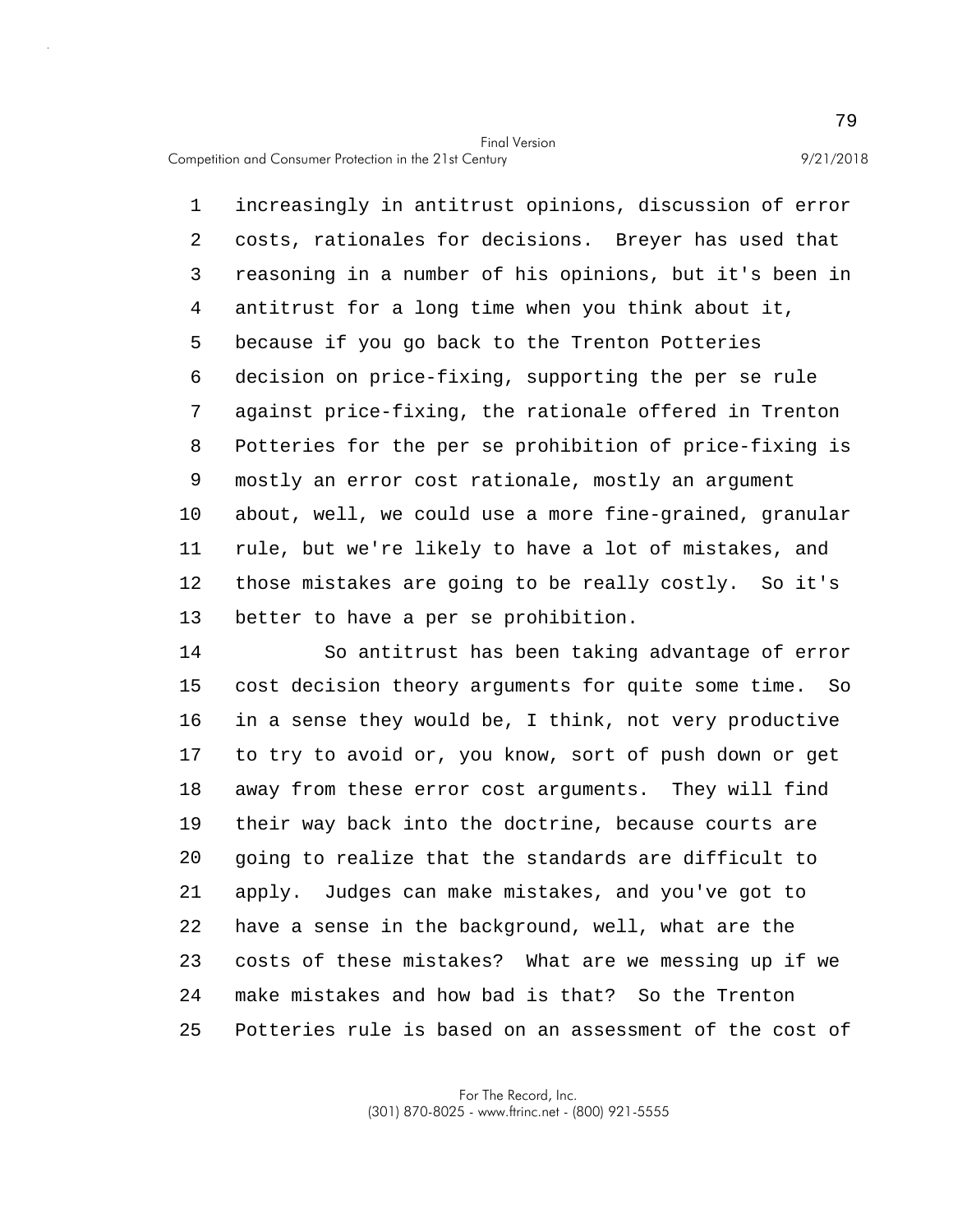1 these mistakes.

5 10 2 The Brooke Group predatory pricing standard is 3 based on the same kind of rationale. It seems to me 4 we've got error cost rules that are weighing in favor of plaintiffs, in favor of defendants in this field, 6 and they are going to be part of the field. It's going 7 to be part of the doctrine, because judges are -- and 8 to me it's a wonderful thing that antitrust doctrine 9 has developed to allow courts to make these sensible judgments, which would be unlikely to come out of a 11 legislative process.

15 12 So, no, I'm actually quite favorable toward 13 them. Are they perfect? I'm sure you can find 14 mistakes. I'm sure there are areas where you'd like to see the error cost framework maybe changed slightly in 16 some way, but for the most part I think the courts have 17 taken the right approach.

20 25 18 And I can offer some suggestions myself of 19 where I think the error cost framework could be changed a little bit, to make specific changes, specific 21 improvements, but for the most part I don't see it as 22 controversial. I think it's been there in antitrust 23 for a long time. Since the Trenton Potteries decision, 24 it's now sort of brought out to the surface, and judges are openly embracing the thought process and talking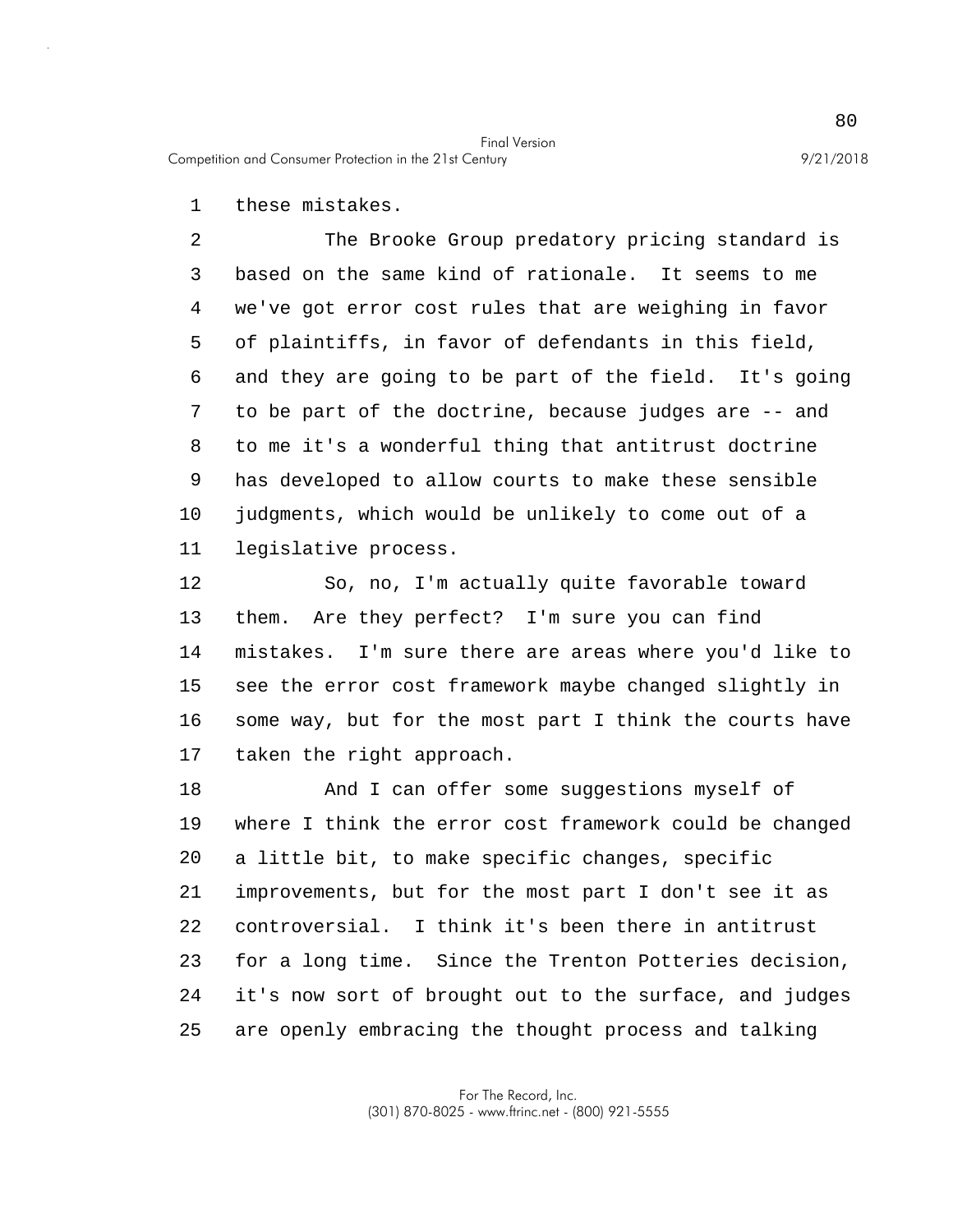Competition and Consumer Protection in the 21st Century 9/21/2018

1 about it openly.

5 10 2 MR. STIGLITZ: Can I just make a comment? 3 MR. ABBOTT: Yes, please, Joe Stiglitz. 4 MR. STIGLITZ: So, increasingly, people are always making judgments with priors and with judgments 6 about the consequences of one type of error or another. 7 What worries me a little bit is the persistent mistakes 8 and the judgments about mistakes, which I think has 9 been part of the concern, and there are two points I'd make.

Final Version

15 11 The first is when hysteresis effects are 12 important, then making a mistake that you will allow 13 market power to increase, when you don't prosecute, can 14 have -- will not be self-corrected. We know that markets are not self-correcting, so the agglomeration 16 of market power is going to be persistent.

20 25 17 I think the error of saying a particular 18 merger, say, shouldn't go through, the cost of that, 19 you know, if you believe that the economies of scale and scope are relatively small, the cost of that is 21 relatively small, and if there are real economies of 22 scale and scope, then that error will be self-corrected 23 in the future because some other firm is going to -- or 24 that firm -- some other way of getting the advantages of those scale and scope economies will occur.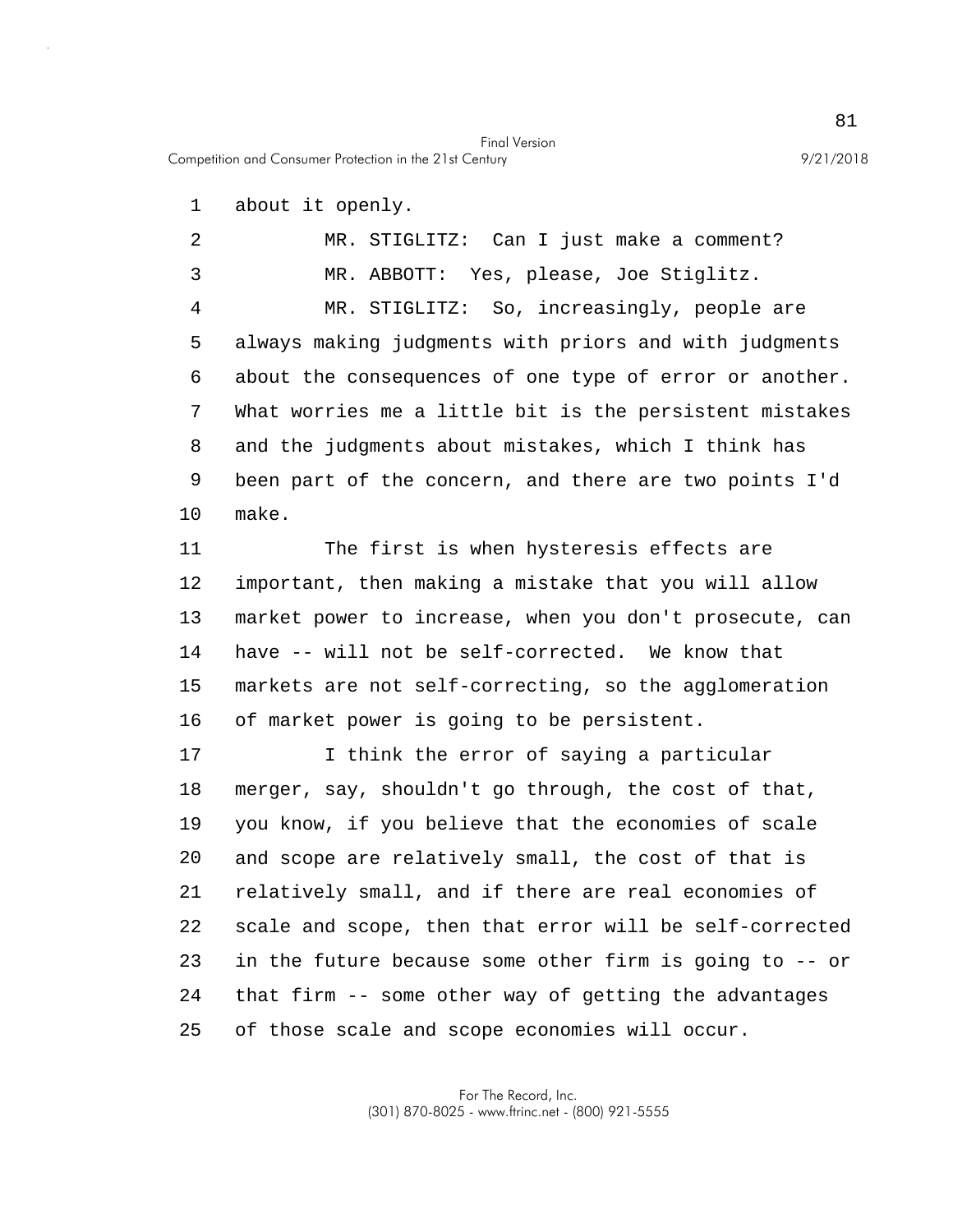Competition and Consumer Protection in the 21st Century 9/21/2018

5 1 So the point is we know that there is in a 2 sense one direction, and I don't think the courts in at 3 least a lot of the decisions have not balanced that 4 correctly, not taken into account the importance of hysteresis effects.

10 6 The second point I'd make is the magnitude of 7 those costs depend, in part, on our legal framework. 8 If we had a framework where we could go back and 9 revisit these issues, if we could say, okay, you said that there wasn't going to be any agglomeration of 11 market power, you weren't going to raise price, but 12 five years later, we'll go back and revisit that, then 13 that would put these errors in a different perspective.

15 20 14 So if we change our legal framework so it gave us more authority to go back, if they say, "Oh, don't 16 worry about these anticompetitive effects, we are 17 really not predatory pricing, we're really going to 18 keep those prices low," and then you see three months 19 later they act exactly the opposite, then you can go back and revisit it.

25 21 I feel very differently, and so the nature of 22 your judgments of those errors has to be put in the 23 context of what are the remedies if you make an error. 24 MR. CITRON: Can I just follow up? MR. ABBOTT: Go ahead, Eric.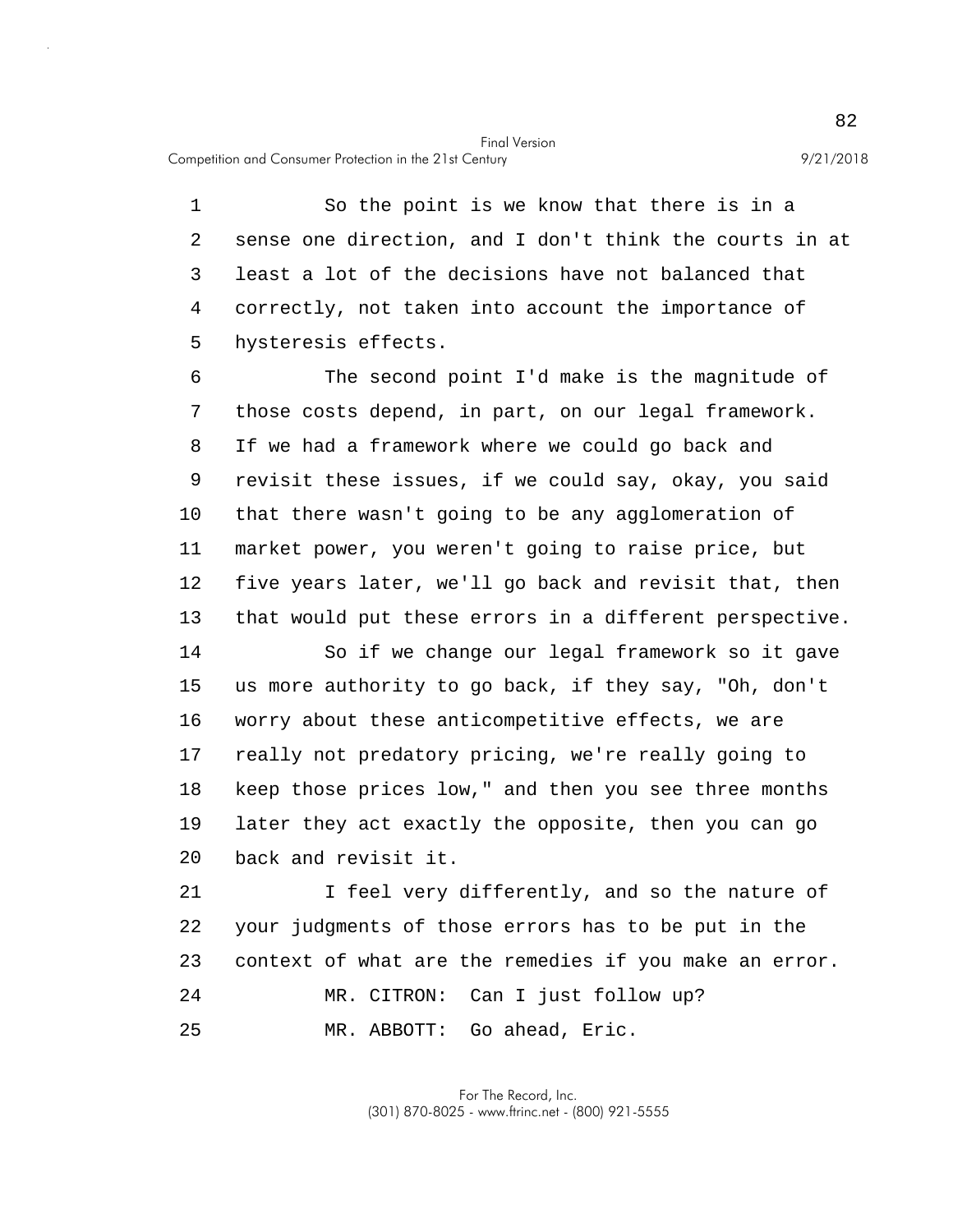Competition and Consumer Protection in the 21st Century 9/21/2018

5 1 MR. CITRON: I agree with what you're saying, 2 like asking whether decision theory should be 3 incorporated in legal rulemaking is like asking whether 4 we should get the rule right or wrong. Of course, you should incorporate anything that leads to more accurate 6 legal decision-making.

10 7 The question is, is the organizing assumption 8 of something like the limits of antitrust true or 9 false? The organizing assumption is if we make a mistake that it's underregulating, it's okay, the 11 markets correct themselves. If we overregulate, that's 12 the only source of durable market distortion.

15 20 25 13 If that premise is true, great. I don't think 14 it is true. We should probably analyze it using our modern economic tools to figure out if it's right or 16 wrong. And we should be -- and on the ground, for 17 lawyers, what you see is just decision creep, right? 18 What this critique from Judge Easterbrook makes the 19 most sense in is per se rules that might be way overbroad, a per se rule against vertical price 21 restraint or something like that, but at the American 22 Express oral argument, you have Justice Gorsuch asking, 23 well, shouldn't we just not do anything in this case 24 because of what Judge Easterbrook wrote in 1984? And this is a rule of reason case where a district court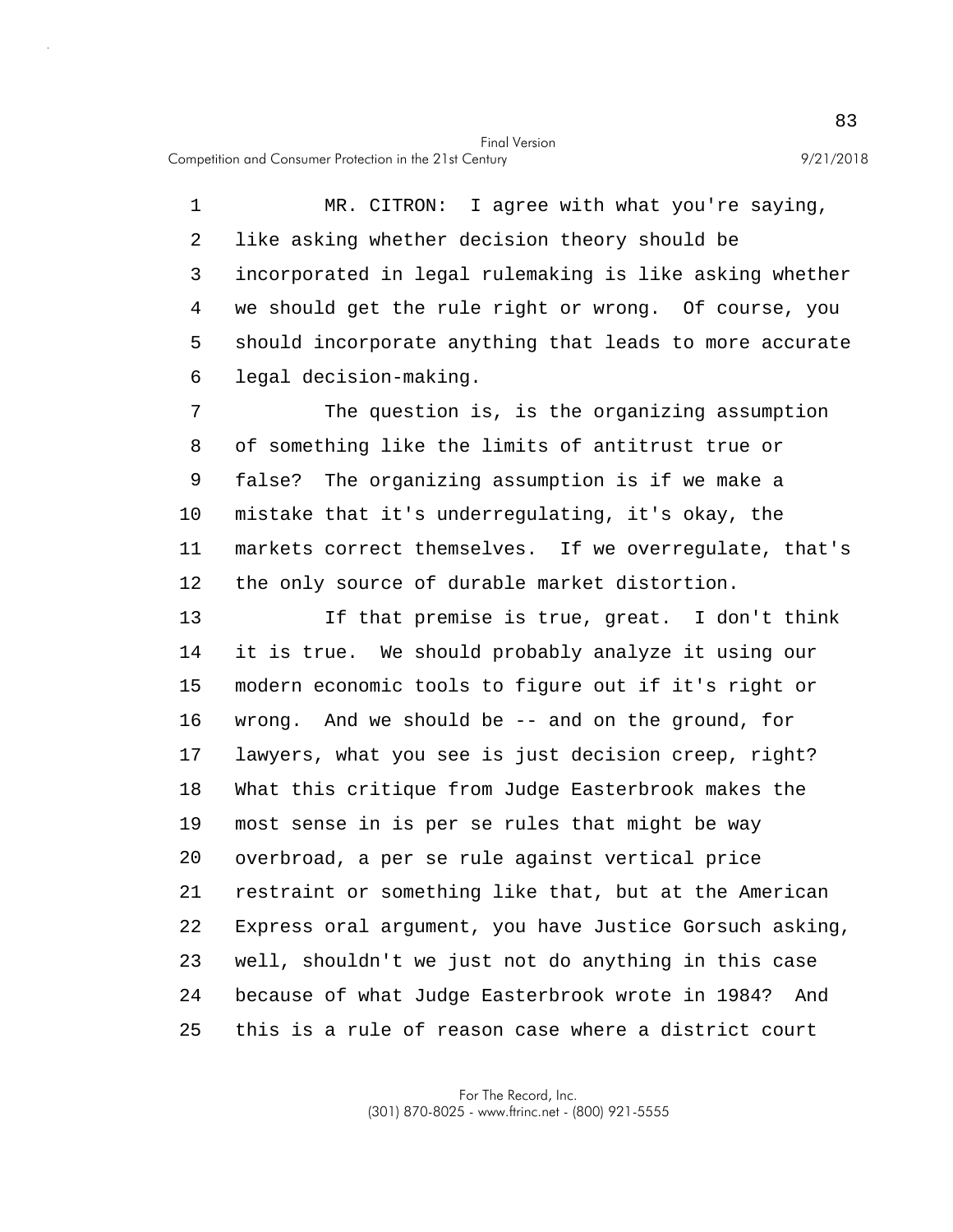5 10 15 20 1 has made a bunch of findings about the effect of the 2 rule at issue. 3 The organizing assumption needs to be one that 4 is accurate if you were going to incorporate decision theory in this way. If what we're trying to say is 6 should we have a rule that we just favor 7 underenforcement for its own sake, you know, I can't 8 possibly agree with that. 9 MR. ABBOTT: Okay, interesting. So we're hearing different views on 11 presumption, so let me move forward and raise a new 12 issue, actually an FTC-specific issue. FTC 13 Commissioner Chopra has proposed that the Commission 14 consider adopting competition rules through a notice and comment rulemaking process. Is this a good idea, 16 and what about strengths and weaknesses? 17 Dennis? 18 MR. CARLTON: Well, I'm not a lawyer, so I 19 can't tell you about exactly the legal implications of rulemaking, but especially in antitrust, having a rule 21 strikes me as undesirable, especially after we just 22 heard what Joe said about how the nuances of economic 23 thinking and the economic circumstances influence the 24 ultimate decision.

25 If you have rules, then you have a lack of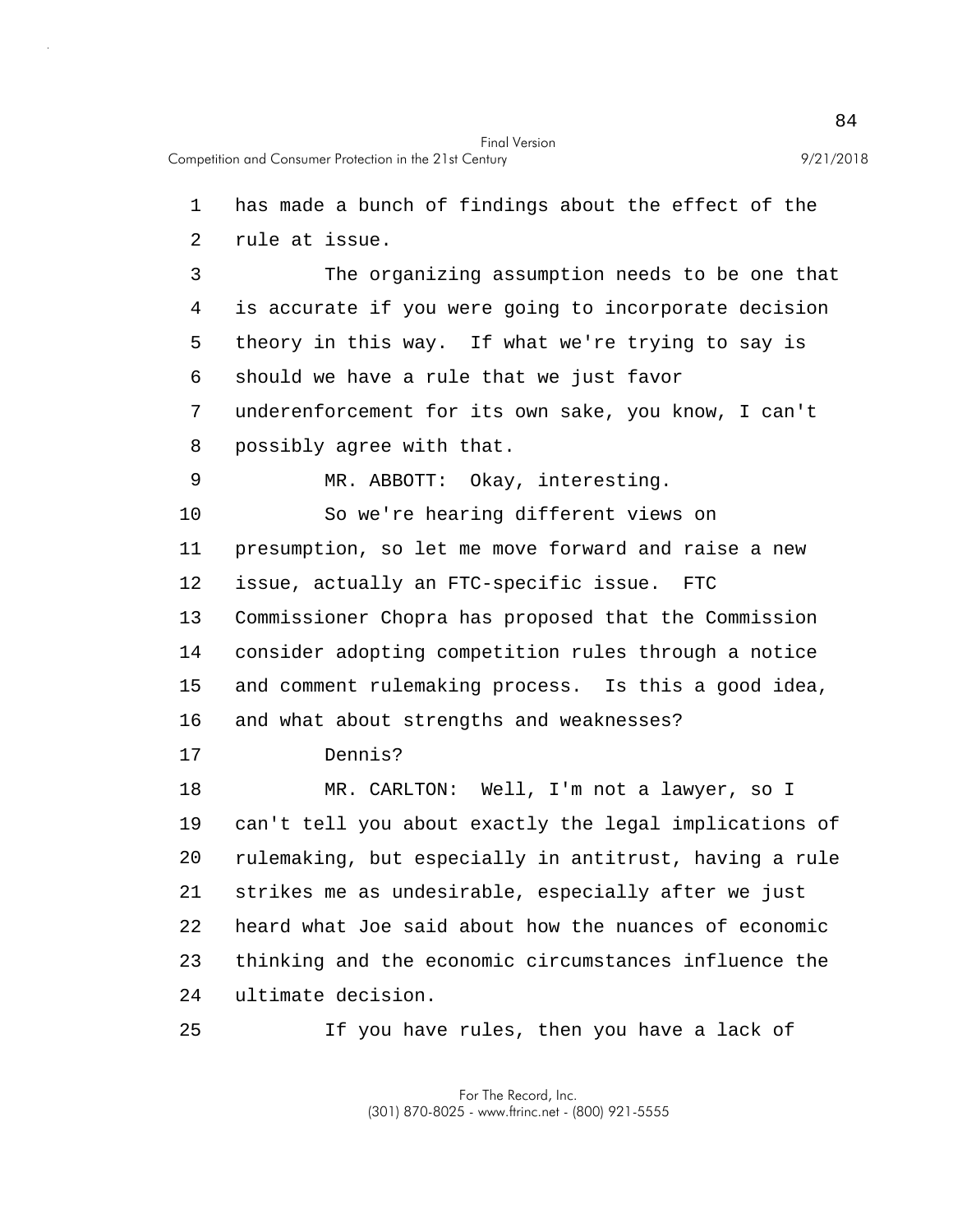Competition and Consumer Protection in the 21st Century 9/21/2018

5 1 flexibility to adapt the rule to the particular 2 situation. You know, maybe that's okay for consumer 3 protection, maybe you want to have a different thinking 4 about that, but at least for antitrust, that makes me nervous.

10 6 But having said that, what I am in favor of -- 7 and I think the Commissioner's paper would endorse 8 this -- is that the FTC should be doing -- and the DOJ, 9 too -- studies of important policy questions in order to inform us of sort of the general findings that can 11 influence how judges and state legislatures and, you 12 know, maybe even Congress view certain practices, and 13 that is related to the last question.

15 20 14 It's all about, you know, your projections of how long will market power last if I make a mistake; 16 how long will an inefficiency last if I don't allow a 17 merger. Those are empirical questions. Those 18 presumptions don't need to have anything to do -- if 19 you have the empirical evidence in an industry that there's never been entry, so why do I expect entry to 21 solve a problem?

25 22 So let me just give you three examples. The 23 FTC did studies of hospital mergers and I think had a 24 big effect on showing the world or the U.S., people in the United States who were interested, that sometimes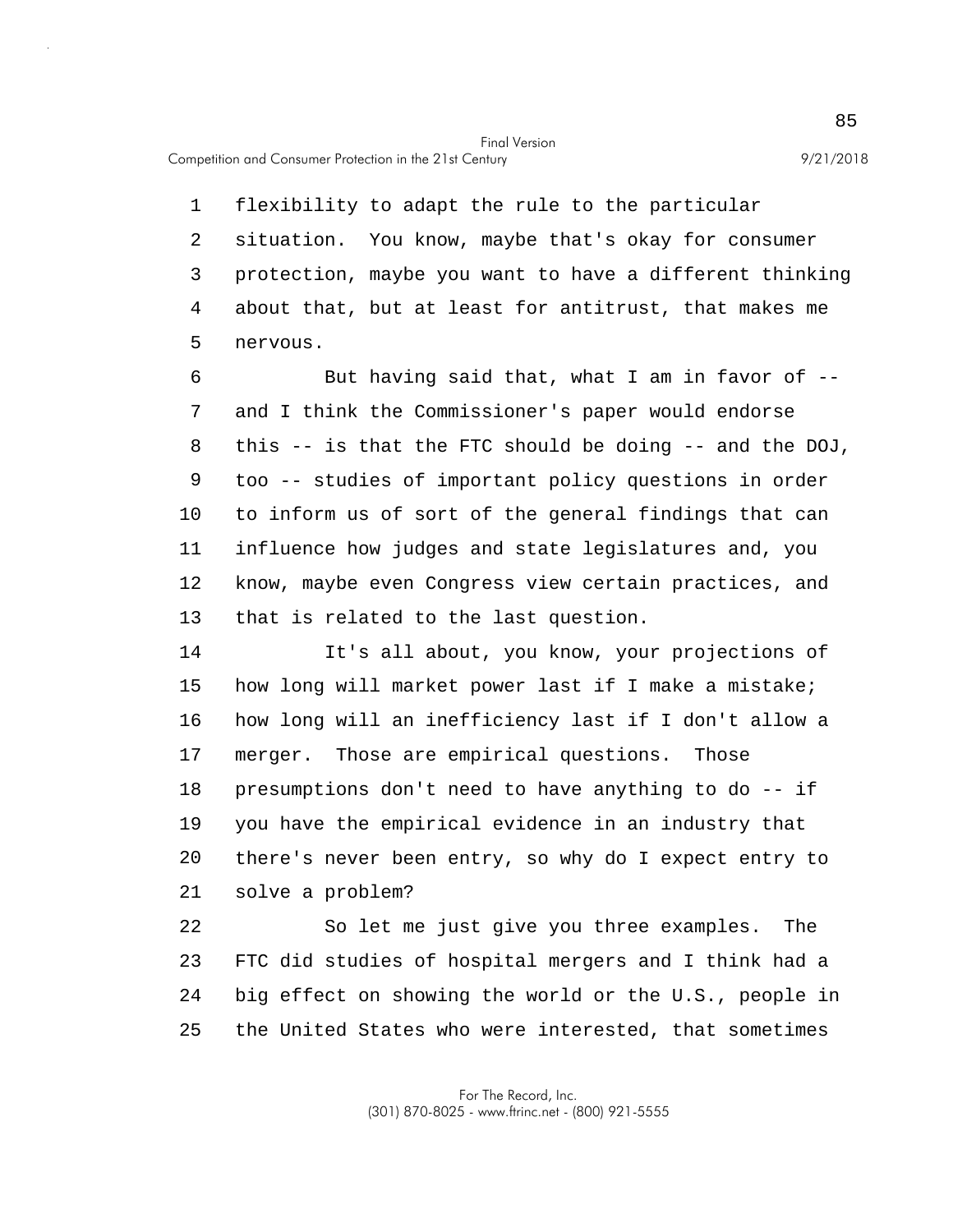1 hospital mergers can be bad. You shouldn't just say

2 they're fine.

5 10 3 The FTC has a program where they go around -- I 4 think they still have such a program, they did when I was in the Government -- in which they go around and 6 they warn states about the harms from certain 7 legislation that they're considering; for example, 8 licensing. Licensing in the U.S. has gone up from 9 something like 5 percent of the workforce to 30 percent of the workforce. They created an entry barrier.

15 11 And let me say one other important issue, 12 merger retrospectives, very important to do, but a 13 merger retrospective is not asking, "Ah, there was this 14 merger. Did price go up?" That's important, but what you want to be thinking about if you're a decision-16 maker is, can you, the researcher, tell me something 17 before I have to make a decision that will help me make 18 a future -- that will improve my decision-making?

20 25 19 Everybody has 20/20 hindsight. You can't say, "Oh, that was a good merger, that was a bad one, you 21 made a mistake there." As a policymaker I want to say, 22 "Look, that's interesting information, but what did I 23 do wrong? What should I have done differently?" And 24 if the researcher says, "Beats the hell out of me," I wouldn't say that's particularly helpful research. So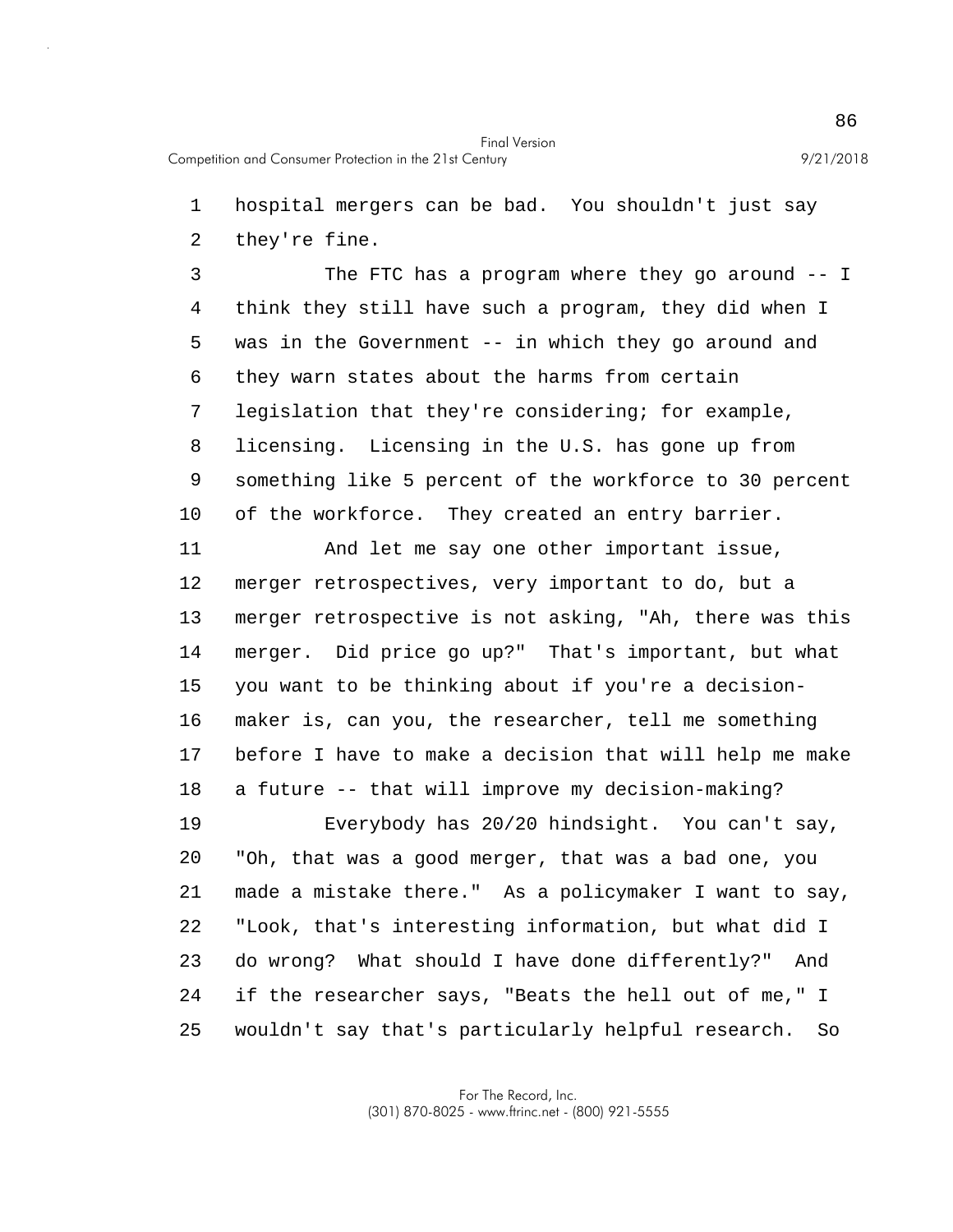1 let me give you a research program.

5 10 15 20 2 The research program is economists, when 3 studying mergers, have merger simulation models, for 4 example. When you look at a merger and you assess whether to allow it to go through, what did your model 6 say? Now, let me compare that to what actually 7 happened. I want to know when the models work, when 8 they don't. That's not been done in a systematic way. 9 That's something the FTC and DOJ could do, could try to do. When I was at the Department of 11 Justice, I made this suggestion. I would say it went 12 over like a lead balloon, but I would suggest that 13 there are studies the FTC can do that can inform us on 14 important policy matters for which perhaps our priors are wrong, and those should be corrected, and that's a 16 very important function of the FTC and DOJ to engage 17 in. 18 MR. ABBOTT: Thanks. 19 Keith, do you have thoughts on competition rules?

25 21 MR. HYLTON: It's an old problem, the question, 22 should an agency engage in rulemaking or adjudication, 23 and it's sort of across -- this is a problem that's 24 been across several agencies. The NLRB, National Labor Relations Board, for a long time that's been an issue.

> For The Record, Inc. (301) 870-8025 - www.ftrinc.net - (800) 921-5555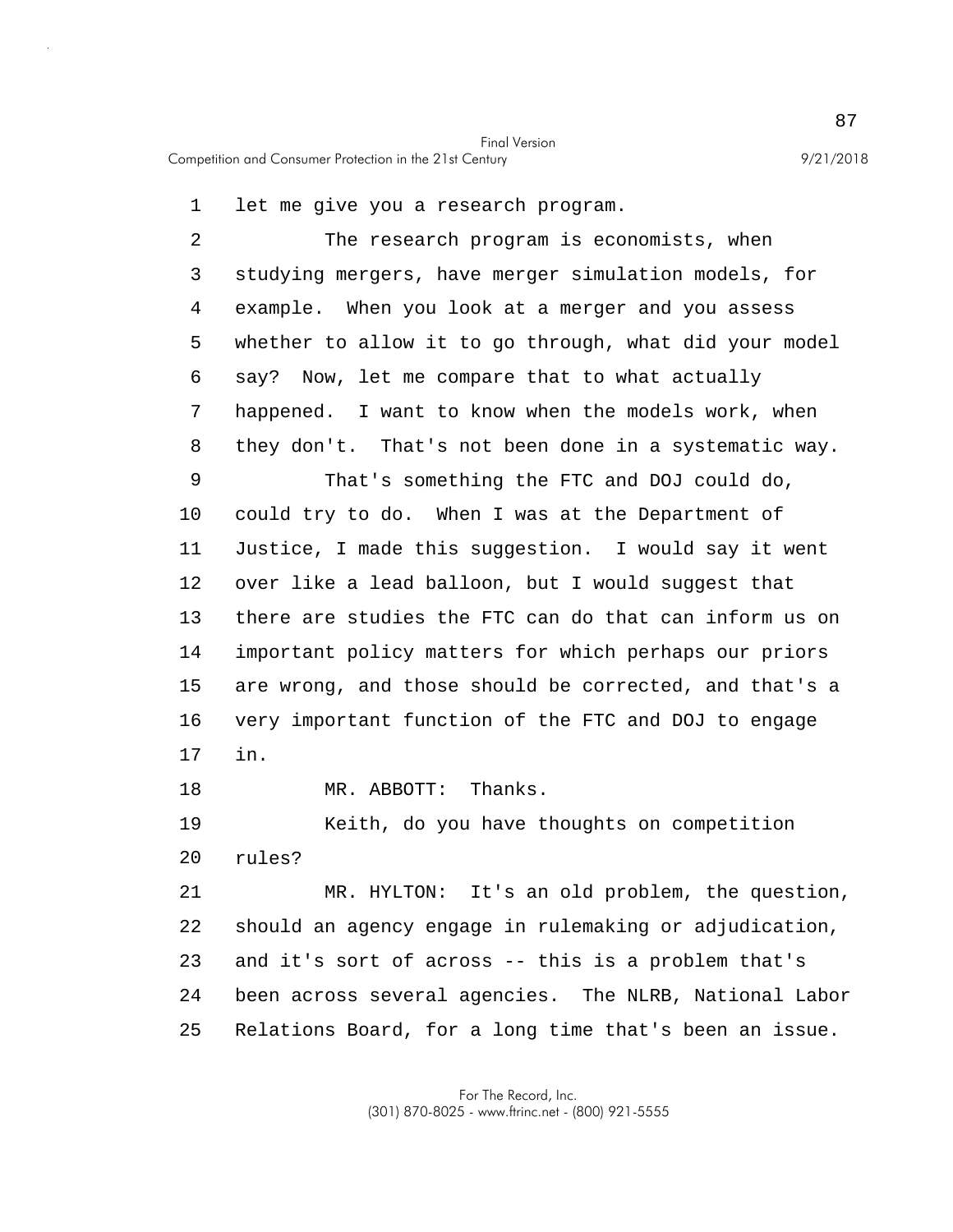5 10 15 20 1 Should the NLRB, you know, generate new rules through 2 adjudication, through deciding labor disputes, or 3 through rulemaking? 4 And for the most part it's worked through adjudication, and I think that's been a good thing, 6 largely because of some of the points that Dennis 7 touched on, that they involve intricate, tough 8 problems. You need to hear from people with real 9 stakes on those issues, what they -- you need to hear what they know about it and what the source of the 11 problem is, and the same thing is true in antitrust. 12 I mean, so my point is that the NLRB process 13 has actually produced better law as a result of 14 adjudication than I think the agency could have produced through rulemaking. I think the same thing is 16 true of the FTC. I think adjudication as the common 17 law process generally has an advantage over the 18 rulemaking process or civil law process, because of the 19 information that litigants bring before the judge, private information that otherwise you can't get a hold 21 of, or if you try to get it, you will get it from 22 lobbyists who will try to distort the decision-maker's 23 preferences.

25 24 Adjudication has the benefit that people are revealing important information, private information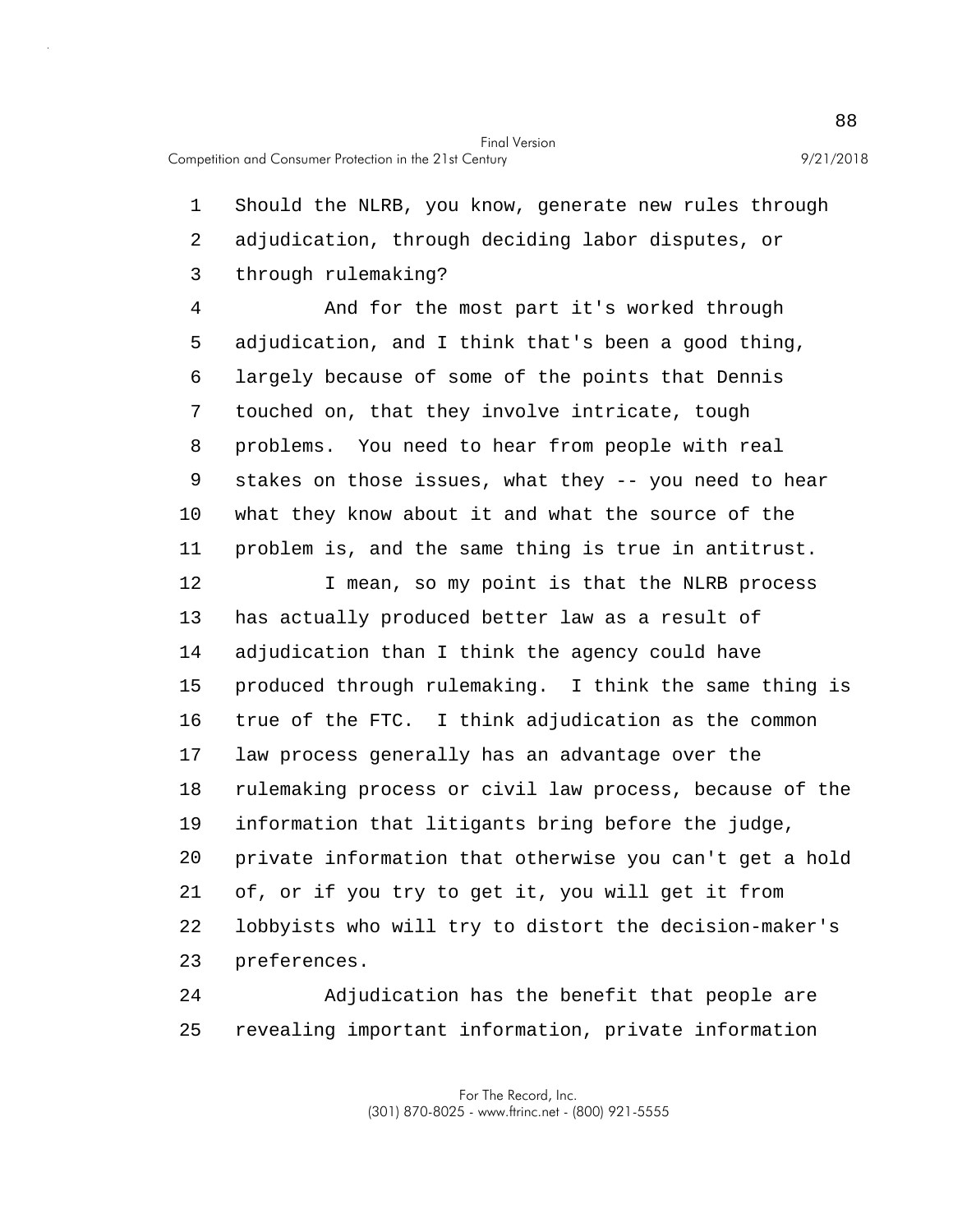Competition and Consumer Protection in the 21st Century 9/21/2018

5 1 about what's at stake, and they're honest about it. 2 They're not just trying to push some program, or if 3 they're pushing a program, it's clear what they're 4 doing. It's not hidden in any way. So the adjudication question is like the question of common 6 law versus civil law.

10 7 Plenty of important benefits come out of the 8 common law process. In fact, you know, Judge Posner 9 made a career off of talking for a while about the benefits of the common law process, the efficiencies 11 created by the common law, not to say that rulemaking 12 can -- not to say that rulemaking can never be good.

15 20 13 Sometimes there's an important big change, 14 institutional change, and sometimes you can only get that through a rule, but generally that's probably not 16 the best way to go for an agency or some tribunal that 17 has to make fine-grained decisions on the scope of a 18 right and sort of vary that scope depending on the 19 interest on both sides of that question, which can vary a great deal depending on the nature of the dispute and 21 the nature of the parties.

22 MR. ABBOTT: Joe Stiglitz, do you have thoughts 23 on possible competition rules?

25 24 MR. STIGLITZ: Yeah. Well, first, I think the way that Keith put it is right, that there is always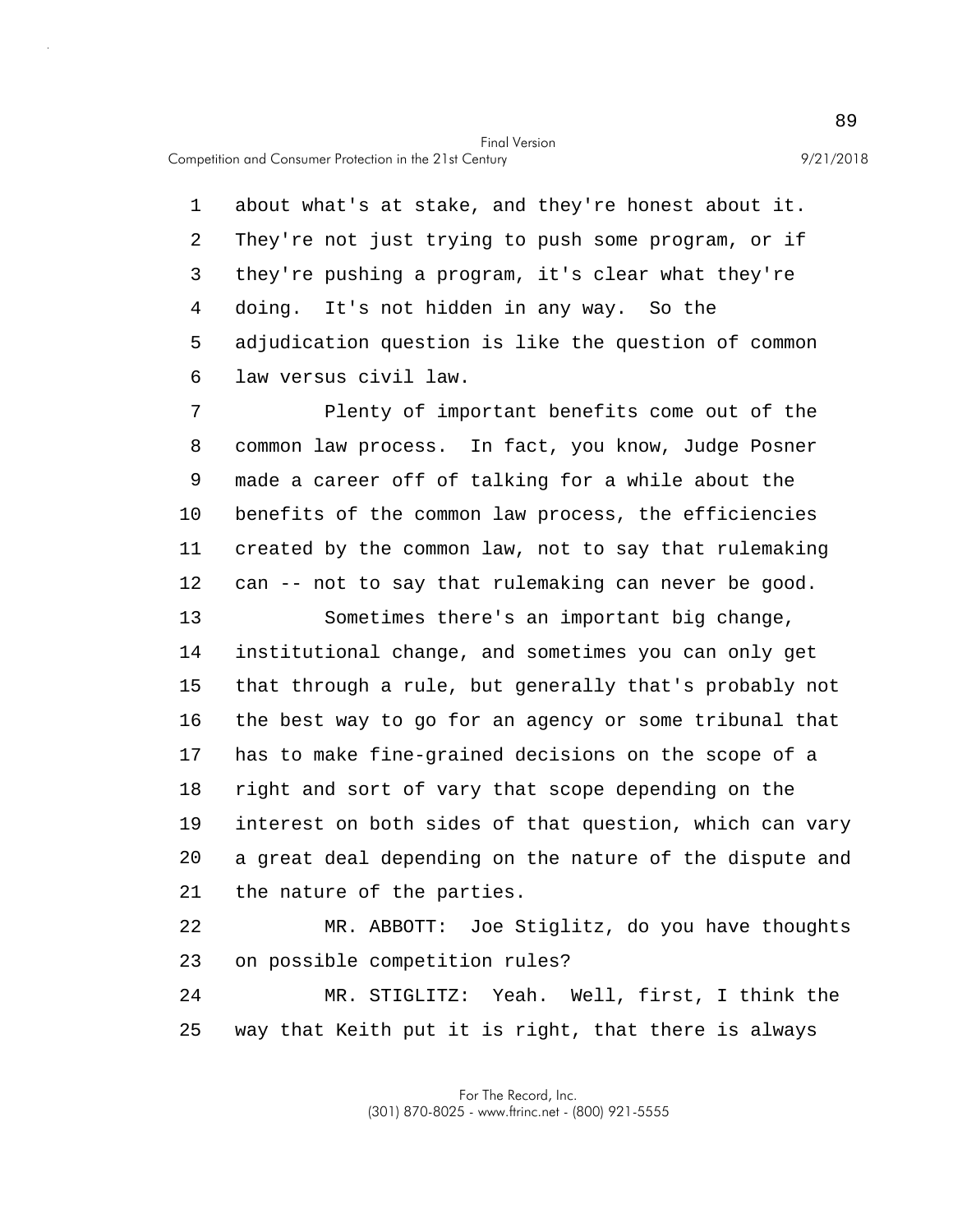Competition and Consumer Protection in the 21st Century 9/21/2018

5 10 15 1 going to be a mixture between rulemaking and 2 adjudication, but I think we don't have the right 3 balance right now, and this actually in a way interacts 4 with the earlier question about administerability. A rule of law is a statement that you know with 6 some degree of predictability what kinds of actions are 7 legal and not. There are some cases where you can 8 write down a rule. I don't think there's any problem 9 saying that some of the fraudulent -- you know, it - if you misrepresent what you do, if you're engaged in 11 fraud, that should be illegal. I mean, you can say 12 there's subtly. Well, there might be some 13 circumstances in which freedom of speech is important, 14 and I have the right to lie as a part of my freedom of speech. Well, okay, but as a business practice, you 16 should outlaw it, and you could come back and make some 17 defense, but it's rebuttable presumptions. 18 It seems to me that we could write down rules

20 25 19 that say if you have a very large market share and you engage in a vertical merger -- and there are those 21 cases -- or you engage in particular kinds of 22 restraints that we could write down, the presumption 23 will be very strongly that that's anticompetitive. 24 And, you know, that goes back in some ways to the issues Dennis talked about, the importance of

> For The Record, Inc. (301) 870-8025 - www.ftrinc.net - (800) 921-5555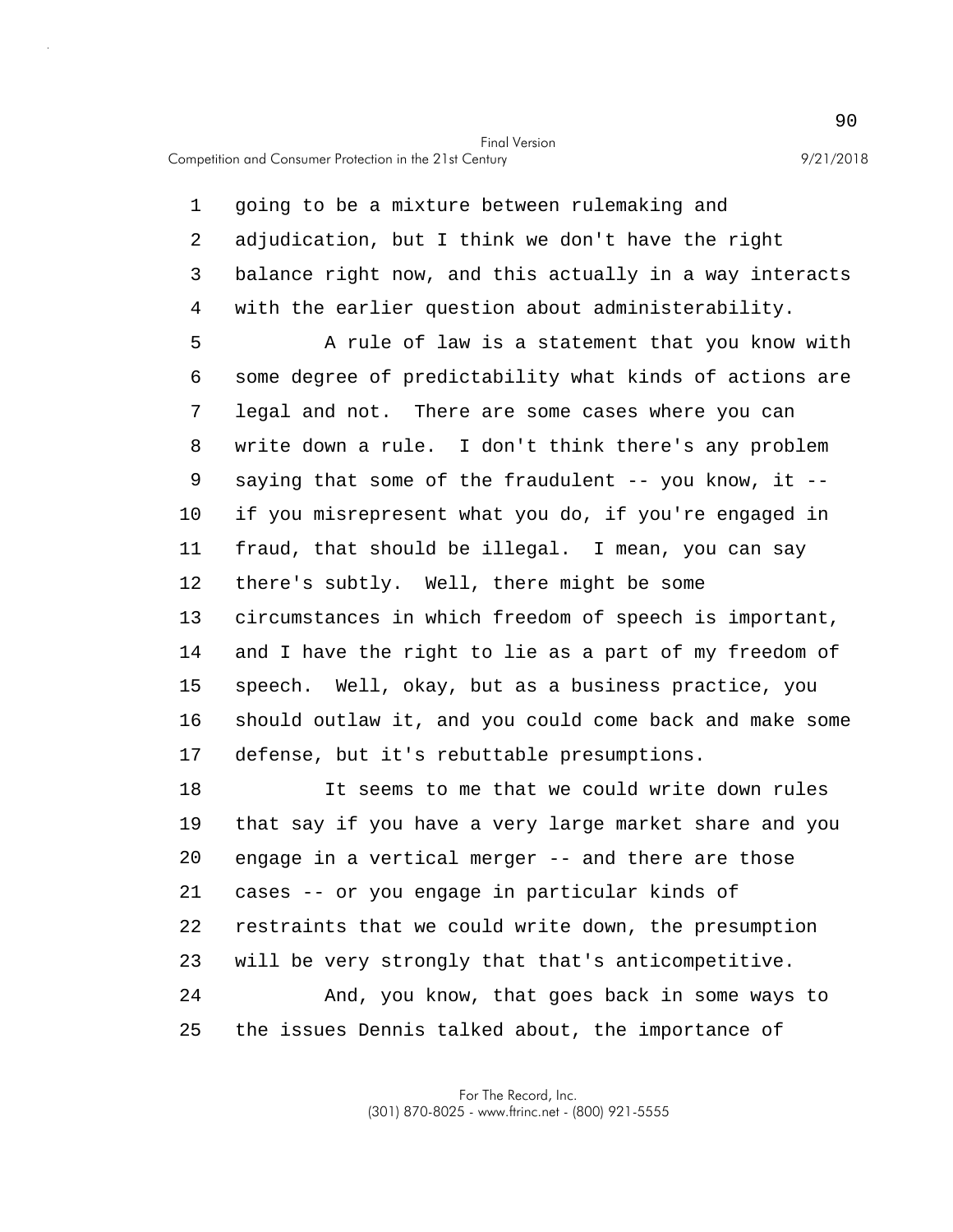Competition and Consumer Protection in the 21st Century 9/21/2018

5 1 preserving the process of competition. If you have 2 clear cases of monopsony where consumers might benefit, 3 because some of those benefits of monopsony power are 4 passed on to consumers, you would say, no, that's still interfering with the dynamics of competition. 6 So having rules that make it clear what is

10 7 admissible and what's not -- and there's always going 8 to be things that are outside of the boundary of the 9 rules -- and those are the things that you are going to have to adjudicate. So even in common law countries, 11 you have adjudication. So it's the balance, and I 12 think we haven't gotten the balance right.

13 MR. ABBOTT: Interesting.

25

15 20 14 Now, let's go now from some broad conceptions to a specific case, which has already been alluded to 16 by a couple of people, the AmEx case. A few months ago 17 the Supreme Court held 5-4 that the lower court erred 18 in failing to apply a two-sided market definition in 19 evaluating so-called antisteering agreements between American Express and merchants accepting its credit 21 card. The antisteering agreements basically prevented 22 the merchants from revealing that another card -- that 23 other cards might offer certain advantages to 24 consumers.

Now, this raises several questions. Now, first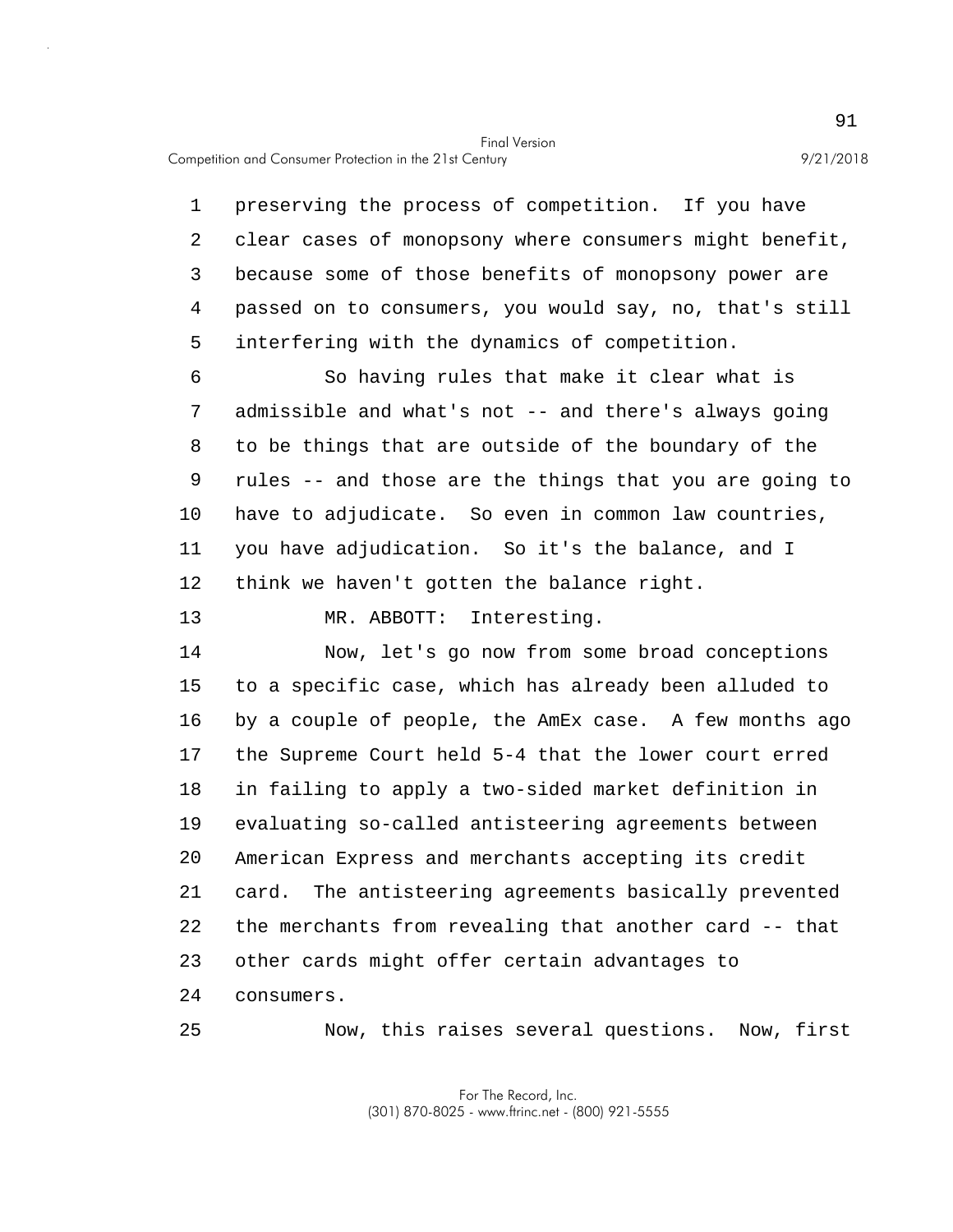Competition and Consumer Protection in the 21st Century 9/21/2018

5 1 of all, this two-sided market definition, although 2 there's been a lot of research on the concept of 3 two-sided markets where you will have a -- sort of an 4 equilibrator of a platform, say a publisher or a restaurant owner who's dealing with two different sets 6 of transactors, a newspaper, say, dealing with 7 consumers and advertisers and so forth.

10 15 8 The idea of a two-sided market definition has 9 been discussed by economists at some length but was a novelty in judicial decisions, as pointed out in a 11 dissent by Justice Breyer. Will this holding have a 12 significant effect in high-tech platform and other 13 markets? In particular, the concern raised about 14 durable monopoly, say, by the big digital platforms, the Googles, Facebooks, and so forth.

16 Is this sort of decision -- does it make it 17 harder to submit to apply antitrust scrutiny to the 18 activities of the big platforms? And if so, is that 19 problematic? And let me ask Eric.

20 25 MR. CITRON: Yeah. I mean, I don't want to say 21 too much about AmEx, lest my head explode here, but I 22 will say, you know, you have a situation where you have 23 enforcement agencies from both parties -- you know, 24 active during both political parties' occupation of the administration and a huge number of the most respected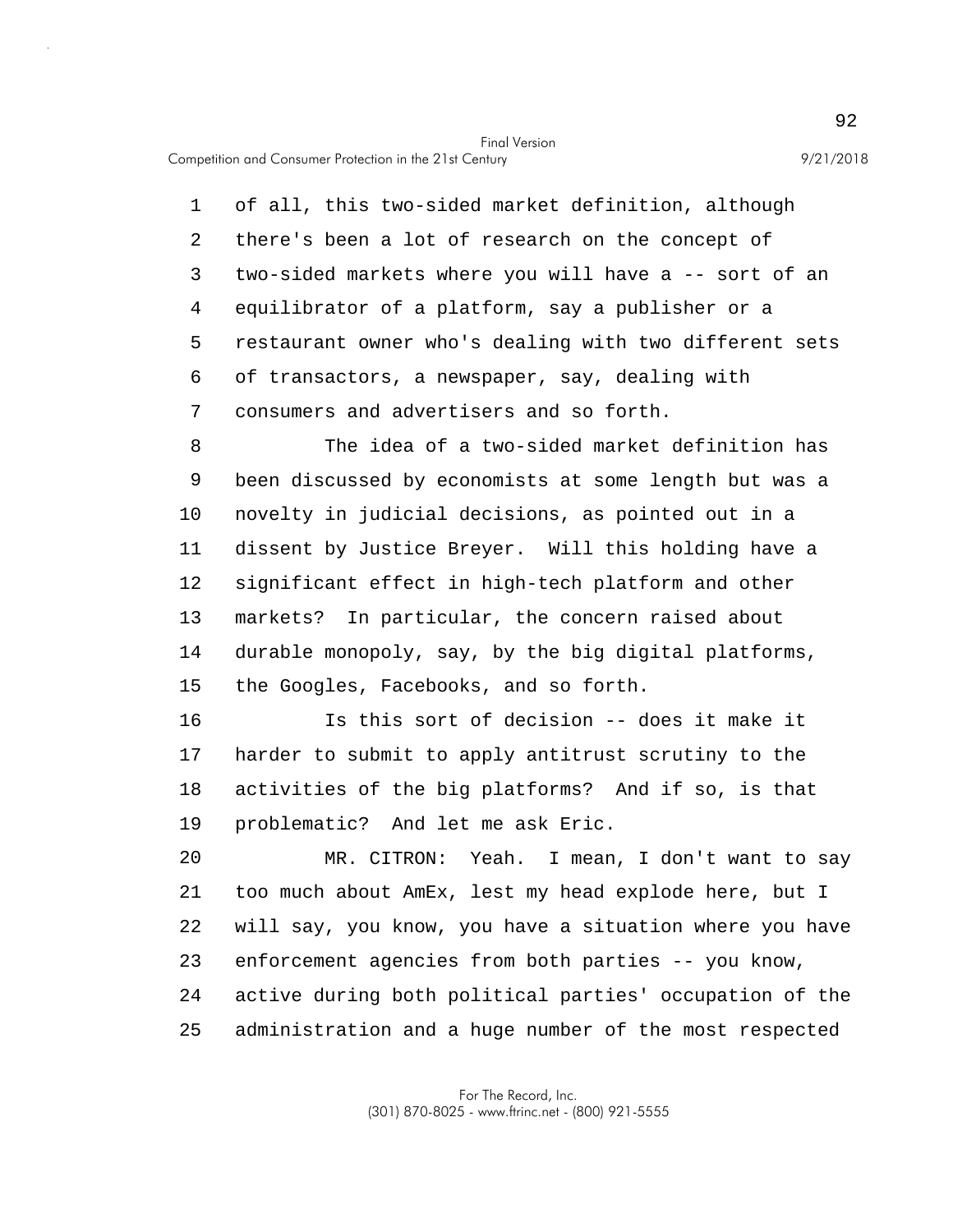Competition and Consumer Protection in the 21st Century 9/21/2018

5 1 antitrust scholars and the economists saying that the 2 rule that AmEx is seeking is incorrect, and then you 3 get the Court saying that the rule that AmEx is seeking 4 is correct, and that's a problem. It is inaccurate antitrust enforcement, and the question is what you do 6 about that afterwards?

10 7 The Court says we're not really going to do a 8 two-sided market definition all the time. We recognize 9 that we do it one side at a time in the newspaper space. We're not overruling that decision or anything 11 like that. This is something special about American 12 Express.

15 13 Now what happens is a contested point, and it's 14 for antitrust enforcement agencies and for thinkers in antitrust who relentlessly criticize the Supreme Court 16 for making this mistake. And that's okay. You can 17 say, look, we recognize that case came out that way. 18 It shouldn't go any further than that because it is not 19 correct.

20 25 So I don't know what the consequences of the 21 decision will be, but they should be narrow. The Court 22 was only able to write a very narrow opinion, but it is 23 really up to the thinkers in this room and at the 24 agencies to say, look, there are some times two-sided market definition might make sense, like in the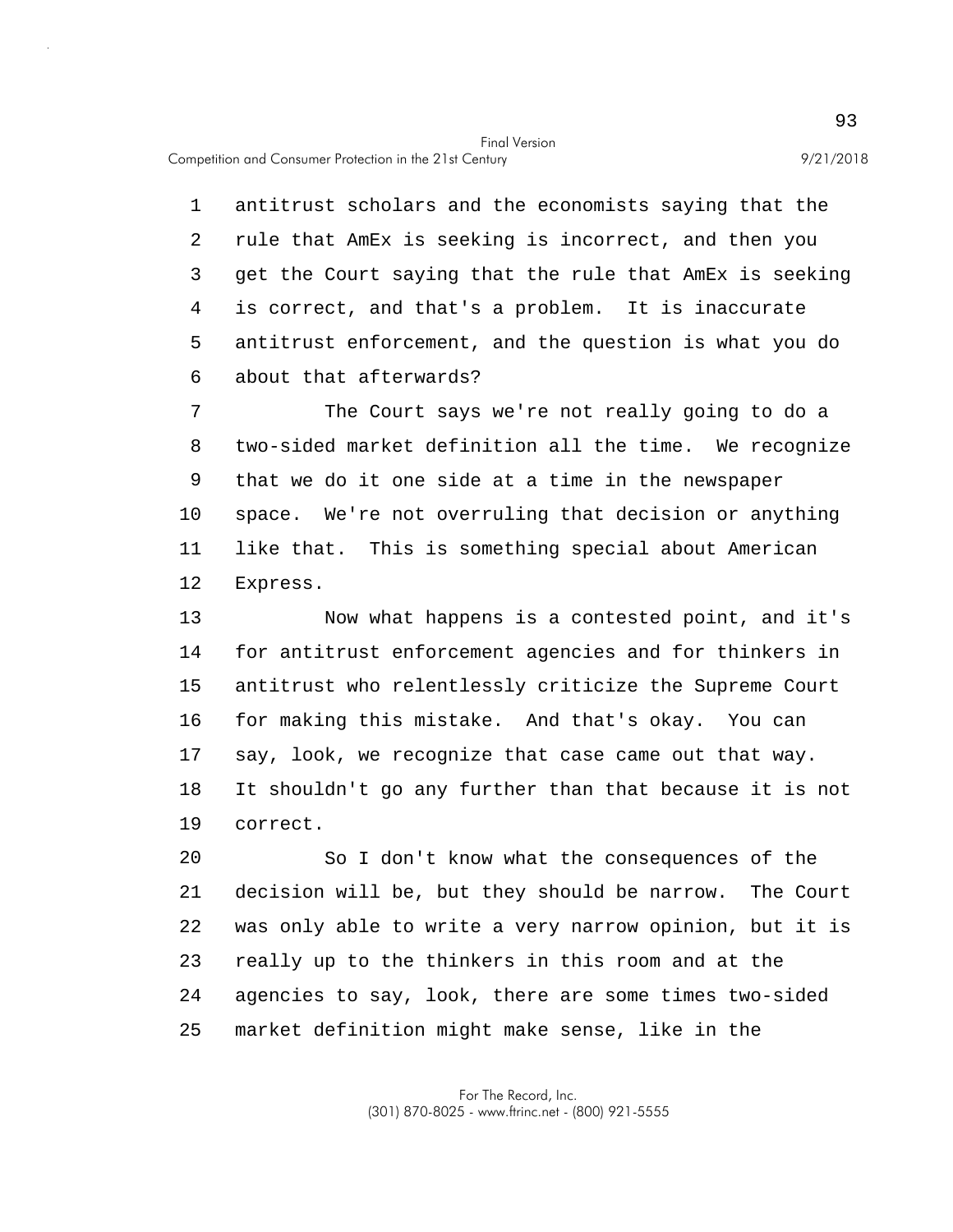Competition and Consumer Protection in the 21st Century 9/21/2018

5 10 1 predatory pricing realm, but when you're asking 2 questions about restraints in trade and market power in 3 a particular relationship, like can a card company get 4 merchants to do what it wants or not, you don't really need another part of the market to know whether or not 6 there's power in that relationship. That's what every 7 antitrust law professor would have told you, and 8 there's no reason for the agencies to abandon that view 9 just because the Supreme Court has come out a different way in one particular case.

11 MR. ABBOTT: Dennis, do you agree?

15 12 MR. CARLTON: Yes. I should add I've worked 13 against the credit card companies for many years, both 14 here in the United States as well as around the world, so I have a paper that's coming out with Ralph Winter 16 in the Journal of Law and Economics, and it explains 17 why rules like those in American Express can harm 18 competition.

20 25 19 The no-steering rule was basically that a merchant can't, when a customer is checking out, tell 21 him, hey, why don't you use this card. It's also the 22 case that American Express doesn't -- the rules don't 23 allow a merchant to surcharge an American Express card 24 if it's a more expensive card for him to use. Now, the Court relied on saying it's a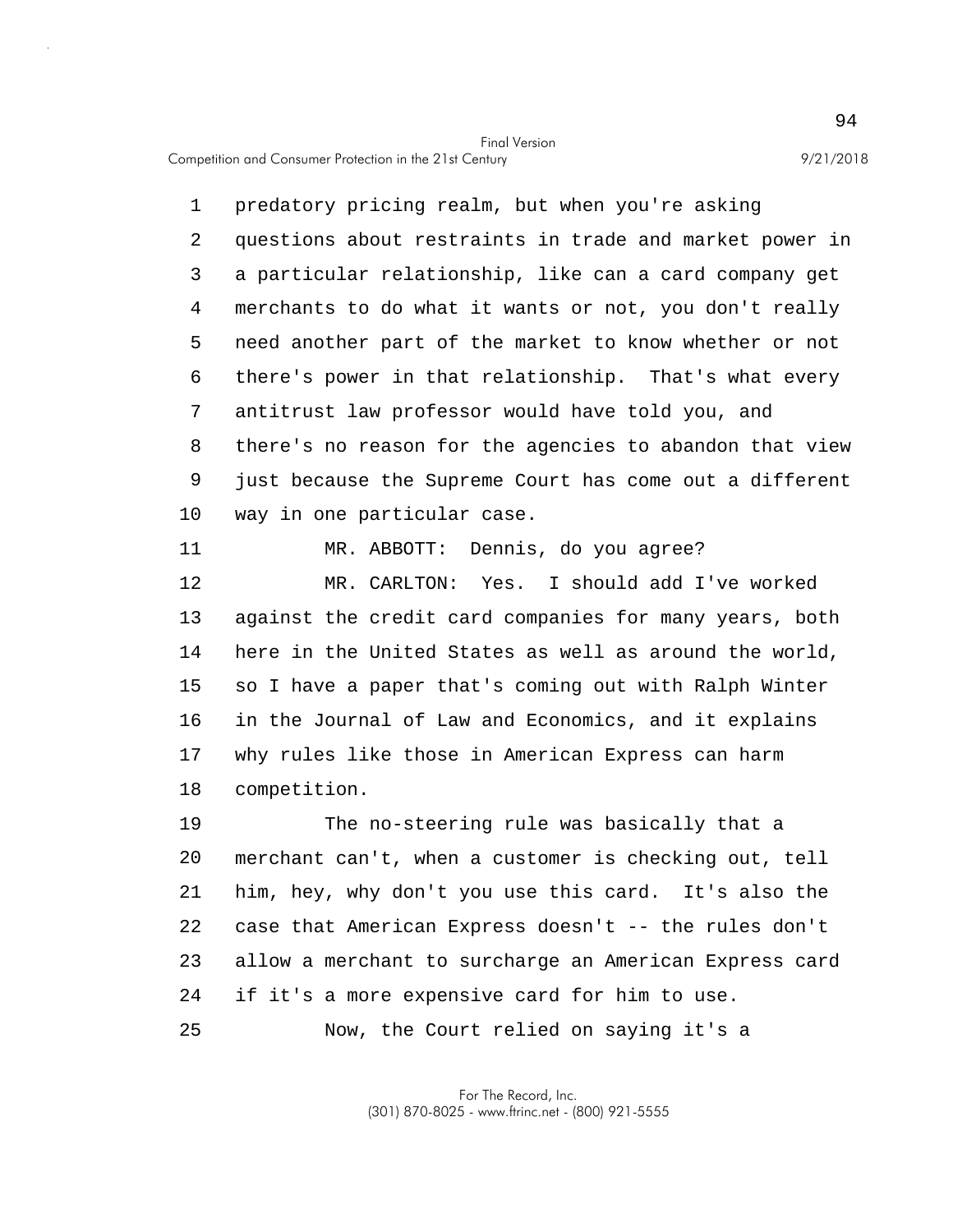5 1 two-sided market; it's much different than one-sided 2 markets. We know one-sided markets. When there's a 3 promotion, we know how to handle it. I will let you 4 read my paper with Winter, but we show that there is no basis for that. We can actually show that rewards to 6 the card consumer can be treated exactly as promotional 7 effort in one-sided markets and you get the same 8 conditions. I thought Breyer's dissent was exactly 9 right in bringing out the criticisms.

10 15 20 25 So my own view is that having different rules 11 for one-sided verse two-sided markets, so the 12 three-part test and who has the burden, that just 13 strikes me as based on faulty economic logic. The 14 Court is very unclear on how it would define two-sided markets. I think it's going to make it harder for 16 plaintiffs to win cases when the defendant can say he's 17 a two-sided market, and given the vagueness of the 18 definition of "two-sided markets" in that Court's 19 decision, I guarantee you everybody's going to say I'm a two-sided market, you know -- right, you know, so I 21 think it could impair the administration of the 22 antitrust laws to preserve the process of competition. 23 I hope Eric is right that it's so narrowly 24 interpreted to apply only to cards that are green or whatever, that it doesn't apply to anything else, but

> For The Record, Inc. (301) 870-8025 - www.ftrinc.net - (800) 921-5555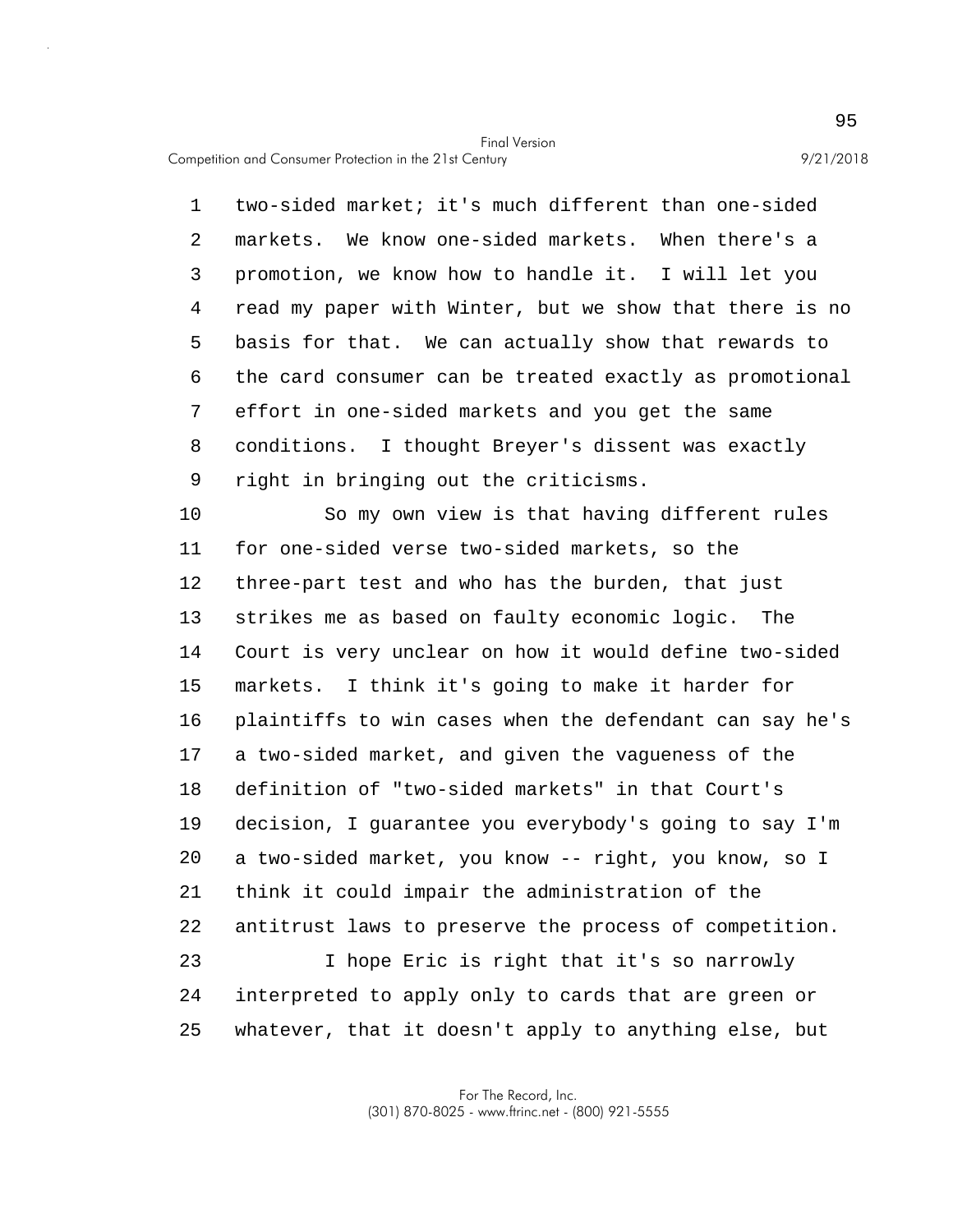Competition and Consumer Protection in the 21st Century 9/21/2018

5 1 I'm more -- and I should add, it's part of a -- these 2 no-steering rules appear in many different guises. Joe 3 mentioned this, and I agree with him, and I've opposed 4 rules in these other guises where a platform -- there are restrictions that one platform places on someone 6 who's selling, for example, products on their website 7 that says you can't sell at a different price anywhere 8 else.

10 9 We have got to examine those rules. I'm not saying they're always bad, but they raise difficult 11 problems about competition, and those are going to be 12 increasingly important as these platforms continue to 13 grow because of the internet.

15 14 MR. CITRON: I just want to say -- because it's really close, I think, to the mission we're talking 16 about here -- I mean, Dennis and I don't agree about a 17 lot of things, but, you know, the agreement that you 18 have there, it's an opportunity to say, okay, what can 19 we do about it when the Court makes a mistake?

20 25 We were talking about the agency's rulemaking 21 authority. We don't have to let courts that aren't 22 necessarily experts in the realm be the last word. You 23 can publish papers and do other sort of soft power 24 things at the agencies, try to continue to move the law in the right direction, try to show judges where they

> For The Record, Inc. (301) 870-8025 - www.ftrinc.net - (800) 921-5555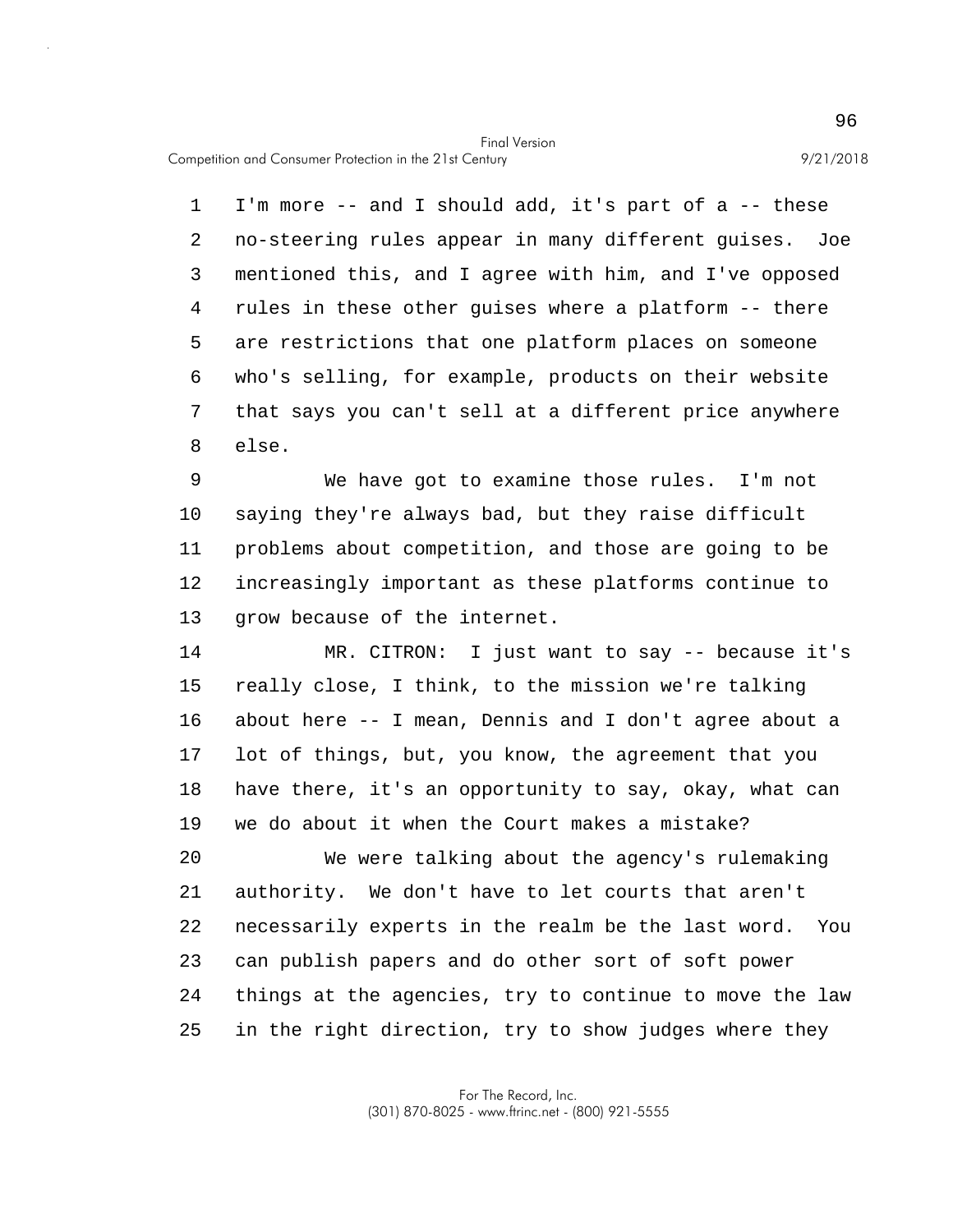Competition and Consumer Protection in the 21st Century 9/21/2018

5 10 15 20 25 1 made mistakes, and you can use the rulemaking authority 2 of the agency to try to address areas where the 3 decision rule in the courts doesn't end up being the 4 correct rule. MR. ABBOTT: Joe Stiglitz? 6 MR. STIGLITZ: I just want to say, I very 7 strongly agree with Eric, and this is really an 8 illustration of what we were talking about earlier, the 9 scope for rulemaking by the FTC, and it's a really good example where you can step in and make a difference. 11 MR. ABBOTT: Okay. Let's move to a very hot 12 area that's generated a fair amount of literature in 13 recent years, the interplay between intellectual 14 property laws and antitrust laws. In general, does antitrust do an adequate job 16 at considering innovation incentives when evaluating IP 17 agreements? And I've got a number of followon 18 questions. 19 And certainly, as you know, there's been a lot of discussion about so-called standard essential 21 patents and refusals to license or restrictive 22 licensing terms by standard essential patent holders 23 and as to whether those should be subject to antitrust 24 scrutiny. But let me start on the very general level as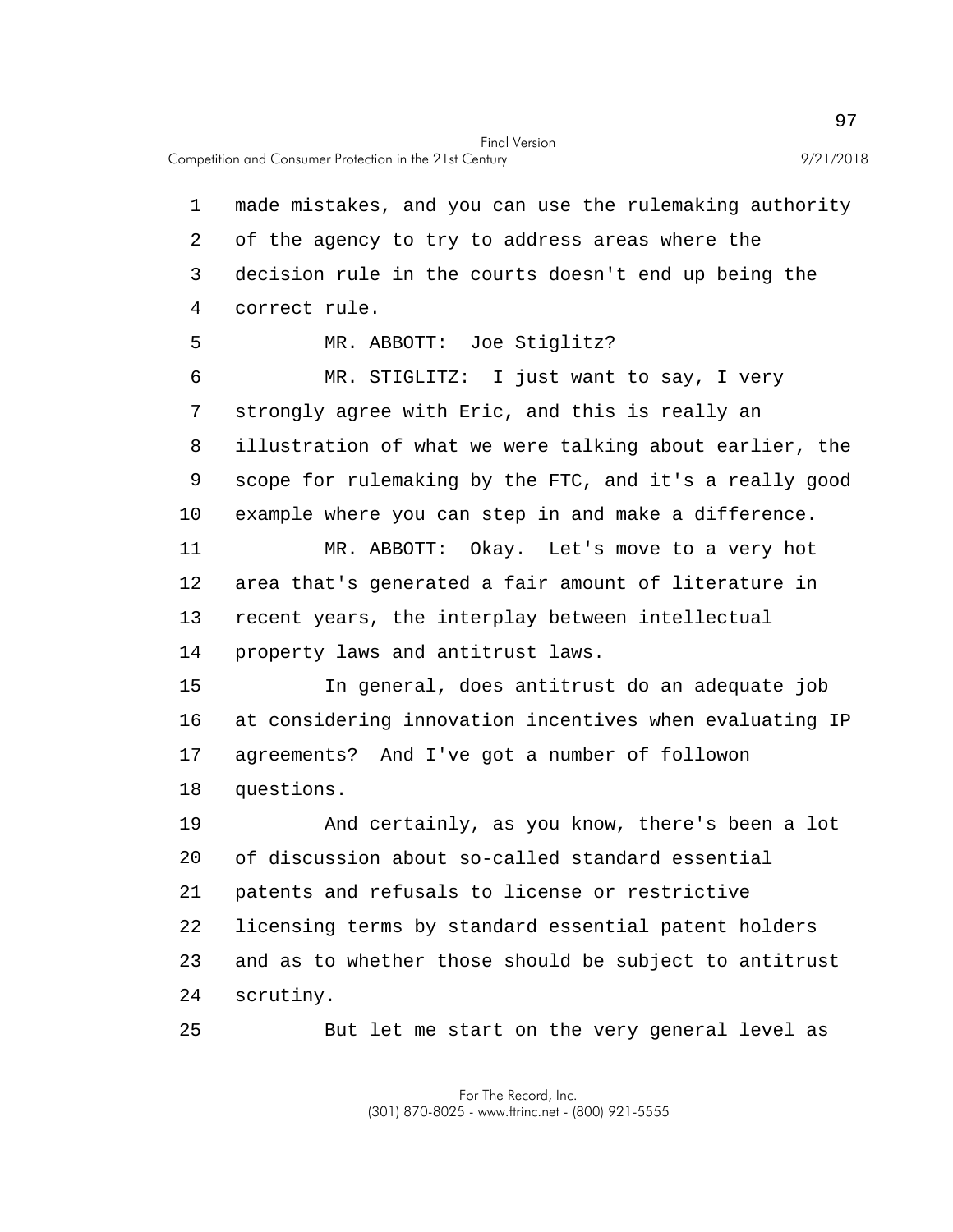5 10 15 20 1 to whether antitrust does an adequate job in policing 2 agreements, licensing and related agreements involving 3 intellectual property and, in particular, patents. 4 Let's see. Dennis again. MR. CARLTON: Okay. So there are a lot of 6 complicated issues associated with the intersection of 7 IP and antitrust. Part of it has to do with the 8 adequacy of the granting of patents. If you are 9 overgranting patents, creating patents that have a high probability of being invalid, you're just creating 11 problems, and, in a sense, the antitrust laws are there 12 to try and fix things as best they can, but the right 13 way to fix things is to really go after the 14 intellectual property laws. In terms of, say, standard essential patents, 16 it seems -- and I have several papers on this -- it 17 always seemed to me that the issue with standard 18 essential patents is that a standard-setting 19 organization, an institution is existing to allow collaborative efforts to create a standard that 21 supposedly is going to benefit everybody, and the 22 people involved signed a contractual commitment saying 23 I'll charge you something that's reasonable, and then 24 they never say what that means. It's reasonable and

25 nondiscriminatory. And then if you wind up in the

> For The Record, Inc. (301) 870-8025 - www.ftrinc.net - (800) 921-5555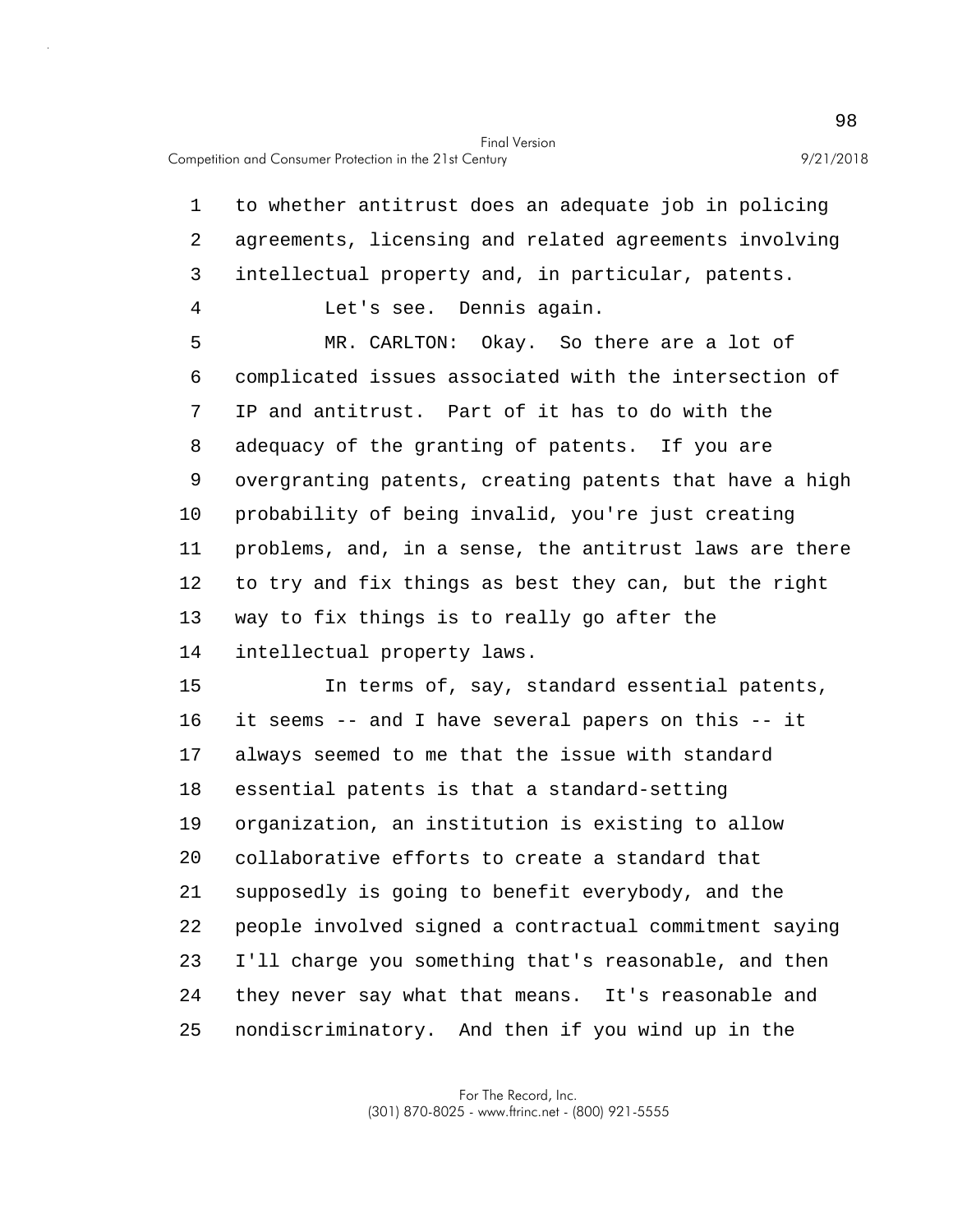5 10 1 courts, everybody's definition of "reasonable" is, you 2 know, it depends on which side of the bargain you are. 3 It seems to me the institutions, the 4 standards-setting institutions, should play a greater role in trying to resolve those issues, and I would 6 suggest that standard-setting organizations pay much 7 more attention -- I know they don't like to get 8 involved because they're fearful of triggering 9 antitrust violations on their own part, and they want to leave that out of their bailiwick of responsibility, 11 but it seems to me if you're the responsible 12 institution to allow collaborative effort, you should 13 be also responsible for the consequences of that 14 collaborative effort.

15 20 25 If it leads to someone saying, well, that 16 standard essential patent is exercising market power, 17 and the only reason it's exercising that market power 18 is because you let them be in the standard, and he's 19 violating the contractual commitment, it seems to me the institution should try and resolve that. I think 21 it's a very hard problem for courts to resolve. My 22 experience is it's a big mess when you have to 23 litigate, and I think compelling arbitration from a 24 standard-setting organization itself would be a superior resolution. There is no easy answer to this

> For The Record, Inc. (301) 870-8025 - www.ftrinc.net - (800) 921-5555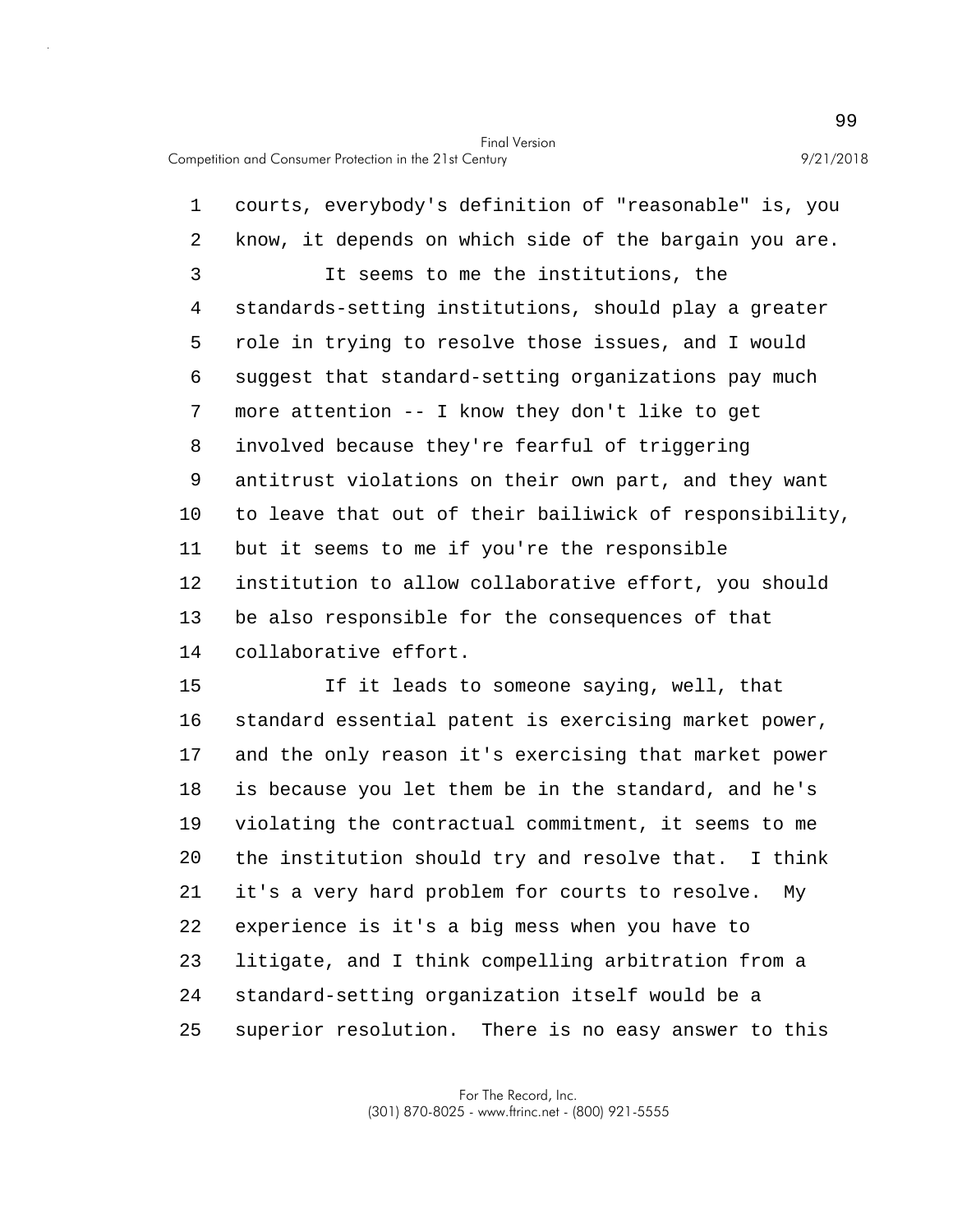1 question.

2 MR. ABBOTT: Eric, anything to add on that 3 point?

5 10 4 MR. CITRON: I've been talking a lot, so I won't say very much. I mostly agree with Dennis. The 6 only thing I would add is that we have to have 7 continued vigilance to make sure that standard-setting 8 organizations mostly do standard-setting and don't do 9 price-fixing and its various kinds of alternatives, which is like you have to do business this way, under 11 the guise of a privacy, you know, regulation or a 12 security regulation or something like that.

15 13 The test should be pretty relentless. Was this 14 a necessary -- was this necessary to secure an efficiency or is this unnecessary collaboration between 16 competitors? And this is just an area where I think 17 courts are becoming not vigilant enough, and the 18 agencies have to maintain their vigilance.

20 25 19 MR. ABBOTT: On a somewhat different aspect of IP antitrust, do you think antitrust is doing an 21 adequate job in dealing with assessing mergers and 22 contracts in high-technology sectors and, in 23 particular, digital platforms? Say a dominant digital 24 platform acquires intellectual property of a small startup firm, that sort of thing. Anyone want to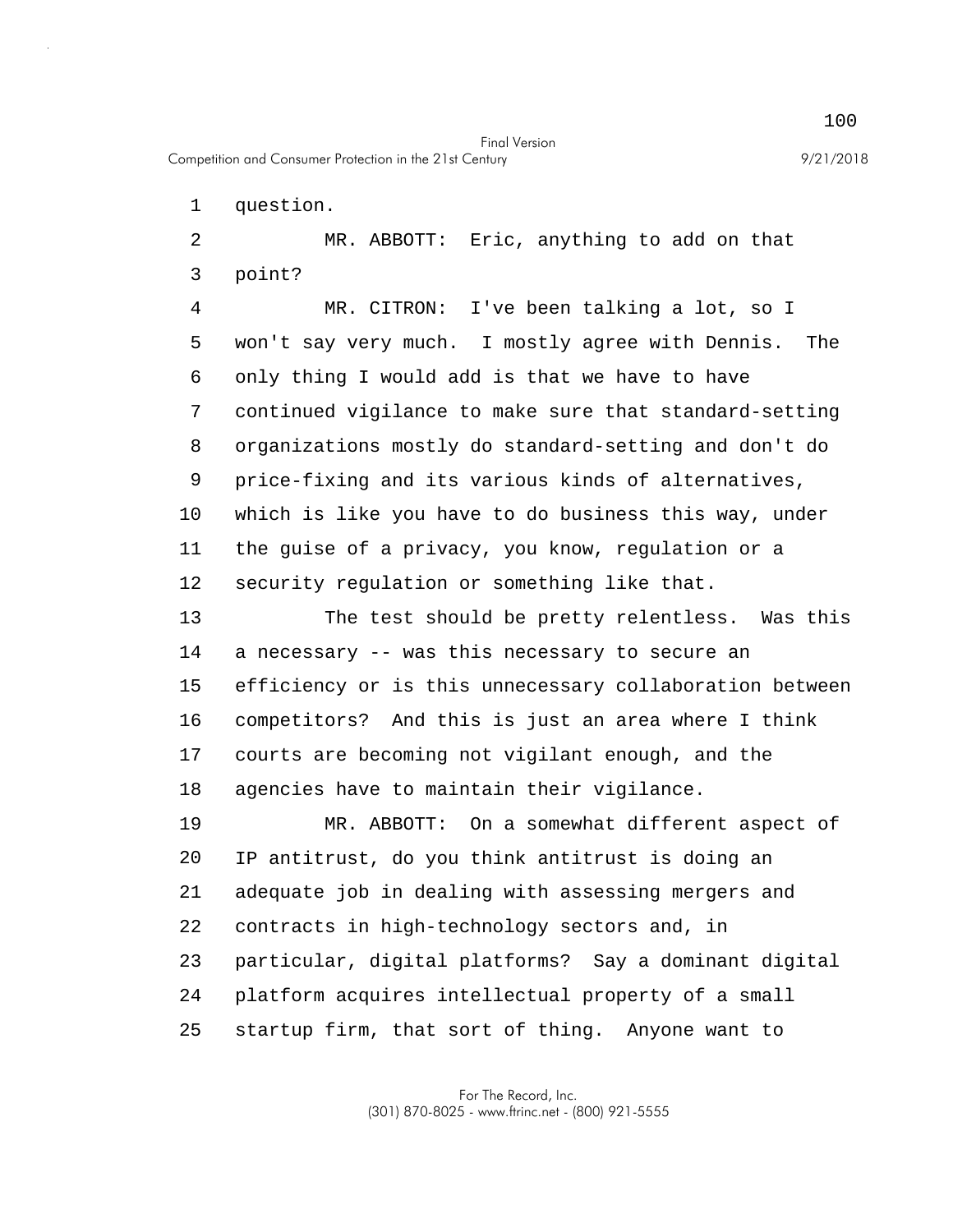Competition and Consumer Protection in the 21st Century 9/21/2018

1 comment on that?

5 10 2 MR. HYLTON: I mentioned the kill zone problem 3 earlier. Maybe I'll come back to that. So the kill 4 zone problem has been out there for a long time, where startups are afraid that, well, you know, it's 6 Microsoft and their platform, the desktop. A startup 7 wants to create their software that could be on the 8 Microsoft desktop, and Microsoft comes to them and 9 says, "Hey, we'll buy you out for \$1, or we'll just do it ourselves." And so, you know, you sell out to 11 Microsoft for \$1 in that case. And, of course, once 12 people are aware of that problem, no one wants to 13 innovate in the platform space.

15 14 So that strikes me as a problem, and I don't know what antitrust can do about it at this stage. It 16 seems to me it's an empirical issue, whether this is 17 having, on net, a negative social welfare impact. I 18 would like to see what the studies show, and people are 19 doing empirical work on this question right now.

20 25 But maybe it needs some -- if there is a 21 problem, maybe it needs some specific kind of 22 scalpel-like solution. Maybe it's closer to one of 23 these unusual cases like salvage contracts in the high 24 seas where, you know, courts say we're not going to enforce -- you know, we are going to put an arbitration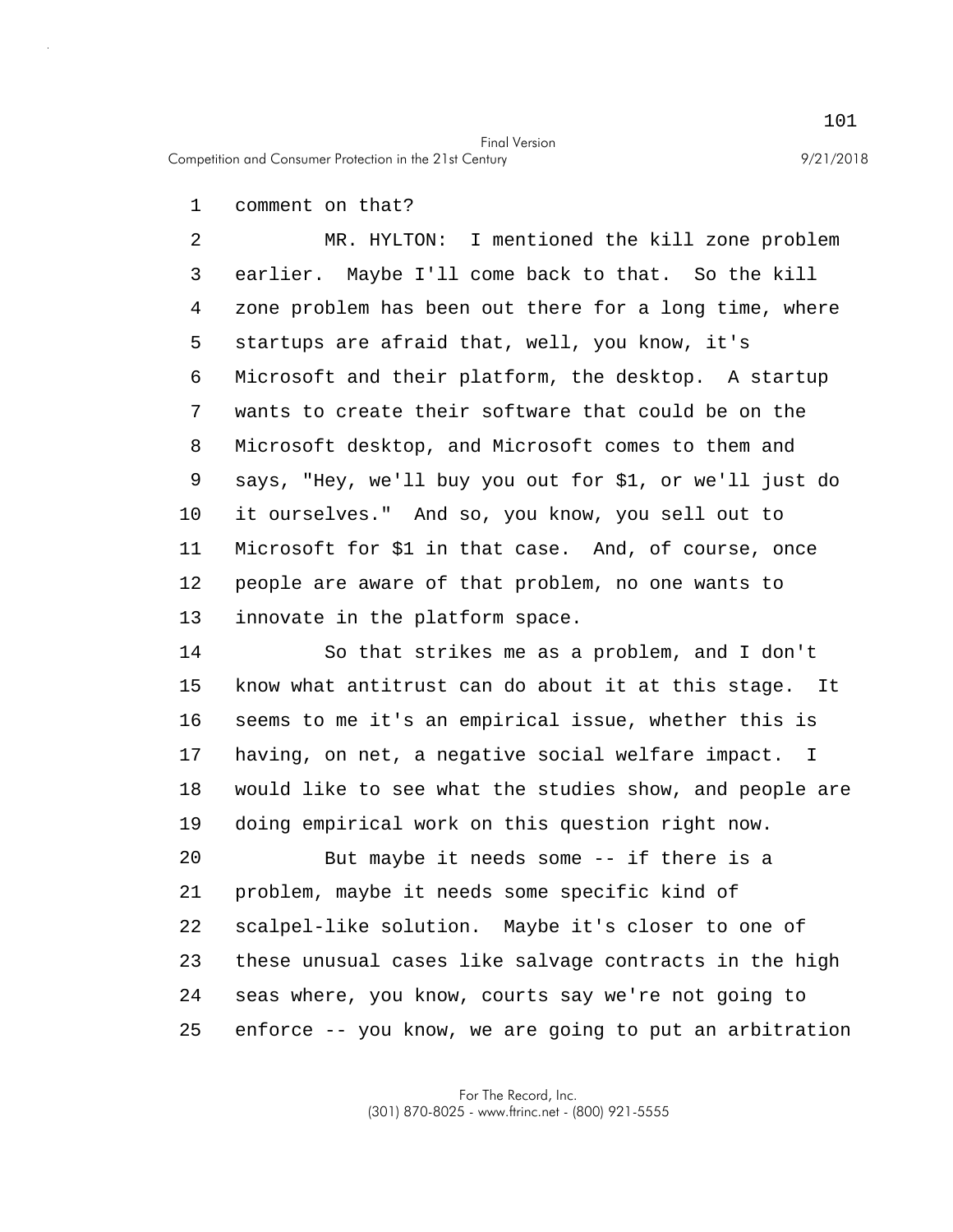Competition and Consumer Protection in the 21st Century 9/21/2018

5 1 process over this, because the problem with the kill 2 zones is that the platform owner always has the 3 credible threat to say, "Well, if you don't sell out to 4 us for \$1, we will just do it ourselves," and you'll never see any money out of that venture.

10 15 6 So maybe there's some way that we could 7 structure the arrangement so that the credible threat 8 can't be made to an innovator on the platform to get 9 around the kill zone problem. I see that as sort of an example of one of these specific problems generated by 11 platform markets and mergers in platform markets that 12 antitrust hasn't solved, or at least we're not sure 13 that the antitrust solution -- which is, I guess, not 14 to do anything -- is the right solution. And since I'm reluctant to intervene in markets, I'd like to see what 16 the studies show on this, but if they show something, 17 maybe that's an area where there's a tweak that needs 18 to be made.

19 MR. ABBOTT: Interesting.

20 Let me -- yes, please.

25 21 MS. FOX: I think there is a problem in this 22 area, and I agree with everything that Keith said, and 23 just to take it a step further or maybe a step back, 24 actually, I think that many authorities who passed favorably on Facebook's acquisition of Instagram are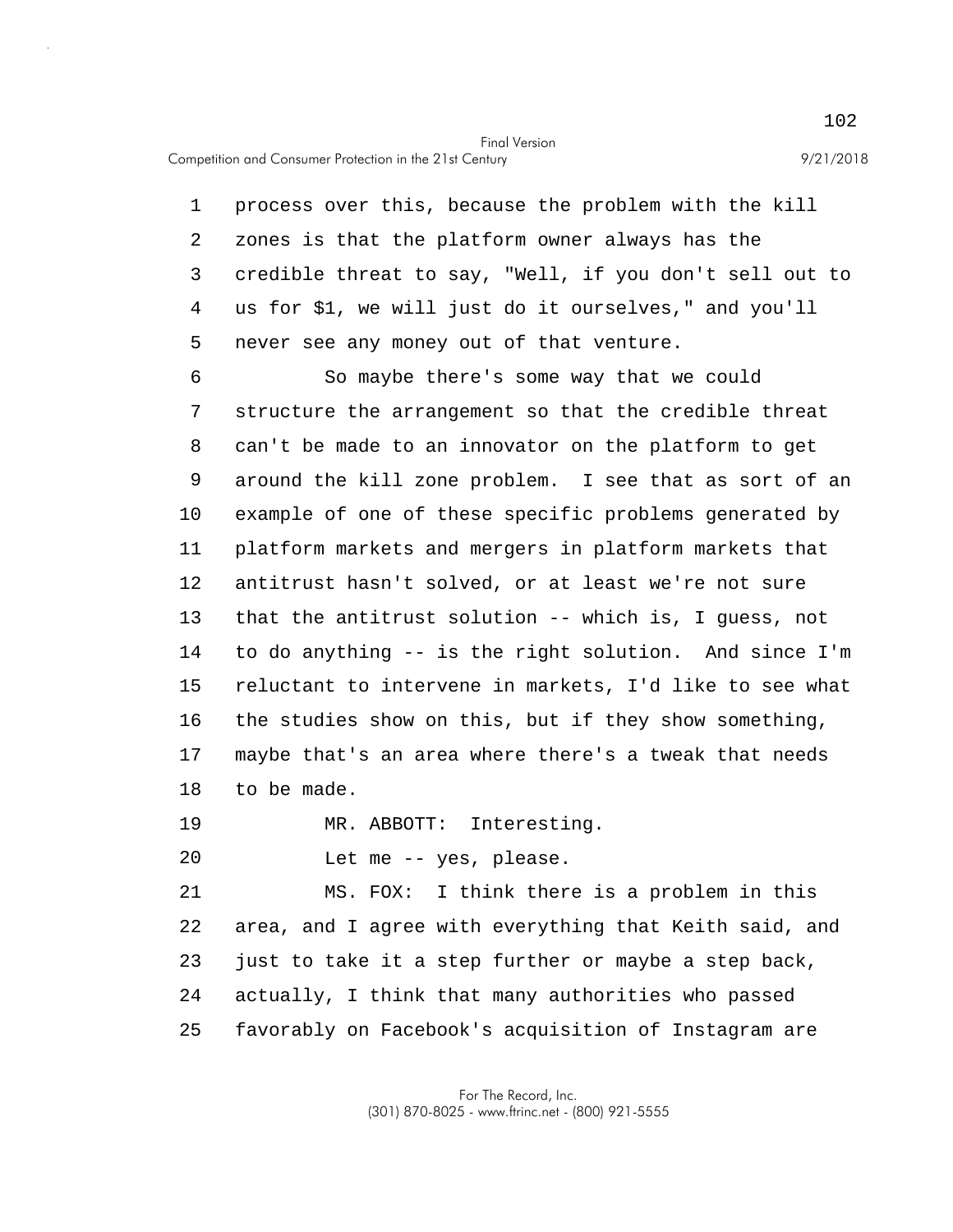5 10 15 20 25 1 sorry they did, that they did not think hard enough 2 that these two companies that did not look like direct 3 competitors actually were in the same future 4 competitive space. And I think as a result of that, I think 6 there's going to be more care, and I think there 7 definitely should be more care, so that the dominant 8 platforms don't swallow up the new entrants that could 9 be challengers. MR. CARLTON: Can I say one thing? 11 MR. ABBOTT: Yes, Dennis. 12 MR. CARLTON: I kind of agree a bit with both 13 of those. As Keith points out, it's an empirical 14 question. If you don't allow the dominant firm to buy the people with the great new ideas, and they may be 16 better generators than the giant firm, there could be a 17 harm, because those ideas -- you might not have an 18 incentive to create those ideas. That's the hard 19 problem. So that's why you need an empirical study. But there's another problem, and I'm not 21 sure -- although I partially agree with what Eleanor 22 said about, you know, potential competition, I want to 23 just put a finer point on it. If I produce Product A 24 and Eric produces Product B and we say we're not in the same market, let us, you know, merge, that sounds

> For The Record, Inc. (301) 870-8025 - www.ftrinc.net - (800) 921-5555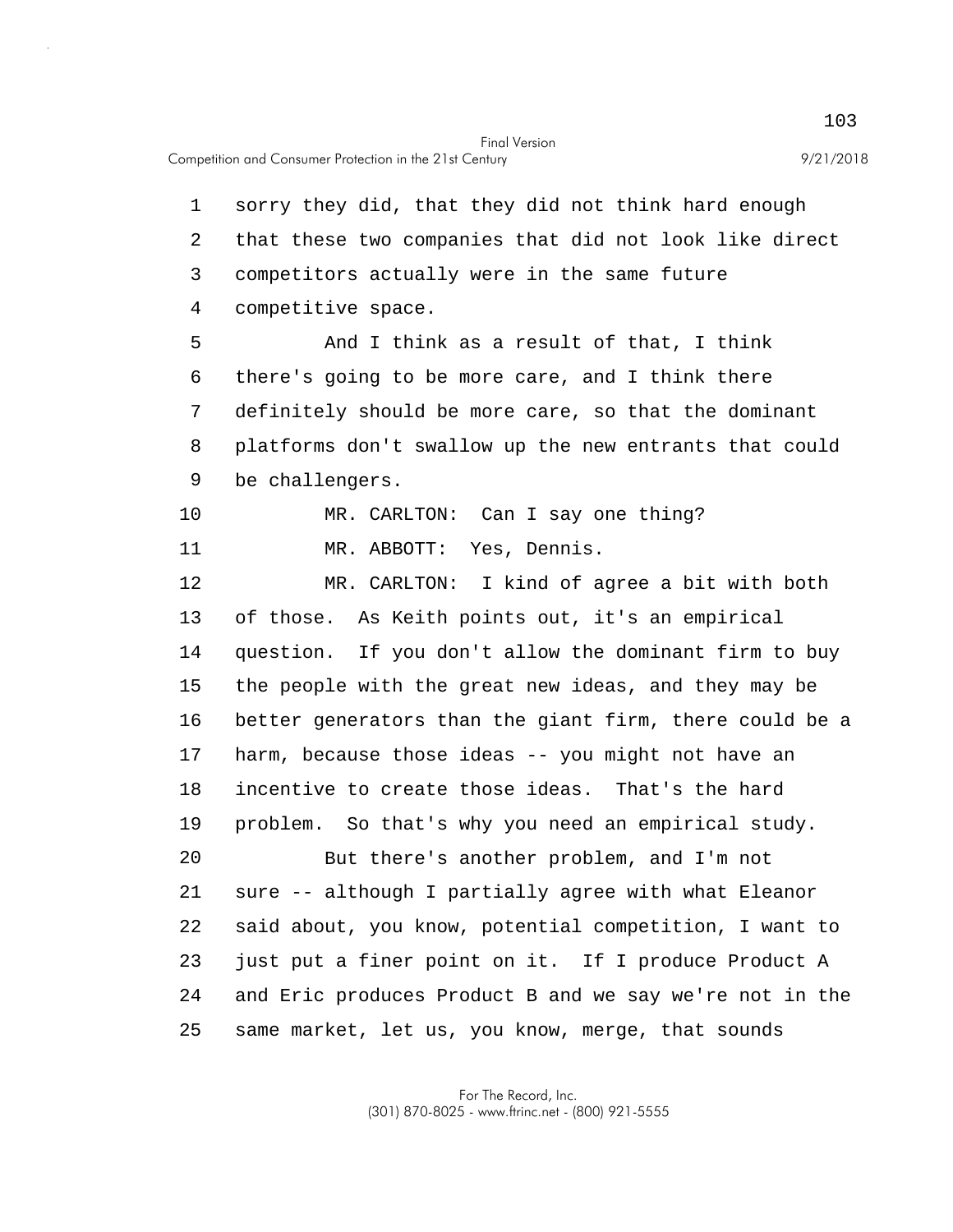1 right, but let's suppose we both use data sets and have

2 different data sets.

5 10 3 Well, maybe it's not Product A and B that's 4 important; it's the merger of those data sets. And when you say future competition, I can't even predict 6 what those two data sets, combined, are going to be 7 used for. So maybe there's another market we haven't 8 paid enough attention to -- namely, the market for the 9 use of data -- and do we want to allow combinations of data? Maybe it's efficient, maybe it's not, I don't 11 know, but I might be worried that that is creating 12 monopoly power in something I hadn't thought about 13 before.

15 14 MR. ABBOTT: Right, but before -- and I have a number of audience questions --

16 MR. HYLTON: Joe wants to --

17 MR. ABBOTT: Go ahead. Yes, please.

20 25 18 MR. STIGLITZ: And that's one area, by the way, 19 where the FTC's consumer protection interact and privacy concerns interact with antitrust, and those 21 combinations of data give -- can be a very big barrier 22 to entry for other firms. It is a tool for -- I 23 suggested for extracting consumer surplus and producer 24 surplus, so having negative social value and engaged in distribution.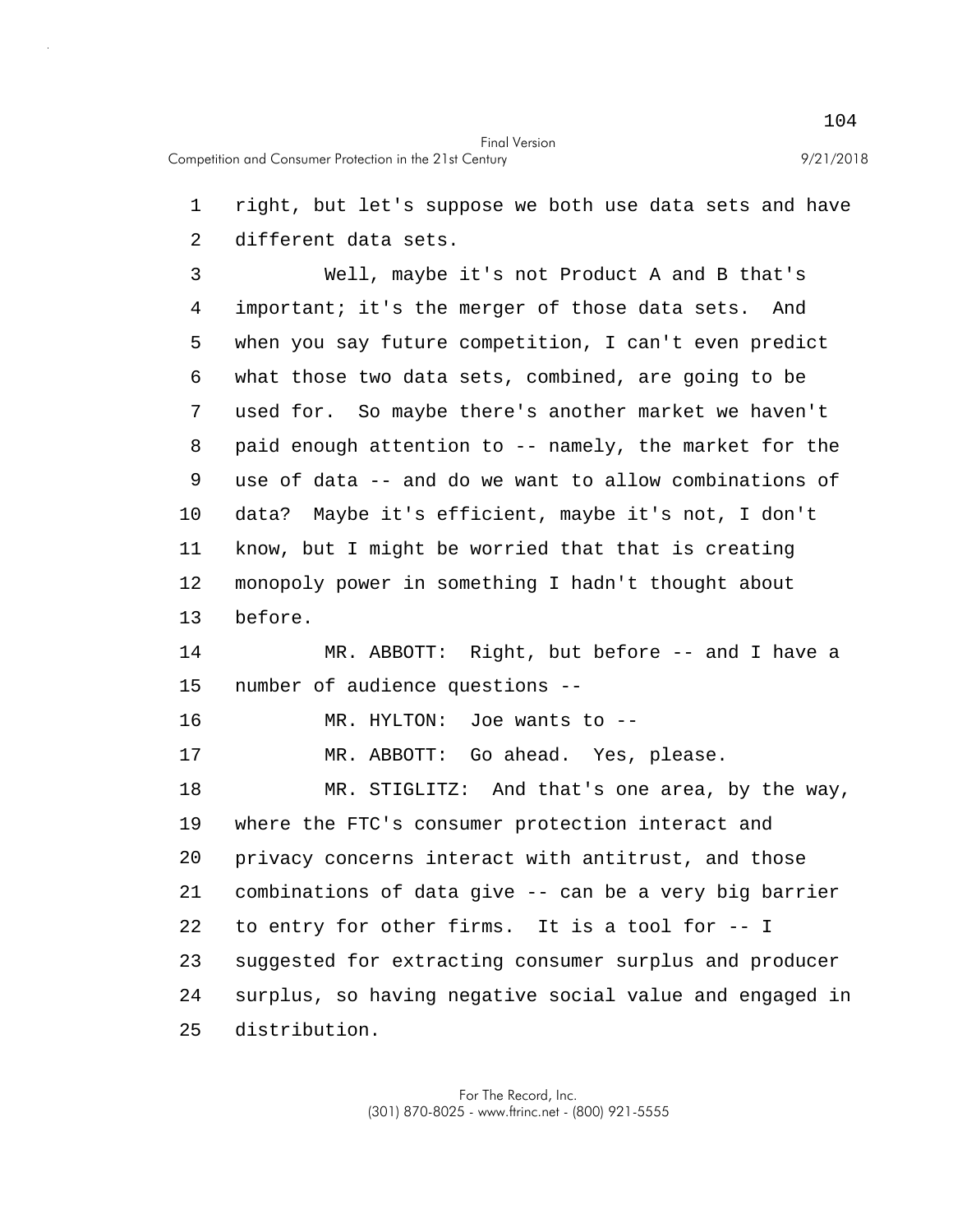Competition and Consumer Protection in the 21st Century 9/21/2018

5 1 And it's related to, you know, what I said. 2 You have to make judgments about the future effects on 3 the dynamic process of competition. So I really agree 4 with what everybody said, except one qualification. I'm not sure that doing studies of what's happened in 6 the past is going to be very dispositive about a 7 particular example, like Instagram.

10 15 20 8 I think you're going to have to use judgment on 9 that, and those are areas where we'll make mistakes, but when you have a platform that is already dominant, 11 I think one ought to be particularly wary. And so 12 that's sort of the frame of mind that one ought to go 13 into, that almost surely you're not -- at least as I 14 make the judgment, that the anticompetitive effects, the effects on undermining the dynamic process of 16 competition, that risk overwhelms the possibility that 17 some idea -- and if you look at some of these ideas, 18 like having pictures sent over electronically, that's 19 not -- you know, that's not a breathtaking idea, and somebody will invent it maybe a week later, but the 21 world will survive.

25 22 MR. ABBOTT: Okay. We've talked about big data 23 briefly. What about the implications of data 24 protection and privacy, typically viewed as consumer protection problems? Should -- since consumer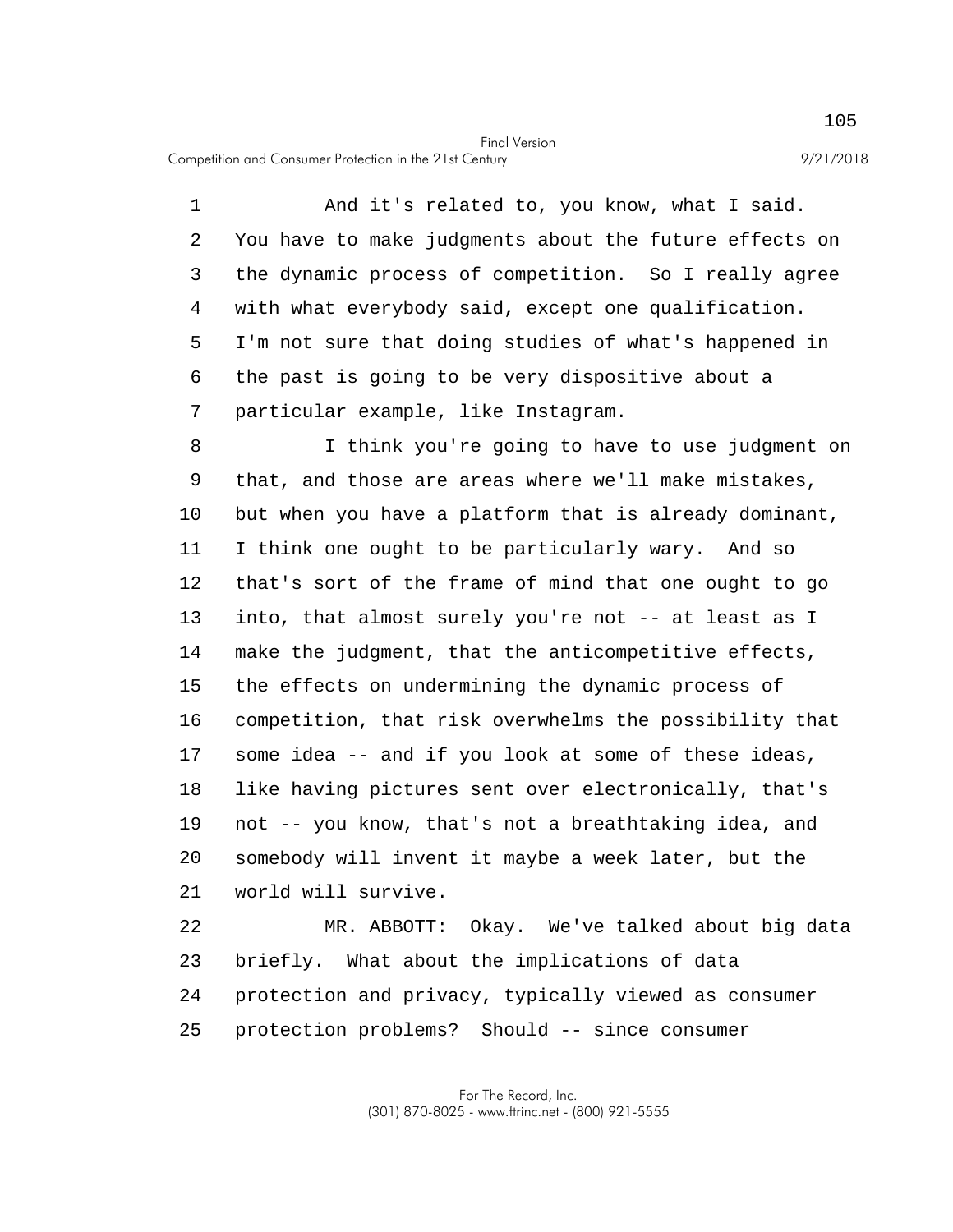5 10 1 protection looks at those issues, should antitrust also 2 try to assess them in particular cases? 3 Who would care to comment, say Eric? 4 MR. CITRON: Yeah. I mean, I just would - when it comes to big data, privacy, and other, I think, 6 related areas of consumer protection, I like what 7 Professor Fox was saying earlier about thinking about 8 consumer welfare by also thinking about the health of 9 markets, right? You know, if data is going to allow - if ownership over a very large set of data, consumer 11 data, is going to allow firms to distort the markets in 12 which they operate, that's a problem. It's a 13 competition problem in addition to a consumer 14 protection problem.

15 20 25 If a lack of price transparency in how you deal 16 with your consumers or contract transparency in how you 17 deal with your consumers allows you to distort the 18 market in which you operate, that is both a competition 19 problem and a consumer protection problem. And I think we should be thinking about data concerns particularly 21 in that way, because I think data is an important 22 barrier to entry in a lot of new technology markets and 23 spaces, and those markets are unhealthy because of very 24 large agglomerations of data in some hands and its inability to reach others.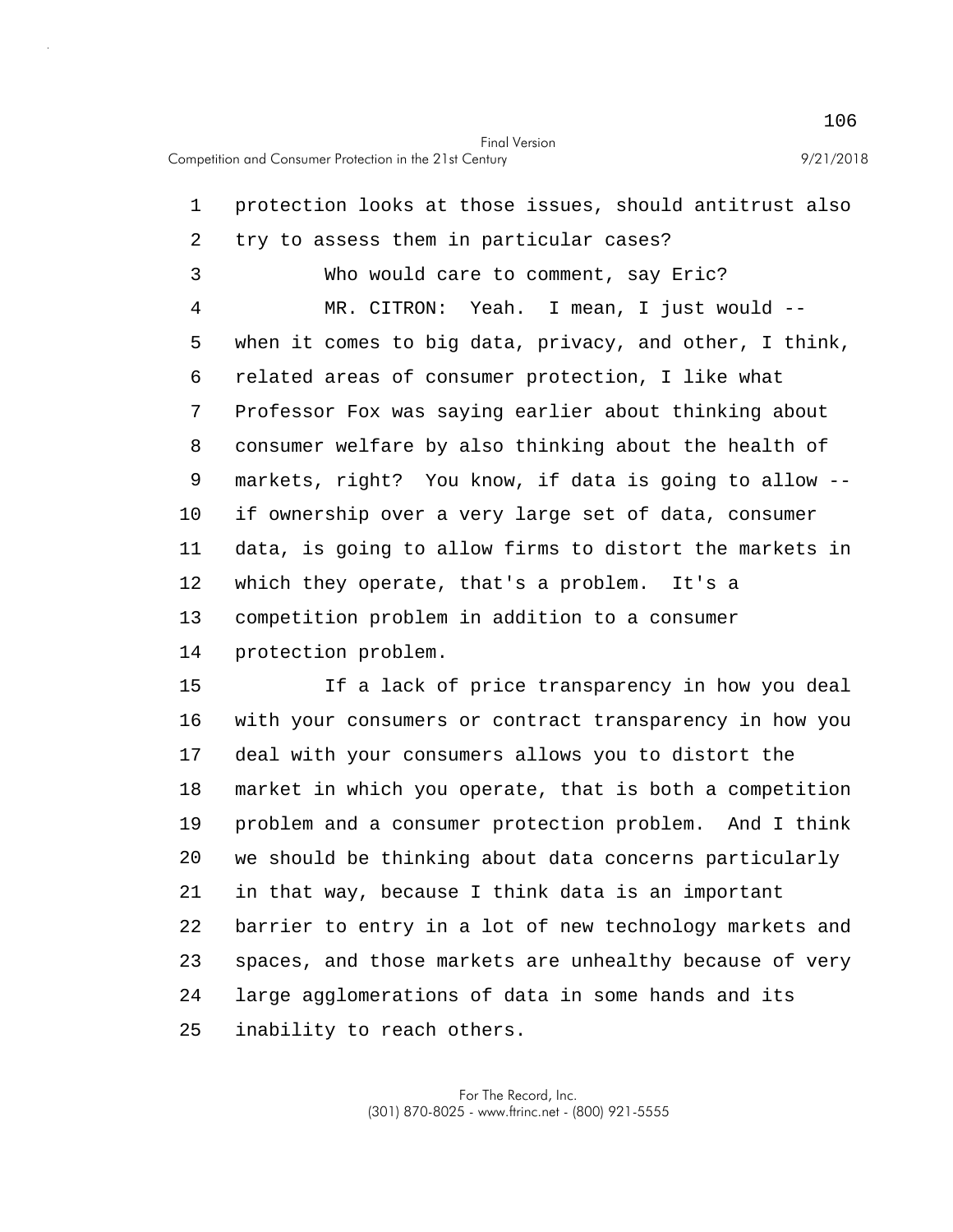Competition and Consumer Protection in the 21st Century 9/21/2018

5 10 15 20 1 MR. ABBOTT: Eleanor, any thoughts? 2 MS. FOX: Right. So I agree with Eric. Bill 3 Kovacic made the point earlier, and Joe endorsed it, 4 that this is a really good area for the Federal Trade Commission to combine its expertise in antitrust 6 consumer protection, bringing in data privacy. 7 Europe is way ahead of us on thinking about 8 these issues. I think we have to think more seriously 9 about them here. I think we have to think more seriously about an issue that I know many would not 11 like to, but it is a big platform that has a lot of 12 power that is both the gatekeeper and is one of the 13 people on the platform always preferring itself. 14 And in addition, as the European Commission is just investigating right now, whether Amazon is taking 16 all the data, being both a customer and a platform, and 17 whether it's taking all this great data that it's 18 getting and preempting the next new big idea that you 19 can discern from analyzing all that data. A very complicated question. 21 I'm not signaling that I know an answer, but I 22 think that there are problems, clearly problems of 23 unfairness, where there may not be an inefficiency in 24 catching the problem. And in Europe I think the

25 Commission will think that way, and I think that it's a

> For The Record, Inc. (301) 870-8025 - www.ftrinc.net - (800) 921-5555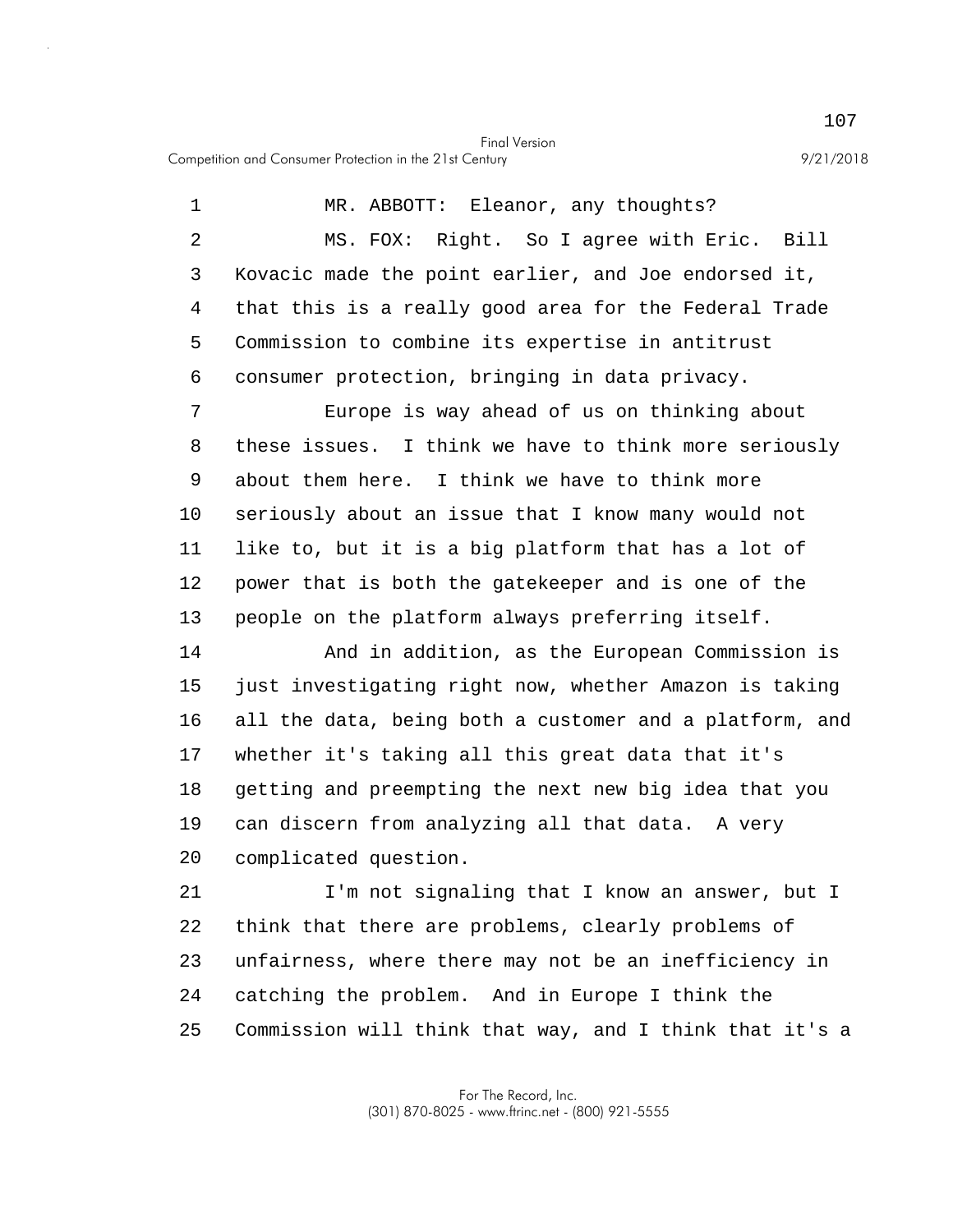5 10 15 20 25 1 test that we ought to put ourselves to, also, first to 2 see, is there a market obstruction? Does it lessen 3 innovation? 4 But second, I would be all for also saying, well, if you can't quite put it into antitrust, is it a 6 problem of preferring your own that is so unfair and 7 inequitable to the people using your platform when you 8 are both the gatekeeper and one of the people on the 9 platform. MR. CARLTON: Could I just add? 11 MR. ABBOTT: Dennis, yes. 12 MR. CARLTON: There are really, I think, two 13 additional points I would like to make. The first is 14 this issue about data. Although I agree it's both a privacy issue and an antitrust issue, there is an 16 overlap, no question. The key issue in data is 17 property rights, and that's what you have to ask. Who 18 has the property right in the data? 19 If I am on a platform selling my goods on Amazon, does Amazon have the right to my property, as 21 to who my customers are? That's a property issue. 22 That should be defined. 23 And so we have different laws -- and you know 24 I'm not a lawyer, but I have a general understanding - and I have a property right to my healthcare data. Do

> For The Record, Inc. (301) 870-8025 - www.ftrinc.net - (800) 921-5555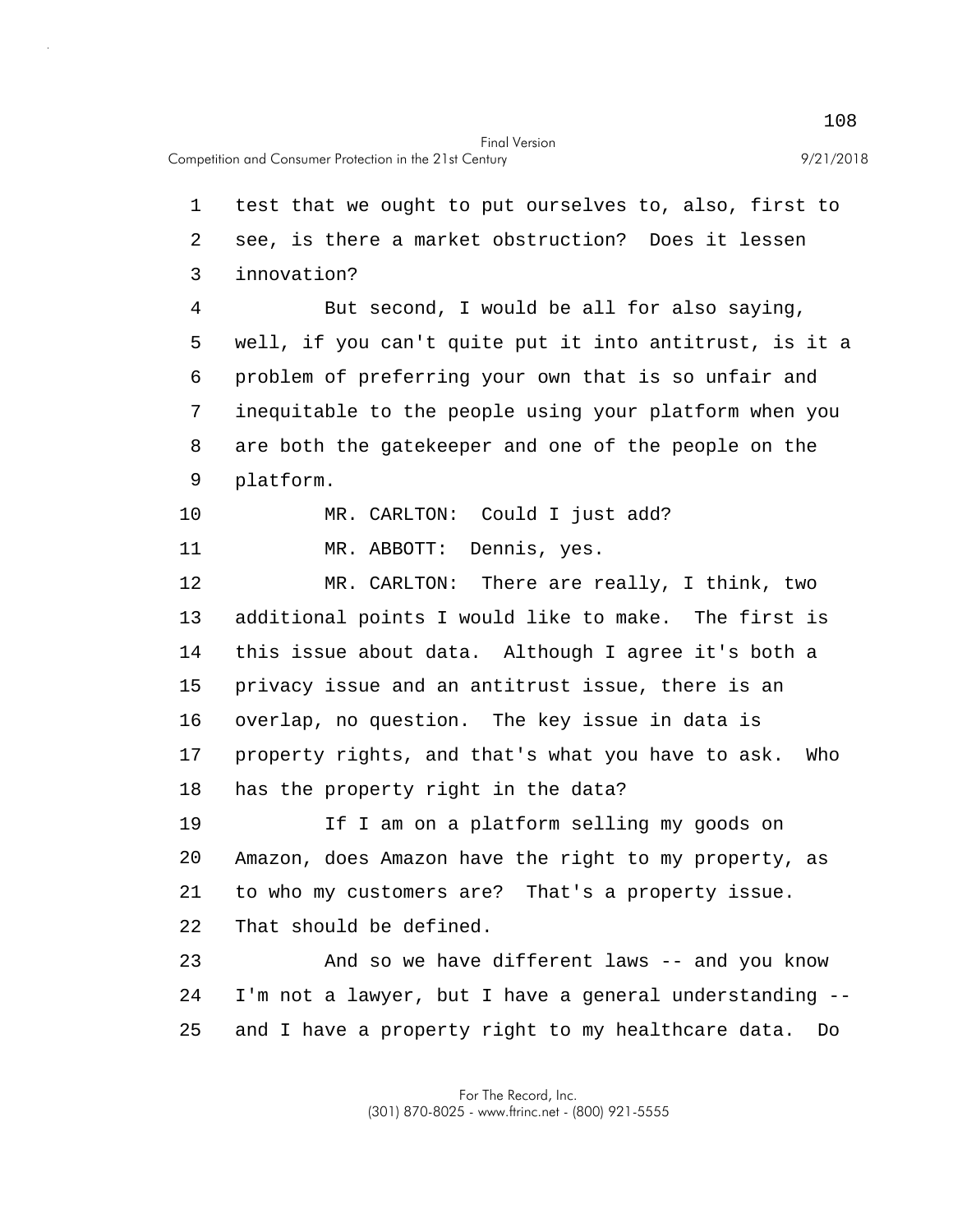Competition and Consumer Protection in the 21st Century 9/21/2018

5 1 I have a property right in my search engine data? 2 Well, I think we should ask the questions. What does 3 the individual or a firm have in terms of property 4 rights in its data? That's one question. Second, we have only talked or I have only 6 talked about sort of mergers, when you're merging data 7 sets. That's not the only antitrust concern you want

10 8 to be concerned about. If I'm a dominant firm and I'm 9 using -- a third-party website is relying on me for something, and Alden's my competitor, and I say to that 11 third-party website, "You want to deal with me? You 12 better not give Alden any data." That strikes me as 13 something we should be concerned about.

15 20 14 So I think those are new antitrust issues that are going to arise more and more, I think, and I do 16 think antitrust has the tools to deal with it. I don't 17 think antitrust necessarily has the tools to deal with 18 who has property rights in data. That might be outside 19 antitrust, but I think it's important to define property rights correctly; otherwise, we will get an 21 inefficient outcome.

22 MR. HYLTON: Alden, both Joe and I -- maybe I 23 will yield to Joe first.

25 24 MR. STIGLITZ: Yes. Well, even after we assign property rights, there is a consumer protection issue,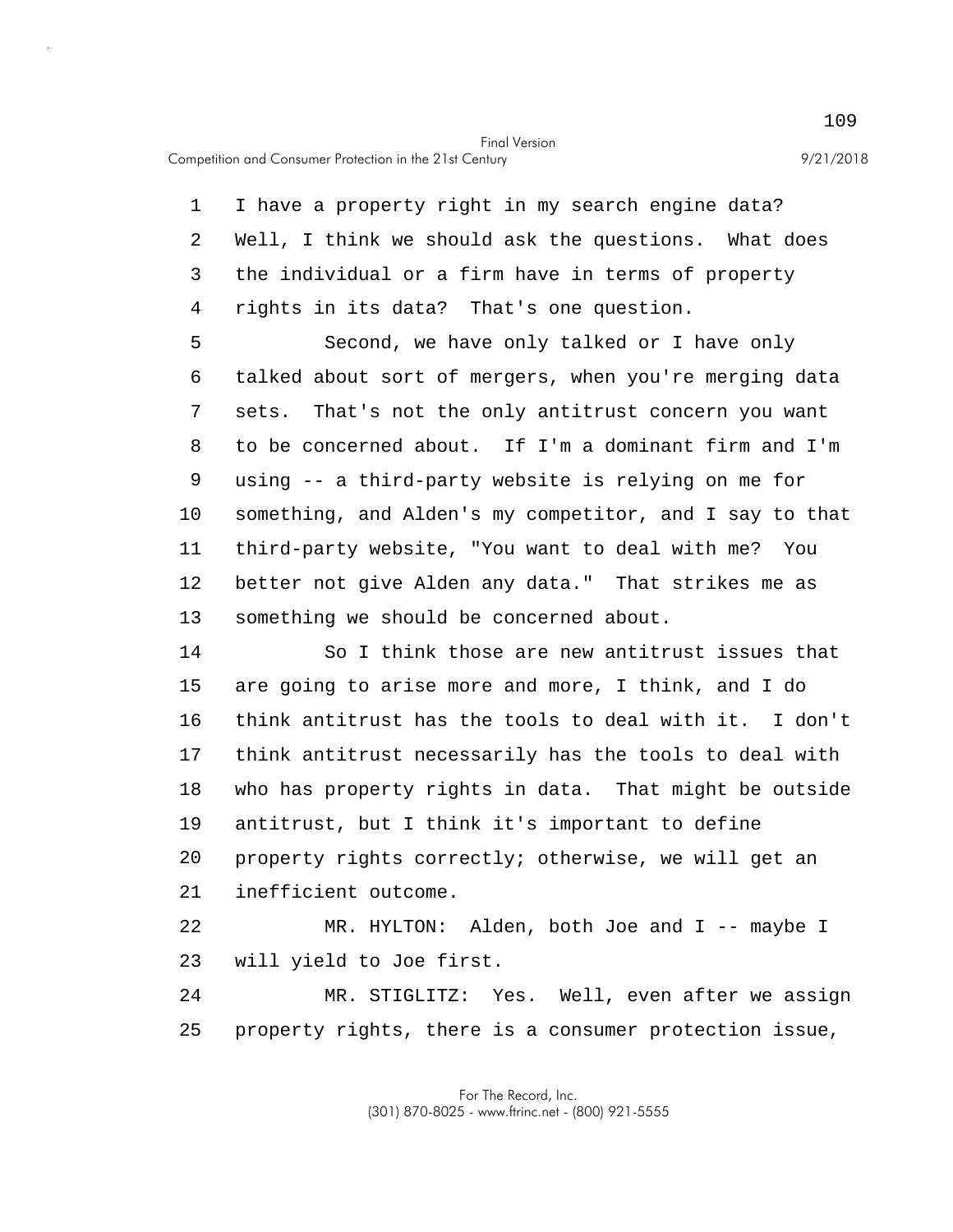Competition and Consumer Protection in the 21st Century 9/21/2018

5 1 because firms may induce people to sell that property 2 right at a price because they don't really know the 3 value of that property, so that actually poses, I 4 think, a really challenging question for the FTC about what is the transparency in the transaction. And since 6 the sum of the values of -- by combining property -- 7 the value of the data to the individual may be very 8 little, but when you combine it with other data, it 9 becomes very valuable. That was the first point.

10 15 And the second point is this misuse of data 11 that's generated another way is a problem that is 12 confronted in other areas. For instance, in some of 13 the -- Goldman Sachs, when it was processing 14 transactions, a standard thing is front-running, and that's illegal, but one of the things that happened in 16 the flash trading was we allowed them to engage in that 17 until we stopped that, and that really distorted the 18 market.

20 25 19 That was a really good example where the use of data, when you were in multiple roles, gave you an 21 advantage over the people who you were supposed to be 22 serving, and it distorted the market, because through 23 this what is effectively front-running, it took away 24 all the extenders for other people to gather information, because the value of that information was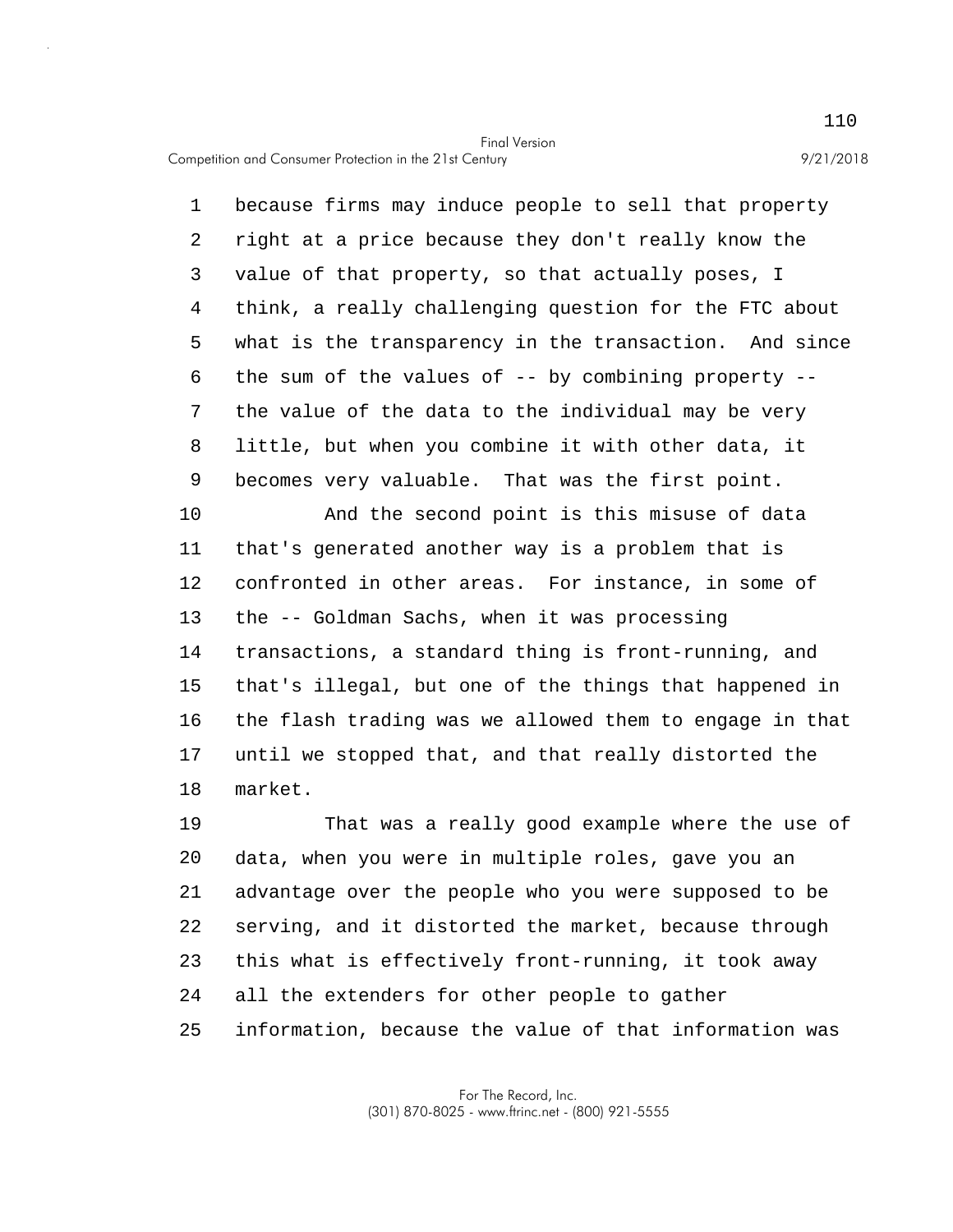1 being appropriated.

5 10 2 Finally, I would just mention that -- I want to 3 mention that other countries, Europe in particular, is 4 ahead of us. For instance, some of the European countries just don't allow you to combine data sets, 6 and they're -- you know, so you face a restriction that 7 has an efficiency loss, you might say, but the 8 competitive benefits may well outweigh the efficiency 9 losses, and the efficiency gains in most areas are probably very little. They are just allowing people to 11 exploit you a little bit more.

15 12 MR. HYLTON: So I just want to one say and then 13 I will be quiet, that the property rights issue that -- 14 I think Dennis is entirely right, that it's a property rights issue, and to some extent underneath there is a 16 market structure issue, because if we had competition 17 among platforms, I think property rights would develop 18 naturally.

20 25 19 So for sort of an example, you know, Bing, I guess, has a bidding system already. They offer 21 rewards, I guess, or something if people search on 22 Bing, but I don't think anybody takes advantage of it. 23 But to the extent that you had competition among 24 platforms, a platform would be forced by competition to protect privacy, to protect properties rights, but we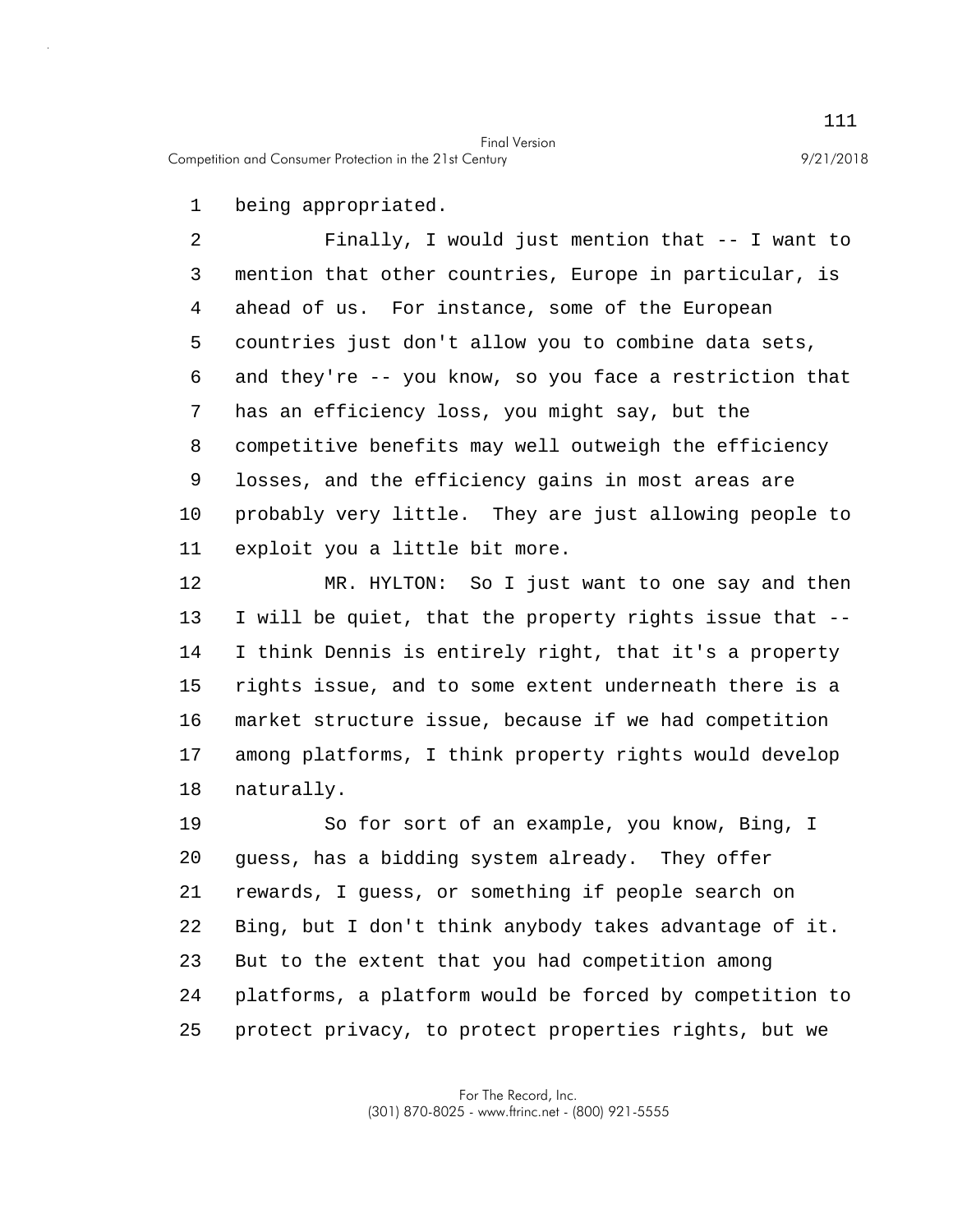1 don't have that, and so as a result the dominant

2 platforms can just abuse the users.

5 3 And so the ideal solution would be competition, 4 would be other multiple data brokers and platforms. We don't have that now, and so we have got to worry about, 6 you know, the property rights issue and what can be 7 done about it.

10 8 MR. ABBOTT: I have a few audience questions, 9 and let me very quickly ask about an important issue. Joe Stiglitz had discussed briefly vertical mergers and 11 new learning, and are the enforcers doing an adequate 12 job in assessing vertical mergers and, perhaps more 13 broadly, vertical restraints? Anybody else on the 14 panel want to comment on that?

15 20 25 MR. CARLTON: Well, I won't say anything about 16 vertical mergers because of the AT&T case that I was 17 involved in, under appeal right now, but I will say 18 something about vertical restraints. Vertical 19 restraints of the form that I mentioned, similar to those in the American Express case, in which the 21 vertical restraints is what I call a vertical most 22 favored nations clause, in which one manufacturer says 23 to a retailer or a platform, "I don't want you to price 24 my product any higher than my rivals," or there is some condition in which you are telling the retailer how to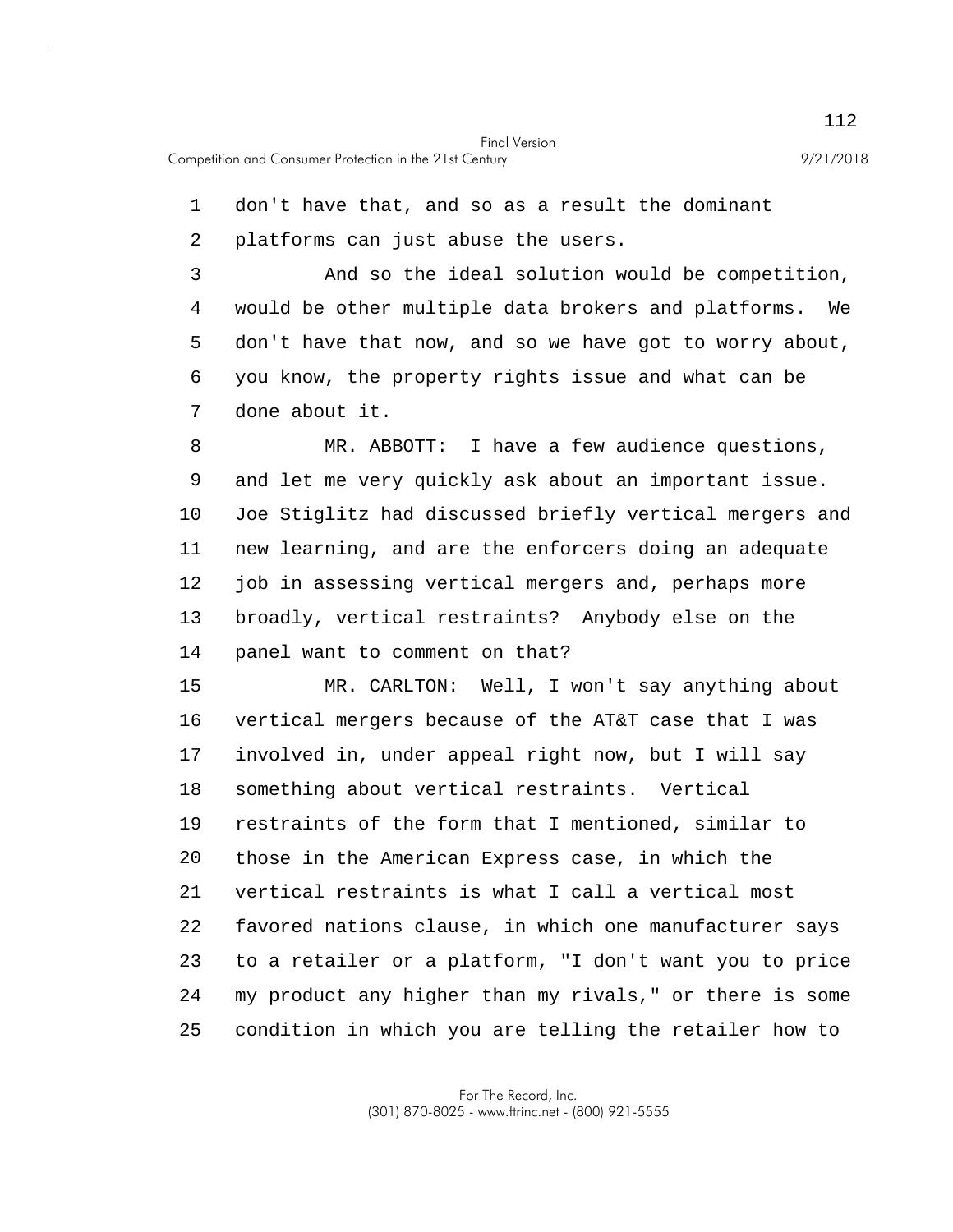25

1 price relative to your competitor.

5 10 2 I think those raised subtle or maybe not so 3 subtle issues that hadn't been well thought through. A 4 very simple example. Let's suppose Eric and I are two manufacturers, and he's the retailer, and we have a 6 most favored nations clause, a clause just like we 7 said. If I raise -- if I lower my price, Alden can't 8 lower the retail price. If I lower the -- my wholesale 9 price to him, he can't lower the retail price. Therefore, I am not going to get a whole bunch of 11 customers over. So I don't have a real incentive to 12 lower my price.

15 20 13 What about if I raise my price? If I raise my 14 price, I don't have to worry that my retail price at Alden's store is going to be higher than Eric's and 16 that I'm going to lose customers. So it creates an 17 incentive for both of us, instead of to compete by 18 dropping our wholesale price, to compete by raising our 19 wholesale prices together. It eliminates competition. It's a striking phenomenon, very simple to understand, 21 and I think hasn't received enough attention. 22 MR. ABBOTT: Anyone else? 23 MR. CITRON: The only thing I would say about 24 vertical mergers -- and I think it might be true of

what we sometimes call conglomerate mergers, too -- is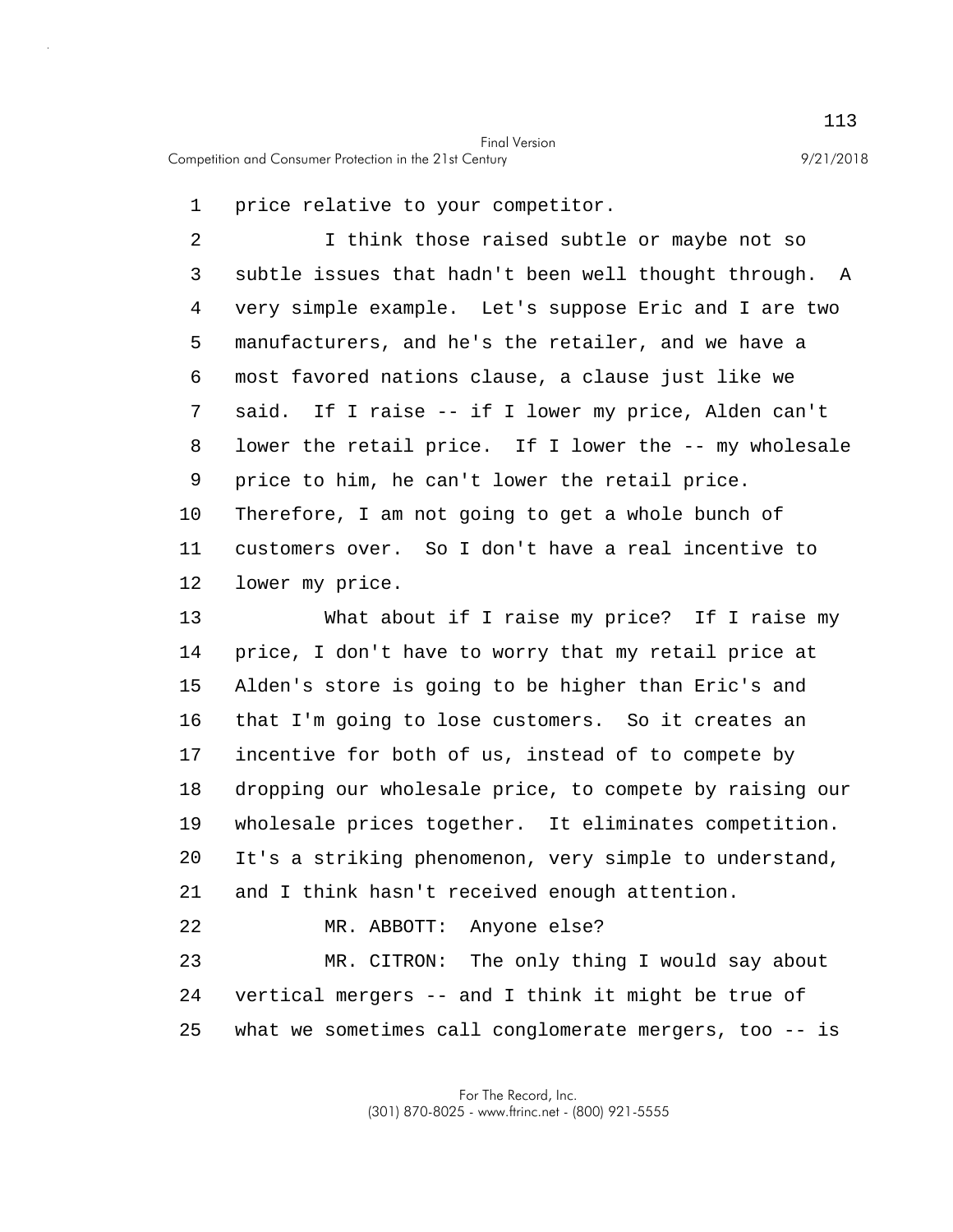5 10 15 1 we just aren't thinking creatively enough about 2 potential competition. It's a really big issue. It's 3 a really big problem. 4 The Instagram-Facebook example is one particularly good one. It strikes me, you know, nobody 6 thought Netflix was going to be a content maker. 7 Everybody thought Netflix was going to be a 8 distribution company. It turns out it's now a big 9 content company. That's because access to capital is important, access to markets is important, access to 11 expertise is important, and a lot of vertical mergers 12 are adjacent companies that could be expanding into 13 those spaces vertically on their own and generating new 14 competition, and instead they don't. It's a merger between potential competitors

16 that we don't see because we're so focused on what the 17 companies do right now. I think that's something we 18 should worry a lot harder about, both in the vertical 19 space and in the conglomerate space.

20 MR. ABBOTT: Eleanor?

25 21 MS. FOX: Yes, I think we do need clarification 22 on vertical mergers and vertical agreements. I agree 23 with what Dennis and Eric said. I would love to see 24 vertical guidelines. I think we ought to have them. I think there's going to be so much kind of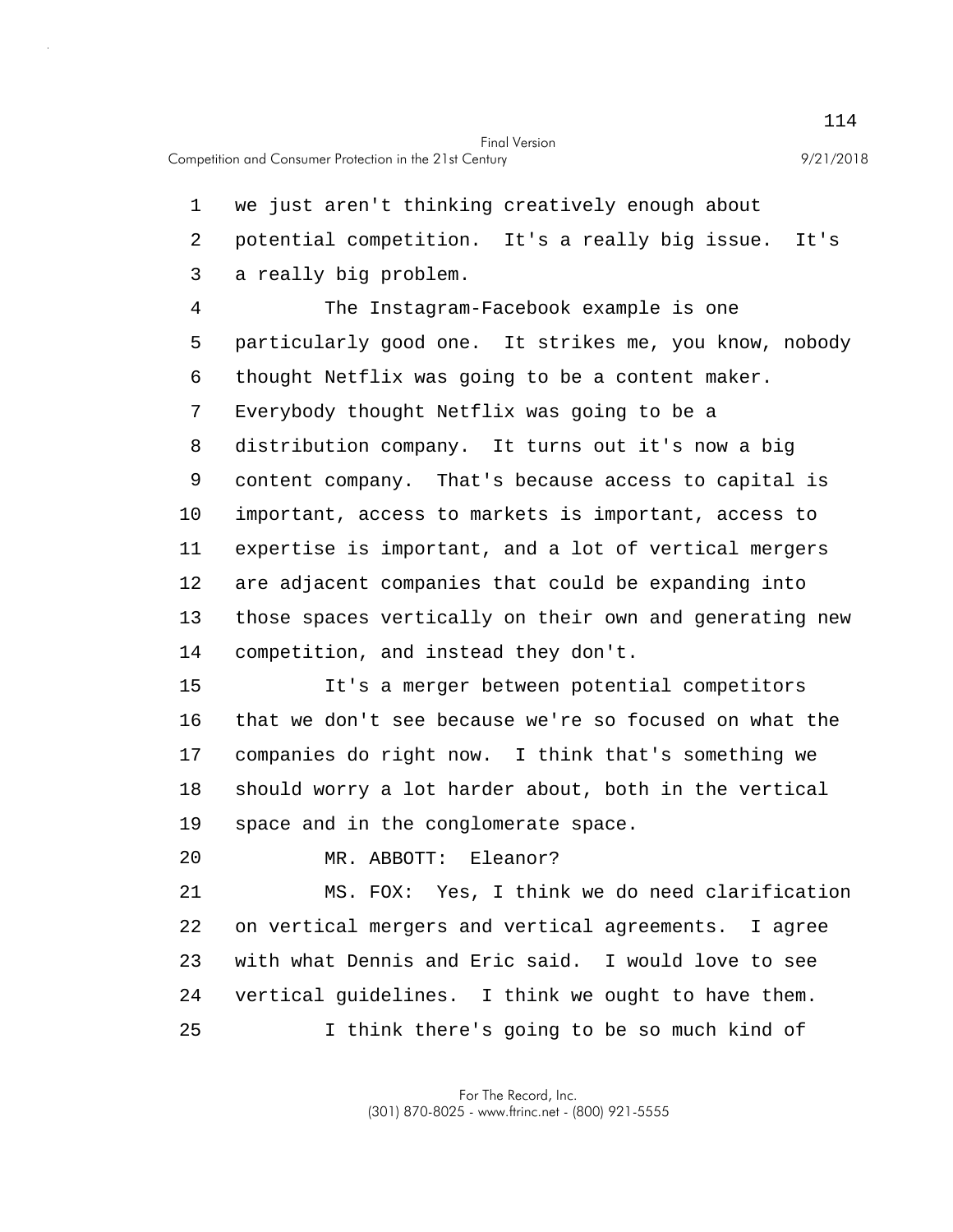5 10 15 20 25 1 philosophical dissension of trying to get to an 2 agreement on vertical guidelines that I am not 3 predicting that they will happen in the end, but I 4 think that it's a very important exercise to go through and see if agreement can be reached. 6 MR. ABBOTT: Can't hurt to try. 7 MS. FOX: Yes, can't hurt to try. 8 I also think in the vertical space that we 9 haven't given enough attention to leveraging problems, because it often is the case that you have one firm 11 that is functionally related in two markets and can 12 discriminate against those that are not its own firm, 13 and I think that this can create problems. It doesn't 14 always, but it certainly can create real competition problems. 16 MR. ABBOTT: Okay. 17 Keith, before we turn to our audience 18 questions, do you have anything to add on vertical? 19 MR. HYLTON: Not much. I mean, AT&T-Time Warner, that seems to be largely a question about 21 evidence and a case, you know, based on evidence and 22 proof, and the litigants seemed to have a lot of 23 opportunities to make arguments about anticompetitive 24 effects, which, you know, the arguments were put out there, and, you know, the trial court judge just

> For The Record, Inc. (301) 870-8025 - www.ftrinc.net - (800) 921-5555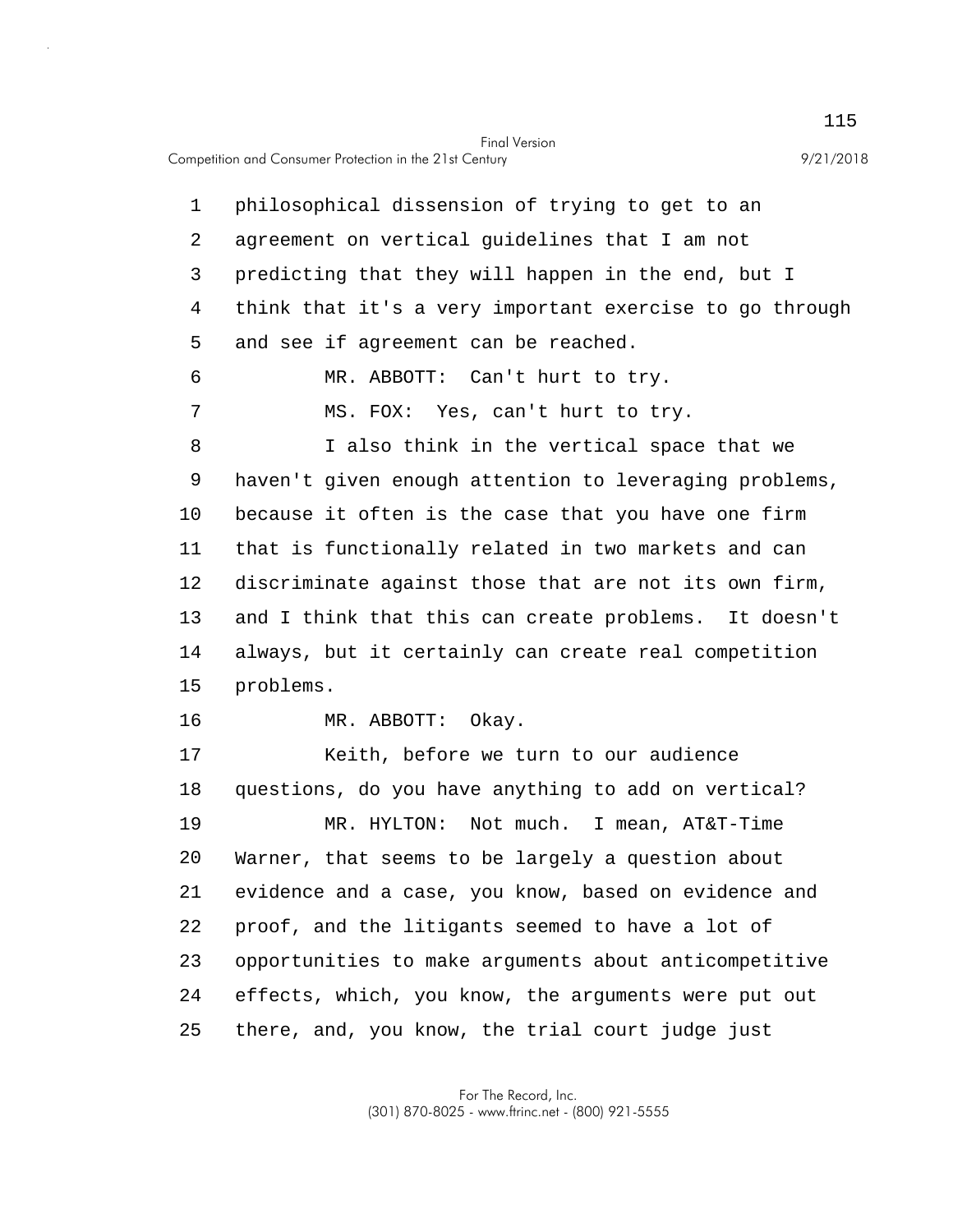5 10 15 20 1 thought the evidence weighed in favor of the merging 2 parties. So I don't see a big problem here. 3 I mean, I don't see how you're going to -- how 4 antitrust can do anything about the evidence and proof issues. That's not really an antitrust matter. That's 6 an issue of how a judge weighs the burdens and weighs 7 the evidence that's produced under those burdens, which 8 is everything that, from what I could see, that 9 AT&T-Time Warner involved. I don't see an antitrust issue there. 11 MS. FOX: Oh, so, can I just add one more? 12 There is possibly a question that for so many years in 13 the past -- well, since 1980 -- there's been this very 14 strong assumption that if it's vertical, it's got to be good and it's got to be efficient. Joe, you raised 16 this in your initial presentation. Maybe we should 17 rethink that. 18 MR. STIGLITZ: Yeah, and particularly when you 19 have oligopolistic markets. You know, if these were all very competitive markets, I think our attitudes 21 would be very different, and we would say there are 22 probably some efficiency gains or something else going

25 mergers do result in less competition, and not only in

23 on, but when you're doing this in an oligopolistic

24 market, it's very easy to show that those vertical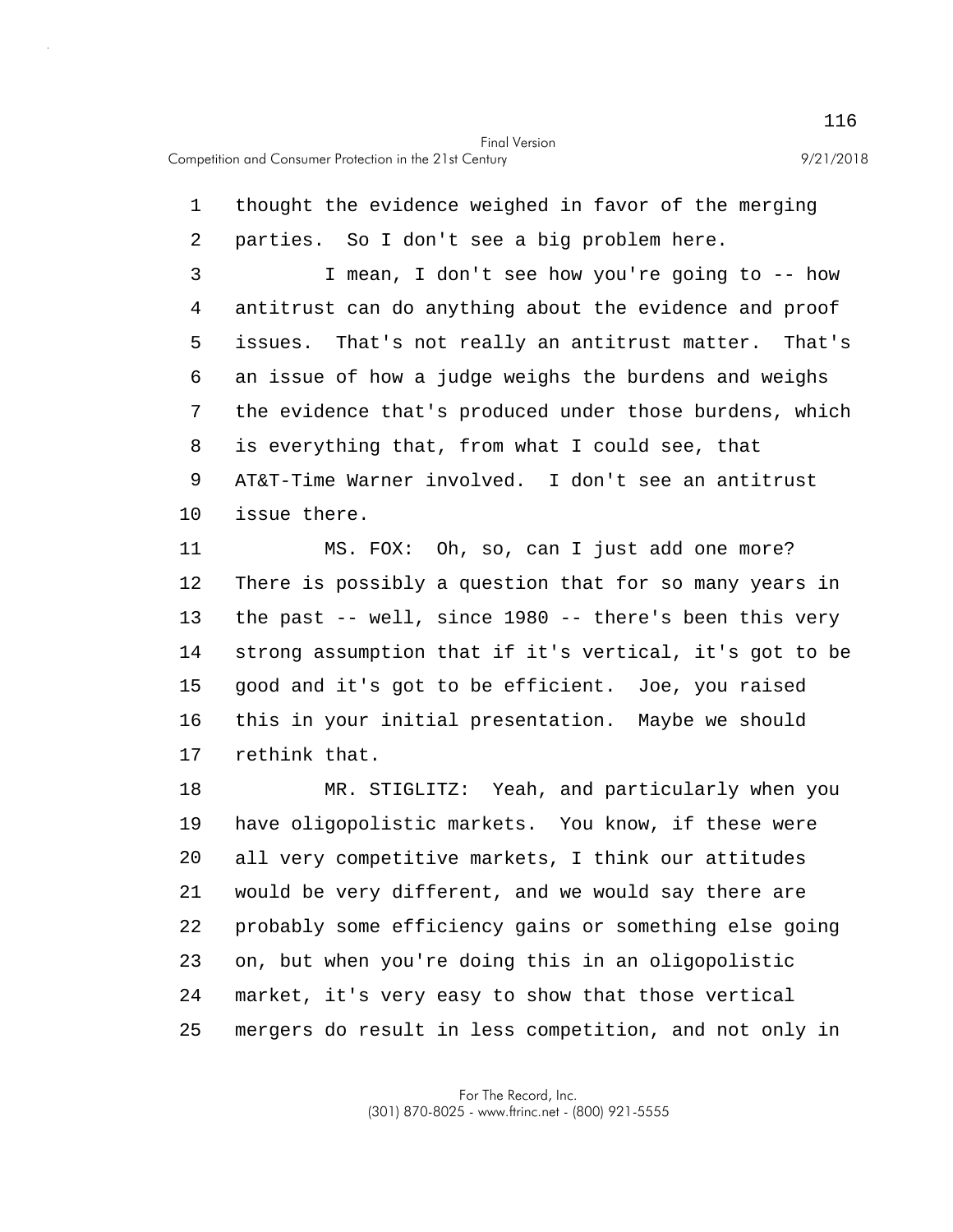Competition and Consumer Protection in the 21st Century 9/21/2018

1 the dynamic way in the potential competition, but 2 actually, if you write down a model, any model of a 3 Nash equilibrium, a game theoretic model, it is very 4 clear that that will happen.

5 10 And the problem as I saw it in the AT&T case is 6 that the judge didn't understand the analytic 7 framework. It wasn't the evidence. It was actually 8 the analytic framework through which he could interpret 9 the evidence, and that's always going to be a problem, because we have mental models through which we have to 11 process the data, the evidence that we have, and the 12 mental model that's in the minds of a lot of judges is 13 the wrong mental model.

15 14 MR. ABBOTT: Okay. We're running short of - it's about seven more minutes. Here are a few audience 16 questions.

20 17 We haven't talked about antitrust immunities, 18 but one question for Professor Fox -- others can chime 19 in -- could antitrust and competition law have something to say about lobbying by large firms in light 21 of the issue of economic power translating into 22 political power through lobbying or other forms of 23 influencing our lawmakers, which contributes to 24 maintaining market power?

25 So the issue of anticompetitive activities,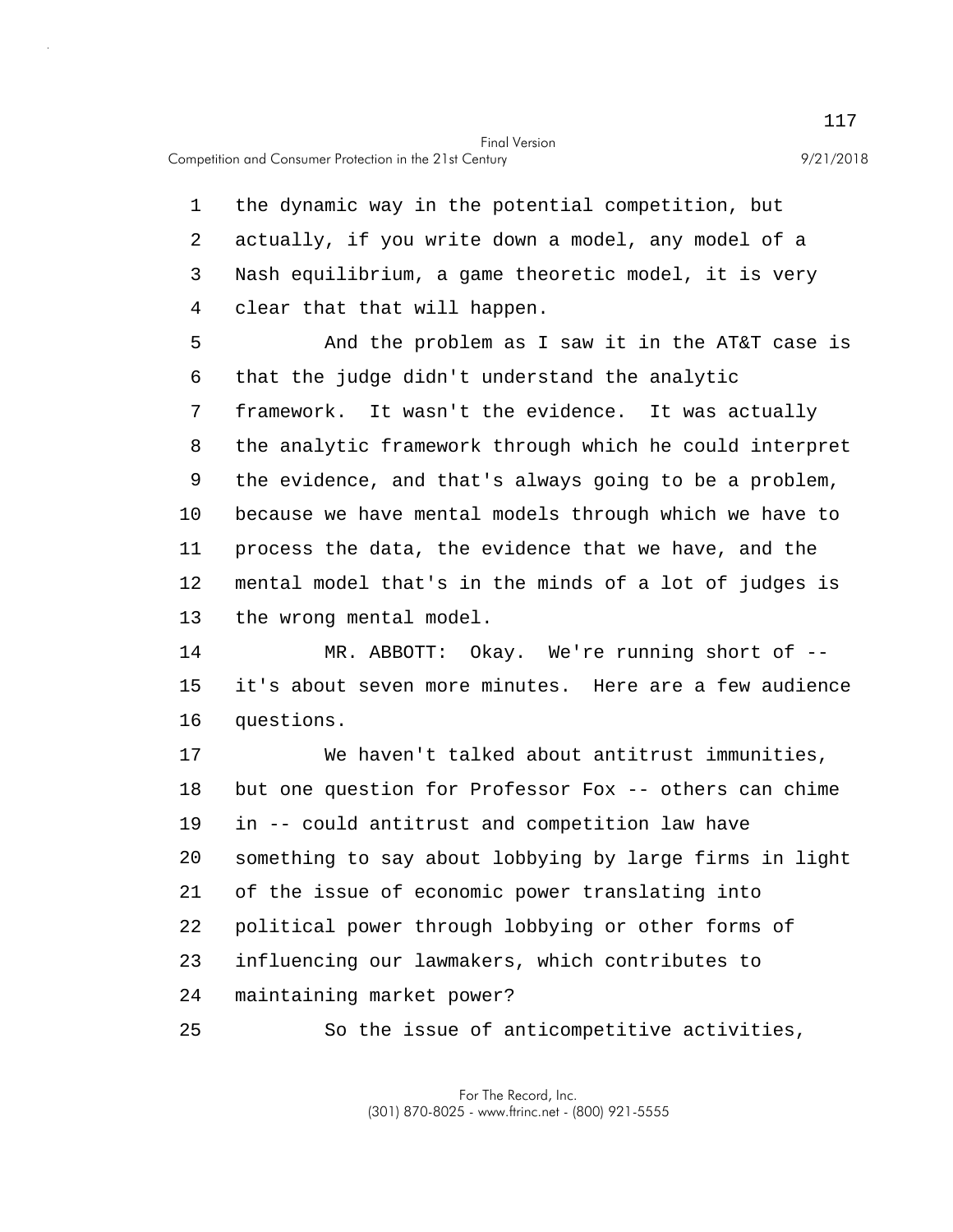5 10 15 1 lobbying, questions of the petitioning antitrust 2 exception doctrine, but in general, are these issues 3 worthy of additional thought and analysis? 4 Professor Fox? MS. FOX: Right, thank you. So I would say two 6 things. One is Noerr-Pennington, which provides what 7 looks like a really robust defense that allows lobbying 8 and puts it outside of antitrust violation, is too 9 broad a defense, and the Federal Trade Commission has been doing good work on this point over the years with 11 Tim Muris, for example, doing really great work in 12 trying to narrow the exemption, and I certainly support 13 the Federal Trade Commission in trying to narrow the 14 exemption. There's no good -- in my view, there is no good

16 reason to allow the competitors to get together to 17 lobby. If you want to keep the channels open, you can 18 allow individuals to come before the decision-maker, 19 governmental decision-maker.

20 25 All right. So the second is the other place 21 which I mentioned earlier fit into an existing 22 competition problem. It wasn't its own problem of just 23 saying lobbying is anticompetitive, and that is where I 24 mentioned it in -- also in LaFarge, that I thought it was really a merger that looked so anticompetitive and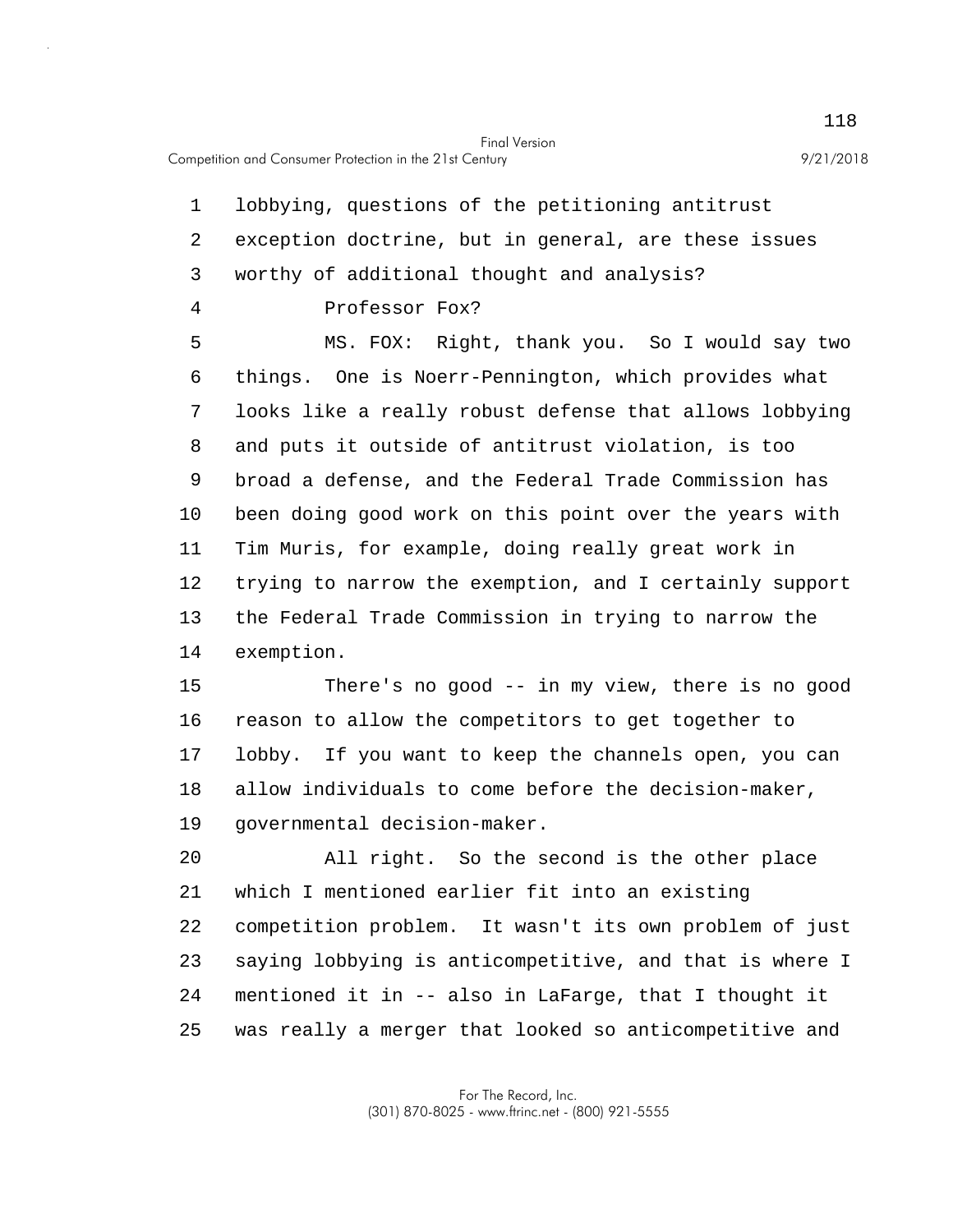5 10 15 20 1 also so huge, I thought it was a good idea to take the 2 whole picture into account, which included an awful lot 3 of lobbying against cheap imports coming in. 4 MR. CITRON: Yeah, I just think we have to recognize, one reason why big can be bad is because big 6 leads to rent-seeking behavior at governments, and we 7 can't address that directly because the First Amendment 8 is a bar to it. We just have to be aware of that, the 9 way that power can be used at government to get what you want. 11 MR. CARLTON: And it seems to me -- unless it 12 violates some law, which I have no idea if it does -- 13 that a responsibility of economists, especially at DOJ 14 and FTC, is if they see protectionist legislation being proposed, they should say so. 16 MS. FOX: Yes. 17 MR. CARLTON: And I understand that may have 18 political risks, it may even be illegal. I don't know 19 if DOJ and FTC can do that, but if they can't, they should be able to. 21 MR. STIGLITZ: Just let me add, the analytics 22 of what are the effects of various regulations should 23 be within your remand. I mean, and the way in which a

25 power and oligopolistic markets, markets with imperfect

24 whole set of rules and regulations affect bargaining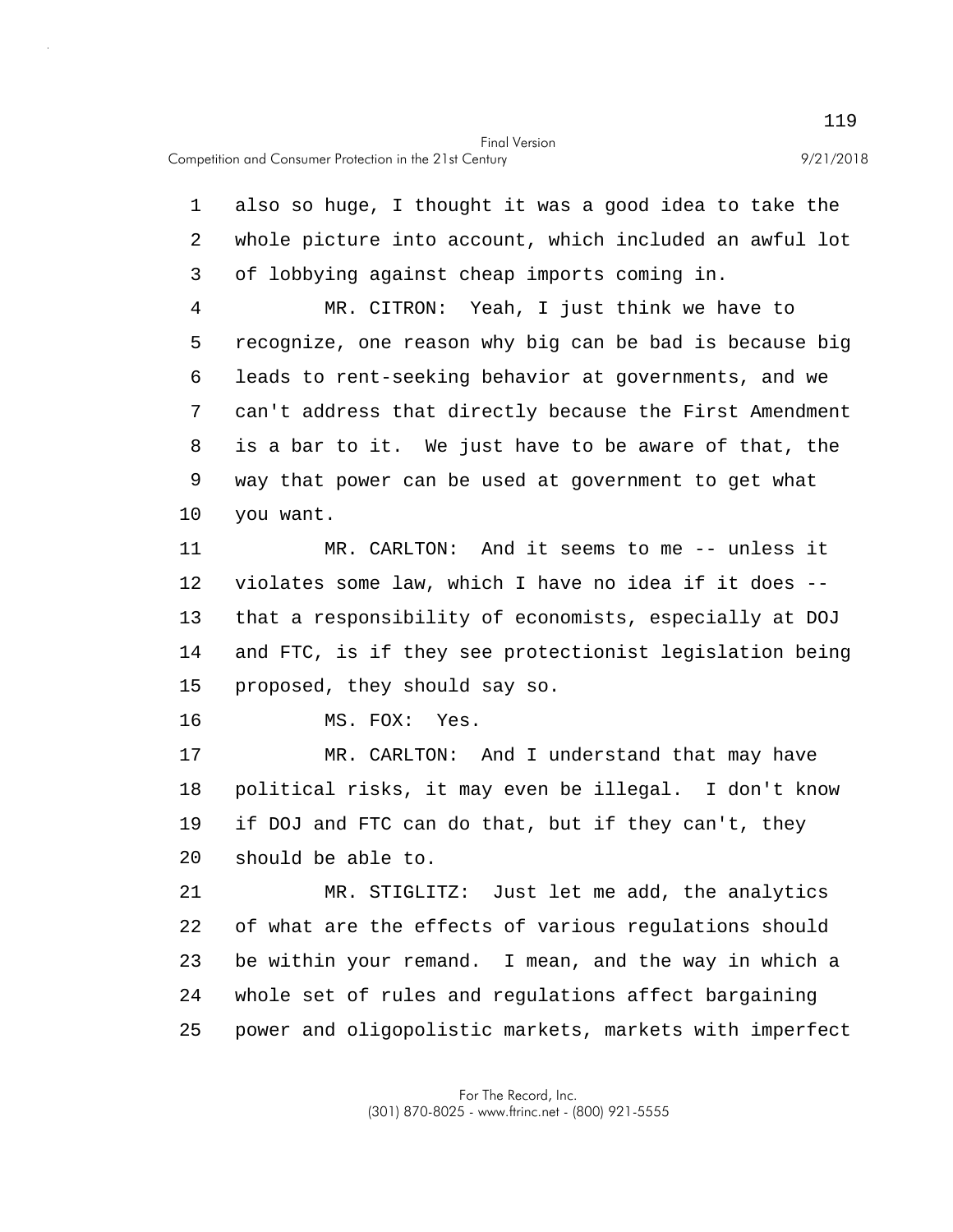1 competition, would be an important contribution to try

2 to bring that out.

5 3 MR. ABBOTT: Okay. Let me ask one more 4 question. You know, to what extent, if any -- and this is probably primarily for Professor Fox, but others 6 should chime in -- to what extent, if any, should U.S. 7 policymakers and antitrust enforcers look to the EU for 8 guidance on competition issues?

10 9 And I would go beyond the EU to additional agencies, such as mentioned by Professor Kovacic, the 11 UK, Canada perhaps, Australia. Are there specific 12 things that they are doing now that perhaps we should 13 consider adopting?

15 14 MS. FOX: So I'll start out on that. I think the United States does not look enough at our 16 counterparts all over the world, and even within our 17 own country, and I think Bill was entirely right to 18 bring up the UK experience and the market inquiries 19 experience as a great tool.

20 25 As for EU, it's a little complicated because EU 21 does sometimes lean a bit far in imposing duties on 22 firms, but we lean a bit too little in imposing duties 23 on dominant firms, and I think that there's a lot that 24 we can pick up by watching the EU, but with a -- with some skepticism, but with some receptivity, and we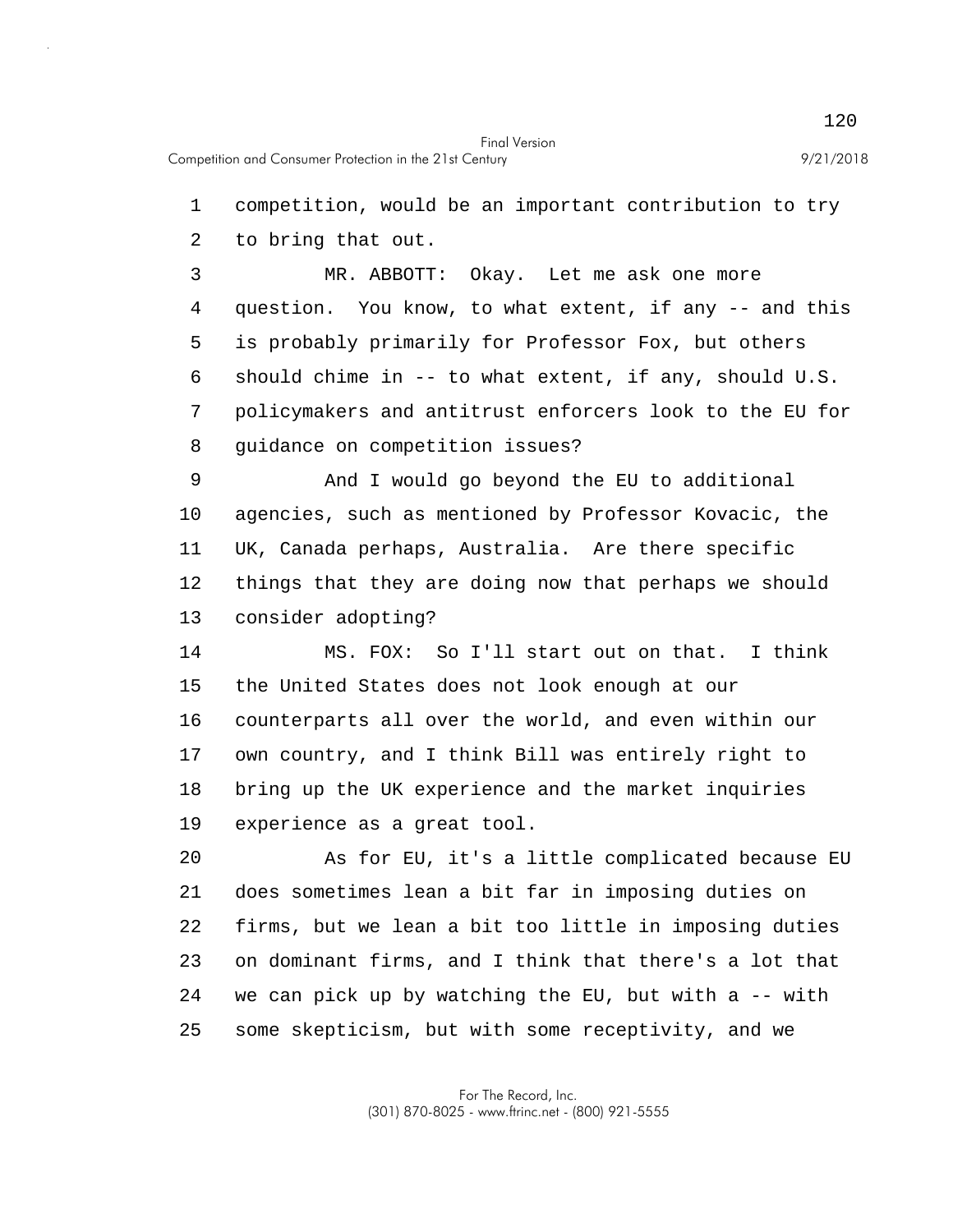5 1 ought to realize that we're out of step with the world 2 in imposing so few restraints on our dominant firms. 3 MR. ABBOTT: Okay. We have got three minutes 4 left. Let's have, very quickly, closing thoughts. Let me go back to Professor Stiglitz. 6 MR. STIGLITZ: Well, thank you. Maybe I'll 7 begin by picking up on something that Eleanor just 8 said, which is that because we don't take as active 9 policies on antitrust and competition, it may have

10 macroeconomic effects. While we all deal with 11 individual cases, cumulatively, when you don't deal 12 with them sector by sector, it winds up in leading to a 13 less competitive economy, and that has macroeconomic 14 consequences.

15 20 25 The second observation I want to make that we 16 haven't been able to talk about, which is the strategic 17 question, which is some of this, I think, may be able 18 to be done through case by case. Some of it can be 19 done by FTC rulemaking. I think some of this will have to be done eventually by Congress, and I think there 21 will have to be a judgment -- you know, have we gone 22 down -- have the courts gone down in a particular 23 direction so far that to reverse it will take another 24 20, 25 years? Because of the nature of dynamics, you know, the damage that will be done in that 20, 25 years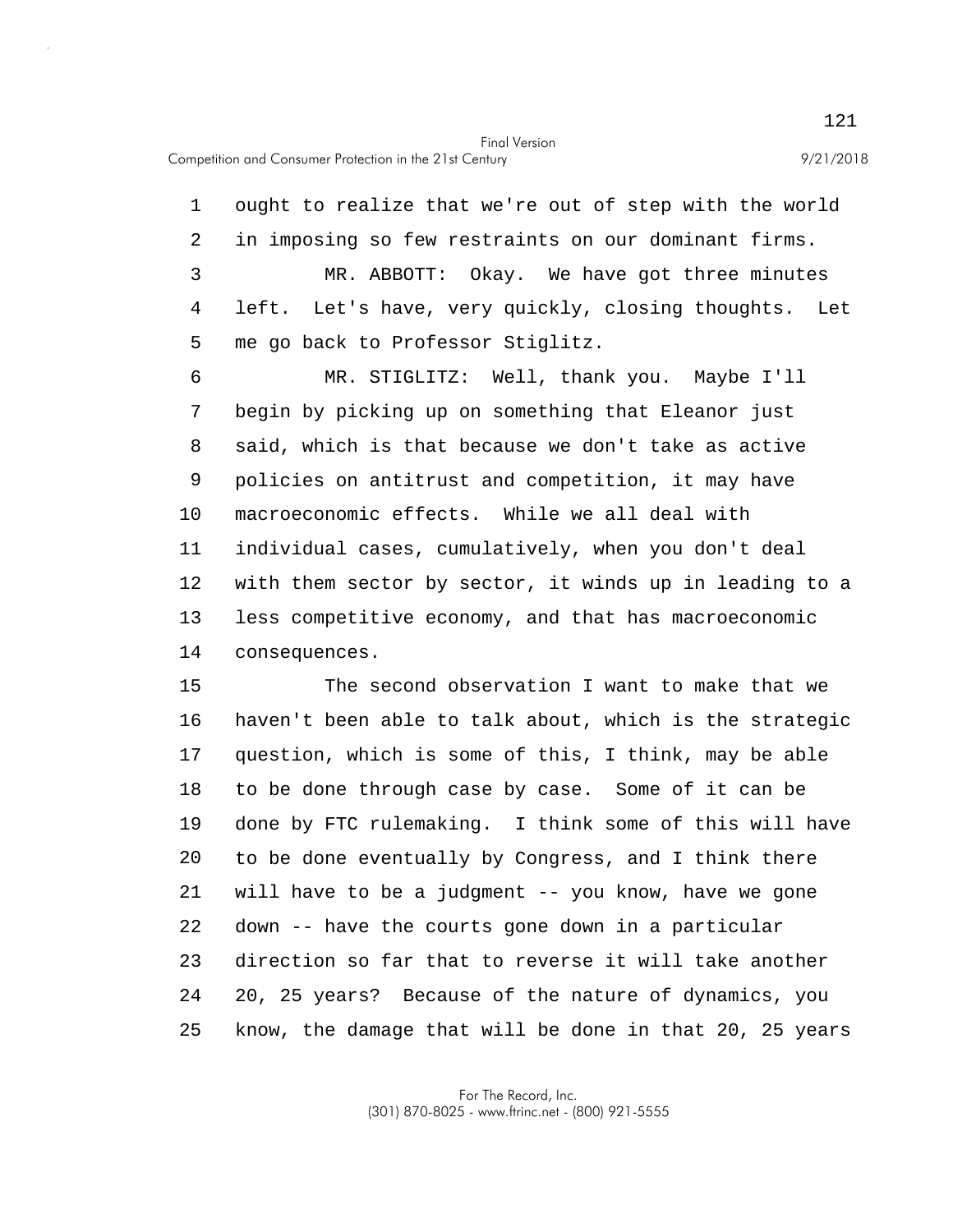Competition and Consumer Protection in the 21st Century 9/21/2018

1 could be very large.

5 2 So I think that one of the issues that I think 3 our society needs to confront is how much can we do 4 within the existing legal framework and how much do we -- where do we begin to start saying we have to 6 redefine the law?

7 MR. ABBOTT: Okay.

8 Keith Hylton?

10 15 9 MR. HYLTON: Sure. I guess I'd begin with the statement that, in general, I think antitrust is in 11 pretty good shape. I mean, the platform markets are 12 generating new problems, and there are questions -- the 13 data privacy issue, the kill zone problem that we have 14 talked about -- that antitrust doesn't seem to have a solution for right now, and we need to do some research 16 to figure out the extent to which the problem requires 17 something, requires a solution.

20 25 18 As far as the rulemaking/adjudication divide or 19 going to Congress, you know, my inclination is I prefer the adjudication approach that we've taken and 21 rulemaking where it's codification of principles that 22 have come out of adjudication that are pretty well 23 established or where there's a need for a big change. 24 I would be wary of seeing the FTC shift toward rulemaking as a general matter.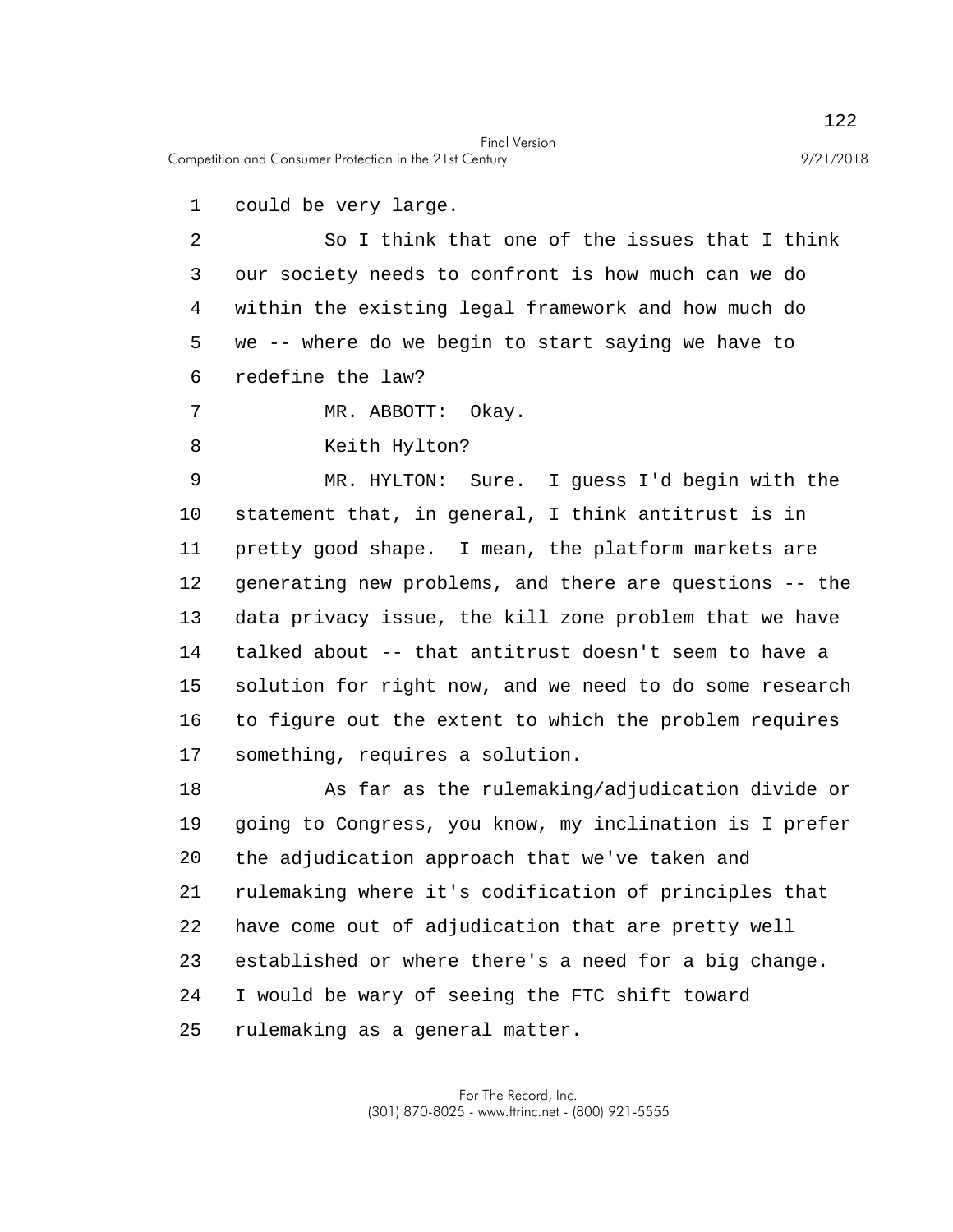Competition and Consumer Protection in the 21st Century 9/21/2018

5 10 15 20 1 I'm wary of Congress, too, because the Sherman 2 Act, if you've read the statute, it's pretty sparse, 3 Section 1 and 2 are just two paragraphs, and if you 4 imagine Congress producing some statute like that today, no way. It would go to 2000 pages, and it would 6 have little exceptions in there for this company and 7 that company. There is no way Congress would produce a 8 competition law statute today that would be as useful 9 as the Sherman Act is now, because the Sherman Act has been left to largely judges to figure out how to do it, 11 and they have done it case by case, and they have 12 generated very useful rules out of that approach. 13 So I think -- I think we -- I think our 14 framework is largely sound, though the platform markets that the new economy has generated have some problems 16 that we still need to look at more carefully to try to 17 figure out how to solve these things. 18 MR. ABBOTT: We have technically run out of 19 time, but if anybody wants to add anything very quickly. 21 MS. FOX: Oh, can I add? 22 MR. ABBOTT: Eleanor. 23 MS. FOX: I'm sorry, I have to disagree. I do

25 24 not think antitrust is in very good shape, and I think that the problem is -- and with apologies to you,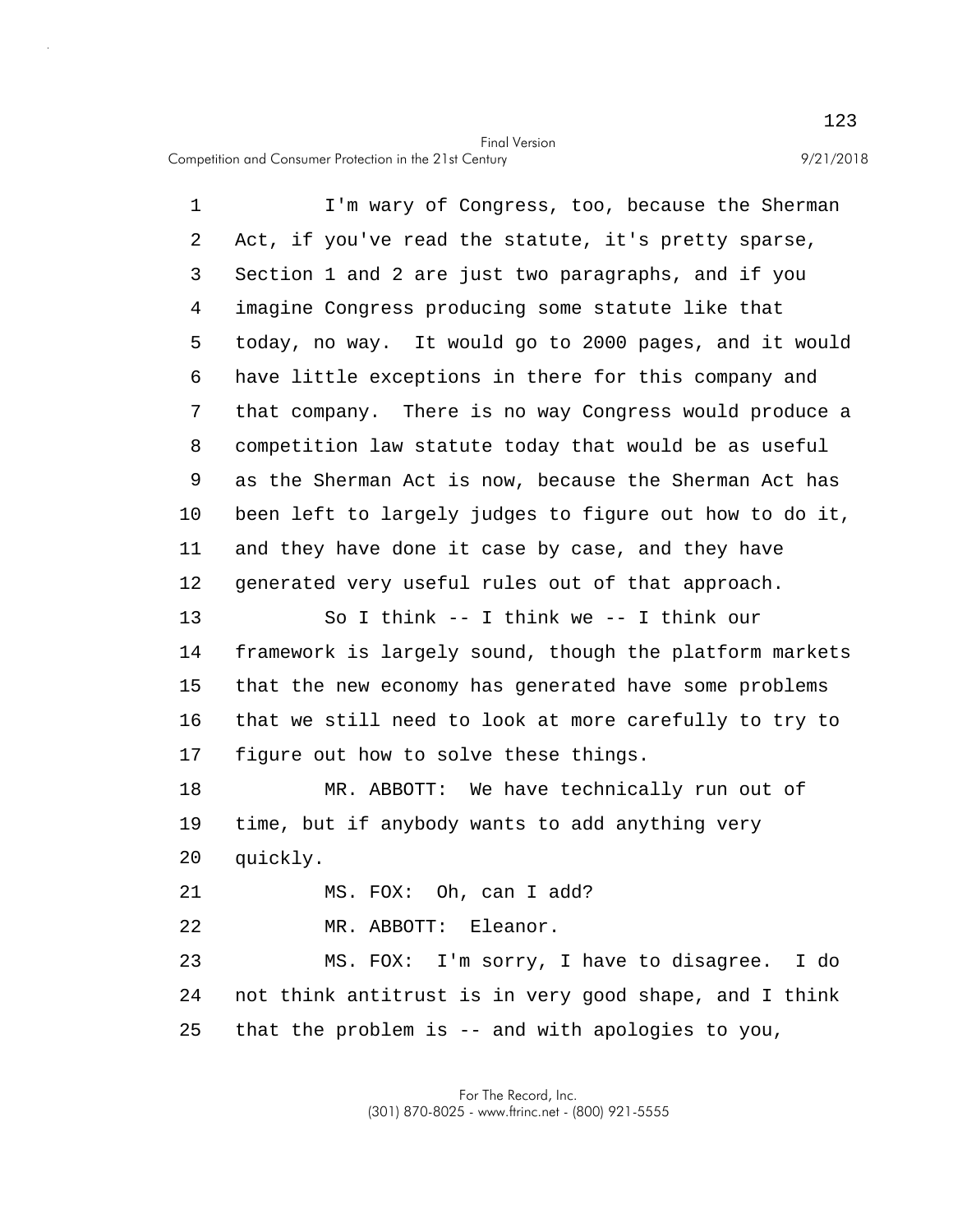Competition and Consumer Protection in the 21st Century 9/21/2018

5 1 Bill -- the problem is Chicago School and the 2 philosophy that's carried it way off the mark. So I 3 just want to say two words about -- I mean, this is Bob 4 Pitofsky's book, and it was ten years ago, How the Chicago School Overshot the Mark: the effect of 6 conservative economic analysis on U.S. antitrust. It's 7 not Republican/Democrat. It's a large span of really 8 important scholars. Everybody should read it again. 9 And this was ten years ago.

10 15 The Chicago School philosophy keeps even way 11 more overshooting the mark as shown in American 12 Express, and what we have got to do is we need a new 13 center of gravity, and I want to invoke sort of the 14 legacy of Bob Pitofsky. Think Bob Pitofsky. Read his work again. Read his opinions, maybe combined with 16 Justice Breyer -- and Justice Breyer often cites Bob 17 Pitofsky -- Cal Dent, Leegin, American Express.

20 25 18 Breyer tries to get back to the mark with 19 clearer rules that respect the forces of competition more than we respect the forces of competition today. 21 And read the Second Circuit opinion in Trinko, which 22 was the law and in my view was correct before the 23 Supreme Court in Trinko, because the Supreme Court in 24 Trinko changed a huge amount, and the Federal Trade Commission, with Section 5, in my view, can take up the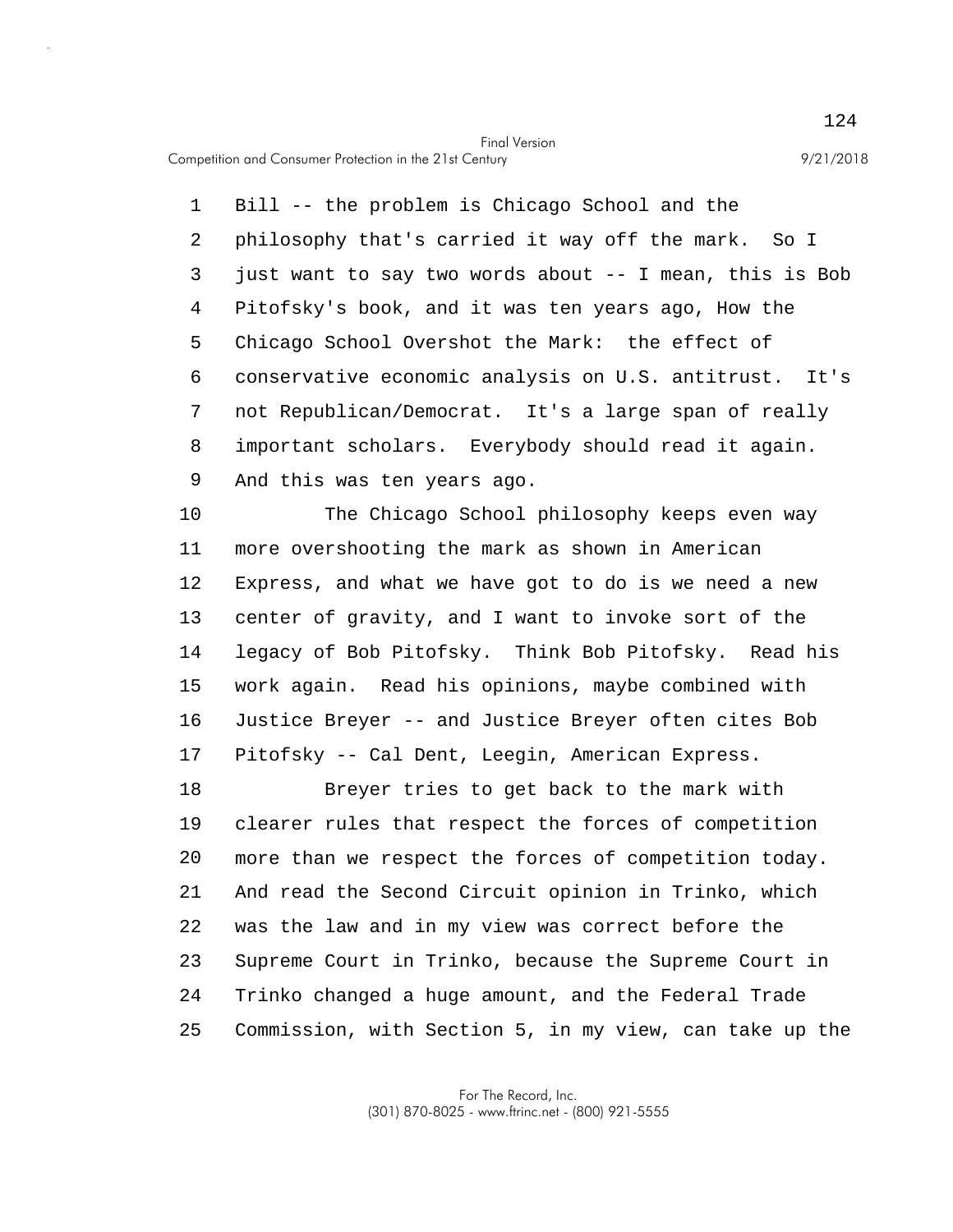1 slack.

5 2 MR. CITRON: I would just say very, very 3 quickly, a lot of the things I've said today I think 4 are things that the agencies already do better, already think about, and the courts don't or are missing, and 6 when that's the situation, all I can encourage the 7 agencies to do is to keep pushing.

Final Version

10 15 8 If you have to go to court and lose, lose out 9 loud so that we can go to Congress and say this is a problem, or you can go to judges and say this is a 11 problem, it's something that we have to change going 12 forward. Because if you lose quietly, we have the 13 situation where we continue to overshoot the mark in 14 the same direction among judges who don't really recognize the scientific, economic, policy consensus is 16 against them.

17 MR. CARLTON: And I'll be brief. Five things I 18 would recommend:

20 19 Don't misuse antitrust by trying to fix problems that antitrust enforcement is not well suited 21 to fix and has little to do with their creation.

25 22 Second, I'm against rulemaking in general, but 23 I do favor studies of policy areas to enlighten us 24 about our prior beliefs about what works and what doesn't. Do retrospective studies of economic models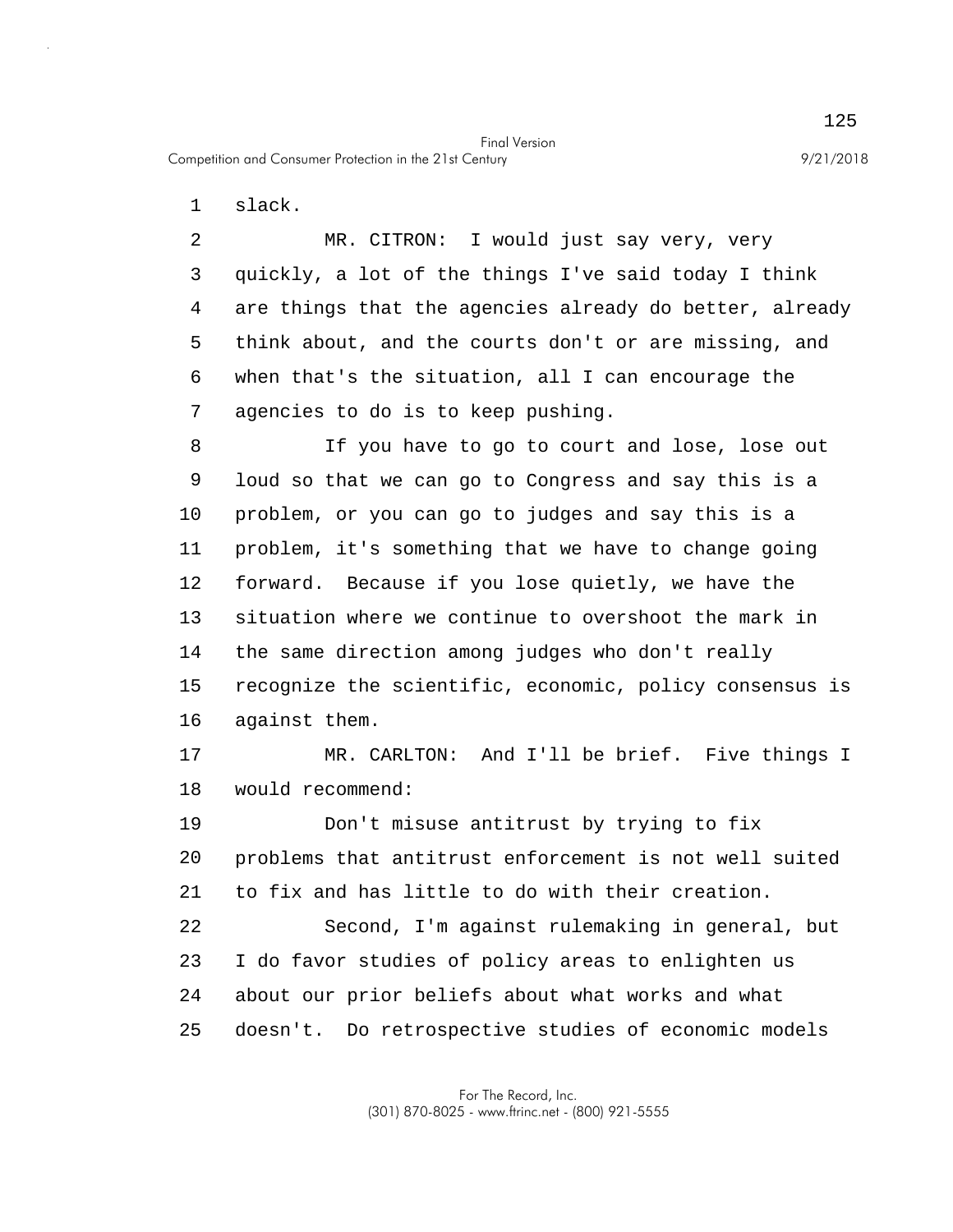1 to tell us which ones work, which don't.

5 2 As far as whether antitrust is up to the task 3 of dealing with new problems, I think it is, but there 4 are new problems. Pay more attention to data and how control of it can affect competition. View attempts by 6 dominant firms to deprive rivals of data in a harsh 7 way.

10 8 Pay more attention to what I call the vertical 9 most favored nations clauses. They can be sometimes justified, but we have not paid enough attention to 11 them.

12 And, finally, both agencies should evaluate the 13 competitive consequences of existing and proposed state 14 and federal laws. Thank you.

15 20 MR. ABBOTT: Thank you. That ends our panel. 16 We have a ten-minute break. Be back in ten minutes, 17 sharp. That would be ten minutes after 12:00. Thanks. 18 19 21 22

23

24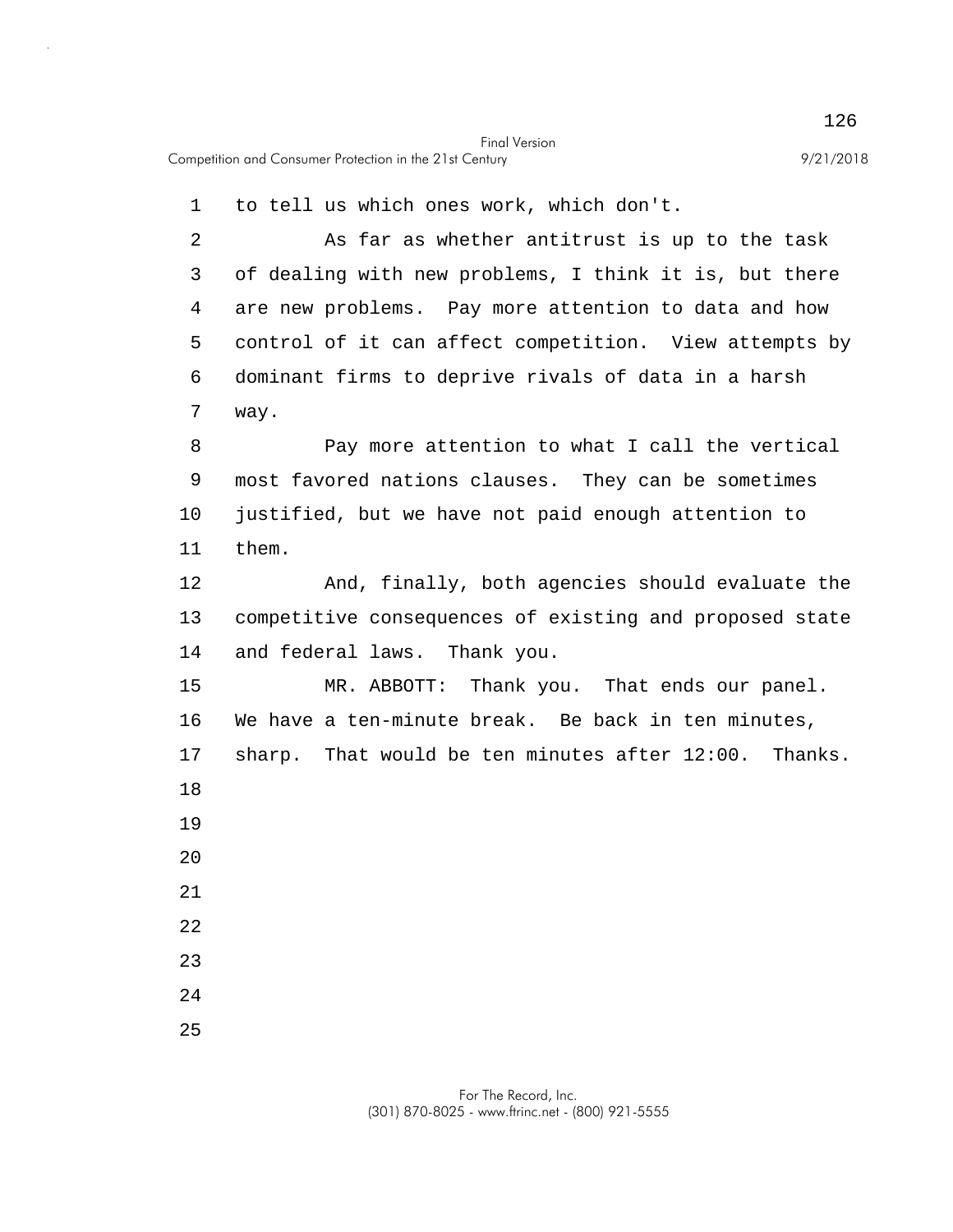Competition and Consumer Protection in the 21st Century 9/21/2018

5 1 PANEL 2: THE STATE OF ANTITRUST LAW 2 MR. ABBOTT: We are about to start again, the 3 second panel on The State of U.S. Antitrust Law. We 4 are going to cover a lot of the questions we did and get a variety of new perspectives, which is very 6 valuable. Again, I am Alden Abbott, General Counsel of 7 the FTC.

10 15 8 Before proceeding, I want to again announce 9 that two of our FTC interns will be handing out questions -- little cards, and people may submit 11 questions. If we don't have time to address the 12 questions audience members have, we are keeping them 13 and we will consider them as we prepare the record, and 14 so don't be concerned. Do feel free to write up your questions. Also we have a cafeteria next to the 16 auditorium that is open until 2:30.

20 17 Let me start out right again and announce the 18 new panelists. So the next panel will have Debbie 19 Feinstein, who is a partner and head of the Global Antitrust Group at Arnold & Porter Kaye Scholer, LLP, a 21 former director of the FTC Bureau of Competition, and 22 also an Assistant to the Director and Attorney Advisor 23 at the FTC.

25 24 Michael Kades is the Director for Markets and Competition Policy at the Washington Center for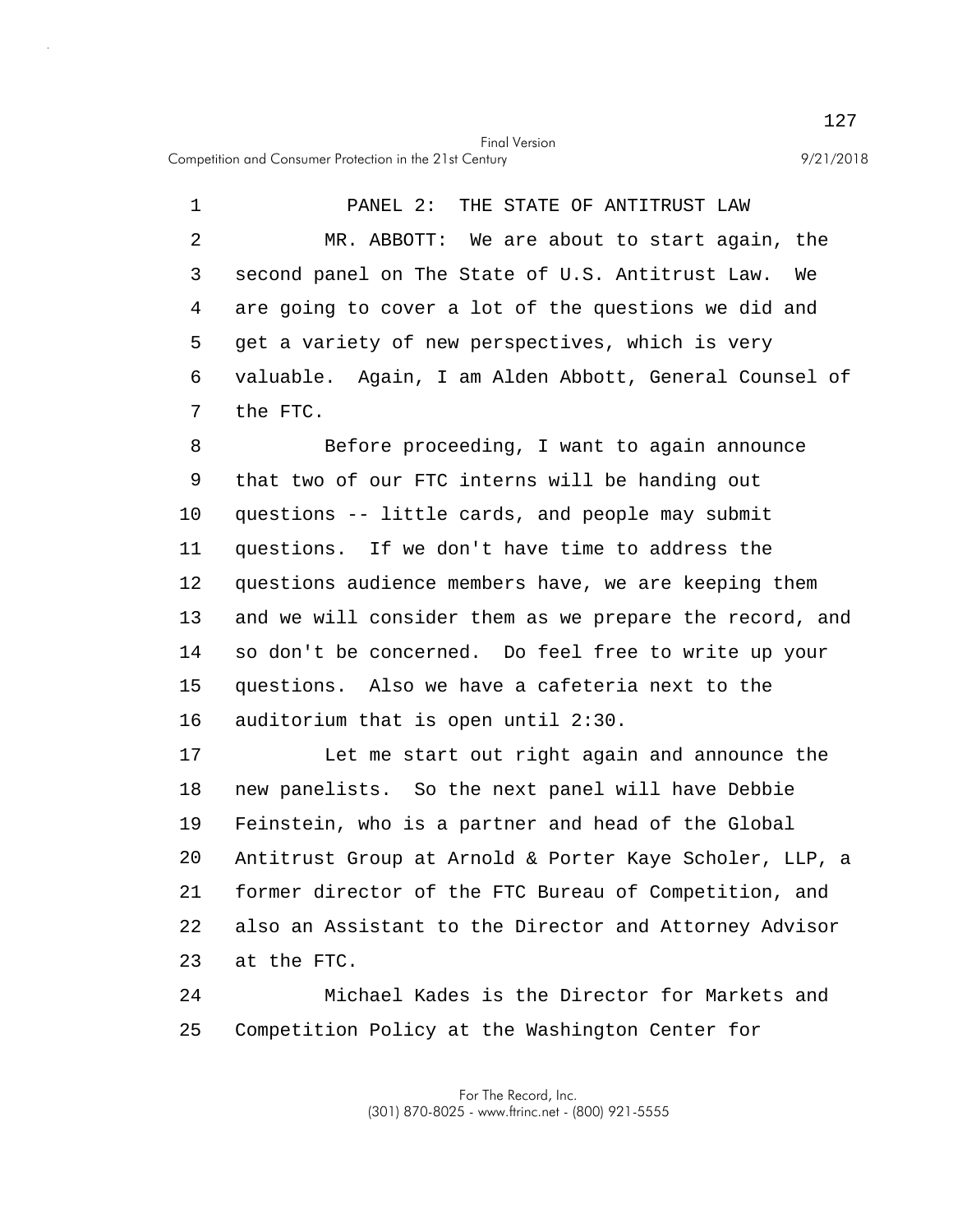5 1 Equitable Growth. Previously, he worked as antitrust 2 counsel to Senator Amy Klobuchar, and previously he was 3 an attorney at the FTC, including as Attorney Advisor 4 for Chairman Jon Leibowitz. I might mention that Mike worked on a number of important pharma matters while he 6 was at the FTC.

10 7 We welcome again to the panel Professor Bill 8 Kovacic, again, Professor at GW Law School, former FTC 9 Chairman, currently a nonexecutive director of the UK Competition in Markets Authority.

15 11 Diana Moss. Dr. Moss is President of the 12 American Antitrust Institute and an adjunct faculty in 13 the Department of Economics at the University of 14 Colorado, Boulder. Prior to joining AAI in 2001, she was at the Federal Energy Regulatory Commission where 16 she coordinated the agency's competition analysis for 17 electricity mergers.

20 25 18 And last, but very certainly not least, 19 Professor Robert D. Willig, Professor of Economics and Public Affairs, Emeritus, at the Woodrow Wilson School, 21 the Economics Department of Princeton University, and 22 senior consultant at Compass Lexecon. From 1989 to 23 1991, Professor Willig served as Deputy Assistant 24 Attorney General for Economics in the Antitrust Division of the Justice Department.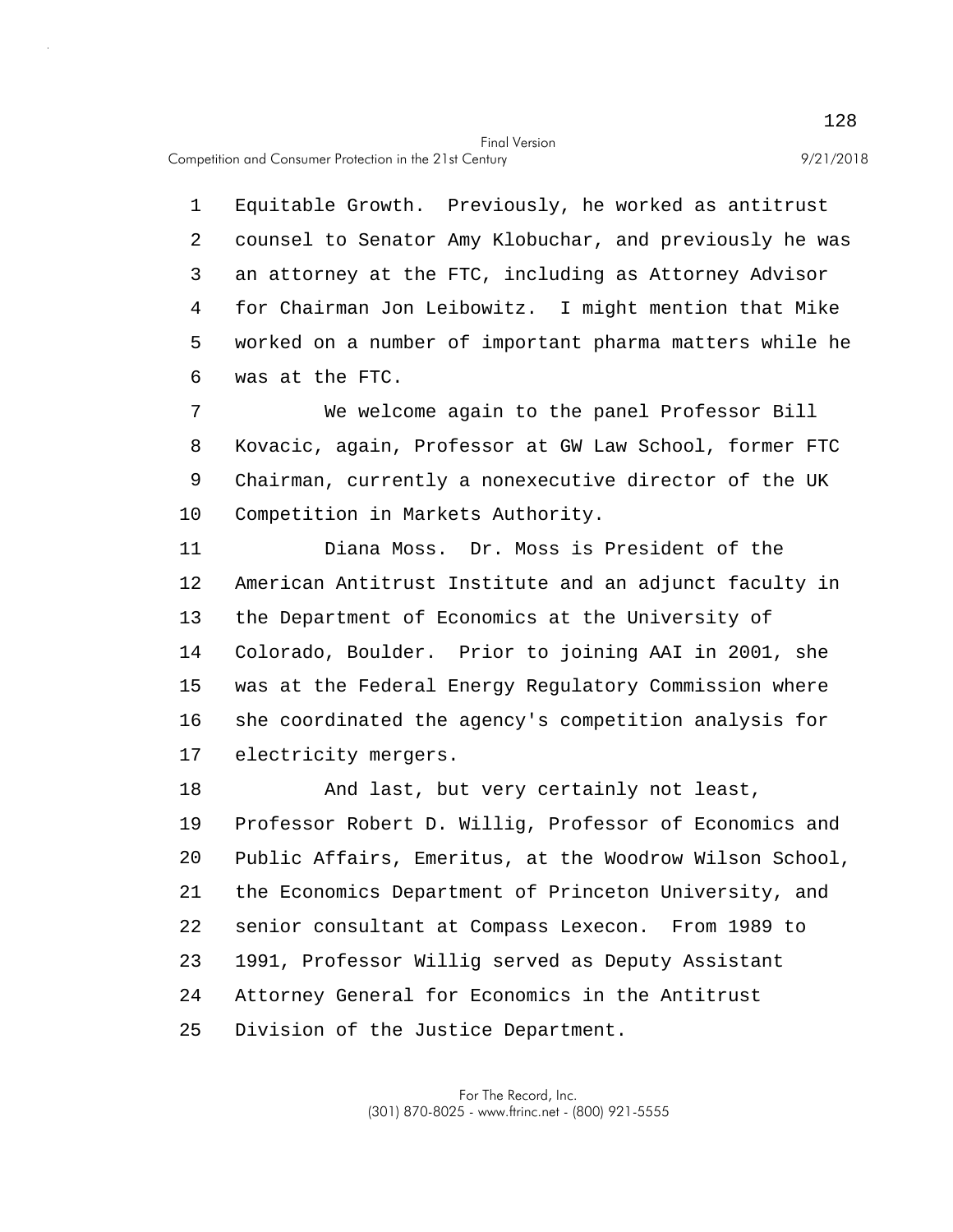Competition and Consumer Protection in the 21st Century 9/21/2018

5 10 15 20 25 1 So we are going to follow a very similar format 2 to the first panel, and just for starters, I would like 3 to -- and try to keep it brief -- but get quick 4 reactions to what you've heard. In particular, you know, the keynote addresses, but also some of the 6 commentary on the keynote addresses. 7 Let's quickly go down the ranks. Debbie 8 Feinstein? 9 MS. FEINSTEIN: Well, thank you very much for having me here. This has been an absolutely 11 fascinating morning so far. You know, listening to 12 everybody, it was fascinating because I expected there 13 to be a lot of discussion about all the ways in which 14 antitrust isn't getting it right because they aren't considering all of these other factors. 16 In fact, what I heard is that antitrust does 17 cover all of these things; there's just a huge 18 divergence of views as to whether or not the courts are 19 getting it right. So on the one hand you could completely agree with Professor Hylton that the state 21 of antitrust law is strong in the sense that all the 22 cases we're talking about and complaining about are all 23 ones that are in the courts. They are not getting 24 knocked out on motions to dismiss as being unrelated to the antitrust laws. They are antitrust cases.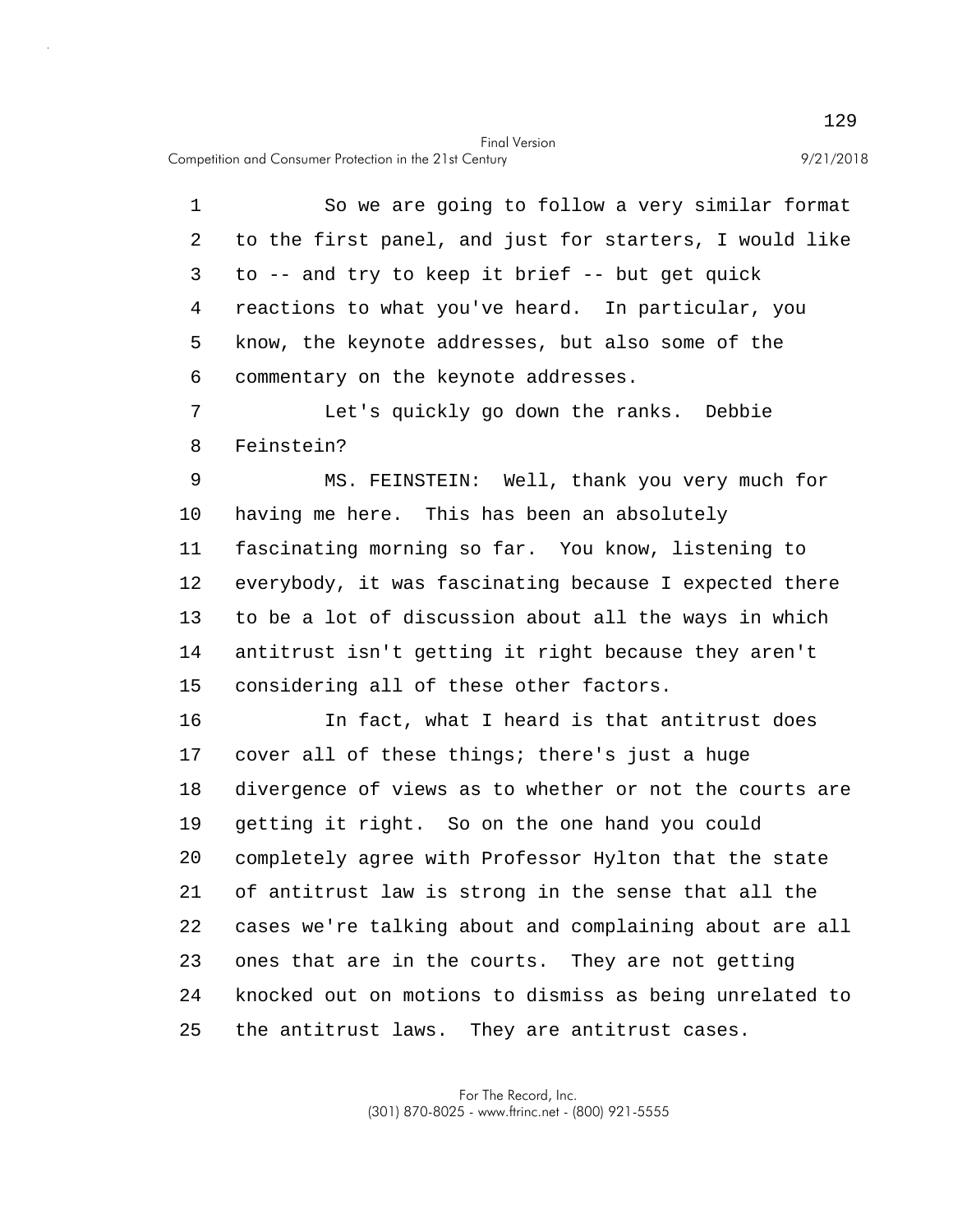5 1 On the other hand, you could agree with others, 2 including Professor Fox, who says it's wrong in the 3 sense that the decisions didn't come out the way some 4 folks would like them to, but for all the discussion about whether or not antitrust should take into account 6 other factors, something we'll talk about later, the 7 discussion this morning was almost entirely about 8 simply things that are within the box of antitrust.

10 15 9 I think that's where we should stay, frankly, for reasons I'll explain later, and I think there's 11 plenty to talk about there, but when you hear the 12 things that we're talking about, that the rules on 13 predatory pricing are wrong, that we should focus more 14 on combinations of big data, well, that can be taken care of by monopolization.

20 16 When you think about whether we should be -- 17 whether, you know, we should be thinking about 18 two-sided platforms or a one-sided platform, that is an 19 antitrust case. It made it to the Supreme Court. That is within the role of the antitrust laws.

25 21 So to me the question is if antitrust is 22 getting it wrong, if the Supreme Court is making 23 decisions that people don't think are in the best 24 interests, why and what can be done about it? And I think that's something that we'll talk about as the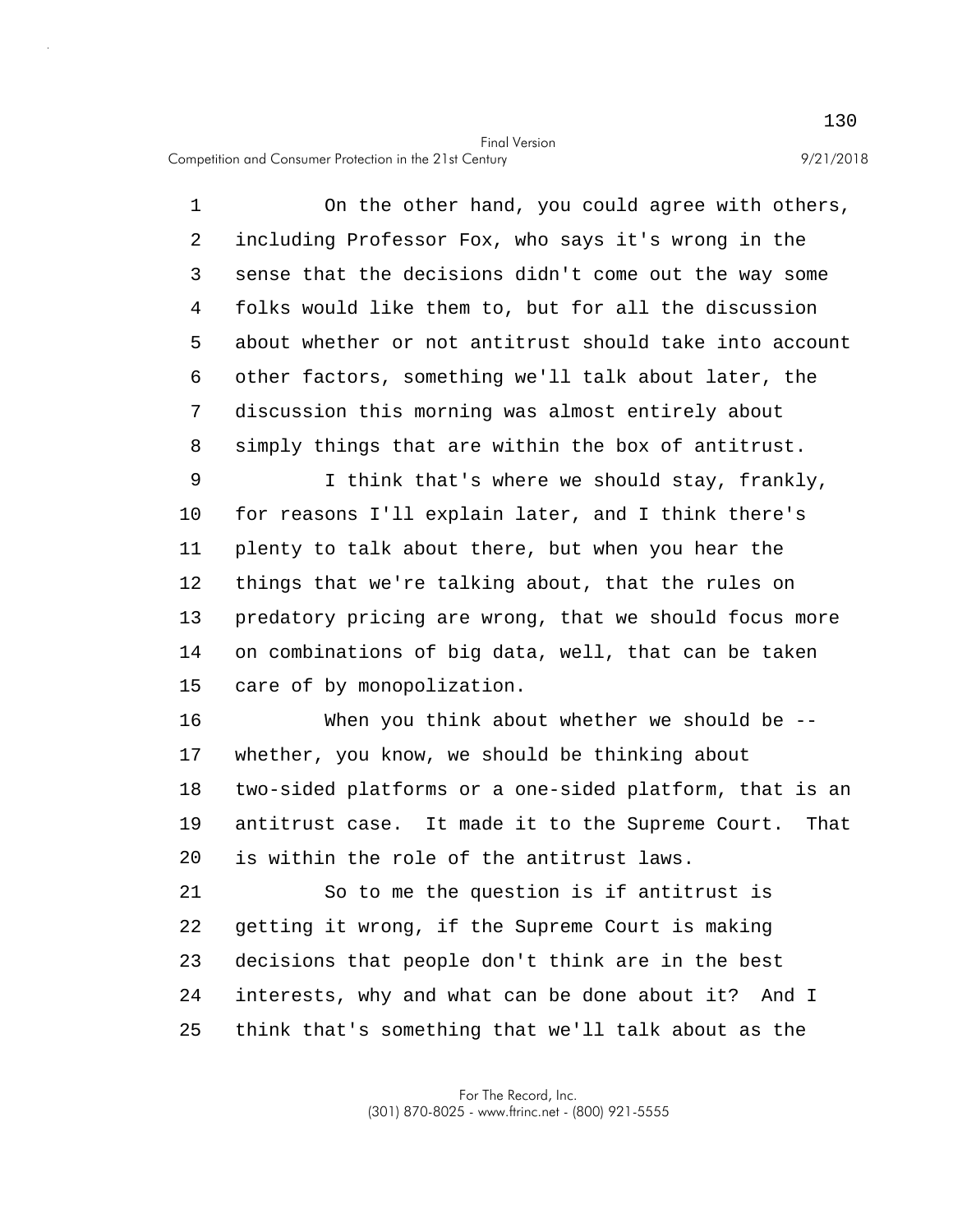5 10 15 20 25 1 panel goes on, but I think that's where the focus ought 2 to be, which is, you know, if there's a view that we're 3 getting it wrong and that the economy is suffering, how 4 do we right the course? And I have thoughts on that that we can discuss 6 later, but, you know, in focusing the discussion on 7 that rather than should we recreate the body of 8 antitrust to take into account considerations that are 9 far beyond and really didn't end up being what the first panel ended up talking about, I found that 11 fascinating. 12 MR. ABBOTT: Mike Kades? 13 MR. KADES: Thank you, and it's a pleasure to 14 be back at the Federal Trade Commission. It's somewhat like my second home. I'm very honored to be part of 16 this panel. 17 I guess I sort have taken away two things. 18 First, from Professor Stiglitz's presentation, it seems 19 to me he really put out a challenge to the antitrust community and said there's a monopoly problem in the 21 United States, and the failure of the antitrust laws 22 are contributing to that problem. And to me that 23 immediately begs the question, how do you decide 24 whether an institution, the antitrust enforcement institution, is succeeding in protecting competition?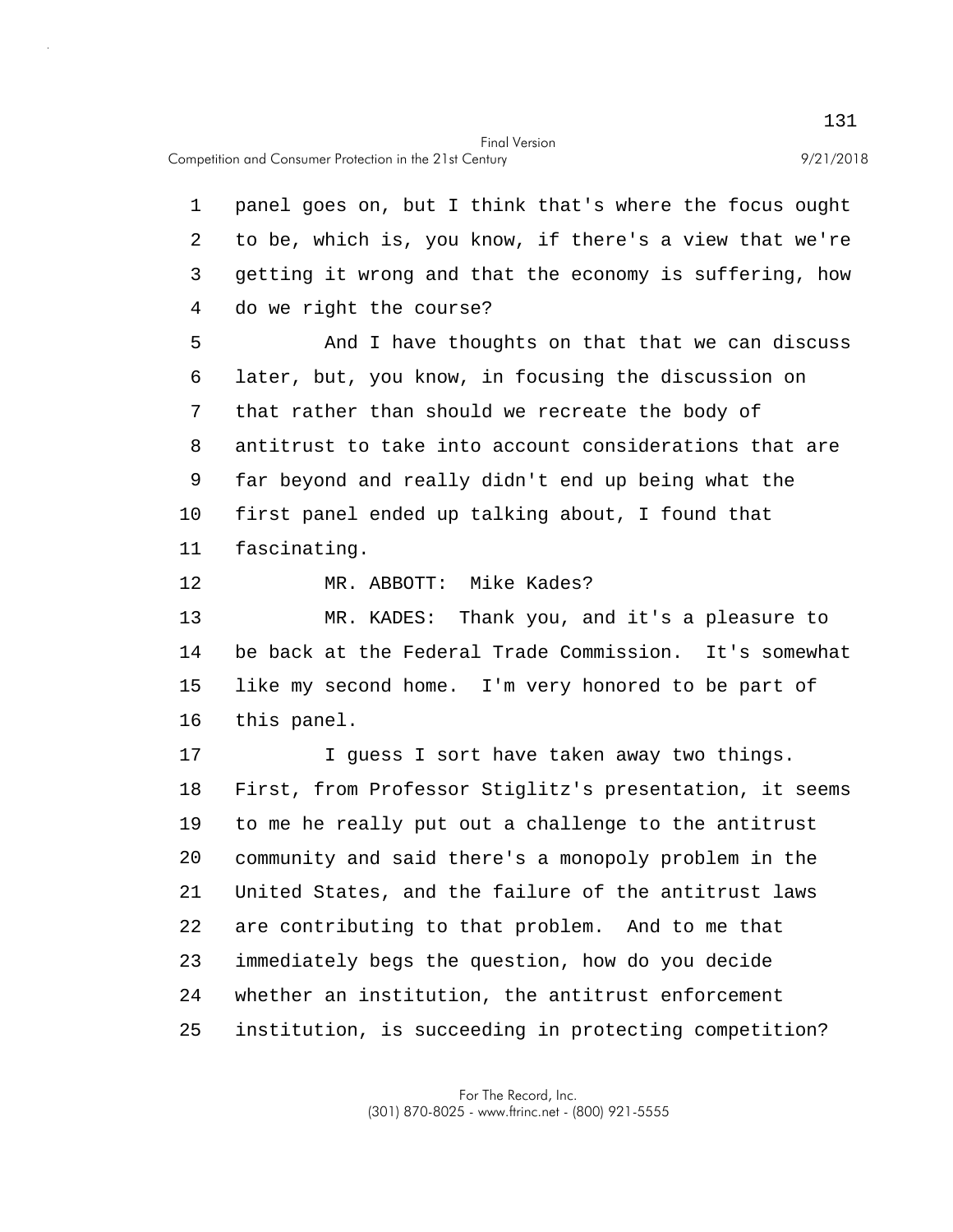Competition and Consumer Protection in the 21st Century 9/21/2018

25

5 10 1 So you might sort of -- this might be called, 2 like, the trial lawyer's assessment, which is if I won 3 my last case, clearly the antitrust laws are working, 4 and if I'd lost my last case, clearly the antitrust laws are to blame. We can certainly look into 6 scholarship, and there's lots of articles sort of 7 talking doctrinally, but I think that sort of misses 8 the larger point that Professor Stiglitz is making, 9 which is that there's something gone wrong in the American economy, and we need to think about what the 11 antitrust's role is in that economy.

15 12 So I am going to propose the water is wet test, 13 which is if plaintiffs and the Government are 14 consistently having to prove water is wet in court, if they are fighting over the most obvious, very simple, 16 straightforward antitrust matters, then probably the 17 antitrust enforcement laws are underdeterring.

20 18 And when you look at the Supreme Court in 19 American Express, if you look at the implications of Trinko, if you look at the implications of, just last 21 year, the FTC spending four days, 1600 exhibits, to 22 block a physician practice merger that went to near 23 monopoly in Bismarck, it looks to me like that's where 24 the antitrust action is in litigation.

The cases the Government is litigating are not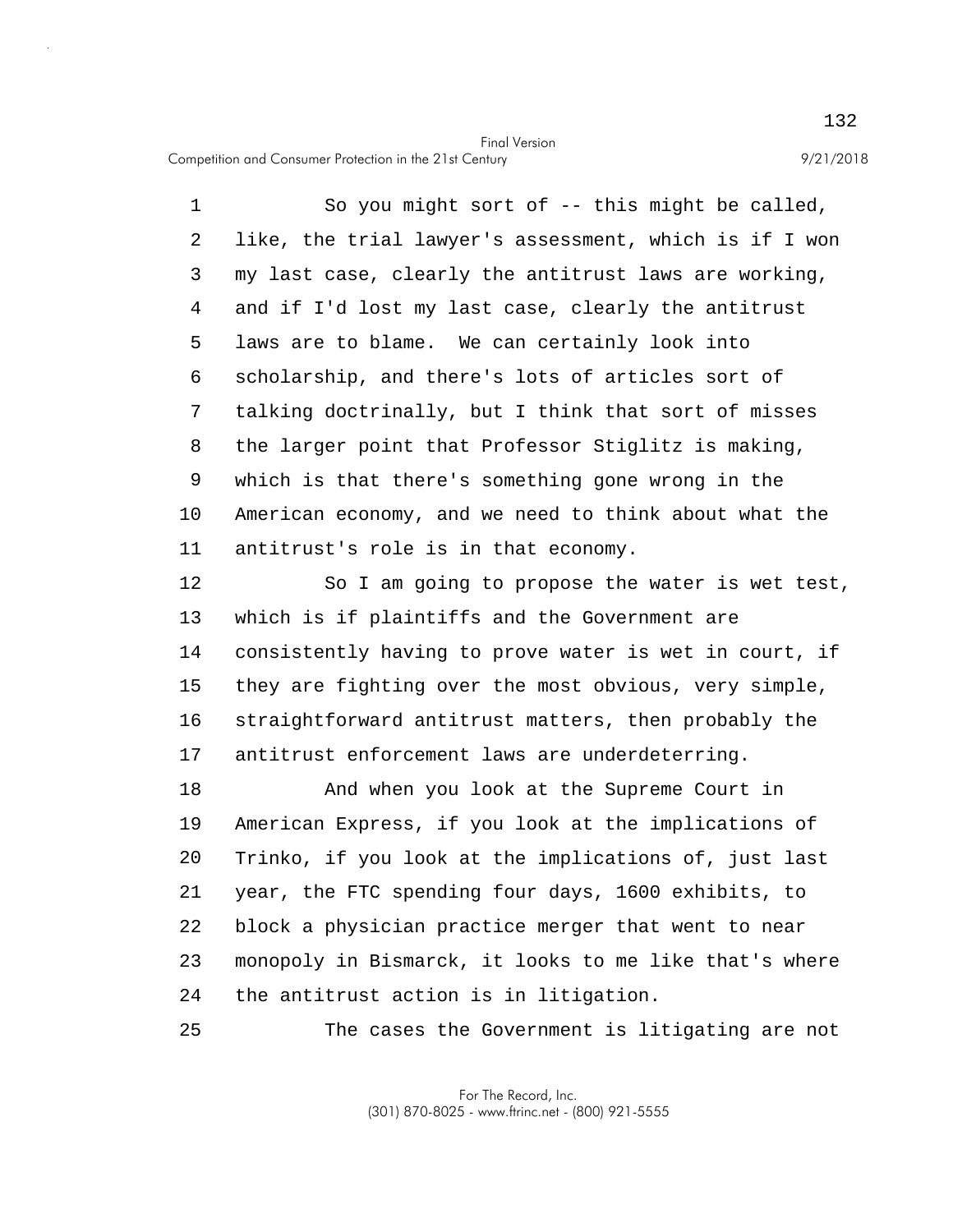5 10 15 20 1 on the frontier, therein what we call the homeland of 2 antitrust, and that seems to be a very strong 3 indication to me that the antitrust laws, as they're 4 interpreted today, are failing. MR. ABBOTT: Okay, the antitrust laws are 6 failing. Interesting perspective. 7 Professor Bill Kovacic. 8 MR. KOVACIC: Yeah, I enjoyed the earlier 9 segments. They were terrific. I especially liked the second keynote. That was a real highlight for me. So 11 I'm just giving you a quick assessment. 12 One thought about the discussion of aims and 13 what the agencies do and how they think of things, and 14 I've spent time looking at the budget requests of the two agencies going back about 50 years, where each year 16 they have to go before Congress and justify the sums 17 that they'll be given to enforce the law, and those 18 requests, I think, say a lot about the agency's own 19 perception of what their aims are. They're certainly interested in basic questions 21 of economic performance, innovation, pricing, but 22 there's always been a component involving distribution 23 and equity to them. To take the FTC as an example, how 24 do you suppose the Commission has sought funds from

25 Congress to carry out its competition program?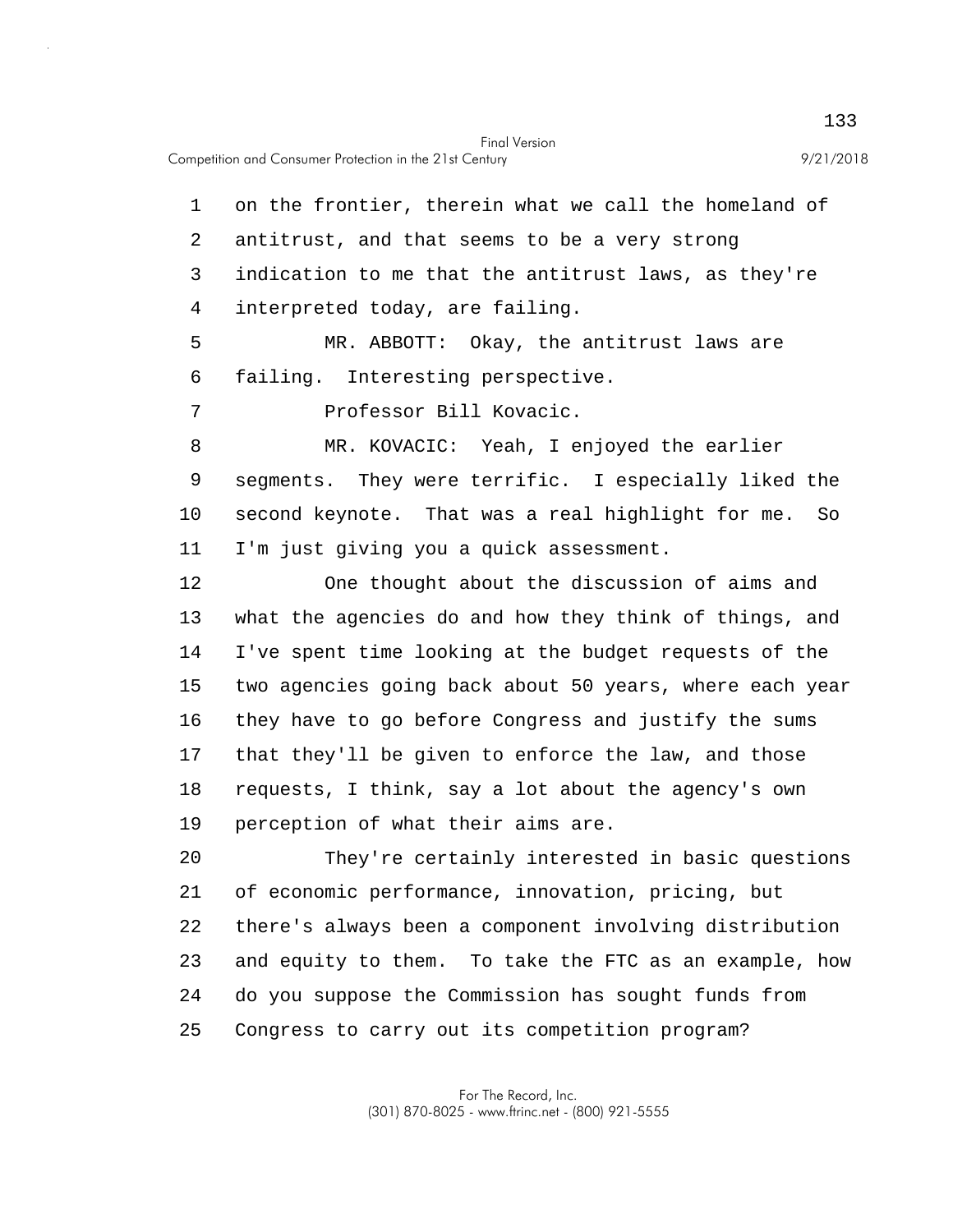Competition and Consumer Protection in the 21st Century 9/21/2018

5 1 It's always identified what were called at 2 different times market basket issues. We're interested 3 in energy, food, healthcare, and a set of other 4 concerns. There's never a budget request that says "We're really concerned about the overpricing of luxury 6 yachts, so we're going to focus a lot of attention on 7 the yacht sector."

10 15 8 All of the budget requests of the Commission 9 and certainly those of the Department focus fundamentally on delivering good results to average 11 citizens. So embedded in that I see a basic concern 12 about distribution, about equity. The major program 13 that the Department developed over time involving 14 public procurement, the principal beneficiaries of improvements in public procurement performance that 16 would have come about as a consequence of the 17 Department's anticartel program are for the most part 18 people on the second half of the income distribution.

20 25 19 So if we ask, has competition law been concerned with equity, with distribution, I would say 21 the way in which the agencies have allocated resources 22 over time would say decisively yes. Now, they have 23 done this in the context of the admittedly amorphous 24 consumer welfare standard, and if you were skeptical of that, you would dismiss it as a slogan that's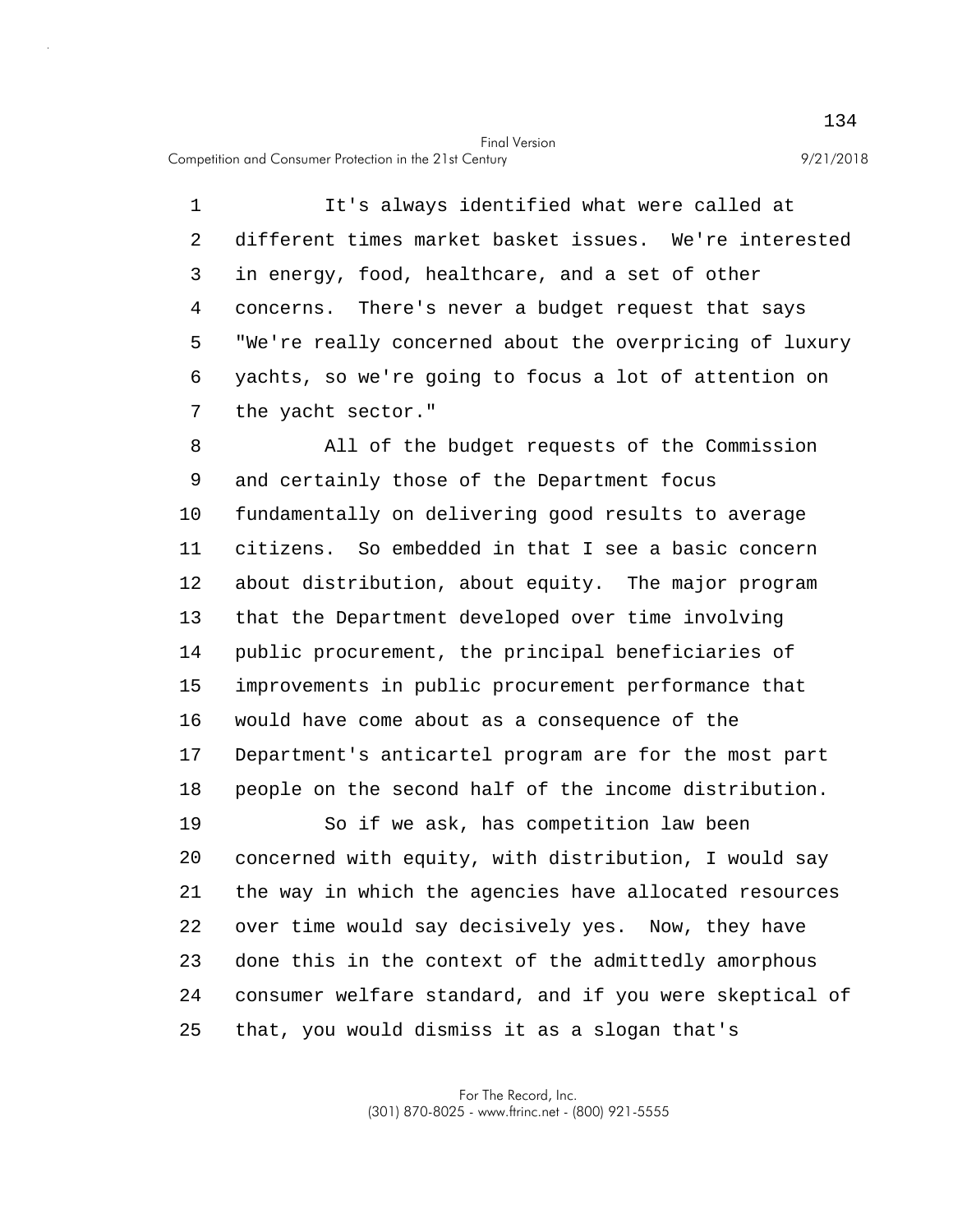1 deliberately designed to obscure difficult policy

2 choices.

5 3 But under the framework of focusing on 4 consumers first and foremost, they built programs that in many ways encompass a fundamental concern with 6 equity and distribution, without labeling it as such, 7 but that has been the overwhelming center of attention 8 when it comes to formulating budget approaches.

10 15 9 The agencies, when they have brought cases outside of that zone, have invariably done it to 11 establish a doctrinal point. Polygram deals with 12 concert performances. Is that a key distributional 13 impact concern? Well, I suppose wealthier people tend 14 to go to those concerts and get tickets, but there was a crucial doctrinal aim there, which was to 16 rehabilitate a rule of reason that had taken a serious 17 blow in California Dental, followed up by other cases 18 to do the same.

20 25 19 So if you look at the wide range of cases that the agencies have brought over time, especially those 21 within what might be called their larger zone of 22 discretion for setting priorities, this has always been 23 in the back of their minds, and I think competition law 24 priority-setting has done a good job of having that first and foremost in their minds in deciding what to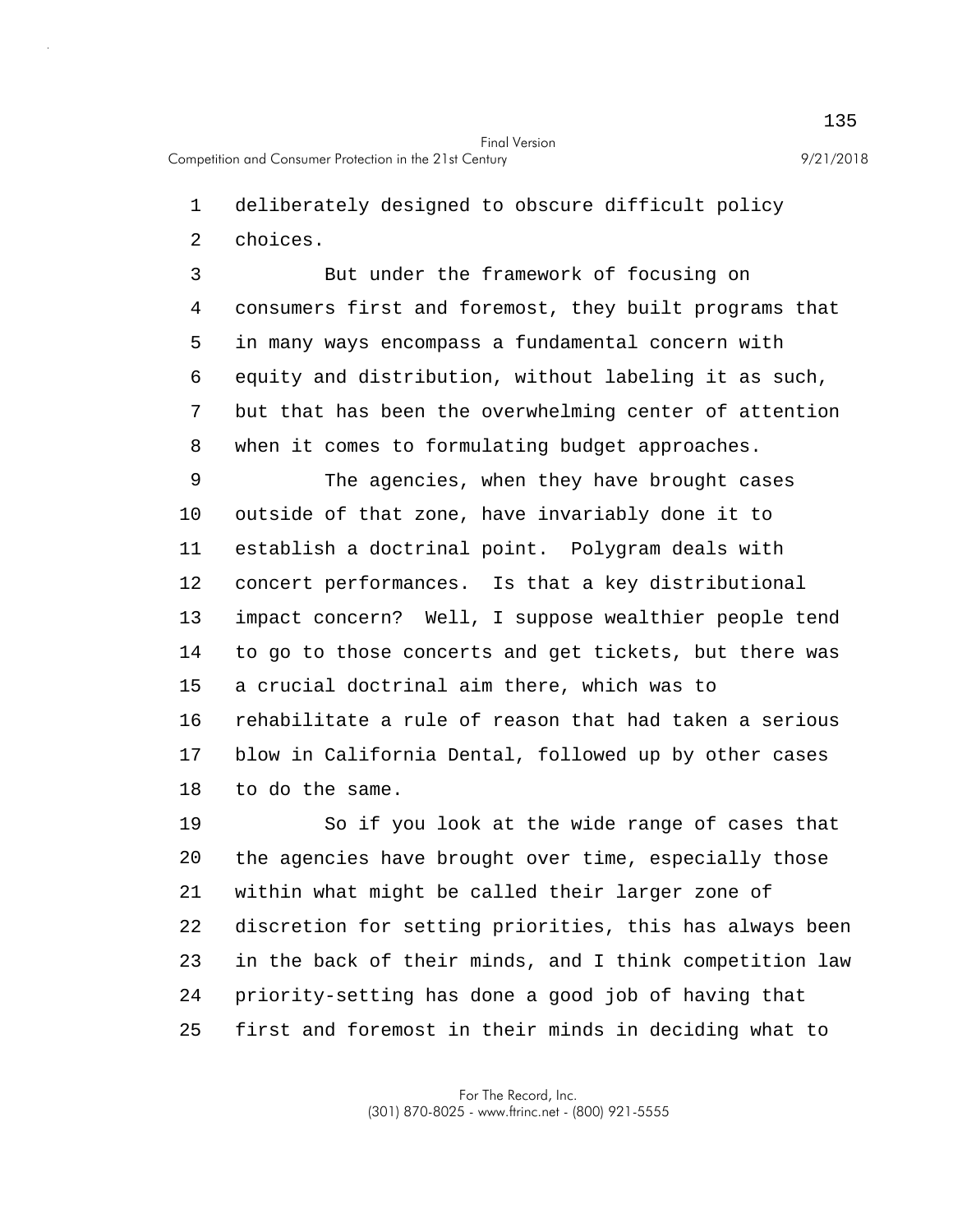5 10 15 20 25 1 do, even though the technical tools that are used might 2 focus more and more specifically on this large category 3 of concern called consumer welfare. 4 That attentiveness to the concerns of average citizens, especially those with perhaps less than 6 average means, I think has been a perhaps not explicit 7 but a very visible element of what the agencies have 8 done. 9 MR. ABBOTT: Okay. Diana? MS. MOSS: Yes. Thank you very much for 11 inviting me here today. It's been a terrific 12 discussion so far, and I'm actually surprised but 13 heartened to hear more consensus on some key underlying 14 issues, but still some areas of disagreement. So I view that as progress being made in our community and 16 the antitrust community, the policy community, to deal 17 with these issues moving forward. 18 I guess a few take-aways from this morning's 19 conversation. One is, you know, I think that we have a debate going on in the antitrust community over the 21 perils of high concentration. These warning signs have 22 been around for a long time, as Professor Stiglitz 23 noted, back even to the seventies. There is a very 24 interesting debate going on between economists in the antitrust community about whether more aggregate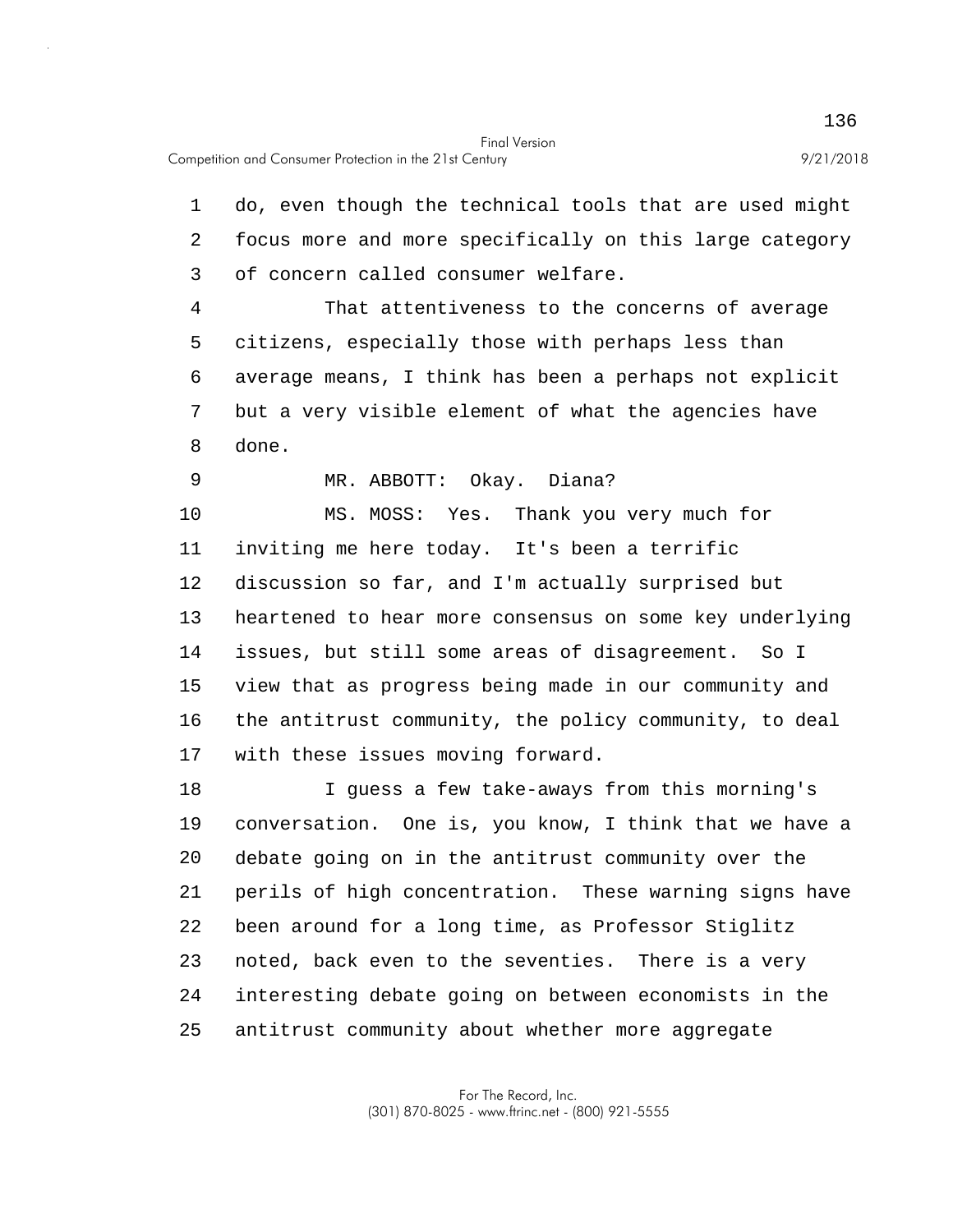1 measures of concentration are actually relevant to

2 antitrust analysis.

5 10 15 3 So, you know, my view on that -- I have just 4 written an article coming out in The Antitrust Magazine on this -- is for the IO economists who engage actively 6 in this debate not to be naysayers or to put their 7 heads in the sand, but to actively engage and figure 8 out ways we can map over high levels of aggregate 9 concentration to what's going on in antitrust markets, because relevant markets in antitrust, many antitrust 11 markets are very highly concentrated. We should be 12 figuring out ways to add to the debate, to develop a 13 constructive agenda moving forward. The labor 14 economists and macroeconomists are way ahead, way ahead of what's going on in the IO field.

20 16 Second, what I'm hearing today really fits 17 nicely or neatly, if you will, into a concept of the 18 antitrust laws that has been driven by static analysis 19 versus dynamic analysis. If you count the number of times you've heard "dynamic" up here already today, 21 it's a lot, and that says something.

25 22 So we have approached antitrust in this country 23 for many years in a very static way, but we have lost 24 track of the dynamic effects of mergers, in building market power, in accumulating market power. We have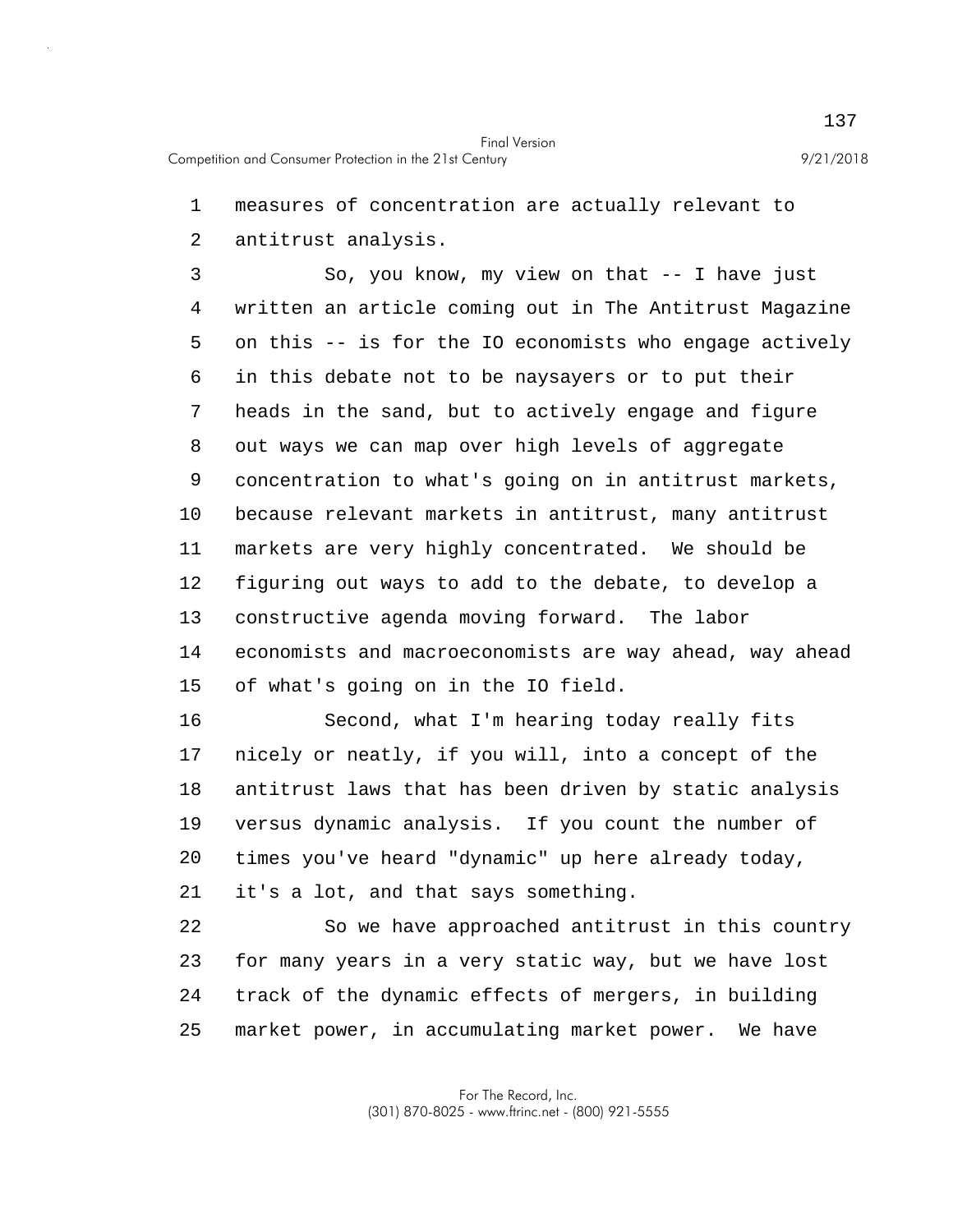1 lost track of the fact that avoiding false-positives 2 and using decision theory is a very static approach to 3 doing antitrust.

5 10 4 There are many other examples, even down to looking at mergers and looking at static price effects 6 on one hand versus dynamic efficiency effects on the 7 other hand. So these things don't match up, and I 8 think we're seeing the tension and the adverse outcomes 9 that are coming from a misalignment of using antitrust in a static way, with a static vision, versus a longer 11 term dynamic vision.

15 12 And then, finally, I think there are definitely 13 policy needs and prescriptions on the table here, 14 absolutely. We need to be asking, what lines can we no longer cross? Lines have been crossed. That's why 16 we're having the declining competition problems we're 17 having now.

20 25 18 So do we want to think about requirements, 19 requirements, for example, to show efficiencies, to require companies to show efficiencies in merger cases? 21 Do we want to think about requirements that savings, 22 cost savings, be passed on to consumers? Do we want to 23 think about the effectiveness of remedies? And this 24 links back to the importance of doing merger retrospectives, as Dennis was saying.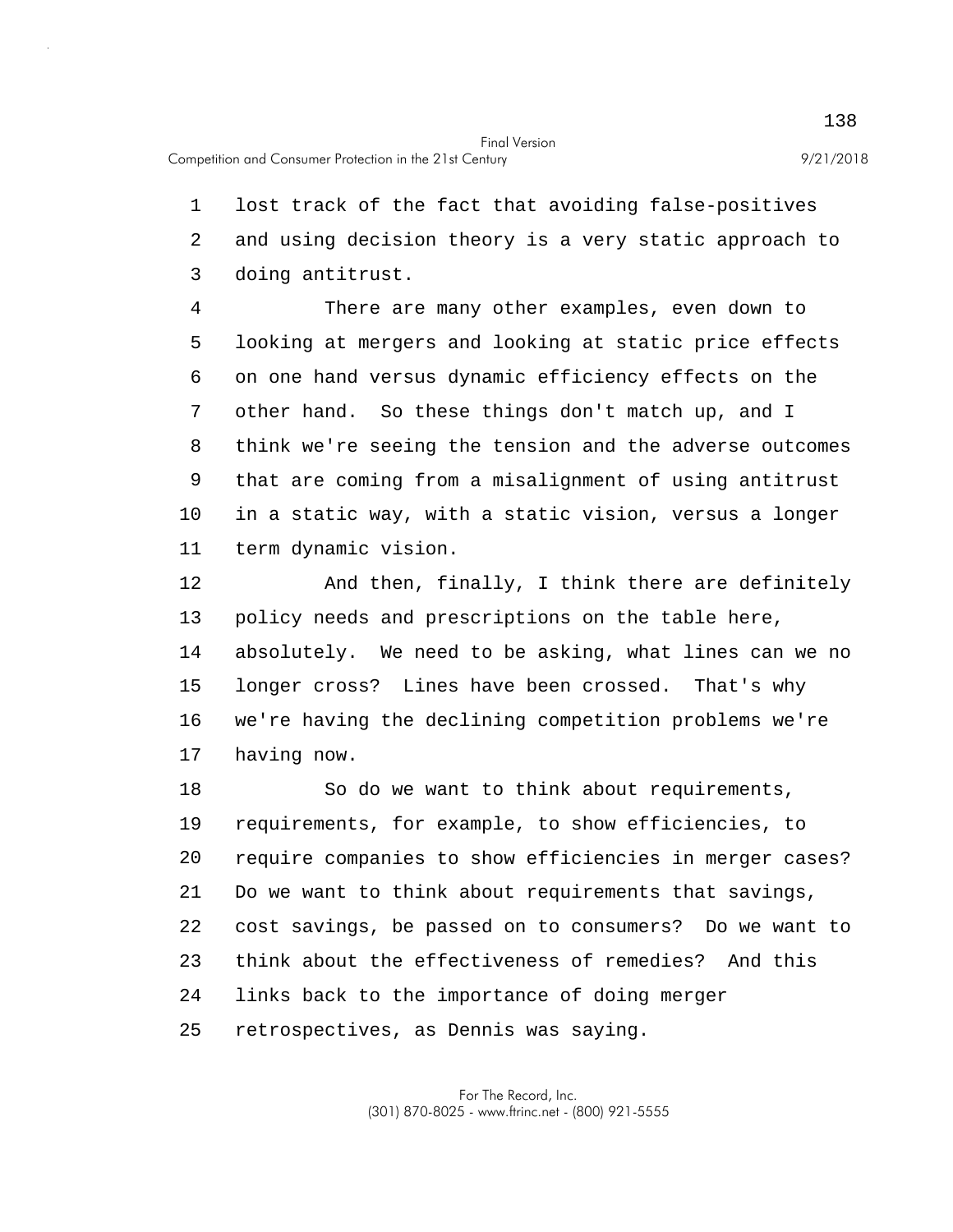Competition and Consumer Protection in the 21st Century 9/21/2018

5 10 15 20 1 And do we want to think about a broader set of 2 presumptions in addition to the structural presumption, 3 for example, a vertical merger structural presumption? 4 There's a whole -- presumptions on predation? There's a whole host of lines I think that have been crossed 6 where we need to give some deep thought to policy 7 prescriptions for addressing policy responses. 8 MR. ABBOTT: Bobby? 9 MR. WILLIG: Oh, thank you. I'd like to use my opening moments to respond more granularly, I think, to 11 Professor Stiglitz -- henceforth, Joe, I've known him 12 forever -- and I know that he is wildly prolific and 13 wildly stimulating, and so it would take me and the 14 rest of us days, if not years, to fully respond to his 30 minutes presentation, and that's sort of the rate of 16 exchange between him and the profession. He upsets a 17 field, and he fixes it, and then he moves on to another 18 field, and he just takes days to do what the rest of us 19 take an entire lifetime to do. So I need to rush through this, but I'll continue on these themes for the 21 next hour, if I'm allowed to. 22 So big themes. Joe says that changes in the

25 23 economy and changes in economics as a field have 24 progressed very importantly in the last, he said, third of a century, and those changes should be reflected in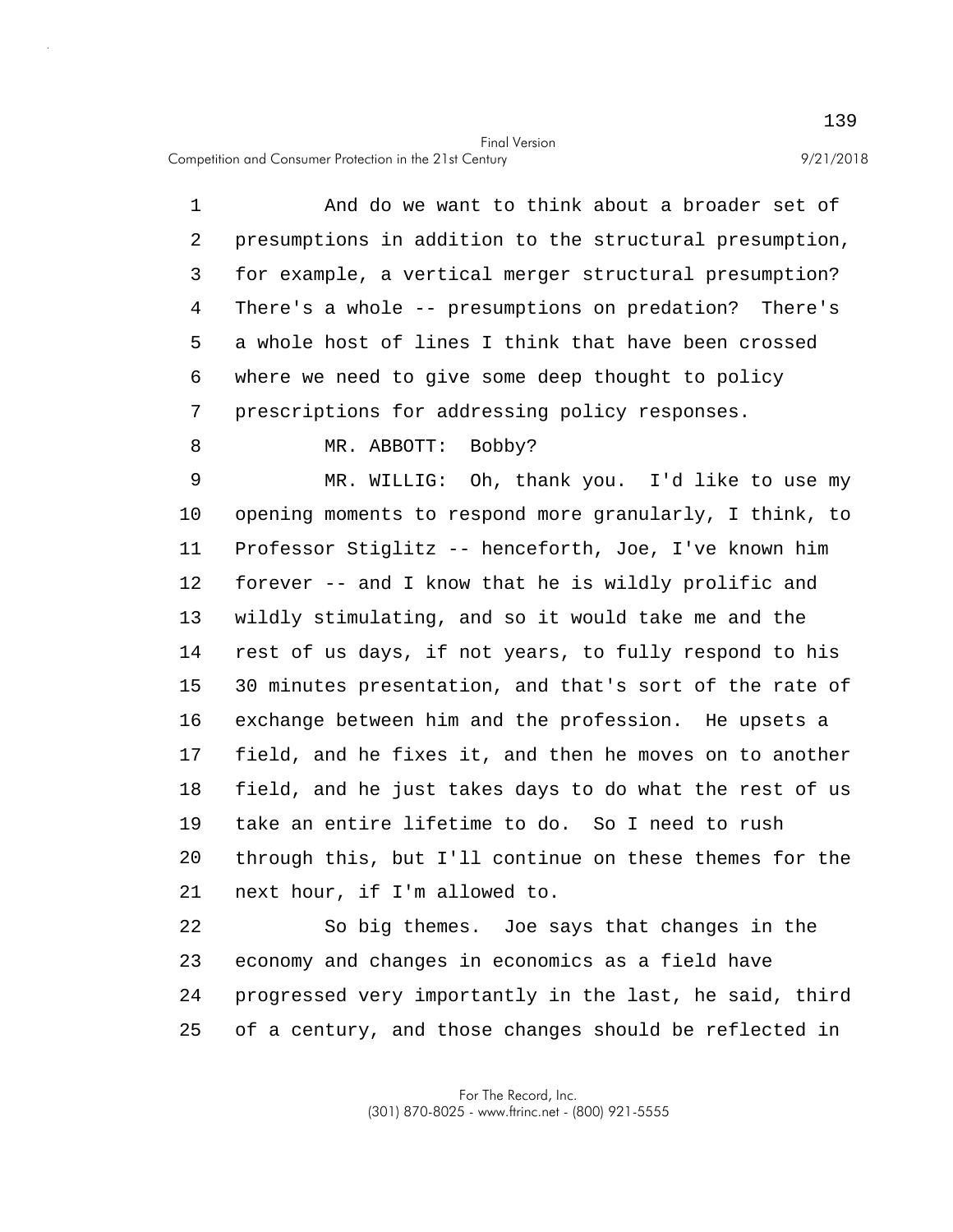1 changes in antitrust. In a way, that's the biggest 2 theme that I took away, and I would like to comment on 3 those first.

5 10 4 So a major part of the changes in the economy from my point of view have been the increasing 6 prevalence of economies of scale, also economies of 7 scope, and I would like to point out that this is not a 8 bad thing in itself, because increase in scale 9 economies is really a concomitant of the fantastic innovations that we've seen, the increases in 11 productivity, the technological progress, the infusion 12 of technology into a wide variety of sectors.

15 20 25 13 It also means -- and here I think Joe and I are 14 on the same page -- an increasing inapplicability of the old-fashioned, beautiful model of competitive 16 equilibrium, which Chicago did not invent but respected 17 more than others, perhaps. So it's only a bad thing in 18 terms of if you still want to rely on your old 19 competitive equilibrium theory when it comes to policy. Joe, are you still -- are you here? Yeah, hi, 21 Joe. The lights are blinding. Joe, this means that 22 the law of one price is dead. You know that. You 23 probably taught that to me. It means we can't expect 24 marginal cost pricing, and it's not even a desideratum any more because you can't cover the fixed cost that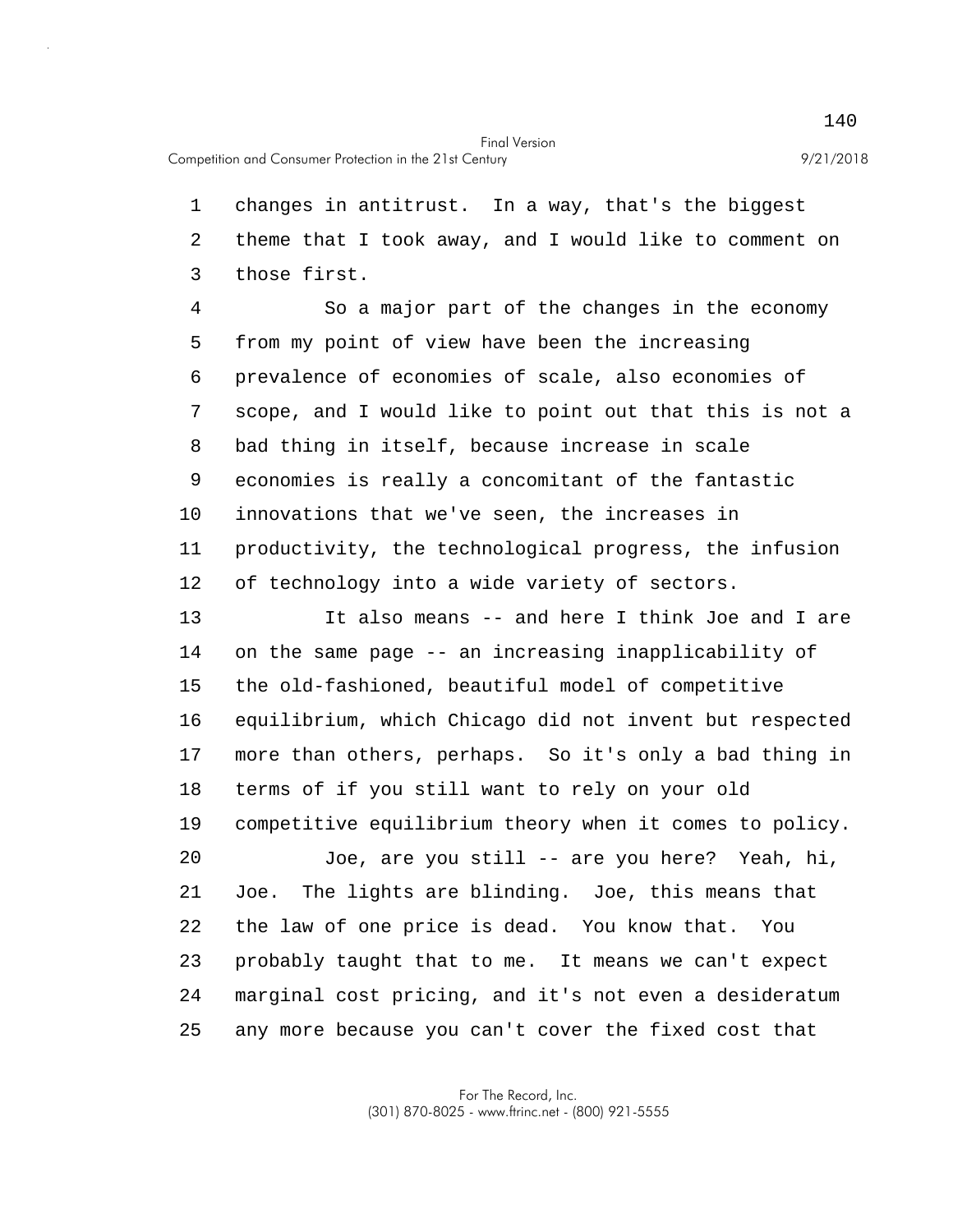1 underlies scale economies if we hold ourselves to

2 marginal cost pricing.

5 10 15 3 We know, as a matter of economic theory, that 4 in the presence of important economies of scale, nonconvexities in the economy, which arise from scale 6 economies and also from information problems, as Joe 7 has taught the rest of us, means that we need price 8 discrimination or at least differential pricing. We 9 need nonlinear pricing. We need some of the very kinds of business practices that at least some of us, in too 11 easy discourse, we think should be desiderata for 12 competition pricing, but now complex pricing is an 13 absolute necessity to undergird industries that rely on 14 innovation, that rely on all kinds of fixed costs. And these are good things, not bad things, but we have to 16 recognize the role that complex pricing plays in the 17 modern economy that we have. So more on that later.

20 25 18 Second, Joe says changes in economics as a 19 field have not been fully reflected in antitrust, and in a way I agree and in a way I don't agree. I mean, 21 it's amazing how our field -- you say IO is a dead 22 field, but, of course, new, great ideas are coming out 23 all the time, and, of course, there's a small lag 24 between the ideas and them being testing academically and their influences on policy, although it was just,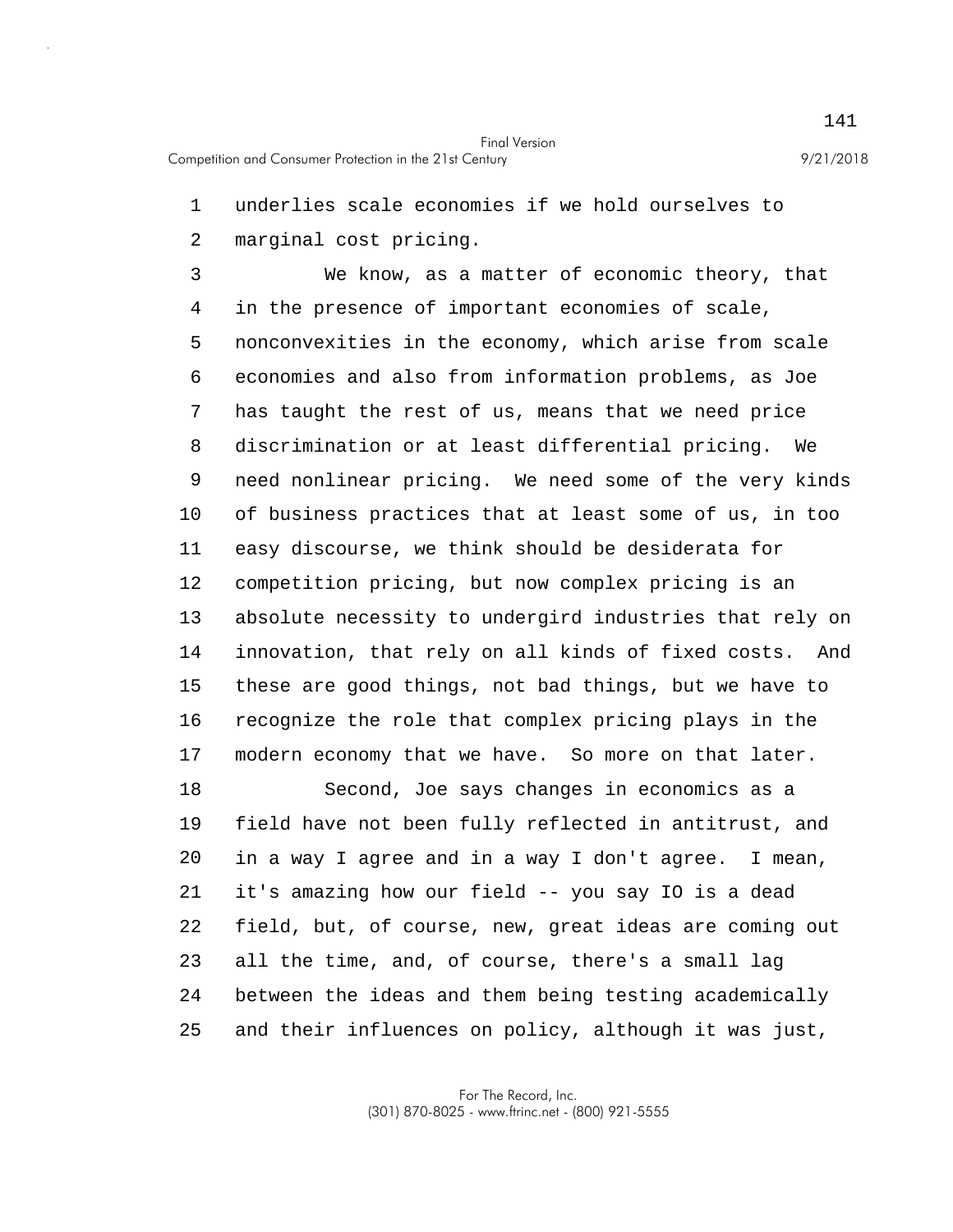5 10 1 what, one year ago that the idea of merger analysis 2 through bargaining theory hit the American Economic 3 Review, and here's the Department of Justice fully 4 embracing it in the AT&T-Time Warner case? I mean, talk about fast adoption of new ideas, 6 to the credit I think of the Department of Justice for 7 picking up on that idea. By the way, also 8 congratulations to the judge for fully understanding 9 the theory and then doing his own weighing of the evidence. So I think he did all that appropriately, 11 because the process was good. I don't know about the 12 conclusion, but the process was surely good.

15 13 In the 1990 Guidelines, Joe, information as the 14 perspective totally underlies the 1990 -- a long time ago -- perspective on coordinated effects, all that 16 information, in part thanks to the prior work of Joe 17 Stiglitz and others, so policy staying abreast of new 18 economics.

20 25 19 Unilateral effects in the Guidelines? That's certainly 2010 as well. They started game theory on 21 the basis of Nash equilibrium and how that would be 22 disturbed/altered because of merger effects. Relevant 23 markets in the old Guidelines based on price 24 discrimination, this is not new to antitrust policy. Antitrust policy tends to keep up with economics as far

> For The Record, Inc. (301) 870-8025 - www.ftrinc.net - (800) 921-5555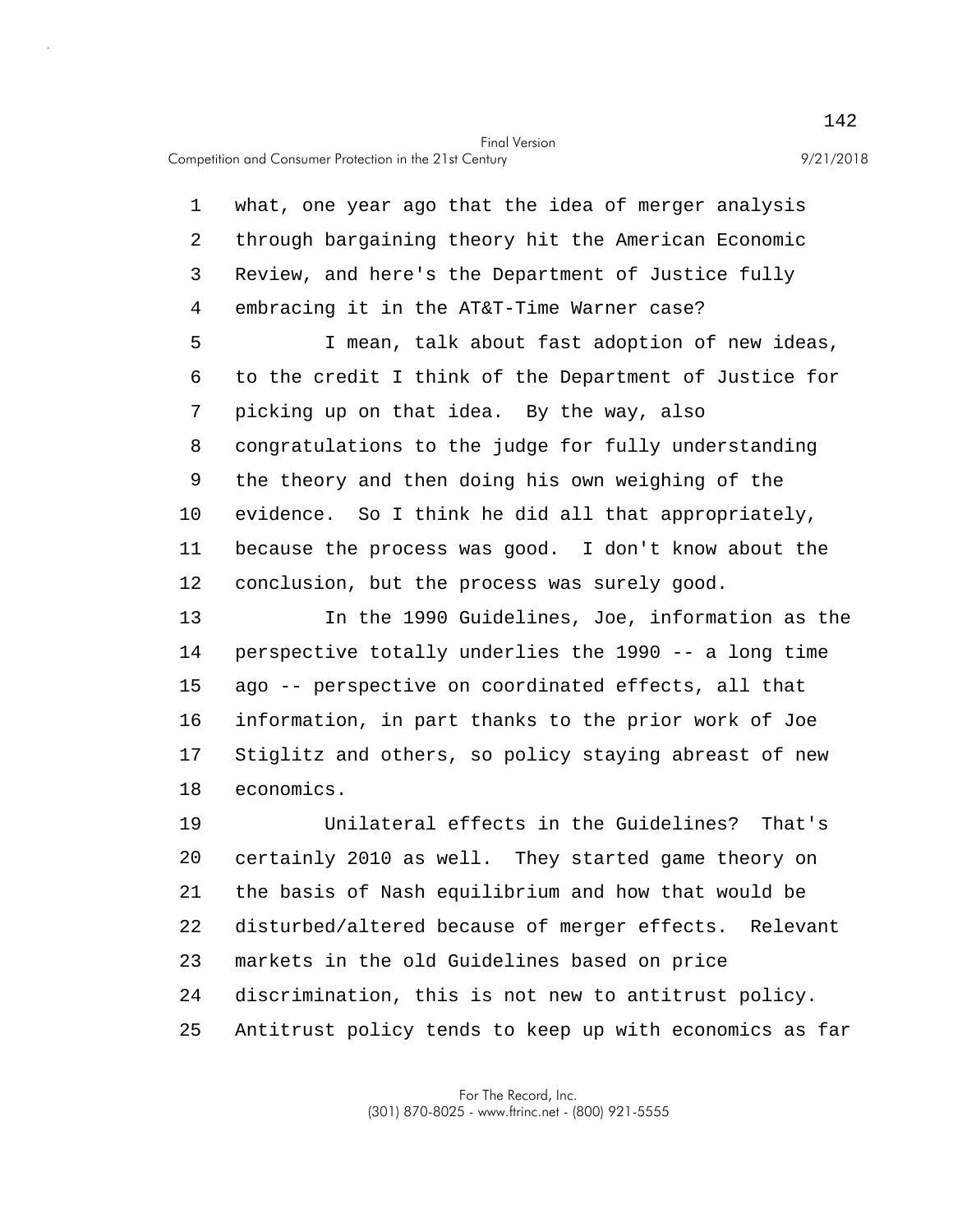1 as I can see it. So I'm disputing Joe's point of view 2 on that.

5 10 3 Many more modules, but one more. Joe said -- 4 and I'm quoting -- that "anticompetitive practices should be presumed illegal unless there's strong 6 cognizable efficiencies" -- he didn't use the word 7 "cognizable," but we know what he meant, "cognizable" 8 is important -- but how does Joe think that he knows or 9 administrative processes know what is anticompetitive without a holistic analysis of the effects of the 11 conduct?

15 12 This will be a theme that we'll come back to, 13 but it seems to me that the Supreme Court in AmEx, for 14 example, got right that there's lots of situations where the assessment of anticompetitiveness has to be 16 holistic. Call it a two-sided or an n-sided market, I 17 don't know, but this is not a fresh thought.

20 25 18 We have been doing this for a long time with 19 the approval of the community when it comes to RPM, when it comes to exclusive territories, when it comes 21 to Kodak concerns about the after-market, holistic 22 effects, and if you read the Court in sort of a 23 pleasant mood, that's what they're urging when it comes 24 to two-sided markets as well. So I will leave it at that for now, but thanks.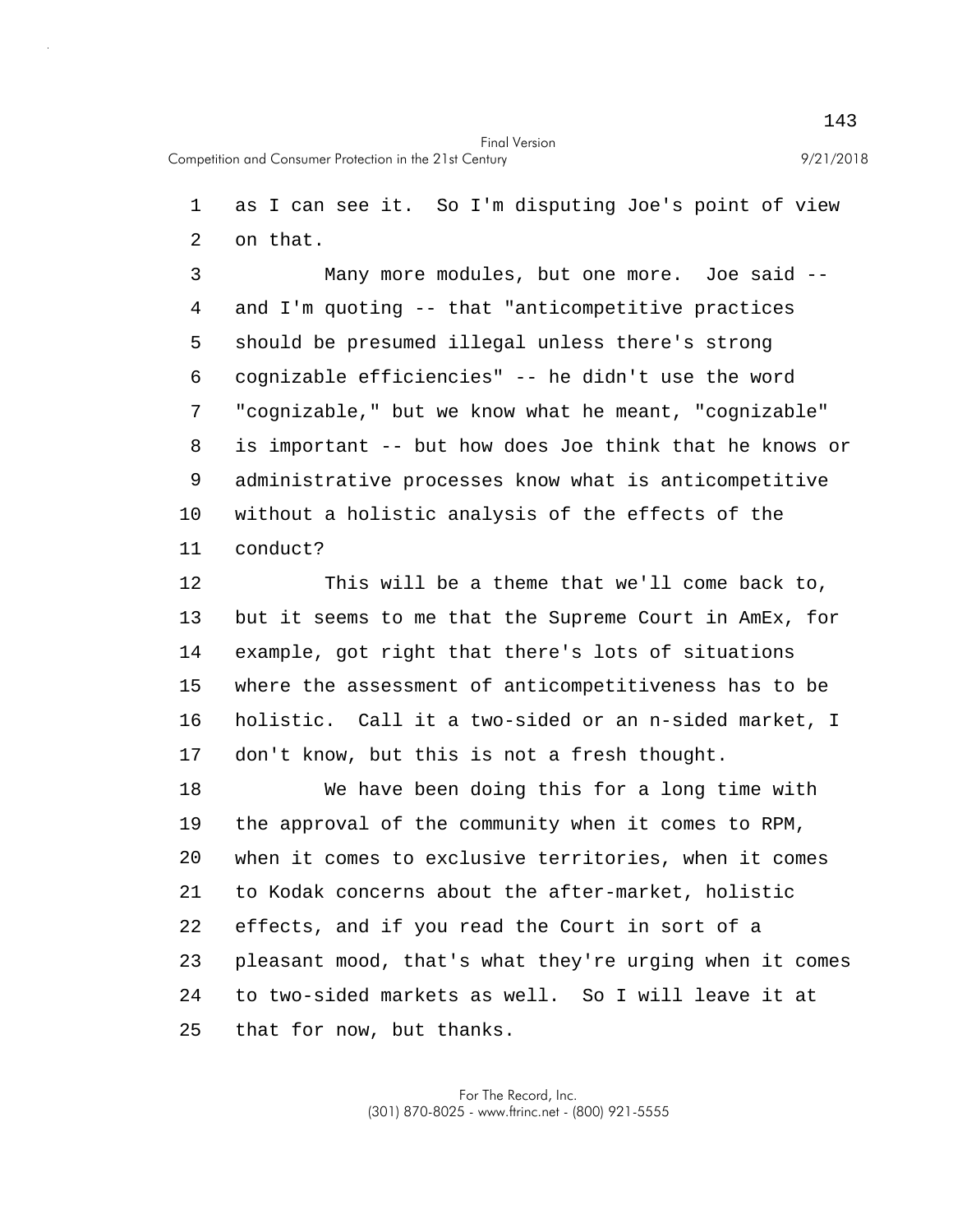Competition and Consumer Protection in the 21st Century 9/21/2018

5 10 1 MR. ABBOTT: Okay. Thanks very much. 2 You've heard the responses to questions from 3 the first panel. I'd like to briefly touch again on 4 the consumer welfare standard, which has been discussed in various matters. Does it make sense to talk about 6 the consumer welfare standard as a dominant guiding 7 lodestar for U.S. antitrust? Anybody have any 8 additional things to add to what's already been said? 9 Mike? MR. KADES: I guess I will sort of in some 11 sense maybe question the premise, which is sometimes I 12 think this debate over the consumer welfare standard

15 13 obscures larger issues, and part of that's because the 14 more I hear it talked about, the less I know what it means. Are we talking about the way Judge Bork said it 16 or the way Judge Posner, the way Professor Hovenkamp? 17 And this matters, and so then people are talking at 18 cross-winds.

20 25 19 Are we talking about how the consumer welfare standard in theory is used or how it applies in 21 practice in cases? Those are two very different 22 questions. And so I kind of go back to the way I -- so 23 I think a better question is where I started, which is 24 how do we decide whether or not the antitrust laws are affecting competition? Because one thing, I think the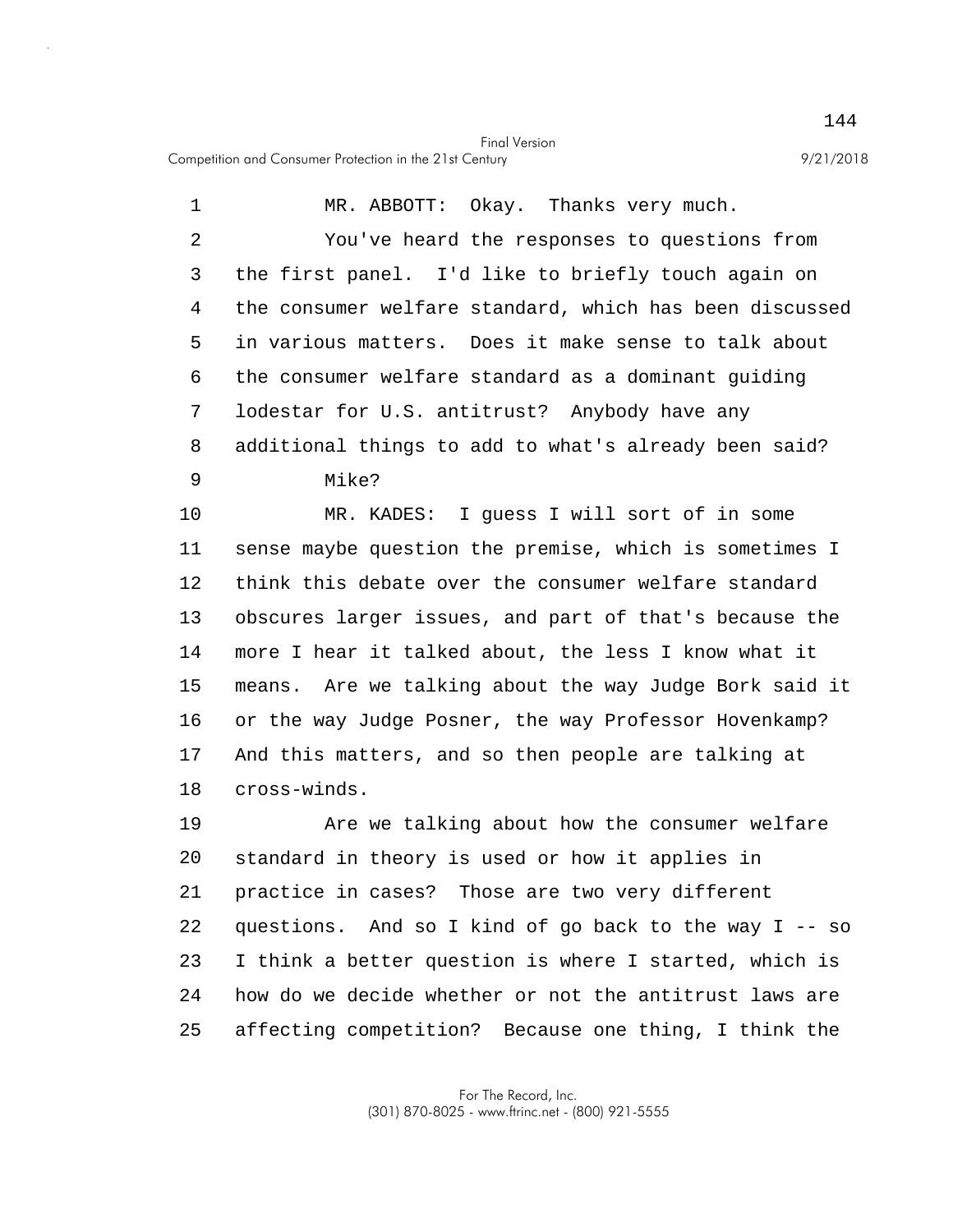1 antitrust laws, when properly defined and interpreted, 2 they're good at stopping the unjustified accumulation 3 or abuse of monopoly power.

5 10 4 I think that question is focused and can be answered, and I think the evidence weighs heavily that 6 the answer is no. But I do want to end with one part 7 about the consumer welfare standard. Also, I think it 8 also leads to confusion. So there's a big debate right 9 now, if you have a merger, for example, that creates monopsony power and lowers wages, is that covered by 11 the consumer welfare standard? And people, like, argue 12 over this.

15 20 13 I think the answer should be absolutely. 14 You're creating market power and reducing competition and creating dead weight loss. I don't understand how 16 that is not encompassed by the antitrust laws, but the 17 very fact that we have spent 40 years talking about the 18 consumer welfare standard means for a long time people 19 like me -- maybe I'm a group of one -- that's what we just sort of thought about consumers.

25 21 So back in 2008 or 2009, Peter Carstensen came 22 into my office when I was an attorney advisor and he 23 tried to tell me about the problems about buyer power, 24 about labor monopsony, and you know what, he was right, and I should have listened to him, and I didn't,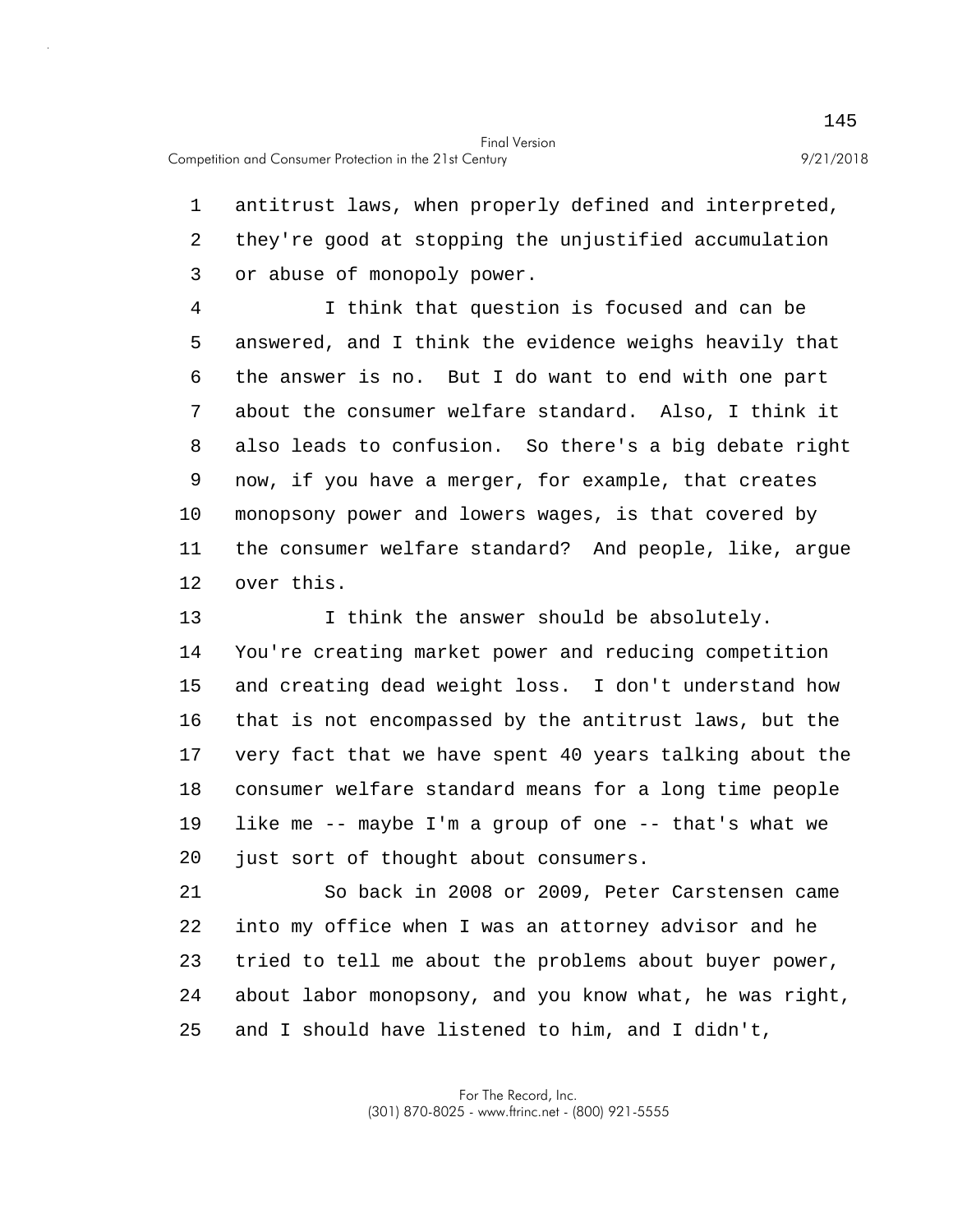5 10 15 20 25 1 because I think the -- and I think it's important as 2 part of these proceedings, which is something 3 Commissioner Slaughter talked about, is an honest 4 self-assessment, particularly for of those of us in government, of what we did right and what we did wrong. 6 And so I'll sort of just leave it there, but I 7 do sort of think that the consumer welfare standard, I 8 think that debate actually obfuscates the real issues 9 often more than it illuminates them. MR. WILLIG: Alden? 11 MR. ABBOTT: Yes, Bobby. 12 MR. WILLIG: Yeah, thank you. 13 I'm a little confused about that phrase. 14 "Consumer welfare" is a good pair of words, and to me if it means neglecting monopsony issues and worker 16 welfare in labor markets, then it's a misnomer, because 17 it's the wrong term then. 18 In I think both sets of Guidelines, 1990, 2010, 19 there is a small paragraph that says all of the analysis in these Guidelines, which is written as if 21 it's about the product market side, should be applied 22 as well to the buyer side when it comes to monopsony 23 power. So at least in the Guidelines, there's the 24 right respect shown for worrying about mergers' effects on buy-side markets, and I would like to see the phrase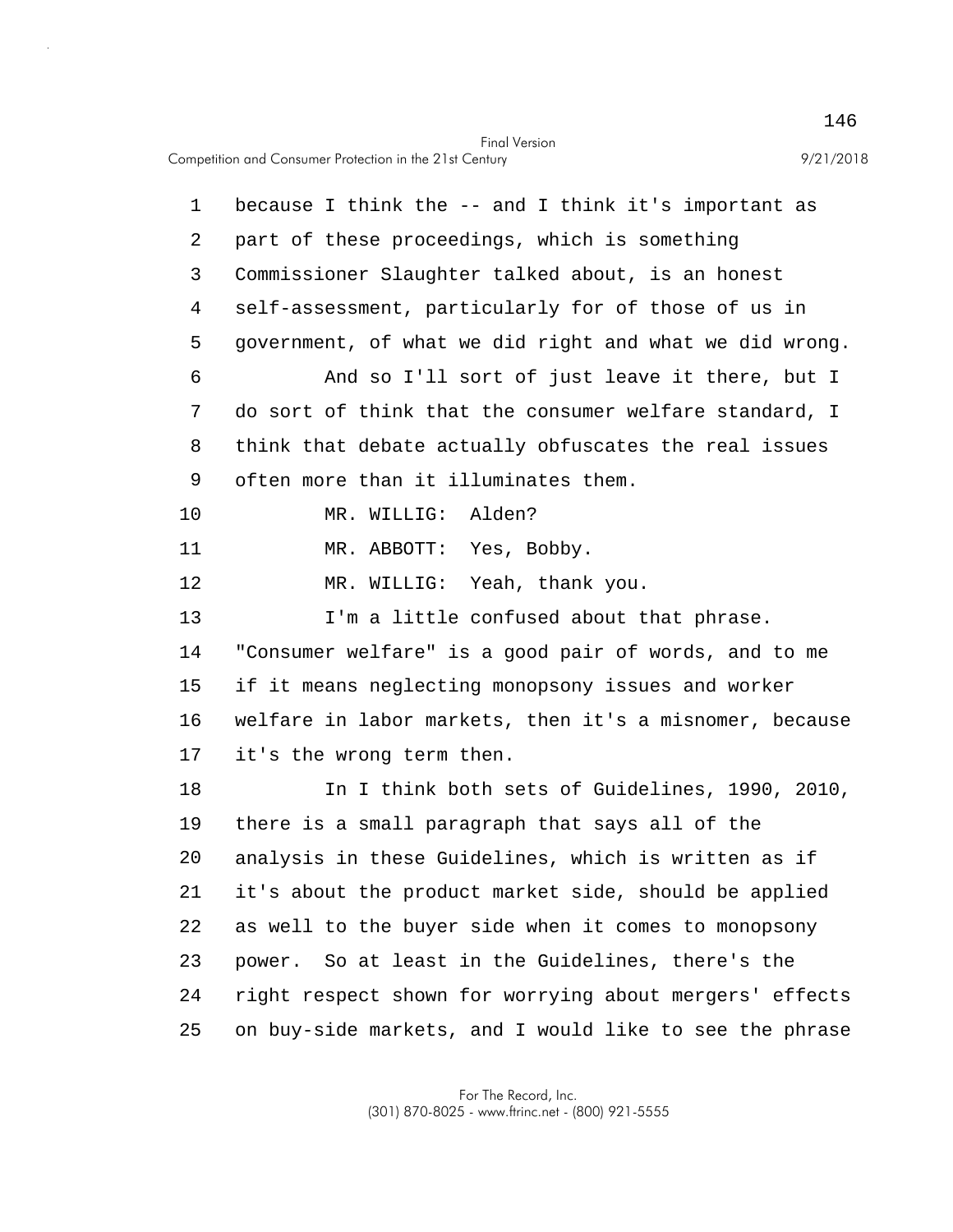Competition and Consumer Protection in the 21st Century 9/21/2018

25

5 1 "consumer welfare" be extended to the other side of the 2 market with the same full force. And if it doesn't do 3 that, then I agree with those who think there's a 4 failure of embracing the consumer welfare standard too narrowly.

10 6 On the other hand, if consumer welfare and 7 worker welfare mean let's not pay attention to the 8 accretion of more jobs as a good thing because the 9 economy needs more jobs, well, then, I applaud holding us to a consumer welfare and worker welfare standard, 11 because I think that is a misuse of antitrust, a misuse 12 of economic policy.

15 13 If it means let's not pay attention to 14 political influence in doing merger analysis, I applaud that as well. Let's stick to the welfare standard.

20 16 If it means worrying about inequality, well, 17 more about that later, but monopsony definitely is an 18 appropriate challenge to equality because the 19 inequality that results from monopsony power is the bad kind of inequality, holding people down instead of the 21 good side applauding it when people enrich themselves 22 by providing better products and better productivity. 23 So I'm confused about the term, but those are my 24 feelings about it.

MR. ABBOTT: So an interesting observation, and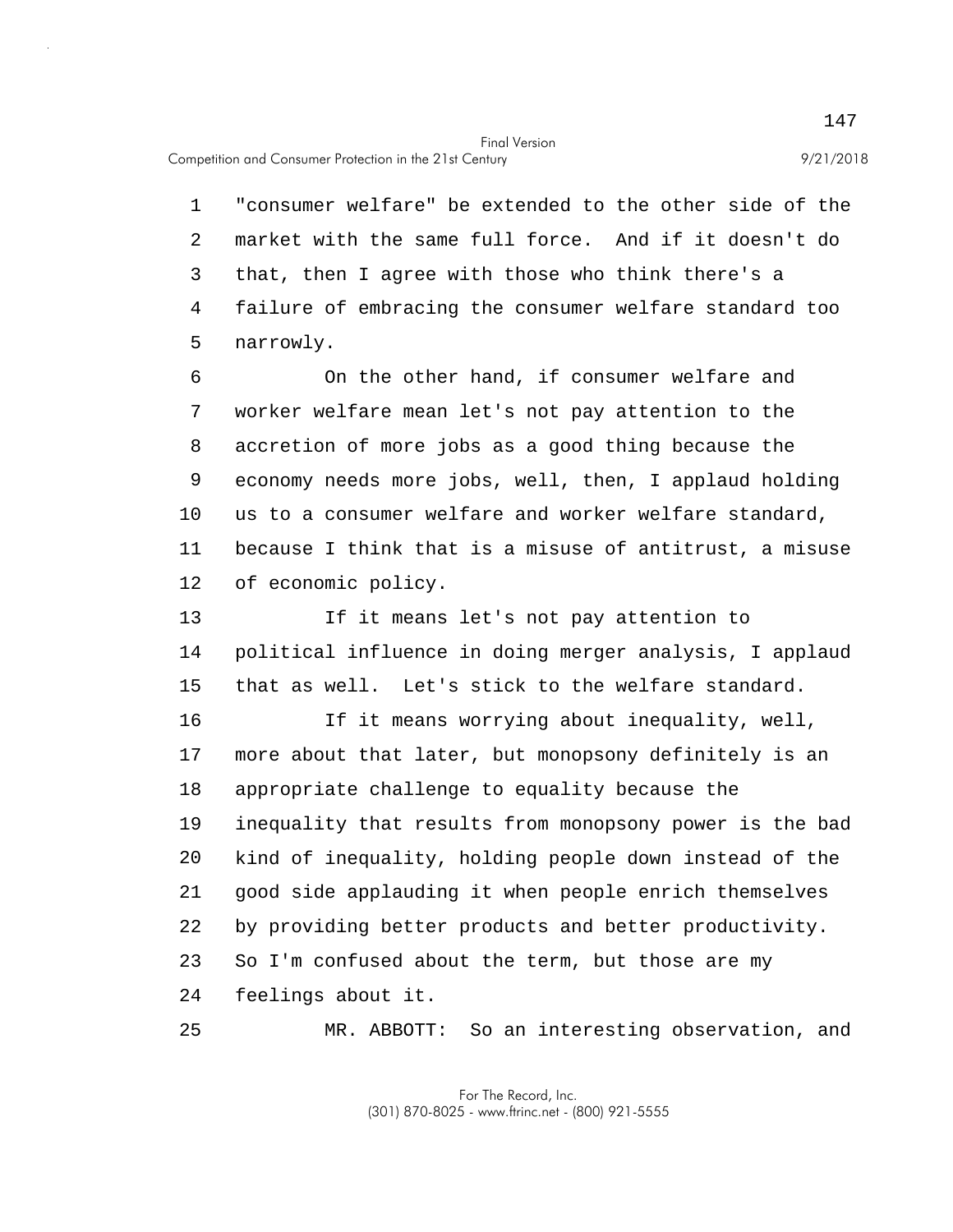1 I have heard it from others as well. I think the term, 2 "consumer welfare standard" may mean different things 3 to different people and perhaps, therefore, is not 4 terribly helpful to debate.

5 Does anybody have any final thoughts on that? 6 MR. KOVACIC: Alden?

7 MR. ABBOTT: Yes, Bill.

10 15 8 MR. KOVACIC: I think if you took from Bobby's 9 comment, you would have a good set of specifications that I think clarify what a very useful definition of 11 the term would mean, and your emphasis, Bobby, on how 12 concerns about monopsony have, indeed, featured in 13 earlier policy guidance, they are there, along with the 14 cautions about what a notion of worker welfare might mean if you included it to protect and freeze in place 16 all employment possibilities that exist now and shield 17 them from changes that might take place in the face of 18 a merger.

20 19 As you know, one discussion today about taking on worker welfare and employment effects suggests that 21 that should be, front and center, a consideration in a 22 whole range of cases. I mean, here's an argument 23 that's made in a common cartel case.

25 24 Small -- relatively small businesses, they get together to rotate bids or to set output levels, and a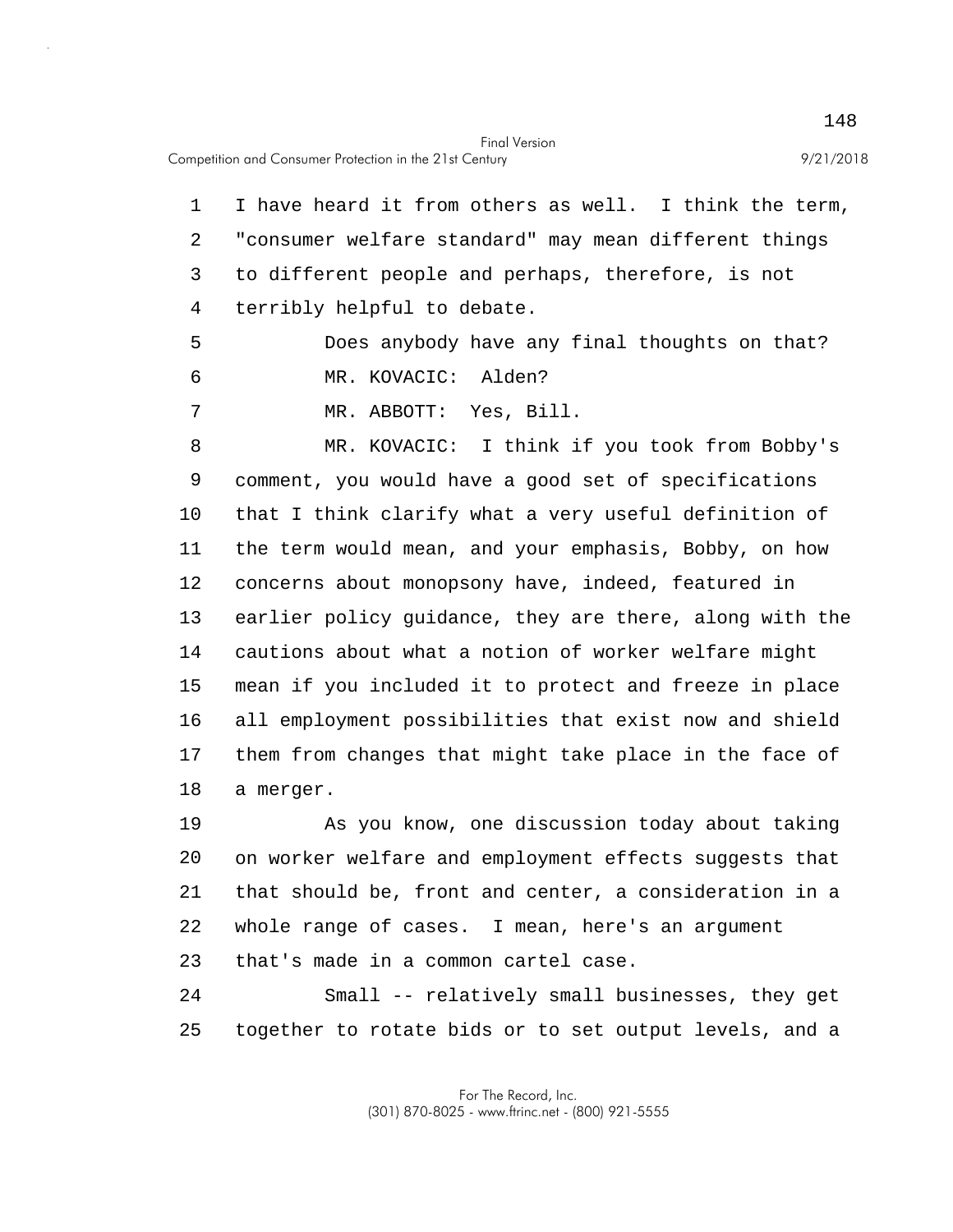Competition and Consumer Protection in the 21st Century 9/21/2018

5 1 defense that they would raise would be we are trying to 2 make sure that all of our small businesses can stay in 3 business and that there is a relatively even flow of 4 work across the span of the sector. And who are we doing it for? We are doing it for our workers.

10 6 At this point, in a DOJ criminal case, that 7 defense would be stricken as irrelevant, and the 8 Supreme Court has said a number of times that we don't 9 take that into account. If you took on that argument, you'd fundamentally change the examination of cartel 11 cases. You would change the prohibition on cartels to 12 take into account defenses based, for example, on 13 employment effects or other effects as well.

15 14 I'd add to Bobby's list, you know, again, an emphasis of what's dropped out of sight, and that is 16 the larger concern about SMEs as an end in itself and 17 the way, since the 1970s, the Supreme Court has 18 abandoned the language of egalitarian antitrust, as 19 expressed perhaps best in Alcoa.

20 25 Imagine how the American Express case might 21 have been litigated differently. Dennis puts in his 22 testimony. His colleagues advance all of the 23 efficiency arguments related to the transaction. And 24 the Department stands up and says, "Judge Leon, I want you to read the last page of the Brown Shoe merger

> For The Record, Inc. (301) 870-8025 - www.ftrinc.net - (800) 921-5555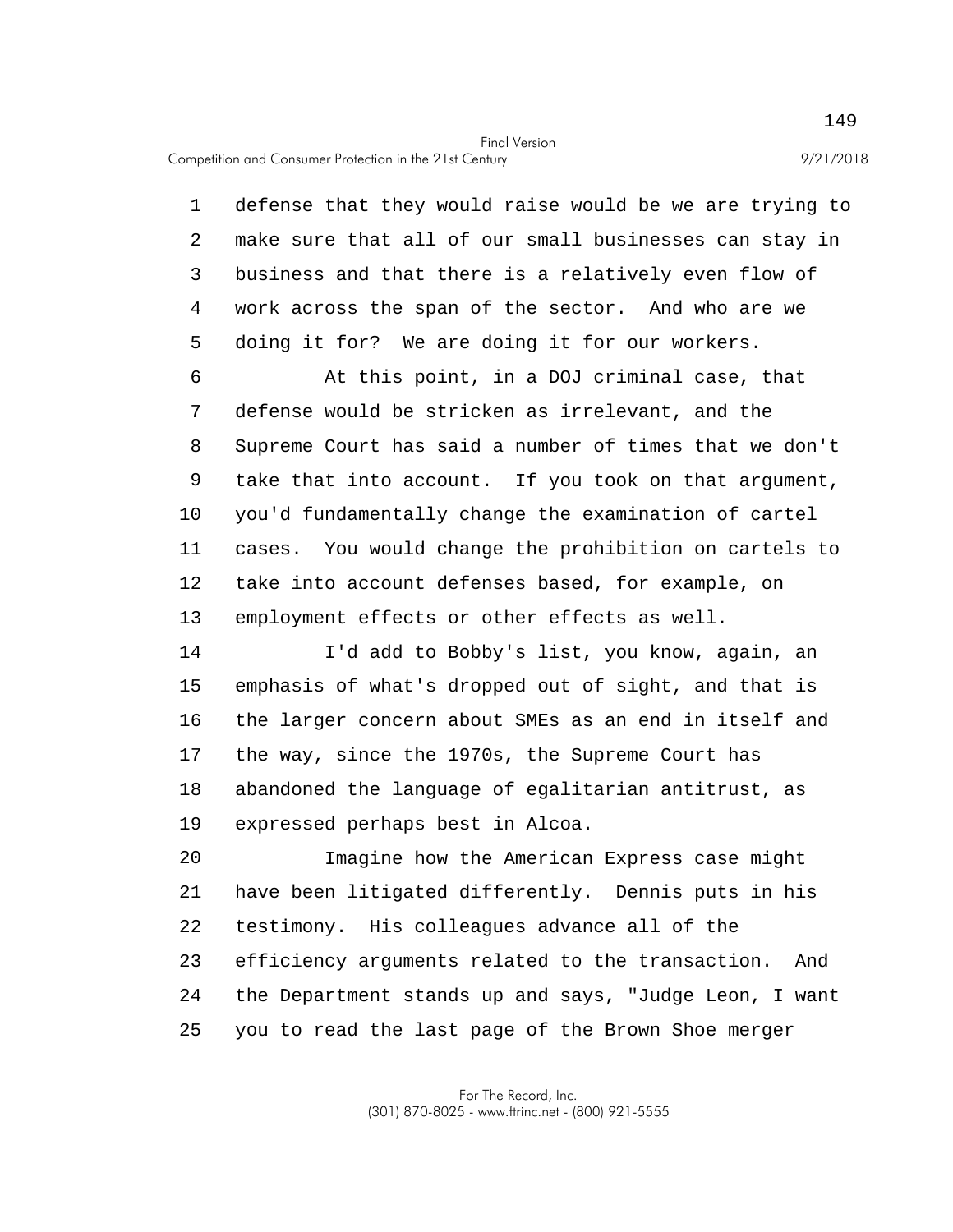Competition and Consumer Protection in the 21st Century 9/21/2018

5 10 15 20 25 1 decision from 1962, here it is, where the Court 2 acknowledges that there can be real benefits 3 economically from vertical integration and vertical 4 mergers. And the Court says, "We acknowledge those," 6 then comes to the famous phrase, "but we cannot 7 overlook the clear intent that Congress had in 1950 to 8 preserve a more egalitarian business environment and, 9 at the cost of some efficiencies, to disregard the benefits that we've just described." 11 The Department might have stood up and said, 12 "Your Honor, we want all of the efficiency arguments 13 stricken. Brown Shoe is still binding." 14 The Supreme Court has never repudiated this in a merger case. Maybe its point of view has been 16 questioned. 17 But if the Department wanted to go all in to 18 prevail in the case, they might have said, "We bring 19 you back to what the Supreme Court had to say about efficiencies as a defense and about the preservation of 21 other values. All of this discussion about 22 efficiencies is beside the point." 23 And as a matter of jurisprudence, that wouldn't 24 have been a crazy argument to make. It would have repudiated a lot of government policy-making since, but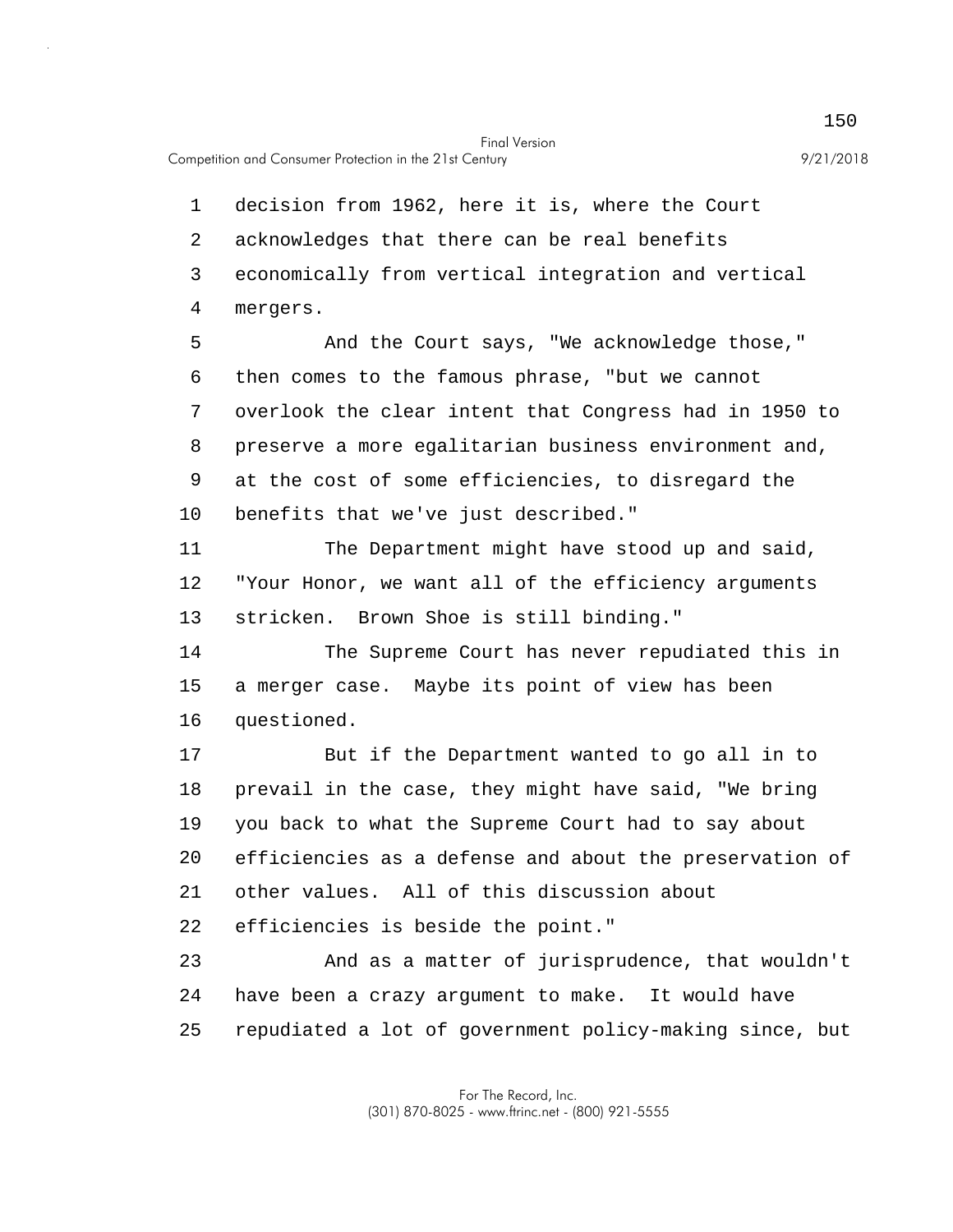1 the bare terms of the text are right there.

5 2 And the DOJ could have said, "I just want to 3 remind you, in the hierarchy of authority in the United 4 States, the Supreme Court is at the top of the pyramid. You, Mr. USDJ, you're at the bottom. You're obliged to 6 follow them."

7 Would Brown Shoe have knocked out all of that 8 evidence? That view of the aims of the antitrust laws 9 has changed dramatically.

10 15 MS. MOSS: Alden, can I just add one comment on 11 the consumer welfare standard? The reason we were up 12 here talking about consumer welfare -- and the 13 community has been entrenched in discussing consumer 14 welfare for the last two or three years -- is because there were some very public statements made early on 16 that consumer welfare only goes to price effects. 17 That's just wrong. It's wrong. It's a misinterpretation 18 or misunderstanding of what the standard does.

20 25 19 The standard is actually quite flexible and appropriate in many cases. It goes to price effects, 21 nonprice effects, quality, variety. It could go to 22 choice. It could go to innovation. It can be applied 23 at any market, anywhere in the supply chain; an output 24 market, an input market, a labor market. It can address a great deal of scope along the supply chain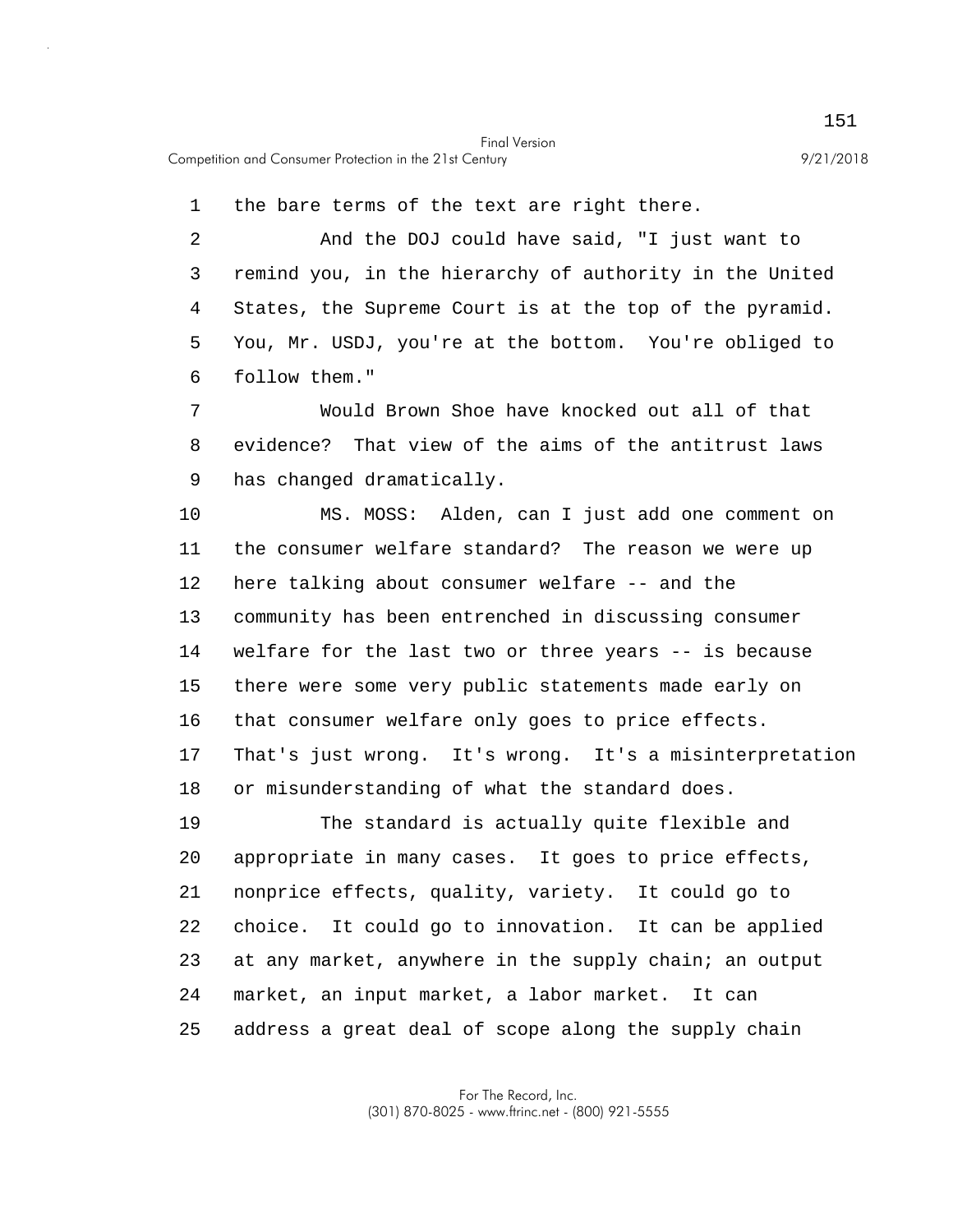1 and depth within markets in terms of price and nonprice 2 dimensions of competition.

5 10 3 The problem is this, that the consumer welfare 4 standard has been interpreted in a cramped way in many cases, and it has also been interpreted in a very 6 static way, which goes to my earlier point about the 7 need to consider more dynamic effects, using a consumer 8 welfare standard, and looking at the effects of 9 successive mergers in creating concentration and harming consumers over a longer period of time. And 11 there are a lot of other examples that go to the 12 dynamic use of the standard as opposed to the static 13 use.

14 MR. ABBOTT: Thanks for that.

15 20 Let's jump forward to the issue of 16 presumptions. On the last panel we talked a little bit 17 about this issue of structured presumptions, the limits 18 of antitrust, and structured rules. We have on the 19 panel today someone who has long experience as a practitioner and as an enforcer at the FTC. Perhaps, 21 Debbie Feinstein, do you have any thoughts on 22 presumptions? 23 MS. FEINSTEIN: Sure, and I think it covers 24 some of the issues that we have been talking about.

25 You know, is there a presumption that vertical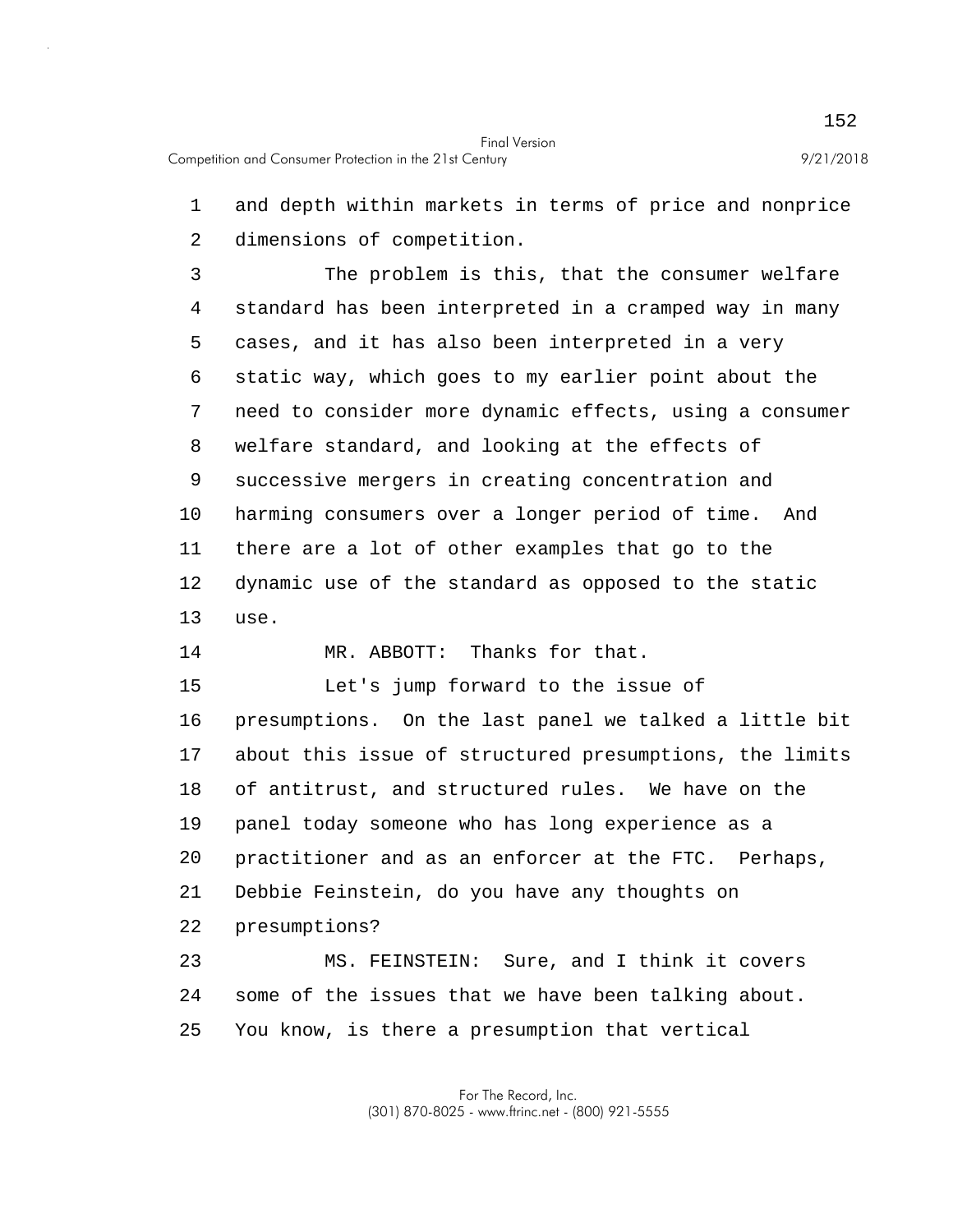Competition and Consumer Protection in the 21st Century 9/21/2018

5 1 transactions are procompetitive? You know, in the 2 sense that there's certainly a recognition that there 3 can be efficiencies from them, it's something that 4 people look at, but when we come to any particular vertical transaction, when I was at the agency, there 6 wasn't a presumption that it was procompetitive and we 7 had to overcome that presumption in order to bring a 8 case.

10 9 It was, look, lots of vertical transactions are unproblematic. That's fine. We're not looking at lots 11 of them. We're looking at the one before us, and we 12 are going to look very hard at whether or not this is 13 actually procompetitive.

15 20 14 You know, Diana said, you know, should there be a rule that we require parties to prove up their 16 efficiencies? There is a rule that we require parties 17 to prove up their efficiencies. The agencies are -- 18 you know, look very, very hard at that issue, and when 19 you look at how the courts have treated it, the courts have totally bought into the notion that efficiencies 21 better be real in merger cases, and they better be 22 passed on, so that the notion that we're somehow 23 missing that just sort of puzzles me. 24 MS. MOSS: Hey, Debbie, can I just interrupt

25 for a sec? I want to clarify that.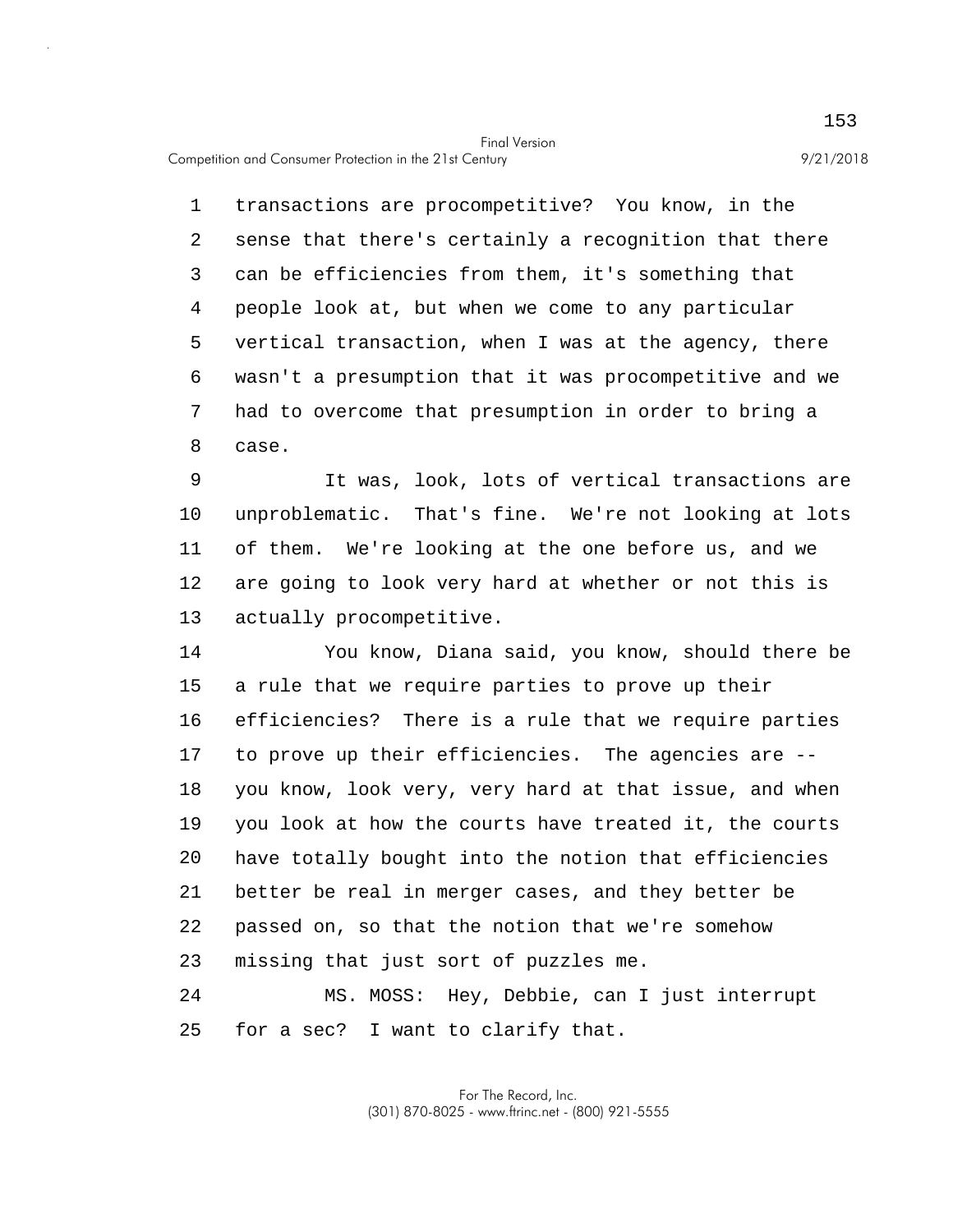5 1 When I say "prove up efficiencies," I don't 2 mean in the merger investigation context. I mean when 3 the companies consummate their deal, then make them 4 prove up their claimed efficiencies, that they actually materialized in their business practices. That was 6 what I meant.

10 7 MS. FEINSTEIN: Yeah, and that's something that 8 we do by looking at, you know, the next transaction. I 9 mean, that's -- you know, another point to be made is I am all for merger retrospectives. The agencies do many 11 merger retrospectives all the time just in the course 12 of their business, of their work.

15 13 So I can think of an example of a particularly 14 controversial case that occurred before I got there -- I am not going to say which one -- but there was a lot 16 of consternation about whether or not the merger should 17 have been challenged, and there were a mix of opinions 18 on it.

20 25 19 Fast forward to the time I got to the agency, and the same industry was before us, and we were very 21 prepared to hear that we had gotten it wrong last time, 22 and we're talking about, okay, if we hear that we've 23 gotten it wrong last time, what are we going to do 24 about it? Are we, you know, going to go back and challenge that? What are we going to do not only about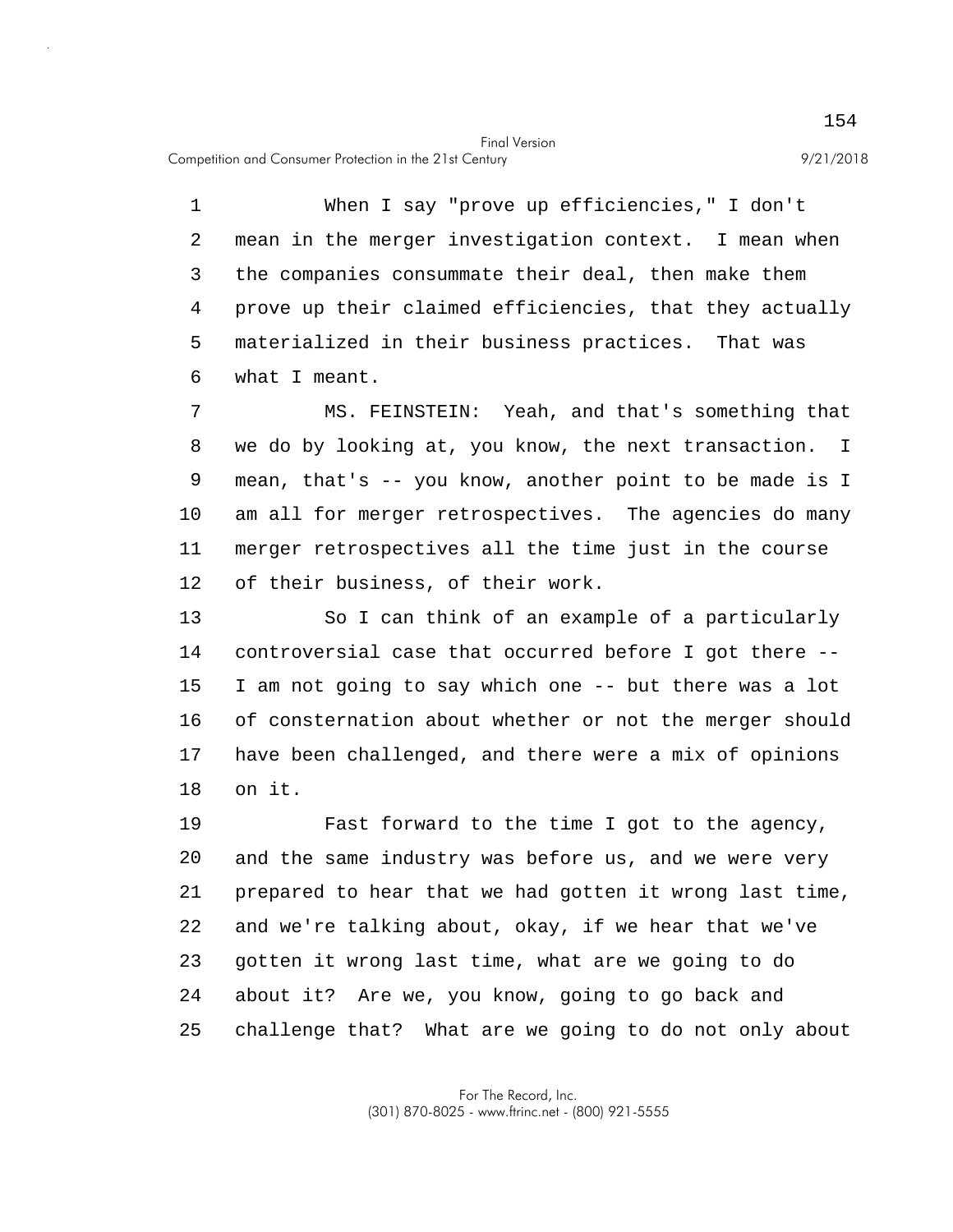5 10 1 the case before us, but the case that we had? 2 And what we heard is customer after customer 3 saying, you know, "We told you we thought that it was 4 going to be good for us. It's been better for us than we thought it was going to be. It shocked us. We 6 didn't expect that." And they said, "And we can show 7 you. Let us show you what our contracts and our terms 8 looked like beforehand and what they look like now." 9 And we learned that, okay, we had gotten it right. At a time when I wasn't there, they had gotten it right 11 beforehand.

15 12 So the notion that the agency isn't reflective 13 or isn't able to figure out whether or not efficiencies 14 are occurring, whether or not past transactions are a problem, doesn't mean that they get it right every 16 time, but it does go to this notion of is there this 17 constant learning.

20 25 18 Finally, one other point just to weigh in on 19 the consumer welfare standard and the worker welfare standard, and that's -- you know, worker welfare is one 21 issue that arises out of monopsony, but there are lots 22 of others that are counter to at least short-term 23 consumer welfare, right, because there are lots of 24 monopsony problems where it's a wealth transfer. It doesn't affect the output, and, you know, to block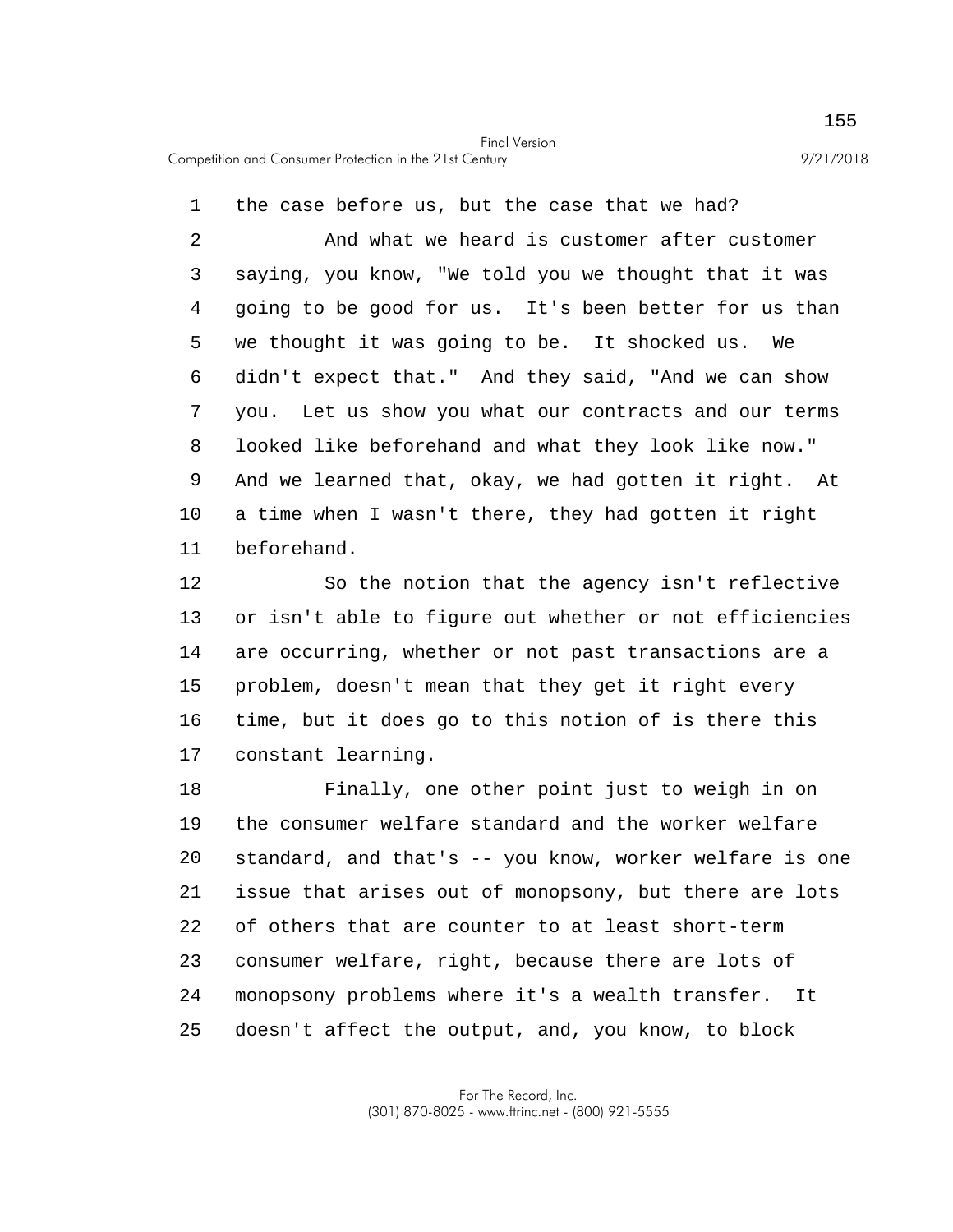| 1  | something like that might lead to not having a passdown |
|----|---------------------------------------------------------|
| 2  | of prices that would go to consumers.                   |
| 3  | Is that a problem/is that not a problem is an           |
| 4  | issue worth discussing, but the notion that monopsony   |
| 5  | is only about worker effects on monopsony isn't right,  |
| 6  | and you have to think about all of monopsony if you're  |
| 7  | going to incorporate all of that into the consumer      |
| 8  | welfare standard.                                       |
| 9  | MR. ABBOTT: Bill, any thoughts on                       |
| 10 | presumptions?                                           |
| 11 | MR. KOVACIC: I echo Debbie's observations               |
| 12 | about how actively, over time, I see the agencies       |
| 13 | working to shape those in the right way. I go back to   |
| 14 | Bobby's observation about Merger Guidelines. In many    |
| 15 | ways Merger Guidelines have been a soft law device to   |
| 16 | change presumptions, and you see the dramatic change    |
| 17 | over time in the way in which those have been cast.     |
| 18 | In their own way, in 1982, then again in 1992,          |
| 19 | 2010, each a major adjustment in the way in which       |
| 20 | things were formulated, and that reflects to me a       |
| 21 | constant effort to upgrade the existing product by      |
| 22 | taking on new theories, new learning, but to provide a  |
| 23 | very manageable framework in which it can be applied.   |
| 24 | And I'd say the broad adoption and emulation of those   |
| 25 | documents over time is a testament globally to how well |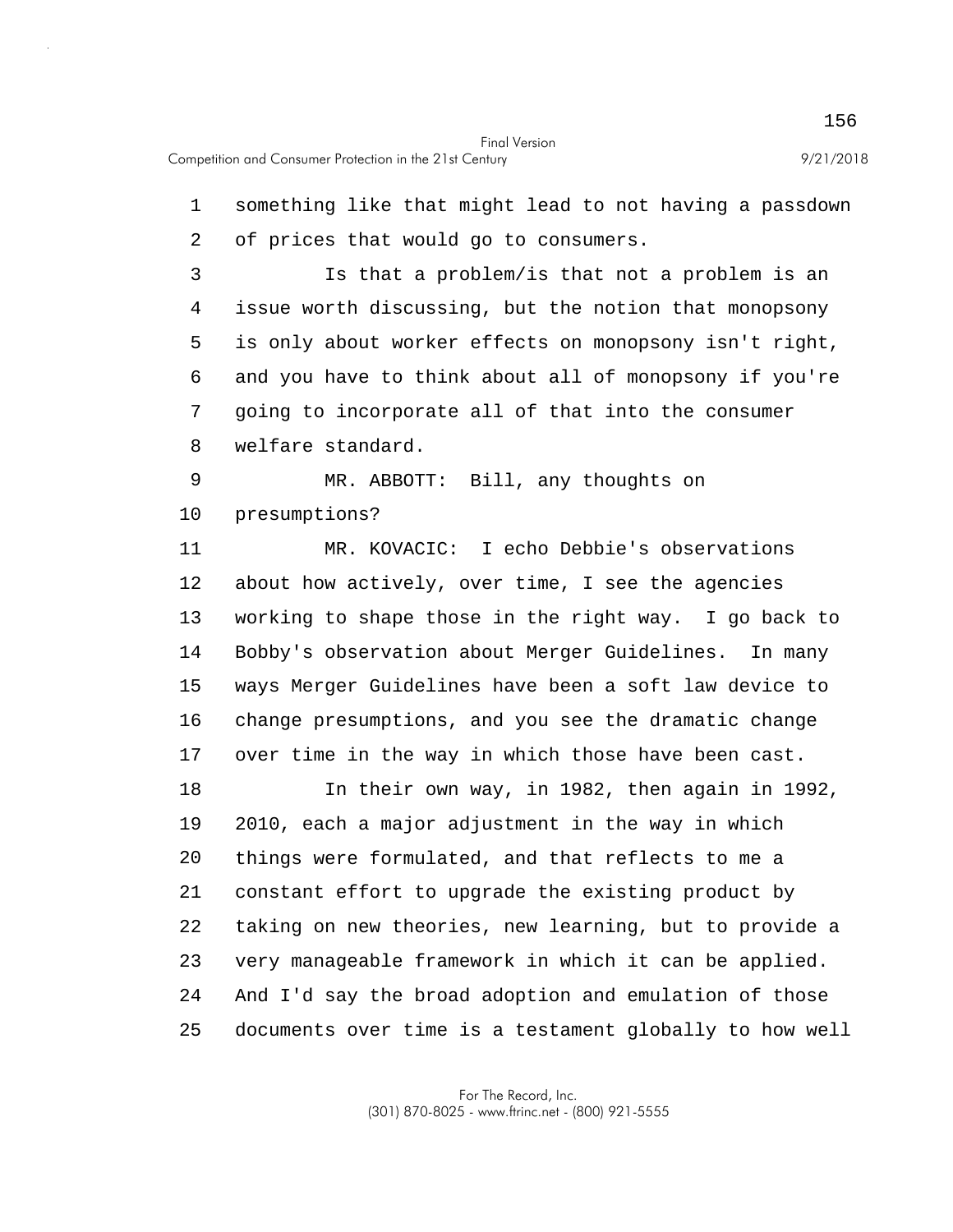1 the agencies have done that.

5 2 I can think of other areas in which the same 3 kind of reflection and adjustment has taken place. 4 California Dental put a big hole in the framework of the rule of reason. That was a serious setback. What 6 was the institutional response at the FTC? To reclaim 7 that ground. How? By choosing cases and thinking 8 about cases as vehicles for moving the boundaries that 9 had been set.

10 15 The first vehicle was Polygram, a second 11 parallel vehicle was Schering, the third vehicle was 12 RealComp. When you take the amalgam of those over 13 time, you have a formula for -- call it the quick look, 14 call it inherently suspect -- you have a way for ordering the examination of evidence and data that 16 allows you to sort out behavior that arguably has 17 detrimental effects and condemn it without looking at 18 the universe and all it contains. So I think the 19 agencies have been attuned to doing that.

20 25 I would underscore, though, that it doesn't 21 happen simply by accident, and if there are areas in 22 which you want to move the boundaries, the stakes of 23 the law to take account of existing doctrine or to 24 incorporate new thoughts, that has to be a program of conscious effort where you sit down and ask, "Where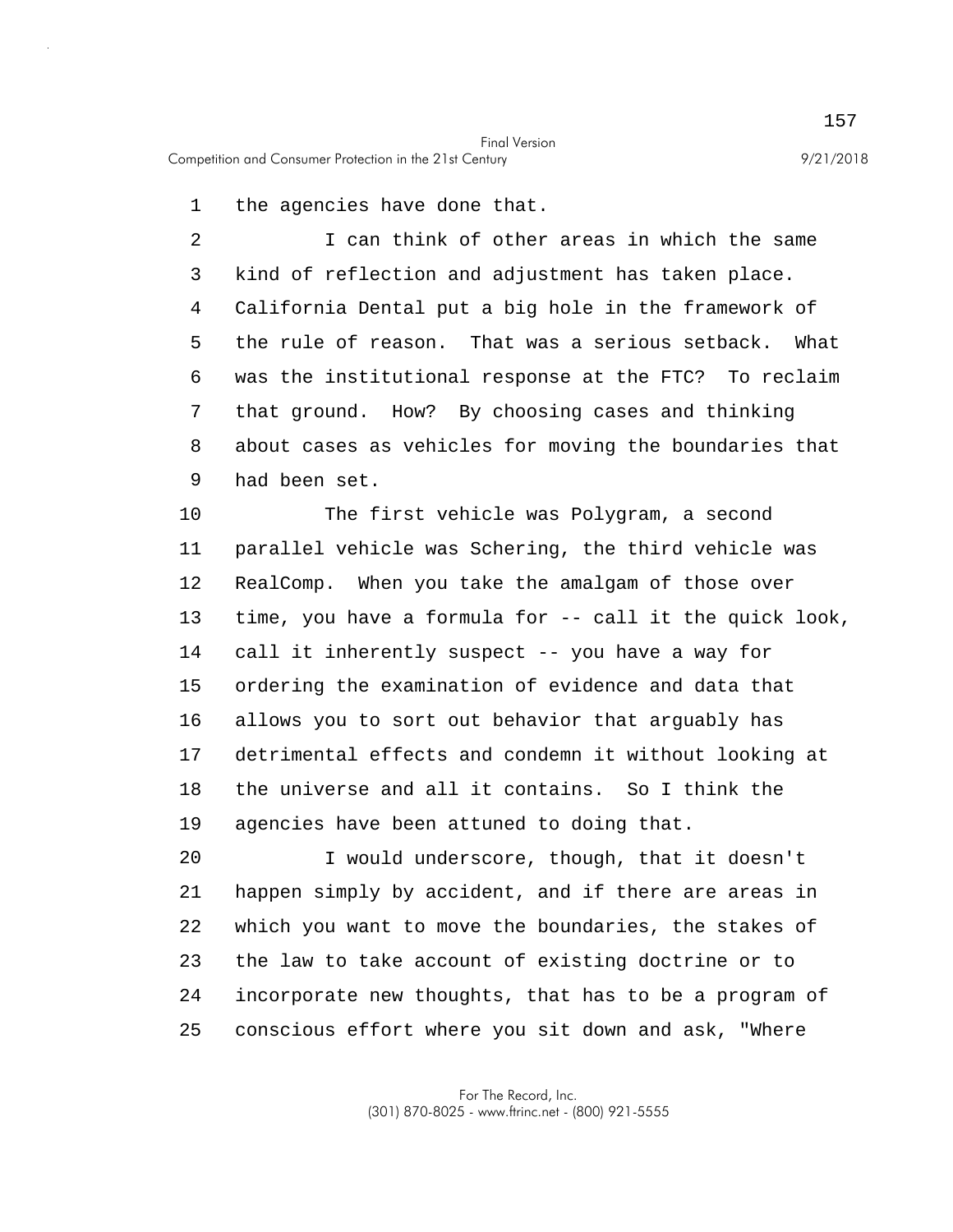Competition and Consumer Protection in the 21st Century 9/21/2018

5 1 would we like to move the fence? How do we do it?" 2 That should be a common conversation between at least 3 the Department and the Commission, to decide what those 4 boundaries are, and to think about choosing cases that enable you to do it.

10 6 In short, it has to be a conscious process of 7 evolution and change, very conscious in guidelines, 8 very conscious in a number of routine merger decisions, 9 certainly conscious in the case of Polygram, Schering, and RealComp. It doesn't happen by accident, and it 11 starts by thinking about where you think you have to 12 make adjustments and looking for the specific instances 13 in which you can do that.

15 14 MR. ABBOTT: Mike, do you have anything to add on presumptions?

20 16 MR. KADES: So I think it's important to sort 17 of distinguish agency practice and where the law is. 18 So I entirely agree with both what Bill and Debbie are 19 saying, and I think Dennis said it last time, about the importance of the agency pushing back on rules and 21 doing studies, trying to develop the right rules.

25 22 At the same time, it's important to acknowledge 23 the three cases Bill just mentioned were three cases 24 that should have been easy to decide. There wasn't a real efficiency defense. In Schering, there was not a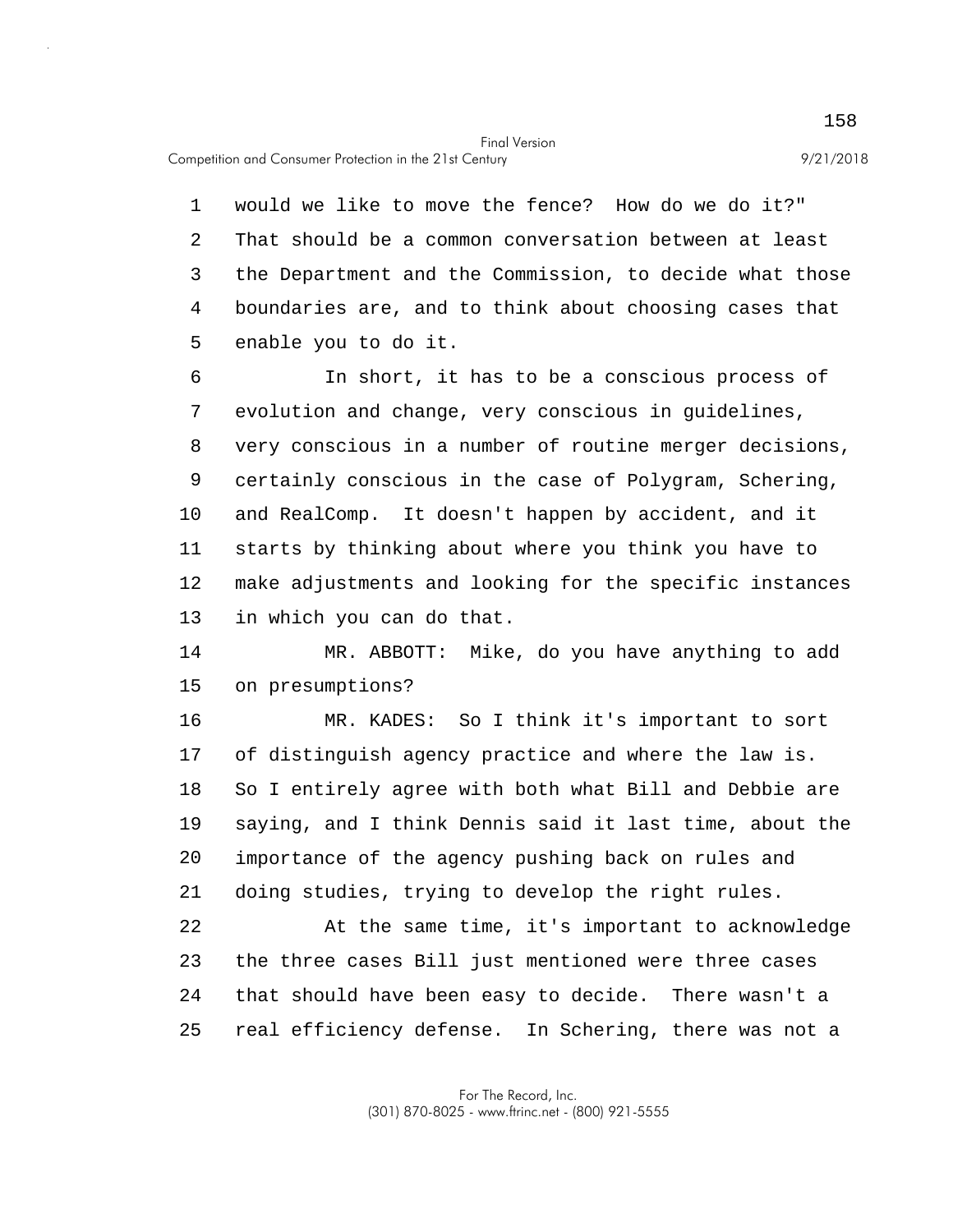5 1 market power defense. There was not -- and yet, let's 2 take Schering -- and as a disclosure, I worked on 3 Schering, and -- 4 MR. ABBOTT: You worked on Schering. MR. KADES: -- and lots of pay-for-delay cases, 6 right? 7 When the Commission lost that at the Court of

10 8 Appeals, it set off eight years where the predominant 9 legal rule was that a patent holder in a pharmaceutical case can basically pay as much money as it wants to its 11 generic competitor as long as they agree to stay off no 12 longer than the patent expires. For eight years, the 13 Commission had to spend massive resources to convince 14 the judiciary that that should not be per se legal.

15 20 In that time period, there were hundreds of 16 those settlements. Conservatively, the cost of those 17 settlements probably were in the range of 30 to 50 18 billion dollars to consumers. Finally, in 2013, when 19 it got before Justice Breyer, he was, like, "I don't understand. How is this so complicated?" And he 21 writes a decision that says, "No, the rule of reason 22 applies." What's happened since then? 23 There were all these concerns beforehand that 24 if you had a too stringent rule, settlements would go

25 away, generic companies would be afraid to even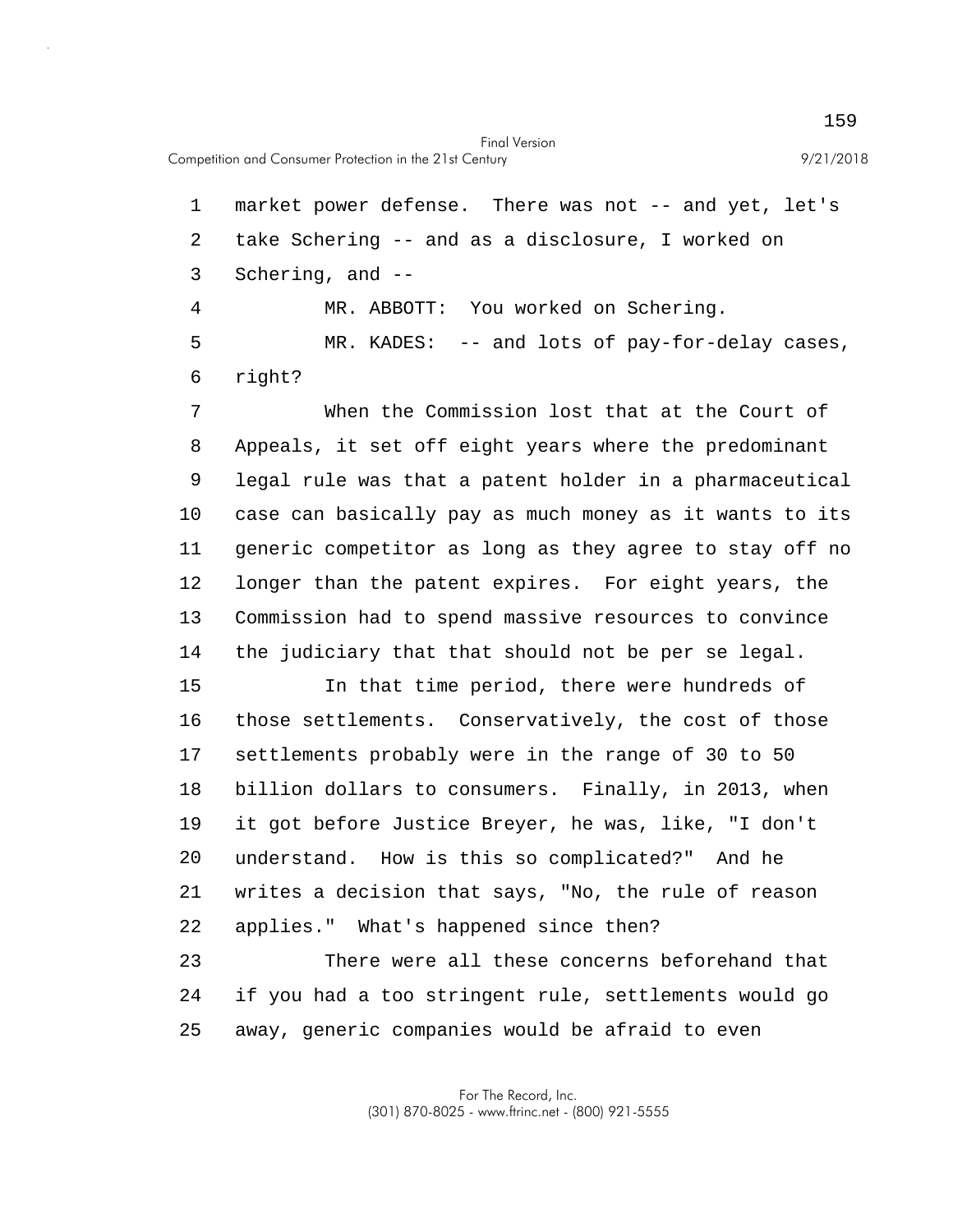1 challenge patents, and brand companies would stop doing 2 R&D. This is all of the sort of standard Frank 3 Easterbrook, we are concerned about overenforcement, 4 not about underenforcement.

5 10 And what did we see post-Actavis? The number 6 of patent settlements in the two years afterwards, 7 records both years. The number of Paragraph IV filings 8 has -- generics challenging patents has continued to go 9 up. And this one I have not researched thoroughly, but I'm pretty confident no branded company has made a 11 public statement to its investors that we have reduced 12 R&D because the Supreme Court in Actavis took away our 13 right to pay off our potential competitors.

15 20 14 So the very -- so the reason we had a ten-year battle with massive harm because we underestimated how 16 bad the false-negative would be, how bad 17 underenforcement would be, and overestimated how bad 18 overenforcement would be, and that's where I see the 19 problem with antitrust law today, that the courts systematically make that decision wrong, and, yes, the 21 agency does a great job pushing back, but that is 22 expensive, and those are resources, once used, can't be 23 used anywhere else.

25 24 MR. ABBOTT: Okay, very interesting. Let's move on to the question of rules,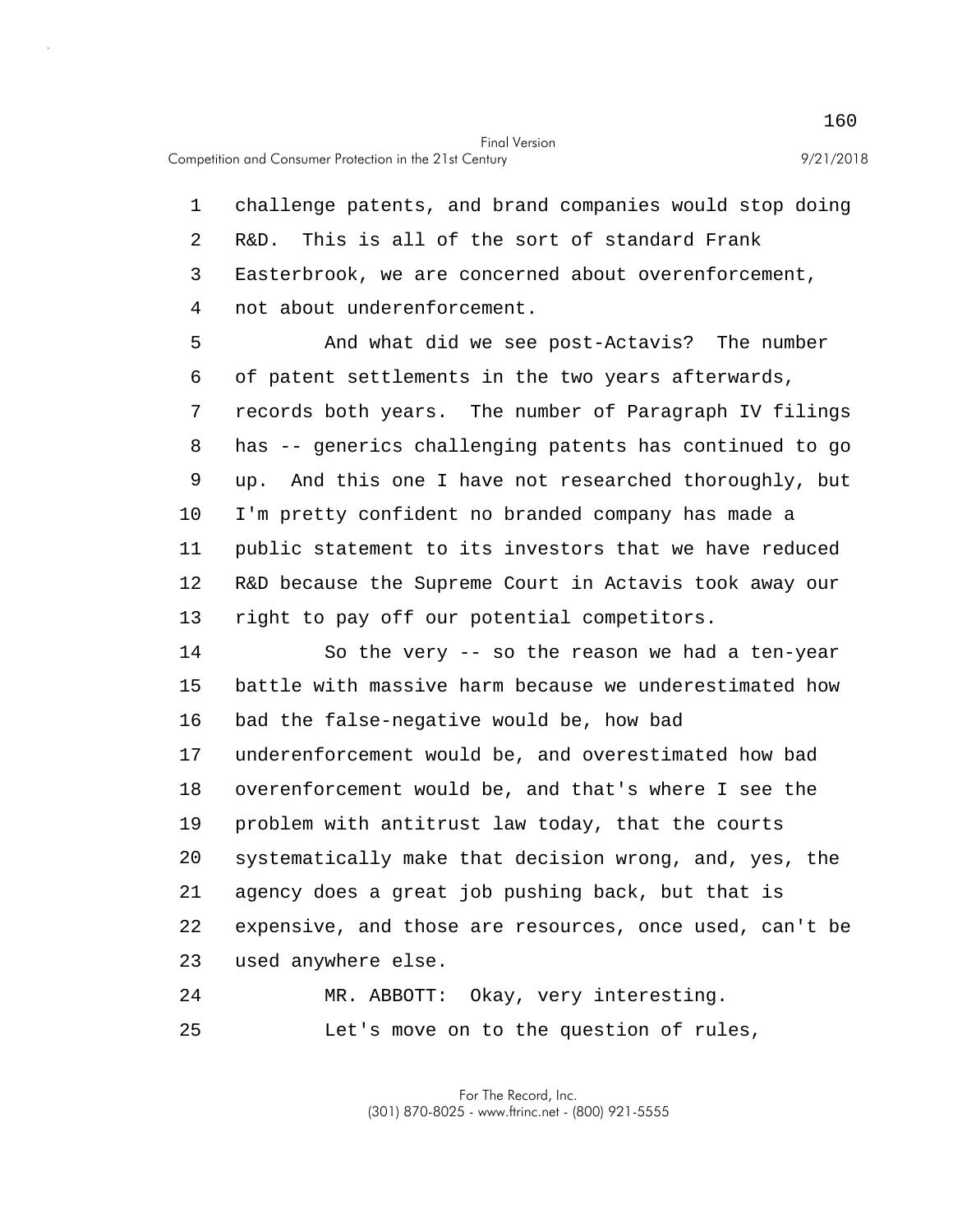Competition and Consumer Protection in the 21st Century 9/21/2018

5 10 15 20 25 1 competition rules, which as we mentioned in the first 2 panel has been raised by Commissioner Chopra. One 3 interesting issue somebody from the audience raised is 4 this issue of so-called Chevron deference, judicial deference to agency interpretations of statutory 6 ambiguities, which may be on the way out. 7 I don't know whether or how important that 8 really is to the question, but does -- do our panelists 9 have any thoughts on competition rules? And let's start with Diana. 11 MS. MOSS: Thanks, Alden. 12 So I think the jury's a little bit out on the 13 advisability or the attractability of using 14 rulemakings, FTC rulemakings to advance or codify rules that would bear directly on various competitive issues. 16 I think one question is how could they even be done at 17 the FTC level. 18 I'm a former federal regulator and probably 19 went through three or four or five major rulemakings at the FERC in a really short period of time. They are 21 massive efforts, and then the industry needs a lot of 22 guidance on how those rulemakings should be 23 interpreted, what's guidance, what's not guidance, and 24 it creates an administerability problem, as Bill Kovacic likes to say.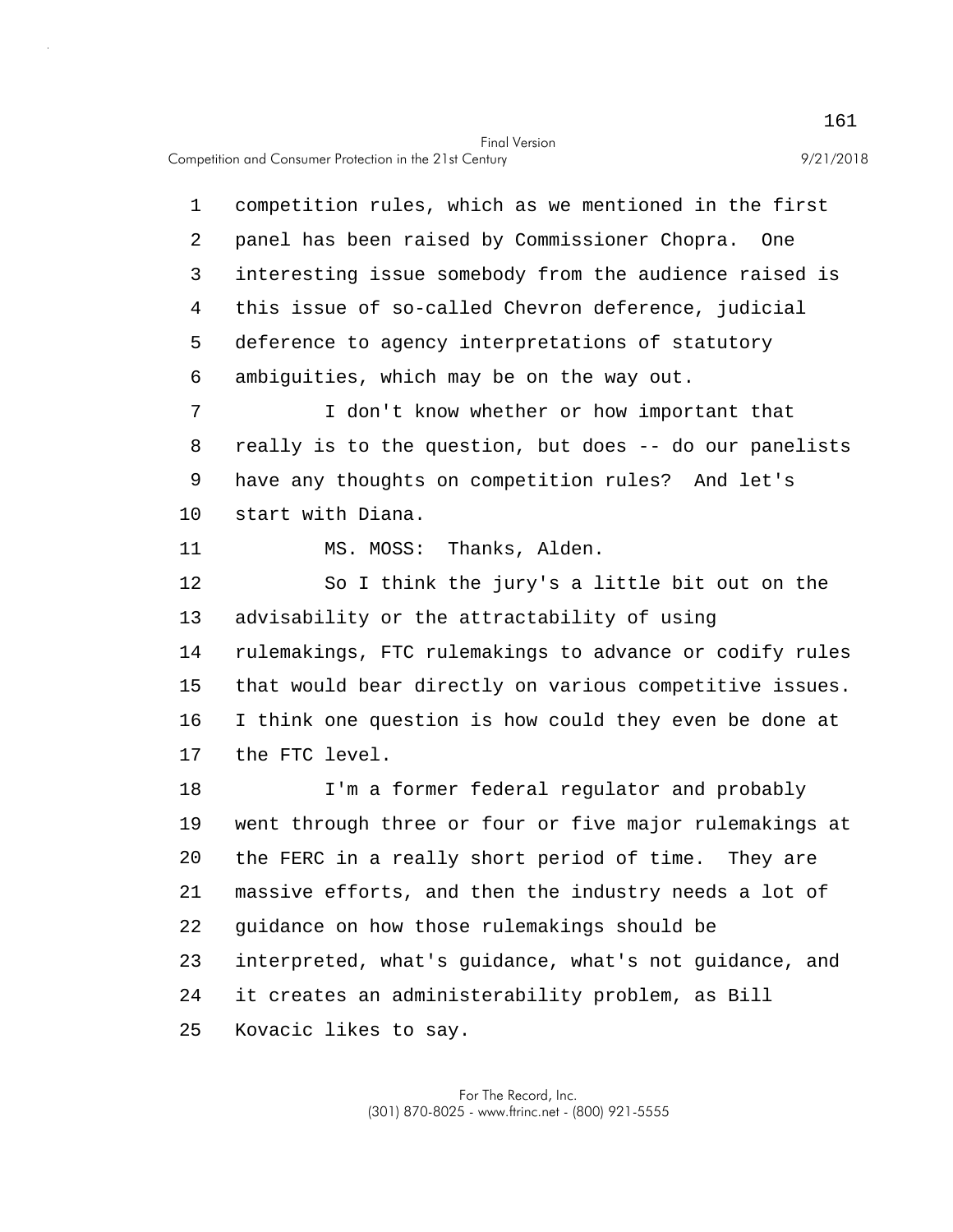5 10 15 1 I think there are other ways -- and I am going 2 to agree with Dennis Carlton here -- on how the 3 agencies can help shape and guide enforcement and 4 provide transparency and input to the community, and that would be to use, to the full extent of their 6 ability and their authority, to conduct market studies, 7 the FTC certainly can do stuff like that; to do merger 8 retrospectives where they study not only merger 9 outcomes but also the effects of remedies and the effectiveness of remedies. The FTC already does that. 11 They have now done two studies on their divestiture 12 remedies. This is really important information that 13 we're now in a position to really cull and consider 14 when it comes to looking at the effectiveness of antitrust enforcement, particularly in merger 16 enforcement, looking back.

20 25 17 I also think, as a more dramatic proposal, 18 whether -- and I like Bill's idea, I am going to agree 19 with Bill Kovacic now -- that having the ability to do market analysis and an agency to take actions to 21 address market distortions that arise from 22 anticompetitive conduct, where there are systematic 23 problems or systemic problems, that is worth 24 considering, absolutely worth considering. And as Bill pointed out, there are a number of other jurisdictions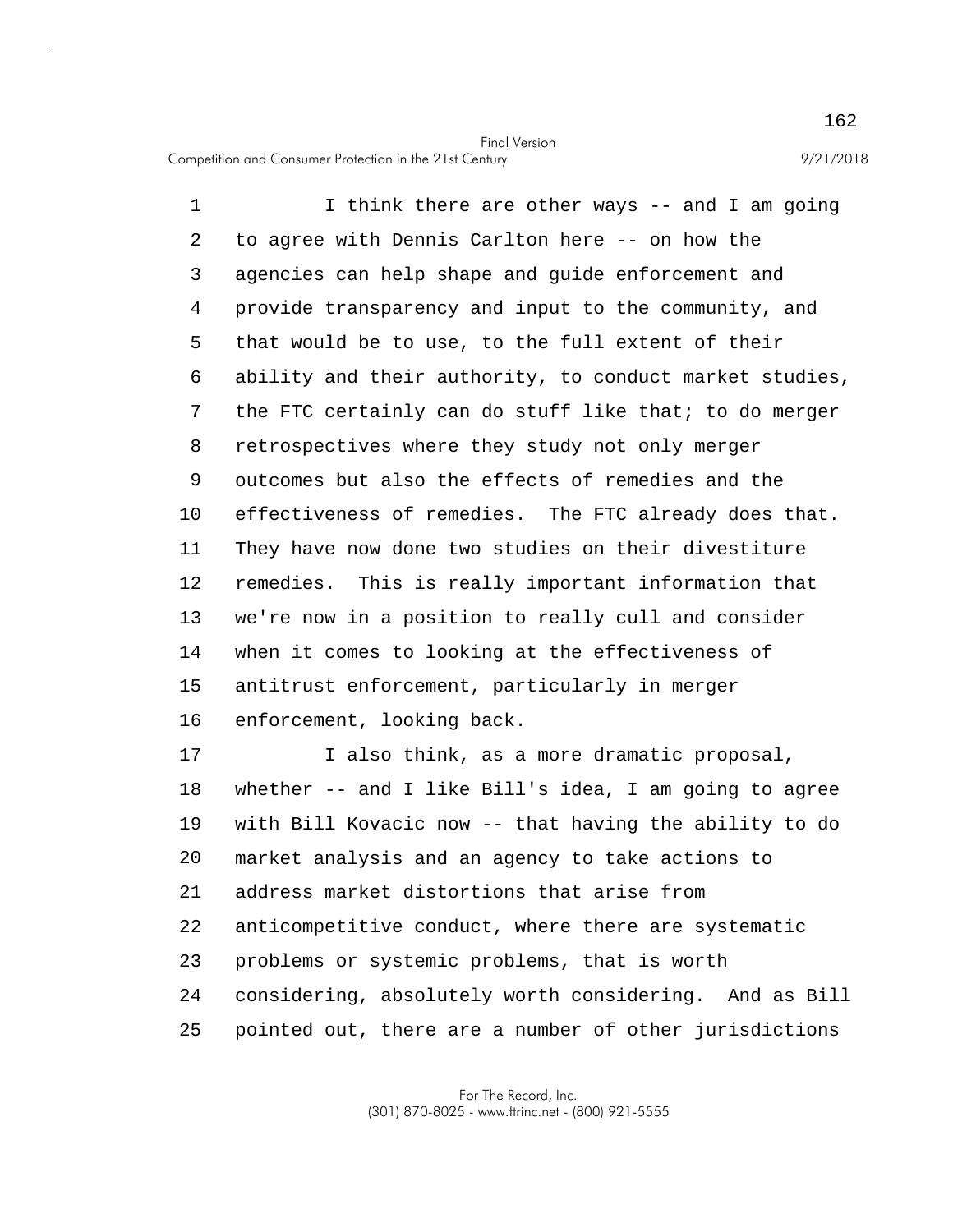1 who have this authority and who have significant 2 authority under those regimes to actually affect how 3 markets are structured and how conduct in those markets 4 occurred.

5 10 So, you know, one thing the FTC might want to 6 do is put out an NOI or a query on what people think 7 about doing rulemakings. I think there would be really 8 important input from the antitrust community on the 9 pros and the cons, but more importantly the effectiveness of rulemakings and how rulemakings would 11 factor into the enforcement process.

15 12 MR. ABBOTT: Bill Kovacic, as a law professor, 13 how do you think an appeals court might react to some 14 rule interpreting unfair methods of competition and applying it to a particular practice?

20 16 MR. KOVACIC: I think in practice Chevron 17 deference is a mirage. I think that you get the 18 deference you earn and that if you plan on tipping the 19 court by walking in simply by saying, "We enjoy what the Europeans would call the margin of discretion," 21 you're delusional. My view is that courts defer when 22 they are persuaded that deferring is a good idea. So I 23 would never bet a program on enjoying that element 24 of -- that benefit of the doubt.

25 How do you get them to agree? I think two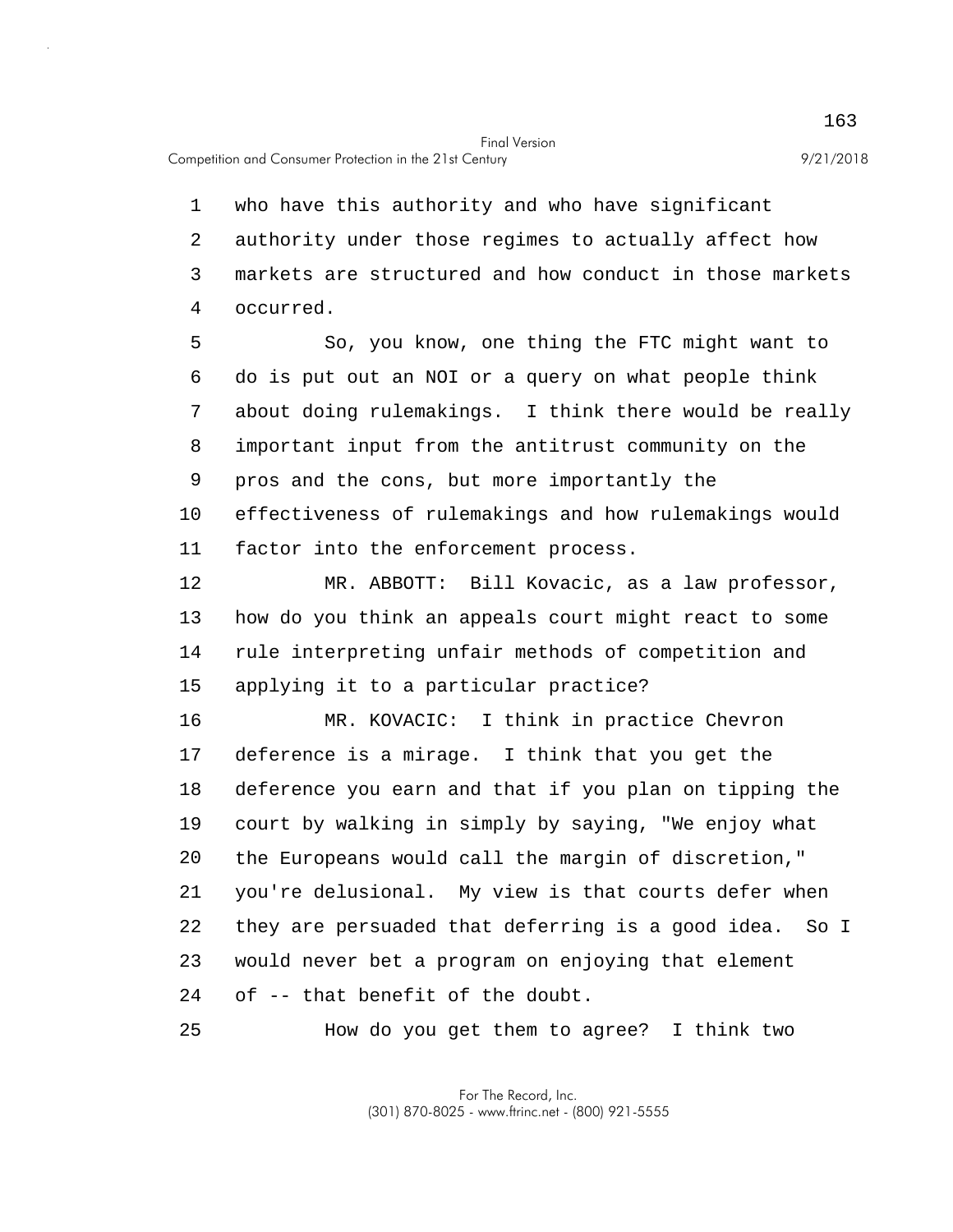5 10 1 ways. One is you do have to marshal evidence to 2 support whatever your initiative is, be it a rule if 3 you do that, and the FTC has defended countless rules 4 before the courts on the consumer protection side, or you have to create a brand that is convincing to them. 6 I am convinced that agencies have reputations. 7 They do have brands. In part, what they are doing when 8 they go in is saying, "On matters of doubt or 9 uncertainty, we are the experts, and the expertise is not imaginary or hypothetical, it is genuine." And how 11 do you build that brand and that image so that when you 12 walk into the courtroom, there's a halo above your head 13 before you say a word?

15 20 14 It's doing all of the other things and using all of the other policy tools we've been talking about. 16 It's doing empirical work, so you put it before the 17 court and say, much more than you, we have looked at 18 this. We have done the kind of work that Michael and 19 his colleagues helped do on generics that helped turn the tide a bit, by gathering information and publishing 21 data on what was happening with individual settlements.

25 22 You hold and convene events like this, where 23 you ask the larger world, educate us about what's going 24 on. You reflect on it. You publish articles, papers. You give speeches. I think every time the agency -- a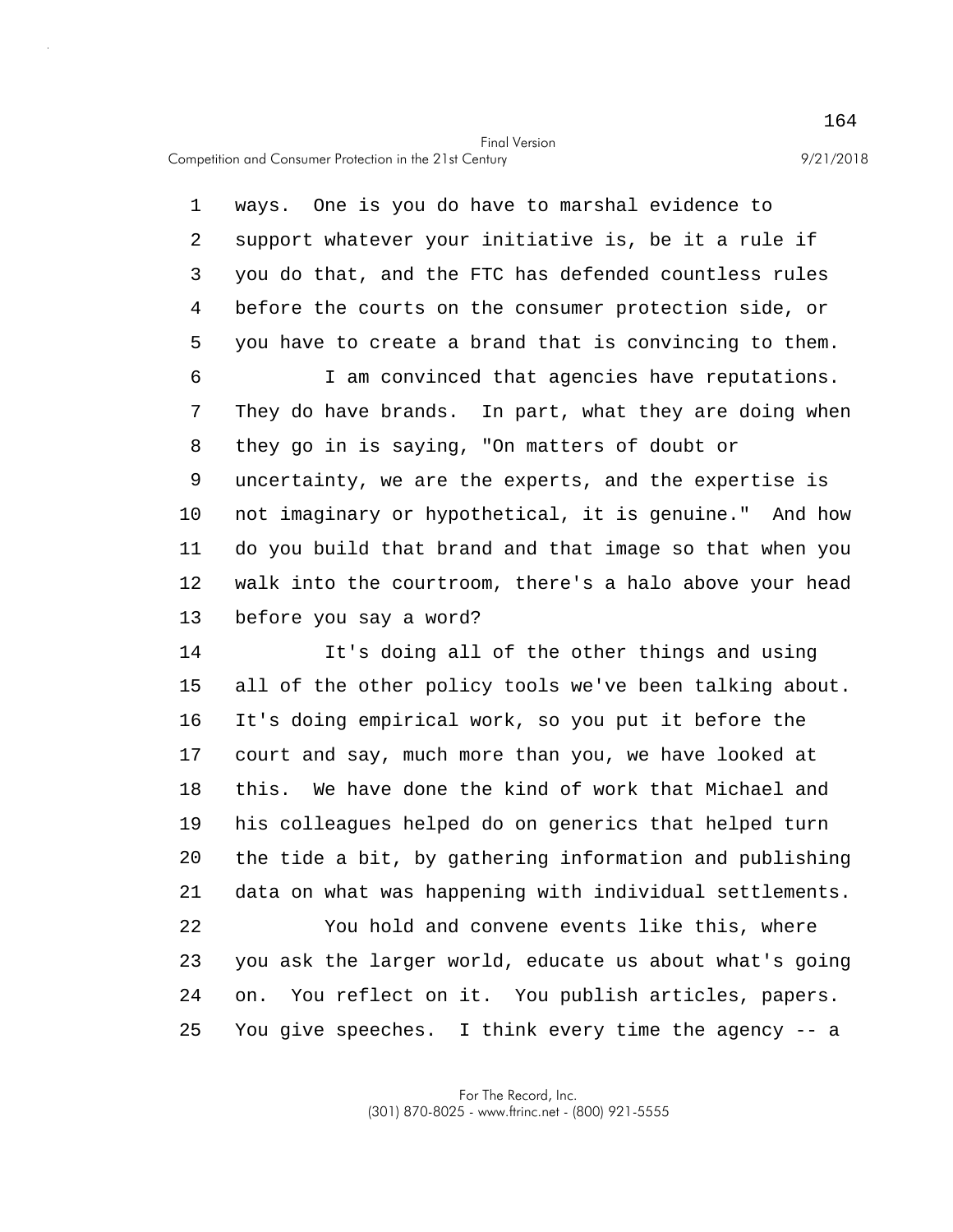Competition and Consumer Protection in the 21st Century 9/21/2018

5 1 member of the board goes to speak or a bureau director, 2 you have to realize that you are either elevating or 3 depressing the stock of the agency. Everything you do 4 shapes the impression, especially in this city with the court that we appear before here, they form impressions 6 of the agency on bases that go well beyond the 7 appearance in specific cases.

10 8 So if you build that brand and that reputation 9 and you support the individual initiatives that you're working on with significant evidence, I think you can 11 persuade even a significant group of intervention 12 skeptics, of regulatory skeptics, that you do, indeed, 13 have the benefit of the doubt.

15 20 14 But, again, that is not an accidental or spontaneous process. That requires a conscious 16 commitment by the institution to pick the matter, be it 17 a rule or a case, that you think is a good vehicle to 18 proceed with, to think, have we built the surrounding, 19 supporting evidence to gain support, and are we doing things day-in and day-out that raise the brand and 21 create a reputation for capacity and knowledge?

25 22 I think in a lot of ways, my experience here at 23 the FTC, the FTC has done that, but I think to go ahead 24 and take on more difficult challenges, if you wanted to set presumptions with respect to when a dominant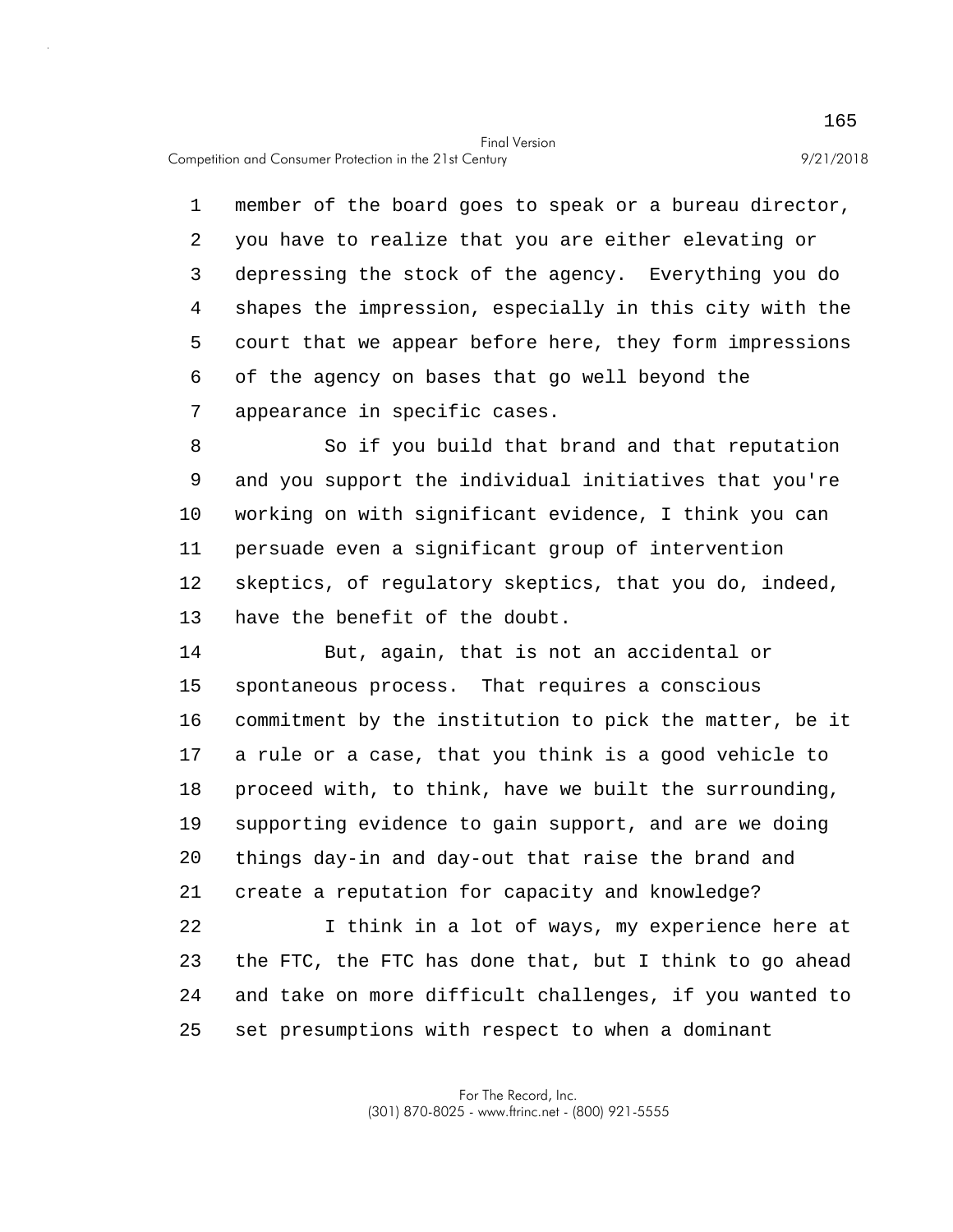5 1 enterprise can buy a promising new startup, and you 2 want to go beyond looking at the records and files of 3 the company, if you want to create such a presumption, 4 there the court's going to say, "You have the power to do it. What's your evidence?" And what evidence will 6 we put on the table to do that? And that will be the 7 big challenge.

10 8 And you might want to start with a smaller 9 prototype matter rather than the rule that changes the universe and everything it contains to show that you 11 can do it, because the FTC, arguably, has never done 12 it.

13 MR. ABBOTT: Anybody have anything to add on 14 rulemaking?

15 20 25 MS. FEINSTEIN: Yeah, I just think what Bill is 16 saying is the cart/horse issue, right? The Commission 17 could have done a rulemaking on reverse patent 18 settlements. I know there was discussion within the 19 building on doing it -- not when I was there but because people in the building asked me what I 21 thought -- and you have to pick the right time to do 22 it. You have to have had enough experience, enough 23 empirical studies, and enough examples where you 24 studied them, but not so many that you have already gone to the Supreme Court and you're basically in a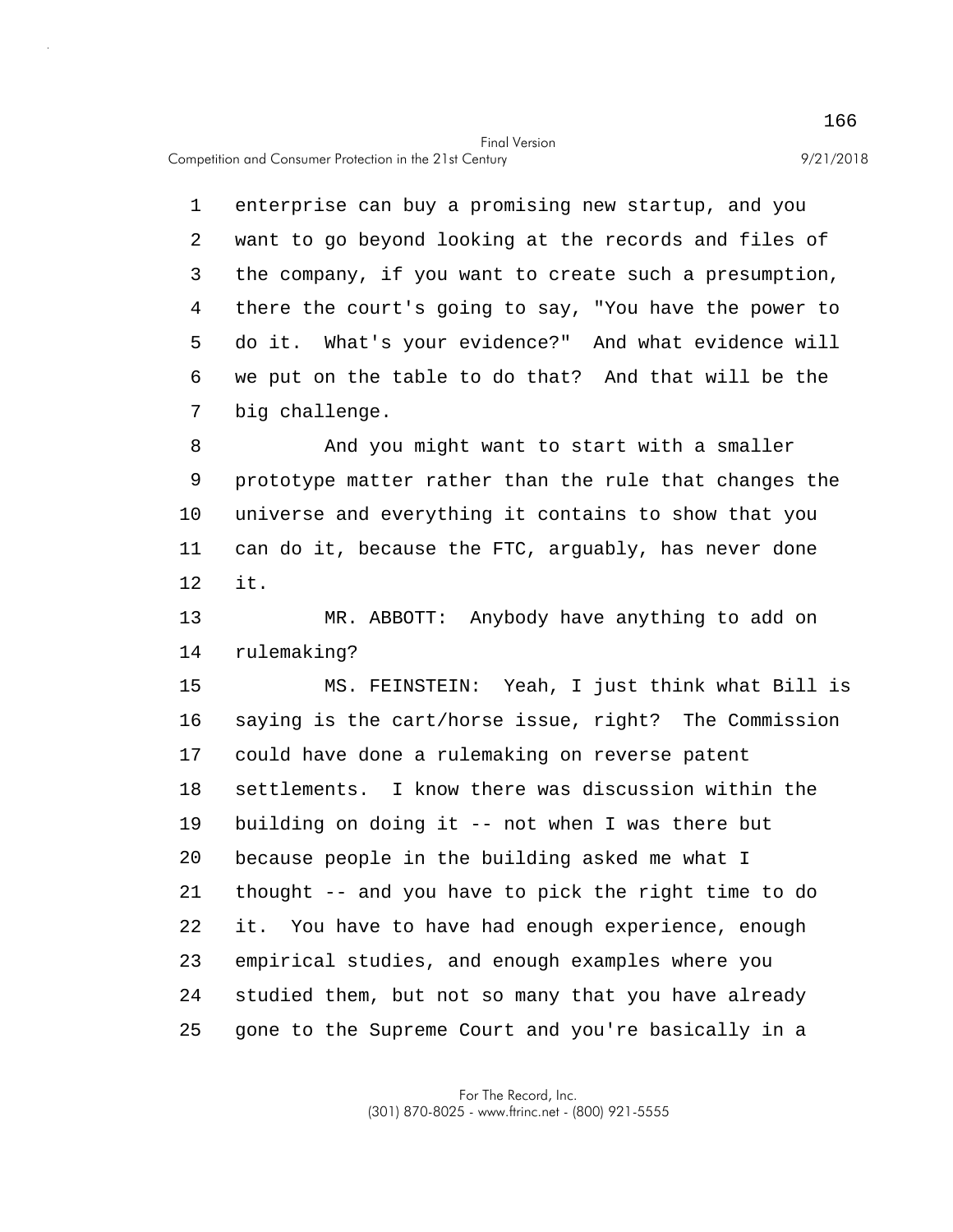1 situation where you're overturning the Supreme Court 2 decision by rulemaking, because I don't think that 3 would be well received.

5 10 4 So it's intriguing in principle how you would ever actually do it, because you have to have looked at 6 a number of cases, and you have either brought those 7 cases and won them, in which case why do you need a 8 rulemaking because you're obviously having good 9 success, or you have lost those cases, and if you're losing the case on the facts, how are you going to 11 convince the court on the facts that they ought to 12 abide by your rulemaking? So I just see a practical 13 issue that it's hard for me to figure how you overcome 14 it.

15 20 25 MR. WILLIG: I would like to vote in favor of 16 not rulemakings now but more guidelines in the areas of 17 conduct, exclusionary conduct, two-sided markets, 18 n-sided markets, Section 2/Section 5 conduct generally. 19 I think the economic profession is ready to contribute to that. I think the IO field is ready because we have 21 a plethora of interesting theories, and we have gone 22 partway toward looking for empirical evidence, signs 23 that an exercise of intervention is needed or is not 24 needed, and it's a tough job, but it's the job that I think we might all be ready to do.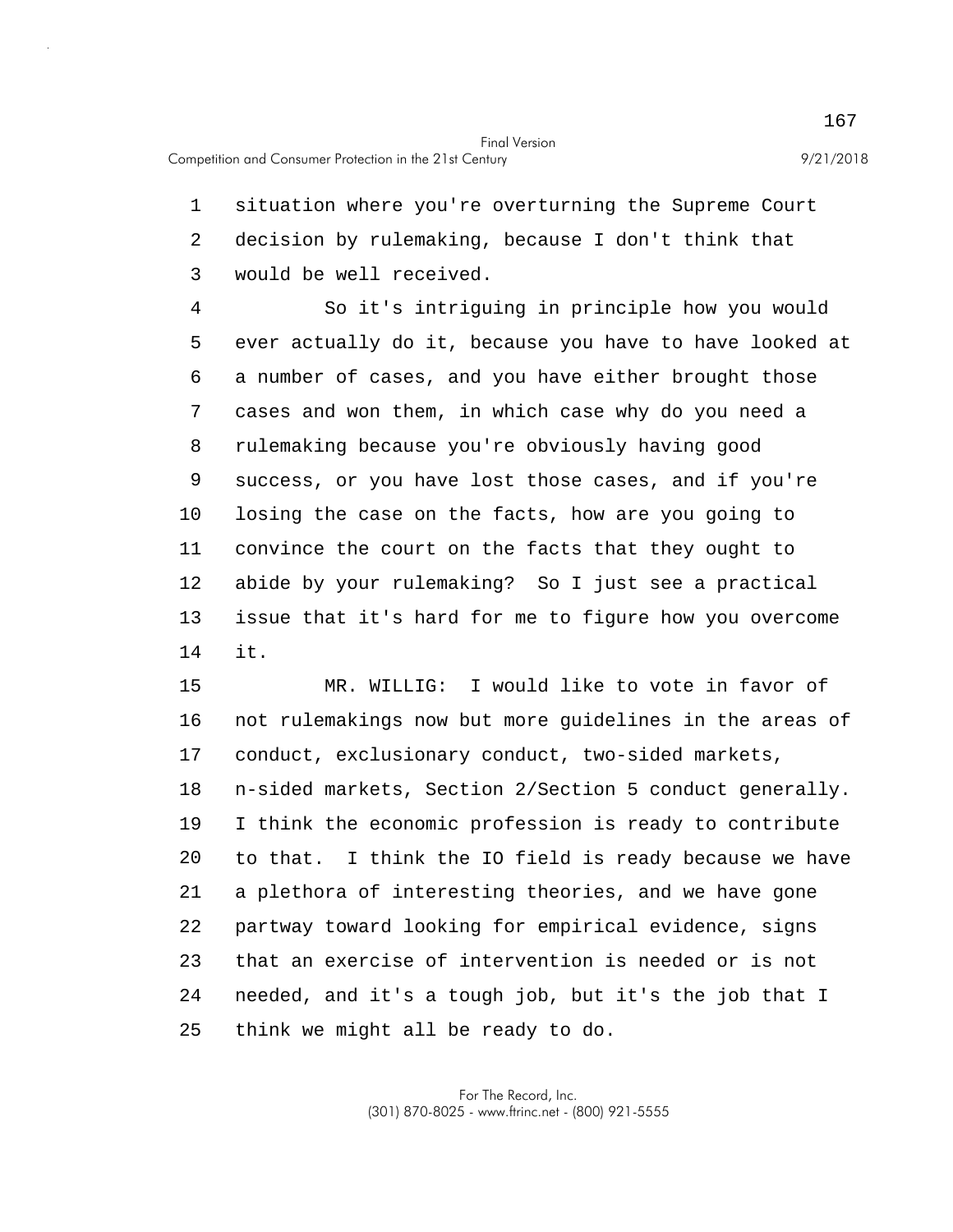5 10 15 20 1 It's necessary for business guidance. It's a 2 good idea for staff guidance. It's a good idea to 3 elevate the credibility of the agencies in this very 4 murky area. And I think it is a murky area still. MR. KOVACIC: Well, I would say amen to that. 6 That is, if you look at the tremendous soft law 7 influence that Merger Guidelines have had, I think you 8 can replicate that in other areas. It happened with 9 the 1995 DOJ/FTC Intellectual Property Guidelines. MR. WILLIG: Absolutely. 11 MR. KOVACIC: There's an obvious feedback 12 effect into the courts. Again, even courts that are 13 skeptics about intervention but are faced with hard 14 problems are interested in proposed solutions. They have no obligation, of course, to take on the solutions 16 suggested or the framework suggested in the guidelines, 17 but you can look at a number of significant areas where 18 that would be useful. 19 The agencies tried it with competitor coordination, made some progress, but there was some 21 sensitivity about saying too much about matters that 22 were in the courts, so they hesitated. But you could 23 imagine a number of areas where I think guidelines as a

25 to sit down and decide, where could we make the most

24 form of soft rulemaking can have tremendous effect, and

For The Record, Inc. (301) 870-8025 - www.ftrinc.net - (800) 921-5555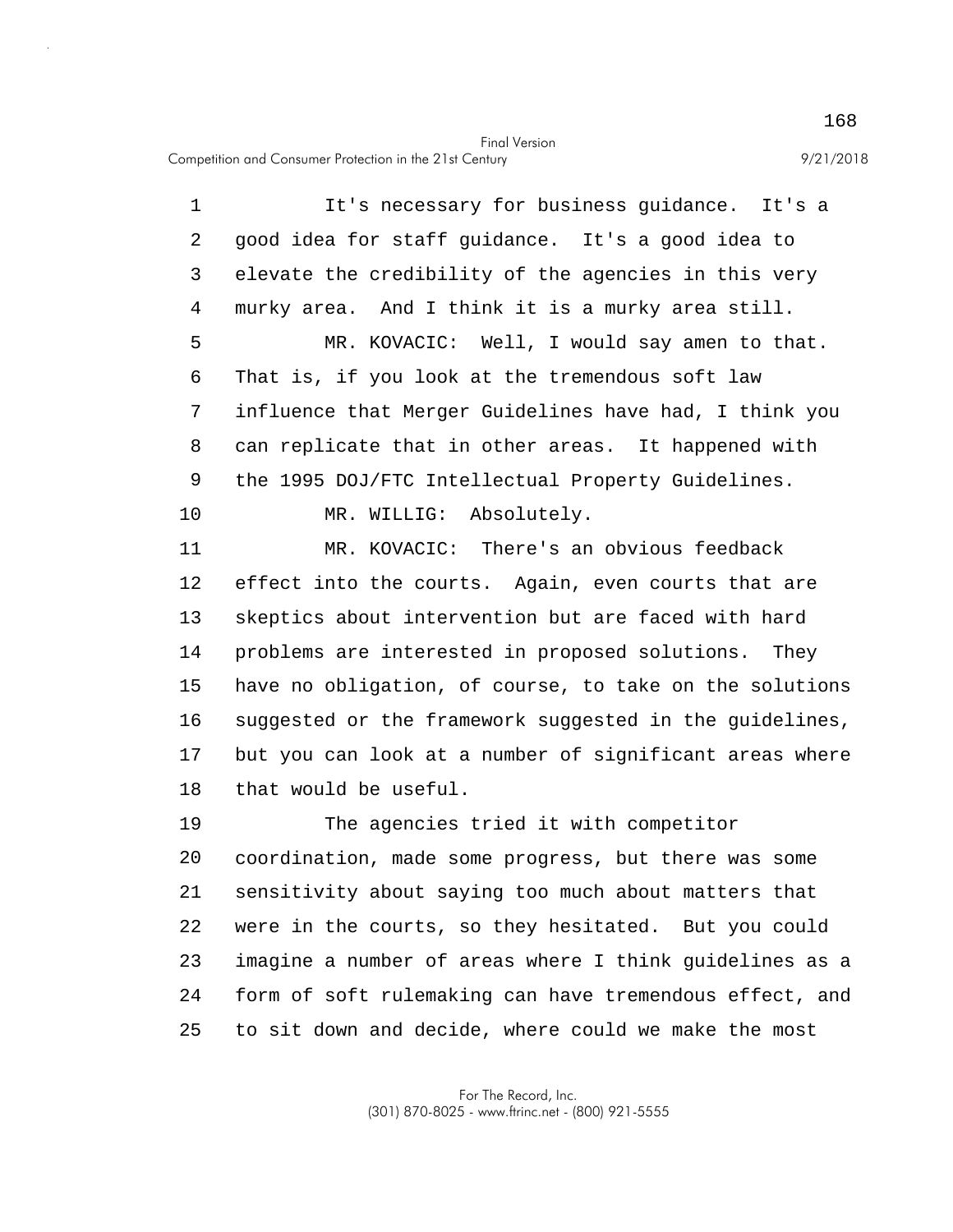Competition and Consumer Protection in the 21st Century 9/21/2018

1 impact in doing it?

2 MR. WILLIG: And intra-agency cooperation, as 3 you were speaking for before, Bill.

5 10 4 MR. KADES: So I just wanted to echo a little bit what both Bill and Debbie were saying. In some 6 sense the answer to your question is utilitarian. Is 7 there a rule out there that the FTC can do that is 8 better than the enforcement option? And I think it's 9 important to remember that in rulemaking, the FTC is going to have a lot of discretion.

15 20 11 It's not just that they can ban things. They 12 can set burdens of proof. They can set presumptions. 13 Does that rule have the right evidentiary basis that 14 it's going to be persuasive? And here the FTC has the ability to do a 6(b) study to enforce that, but are 16 there going to be risks? Yes. But as someone who, you 17 know, spent a long time litigating antitrust cases, 18 those have big risks, too, and maybe when -- you know, 19 and, therefore, it's not a good enough reason to sort of abandon -- not consider a tool just because there 21 will be risks.

25 22 MR. KOVACIC: I will give you my example of a 23 missed opportunity to do this with respect to conduct, 24 and that was resale price maintenance. Leegin takes place. Leegin says that there are instances in which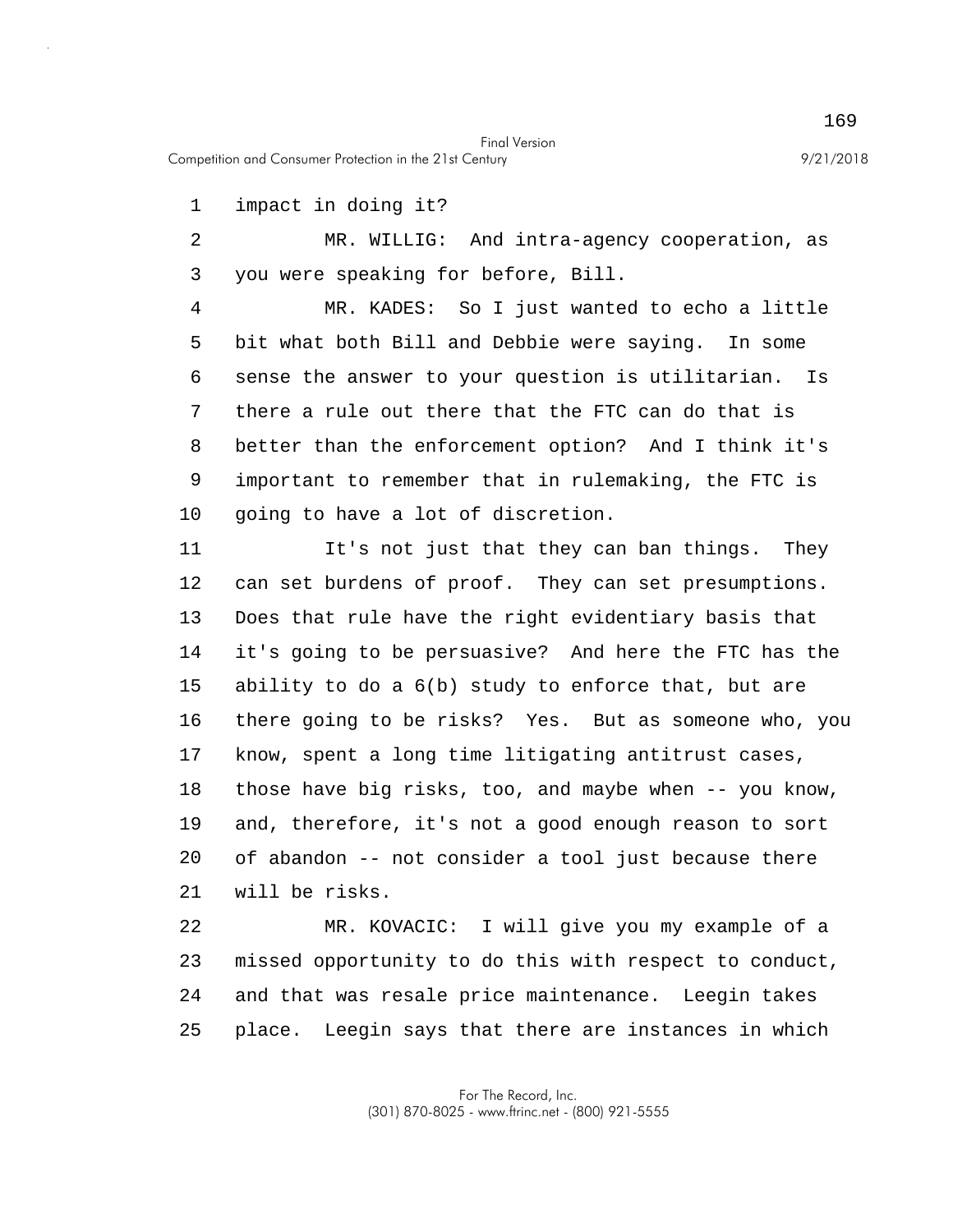5 1 vertical restraints, resale price maintenance, could be 2 harmful. We started an initial effort internally to 3 say, can't the Federal Trade Commission elaborate this? 4 That is, might there be a place here to do some guidelines? We have a set of hearings, a limited set 6 of hearings, and then the thought was, can we draft our 7 guidelines about how the Leegin screens and the Leegin 8 factors might be applied going ahead?

10 9 Sadly, disappointingly, that fell through the cracks. That did not galvanize the interest of the 11 entire board to proceed with that, but if you thought 12 for a moment who might be good to provide that 13 elaboration, that ideally I think would have been the 14 Federal Trade Commission to do that.

15 20 25 And, thus, what have the two federal agencies 16 done in the field of resale price maintenance since 17 Leegin, which was a while ago? Chris Varney issued a 18 speech when she was at the Department of Justice in her 19 first year, and the FTC issued an order modification approval in Nine West, an RPM case. Otherwise, 21 nothing. That's an area where the agency might have 22 gone ahead with guidelines, might have thought let's 23 bring the vertical restraints case to test what Leegin 24 should mean. Instead, there's been nothing there. Now, I realize that RPM does not -- certainly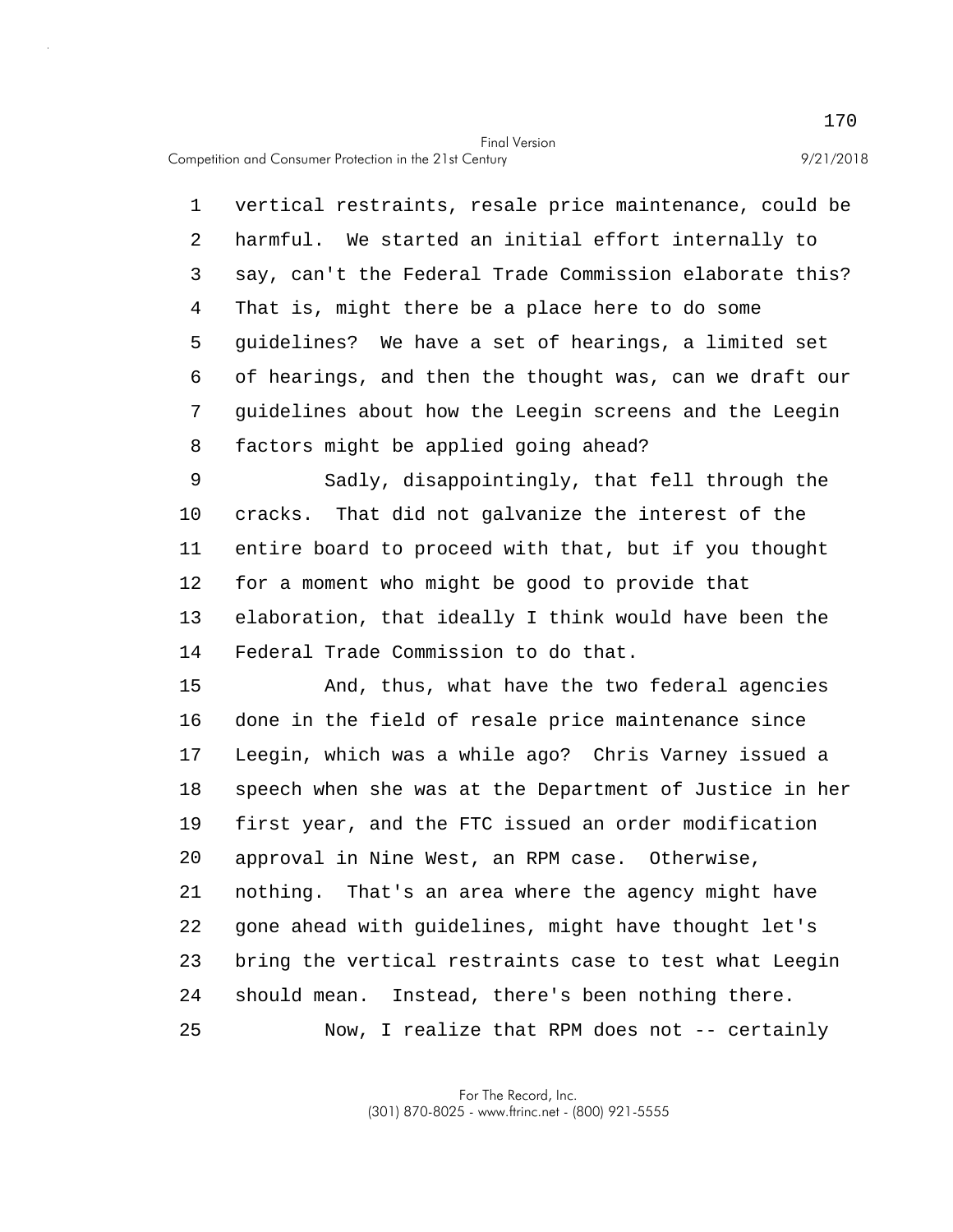5 10 15 20 1 by the discussion that we have had today and perhaps 2 before -- does not seem to be the salient issue that's 3 firing the imagination of the larger competition 4 community, but it is stunning that since Leegin, that has been the sum of the response of the two agencies. 6 That is an area where the FTC and DOJ could have said, 7 what do we think the high ground is for RPM? And where 8 might we go looking for cases? 9 MR. WILLIG: I have a slide deck that does that. I'll send it to you. 11 MR. KOVACIC: Okay, okay. 12 MR. ABBOTT: Okay. I think, unless anyone has 13 something to add, the first panel we discussed AmEx 14 briefly. There did not seem to be any support for the majority opinion in AmEx. Does anyone want to support 16 the majority opinion in AmEx? 17 MR. WILLIG: I do. My support for the decision 18 is a support for the idea of -- and I just came to this 19 word in preparing for this -- holistic analysis. So we've got lots of different practices, vertical 21 practices, and I think the AmEx practice is broadly in 22 that category, and some element of that practice

23 appears superficially to be anticompetitive or

24 noncompetitive, like antisteering, that cuts off one

25 form of competition at the cash register. Think about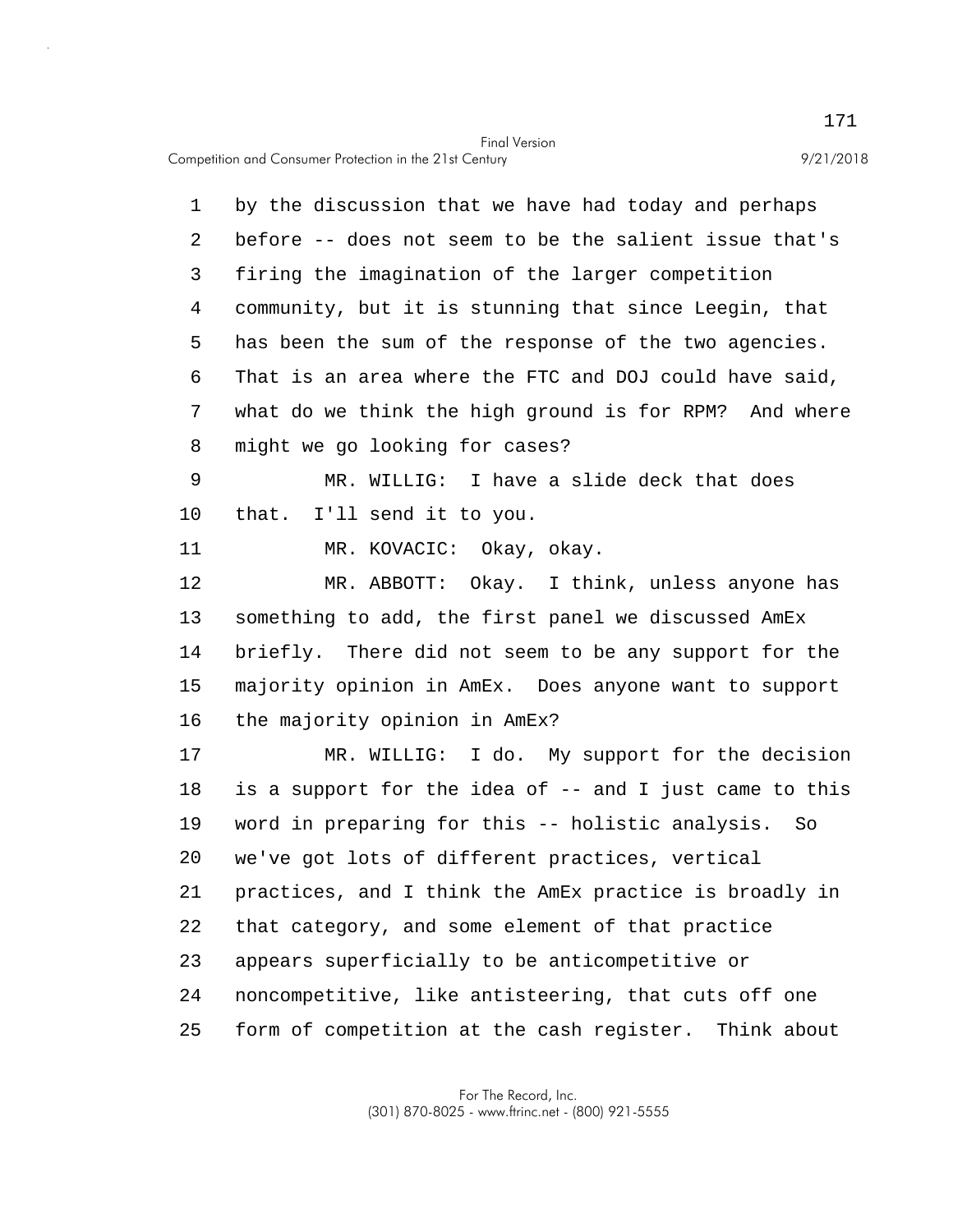Competition and Consumer Protection in the 21st Century 9/21/2018

1 in RPM, that cuts off a certain form of competition. 2 Think about territorial exclusives, that those had 3 their day in terms of debate. They do eliminate some 4 forms of competition.

5 10 There's endless varieties of vertical 6 restraints that have some elements of curtailing 7 competition which also have well known positive effects 8 on the entire ability of that brand or of that offering 9 to be competitive in the broader marketplace, and we're used to that in a lot of domains.

15 20 11 And reading the Supreme Court decision, I 12 wouldn't have written it quite that way, and our 13 guidelines wouldn't write it exactly that way, and I 14 wouldn't put quite so much emphasis on the two-sided nature of the market, because I agree that that's an 16 easy slogan to throw around, but in my ideal 17 guidelines, I would say the thing that makes the 18 two-sided market something that must be taken into 19 account is that the good side and the bad side are inextricably linked, and we talked about that in terms 21 of Merger Guidelines and efficiencies.

25 22 If it is the finding of the agency or of the 23 court that the good and the bad really have to go 24 together, and you can't have the good without the bad, then the requisite analysis is holistic, and we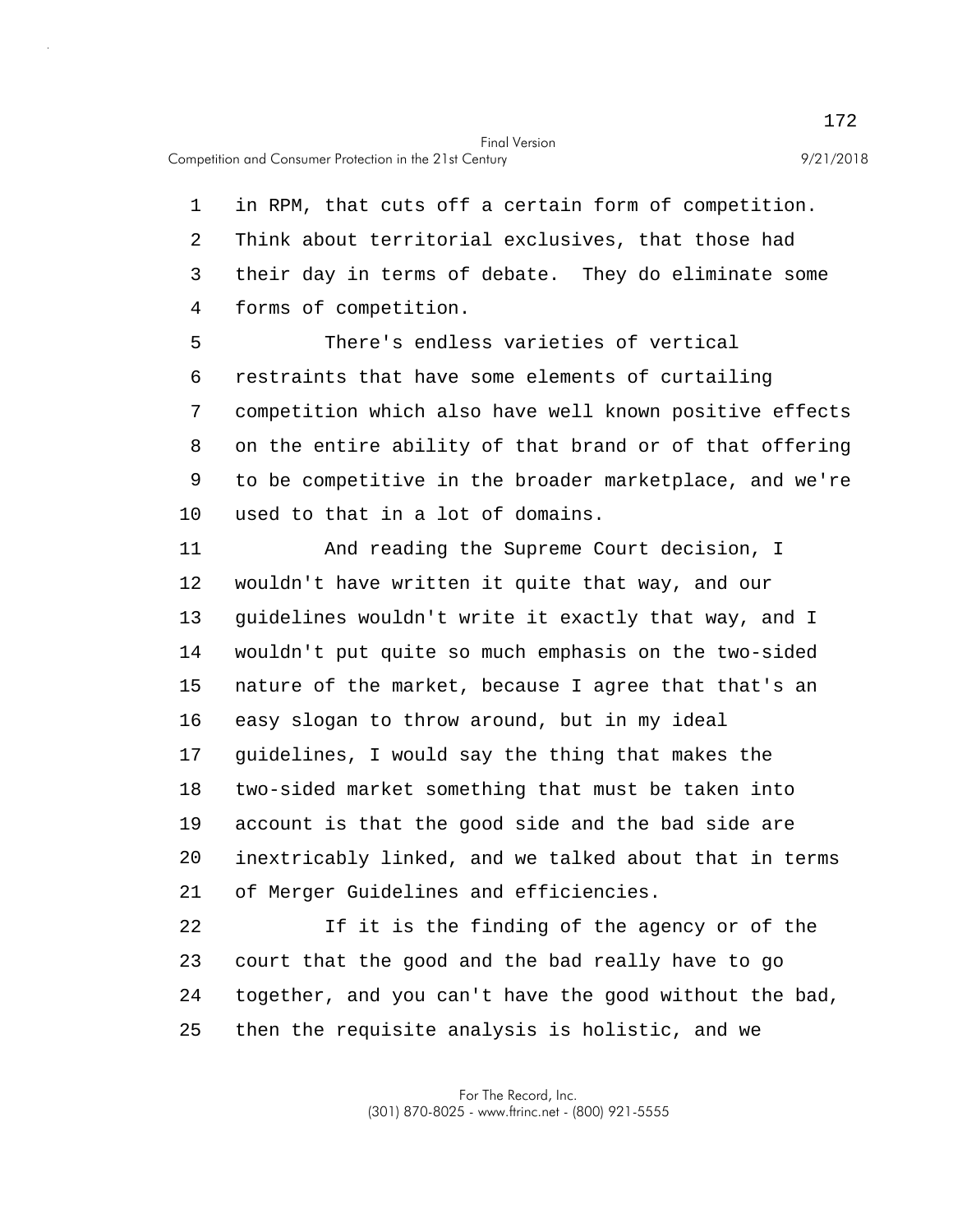1 shouldn't be very quick to say, "Oh, I see a bad thing 2 about this," and then the burden shifts to the other 3 side to point out the good.

5 4 I think it's the agency's responsibility and the court's responsibility to take a holistic view of 6 the practice, good and bad. And with a smile on my 7 face, I would say a pleasant interpretation of the AmEx 8 decision is a push in that direction.

9 MR. ABBOTT: So, Mike?

10 15 MR. KADES: I mean, I'm glad that sort of Bobby 11 spoke up here, because I think this is exactly what's 12 gone wrong with the antitrust laws. Let's be clear on 13 where the Supreme Court came down. They came down in 14 saying the Government failed to prove market power, because they didn't do the entire analysis, including 16 showing an output effect.

20 17 My question is, when the Government had proved 18 all that, what would be left to the antitrust -- what 19 defense is left? If they proved both that prices went up and output went down, what's left to that case? But 21 apparently the Supreme Court thinks there's still 22 something the defendants could raise.

25 23 Second, American Express, through its 24 nonsteering, restricted merchants accounting for 90 percent of all credit card transactions from engaging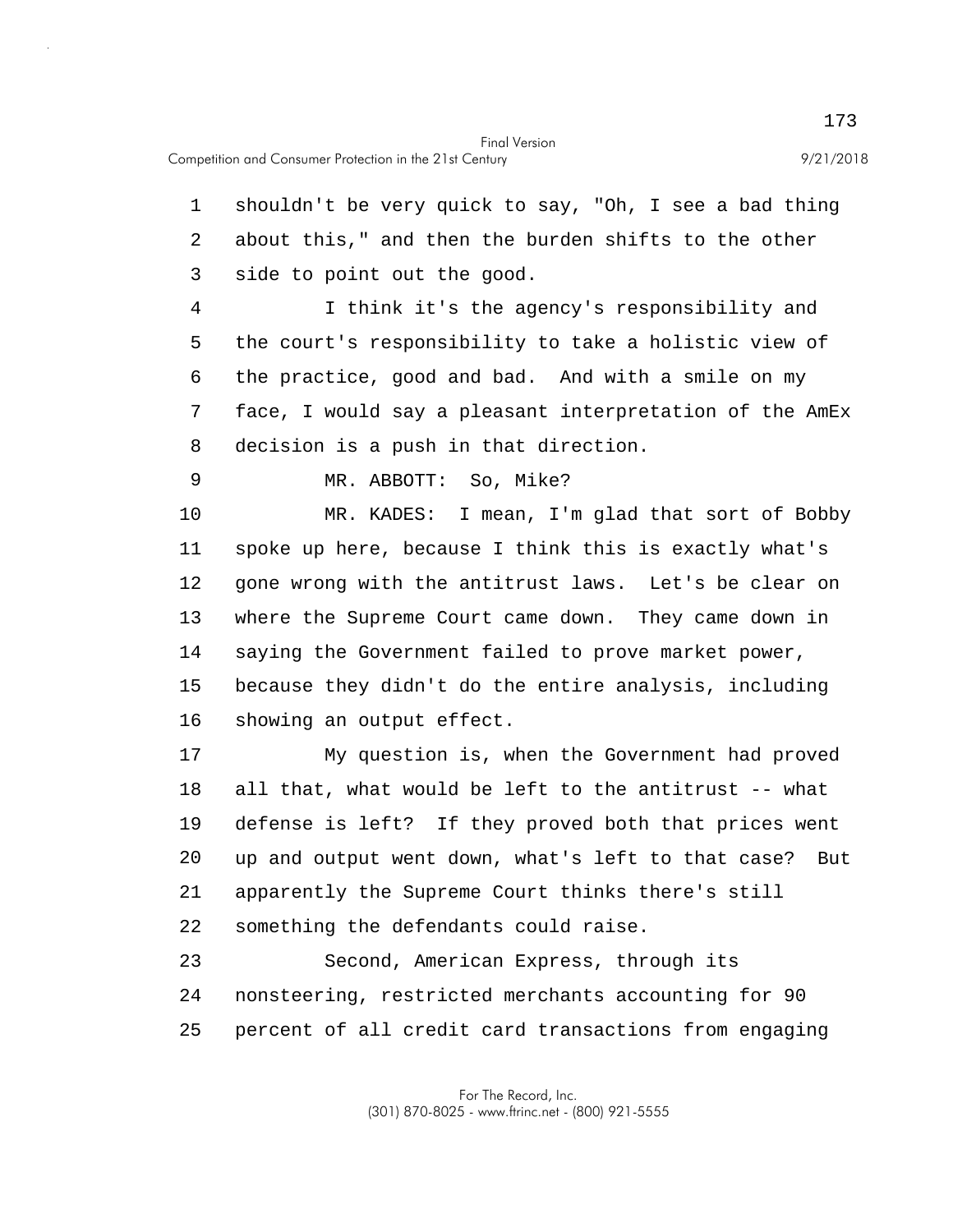5 10 1 in steering, and the Supreme Court, at the end of the 2 day, said we don't really think that's a market effect, 3 because that's what your market power determination is. 4 So we can argue about whether their steering provision was good or bad. American Express didn't 6 want to argue about that, because they knew they were 7 going to lose. So they found a way to argue a failure 8 to prove monopoly power, and I think anyone who is not 9 deeply versed in complicated economics and an antitrust technocrat would look at that decision and say, "That's 11 wrong."

15 12 This is not a case about whether American 13 Express was able to eliminate a form of competition 14 from the marketplace. Check, it did that. It's about whether that type of restraint should be allowed or 16 not.

20 25 17 MS. MOSS: Can I just add to what Michael is 18 saying? And one observation from AmEx is that it 19 really, in the worst form, creates a new rule for when to consider a two-sided market in an antitrust case, 21 and, I mean, this doesn't go -- this doesn't negate the 22 possibility that, in fact, we have two-sided markets in 23 many instances, but the opinion sets up an impossibly 24 vague test, which is, well, we'll consider two-sided markets when the tipping effects are strong, and we'll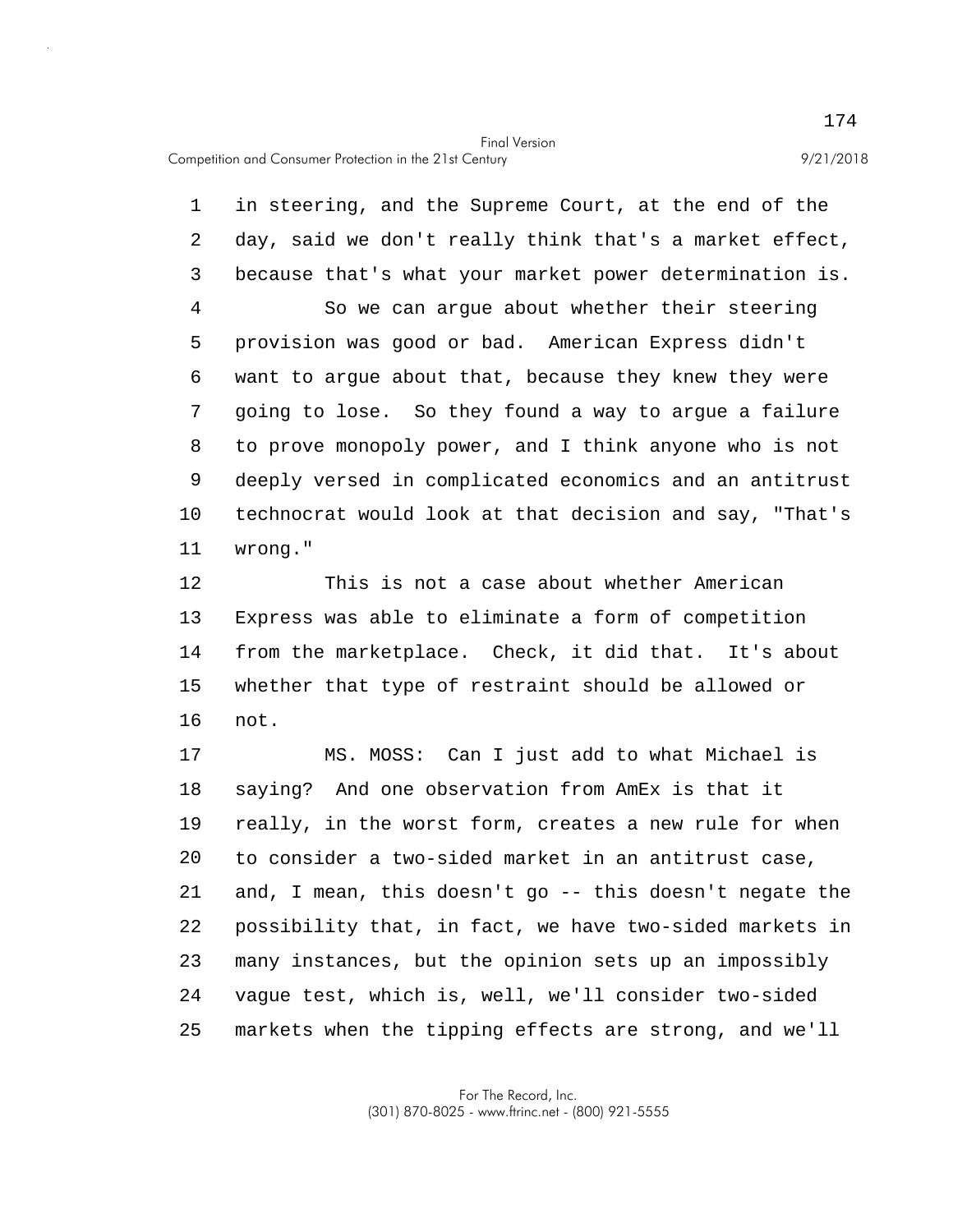1 consider one-sided markets when the tipping effects are 2 weak.

5 3 Those are the kinds of rules that are almost 4 impossible for antitrust enforcers and courts to investigate, to adjudicate, and to come to some sort of 6 consistent outcome, and that's what the courts are all 7 about, is creating some sort of consistent outcome.

10 8 So the economists, I think, are going to have 9 to do a lot of work figuring out, well, what's a strong tipping effect and what's a weak tipping effect, 11 particularly in the context of creating the assumption 12 or the presumption that it should be defined as a 13 two-sided market versus a one-sided market.

15 20 14 This decision has not done antitrust any good, any good whatsoever, other than acknowledging the fact 16 that in some industries we have two-sided markets, and 17 eventually antitrust will have to deal with that. But 18 given that vagueness and impossibility of applying that 19 rule, without creating a whole other set of debates, I don't think the extendability or the portability of the 21 AmEx outcome to other two-sided market cases is going 22 to go very far.

23 MR. ABBOTT: Anyone else?

25 24 Okay, let's jump now to IP antitrust. We have already heard a little bit on pay-for-delay, but there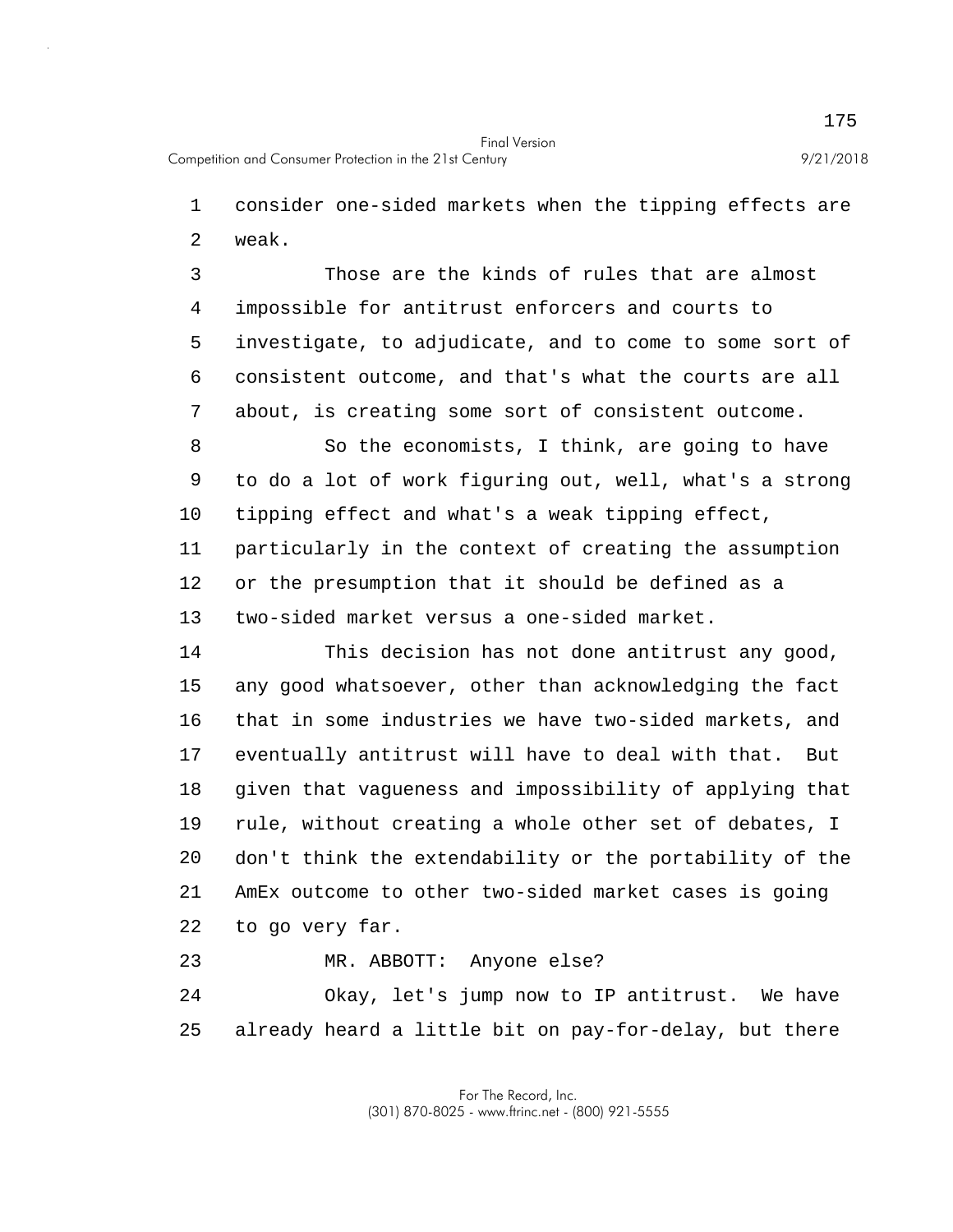5 1 are obviously other issues which were raised on the 2 first panel, the so-called standard essential patent 3 issues about refusals to license or alleged holdups, 4 but there are other issues as well, including mergers and contracts in high technology markets, which may 6 involve intangible intellectual property.

10 7 Does anybody have any general comments as to 8 whether the state of antitrust law right now is dealing 9 more or less well or adequately with challenges of intellectual property transactions, or are changes 11 needed? And if changes are needed, in what specific 12 areas?

13 What about Bobby?

15 20 25 14 MR. WILLIG: Thanks. So I have a peculiar idea, and this is a great forum to air it. The whole 16 pay-for-delay area, which as we've all said is very 17 complicated and hasn't been handled very well by the 18 community, and if you read Actavis, talk about criteria 19 that don't really exist in terms of administerability. Large payments, what the heck does that mean? The idea 21 that I have is that most of those cases start with 22 patent litigation, so there's a court that's involved 23 in resolving the patent issues. Then there's a 24 settlement of that case with lots of side effects. Why shouldn't there be a public interest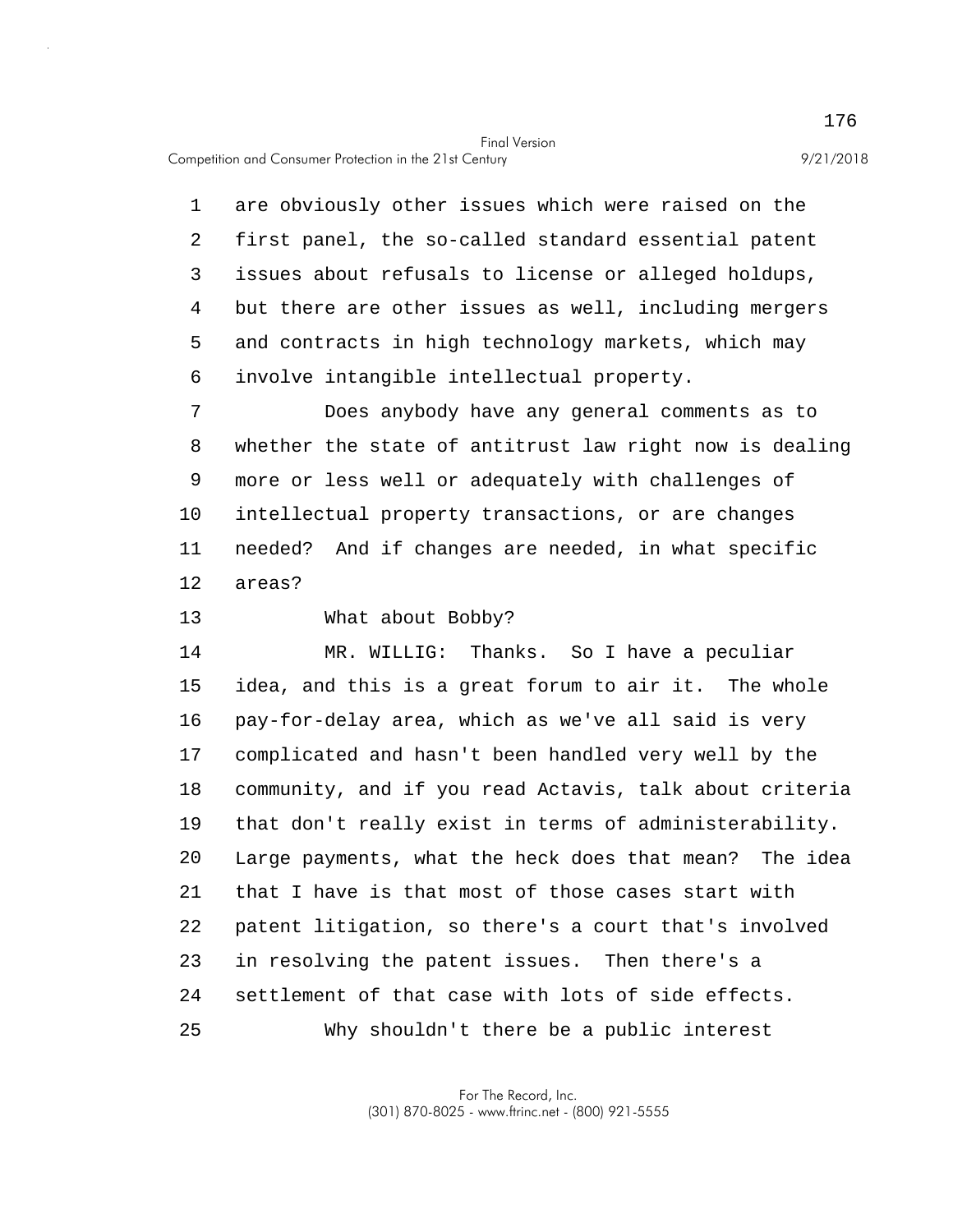5 1 standard for that settlement, that the court that's 2 adjudicating the patent litigation should have to look 3 at the settlement and decide whether that settlement is 4 in the public interest or not? And there could be open hearings on that question, and the FTC could spend 6 whatever time it chooses to taking a position on that, 7 and the parties could take a position on that.

10 8 But why not adjudicate that in the same court 9 that was hearing the patent litigation? Because you might think that that judge already has a sense about 11 the facts surrounding the dispute and the strength of 12 the patent and so forth. So I just wanted to throw 13 that out when we had FTC people around here.

15 20 14 On the SEP issues, I was really interested in hearing Dennis on this this morning. He was saying he 16 would like to see more of those disputes settled at the 17 level of the SSO, the standard-setting organization, 18 and that's an appealing idea to me except that I know 19 that the SSOs are populated, when they're working well, by all sides of the markets, users as well as producers 21 of the technology, and it's hard to see how the SSO 22 could wind up in the adjudicative role when it comes to 23 whether or not the SEP is performing up to the 24 standards.

25

But I would like to see the SSOs take a more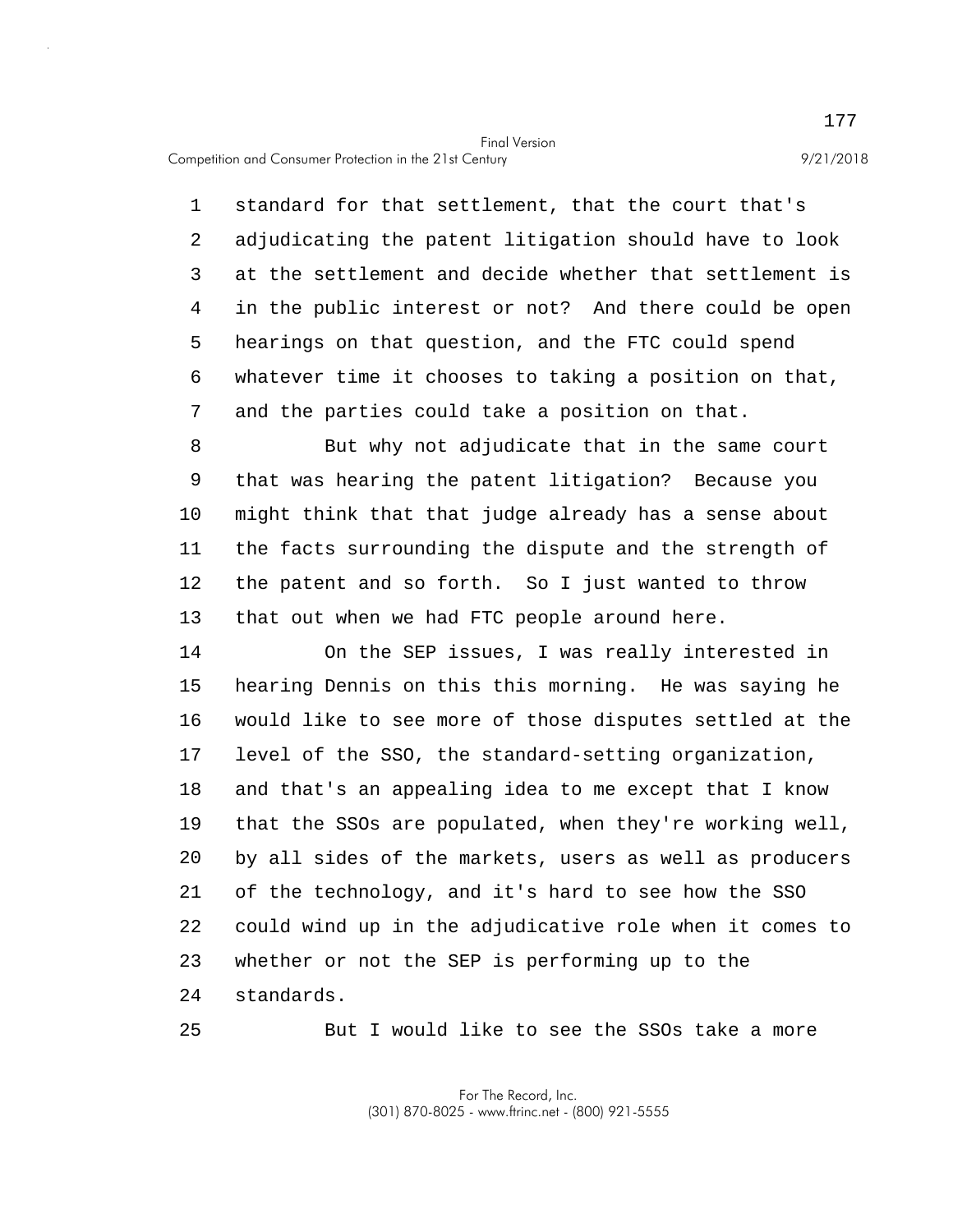Competition and Consumer Protection in the 21st Century 9/21/2018

5 10 15 20 25 1 detailed look at what FRAND means to them in their 2 context and actually be pushed to lay out those 3 criteria in a more complete way. I have seen some SSOs 4 do that and others just say, oh, well, FRAND is the solution, without having any idea what that means. 6 And I personally would like to see FRAND 7 standards take more recognition of the absence of the 8 applicability of sort of a commodity market, so the 9 idea of the way royalties and prices ought to work, and to take more account of the idea that, look, this is 11 all about recovering or the prospect of recovering the 12 fixed cost of the R&D. 13 And so what we mean by discrimination or 14 nondiscrimination should take the need for differential pricing into account, nonlinear pricing, in ways that 16 are more sophisticated and more attuned to the 17 economics of those kinds of markets, and I would like 18 to see the SSOs take that on before we get to the role 19 of the antitrust agencies, which should not be cut off, but I'd like to see the SSOs take a stab at it first. 21 MR. ABBOTT: Mike, any reaction? 22 MR. KADES: I agree with everything Bobby said 23 on pay-for-delay. No. 24 First of all, I don't think I said and I don't think people at the FTC think pay-for-delay is all that

> For The Record, Inc. (301) 870-8025 - www.ftrinc.net - (800) 921-5555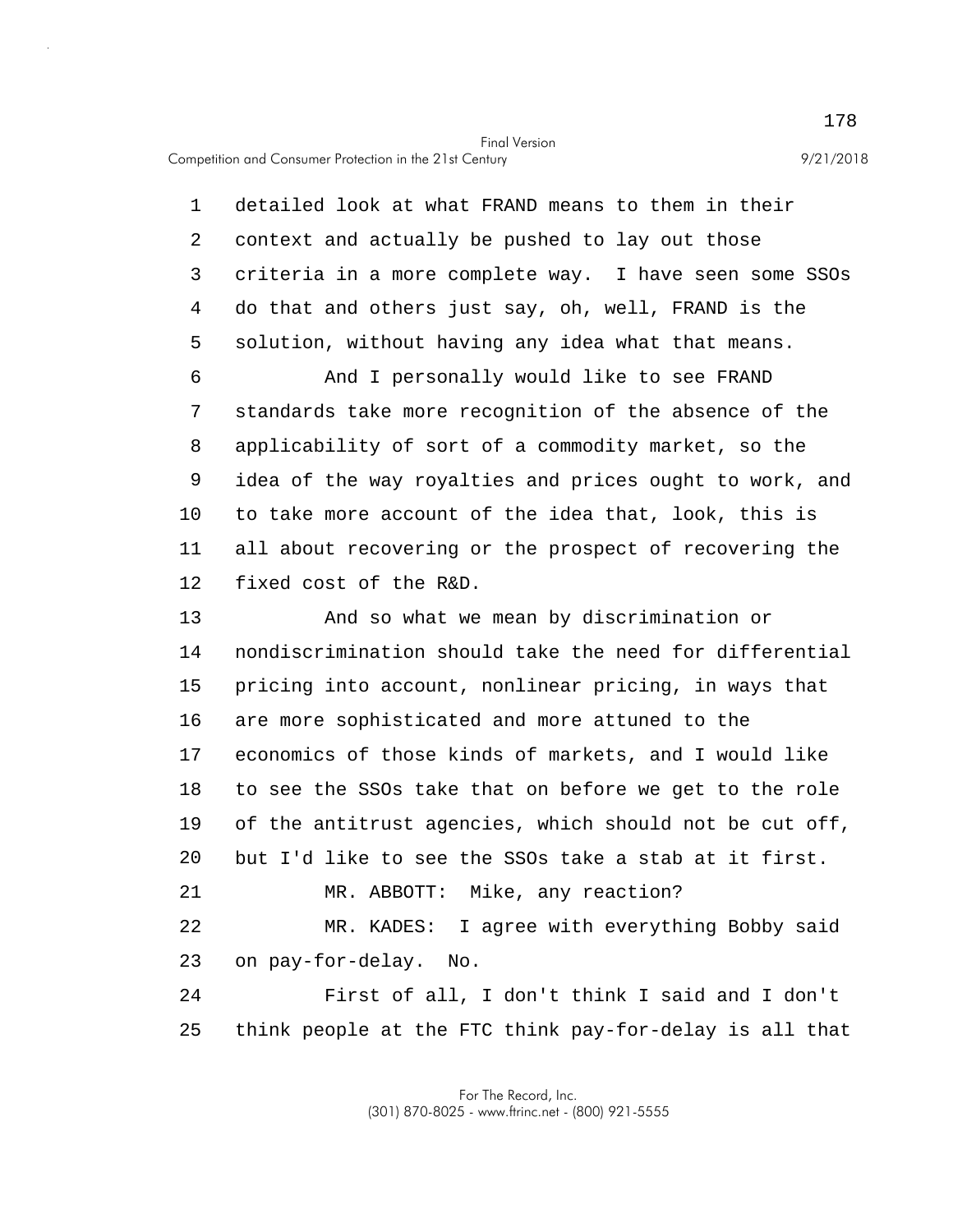1 complicated. In fact, when you come across any 2 anticompetitive activity, the modeling is very strong 3 that the incentives will always derive to 4 anticompetitive results.

5 10 15 So, two, I don't think people agree -- I don't 6 agree that Actavis is that hard to understand, and I 7 think the proof's in the pudding. Like I said, Actavis 8 occurred, the number of settlements went up 9 dramatically, but the number of potential pay-for-delay settlements over the next few years dropped 11 dramatically. I think part of that is due to the 12 Supreme Court, and I think part of that is due to the 13 strong settlement the FTC got in the Cephalon case, 14 where we went back in, got disgorgement, and sent a signal that engaging in this kind of activity is going 16 to be unprofitable.

20 25 17 I don't think it's the role of the FTC to have 18 to police every single patent settlement, and I would 19 like to just add on this point -- I mean, I have heard a lot about the FTC should be doing lots of studies, 21 should be apparently judging every single patent 22 settlement in court. Are we planning to increase the 23 FTC's budget by 100-fold? I mean, right, part of the 24 issue is every time when someone says the FTC needs to study an issue more, where are those resources coming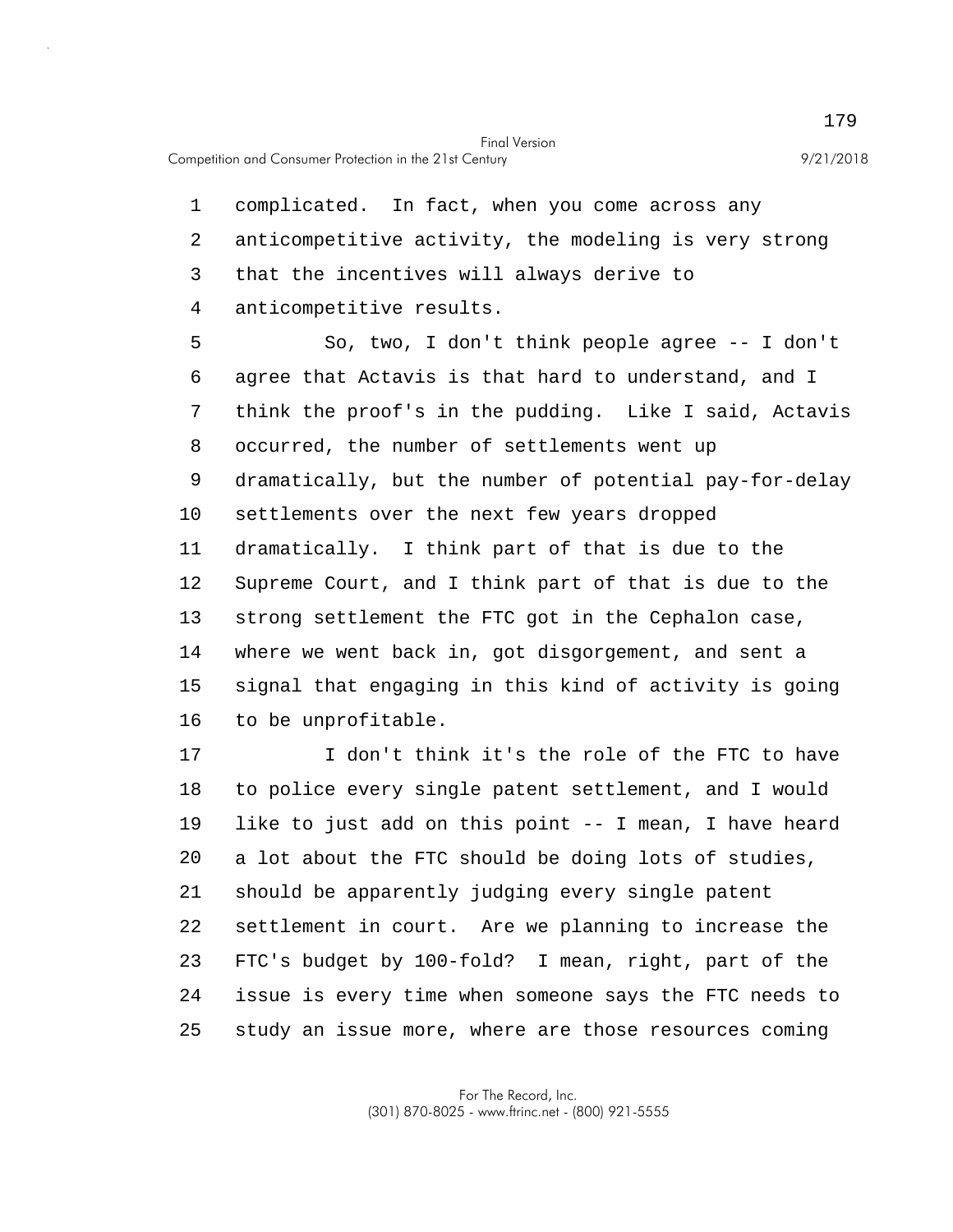1 from?

5 10 2 And then finally, just on innovation, I just 3 want to add, one of the things I think that gets missed 4 in the innovation debate is that competition can drive invasion, and so I think it's interesting right now -- 6 maybe right now or today, at the Searle conference, the 7 big industrial organization conference at Northwestern, 8 one of the papers being discussed is a paper called 9 "Killer Acquisitions," a fascinating paper that seems to suggest that pharmaceutical companies are 11 consistently buying potential competitors and shelving 12 innovation, and that suggests that maybe there's 13 another whole area of merger enforcement that we need 14 to be much more concerned about.

15 20 But I have to say, again, the court's -- that's 16 not the kind of theory I think the court's going to be 17 particularly attracted to, so we are probably going to 18 have to go through what Bill Kovacic says, spend a 19 decade studying it and spending lots of time, and maybe by the time I retire, then somebody else can be 21 explaining how that battle was worthy but shouldn't 22 have taken so long.

23 MS. MOSS: Can I just add one more thing on 24 this issue?

25 I do a lot of work in agricultural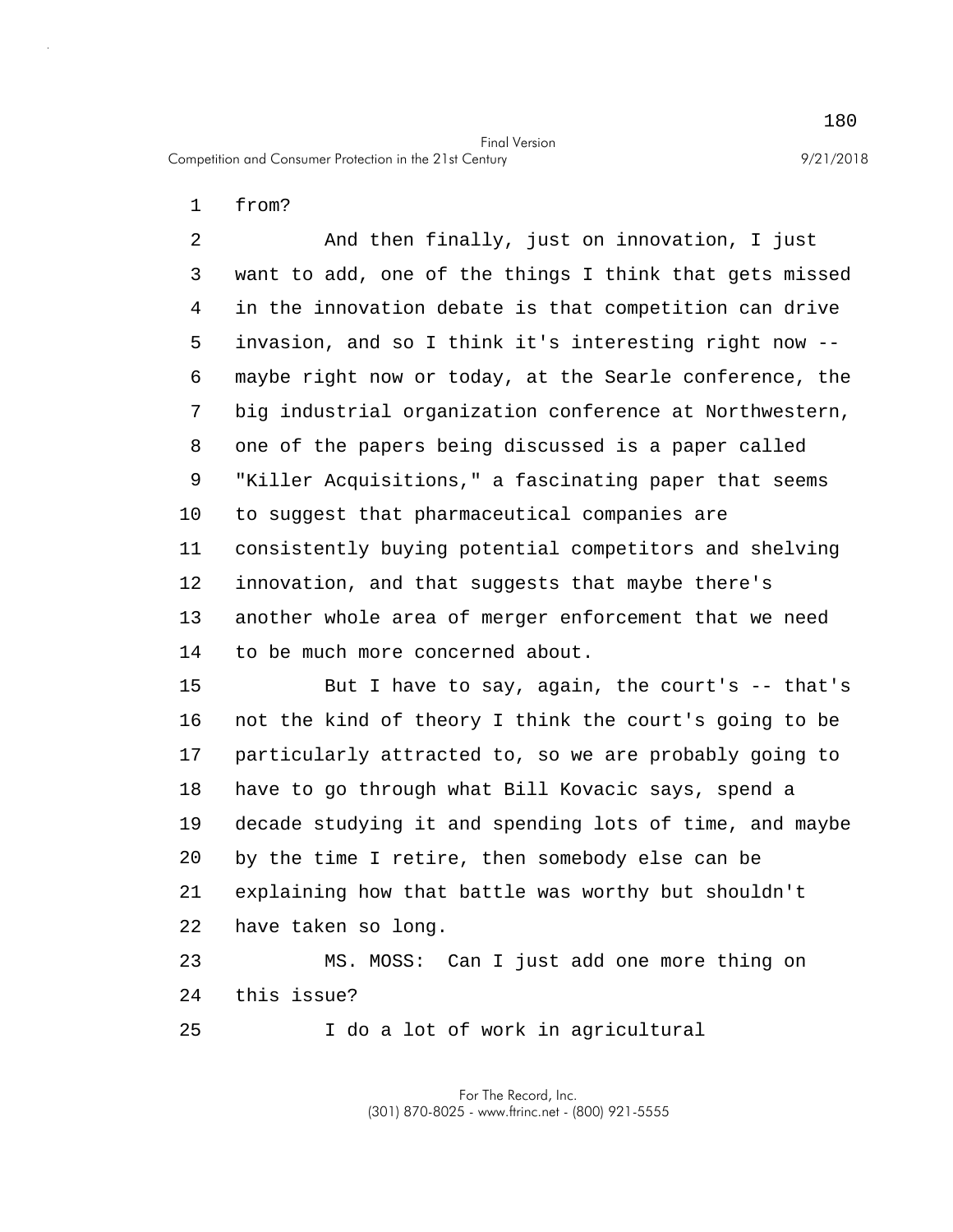5 1 biotechnology, and what we're seeing in ag-biotech with 2 patented transgenic seed, crop seed, is a lot of what 3 we saw in pharma, with patenting second-generation 4 drugs -- or second-generation seed in this case - making very minor modifications to the product, 6 repatenting it, and then forcing consumers, in the case 7 of seed farmers, on to the new product, the newly 8 patented product.

10 9 So whether you call it product hopping, hard switches, soft switches, it's raising a really serious 11 background issue in patent -- in the patent system and 12 I think calls for a serious relook at how patents are 13 issued and potentially questions for patent reform.

15 20 14 But this is one area -- because of the very important close intersection between IP and competition 16 law and how patents can be used to shape or control 17 competition to exclude rivals, particularly new 18 entrants, I am stunned in talking on conferences and 19 with people at how little the antitrust community is conversant with patent law and, conversely, how 21 inconversant the patent community is about antitrust 22 law.

25 23 And so there needs to be some effort -- and I 24 think the FTC is a great venue for doing this -- of bringing those two groups together, because it's part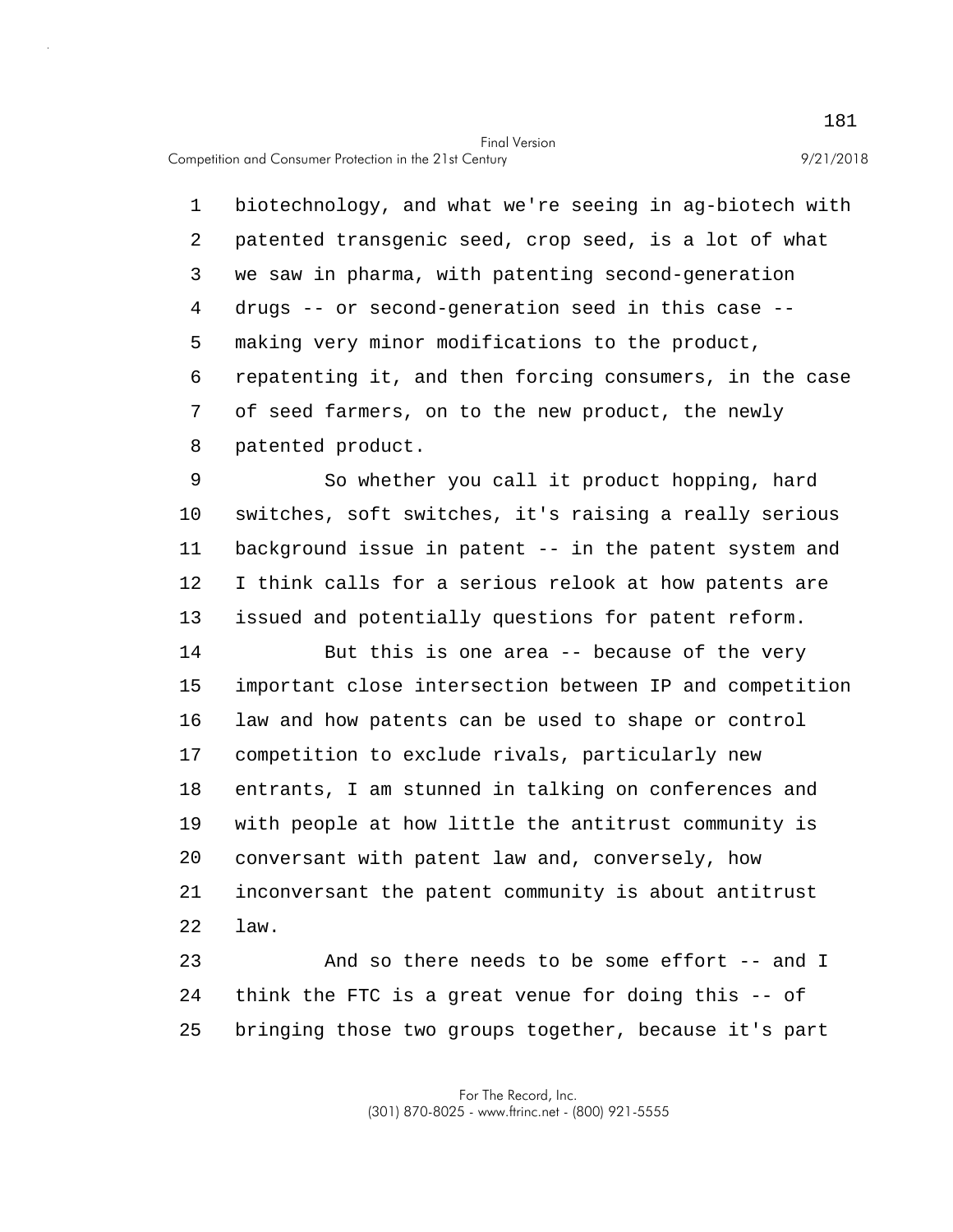5 1 of a multitool toolkit, where you have got antitrust 2 and you have patent law, IP law, and these folks need 3 to sit down and talk together about how policies made 4 on the patent side can potentially affect outcomes in antitrust enforcement.

6 MR. KOVACIC: Alden?

7 MR. ABBOTT: Bill.

8 MR. KOVACIC: I would like to follow on Diana's 9 comment.

10 15 Fifteen years ago, the FTC had that 11 conversation. Fifteen years ago, the FTC devoted a 12 tremendous amount of effort, along with the Department 13 of Justice, to doing a basic examination of the 14 rights-granting process. It convened proceedings like this starting late in 2001, early 2002, examined 16 testimony and presentations by a large number of 17 experts in the field, and the purpose of the 18 undertaking was to identify root causes.

20 25 19 There was a concern that competition law too often, especially in the form of abuse of dominance 21 cases, monopolization cases, was following behind to 22 correct problems that basically originated in the 23 rights-granting process, and I recall Dennis' comment 24 about how the scrutiny and the quality of the rights-granting process is essential to the proper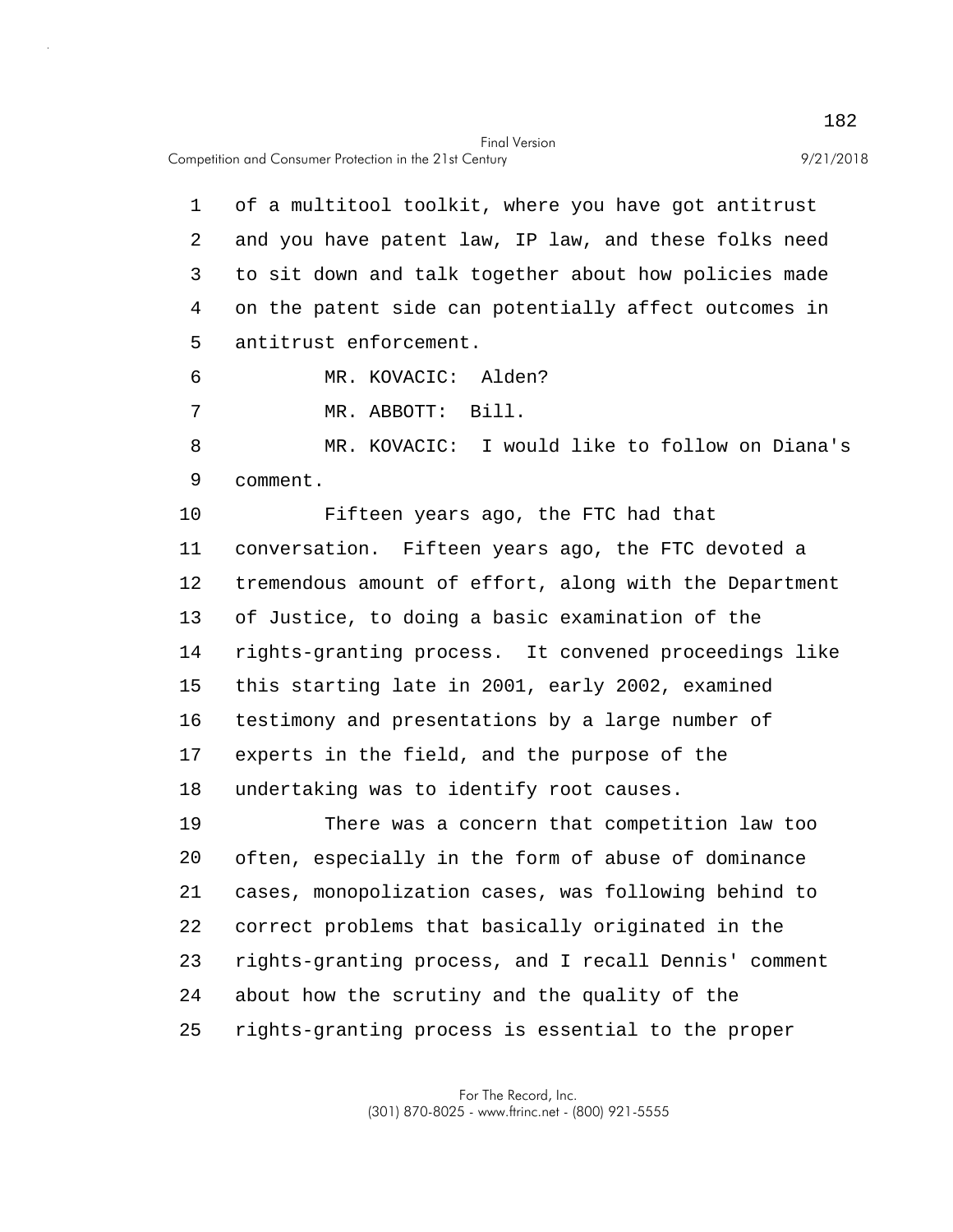1 functioning of the IP regime.

5 10 2 The FTC, the Patent Office as well, and DOJ 3 collectively convened these proceedings. The FTC 4 ultimately ended up writing the report in 2003, called "To Promote Innovation," and it recommended a host of 6 changes to the rights-granting process. A number of 7 them have been taken on. Others have shown up in 8 citations in Supreme Court decisions, which reflect a 9 modification and adjustment of the interpretation of the existing patent laws.

15 20 11 This was a major investment in a couple of good 12 practices, looking at root causes, soliciting this 13 larger range of perspectives, and seeing how a tool 14 other than simply antitrust enforcement might be applied. I hate to offer, especially with Michael's 16 caution, glib recommendations to the FTC about other 17 things you ought to be doing, but 15 years after this 18 study, it wouldn't be a bad time to come back on this 19 question and ask, are we happy with the way that things have unfolded? A lot of that expertise already exists 21 in-house. It's present. It's available.

25 22 I would add, too, that I'm not sure in the 23 larger community that the FTC gets any credit for that. 24 That is, how does the community evaluate the performance of the agencies? Well, how many cases did

> For The Record, Inc. (301) 870-8025 - www.ftrinc.net - (800) 921-5555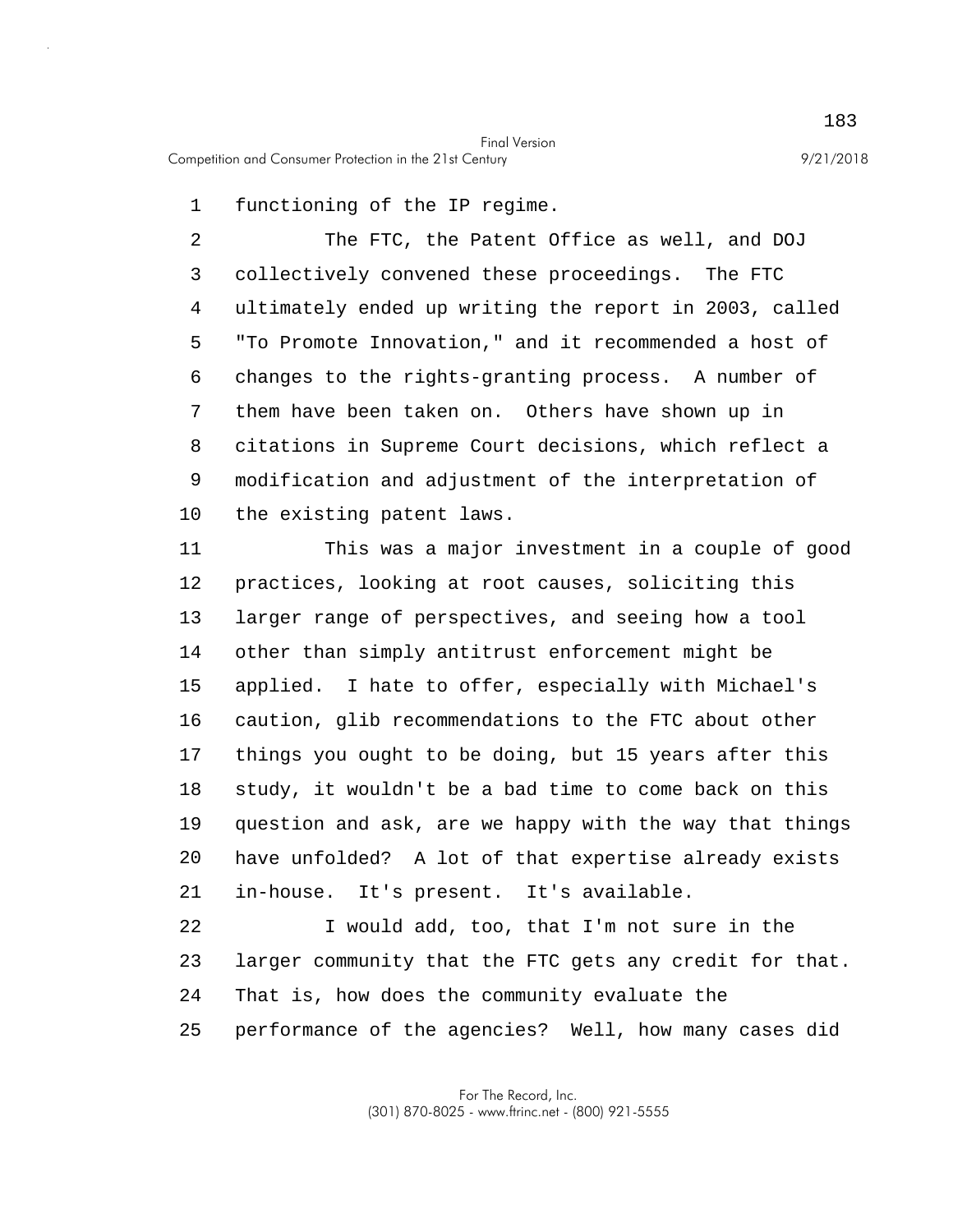5 10 15 20 25 1 you bring? How many cases? How many cases did you 2 win? How many cases did you bring? 3 This was an effort to achieve the kind of 4 longer, deeper policy results that could not be achieved with a case but will never show up on the 6 scoresheet as a litigation event. This was an effort 7 to move the needle elsewhere. 8 I would suggest that the competition law 9 community is mainly captured by flashy objects called big cases, and this kind of investment in research and 11 development and policy change is not widely respected, 12 but, arguably, this is where a major investment had to 13 be made. I think it was a great investment at the 14 time. It wouldn't be a bad time to come back on it 15 years later and ask, have things moved in the 16 rights-granting process in the way that one hoped that 17 they would? 18 And by the way, I think this is an example of 19 how the agencies are really interested in dynamic innovation-related changes going back quite a while 21 ago. This was a recognition that innovation really 22 matters. 23 MR. ABBOTT: Let me jump forward quickly. 24 Another topic considered by the first panel -- did you have anything to add, Debbie, or not? Okay.

> For The Record, Inc. (301) 870-8025 - www.ftrinc.net - (800) 921-5555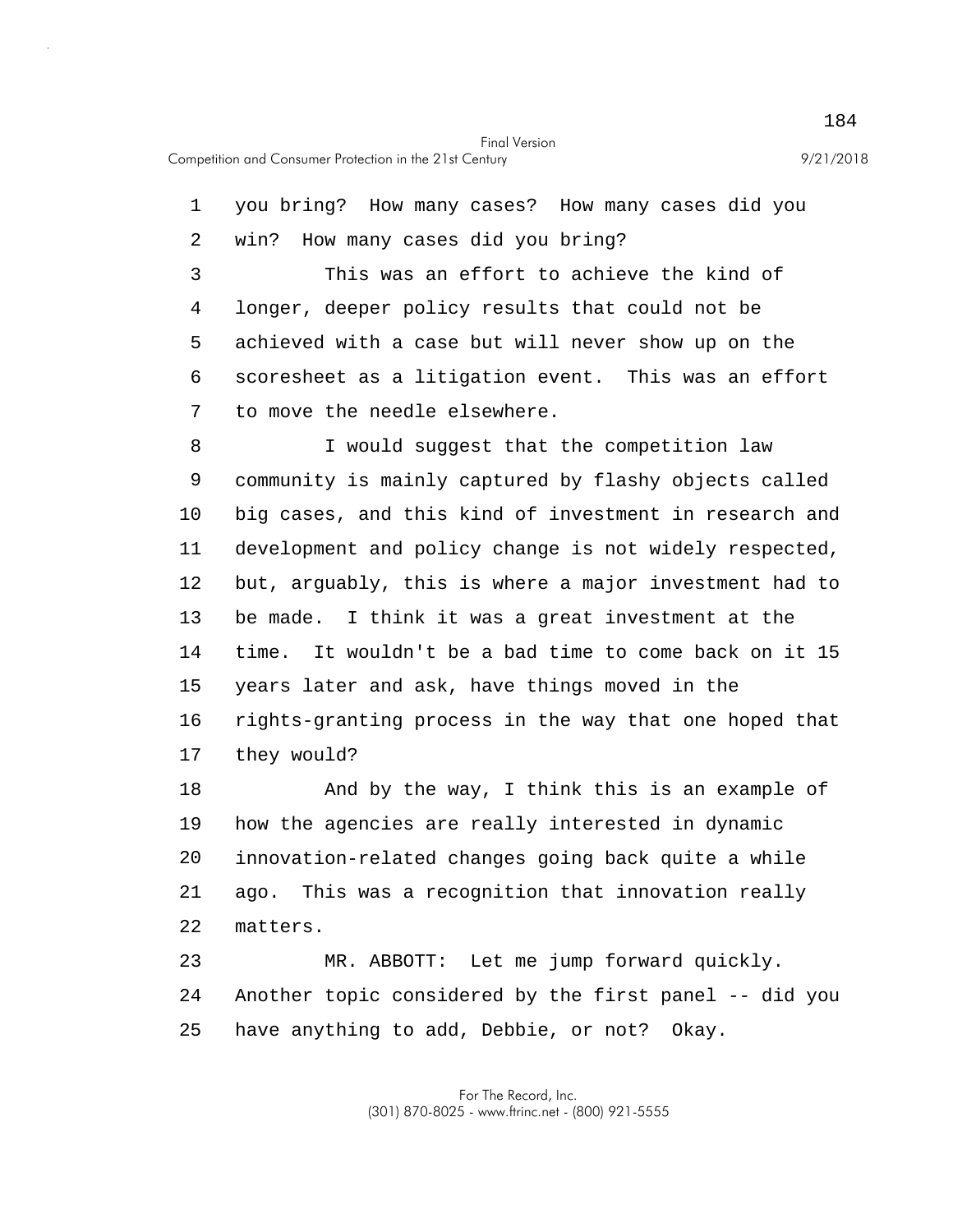5 1 So it was brought up privacy -- issues about 2 big data, privacy, data security, data protection, 3 which are being examined under consumer protection law. 4 There's more and more talk in some quarters about applying antitrust law to these issues, particularly 6 involving big platforms. Does antitrust have a role, 7 and, if so, what road blocks, if any, exist to applying 8 antitrust fruitfully in these areas?

9 Who would like to start?

10 15 MR. WILLIG: I have a simple perspective on 11 this, too simple, I'm sure, but it seems to me it's 12 pretty obvious these days that data sets and 13 collections of information are important business 14 assets. They're special assets. They have consumer protection issues surrounding them, which really ought 16 to be worked by the FTC and others, but in the 17 antitrust context, these are assets, and antitrust has 18 treatments of assets.

20 25 19 When we look at combinations, vertical or horizontal, we worry about the use of assets and how 21 they could be used more anticompetitively because of a 22 business combination, and so those same concerns are 23 applicable when those assets are data and collections 24 of information. So I think we should use our regular principles on the antitrust side and be ready to apply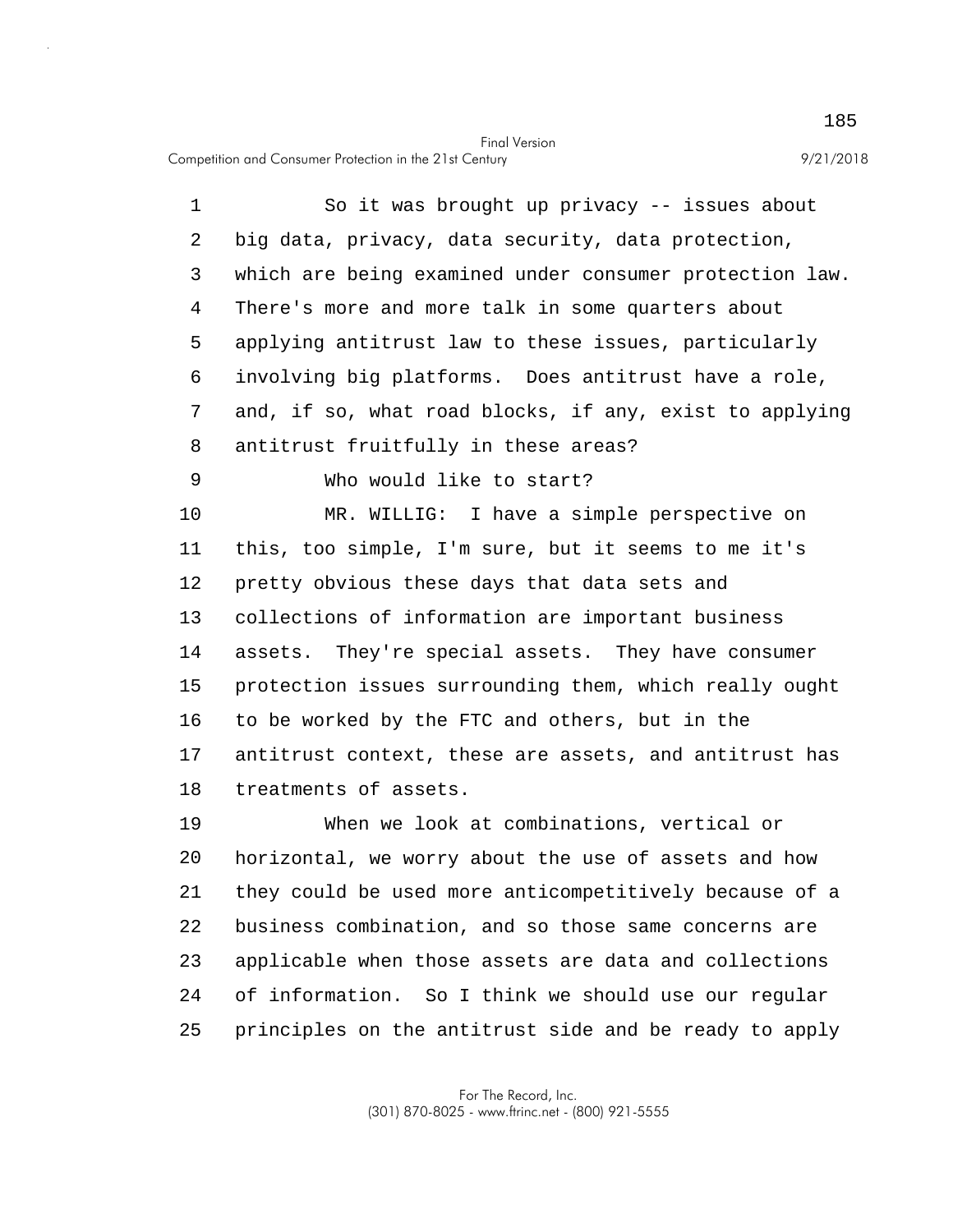1 them to those particular and peculiar assets.

5 10 2 MS. MOSS: Can I just back it up one step 3 behind what Professor Willig just said? And that is to 4 throw out the idea that we need to give some more thought to what -- you know, what tool in the toolkit 6 is -- where does the privacy problem really reside? 7 What kind of problem is it? And then what are the 8 tools -- if it's a multitool problem, then we can -- 9 then we can then think about how to deploy antitrust or regulation or other tools to address it.

15 20 11 So if you think really from first principles, 12 privacy could be an economic -- it could be a market 13 failure, right? It could be asymmetric information, 14 for example. The platforms have way more information on you through their data collection and processing 16 capabilities, using artificial intelligence, than does 17 the hapless consumer, right? If that's the case, then 18 that may be a call for economic regulation. I'm not 19 saying it is, but it's one frame in which to consider the problem.

25 21 Another way to think about it is as a social 22 regulation problem, right? We just think of privacy as 23 a basic protection, like health and safety, and we want 24 to have basic protections in place to protect consumers, okay? Once we exhaust all those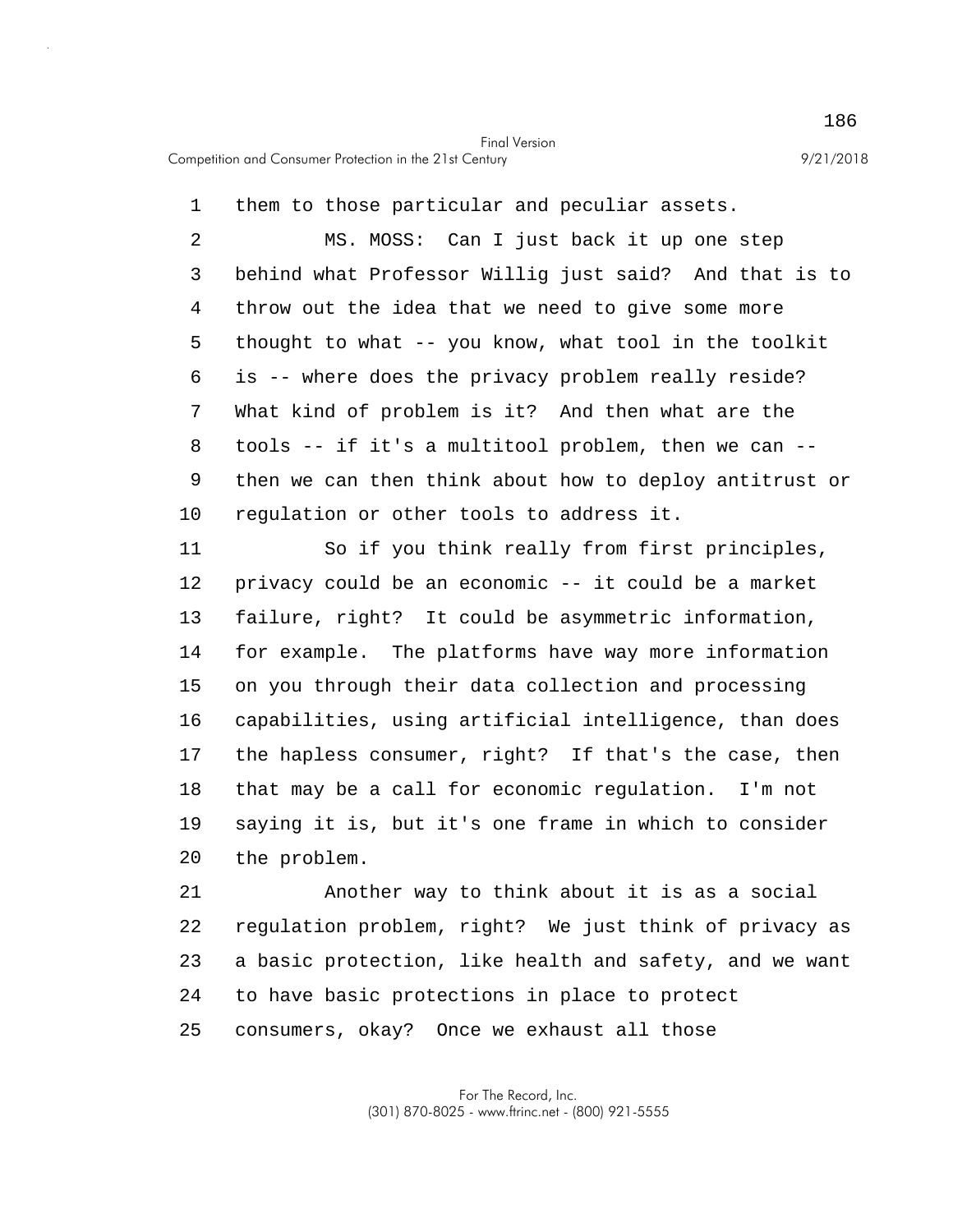1 possibilities or frame out those possible theories,

2 then we get to antitrust.

5 10 3 Absolutely, data can be an asset; it can be a 4 strategic competitive asset. So we have to consider data sets, but more important, it's the value added 6 through data processing capability I think is where the 7 real action will be, because data processing capability 8 is where the value add in the supply chain is, and 9 that's where the strategic -- that's where a lot of the strategic value is going to be in assessing the 11 competitive effects around the consolidation of 12 horizontal data sets in a horizontal merger, for 13 example, or vertical combinations.

15 20 14 So I think we are going to have to step through this bigger analysis of, well, what is the privacy 16 problem? It's likely to be a combination of a 17 regulatory issue but also an antitrust issue, but given 18 the framework we have in place, I think we have the 19 tools for antitrust to consider data to be an asset in any type of combination or a conduct case, for example, 21 using data to exclude or frustrate rivals from access 22 to the market.

25 23 MR. ABBOTT: Debbie, do you have some thoughts? 24 MS. FEINSTEIN: Yeah, just a couple of things. One, I'm not sure why privacy is a competition issue.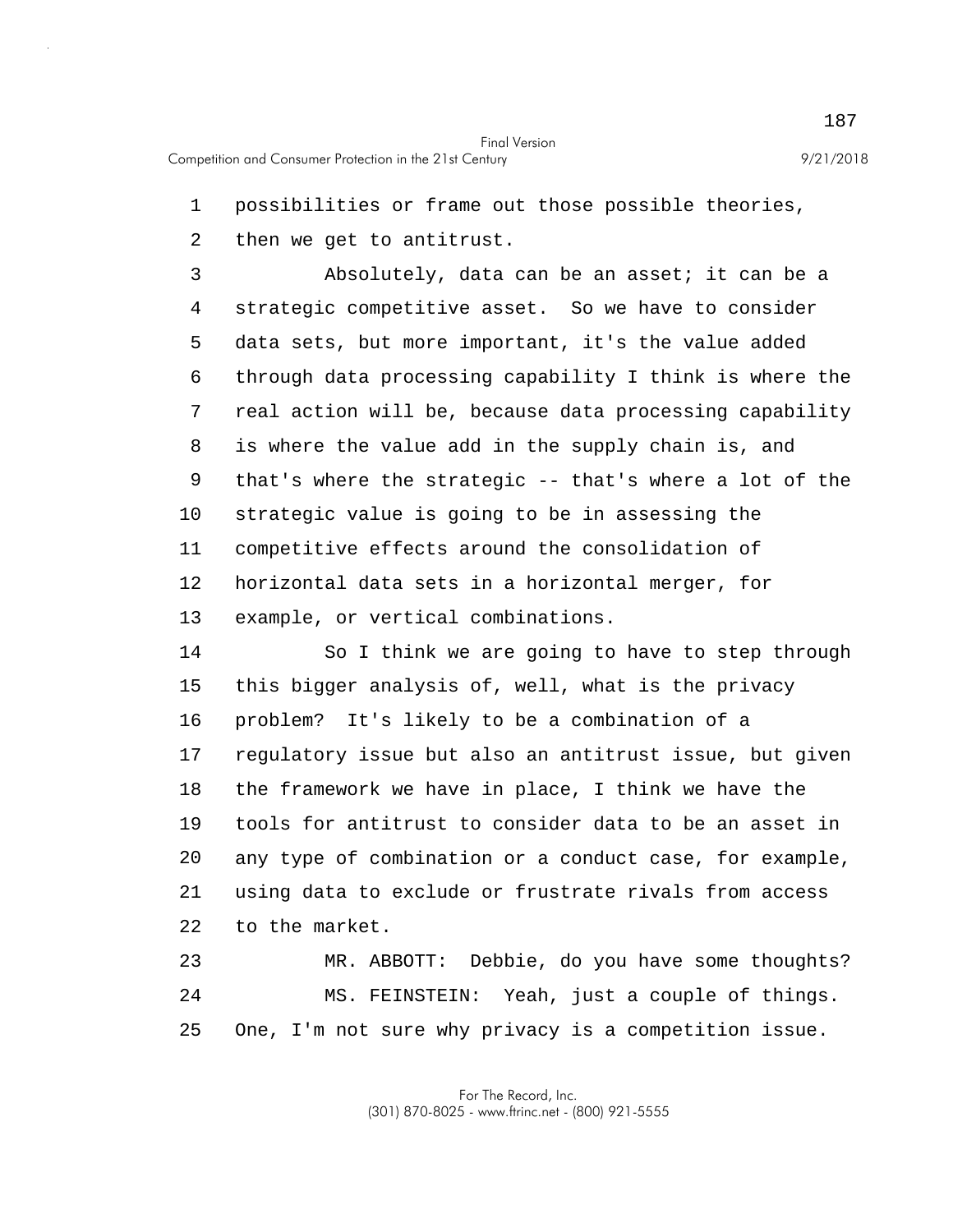5 10 1 HIPAA isn't a competition statute. We know how to deal 2 with privacy issues quite well. We can do it through 3 consumer protection. We can do it through statutes. 4 I'm still puzzled. It could be a form of nonprice competition on which two companies compete and which 6 could be lost. I haven't seen that case yet. Usually 7 the concern is one company is good on privacy, the 8 other company is bad on privacy, and the merger of 9 them, the bad on privacy one might take over. I still don't see how that's a competition issue.

15 11 That's like saying a merger might defeat my 12 favorite flavor of ice cream, but unless there are 13 entry barriers to companies who do the same thing -- 14 because we're assuming that there's not a competition issue that we're dealing with, that it's just companies 16 who do two completely different things -- unless there 17 is some barrier to entry that I'm missing, I really 18 struggle to see why that's a competition issue.

20 25 19 On big data, I don't see the difference between big data and little data in terms of most of the 21 competition issues. I can name you half a dozen cases 22 where data was the issue, whether it be a horizontal 23 case or a vertical case. The only thing that might be 24 new is we might now be worried about conglomerate issues, where companies don't compete but they both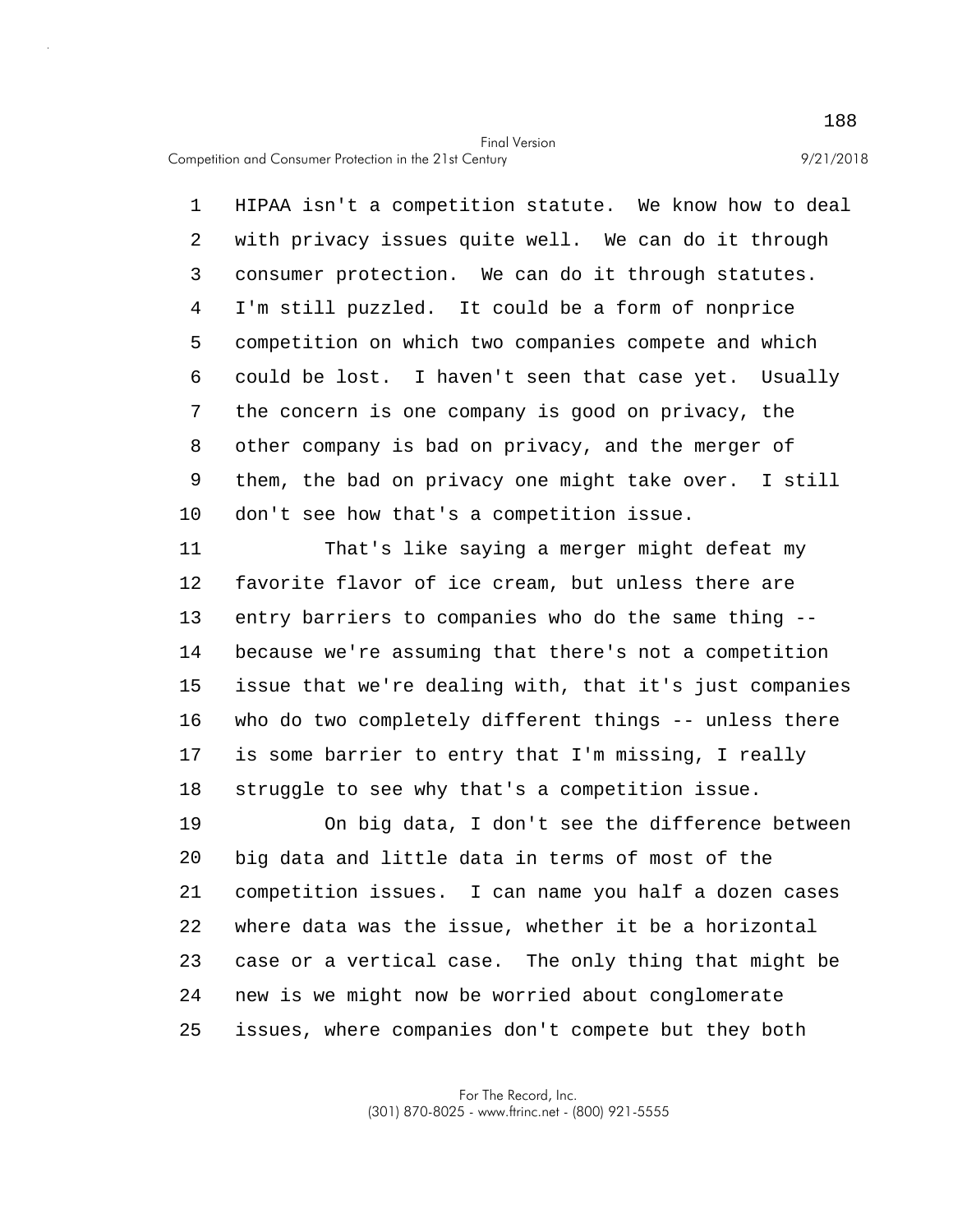Competition and Consumer Protection in the 21st Century 9/21/2018

5 10 15 20 25 1 have big stores of data, and to the extent, as Dennis 2 said, that that might lead to an entry barrier in 3 something, but then it just seems to me we define the 4 market as the data, and the company's got a monopoly over a certain kind of data. 6 So I just think the tools are there. We just 7 need to figure out where the cases are that actually 8 require us to take action, but I don't see as much new 9 under the sun as other people seem to. Maybe I'm missing something. 11 MR. KOVACIC: Alden? 12 MR. ABBOTT: Yes, Bill. 13 MR. KOVACIC: I agree with Diana and Debbie, 14 that the FTC does have all the tools. It's the one major authority that has the threefold mandate, the 16 privacy mandate, the consumer mandate, and the 17 competition mandate, and I think the challenge really 18 is, as Debbie was just saying, to think what's the 19 right tool. Diana was talking about this as well, to pick the right one. 21 I want to underscore something that would be a 22 bad practice, and that's to use merger review to 23 leverage decisions that arguably should come through 24 separate privacy-related matters, and there are great temptations to do that, because merger control gives

> For The Record, Inc. (301) 870-8025 - www.ftrinc.net - (800) 921-5555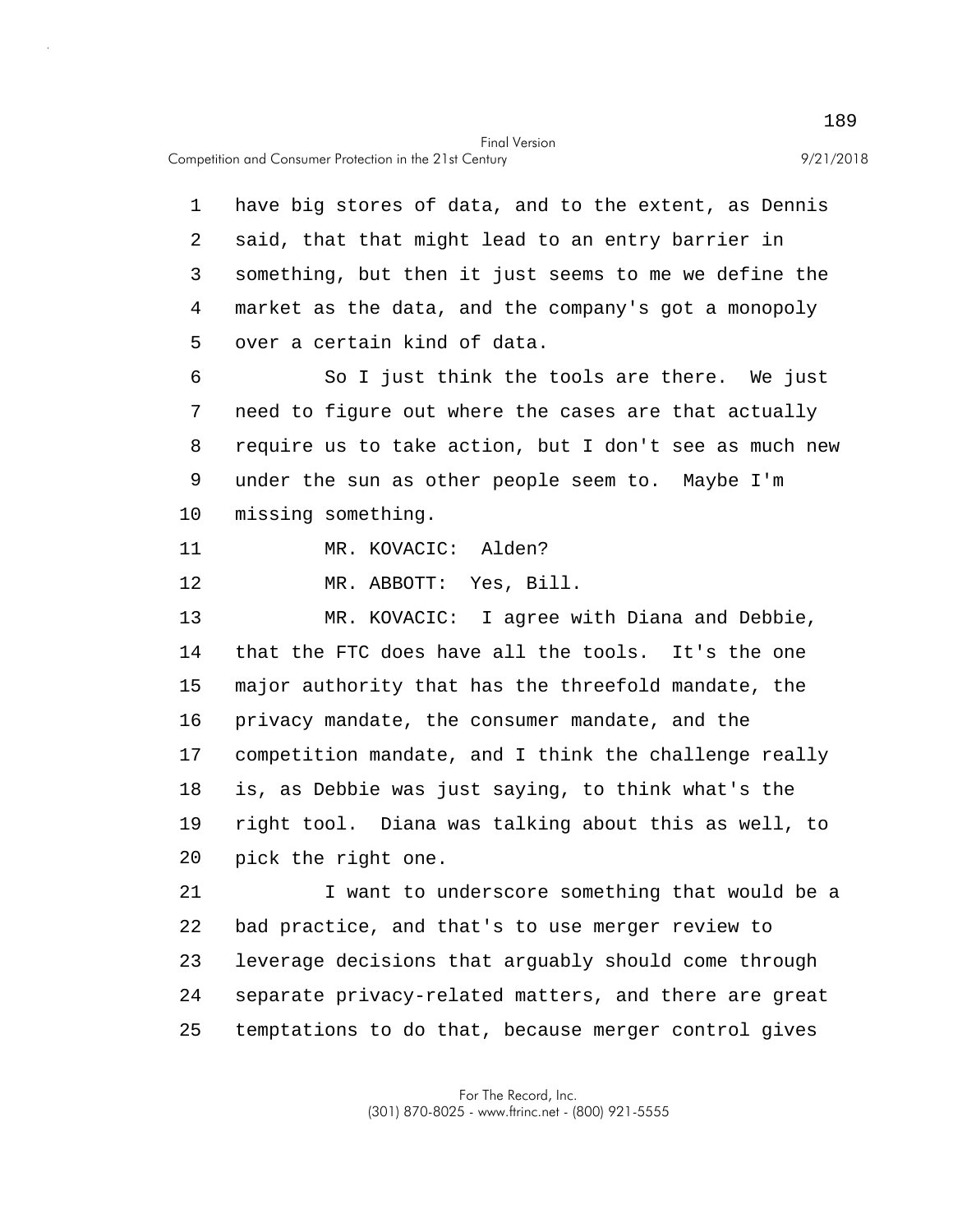Competition and Consumer Protection in the 21st Century 9/21/2018

5 1 you leverage. You can't make them wait forever, but 2 they can wait for a while, and while they're there, you 3 can pull out a list and say, "By the way, while you're 4 here, I've got some other things I'd like to talk to you about. And if you work these out with me, you go 6 through the line faster. If you don't, get back in 7 line with the others."

10 8 There can be a real temptation to do that. 9 There's a lot of pressure that has been supplied in things like Google DoubleClick, Google AdMob. There 11 was enormous pressure from different advocacy groups to 12 use the merger review as the occasion to impose privacy 13 obligations that arguably would arise under a privacy 14 regime.

15 20 A real concern I would have about what's taking 16 place in a number of European jurisdictions is they are 17 using leverage to effectuate privacy-related matters. 18 That could change with the GDPR, which relaxes the need 19 to do that, because it puts a much more robust enforcement mechanism in place, but to use the fines 21 associated with abuse of dominance to say, "I want you 22 to make changes or I'll land on you with this," and you 23 ask, "Well, where are the privacy regulators? What are 24 they doing here?"

25 I think that the great benefit for the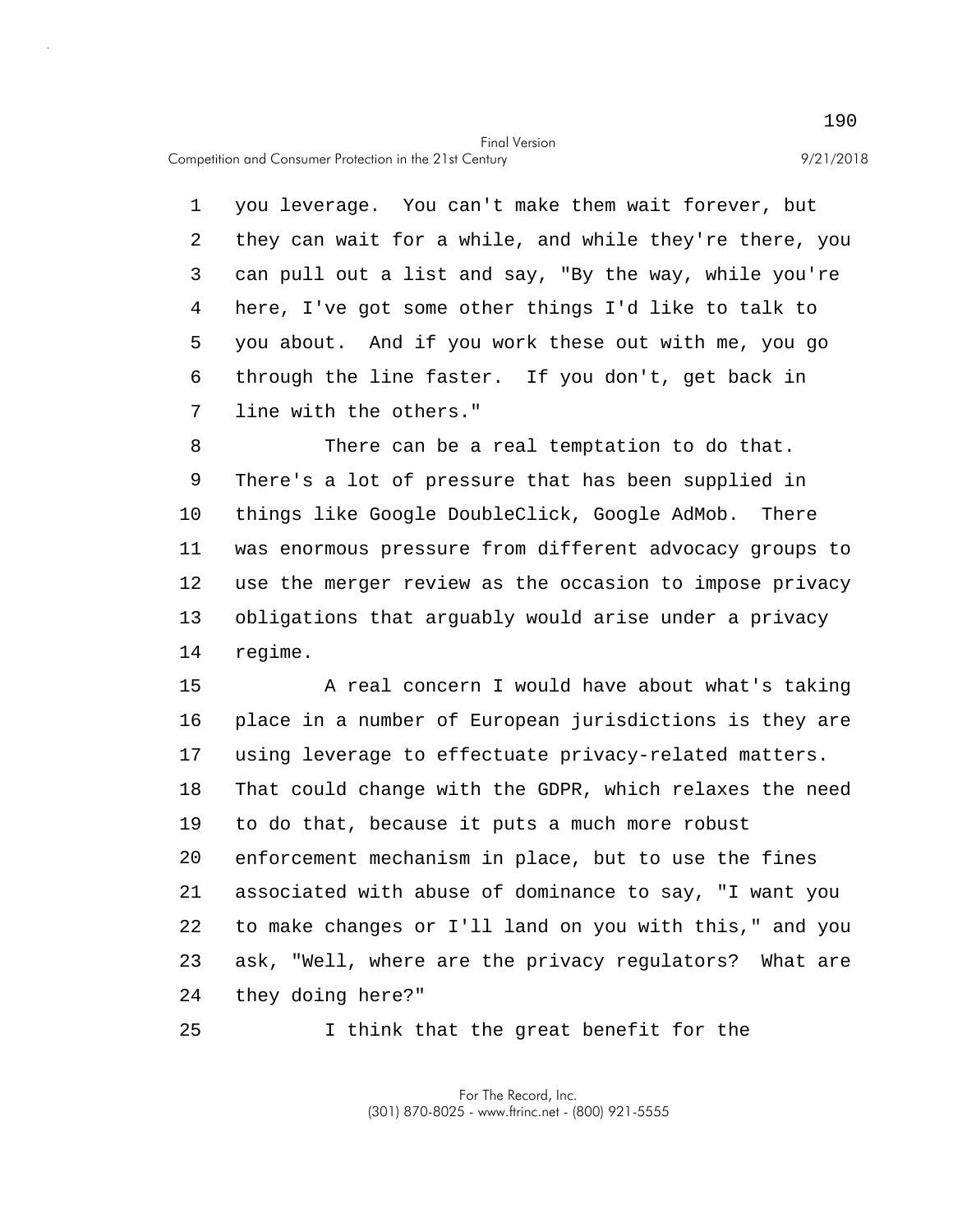Competition and Consumer Protection in the 21st Century 9/21/2018

5 10 15 20 25 1 Commission is it has wonderful tools to work in this 2 space, including information-gathering and data 3 collection and analysis. The temptation to be resisted 4 is to not be absolutely clear about which tool is being used and why, and not to use merger review, which 6 creates leverage, to extract concessions. If a private 7 firm used leverage like that, we would be very upset 8 about it. 9 MR. ABBOTT: Anything else? Okay, very quickly, I think we have ten minutes 11 left, according to my watch, but I'd like to very, very 12 quickly touch on the vertical issue. I think we've 13 heard a bit about that. 14 Is there any support on the panel for a Vertical Merger Guidelines or Vertical -- new Vertical 16 Restraints Guidelines, as was suggested earlier? Do 17 you think that would help the quality of antitrust 18 enforcement in that area? 19 MR. WILLIG: I'm all for it. Let's do it. MR. KOVACIC: The Vertical Merger Guidelines 21 expiry date passed a long time ago, along with the 22 "best if used by" date. It is an important, valuable, 23 crucial moment to step forward and renovate those 24 guidelines, and I would do the same with -- I think a previous speaker mentioned retail price maintenance. I

> For The Record, Inc. (301) 870-8025 - www.ftrinc.net - (800) 921-5555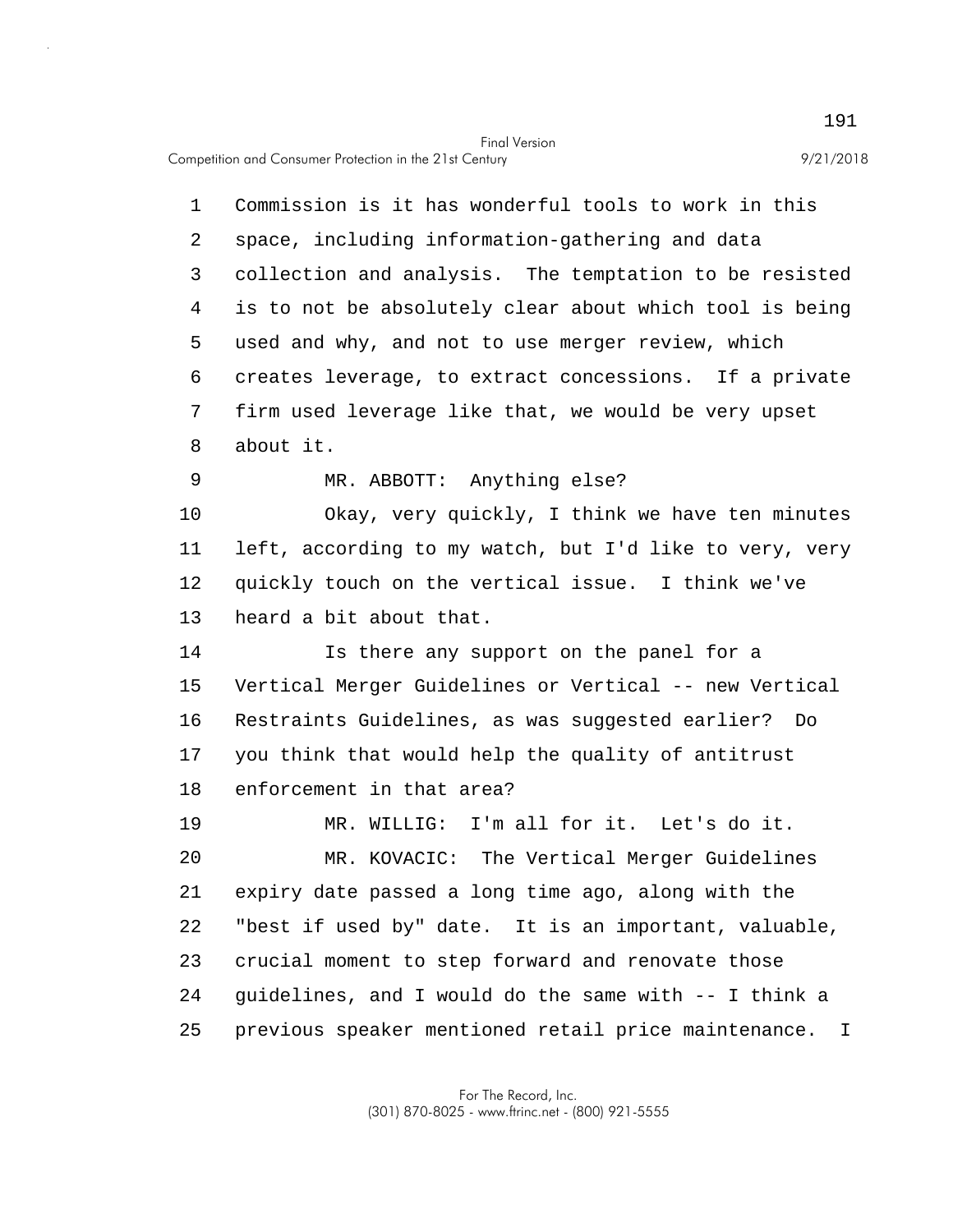1 would do the same there, too. That was a really good

2 idea.

5 10 3 MS. MOSS: AAI is actually working on 4 developing model vertical guidelines to the extent we can be helpful to the agencies and stimulate discussion 6 in the community. I would add that any discussion of 7 vertical guidelines, which is very appropriate in the 8 wake of AT&T-Time Warner, and we will see what happens 9 in CVS-Aetna, which in my view poses even more serious -- it poses the serious vertical concerns.

15 11 But part of any discussion about vertical 12 guidelines I think should include a discussion of 13 vertical presumptions, much like we have the structural 14 presumption in horizontal mergers and actually more recent support for the structural presumption in 16 denying -- where the agency is challenging large 17 mergers, SYSCO-U.S. Foods, Baker Hughes-Halliburton, 18 that was abandoned, the insurance mergers.

20 25 19 So the structural presumption is back. We will see what happens in Sprint-T-Mobile, but on the 21 vertical side, part of the big question I think is the 22 importance of setting the landscape in explaining why a 23 vertical merger can be anticompetitive by looking at 24 upstream and downstream market concentration, depending on the theory of harm.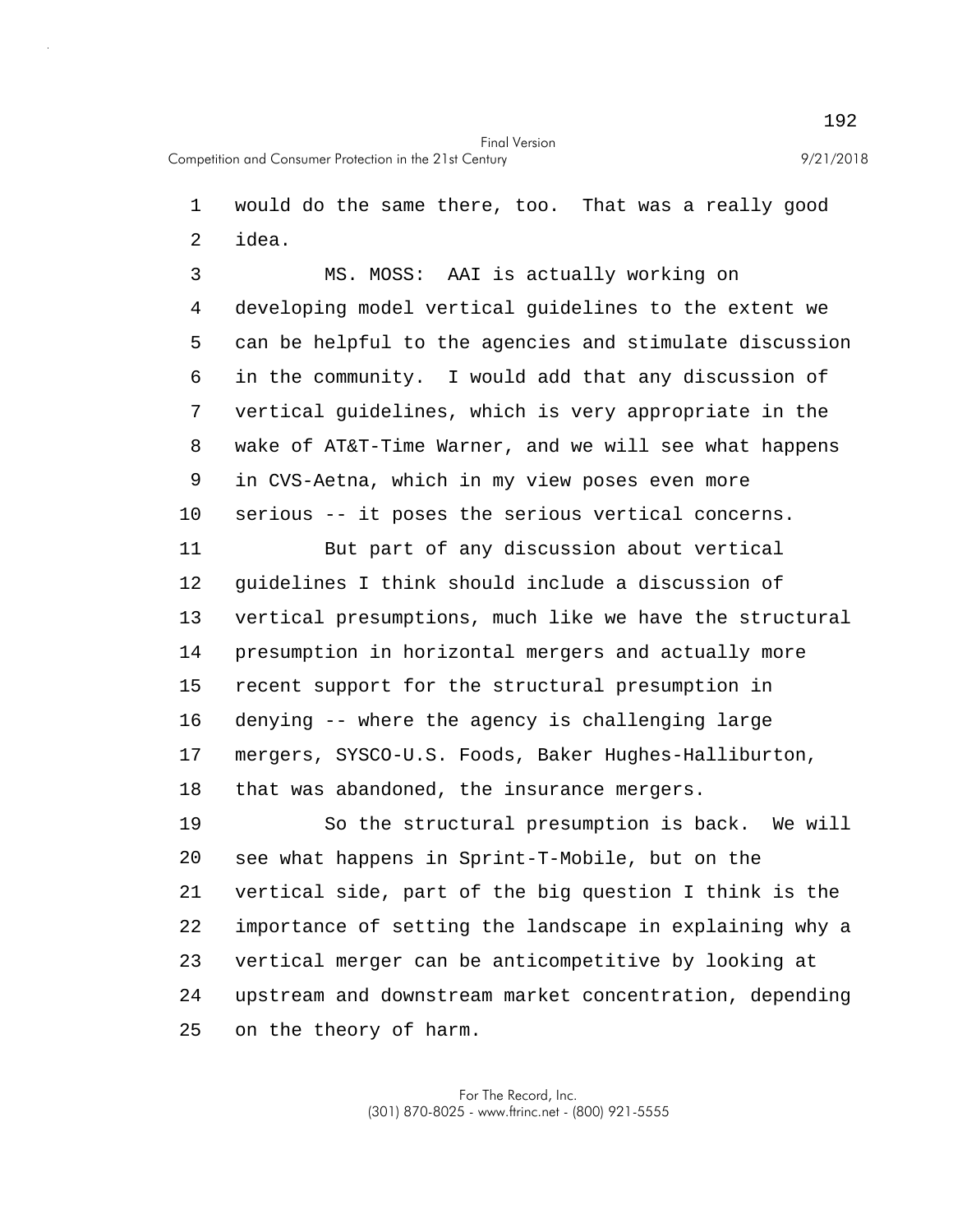Competition and Consumer Protection in the 21st Century 9/21/2018

5 10 15 20 25 1 So we are seeing extremely concentrated markets 2 in many of the markets in which vertical mergers are 3 occurring. I think it's high time for everyone to 4 start thinking not only about the guidelines, but about what a structural presumption would look like in a 6 vertical context. 7 MR. ABBOTT: Okay. I want to quickly switch 8 gears just so we get one quick question in from the 9 audience to the whole panel. Do you have any doubt that naked wage-fixing or nonpoaching agreements should 11 be per se illegal, even if it's clear that no harmful 12 effects will be passed on to end consumers? 13 MR. KADES: Before I answer it, can you just 14 reread it? MR. ABBOTT: Do you have any doubts -- it's 16 about wage-fixing or no-poaching agreements, even if 17 there's no effect to -- to -- on consumer welfare. 18 Obviously there is an effect on the workers. Should 19 those agreements be per se illegal? MR. KADES: I mean, I'll go first. Absolutely. 21 MS. FEINSTEIN: Yes, yes. 22 MR. KADES: I think the agencies have both 23 shown under the current administration a renewed -- 24 should be applauded for looking at this issue and pushing cases in this area.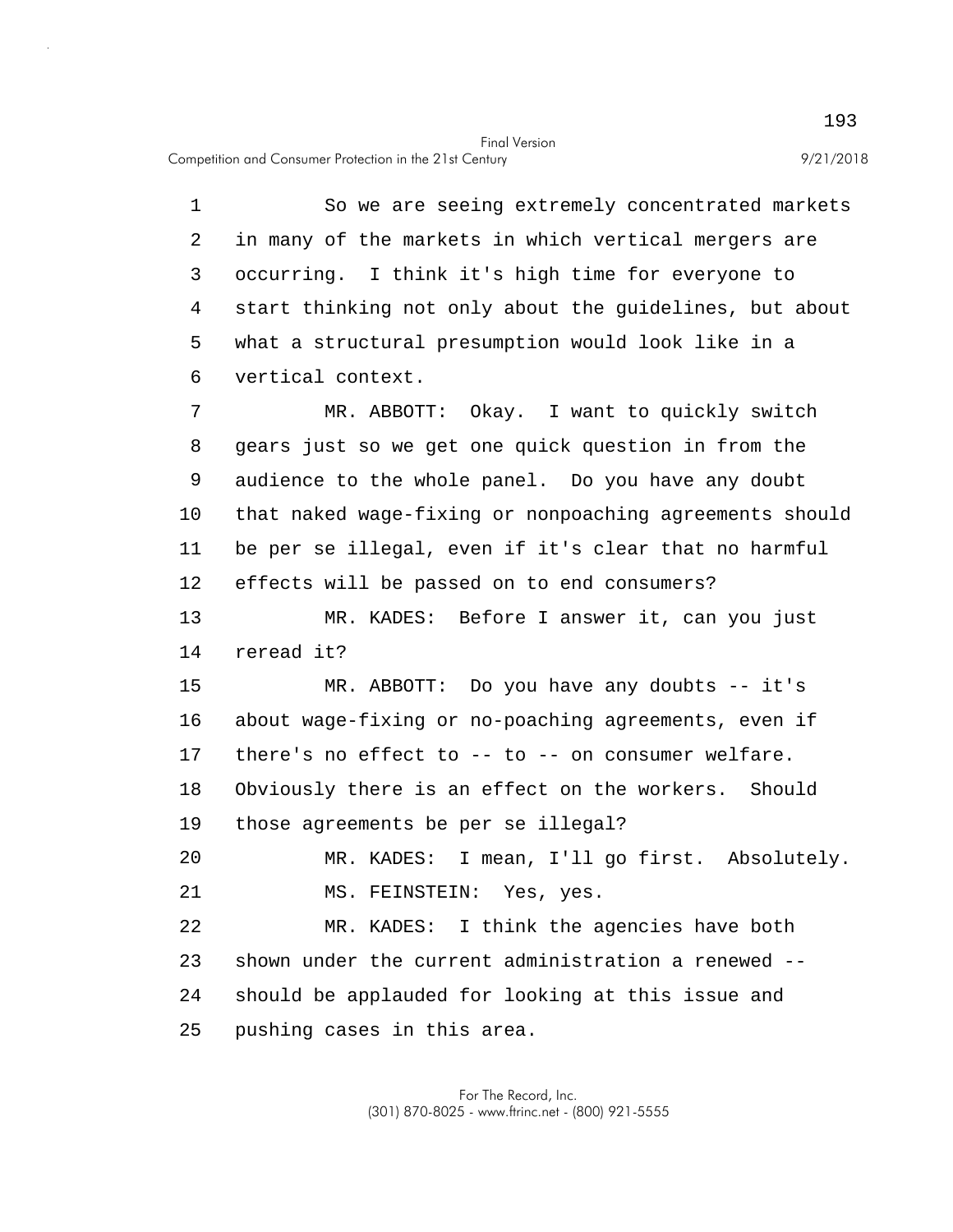Competition and Consumer Protection in the 21st Century 9/21/2018

5 10 15 20 25 1 MR. ABBOTT: Okay, very good. 2 MR. WILLIG: When we have a per se rule, we 3 need a characterization step first, right? 4 MR. KADES: Yes. MR. WILLIG: I am always worried about the 6 in-house training. So my employer teaches me a lot 7 about the employer's own practices, I learned a lot 8 about the business, and then I want to go to a 9 competitor and use that same information against my first employer. 11 And presumably that causes problems, and that 12 causes all kinds of restraints in my employment 13 contract, and so I'm a little bit worried about just an 14 offhanded approach that says you can't have an employer who constrains the employment opportunities of their 16 employees without worrying about that kind of thing. 17 So maybe that's a characterization issue. 18 MR. KOVACIC: That would certainly be, my 19 presumption would be, an illegality, and with characterization, BMI always gives the defendant an 21 opportunity to advance the plausible, cognizable 22 efficiency justification. So if, as these cases are 23 pursued, defendants have them and they come forward 24 with them, BMI will give them a chance to talk about it.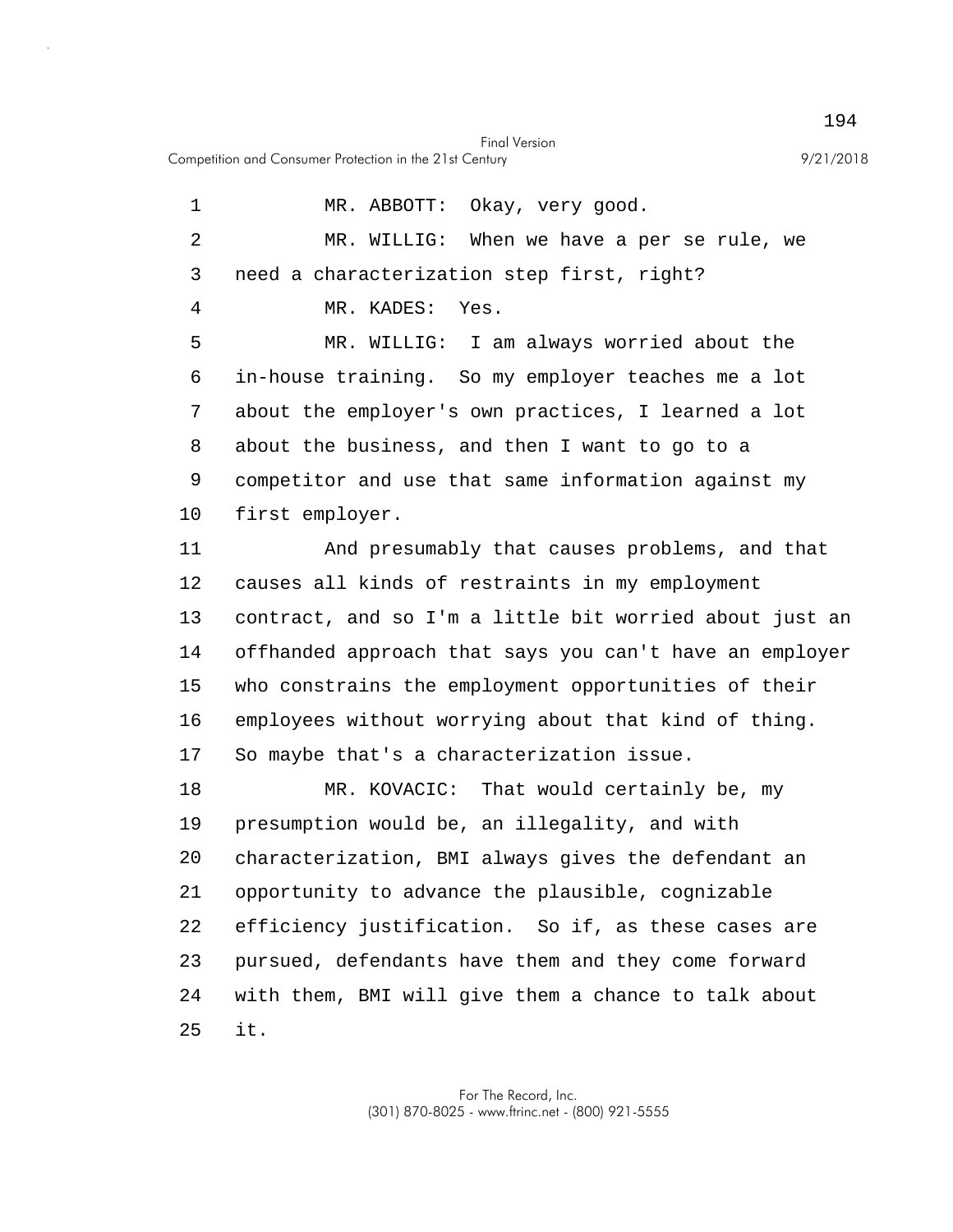5 10 15 20 1 MR. ABBOTT: Okay, very good. 2 In the last few minutes, let me give each 3 panelist an opportunity to make some comments, add 4 anything to his or her prior comments or make some general observations. 6 Debbie? 7 MS. FEINSTEIN: So I would like to answer the 8 last question that was asked of the last panel, because 9 I think it's the most important one, which is where do we go from here? What should we do? 11 I'd give the FTC clearer disgorgement 12 authority. It best makes new law when it has the 13 threat of a fine or monetary penalties, because 14 otherwise it's too easy for companies facing a complaint to say, "All right, we don't want to go 16 through a lawsuit with the FTC, we give," and I've sat 17 in the room plenty of times where it's, like, "Dang, we 18 really want to keep litigating this because we want to 19 make the law on this issue clear." But when we've gotten all the relief that we can possibly get, that's 21 a very hard thing to do. 22 If the threat of litigation were higher and, 23 therefore, either we could get more benefit by getting 24 disgorgement or parties would be more inclined to

25 settle, either one of those would have a better

> For The Record, Inc. (301) 870-8025 - www.ftrinc.net - (800) 921-5555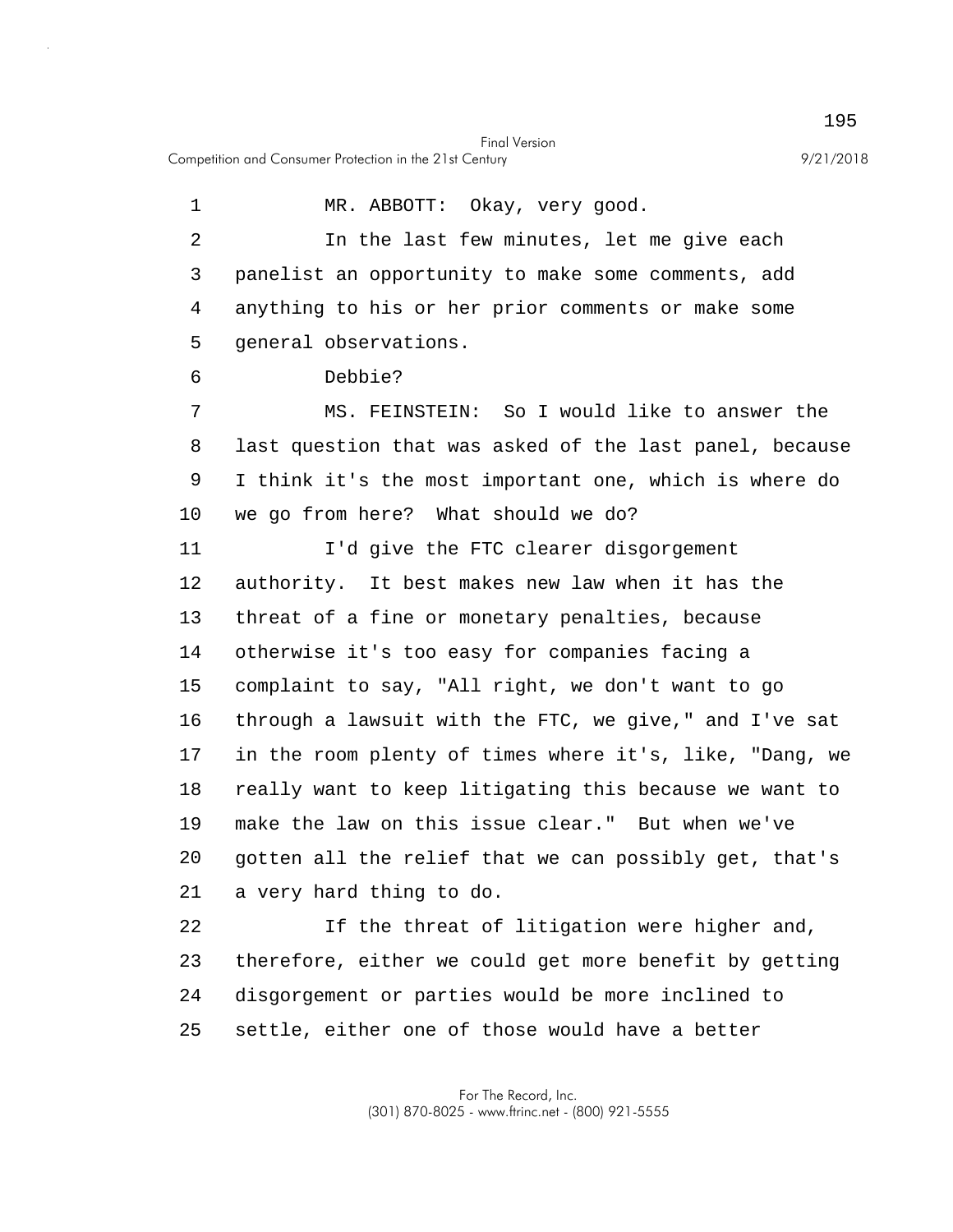1 deterrent effect, enable the Commission better to get 2 redress for consumers and/or force more cases into 3 court. That could have some effect, and I think it's 4 something worth thinking about.

5 10 15 The second thing is resources and resources and 6 resources, and I think -- and I can say this now, I 7 think the Bureau of Competition would have been 8 horrified if they heard me say this when I was the 9 director -- but when I was asked once, "Come up with a plan if I gave you another \$2 million for the Bureau," 11 I said most of it should go to the Bureau of Economics 12 and not to work on individual cases. Although it would 13 be great, the agency needs more economists, but to put 14 a group together that could do more empirical studies using the 6(b) authority, because I thought it was, you 16 know, a very important thing to do.

17 MR. ABBOTT: Mike?

20 25 18 MR. KADES: So in preparing for this panel and 19 reading the comments, I keep thinking about this movie, which is somewhat timely relevant, because it's about 21 World War I, which the 100th anniversary of its ending 22 will be in a couple months, called "Paths of Glory." 23 All right, so this movie takes place in two 24 places. You have this French infantry battalion on the front lines, they have been there forever. They charge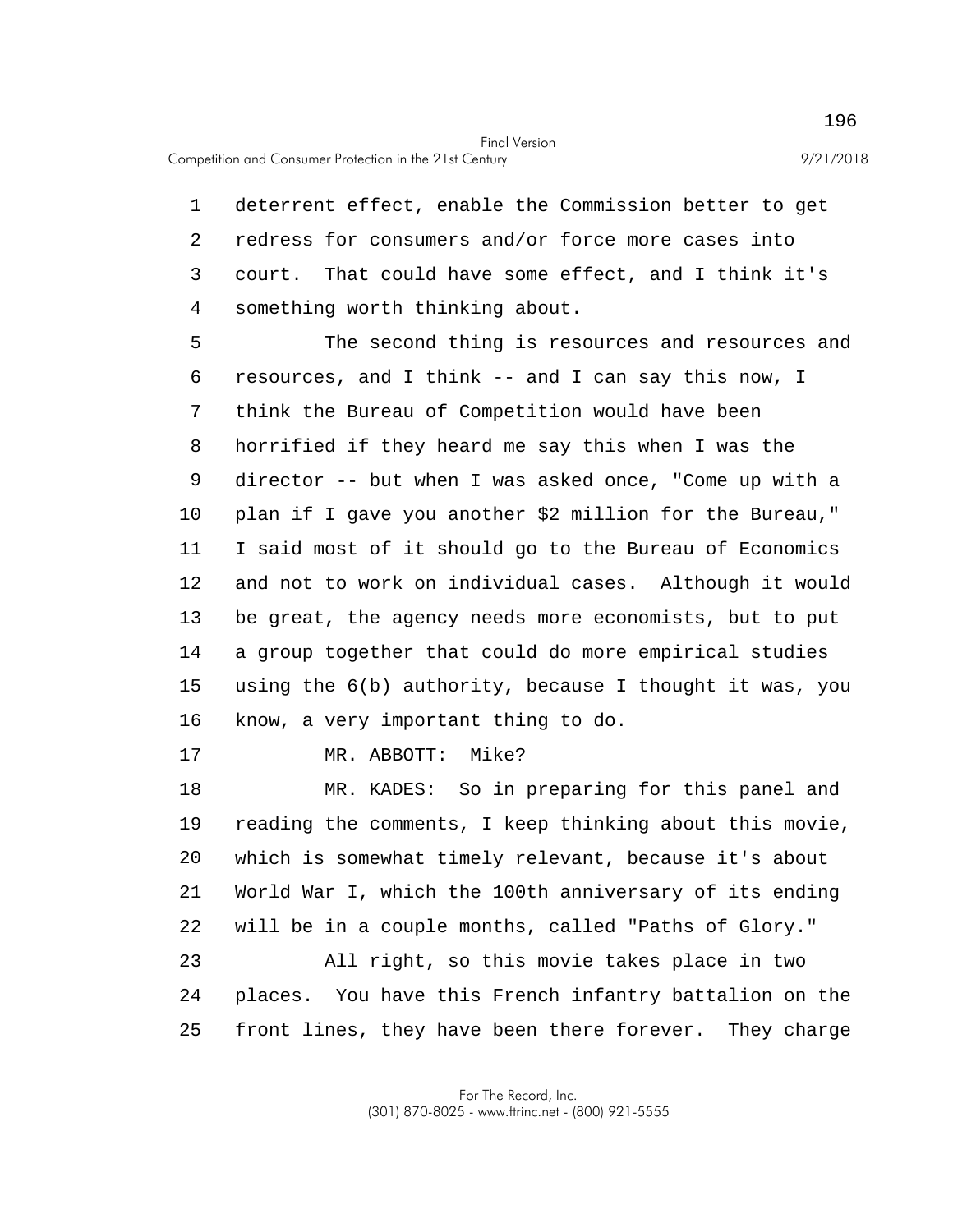Competition and Consumer Protection in the 21st Century 9/21/2018

1 up over the hill, they all die, and then they get 2 reinforcements and they do it again, and they're 3 fighting -- their whole life is about these five, six 4 square feet of no man's land.

5 10 At the end of the movie, Kirk Douglas -- so 6 it's a great movie, you should go see it -- he goes to 7 Paris to plead for his troops, and he gets to Paris, 8 and the French general's staff is having this huge 9 ball, just what -- you know, sort of classic Belle Epoque, everyone's happy, everything's fine, and that 11 juxtaposition is something, I think, that I feel is 12 what's going on in antitrust law today, that people are 13 bringing up legitimate criticisms, and there's a 14 tendency to either say one of two things.

15 20 One, well, no, no, no, antitrust law actually 16 can deal with that problem; or two, we really need to 17 study it even more. I think that's a danger, and I 18 think if you look, yes, the Guidelines have talked 19 about mergers that harm workers' wages, but until 2010, the agencies never looked at it. And that's not by way 21 of criticizing the agencies. That just means there is 22 learning to be had here.

25 23 In 2000, the agency -- Congress raised the 24 level of HSR. There's another really important paper that's come out that's suggested that the effect of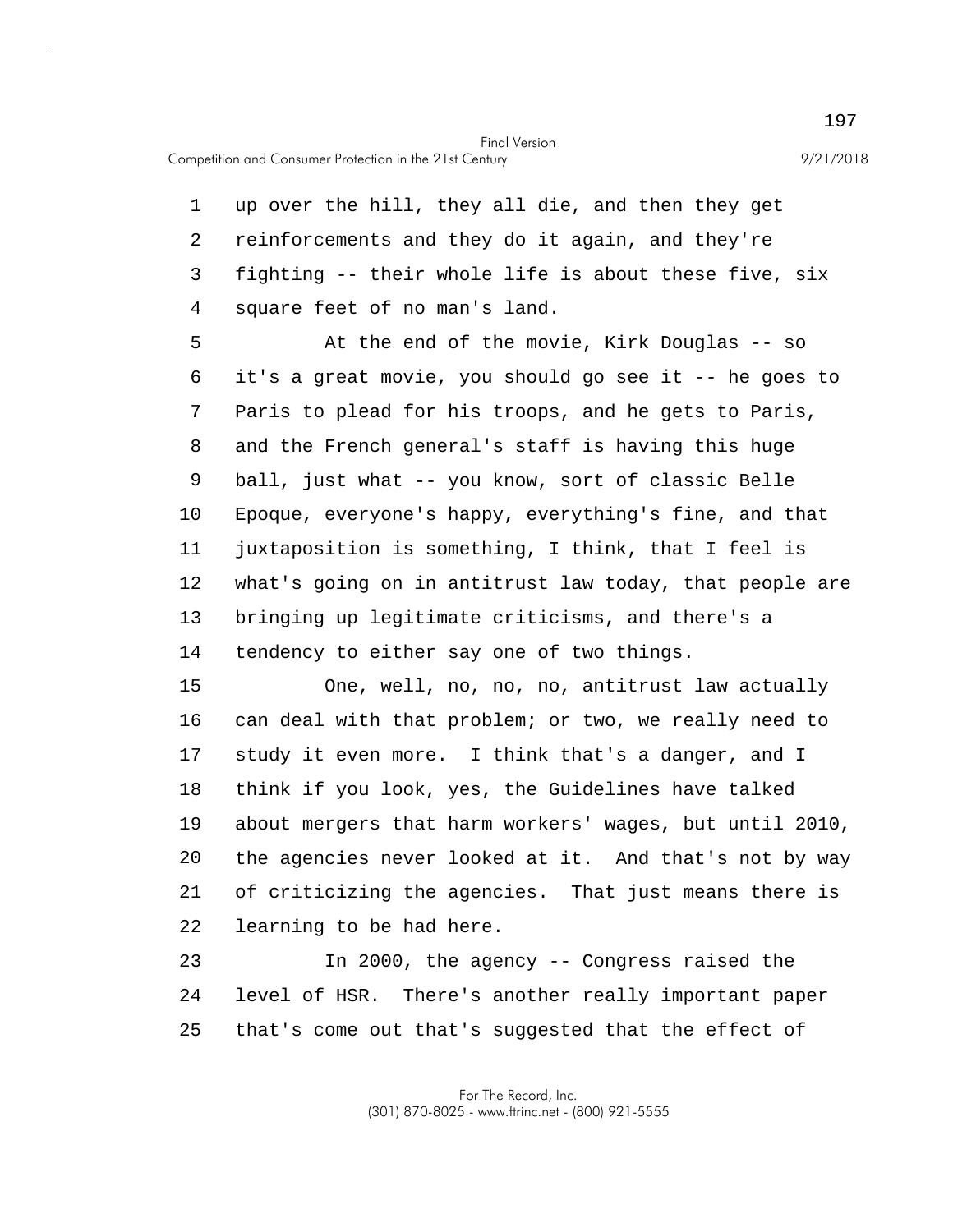5 10 15 20 1 that may have been to spur a bunch of anticompetitive 2 mergers just below the HSR guidelines. 3 And to Bill's point, I think it would have been 4 great if we had done something on RPM, but the problem is we were doing hospitals, we were doing 6 pay-for-delay, we were doing IP. If we would make the 7 law less lenient towards business conduct, the FTC 8 would be able to do a better job on the more difficult 9 issues. MR. KOVACIC: I would like to see the FTC 11 embrace, as it has in the past -- I find the -- there 12 seems to be some notion that there was a golden era of 13 antitrust, when it was all great and the concentration 14 was under control. That's a myth. When you look at the criticism occurring from the very beginning, the 16 dominant focus of criticism has been it has been a 17 failure. 18 So we're not -- if we talk about how we're 19 doing now, the question is, compared to what? And compared to what period was it a lot better? I think 21 there are a lot of terribly unrealistic assumptions 22 given the experience and the commentary about it that

25 23 you're going to have a wildly more robust program than 24 you have now, and it's going to be wildly more successful than it is when you put the experience in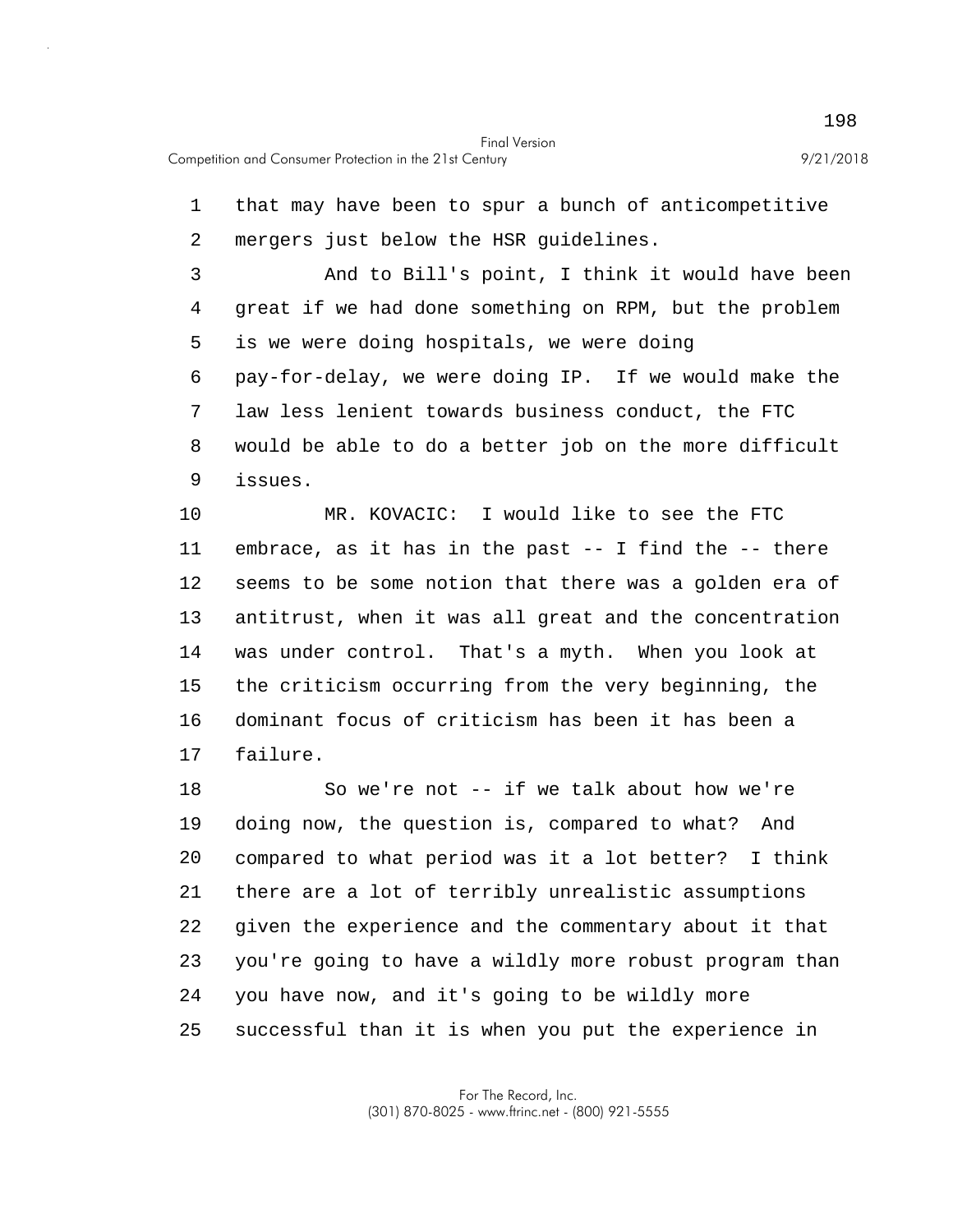1 context.

5 2 That said, that's the realism. The ambition is 3 to take the tools that you have and do better, and 4 there are distinctive tools here. As Debbie said, there are remedial refinements that could be useful. 6 There's a better way to take the capability to do good 7 research and analysis and bring it to bear on lots of 8 these difficult issues and advance the doctrinal 9 frontier.

10 15 20 There's the possibility of using the 11 administrative adjudication mechanism to do that, and 12 if that's not used robustly, the whole rationale for 13 having the Commission disappears, and then you can peel 14 apart the agency and parcel out the pieces to the others so that -- the U.S. has a specialized trade 16 court. It's called the Federal Trade Commission, and 17 that, arguably, should be an important forum for making 18 the kinds of refinements that we're talking about here. 19 To do that effectively, my admin law suggestion is you have to change the Sunshine Act. The Sunshine 21 Act disables the effectiveness of collaboration. I

- 22 don't see how administrative adjudication,
- 23 administrative decision-making, collective

24 decision-making can succeed if that stays in place.

25 And ultimately, you do have to go and get --

> For The Record, Inc. (301) 870-8025 - www.ftrinc.net - (800) 921-5555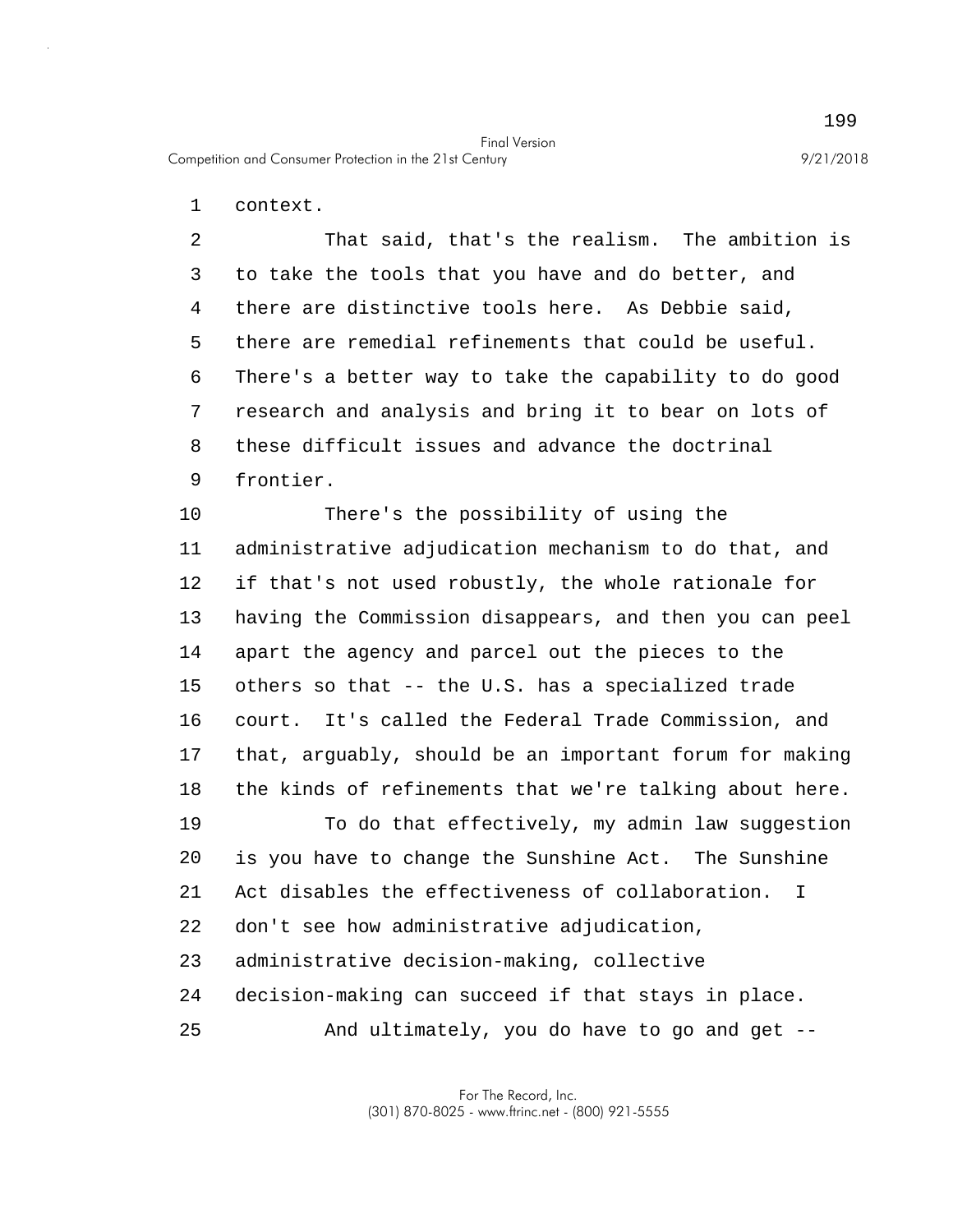Competition and Consumer Protection in the 21st Century 9/21/2018

1 for dominant firm stuff, you have to get people like 2 Steve Breyer to change his mind. Barry Wright, joining 3 Trinko as he did. Ocean State, Town of Concord. 4 That's Harvard. Sorry.

5 10 15 20 MS. MOSS: So one take-away from this really 6 good discussion today I think is that -- or one 7 perspective -- is that, you know, the antitrust laws 8 are pretty adequate. They're flexible. They're 9 durable. They have been around for a long time. They're not super-specific. They have given 11 significant latitude to adjust and morph over time or 12 consider different situations over time, and couple 13 that with the fact that the consumer welfare standard 14 if, and only if, it is interpreted to the full extent of what the standard can capture in terms of price, 16 nonprice effects, so quality, innovation, choice, 17 variety, all these things, and it is interpreted in a 18 more dynamic context to avoid the pitfalls that we are 19 now suffering from from a very static view of or measurement or conception of consumer welfare.

25 21 If you put all that into place and then take it 22 to the next major observation, which is the courts 23 haven't done a good job of enforcing the antitrust 24 laws, and so we've got okay laws, and we've got a good standard, but the courts aren't enforcing the laws and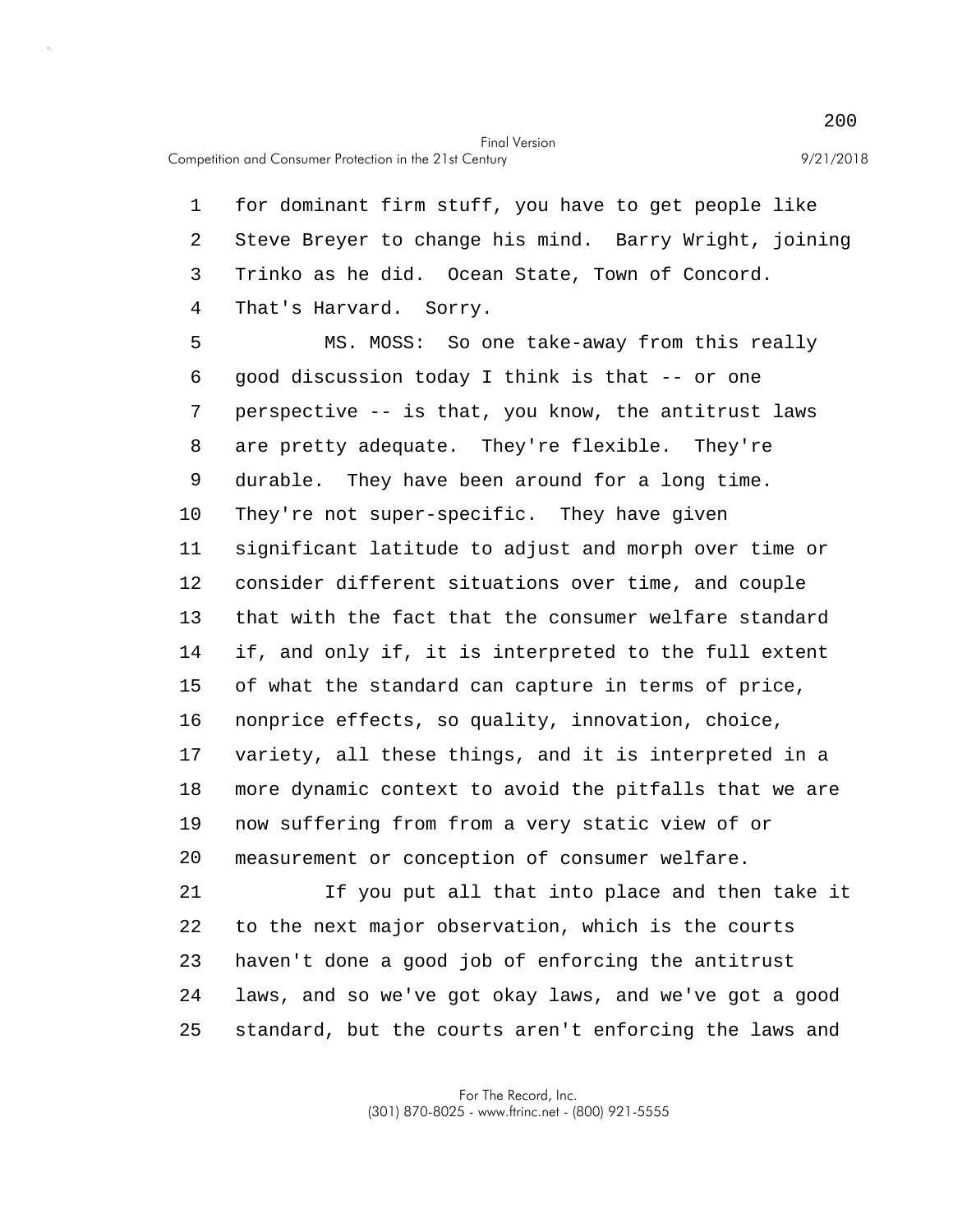1 viewing the standard appropriately.

5 2 So we now have a sick patient. We have a sick 3 economy. We have sickness associated with declining 4 competition, as measured by any number of metrics, high concentration, growing inequality gaps, lower rates of 6 market entry. So we don't have a healthy situation 7 here. Something clearly has gone wrong.

10 15 8 So whenever that happens, I don't think you 9 don't -- you don't keep feeding the patient the same medications that have not brought the patient to 11 health, but instead you start considering other 12 options, other policy options, other types of reforms, 13 and in this case reforms can be reforms lite -- 14 L-I-T-E -- not reforms heavy, not junking the laws, not wholesale reforms, getting rid of the standard and 16 putting in a public interest standard, but reforms that 17 would be actually very effective.

20 25 18 And those reforms really cover the gamut on the 19 use of the agencies and the agencies' resources, exploring Section 5, for example, unfair methods of 21 competition, looking at doing more robust studies, 22 merger retrospectives, and learning from those types of 23 studies, but also considering taking the extra step and 24 considering, are we ready to think about more presumptions, different presumptions that can be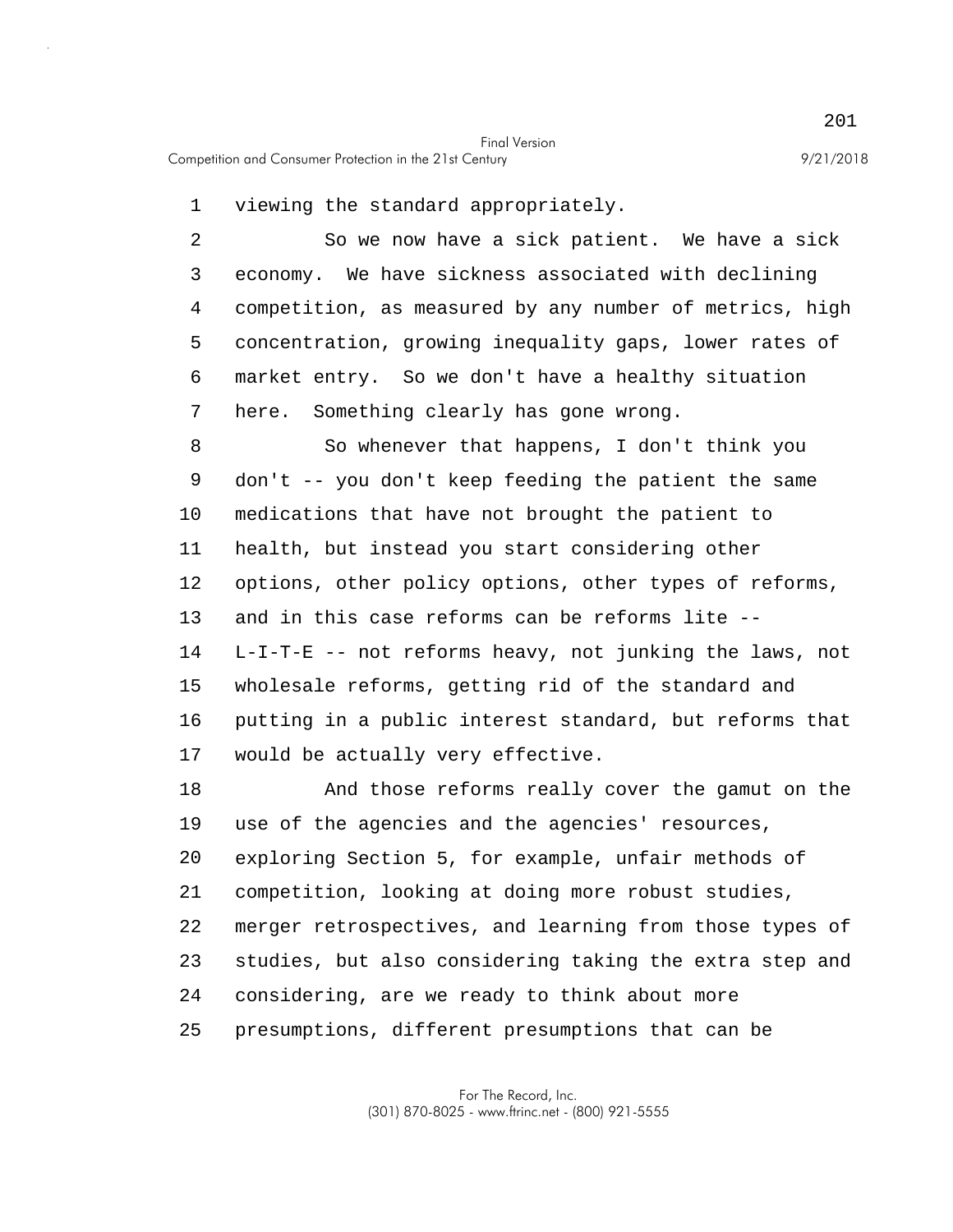5 10 15 20 25 1 embedded in how we go about looking at these cases, but 2 also thinking about requirements. 3 Are we to the point where we should really be 4 mandating the fact that a merged firm, once it consummates, should prove up its claimed efficiencies, 6 and say, "Hey, I actually got my efficiencies from my 7 merger." I think enforcers should see that. Enforcers 8 should also see the fact that cost savings were passed 9 on, actually passed on to consumers, as we've seen and many judges opine in many merger cases. 11 So I think these are -- that's one way to view 12 the whole picture in terms of where we are now. 13 There's certainly lots of room for policy research and 14 for legal and economic and institutional multidisciplinary research to move this along, but 16 clearly something has to change. 17 MR. ABBOTT: Okay. 18 Bobby? 19 MR. WILLIG: Yeah. Well, I am back on my theme of it's time to get serious about guidelines, and the 21 reason I say that is in the past I think the economics 22 community, when faced with a serious challenge, has 23 more or less declined, in part because our toolkit of 24 theories of templates was much more limited than the outpouring of feelings that people have about things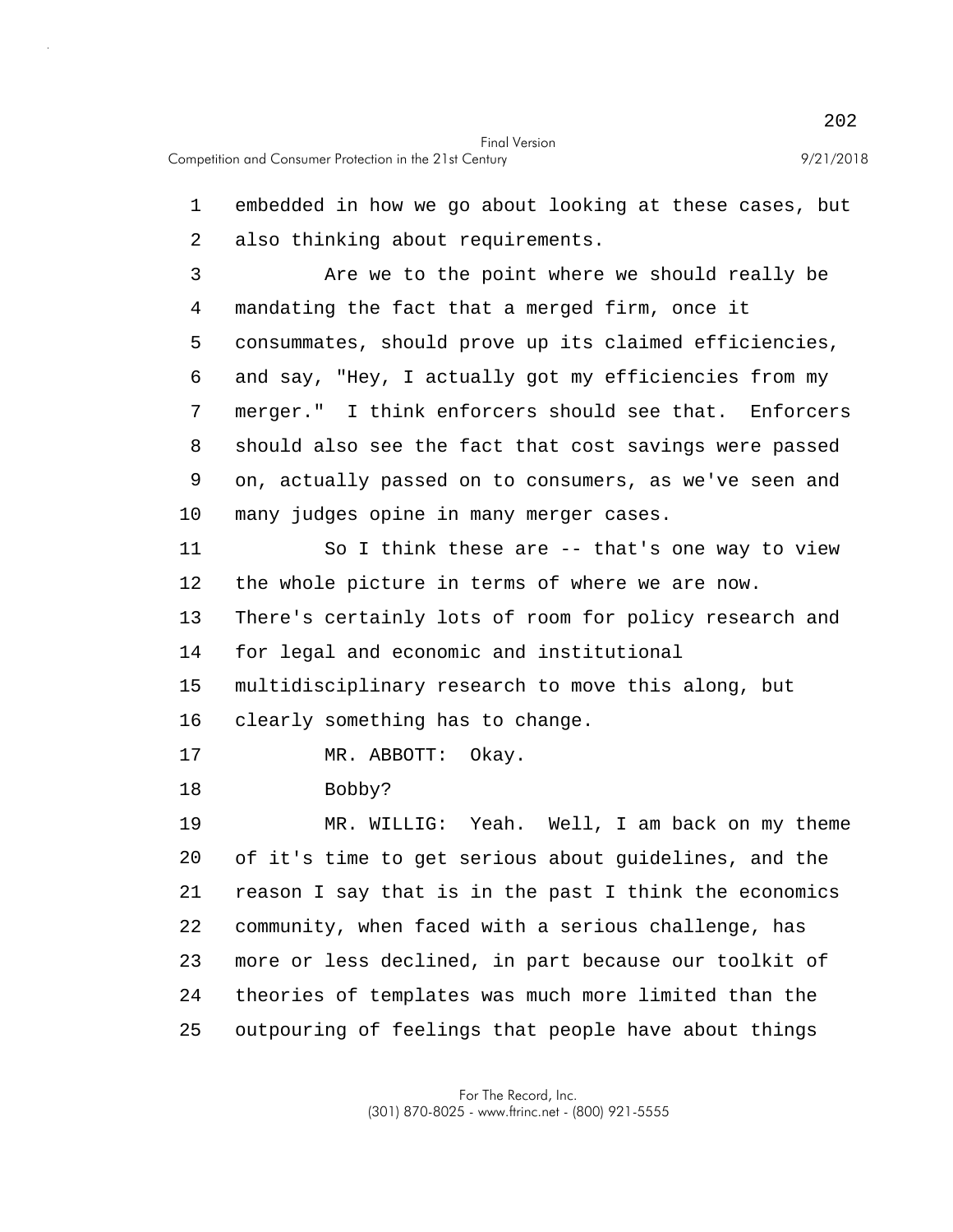1 going wrong. We didn't really have models that could 2 stand up to those feelings of the stress about business 3 conduct.

5 10 4 I think that's changed. I think now we have a very broad toolkit, maybe too broad, for templates for 6 how to think about the kinds of business practices that 7 trouble the community, and it's time to sit down and 8 shop through our library of theories and force 9 ourselves, with the agencies and with the lawyers, to look for what the signs of evidence are appropriately 11 used to call a particular template about bad practices 12 into court, into interventional activity.

15 20 13 I don't think we've done that enough, but I 14 think pushing ourselves to write guidelines that say this is the evidence that would make this theory be 16 real and apply to that set of facts, put that forward 17 will help to shape business conduct and also help to 18 shape the activities, intervention activities of the 19 agencies, and I think we're ready to do that now. MR. ABBOTT: Great panel. Thank you, everyone, 21 and I'll close by saying that that's all, folks. 22 (Applause.) 23

24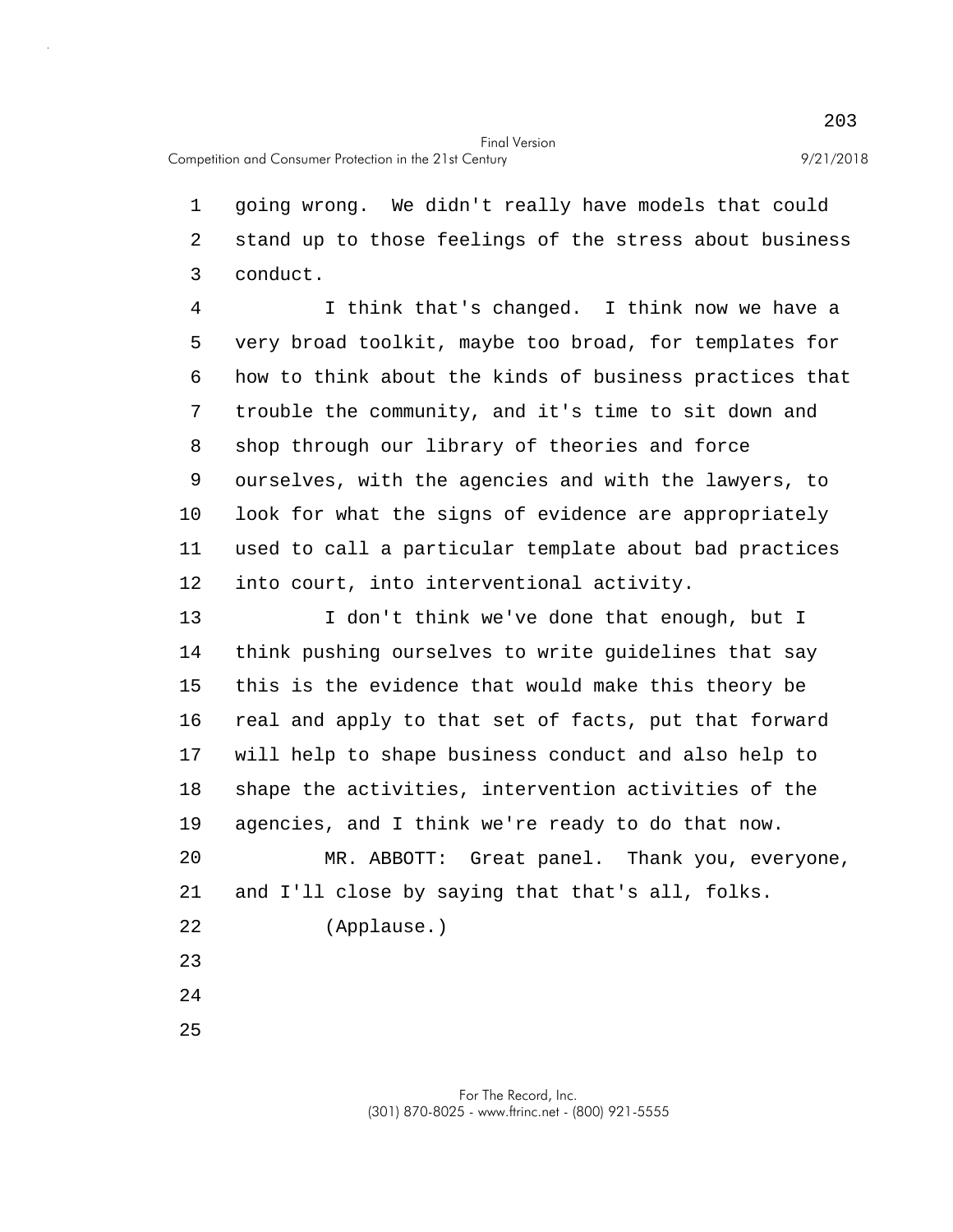5 1 PANEL 3: MONOPSONY & BUYER POWER 2 MR. ADKINSON: Good afternoon. Welcome to 3 the final panel of today, Monopsony and bargaining 4 power in merger enforcement. Immediately following this panel, Commissioner Ohlhausen will be giving 6 closing remarks. 7 I am Bill Adkinson. I am an attorney advisor 8 in the Office of Policy Planning, and I am the

10 9 moderator for this panel. I plan to ask questions and not make substantive comments, but to the extent that I 11 say anything, it does not reflect the views of any 12 Commissioner or the Commission.

15 13 We would encourage any interested party to 14 submit comments on this or any other issue that we are having hearings on, and you can find information on how 16 to submit comments on the hearing website.

17 We hope to have time for questions. If you 18 have a question, please write it down on a card that is 19 provided by FTC staff and then pass it to FTC staff.

20 25 The bios for our distinguished panel are 21 provided in the announcement. I will simply identify 22 them briefly. We have Mary Coleman, Executive Vice 23 President, Compass Lexicon; Scott Hemphill, Professor, 24 New York University School of Law; Joseph Miller, Partner, Crowell & Moring; Sandeep Vaheesan, Policy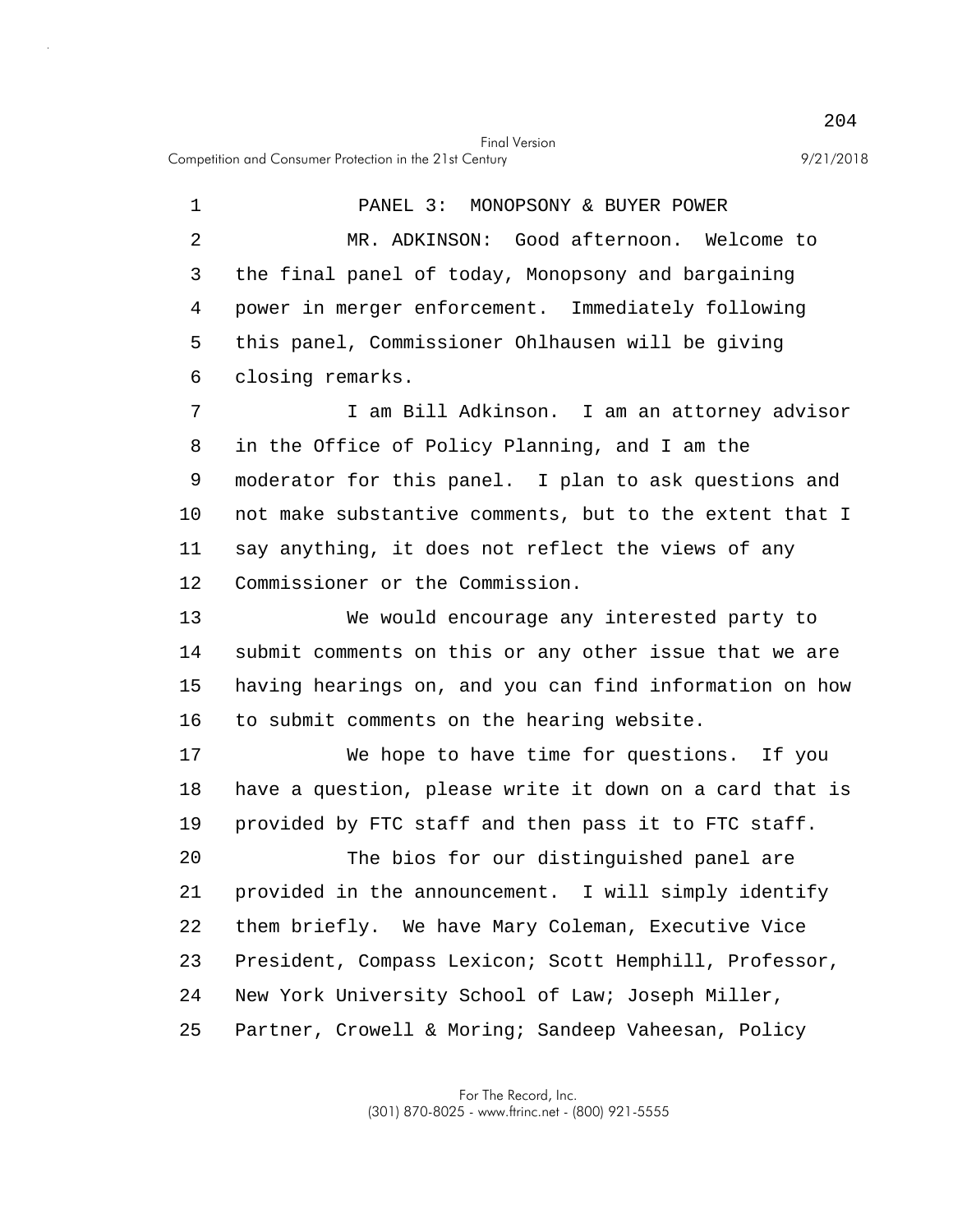1 Counsel, Open Markets Institute.

5 2 And to start us off, we have a short 3 presentation on the treatment of buyer power in merger 4 enforcement by Peter Carstensen, Professor of Law Emeritus at the University of Wisconsin Law School. 6 Peter?

10 15 7 MR. CARSTENSEN: Thank you very much. It is 8 a great pleasure and an honor to be here to talk about 9 merger as affecting buyer power. I would note that unlike what would have happened in a discussion of this 11 sort 10, 12 years ago, Professor Stiglitz, at the 12 beginning of our discussions this morning, referenced 13 monopsony issues. They recurred. And Michael Kades, 14 my former student, finally confessed to error in not listening more ten years ago when I first tried to talk 16 to him about buyer power.

20 17 And I think that is symptomatic that in the 18 last decade, we have seen an enormous increase in 19 recognition and awareness of these issues in health care, in employment, in agriculture, and I would say in 21 input supply markets more generally, these issues are 22 coming to the fore.

25 23 At the same time, there is still a great deal 24 of what I would call ambivalence to be tactful about it for the moment, an unusual stance on my part. But in

> For The Record, Inc. (301) 870-8025 - www.ftrinc.net - (800) 921-5555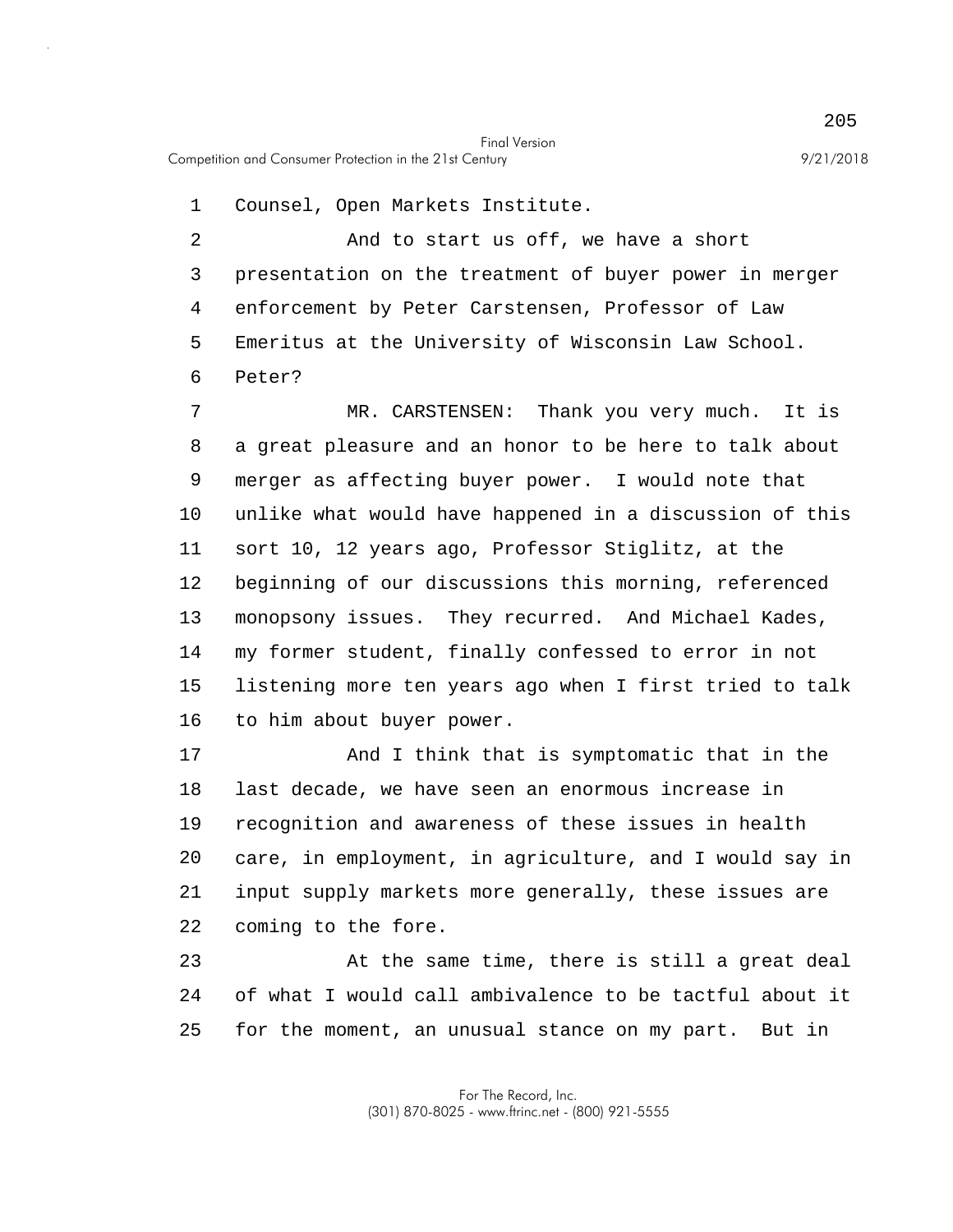5 10 15 20 1 the JBS-Swift/National Beef merger, the DOJ focused, I 2 will say, on the buyer power issues, but they included 3 a sell side issue. 4 In the Cigna/Anthem case, they included a major buyer side issue. The judge did not consider it. 6 Judge Kavanaugh's -- I almost called him Justice; I 7 guess that is not quite the case yet -- dissent focused 8 on that issue in ways that I found a little 9 disconcerting. On the other hand, it is really interesting to go back and look at the Justice 11 Department's brief on the buyer power issues at the 12 trial court level. Very impressive. 13 At the FTC, in both Sysco-U.S. Foods and in 14 Albertsons-Safeway, buyer power was not referenced in those cases at all, as far as I can tell. Although I 16 know it as a matter of fact to have been a major 17 concern of competitors of Sysco. 18 In the Scripts-Medco and the Caremark cases 19 on pharmacy works, the FTC statements rejected any significant concern over buyer power by employing what 21 I think of as a narrow consumer welfare definition. 22 Now, interestingly, when it comes to gas line 23 cases involving the collection services, which involve

25 the FTC saw a problem. Again, the ambivalence of what

24 almost a pure wealth transfer issue, remarkably enough

For The Record, Inc. (301) 870-8025 - www.ftrinc.net - (800) 921-5555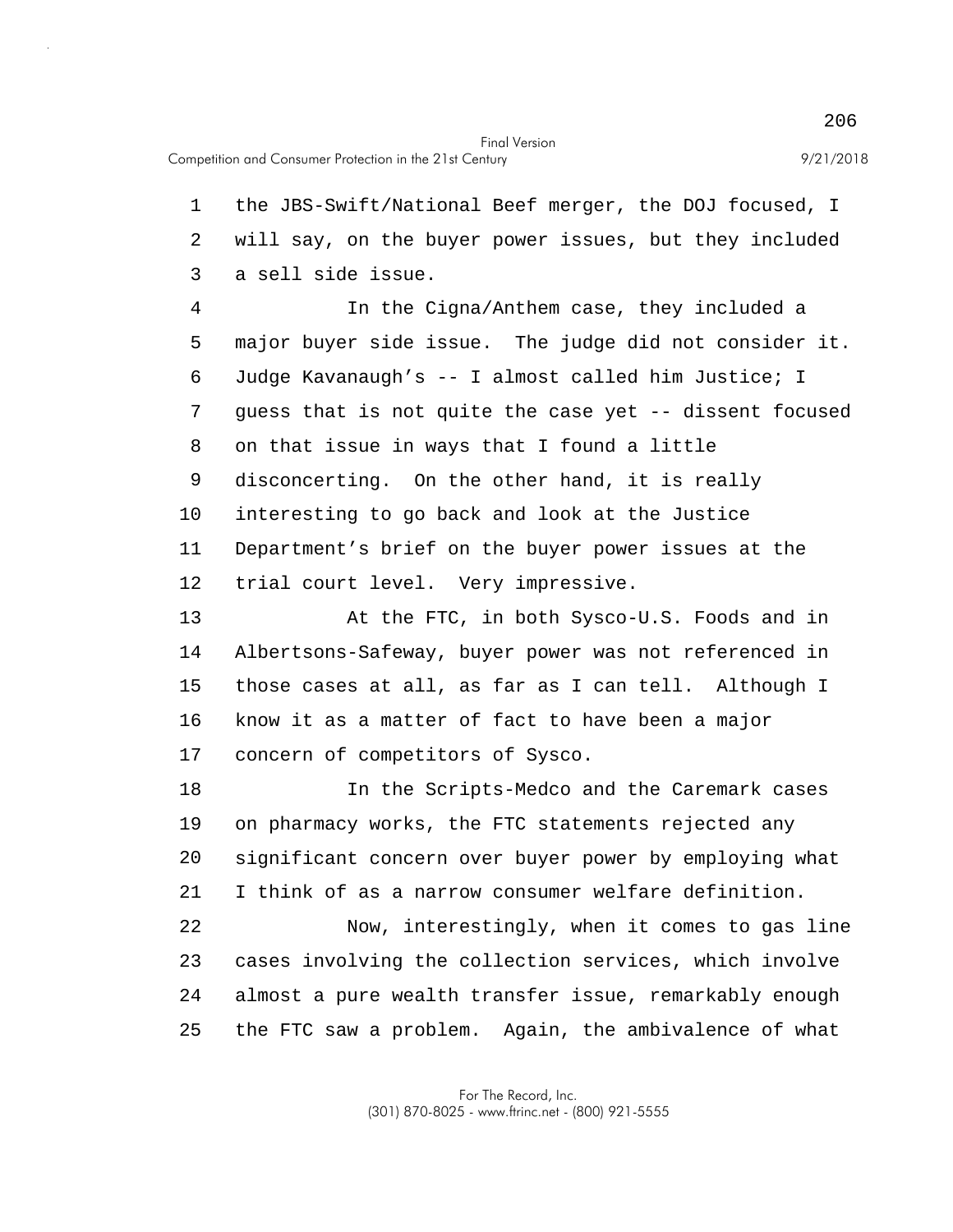1 is involved.

5 10 2 And this comes in part, I think, out of the 3 discussions that went on all through the morning of 4 what are the goals of antitrust and is there something -- there is something that people keep talking about as 6 a consumer welfare standard. I understand a consumer 7 welfare goal. I began really to wonder what is this 8 standard that is out there that people were talking 9 about because I sure have not heard about it. Certainly, narrowly-defined consumer welfare would say 11 that a specific Supreme Court case like Mandeville 12 Island Farms was just plain wrong.

15 13 Only in a consumer welfare frame, narrowly-14 defined, would one be concerned if there was exclusion from the market as in Toys"R"Us or such pervasive 16 monopsony that overall supply, not just a particular 17 supplier or a submarket supply, but overall supply was 18 adversely affected.

20 25 19 I think we are seeing a sea change now. And we heard it on the panels this morning. Herb 21 Hovenkamp, for example, has discovered that buyer power 22 -- who discovered, I should say, he has discovered 23 buyer power issues, especially in labor. So in his 24 defense of the consumer welfare goal or standard, he has now said, well, it is actually a term of art, by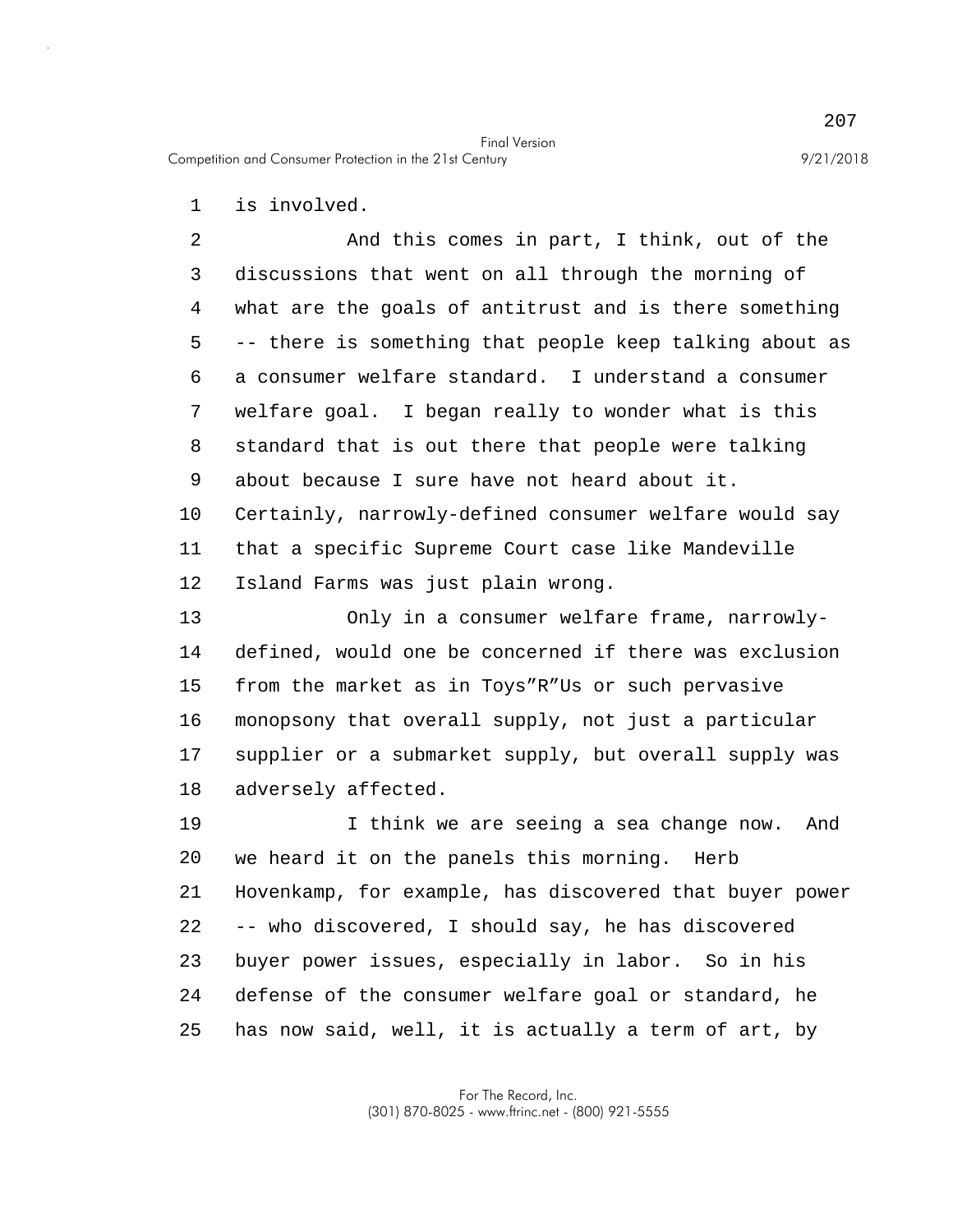1 which I think he means it should not be taken

2 literally. It means something else, which we are not

3 going to define.

5 4 Scott Hemphill has used the idea -- and his co-author used the idea of a trading partner welfare. 6 I, along with Eleanor Solomon and others, have talked 7 about protecting and enhancing the competitive process 8 as better ways to think about it.

10 9 My point here would be that having goals that recognize the potential adverse effects of buyer power 11 is important in terms of striking the right enforcement 12 balance. If you are concerned, as I think the FTC has 13 been for too long, only with consumer effects, you are 14 not seeing the whole picture.

15 20 25 I would end this discussion of goals by 16 pointing out that antitrust law was adopted in 17 substantial part because of concerns for the way 18 farmers, in particular, were being exploited by the 19 beef trust, the railroad trust, the wheat trust, and even the whiskey trust. So that from the get-go -- and 21 I am thinking now of cases as early as the 1905 Swift 22 case in the Supreme Court down to, thank goodness, 23 Section 12 of the new merger guidelines, there is a 24 recognition that mergers or conduct that causes adverse effects on the buyer side are themselves subject to the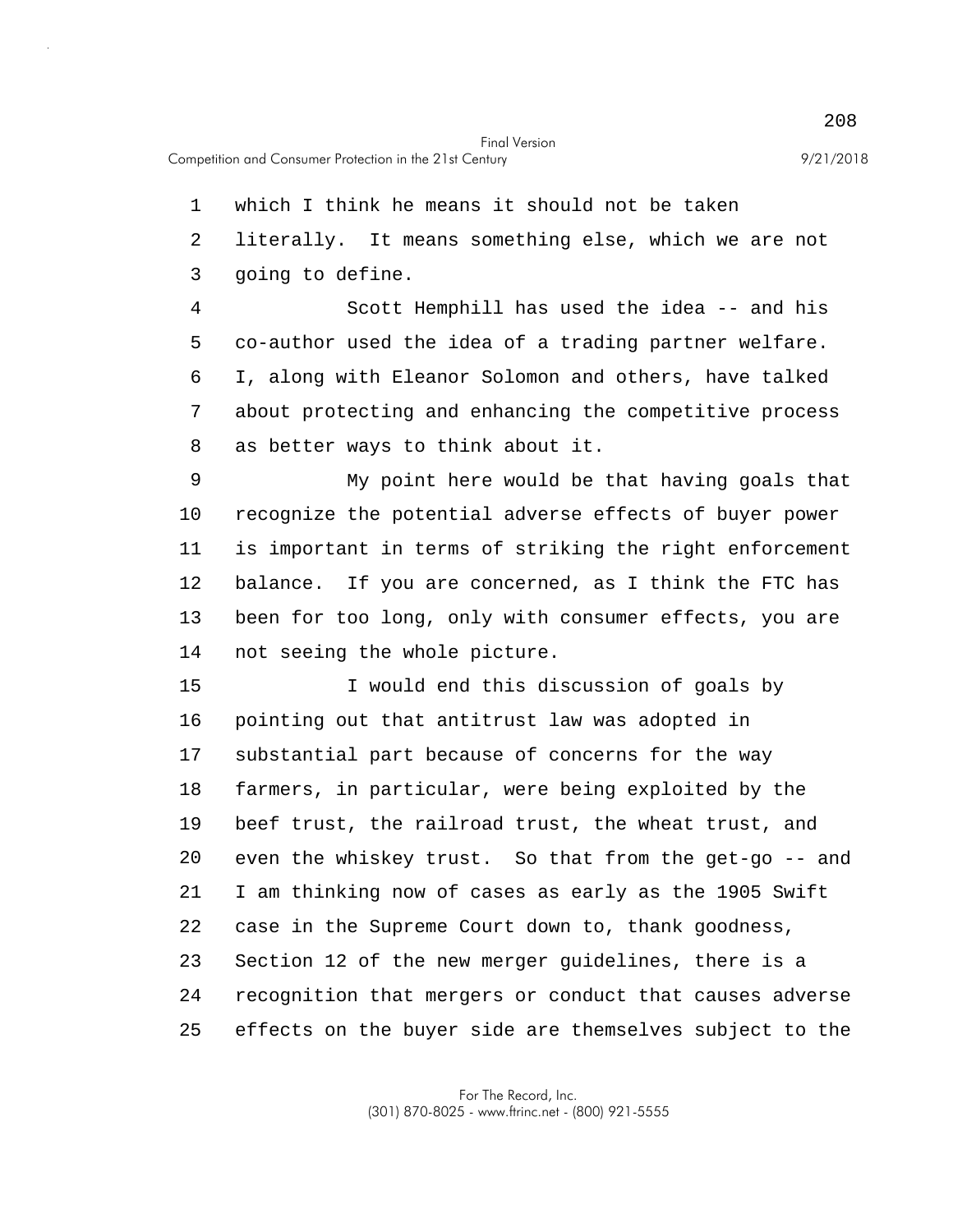Competition and Consumer Protection in the 21st Century 9/21/2018

1 antitrust law.

5 2 The articulated goals of antitrust need to be 3 made to fit that. And that becomes a problem when we 4 start looking at merger analysis because it has undermined, I think, a willingness to focus more 6 generally on the nature of the issues that are 7 presented.

10 8 We have fundamentally a continuum from 9 classic monopsony, a single buyer, through various kinds of oligopsonies to what I would characterize as 11 unilateral buyer power. Some of this is called 12 bargaining power. But -- my page is in the wrong 13 number. I do not know why.

15 20 14 One of the problems, again, is adjusting business reality to the theories of economists. I love 16 economists. But they do not always seem to know that 17 businessmen are rational actors. So a monopsonist will 18 not act irrationally by exploiting the monopsony by 19 driving down output if it can get the same benefits from its monopsony power from other ways.

25 21 So, again, the abstractions of economic 22 theory do not help when we have really not worked 23 through how particular kinds of buying practices are 24 carried out in ways that may harm producers, even if they do not have a significant adverse effect on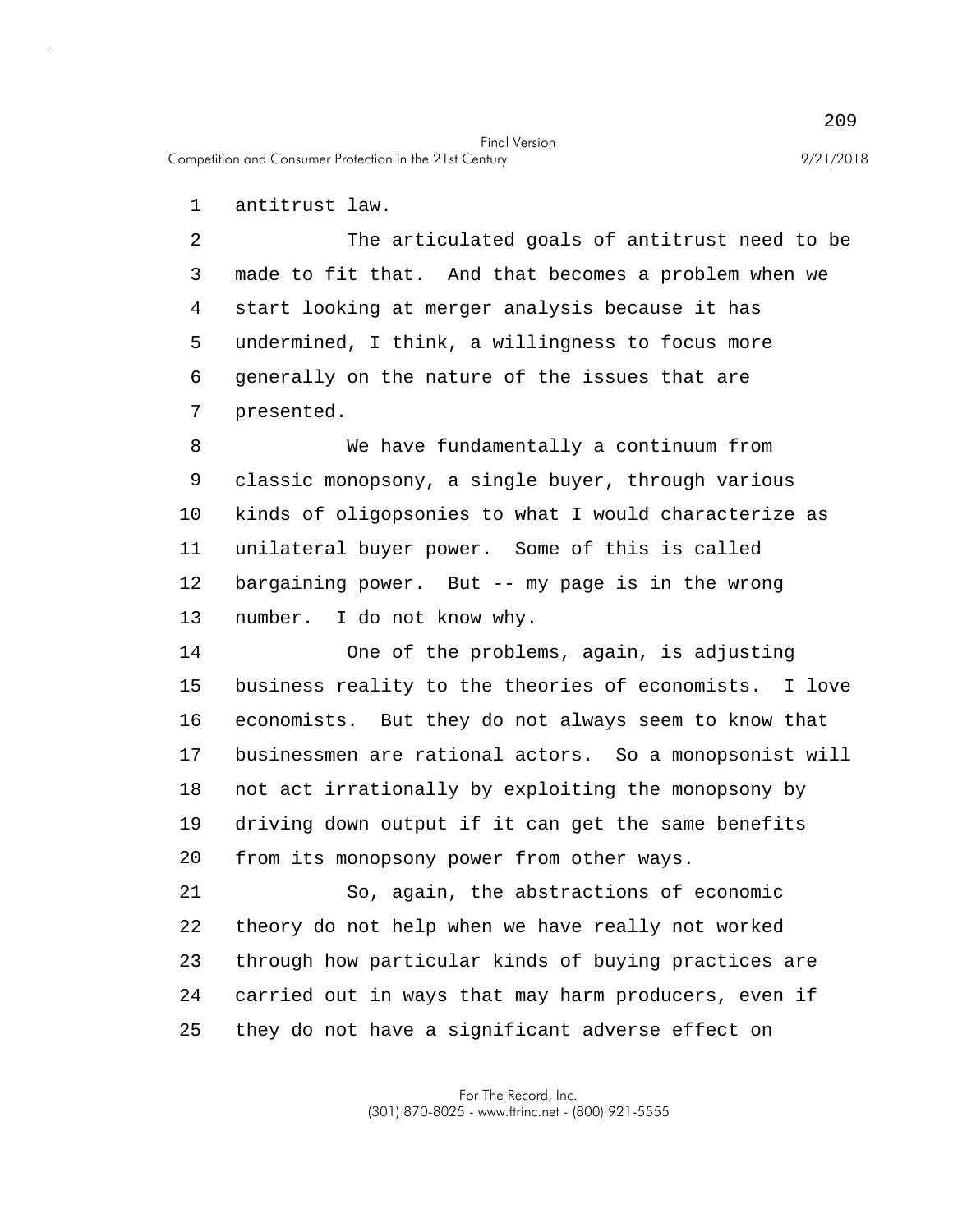1 consumers. This leads to our standard kind of

2 framework.

5 3 Initially market definition -- again, the new 4 merger guidelines are helpful on this. They point out that these -- our market definition has to focus on the 6 choices the seller has.

10 7 Product markets can be very narrow as a 8 result of sunk costs. If you own a poultry house, I 9 got to tell you, there is only one thing you can do is raise chickens in that poultry house. And if your 11 buyer goes away, you are going to be bankrupt. Some 12 producers maintain the capacity of having multiple 13 product lines. That is a really important way, when it 14 is feasible, to accomplish the right kind of goal.

15 20 Geographic markets can be quite different 16 from the downstream selling markets. They can be much 17 broader. Some inputs can travel thousands of miles at 18 very low costs. Other products -- inputs can only 19 travel a short distance. Again, my favorite topic right now, poultry. A chicken can live about 100 21 miles. After that, you have a serious problem on your 22 hands. On the other hand, once the poultry has been 23 processed, it can be shipped long distances. 24 So you need to have markets that are

25 relevant, you need to consider the possible adverse

> For The Record, Inc. (301) 870-8025 - www.ftrinc.net - (800) 921-5555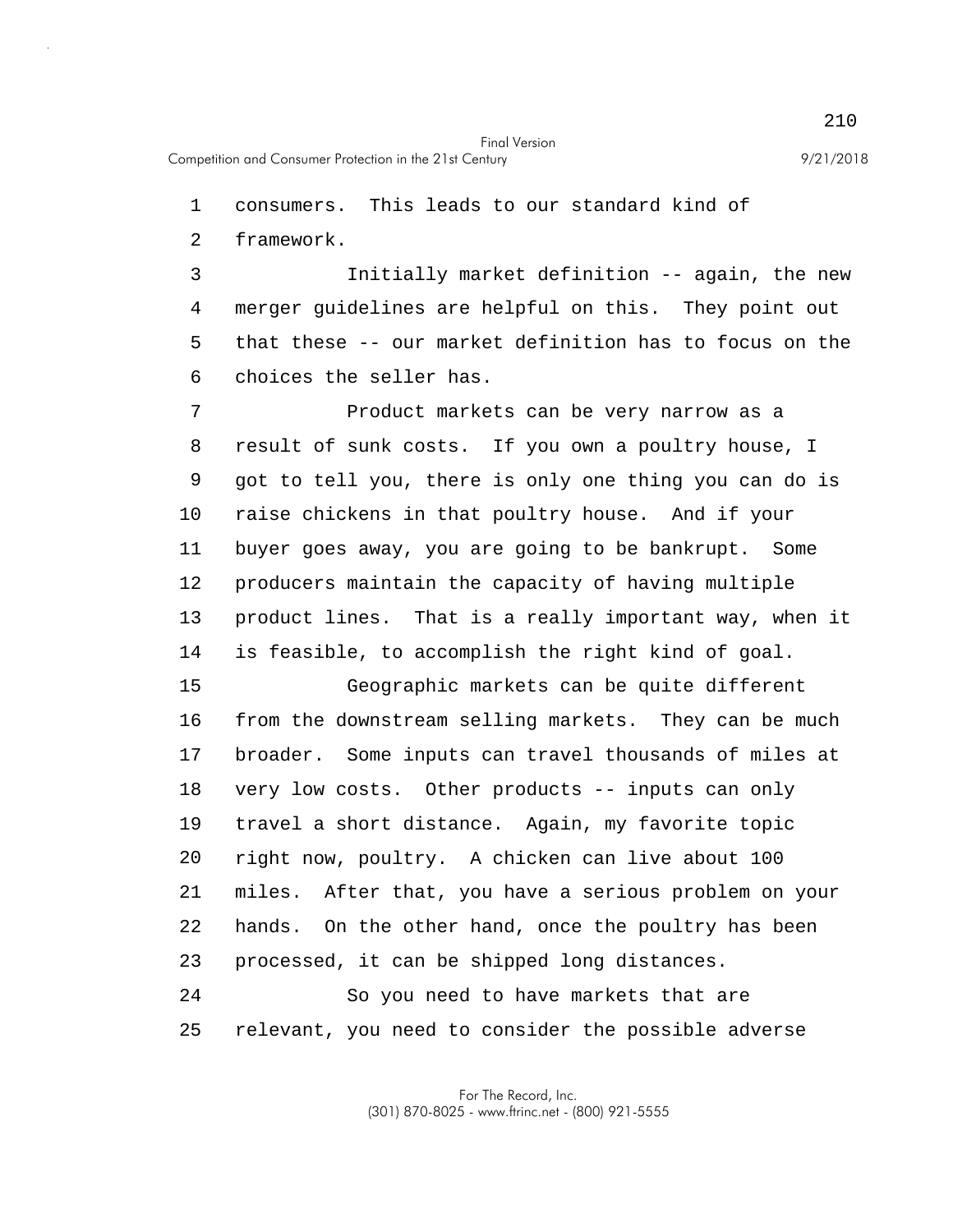Competition and Consumer Protection in the 21st Century 9/21/2018

5 1 effects. The first is the problem of exploitation. 2 Lower prices is the usual one that is considered. I 3 think it is very important to understand that those 4 effects will vary substantially depending on the options.

10 6 A monopsonist in one market that has access 7 to supplies -- competitive supplies in other markets 8 may be very, very exploitive in the market where it has 9 its monopsony power in which that would look totally irrational in terms -- if you thought it had to get all 11 of its output from that particular location.

15 20 25 12 Risk transfer is relevant here. Make your 13 supplier incur other risks rather than telling them you 14 are going to cut purchases. There is what is called a waterbed effect. Illustrated, Standard Oil forced the 16 railroads to not only give it rebates, but forced the 17 railroads to compensate it for its competitors' 18 shipments. Remarkably enough, Standard Oil wound up as 19 a monopoly. It used its buyer power of railroad services to adversely effect its competitors, as well 21 as enriching itself. And indeed, the exclusionary 22 practices, the Toys"R"Us type of factors, are an 23 additional concern, the capacity to engage in fairly 24 wide spread collusion among buyers to allocate producers so that each buyer creates more unilateral

> For The Record, Inc. (301) 870-8025 - www.ftrinc.net - (800) 921-5555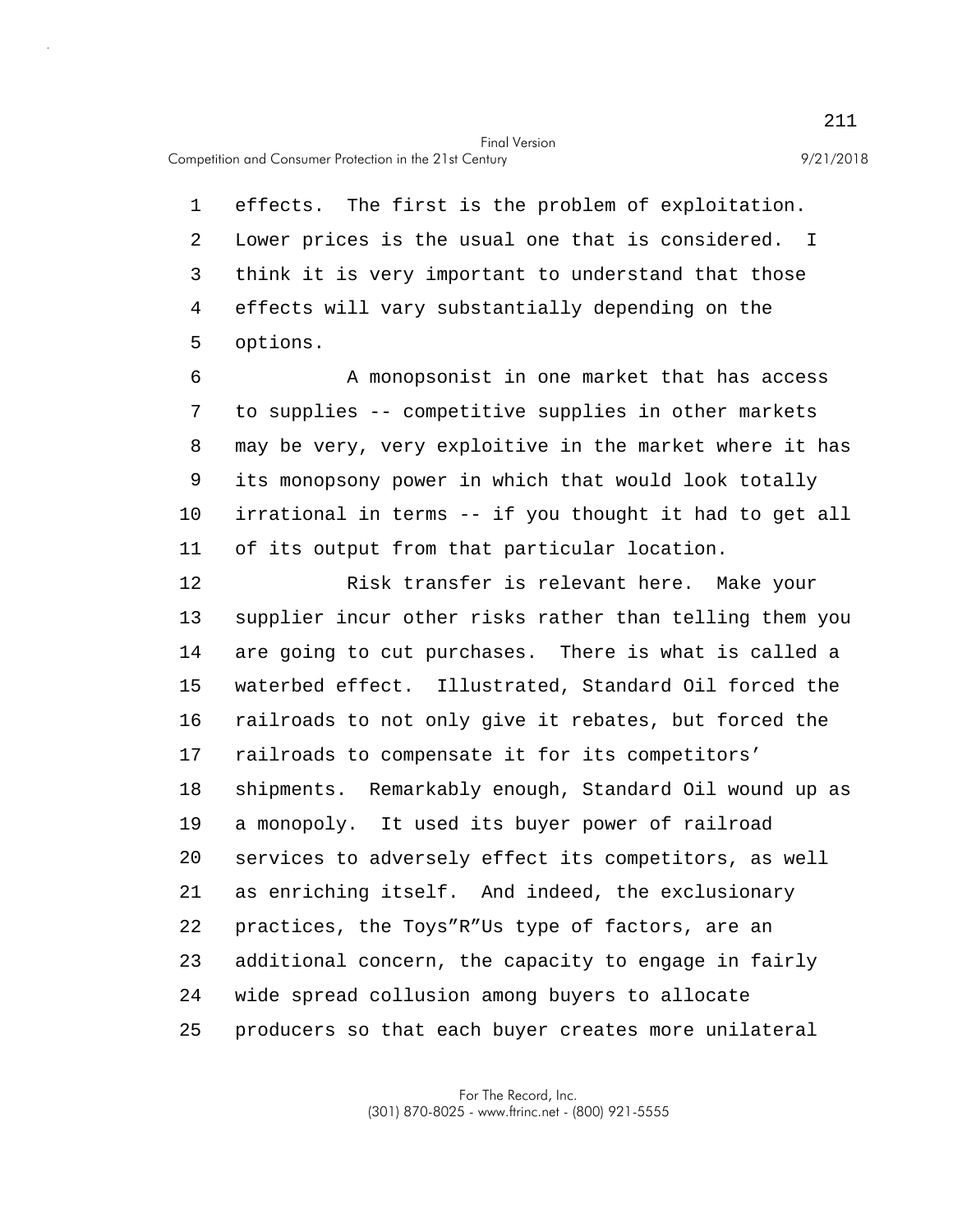Competition and Consumer Protection in the 21st Century 9/21/2018

1 buying power.

5 2 Lastly and very significantly, individual 3 buyers with more than 20 percent of the market of an 4 input market are likely to have significant unilateral power, regardless of the structure of the rest of the 6 market. We know this from the Toys"R"Us case. We know 7 this from an E.U. study, U.K. work and French studies 8 in retailing.

10 9 So my suggestion here is that we have a series of concerns that need to be addressed where if 11 you stand back and look at what buyers can do -- it is 12 called bargaining. There are all kinds of ways to 13 structure those transactions to exploit producers and 14 to advantage the buyers.

15 20 There are reasons for additional concern in 16 my view. One is the durability of buyer power. It was 17 discussed a little bit in one of the morning panels 18 about seller power, but it is even harder to overcome 19 buyer power because the producers that are the victims need to vertically integrate downstream in some way, 21 need to call forth new entry in ways that is going to 22 be very difficult.

25 23 There is also a related problem of the weak 24 incentive of buyers to -- I am sorry. No, I said it right. The weak incentive of buyers to challenge each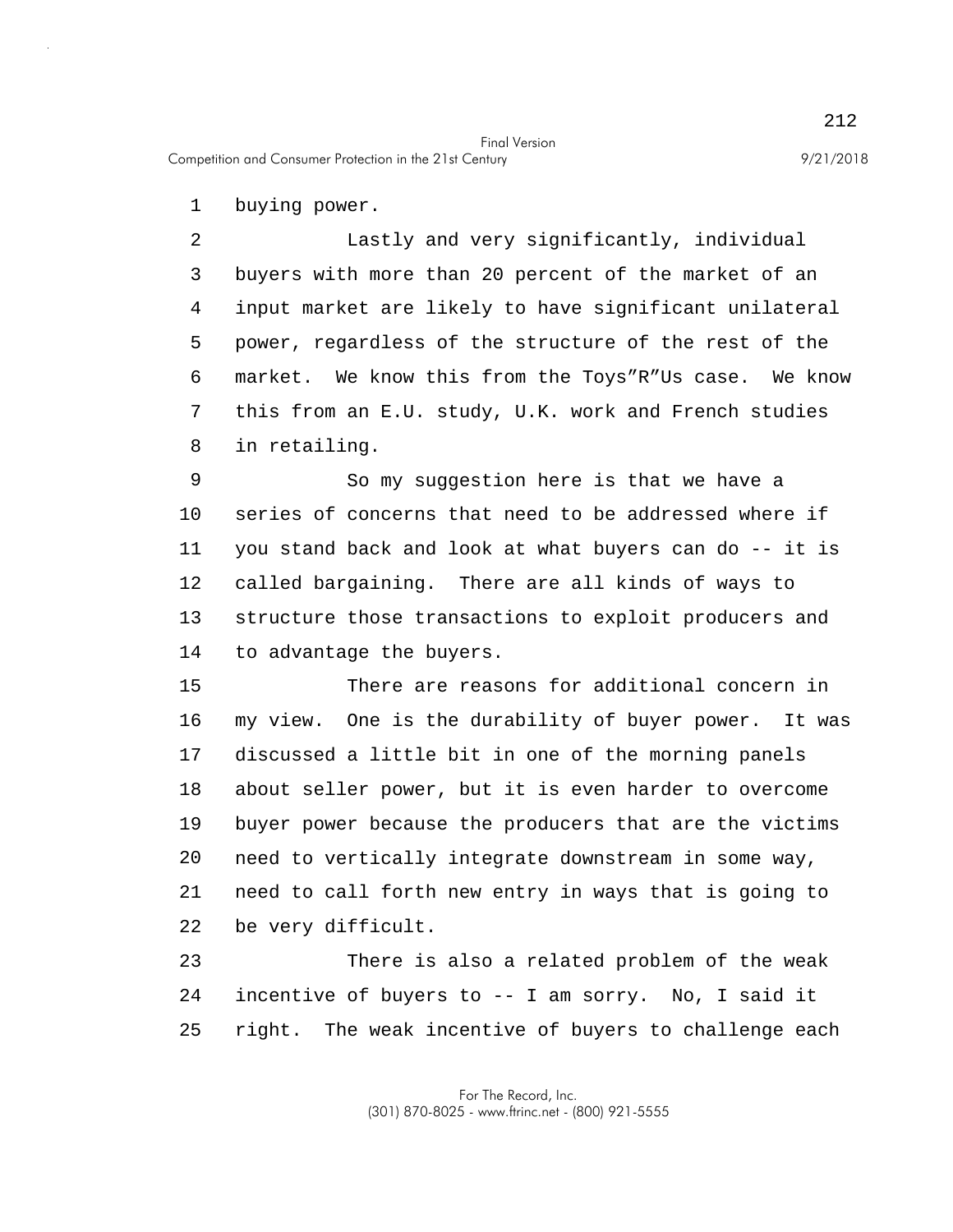Competition and Consumer Protection in the 21st Century 9/21/2018

5 1 other's exploitive behaviors. That is, they have a 2 major incentive to collude. There are very few reasons 3 not to collude because what you are doing is you are 4 driving down the price of the input. What market you are selling in, lower input costs increase your 6 potential profit.

10 7 Another thing that bothers me is the fact 8 that the impact is often in remote markets. You ask 9 cheese producers, do you care that the price on the Green Bay Cheese Exchange is being manipulated, they 11 say, well, no. Why? Because when the price of cheese 12 goes down, the price of milk goes down. The people who 13 bore the burden were the dairy farmers.

15 14 So my suggestion, and this is a somewhat stronger one than in the article I published a few 16 years ago, we should be presuming illegal mergers that 17 involve an HHI above 1600 and a change of more than 200 18 HHI. The higher the post-merger HHI implies a lower 19 need for a change in the HHI.

20 25 This means that I do not buy into the mirror 21 image nonsense that I hear. Buyer power -- I mean, the 22 mirror, if there is one, is the mirror in a fun house, 23 the thing that distorts figures. You got to understand 24 the nature of the incentives, the way buyer power operates in order to have rational and reasonable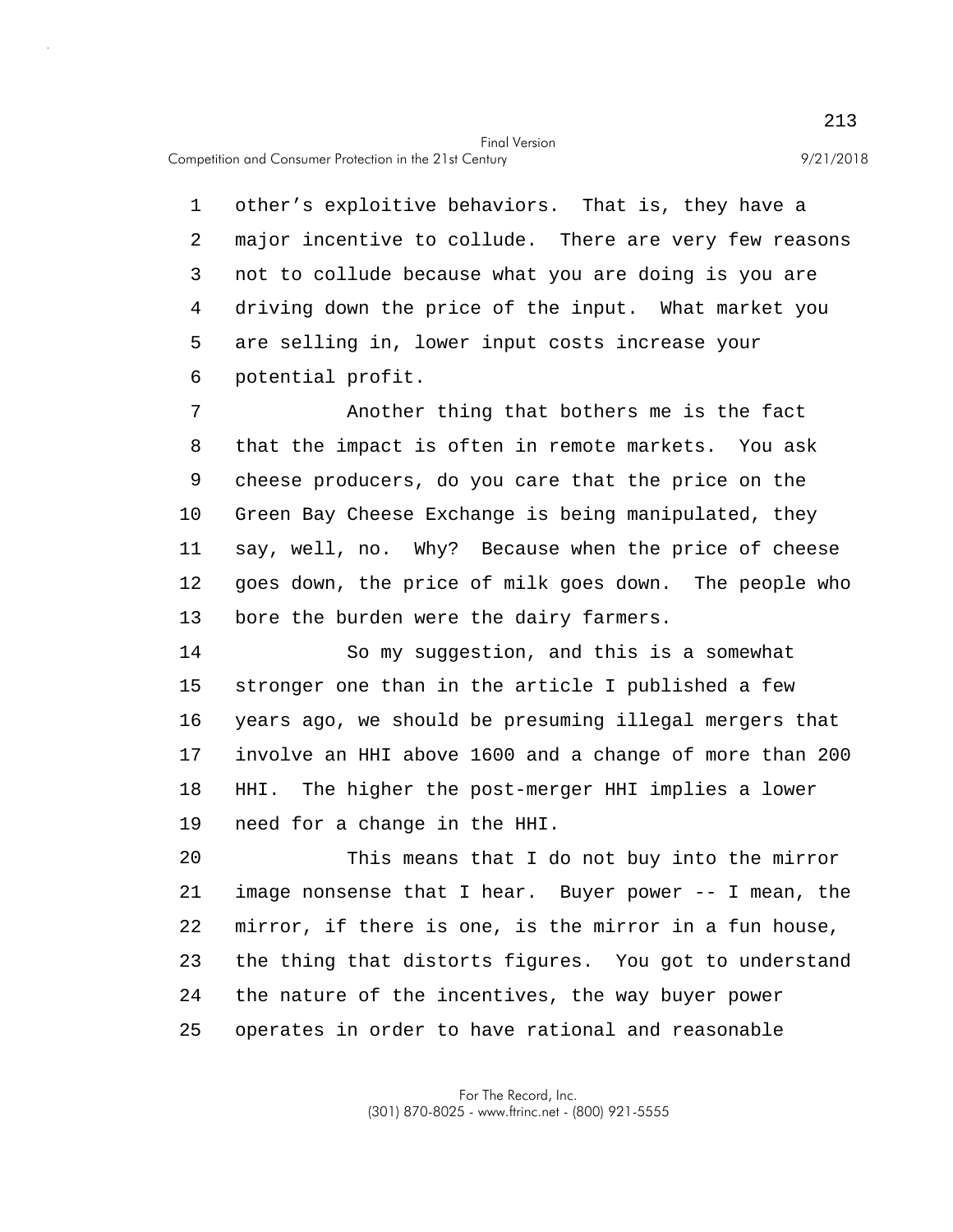1 standards.

5 10 2 And that leads me to my second policy 3 prescription, which is we should be presuming illegal 4 any buyer merger resulting in a more than 400 HHI post-merger. That is roughly 20 percent of the supply 6 market. Any such buyer is going to have substantial 7 independent power. And, again, I may be told, 8 certainly some people have maintained, that there may 9 be relatively few mergers that would involve that level of concentration in a supply market. Any such merger 11 should be challenged. That means you need to get input 12 data of a sort that we do not always have.

15 20 13 Assuming that we have -- or I should say the 14 problem with detailed proof is that it is hard to get in buyer side cases. A seller is going to look at the 16 situation and not be willing to testify for two 17 reasons. One, if the merger goes through, it is going 18 to have a seriously irritated major customer. And if 19 the merger does not go through, it is going to have two seriously irritated customers that undermines your 21 willingness to testify.

25 22 There are also some serious data issues. 23 Theory -- empirical data may suggest that there is 24 going to be very little negative impact on output initially. That is the consumer welfare standard, and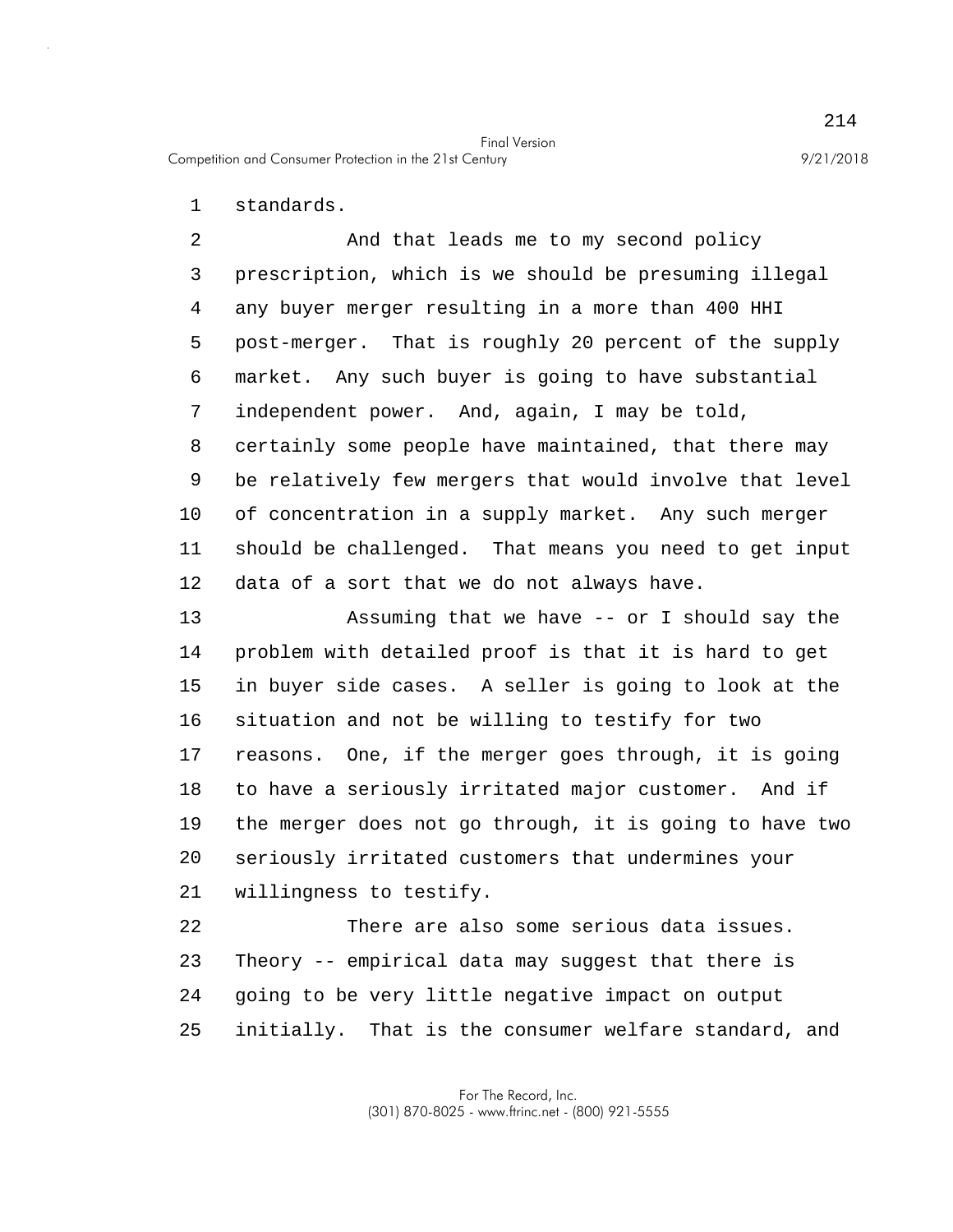1 I put that in quotation marks, tells me that I should 2 not be concerned about that. To make that case to 3 courts is going to be difficult until we get some more 4 general understanding of that problem.

5 10 I want to end up by suggesting a couple of 6 what I think of as hard cases. Consider two firms that 7 want to merge that are either not direct competitors in 8 downstream markets or are minor competitors and for 9 which this merger will be in some way a significant step forward in either economies of scope or scale, but 11 because they both buy the same input in some relevant 12 market, they are going to have significant adverse 13 effects in that market.

15 14 How much tradeoff do we do? I think that is, for me, a very difficult problem. I tend to be of the 16 school "shoot first and worry about efficiency later," 17 but that is, again, not going to be favored by a lot.

20 25 18 There is also -- and I adverted to it 19 earlier -- evidence that you can expand production or will expand production or promise to expand production 21 by driving prices down and this is -- the example is, 22 if you cut the compensation of farmers or workers, one 23 of the things that they have to do in order to sustain 24 their income is to increase their output. Rather perverse result it seems to me, but, again, it is a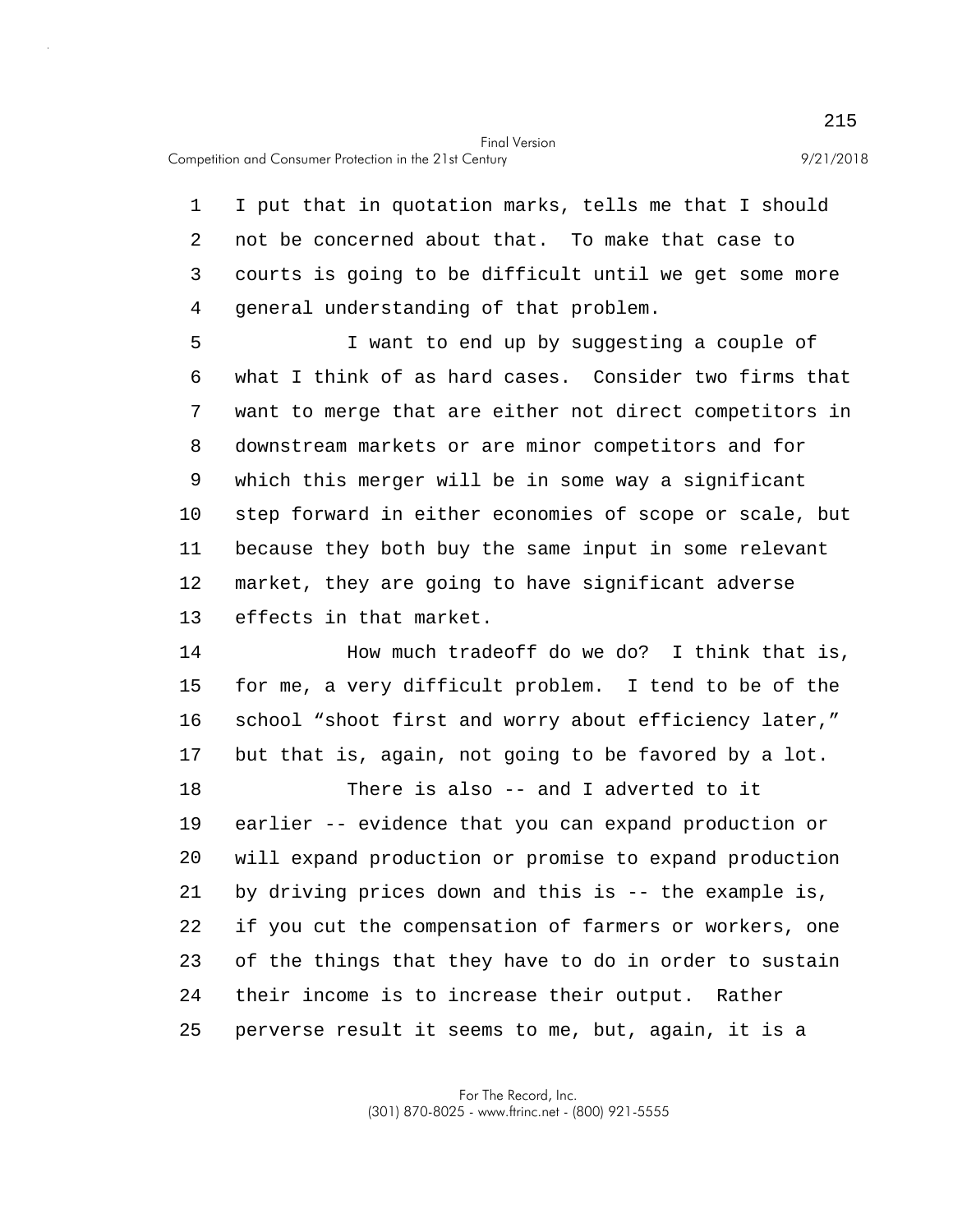1 major problem in these cases.

5 10 15 20 25 2 I am absolutely delighted that the Federal 3 Trade Commission, ten years after I was telling Michael 4 that we should have more focus on this, has included not only this session, but there is going to be a later 6 one specifically on the buyer power in labor. And I 7 think that it is very important that this have a 8 broader salience in antitrust and competition policy. 9 Thank you. (Applause.) 11 MR. ADKINSON: Thank you. Not only an 12 excellent introduction but on time. 13 Now, we are going to have opening statements 14 by each of the other panelists, starting with Mary. MS. COLEMAN: Thank you, Bill, and thank you 16 for inviting me to participate on this panel. 17 I think a good starting point to keep in mind 18 when we think about these issues, and I think colors is 19 how people think about these issues, is that typically in the antitrust world we think sort of simplistically, 21 you know, lower prices are good and higher prices are 22 bad. So, you know, as we will talk about in this 23 session, as Professor Carstensen has discussed and 24 others will, you know, it can be the case that while mergers may drive input prices down, that can be bad

> For The Record, Inc. (301) 870-8025 - www.ftrinc.net - (800) 921-5555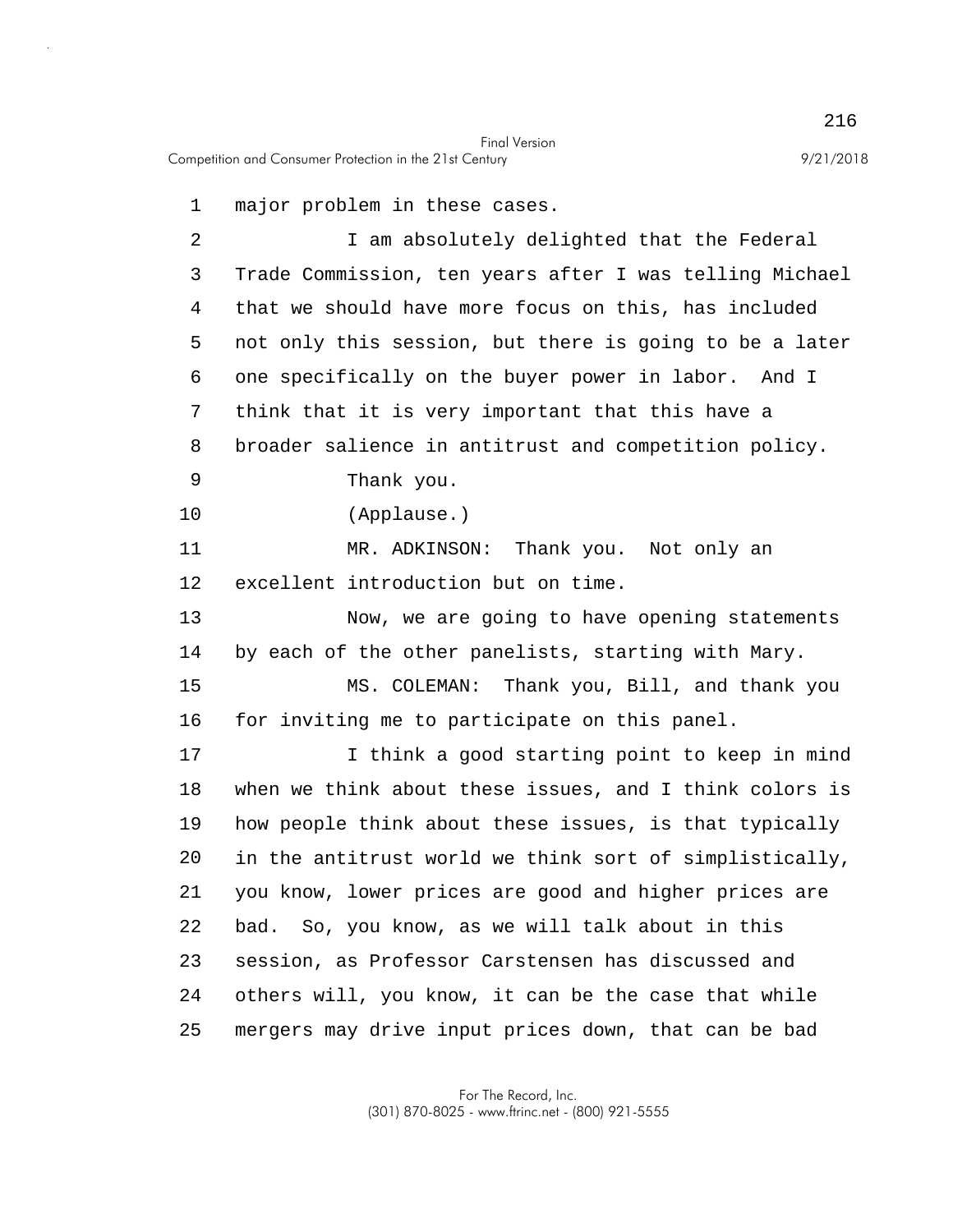5 10 15 20 25 1 and it can result in competitive harm. But we also 2 know that generally lower input prices will provide 3 incentives for firms -- downstream firms to lower 4 prices and potentially expand output. So I think at issue here is that there is a 6 distinction here between the buyer side and the sell 7 side, in that when you are looking at sell side 8 mergers, if you are thinking about harms versus 9 benefits, the harms cause prices to go up; the benefits cause prices to go down. So they work in different 11 ways. It allows you, in some sense, to distinguish 12 them a little better. 13 Whereas on the input side, typically, you are 14 thinking about prices going down either from a competitive harm or from potentially competitive 16 benefits. It makes it a little more difficult, I 17 think, to distinguish the effects. 18 Now, if we think about a merger where we have 19 evidence, assuming we do, that it is likely to result in lower input prices, the question is, how do we 21 decide whether it is good or bad? And what side would 22 we want to err on if we have uncertainty? 23 One could think about this and say, oh, well, 24 if we have evidence that efficiencies are what are driving down the input prices and that is good; if we

> For The Record, Inc. (301) 870-8025 - www.ftrinc.net - (800) 921-5555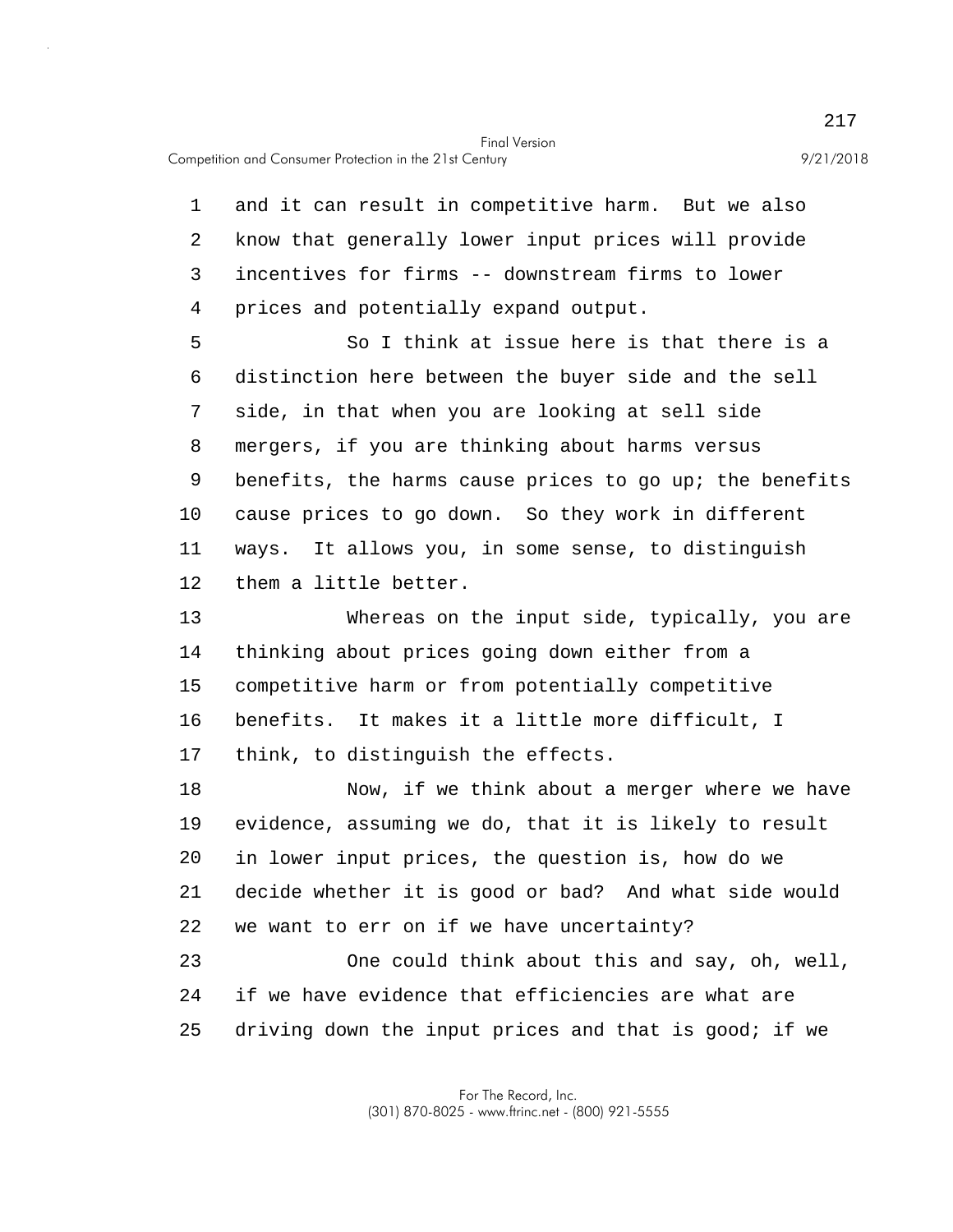Competition and Consumer Protection in the 21st Century 9/21/2018

5 1 think it is lost competition, that is bad. But I think 2 that is a little too simplistic. One, I think it is 3 frequently going to be difficult to distinguish between 4 the efficiency and the sort of lost competition effects. I also think that, in many cases, you may 6 also have an issue as to what extent do you expect it 7 to result in lower prices downstream and maybe expanded 8 output in that sense. So I think it requires a little 9 bit more of thought on how you look at things.

10 15 20 25 For an economist point of view, you know, 11 when we look at antitrust issues, you frequently start, 12 you may not end there, but from sort of a total welfare 13 standard, and at least many economists would. On that 14 sort of a standard, you really would on output effects. And if you felt that there were not likely to be 16 reduced output upstream, as part of the transaction, 17 then you probably would not worry about it very much. 18 But, you know, as Professor Carstensen said, 19 we talk about some this consumer welfare standard, which has a somewhat broad -- or people think of it as 21 having a broader distinction than a total welfare 22 standard. If we think of it on the sell side, a lot of 23 times what we think on that side is we think, okay, we 24 will worry about a merger if prices are going to increase, and if they do not -- and so we focus more on

> For The Record, Inc. (301) 870-8025 - www.ftrinc.net - (800) 921-5555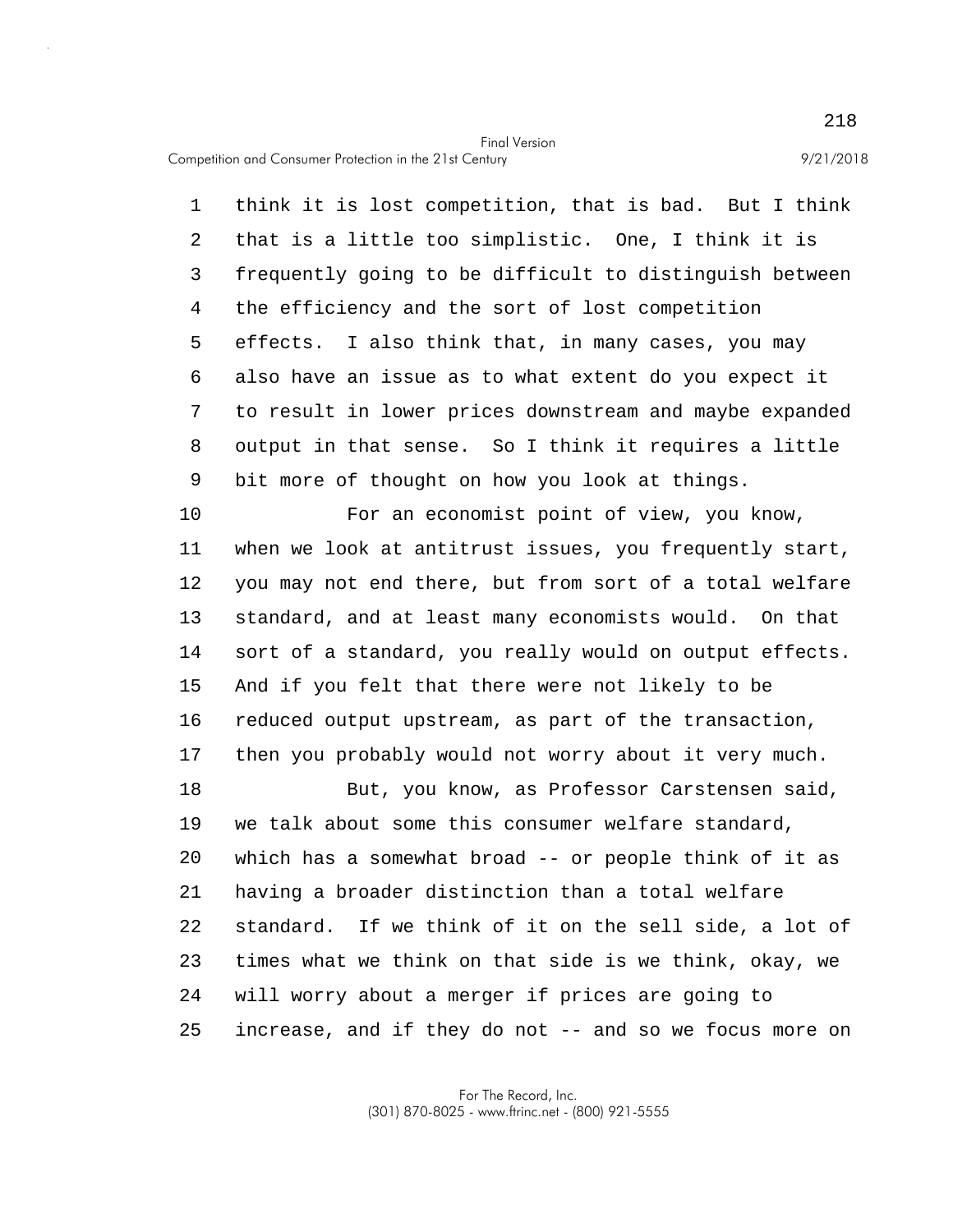1 efficiencies, for example, that might cause prices to 2 decrease, but not pay so much attention to ones that 3 might cause prices to increase.

5 10 15 4 However, on the buy side if we try and apply that, it is a little trickier because, again, you have 6 prices going down in sort of both situations. I think 7 even a consumer welfare standard would sort of say 8 output up, that is good; output down, that is bad. And 9 the question would be, if you are not -- if you do not think there may be any effect or you are not really 11 sure, which way do you go? I think a lot of that has 12 to do with the priors of whether you think it is very 13 likely that these input prices caused some sort of 14 harm, the types of things that Professor Carstensen is saying, or it is more likely the lower input prices are 16 going to be passed along and they sort of increase 17 output and expand sales downstream.

20 25 18 Finally, I just want to quickly talk about is 19 the session and one of the questions as posed by the session of whether we think there need to be 21 significant increased enforcement efforts in this area 22 and sort of along the lines that Professor Carstensen 23 is proposing and whether particularly you have a need 24 for vigilance at much sort of lower levels of concentration than we are typically used to.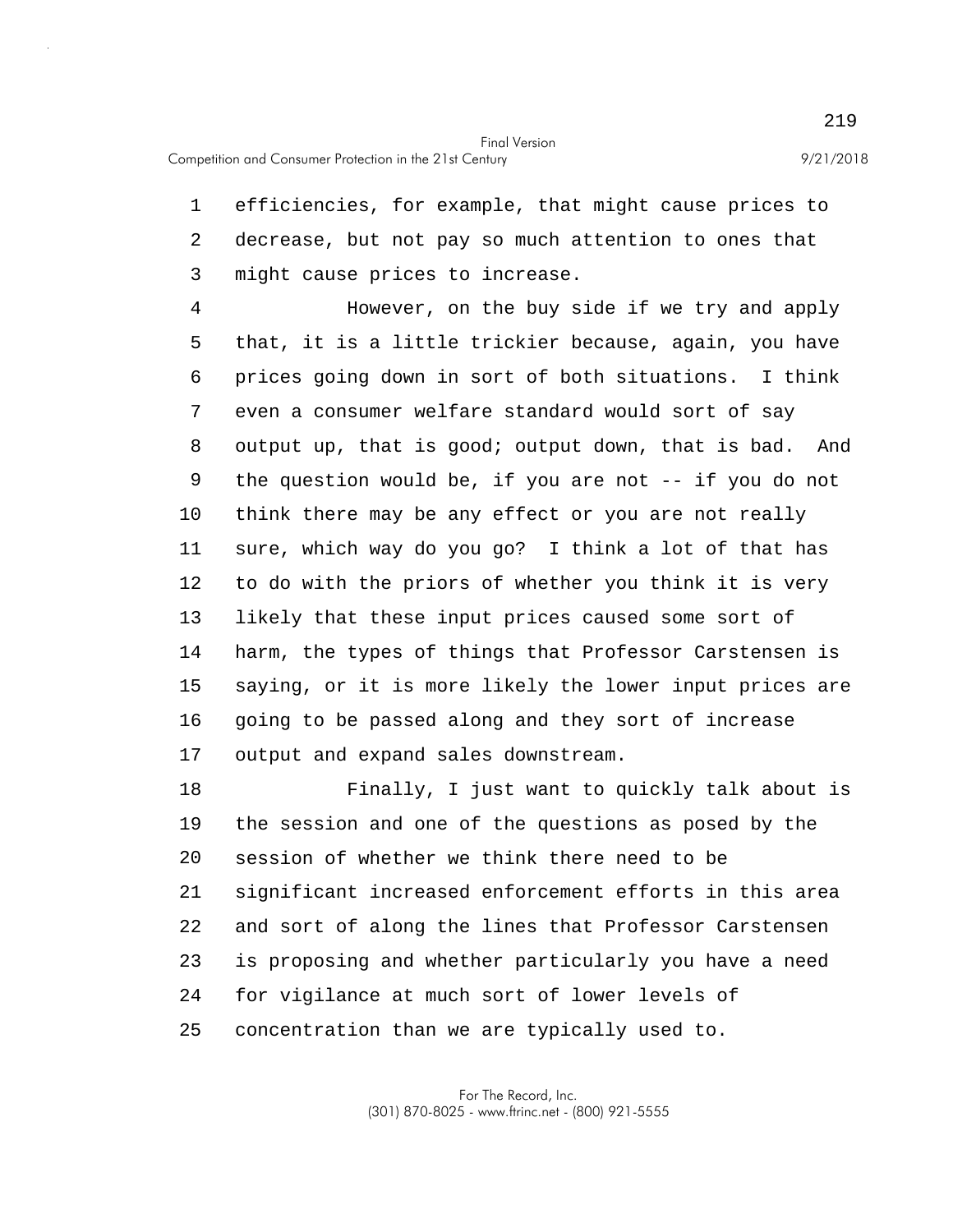Competition and Consumer Protection in the 21st Century 9/21/2018

5 10 1 1 I think a big question there is, what 2 evidence do we have that we have broad-based sort of 3 competitive harm occurring, that we are missing mergers 4 that are causing competitive harm? There will be some cases we are going to capture them because there is a 6 down sell side issue as well, so then we do not really 7 have to worry about it. It is really only when there 8 is a unique buy side issue that we have to worry about 9 it. And what I -- you know, there is a lot of literature out there on sort of harms. But there is 11 not any real consensus on how big these harms are. And 12 so until we sort of have a better sense of how 13 broad-based it is, I think we need to have some concern 14 about moving resources to this.

15 20 And I think one last point is, a big issue is 16 one, there is no free lunch, that basically if we take 17 more resources into the buyer side, we are going to 18 take resources away from somewhere else. So having an 19 idea that there is actually something to go after I think is important.

25 21 And two, we really -- a lot of the tools we 22 use on the sell side are not necessarily going to -- 23 some will move to the buy side, but a lot of them will 24 not particularly if we are looking at things like labor markets and stuff like that because they work very,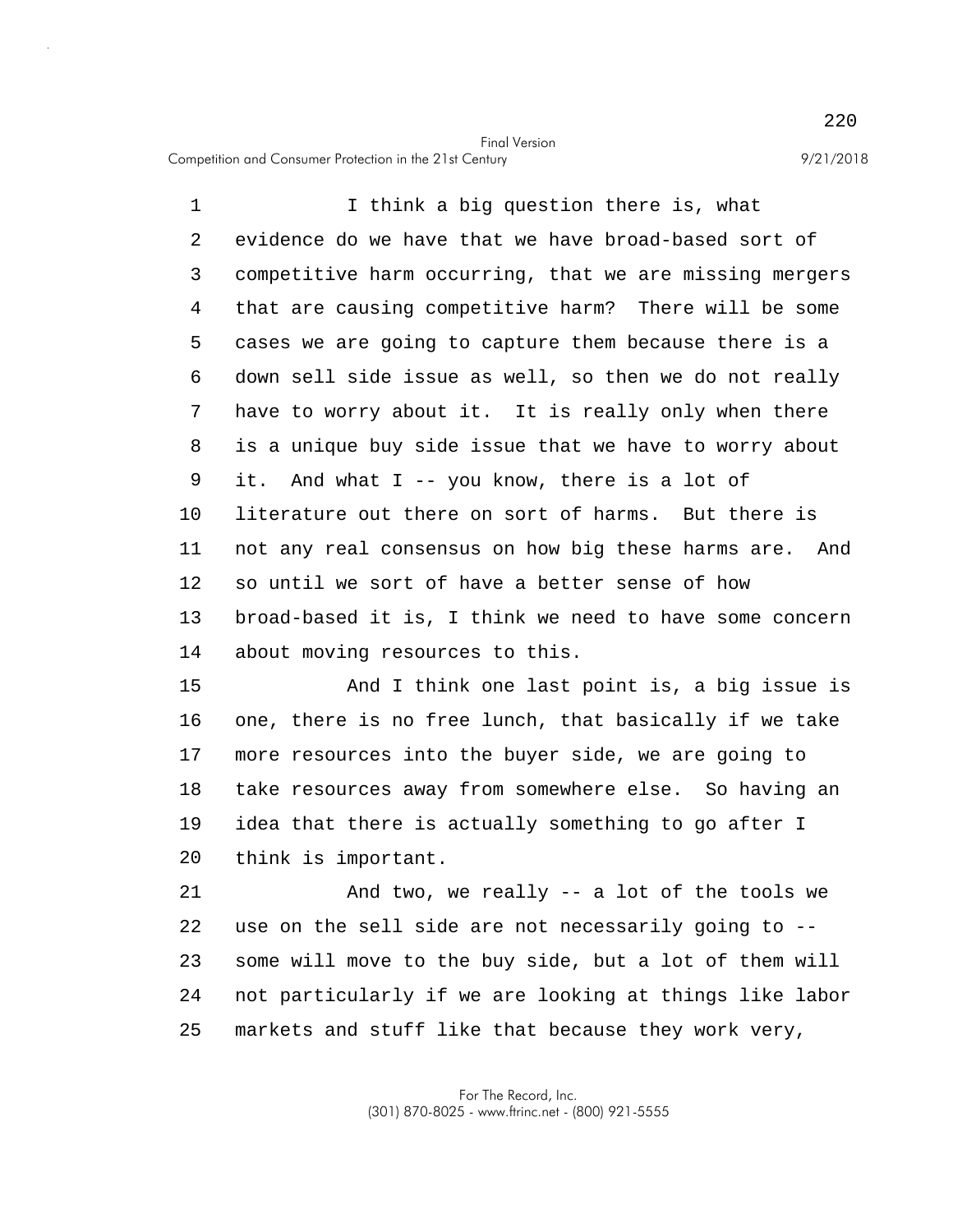Final Version Competition and Consumer Protection in the 21st Century 9/21/2018

5 10 15 20 25 1 very differently than a lot of the sort of product-type 2 markets that we look at. 3 Thank you. 4 MR. ADKINSON: Thanks, Mary. Scott? 6 MR. HEMPHILL: Great. So first, thanks to 7 the FTC and the organizers, Bill, for the opportunity 8 to talk about these important issues together. 9 First by way of disclosure, I have been retained as an expert in litigation where 11 anticompetitive harm has been alleged due to enhanced 12 exercise of monopsony power. 13 So with that out of the way, I would like to 14 start by just emphasizing something we have been talking about, the consumer welfare standard, and my 16 view that as it now stands, it is fully adequate to 17 handle mergers and other conduct that is harmful to 18 sellers. Now, for that to be true, you have to come 19 along with me with the second proposition, which is that the phrase "consumer welfare" should be taken as 21 seriously but not literally. After all, we recognize 22 harm all the time to parties that are not consumers. 23 If competing producers of an intermediate good decide 24 to merge, we worry about the harm to purchasers of that good without necessarily worrying about whether there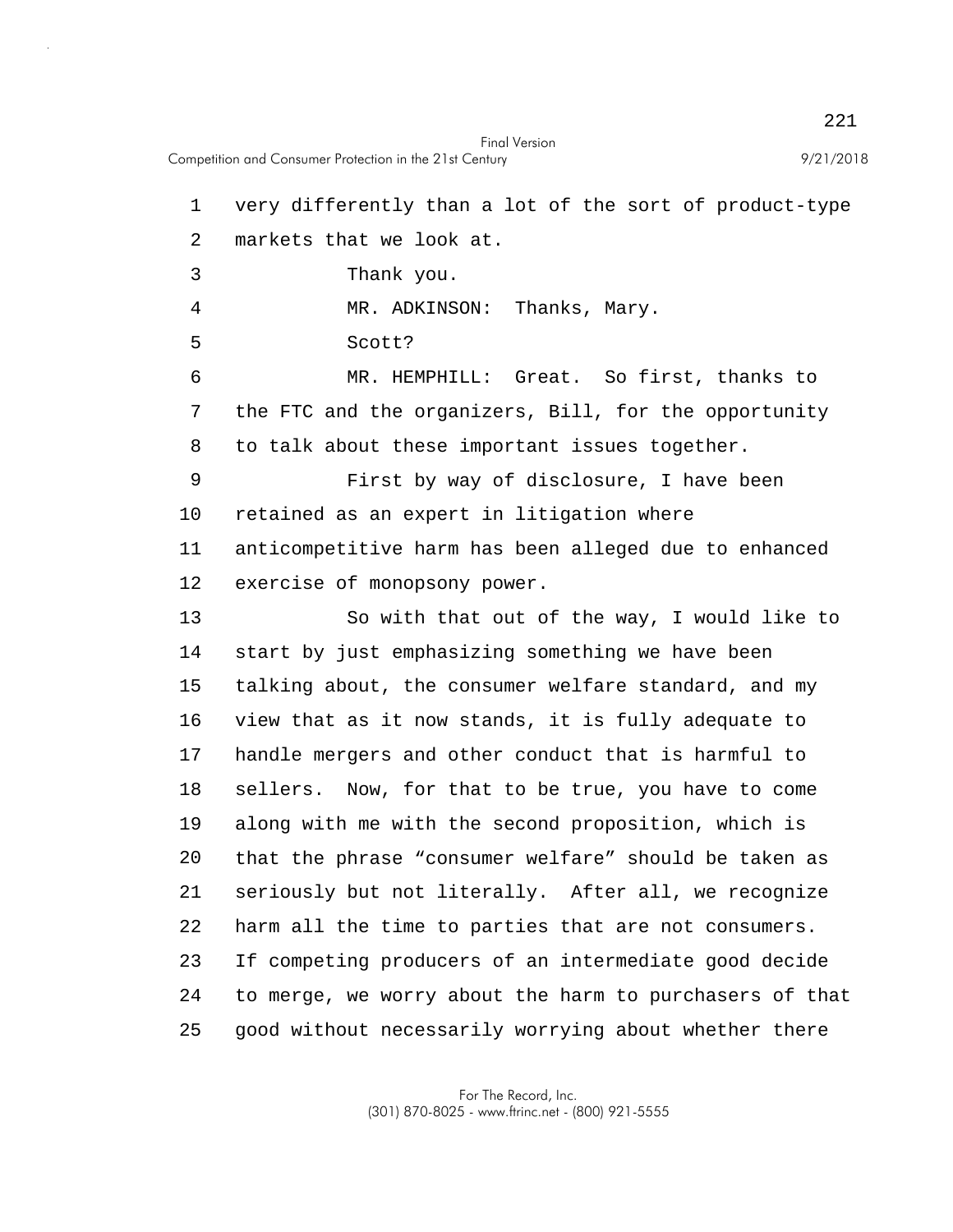5 1 is a follow-on passthrough effect to final consumers. 2 Or closer to the subjects of this panel just 3 think about a bidding ring. It is the seller who is 4 harmed in the first instance, not any purchaser. Yet, we would have no hesitation, I hope, in sending the 6 conspirators to jail when they get together in their 7 bidding ring.

10 8 Our interest in the harm to sellers is 9 confirmed by, as Peter mentioned, the merger guidelines and by Supreme Court cases like Mandeville Farms that 11 was mentioned and the old buy side predation case, 12 Weyerhaeuser.

15 20 13 Now, all of this is to say that no one should 14 take references to consumer welfare in a judicial opinion or elsewhere as a limitation to harm to 16 consumers. And so the upshot of that is that 17 defendants are just wrong when they insist that some 18 harm to final consumers must be demonstrated in a 19 particular case. I think this is a form of misdirection that is inconsistent with the 21 long-standing traditions of antitrust. 22 This also means that when analysts criticize 23 antitrust for being narrowly obsessed with consumer 24 prices, they are off-base, too. I think that is

25 attacking a strawman. Antitrust already has that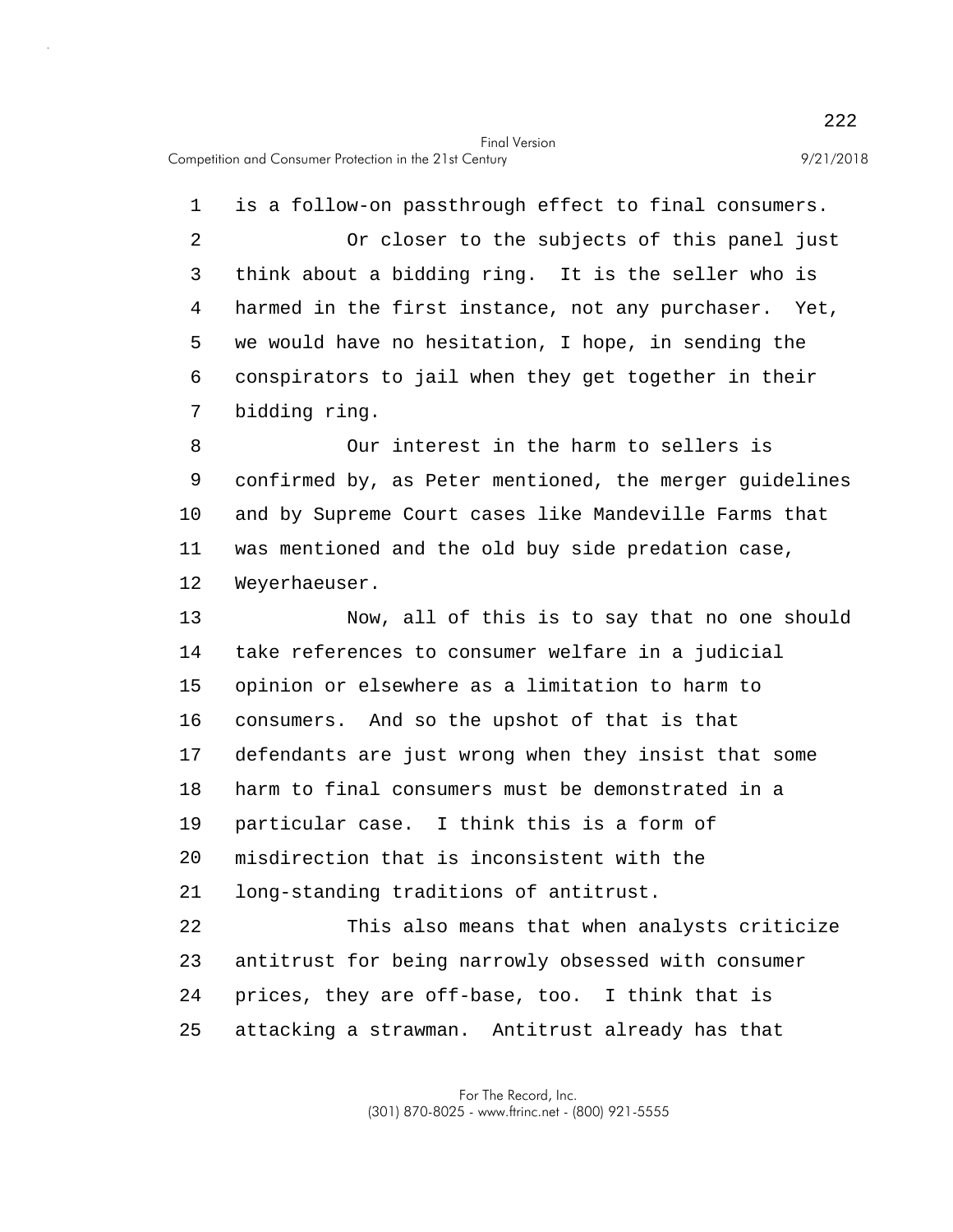1 broader focus.

5 10 2 Now, I think these mistakes arise in part 3 because admittedly the phrase "consumer welfare" is a 4 bit confusing. It works well for the typical case where sellers are getting together and thereby harming 6 their trading partners, in that case the buyers. As 7 Peter mentioned, I would propose that to handle the 8 atypical cases, we should consider a different phrase, 9 "trading partner welfare." This is not novel to the paper with Nancy Rose. This is something that has been 11 kicking around for a while. But I think it is worth 12 advocating and kind celebrating in a sell side case 13 that the two coincide. Consumer welfare and trading 14 partner welfare get you to the same place.

15 In a buy side case, though, the trading 16 partner welfare, and I will say standard just because 17 it is typical to do so, clearly labels the harm to 18 sellers that it is attributable to reduce competition 19 among buyers.

20 25 So taking a step back here. You know, what 21 is at stake? Why should we be paying attention to 22 monopsony? After all, in a lot of cases, there is 23 going to be a sell side harm, too, in addition to the 24 buy side harm and we will just resolve the sell side case without getting to the buyer side, I think, pretty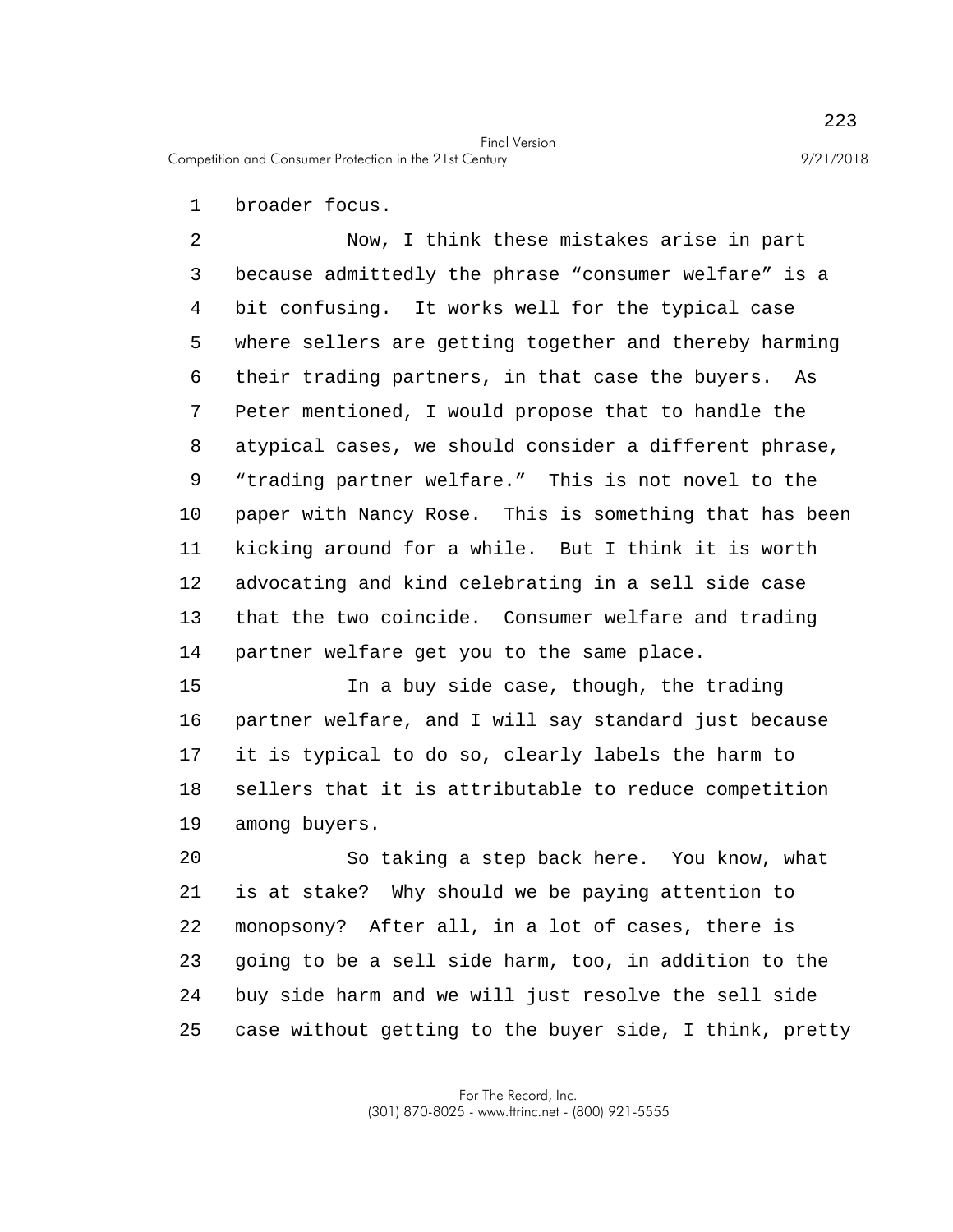5 10 15 20 1 frequently and that has contributed to the relative 2 absence of buy side case law. 3 But I think there are two reasons to pay 4 attention. One, if we are not on the lookout, we are going to miss some important instances of 6 anticompetitive harm. So I think it is great that 7 Peter now has lots of fellow travelers trying to root 8 out important cases to bring. I will be interested to 9 see what the labor panel later in this series of hearings reveals in that regard. 11 But, second, I think it is important to 12 recognize that in some instances the defense of a 13 particular transaction, a merger let's say, is, in 14 fact, premised on the party's enhanced monopsony power. It is premised on the enhanced ability to squeeze the 16 sellers through reduced rivalry of the buyers. To me, 17 that is the wrong approach. Where the enhanced ability 18 to squeeze is premised upon reduced rivalry, we should 19 immediately recognize and understand that that is a core antitrust harm, and we should resist transmuting 21 that harm into a purported benefit in favor of the 22 transaction. 23 And I anticipate we might not all agree on 24 that particular proposition, so I will stop there.

MR. ADKINSON: Thanks, Scott.

25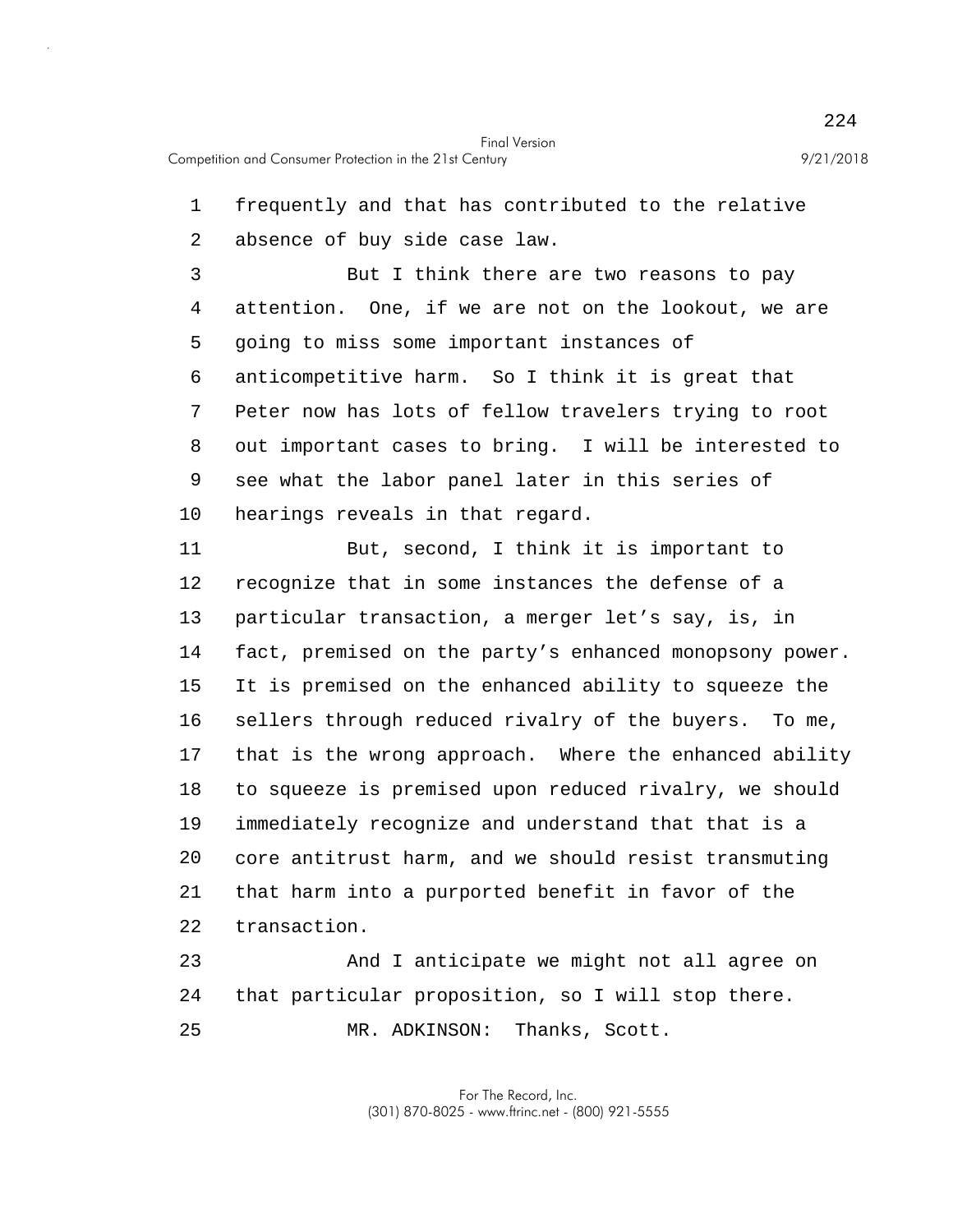Competition and Consumer Protection in the 21st Century 9/21/2018

1 Joe?

2 MR. MILLER: Thanks. And thanks, Bill, and 3 the FTC for inviting me. This is a very useful 4 discussion.

5 10 15 So when Bill first called to ask me to be on 6 the panel he asked me to bring my perspective as a 7 former enforcer. So I spent a good bit of time at the 8 Justice Department, half that time as the Assistant 9 Chief in the section that covered health care, and so brought a number of these cases, Arizona Nurses, one of 11 the United monopsony cases. There was a case against 12 Michigan Blue Cross that the deal fell apart, but these 13 all had some monopsony concerns in them. And then 14 there was, obviously, the Anthem-Cigna case that was after I left.

20 16 So as a former enforcer, now I am 17 representing mostly health care entities before the 18 agencies, I see a lot of these sorts of issues. You 19 know, what to make of it? So as an enforcer, the theoretical discussions are fine. This was actually 21 the most cogent set of remarks on this topic that I 22 have ever heard. So this was really a well stated way 23 to frame these issues.

25 24 But if you are investigating a merger, it is a little messier. So how do you tell if you have a

225

Final Version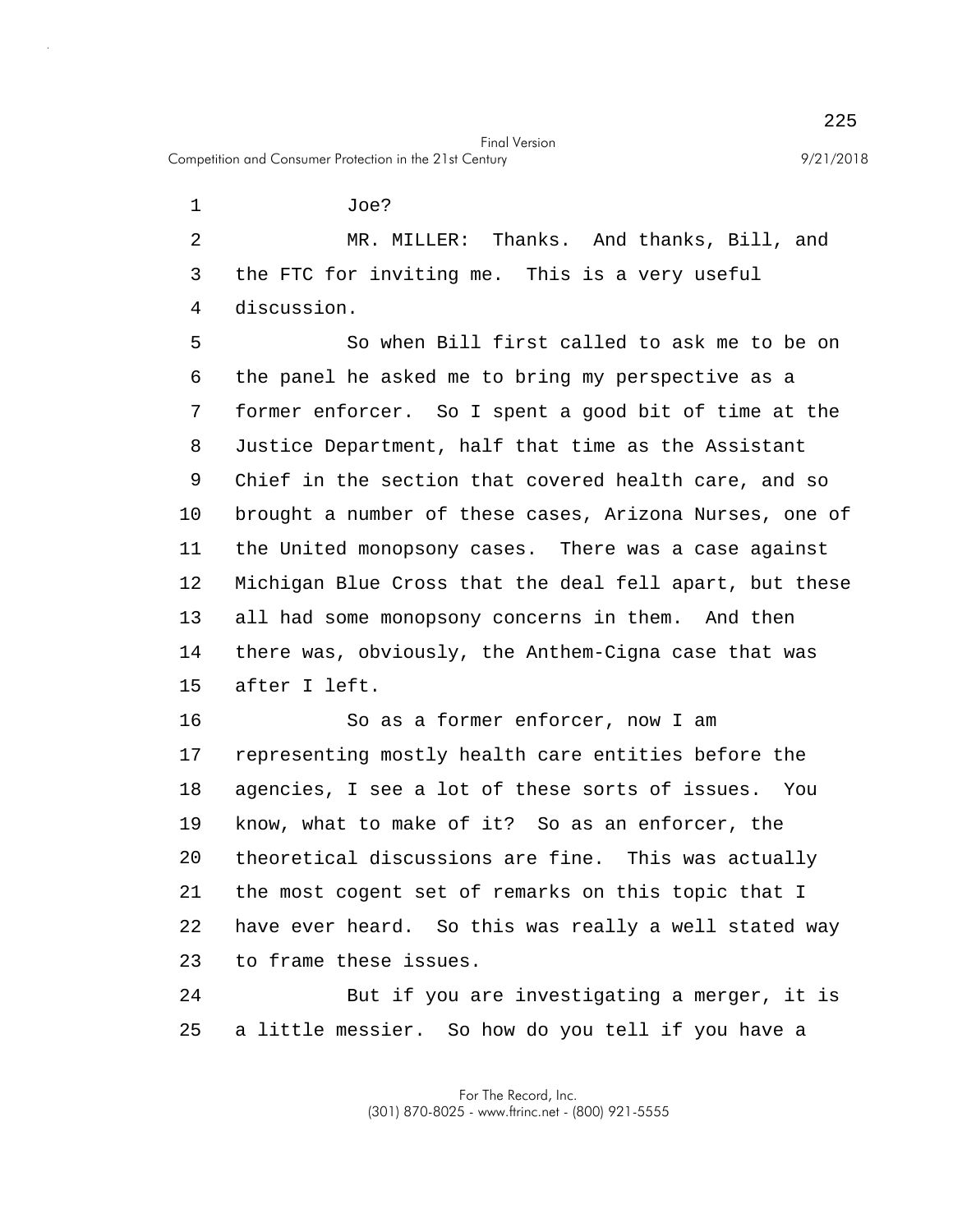5 1 merger and you are looking upstream whether you are 2 doing the world any good or whether you are potentially 3 doing the world some harm? So if you look at a merger 4 and you sort of assume or look or you have some testimony or evidence that it is going to reduce input 6 costs, the price you pay for your inputs, that tends to 7 flow downstream. Not always.

10 15 8 I think everybody understands there is a 9 theoretical way that reducing prices paid for inputs can be harmful. But if you are looking at it -- and 11 mergers tend to be messy -- in terms of the way the 12 facts come out, not sort of in a tidy little appellate 13 opinion, but you are talking to a lot of people who are 14 telling you a lot of things, how do you know if you are doing the right thing?

20 16 The way that the FTC has looked at this in 17 the PBM mergers is to more or less explicitly say they 18 are more concerned with looking downstream. And so 19 PBMs getting together, there is I think some concern that there would be a reduction in the prices paid for 21 pharmaceuticals. There is obviously other potential 22 efficiencies that can come out of that; same thing with 23 health plans.

25 24 So they buy health care services. They can arrange them and they can selectively contract in a way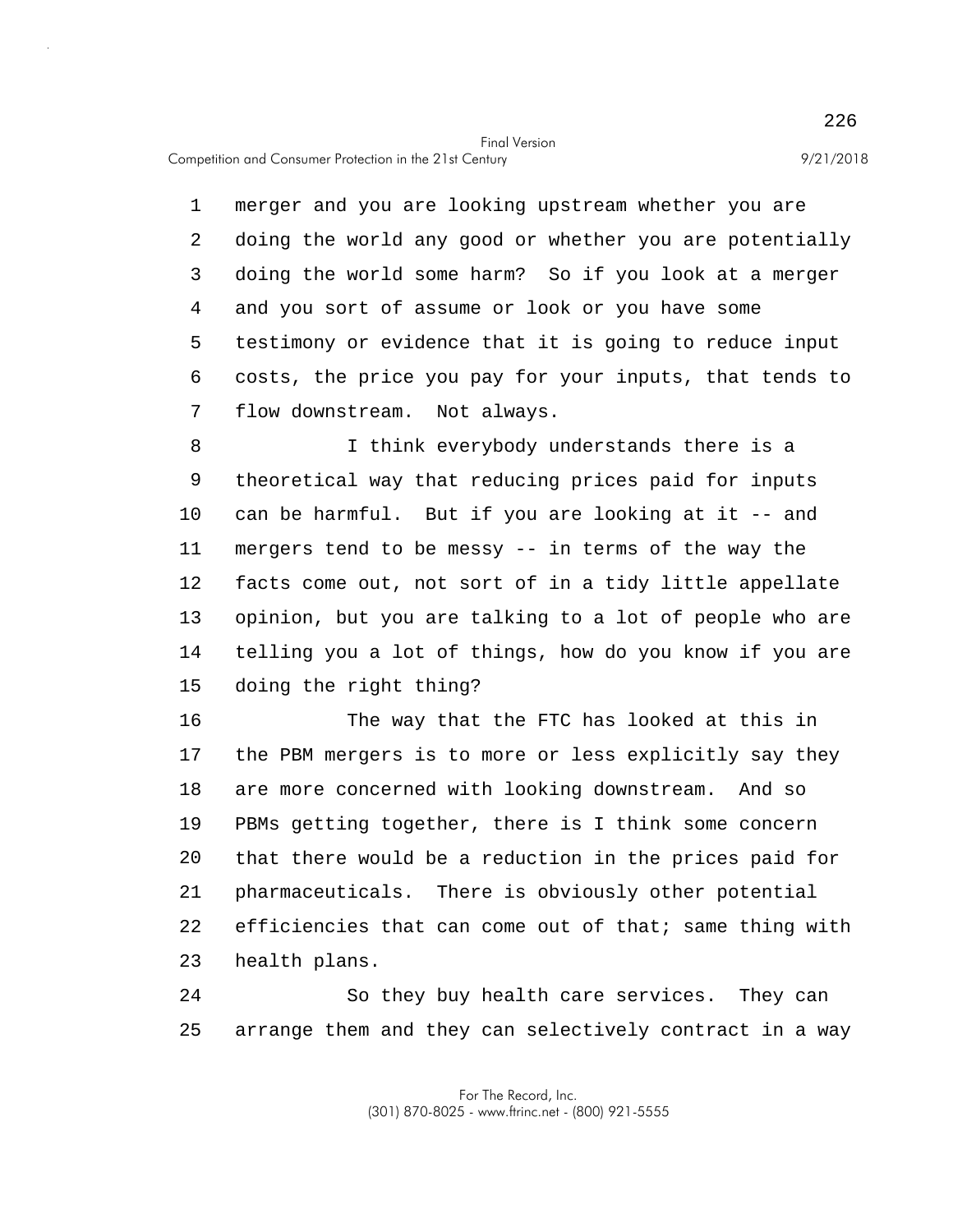Competition and Consumer Protection in the 21st Century 9/21/2018

5 1 that is really the basis of the hospital program, 2 right? The ability of health plans to selectively 3 contract means hospitals are competing to be in the 4 health plan, which means consumers benefit. So you are looking at that interaction and saying there is a way 6 that our intervention could potentially harm that and 7 how do you tell.

10 15 8 FTC has kind of taken a pass on all this in a 9 statement on the PBM mergers. DOJ had treated it in a rather subtle way until the Anthem-Cigna case, by 11 saying, you know, there is such thing as upstream harm, 12 but they are very, very careful to say that is a 13 predicate to downstream harm. So if physicians get 14 paid less, they did not allege that as a count in and of itself. It said, instead, that will result in lower 16 quality health care. There was always a quality count 17 involved.

20 25 18 And so, you know, ask yourself why that is. 19 I think it is because there is a concern to over-deter what is generally thought of as good, which is lowering 21 input cost because it does tend to flow downstream. 22 Again, you can look and say, you know, not in all 23 cases, there are theoretical concerns that you may be 24 doing harm. But there is a rough analogy here to, I think, a predation case, which I think has some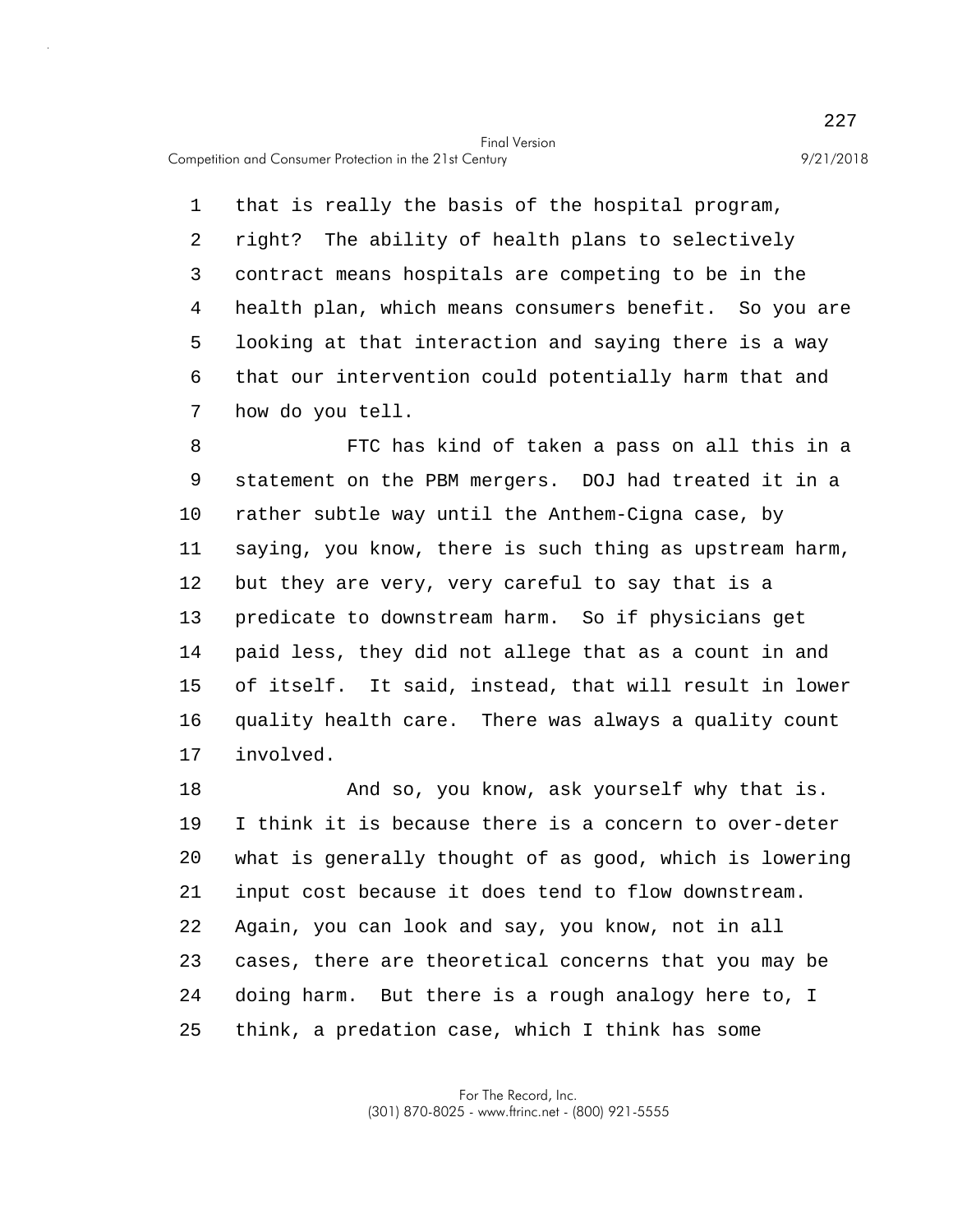25

| 1  | theoretical basis and, you know, will be recognized by |
|----|--------------------------------------------------------|
| 2  | a court as stating a cause of action.                  |
| 3  | Same thing with monopsony. You can go to a             |
| 4  | court and you will get past Rule 12. But you have to   |
| 5  | worry, as an enforcer, that you are doing the right    |
| 6  | thing, and I think this sort of explains it.           |
| 7  | We will talk I think a little later about the          |
| 8  | Anthem case and how this is a little different. But I  |
| 9  | think that, as an enforcer, those are sort of some of  |
| 10 | the issues that get caught up in monopsony versus      |
| 11 | downstream.                                            |
| 12 | MR. ADKINSON: Thanks very much.                        |
| 13 | Sandeep?                                               |
| 14 | MR. VAHEESAN: Thank you to Bill and thanks             |

15 to the FTC for inviting me to participate on this 16 interesting panel.

20 17 One of the major and still underappreciated 18 trends in American society over the past 40 years is 19 the emergence of a major gap between labor productivity and wage growth. During the postwar era, productivity 21 and wage growth track each other quite closely. So in 22 a given year of median labor productivity increased by 23 4 percent, median wages also increased by approximately 24 4 percent.

Between 1973 and 2017, however, median labor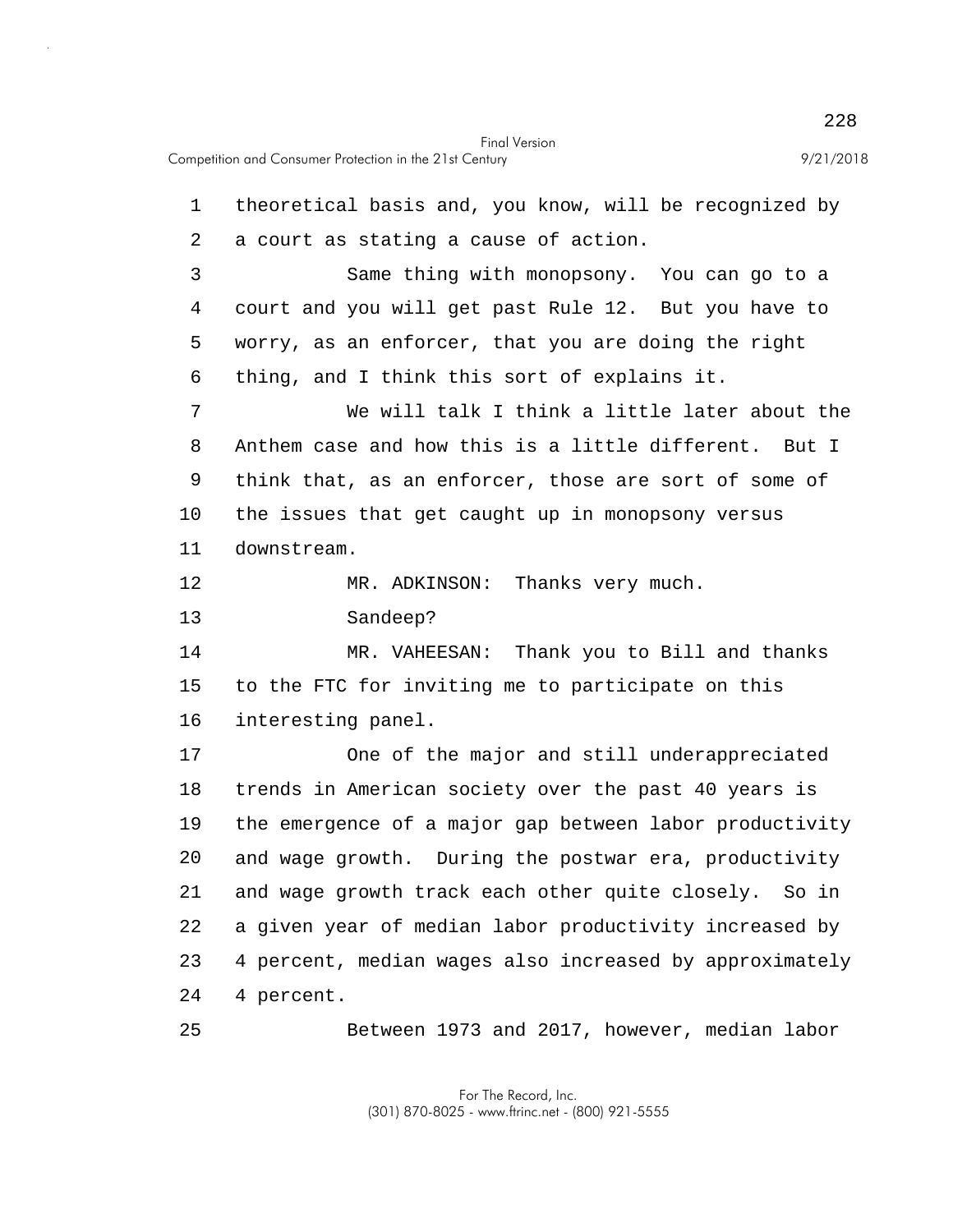Competition and Consumer Protection in the 21st Century 9/21/2018

25

5 1 productivity grew 6.2 times faster than median pay. So 2 in other words, we have seen a steady increase in 3 productivity, but wages have only grown modestly. 4 Workers have become substantially more productive, but they have been unable to reap the benefits. This is, 6 in large measure, a story of strong employers and weak 7 employees.

10 8 As significantly different trends in other 9 nations show, this was not inevitable. It was a product of conscious, legal and political choices. I 11 would argue, among others, antitrust enforcers bear 12 some blame for this current power imbalance between 13 workers and employers.

15 20 14 So, first, strong employers. Most labor markets in the United States are highly concentrated. 16 Indeed, according to the Azar, Marinescu and Steinbaum 17 article, a troubling number of local labor markets are 18 pure monopsonies and that workers have only one actual 19 prospective employer. This problem is especially acute in rural and ex-urban areas. Millions of workers, as a 21 result, have few potential places to work and are at 22 the mercy of employers. This concentration has 23 material effects. Indeed, it is associated with 24 significantly lower wages.

The monopsony problem extends behind the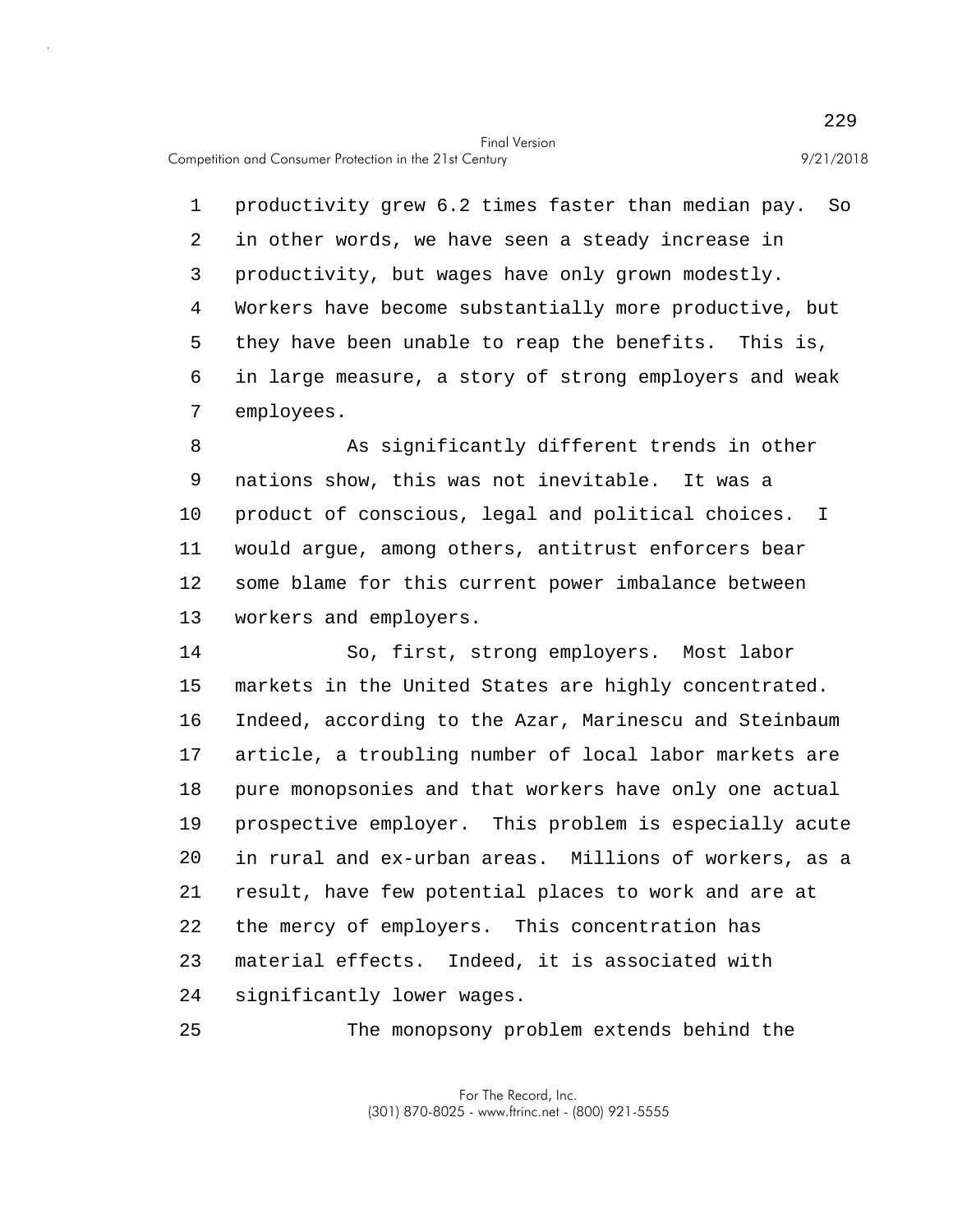5 1 confines of discrete labor markets as understood by 2 antitrust enforcers and scholars. Concentration at one 3 level of a supply chain can have ripple effects 4 upstream, to the detriment of works. For instance, powerful retailers, think Amazon or Walmart, exercise 6 power over their suppliers and apply downward pressure 7 on input prices.

10 8 Under the thumb of large retailers, 9 suppliers, in turn, seek to contain costs by cutting wages and benefits. And recent research by Nathan 11 Wilmers has found that this ripple effect up supply 12 chains explains at least some of the wage stagnation we 13 have seen since the 1970s.

15 14 Unfortunately, antitrust enforcers have failed to grapple with this problem, and by all 16 appearances, have assumed that labor markets are 17 generally competitive. For example, a merger has never 18 been stopped solely on labor market grounds.

20 25 19 Turning to the other half of the equation, weak employees. Most individual workers lack power in 21 labor markets. The unionization rate in the private 22 sector is under 7 percent today. In contrast, during 23 the postwar era, collective bargaining was an important 24 contributor to the egalitarian distribution of income and wealth. In our more recent three-decade period,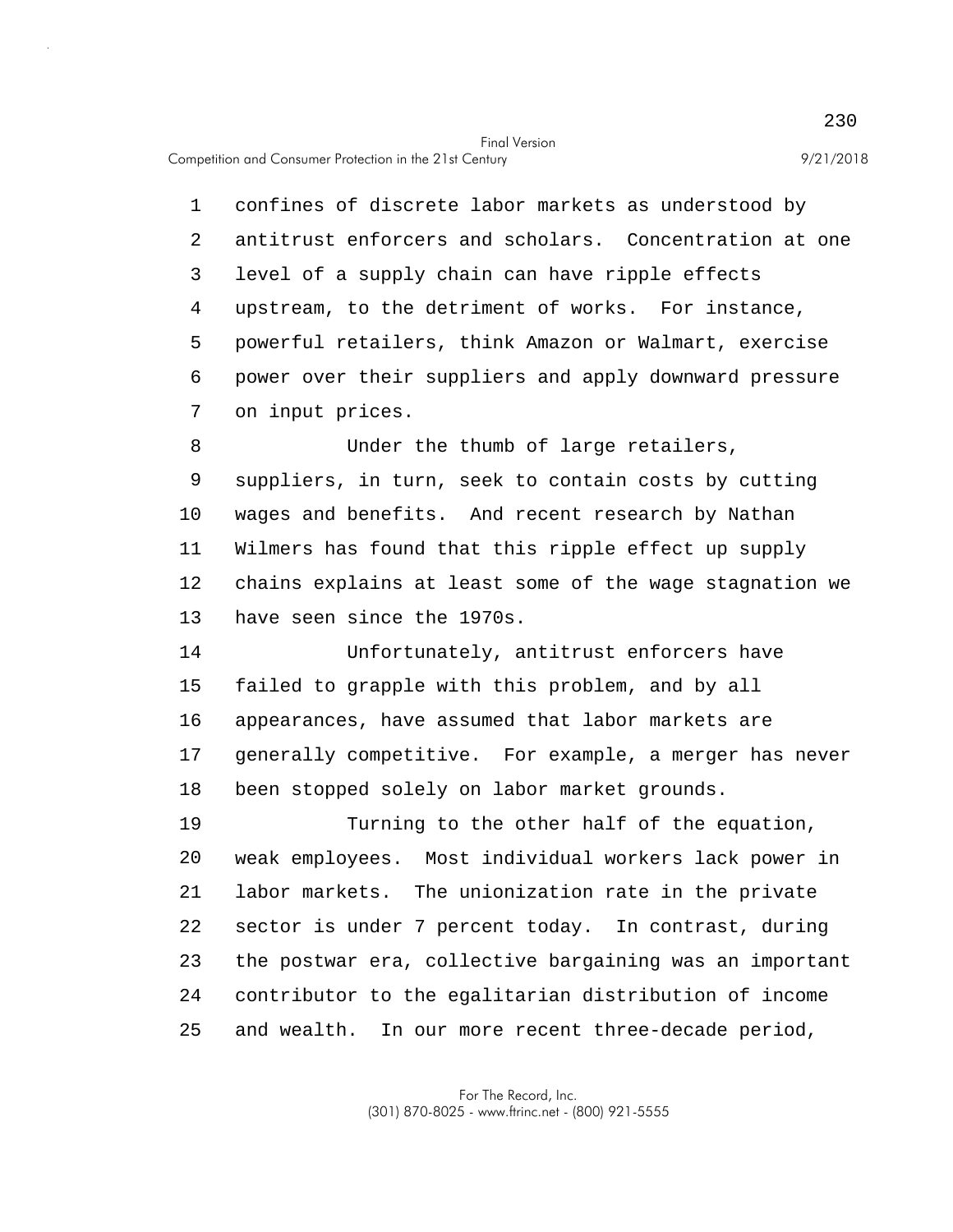1 the big business-led destruction of collective

2 bargaining rights is an important contributor to

3 resurgent inequality.

5 10 4 And antitrust enforcements have compounded this problem. They have impeded organizing an 6 important and growing sector of the labor force, 7 independent contractors, who are estimated to be about 8 20 million in today's economy. Unlike workers who are 9 classified as employees, independent contractors are not entitled to an antitrust exemption and legally 11 cannot engage in many forms of collective action.

15 12 Exploiting this somewhat artificial gap in 13 the scope of the antitrust exemption, the FTC has 14 brought cases against, among others, ice skating coaches, public defenders and organists, and has also 16 weighed in against collective bargaining rights for 17 home health aids and ride-sharing drivers.

20 18 So at present, the FTC protects strong 19 employers and targets weak workers. The net effect of the FTC's actions is to tilt labor market power further 21 in favor of employers. Going forward, I hope the FTC, 22 as well as the DOJ, invert these priorities and target 23 strong employers, including through merger law, and 24 allow all workers to organize.

25 Thank you.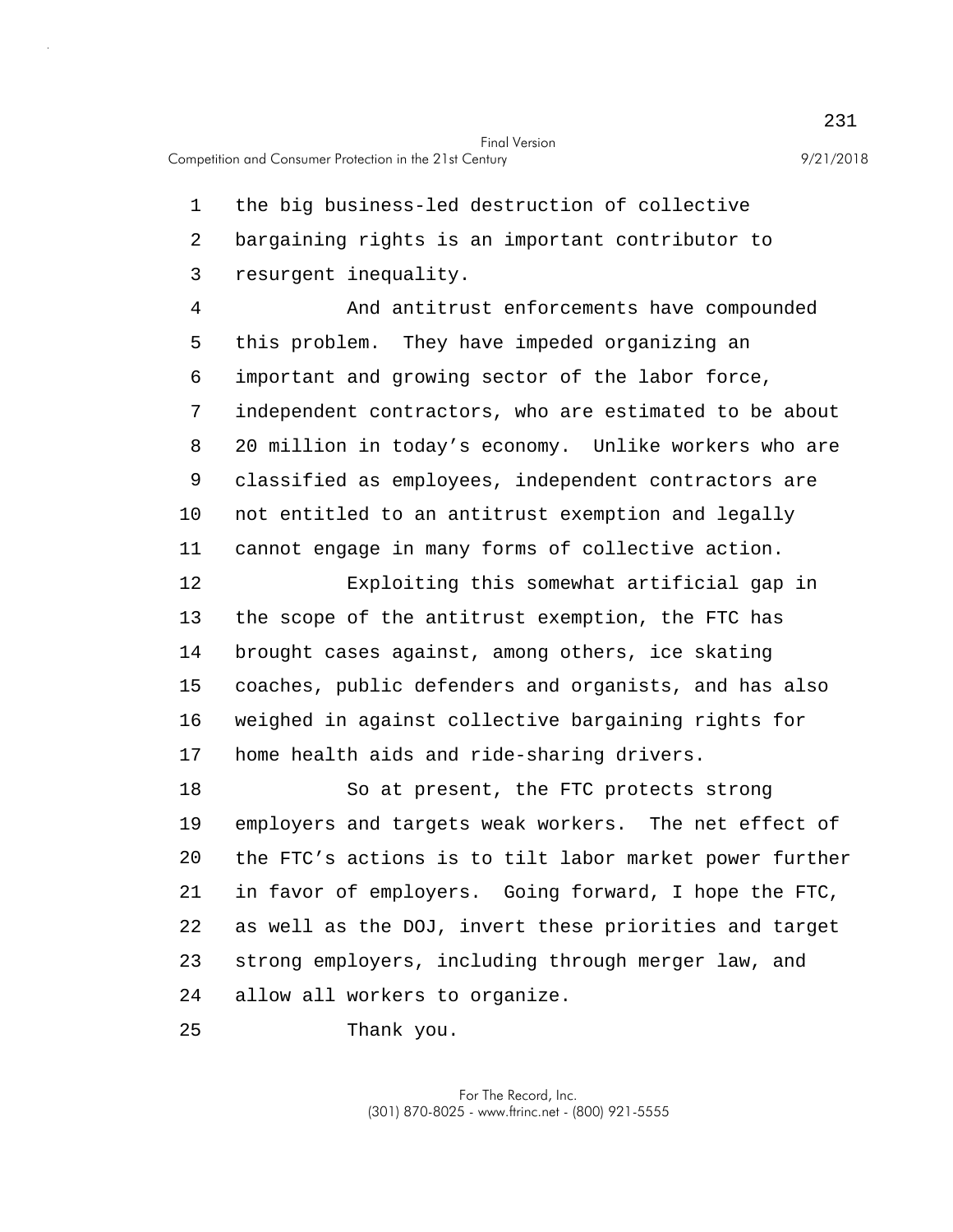5 1 MR. ADKINSON: Thanks very much, Sandeep. 2 I should give a plug for our -- I think it is 3 October 16th, we are having a couple of panels that 4 will continue the discussion on some of these labor issues and I encourage people to attend or watch on 6 webcast.

10 7 So now, I would like to move to a discussion 8 of some of the main issues in this area. There are 9 three broad issues we are going to try to cover in the time we have. First, we are going to consider briefly 11 the question of how merger analysis should address the 12 potential for mergers to enhance monopsony power and 13 whether current enforcement policy adequately address 14 those monopsony concerns.

15 And I wanted to ask our economist to first 16 start us off on that.

20 25 17 MR. COLEMAN: Sure. So I have been asked to 18 talk about monopsony power and here I am talking about 19 classical monopsony power, which I will define in a moment what that means. One of the reasons, we are 21 doing it briefly is because I do not think there is a 22 lot of controversy here, at least of whether if you 23 found that a merger actually creates or significantly 24 increases classic monopsony power would that raise competitive concerns? And I think there would be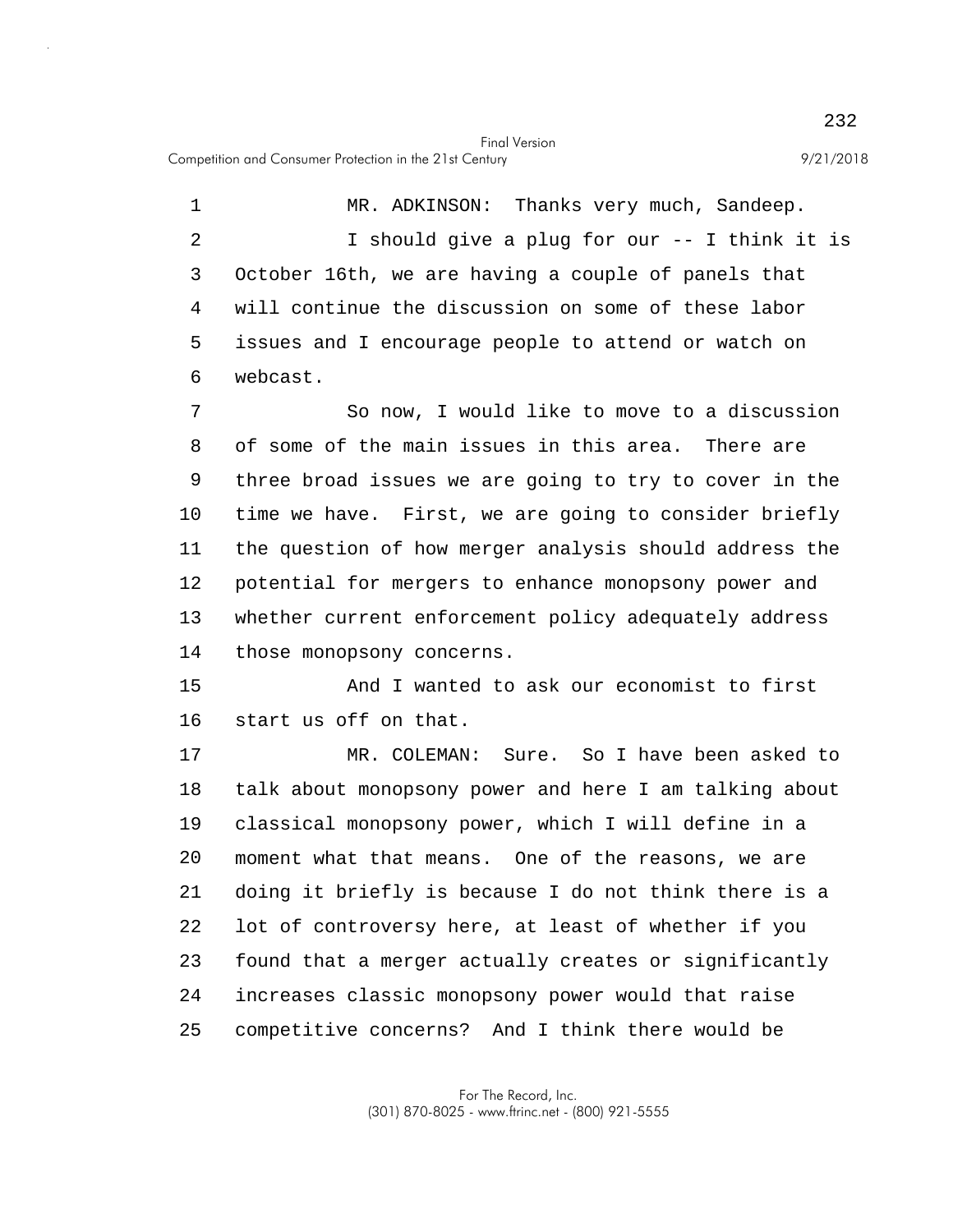5 10 1 pretty common agreement that, yes, it would and it 2 would be something that you would want to go against. 3 And so basically, when we are defining 4 monopsony it is essentially, from Peter, the flip side of monopoly, but it truly is. It is a situation where 6 you have one or a few large buyers facing a large 7 number of sellers and these buyers face what we would 8 call an upward sloping supply curve, meaning this as 9 prices go up -- I am sorry, you would need to raise prices in order to attract more supply.

15 20 25 11 So in that situation, the buyer will 12 understand that if I actually restrict my purchases 13 below competitive levels that will drive input prices 14 down and I will increase my profits. And so the reason why there is sort of no real controversy here is that 16 it is clear that restriction on output is like the 17 restriction of a monopolist on output, that you are 18 reducing output below competitive levels and you create 19 a deadweight loss and you have reduced efficiency in the economy. And there is no real issue that there may 21 be in other cases if it really is a true monopsony of 22 worrying about, well, will prices -- those lower input 23 prices be passed down because -- they will not because 24 the whole notion is you have restricted output, so you would not then expect downstream prices to go down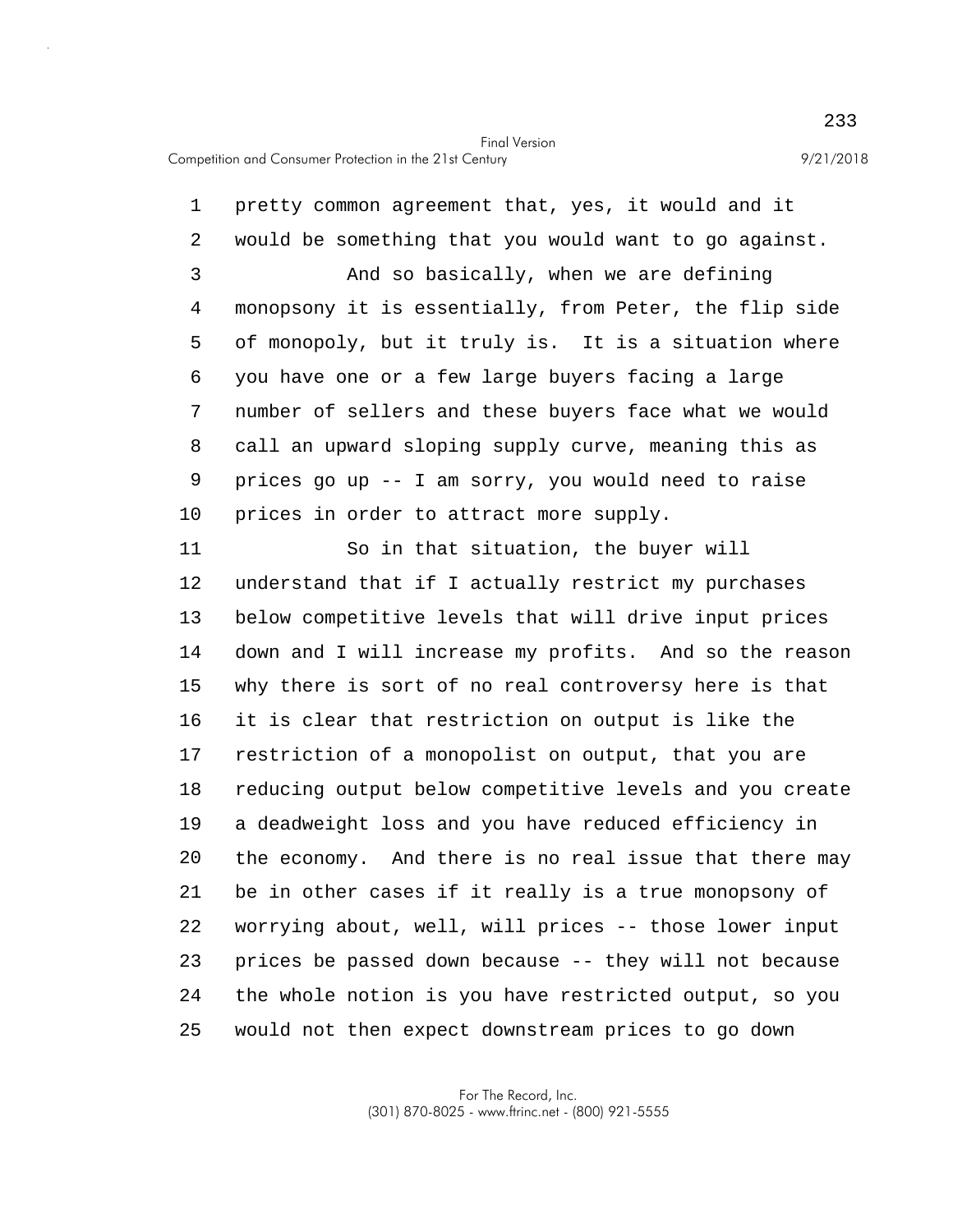1 because there is less product.

5 10 2 It may be that you do not actually see a 3 downstream effect because the buyer may have sort of a 4 small geography where it has input power buyer but does not have downstream buyer power. But that still does 6 not mean there is inefficiency because even if this 7 firm is an inframarginal supplier, the fact that it is 8 reducing its output and replacing, by definition, by 9 some with higher costs, then that is an inefficiency for the economy.

15 20 11 So I think in terms of whether there is an 12 effect -- and, certainly, my understanding is, you 13 know, whether you could bring it in the courts, it is 14 not an issue. The main issue I think is -- goes to what Sandeep was saying and others were saying. It is 16 a question of whether it is a significant issue. And 17 you actually see a lot of cases that have monopsony 18 power that we are sort of not picking up. But I think 19 as just a practical matter of if you would bring a case, then I do not think there is a lot of controversy 21 there.

25 22 MR. ADKINSON: Thank you, Mary. 23 I wanted to ask if other panelists would like 24 to opine briefly on the monopsony as an area for enforcement cases, I guess, both in terms of whether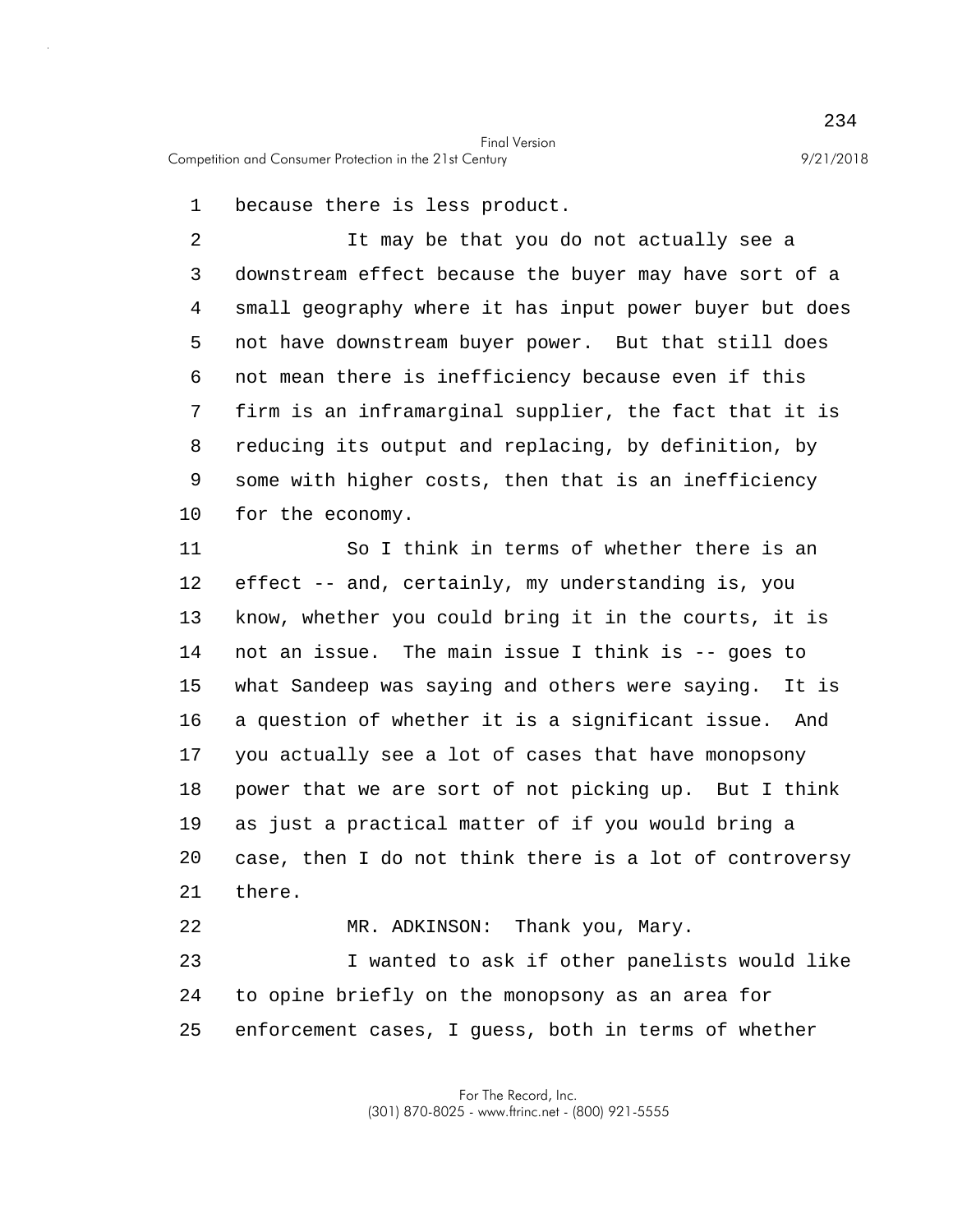1 those cases are good cases to bring, as Mary describes, 2 and also the question of how extensive we would expect 3 them to be.

5 10 4 MR. HEMPHILL: Just briefly. If we can find some of those, we should definitely be bringing such 6 cases. This is a softball to throw forward into the 7 hearing next month with respect to labor, whether -- 8 and this is a question that applies both to classical 9 monopsony and to bargaining power. What is the killer case that should have been brought that was not brought 11 because there has not been enough attention to these 12 issues? Like what does that look like?

15 13 I take the point that there is not many of 14 them that are brought. But what is the case that -- I mean, regular merger, sell side merger, all of us have 16 ideas about cases that maybe should have been brought 17 that were not. But on the labor side, what is the case 18 that should have been brought?

19 MR. ADKINSON: Joe?

20 25 MR. MILLER: And to pick up on a couple of 21 points. Again, from the perspective of a staffer of an 22 enforcer, if you have got a case that has both 23 downstream effects and upstream effects, so potential 24 monopsony counts -- I mean, if the case is going to settle, that is fine. You can put it in and, you know,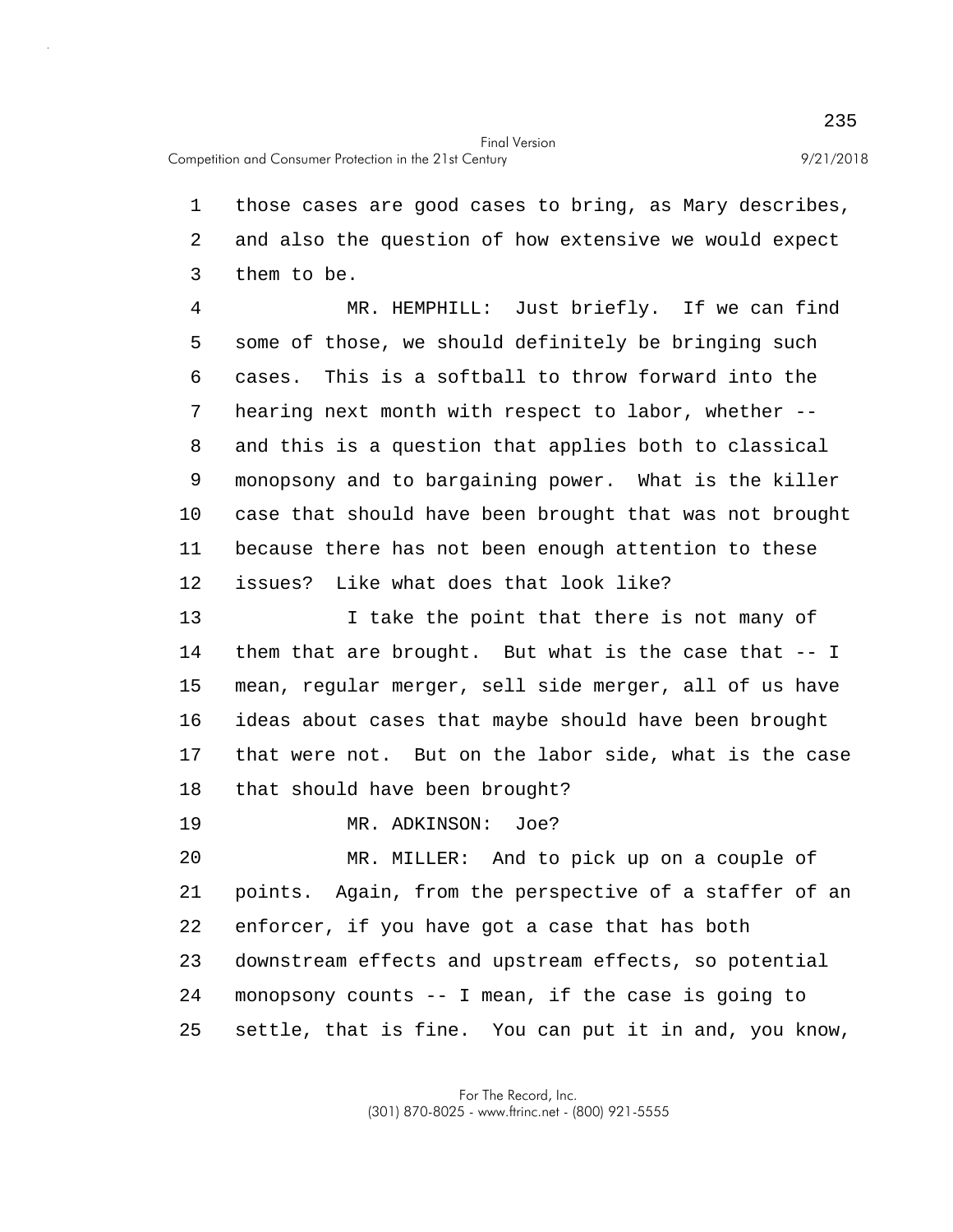5 10 15 1 sort of -- you do not really get to put your proof, the 2 theoretical issues get, you know, perhaps a paragraph 3 in CIS, no big deal. 4 If it is going to get litigated and you have a downstream case and an upstream case, the practical 6 incentives are not to bring the upstream case. With 7 the exception, again, maybe we will talk with about 8 Anthem. You know, why is that? Well, you still only 9 get one injunction. Even if you prove two cases, you still get the one injunction. If you bring more counts 11 than you actually need to get the injunction, you are 12 making your life a lot harder than it needs to be. You 13 are confusing a judge who does not really care very 14 much about antitrust law and, you know, that seems kind of obvious if you pause on it for a 16 minute. 17 If you have only an upstream case and you are

20 25 18 willing to litigate it, you know, that is the one that 19 I think we are talking about, that is a hard case. I mean, you are walking in front of a judge, again you 21 are asking for what, a month of her time when she does 22 not have a month to give to you, never heard of 23 antitrust before or maybe has seen one case, maybe some 24 opt-out litigation, but it is going to be relatively unappealing for someone who has a docket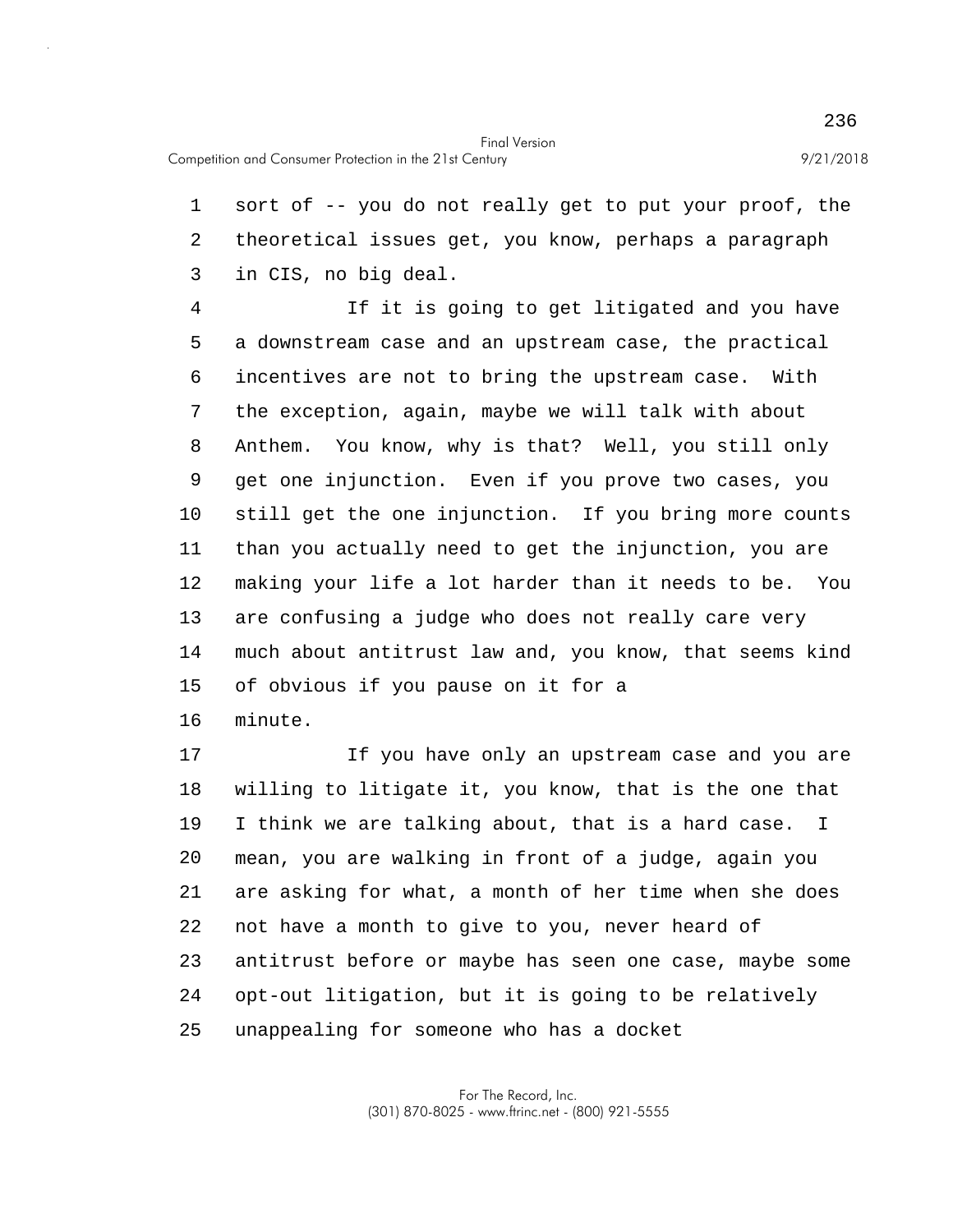Competition and Consumer Protection in the 21st Century 9/21/2018

5 1 to move. You are going in front of the judge and 2 saying, you know, good news, judge, we get to make some 3 law together. I can point to no case that is like this 4 one. None that has been litigated. And you can say - point to the Court of Appeals and say, this is like 6 that case.

10 7 You get to, instead, make up some standards, 8 make up some laws, say this is really like the same 9 thing as a downstream case except with a mirror and it is really the same thing and the economics are a little 11 complicated and different. So, here, you know, let's 12 go. You know, not that you cannot do it, but I think 13 it helps explain why you do not see very much in this 14 area that is not tagged along with a settlement.

15 Maybe you can say, Bill, when it is a good 16 time to talk about Anthem because I think that is a 17 special case worth some discussion.

20 25 18 MR. ADKINSON: Okay. Sandeep? 19 MR. VAHEESAN: So I believe going forward the agencies should examine the labor market effects of 21 mergers. And we're not talking about a trivial or 22 academic problem. Research shows labor market 23 monopsony has tangible effects on wages and other terms 24 of employment and so anticompetitive mergers can have adverse labor market effects.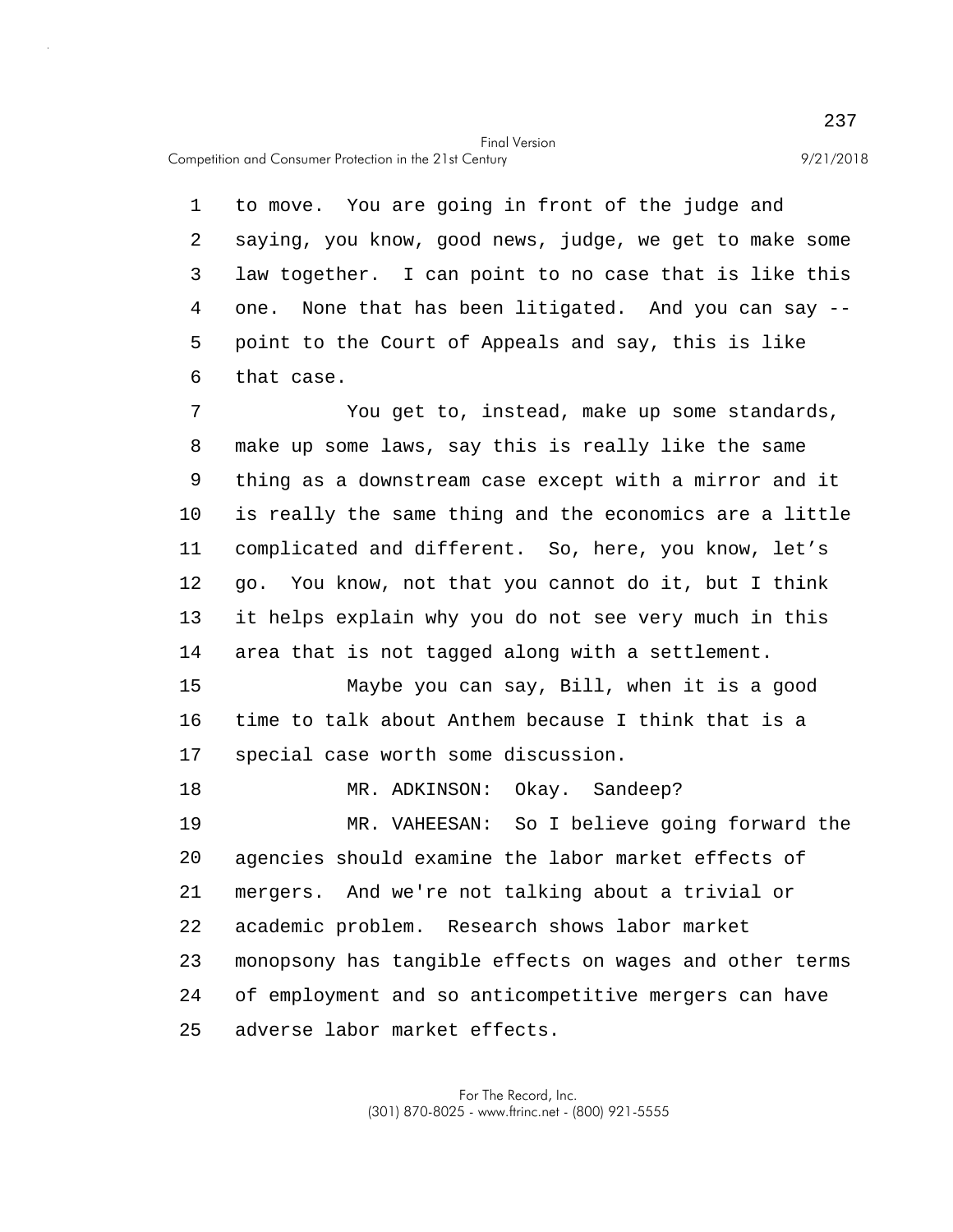5 10 1 One hypothesis I have heard is protecting 2 product market competition could mean indirectly 3 protecting labor market competition, but I think there 4 are several reasons to be skeptical of this assumption. For example, in agricultural mergers, the buy side and 6 sell side, as Peter alluded to earlier, can often 7 indicate very different geographic markets. And in 8 labor markets, given the limits on commuting distances, 9 we should generally assume that labor markets have a smaller geographic scope than the relevant product 11 markets.

15 20 12 I find the Silicon Valley wage suppression 13 case to be an interesting example illustrating this 14 point. So this case involved Adobe, Apple, Google, Intel, Intuit and Pixar, companies we typically do not 16 think of as head-to-head competitors in product 17 markets. But interestingly, in spite of that, these 18 companies were competing for the same pool of labor and 19 saw an advantage in conspiring to reduce wages. So I would argue that we do need to look at labor markets 21 separately and apart from product markets in merger 22 analyses. 23 MR. ADKINSON: Peter, could you offer some 24 closing comments on this?

25 MR. CARSTENSEN: I hope so. First, data,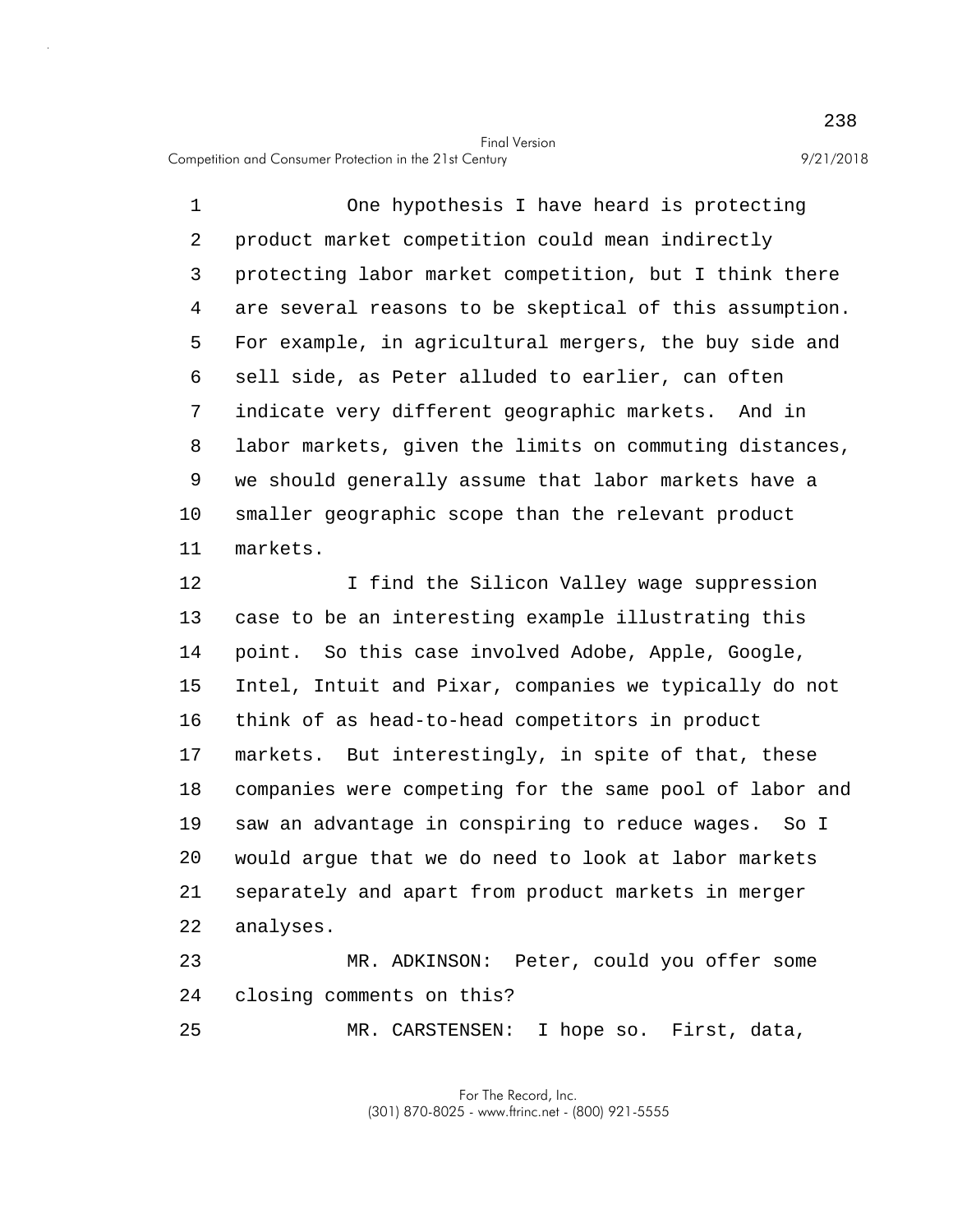Competition and Consumer Protection in the 21st Century 9/21/2018

5 10 15 20 25 1 data, data. As I understand it, HSR does not ask for 2 any data on input components in firm's sales and that 3 some stuff I have seen suggests that many firms are 4 in the at least 8 to 10 percent acquisition of relevant input commodities. I agree with Joe that if you are 6 going to litigate a case that has a good sell side, no, 7 I am not going to deal with the buy side, as well. 8 But, again, notice that there may be issues 9 if you are going to settle that case with remedies where you really want to know things, especially the 11 sort of things Sandeep is raising about where your 12 labor force is coming from, where your inputs are 13 coming from. We need to build the data to identify 14 where we have potential cases or where the buy side issues need to be taken account of as you engage in 16 some kind of a settlement. 17 MR. ADKINSON: Great, thanks very much. 18 Now, we are going to turn to the more 19 difficult and interesting question of how should merger analysis address the potential for mergers to enhance 21 bargaining power rather than monopsony power? And does 22 current enforcement policy adequately address those 23 concerns? 24 And I, again, would like to start off by asking the economist to explain a little bit about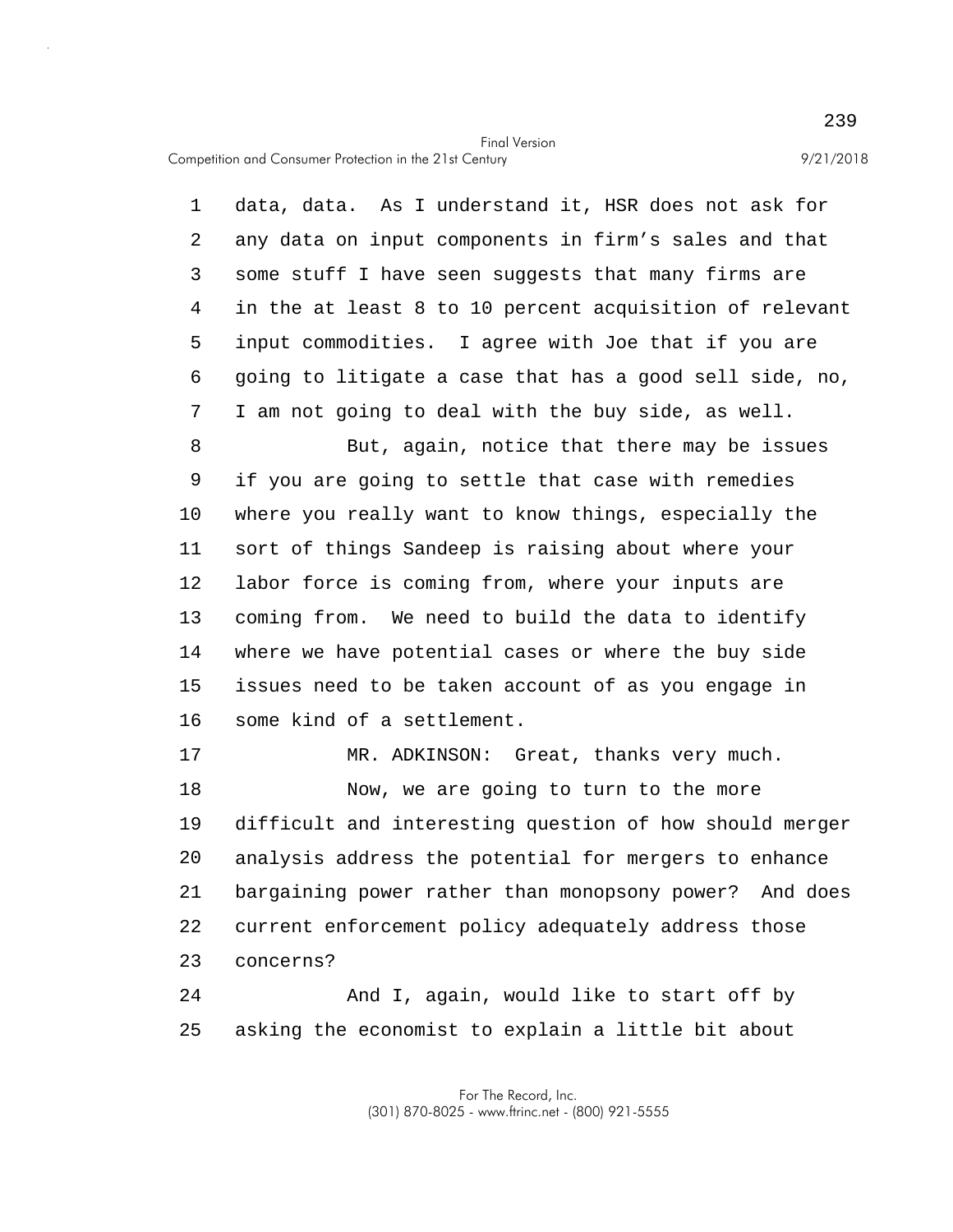1 bargaining power as a concept distinct from monopsony 2 power.

5 3 MR. HEMPHILL: All right. So I think Mary 4 and I are going to split this up. I am going to start on the sell side, because it is a little easier, and 6 then Mary is going to get to do the buy side mirror 7 image or symmetry or flip or however you want to call 8 it.

10 15 9 So the first thing to recognize in the bargaining context is that we are no longer in the 11 world of atomistic sellers. We are in a world of 12 bilateral buying, a hospital with some power facing a 13 payer, an insurance company, with some power, let's 14 imagine. This kind of thinking bargaining theory is at the heart of the FTC's hospital merger program. 16 ProMedica is maybe the most prominent example, but, you 17 know, there are a bunch on this vein.

20 25 18 The underlying model here is a Nash 19 bargaining model. Upstream and downstream firms, hospital and insurance company, are negotiating over 21 whether the hospital's products are included in the 22 bundle of inputs offered for sale by the insurance 23 company and at what price. And the model supposes that 24 the parties, the hospital and the insurance company, are bargaining over the division of surplus from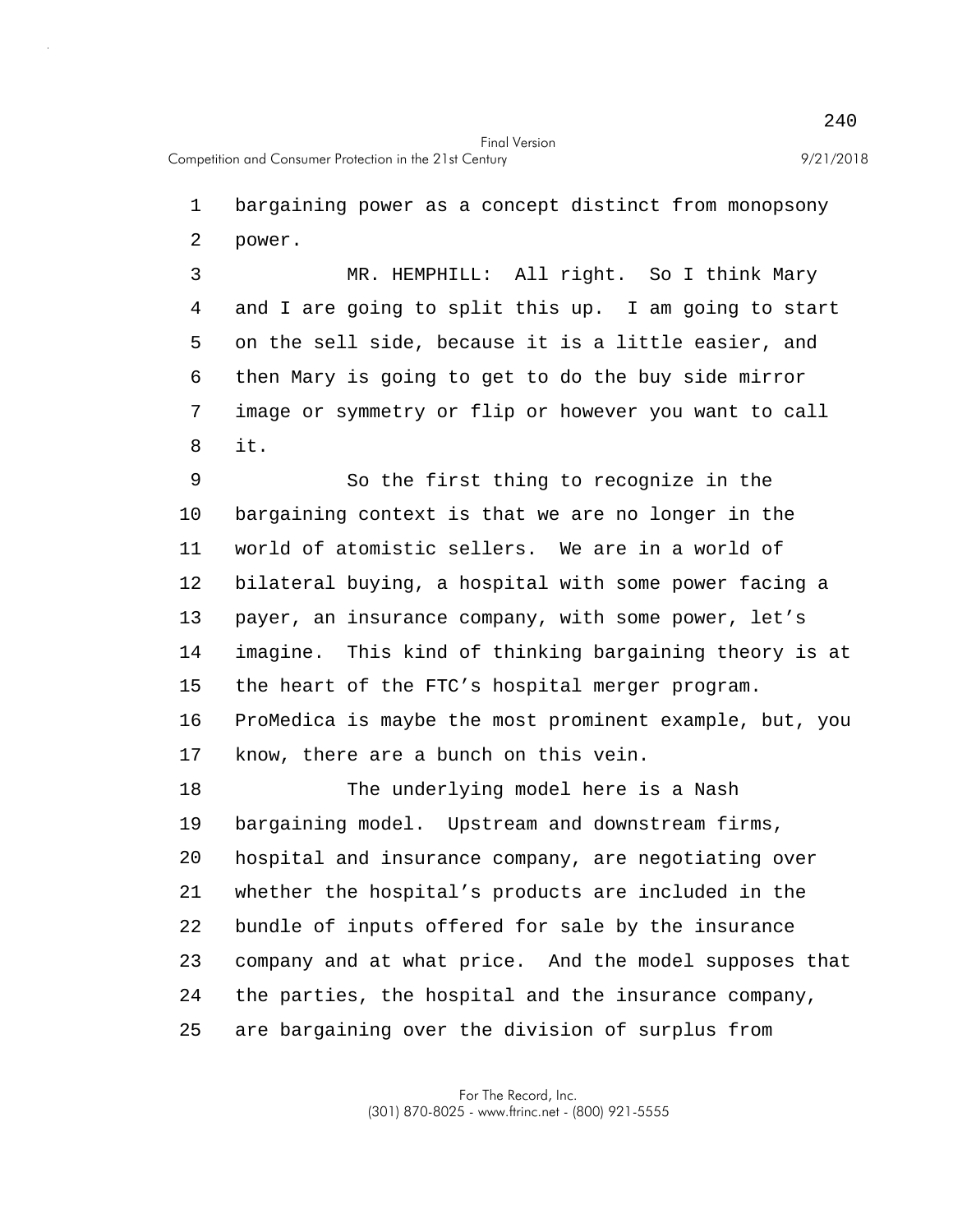1 reaching an agreement, compared to the alternative of

2 the deal failing.

5 10 3 This bargaining outcome is influenced by two 4 factors. First, relative bargaining power. And that determines the fraction of the surplus from agreement 6 that each party manages to hold onto. And it is common 7 to assume that the surplus is split in half and so Nash 8 bargaining is sometimes called the "split the 9 difference" model. But the analysis is not reliant on that particular. Any split between zero percent and 11 100 percent is possible. The actual division depends 12 on any number of factors, relative bargaining, 13 proficiency, patience, and so forth.

15 14 The second factor, and where the action is, bargaining leverage. And as bargaining leverage 16 affects the magnitude of the surplus and derives from 17 each party's outside option, right, their BATNA, if you 18 want, their walk-away value if the parties fail to 19 strike a deal.

20 25 Now, this theory, as I mentioned, becomes 21 very important for thinking about health care mergers. 22 I said I am going to do sell side. So I am going to 23 imagine a merger of hospitals where we would normally 24 analyze this by asking whether the merger worsens the outside option of the insurance company and thereby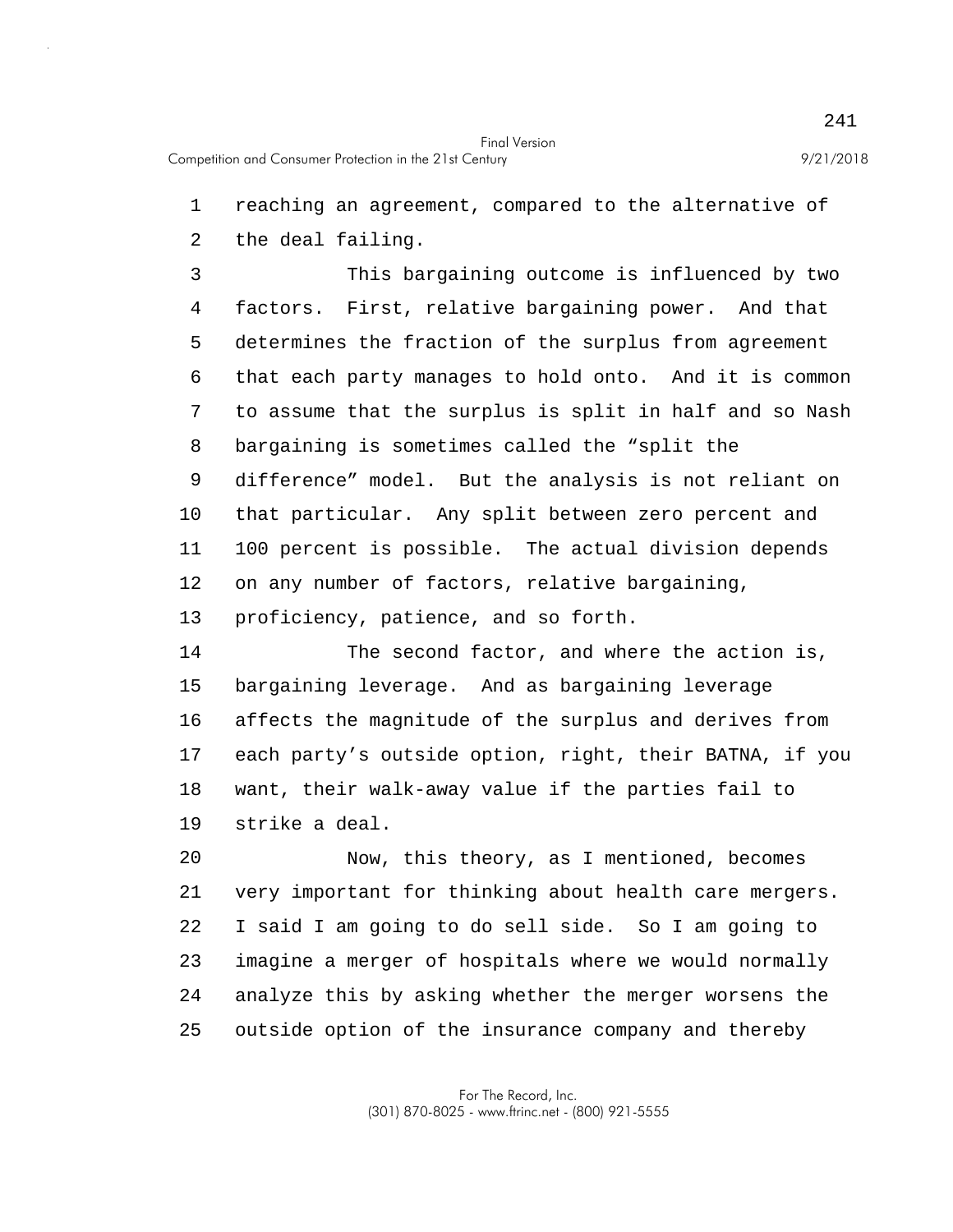5 1 increases the hospital's bargain leverage in its 2 negotiation with the insurance company, because the 3 insurance company can no longer play one hospital off 4 against the other to be the last hospital in the network.

10 6 Now, the outside option changes because if 7 the insurance company fails to reach a deal, now it is 8 missing two hospitals from the provider network instead 9 of just one. So by worsening the payer's outside option, the merged hospitals are in a better position 11 to push for a higher price.

15 12 Now, here is the important thing to notice 13 compared to classical monopsony. The harm on payers 14 here is imposed without necessarily reducing the payers' purchases from the merging suppliers. In the 16 first instance, there is a transfer that we are 17 recognizing without there necessarily being any output 18 effect.

20 19 So I will stop there and then let Mary talk about the buy side.

25 21 MS. COLEMAN: So Scott has just laid out the 22 sell side, and the buy side argument is pretty similar, 23 except in this case -- and I had -- was using hospitals 24 and insurance in my notes, too, not shockingly given some of the issues that have come up here. But the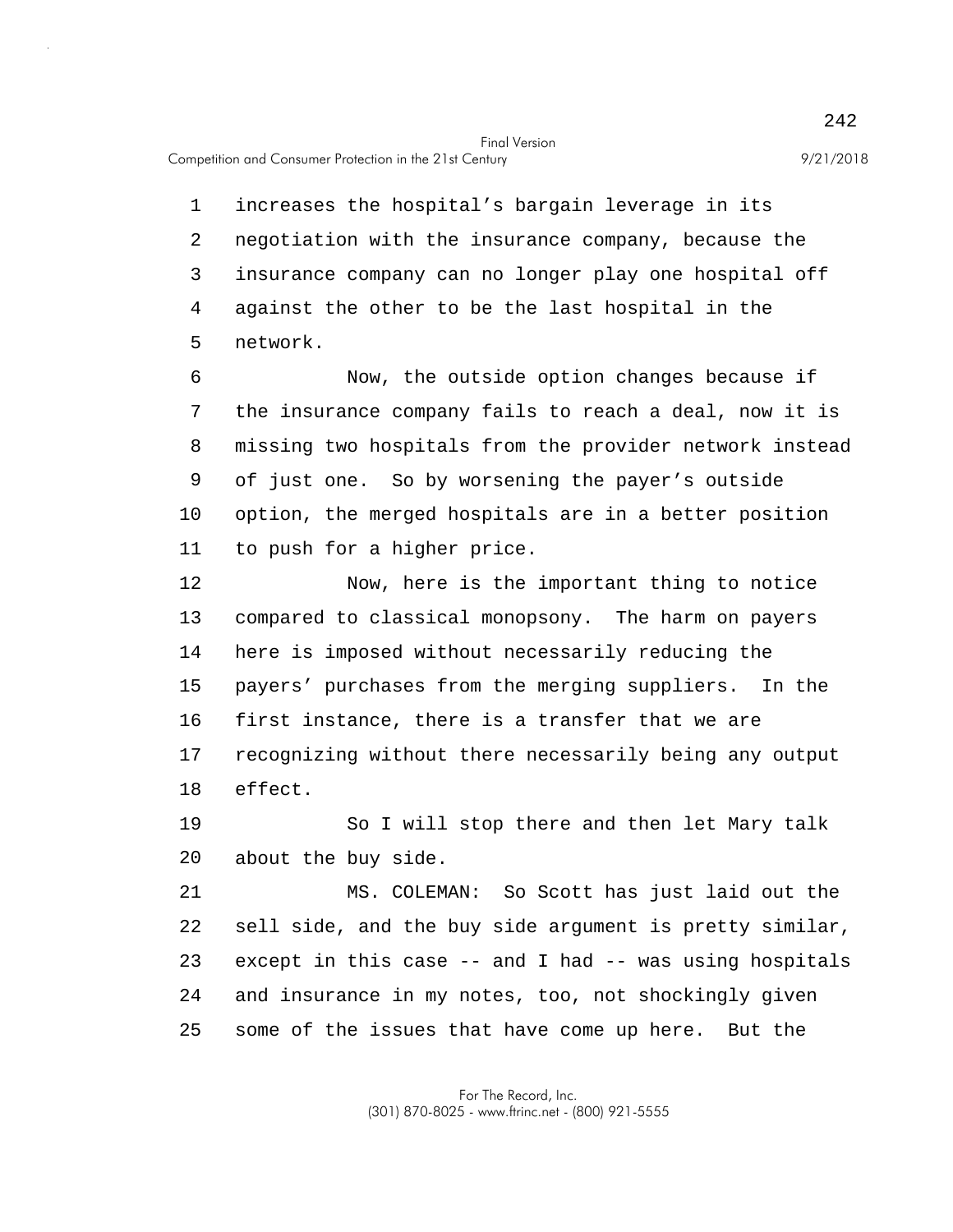Competition and Consumer Protection in the 21st Century 9/21/2018

5 1 idea would be instead of a merger of two hospitals, now 2 you have a merger of two insurance plans. And prior to 3 the deal, a hospital negotiating to come in the network 4 might be resisting reduced, you know, reimbursement for its services that the insurance company wants to impose 6 or maybe terms or conditions that it does not like 7 beyond just the price because these are usually 8 complicated contracts.

10 9 And one of the reasons it may be able to do that is, say, well, if I don't take you, insurance plan 11 A, I can go to insurance plan B and that still gives me 12 a lot of customers and I am an attractive option for 13 plans and for patients. So that will work for me 14 post-merger.

15 Now, I do not have B to offer. I may only have a 16 couple of other options and that may make it harder for 17 the hospital to resist these lower prices or terms that 18 it does not like.

20 25 19 The issue here is -- and I agree with Scott that in bargaining models it is sort of uncertain what 21 the effect on that could be. There could be no effect 22 if you sort of had pretty efficient contracts to begin 23 with. Lowering the prices can increase, you know, 24 output or it could reduce output. And it is sort of true on both sides. You sort of think a little bit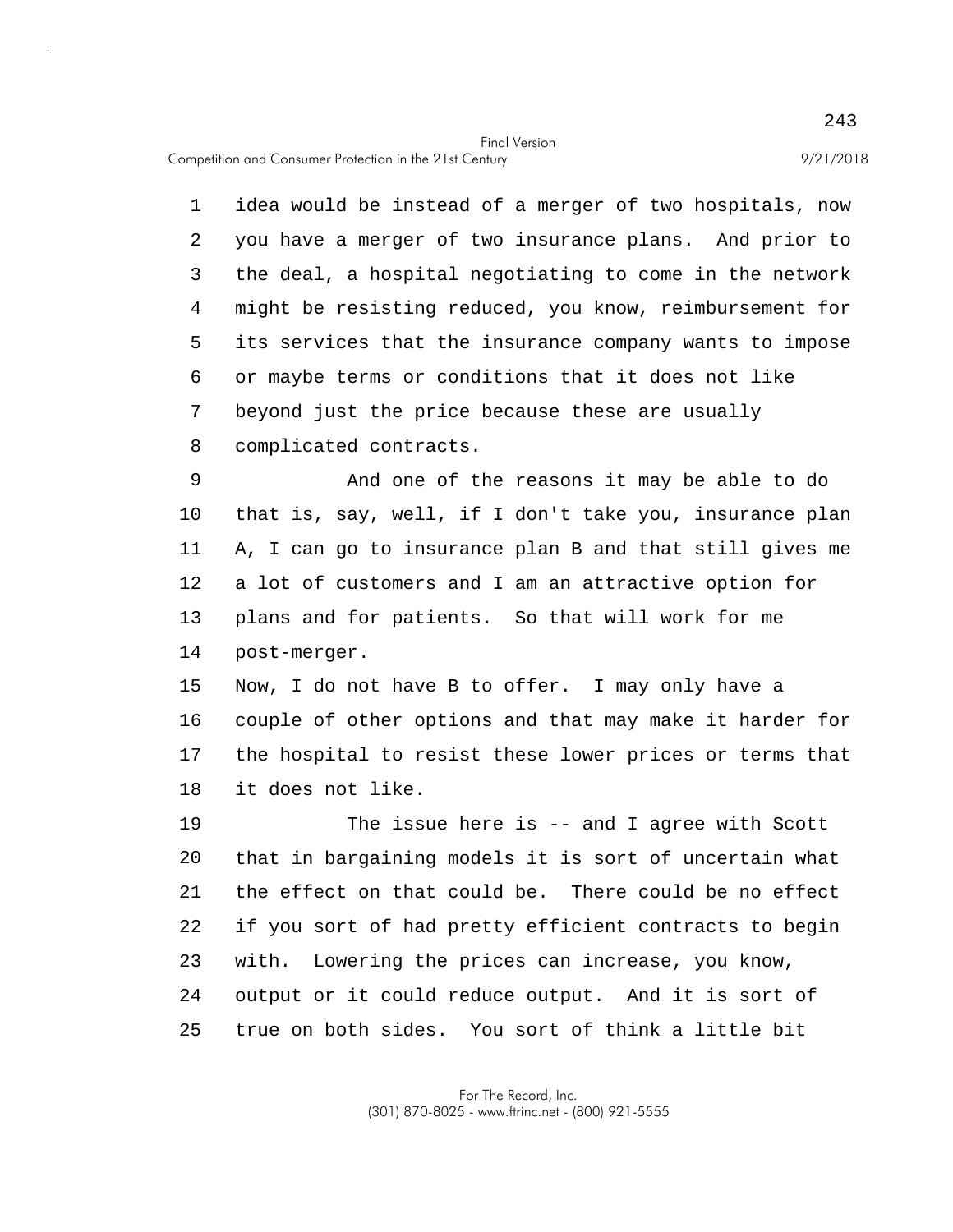25

5 10 15 20 1 more on the input side reducing prices, you may be more 2 likely to have these differing effects on output. But 3 it is unclear. 4 And so the other issue I wanted to address, too, is that, again, while the mechanism of sort of the 6 effect is the same, you know, what the effect on the 7 outside option is may be very different on the sell 8 side. In some cases, it may be very similar because 9 you are talking about the same sorts of products and the same sorts of options. In other cases, it may be 11 the options that the sellers have for selling to 12 outside of the buyer are very different from the 13 options that the buyer has sort of downstream. 14 So again, while the mechanism is the same, sort of what you have to look at to figure out what the 16 effect is is likely to be -- may be very different. 17 MR. ADKINSON: Thanks so much. 18 Now, I would like to ask more about the 19 history of such claims involving bargaining power analysis in mergers. In particular, the extent to 21 which agencies have challenged mergers based on 22 concerns regarding enhanced buyer power, either 23 explicitly or implicitly or the extent to which they 24 have suggested that they are reluctant to do so.

I guess for that I would like to start with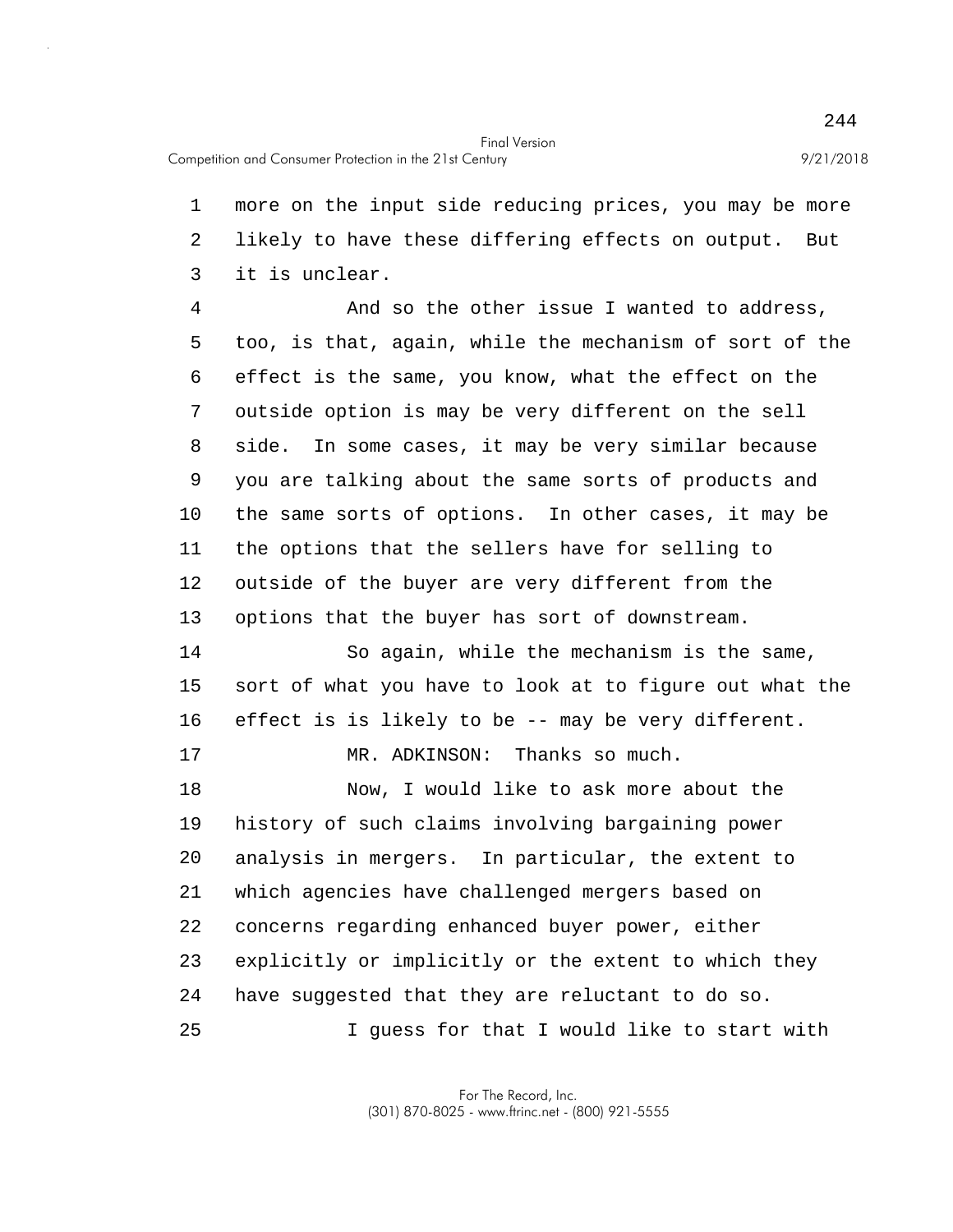Competition and Consumer Protection in the 21st Century 9/21/2018

1 Joe, please.

5 2 MR. MILLER: Sure. As I mentioned before, 3 most of my practice right now is in health care. When 4 I was at the DOJ, I did a significant amount of health care merger work there, too. So maybe I will run 6 through some of that history.

Final Version

10 15 7 So the first time you see this in a merger 8 case, at least that I am aware of, is Aetna-Prudential 9 in 1999. I think Marius Schwartz gave a very good speech about this to try to explain what it is, seemed 11 like a really nice way to handle it. It is the first 12 time this came up. DOJ explained itself, you know, as 13 to what the concern was. The case settled. You know, 14 did not have to get that sticky with it. So that was, I think, '99, something like that, '98, '99.

20 25 16 It goes quiet until there was a series of 17 health plan mergers that I can promise you was getting 18 everyone's attention. Not many of those cases -- not 19 many of those transactions wound up being cases, but they all got seriously investigated around 2005, 2006, 21 2007. Settled some cases against United Healthcare. 22 One of those involved a monopsony or buy side 23 claim for physician cases -- for, I am sorry, 24 physicians. And so there you get the first time since Aetna-Prudential, DOJ talking about this. So I will

> For The Record, Inc. (301) 870-8025 - www.ftrinc.net - (800) 921-5555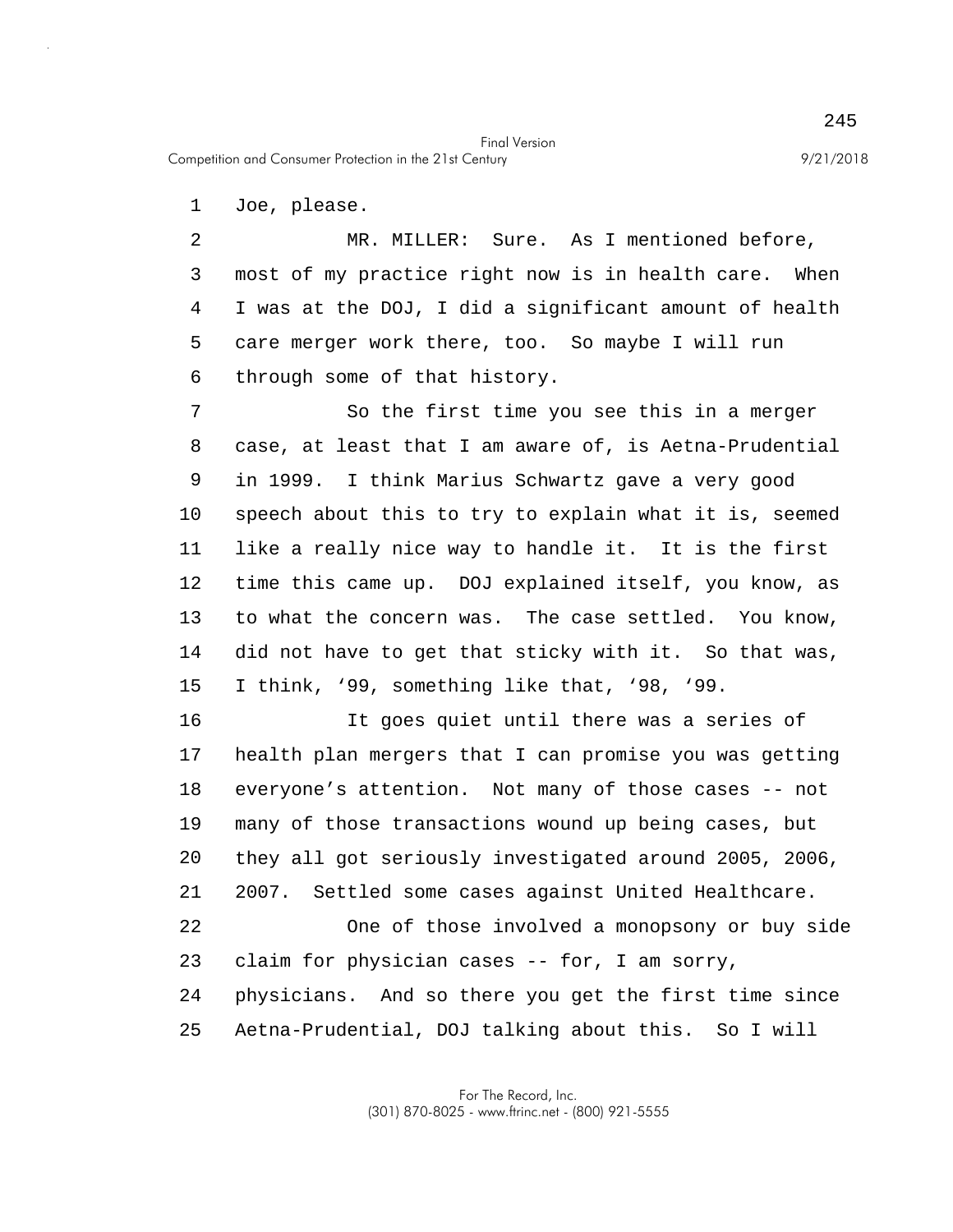5 10 15 20 1 just sort of give you a little insight into that. 2 As you are going through from a staff 3 perspective and looking at that, it is much less 4 theoretical than this discussion. Calling doctor groups and saying these two plans would like to merge, 6 if they merge and they depress your wages or depress 7 the prices that they pay for you, the reimbursement, 8 what options do you have? 9 Then you go through and you start doing a guidelines kind of analysis. Can you shift more toward 11 some other set of suppliers, Medicare, for instance, to 12 defeat that price increase? You do your market 13 definition analysis. There is some geographic market 14 stuff in there. You get enough people saying, no really cannot, they make up too big a percent of my 16 practice, and then you sort of, you know, start 17 thinking maybe a little more about a price 18 discrimination market, you know, can they target these 19 particular groups of physicians? You get to the point where nobody really wants to litigate that and it 21 settles. Fine.

25 22 So there you go a little further than I think 23 than you saw from, you know, Aetna-Prudential. Had 24 some insight into it, maybe it was no further, but at least it was interesting to me.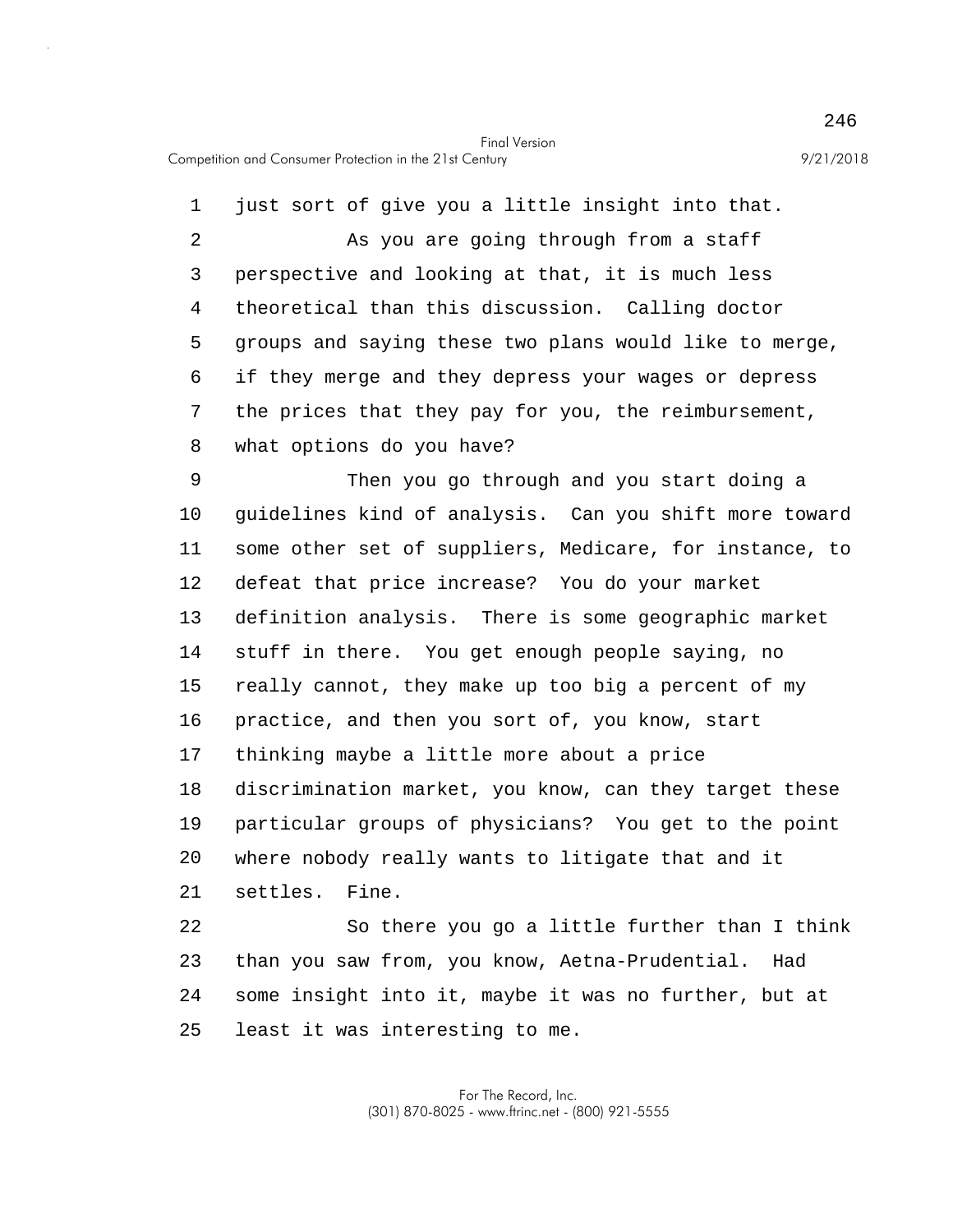5 10 1 The Michigan Blues case, so there they were 2 doing a merger to something like 90 percent, acquiring 3 a rival health plan, and I do not exactly know sort of 4 what the thinking was, but the market definition seems to hold up. A merger to 90 percent is more or less 6 going to get you sued. And, you know, the deal fell 7 apart. So there was no complaint there. But if you 8 look at the press release, I do not think there was a 9 closing statement, but there was a public statement and there was a monopsony concern there, too. Again, that 11 did not really get aired out all that much.

15 20 12 Until we get to Anthem-Cigna, and here this 13 is really interesting. So when you look at all the 14 history here, Anthem, Pru, United, the Michigan Blues case, all the public statements, what you see, as I 16 mentioned a few minutes ago, is an allegation. It 17 violates Section 7 because of the buyer power, because 18 of the upstream harm, but the effect that comes from 19 that is lower quality downstream. So harm to patients is really what they were talking about. That was the 21 alleged effect. The lower reimbursement was a 22 predicate fact, not stated as the harm itself. 23 Downstream you get lower quality. 24 I guess we could have another separate

25 discussion as to how you draw that causal line. Leave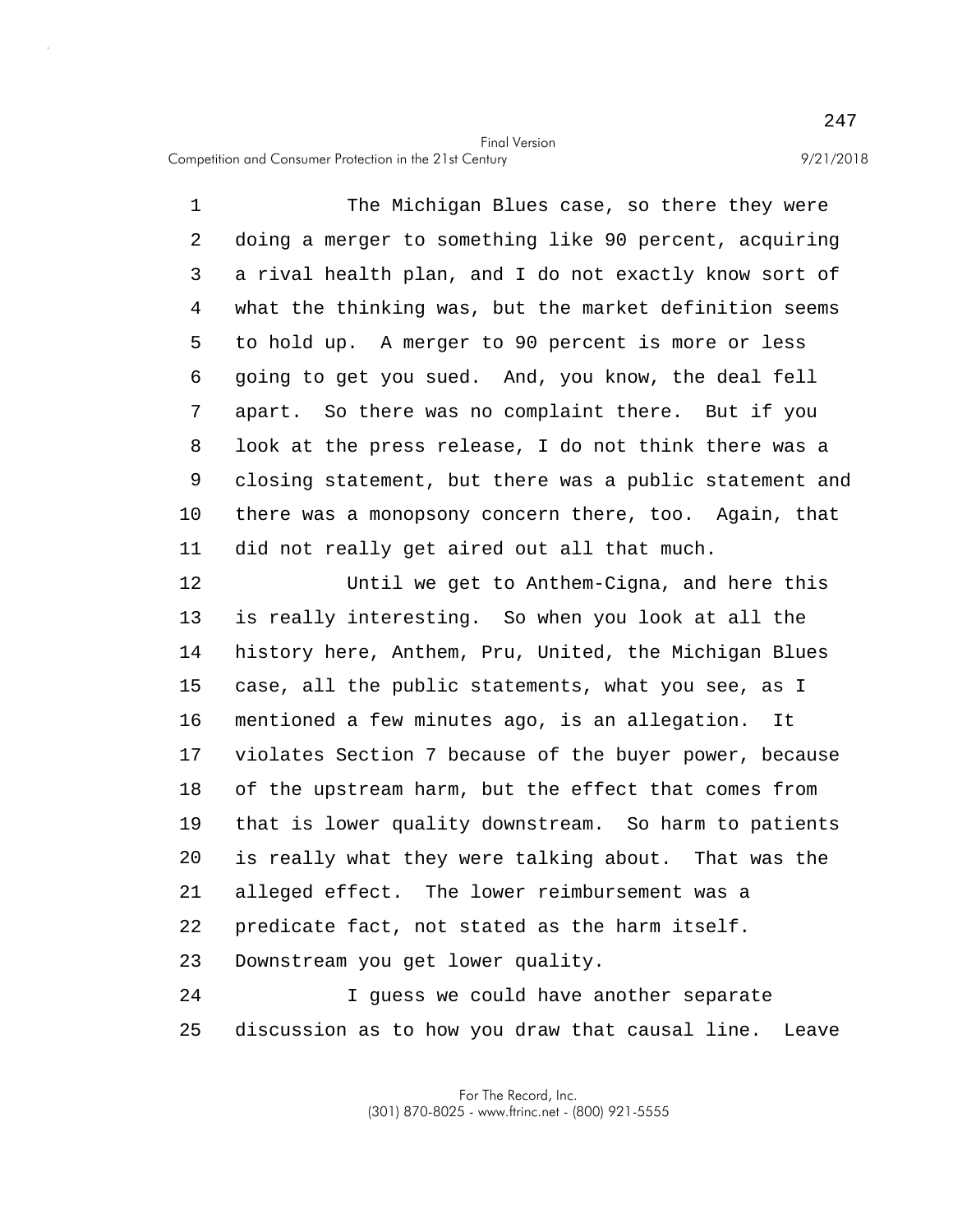5 10 15 20 1 that aside. But that seemed to be what you might think 2 of as a policy that you could at least infer from what 3 the DOJ had done. 4 Not so much in Anthem-Cigna. Anthem-Cigna was both a litigated case, had an upstream and a 6 downstream count, willing to litigate the upstream 7 count as a standalone when they did not have to. 8 Again, they had two downstream counts, you know, only 9 in Richmond and the national accounts that could stand on their own, yet still did the upstream count. They 11 were facing the same incentives that I talked about 12 before. Why? Why would they do that? I do not know; 13 I was not there. 14 But what makes sense is, there were very, very large asserted efficiencies, in that case, so much 16 so that if you did not have a way to combat the 17 efficiencies you might lose the downstream counts, too. 18 So you had to think of a way to deal with the 19 efficiencies as a way to not lose the entire case, even though if you were to assume they had a strong 21 structural case and they had more evidence, more 22 refined evidence than market shares on the downstream 23 harm to self-funded employers.

25 24 The monopsony count is a way to do that. So if you talk about the cost savings and you talk about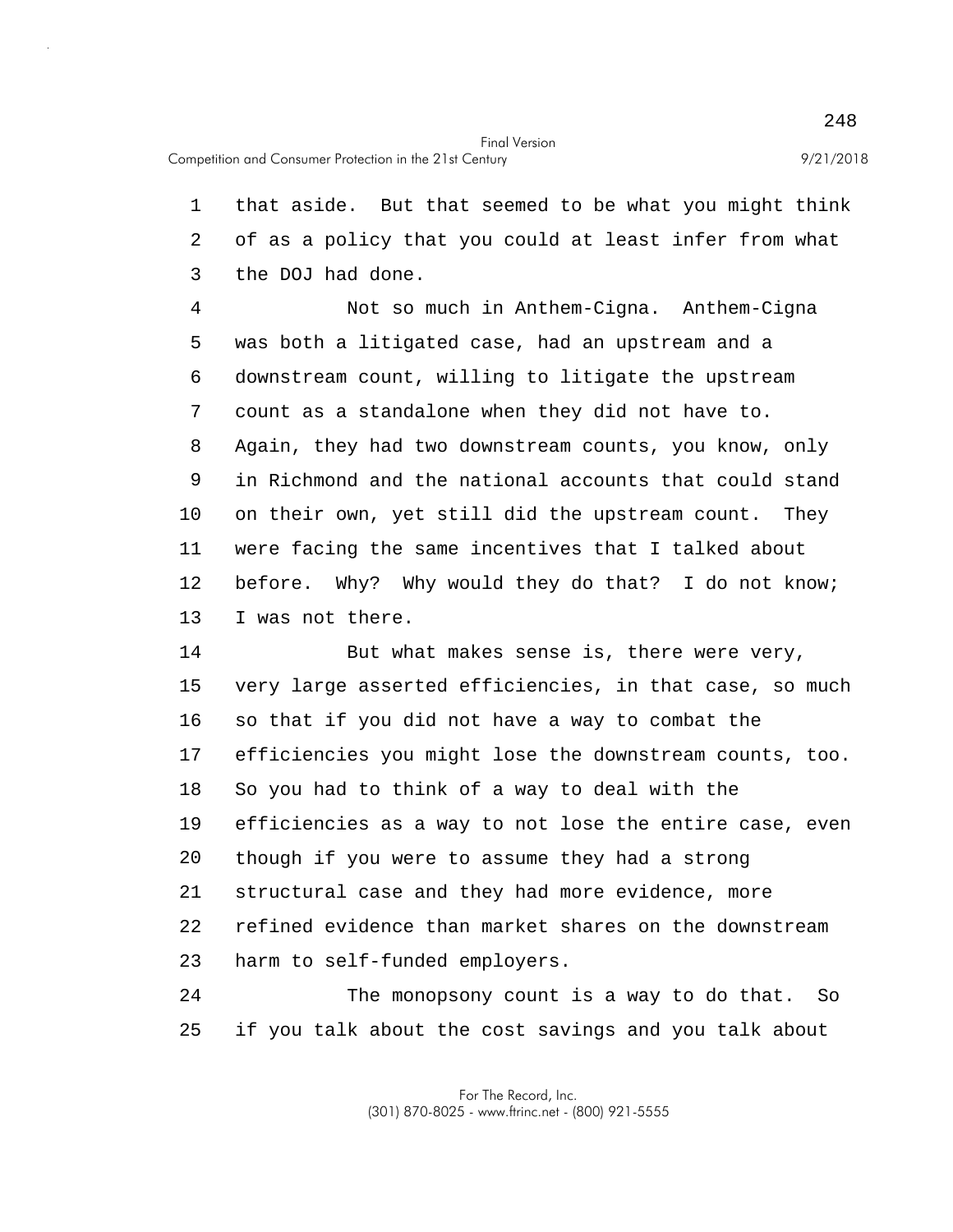Competition and Consumer Protection in the 21st Century 9/21/2018

5 10 1 the efficiencies being, you know, less money going to 2 physicians, and that is good, DOJ found a way to say 3 that is not good, that is bad. You pay less to 4 physicians, you pay less for the inputs, for the medical services of some sort. That is, in and of 6 itself, a bad thing. That completely counteracts or, 7 you know, seriously undercuts the efficiencies 8 argument, even aside from the more typical arguments of 9 merger specificity, and it is not going to happen here and, you know, you are not going to be able to both get 11 the benefits of this and be able to pay them less.

15 20 12 The reason you get the benefits downstream is 13 you are paying the physicians more to collaborate with 14 you. So there is all that kind of factual fight that the District Judge found in favor of the Justice 16 Department. But, you know, of course you cannot know 17 if you are going to win that one. So that is 18 potentially another explanation for why you saw it 19 litigated in Anthem-Cigna where you maybe have not seen it before.

25 21 So those are sort of two competing 22 hypotheses. One is that there is a change in policy 23 now. DOJ is willing to look only at upstream and 24 allege that as a harm, in and of itself with it being a predicate to downstream effects, you know, or this was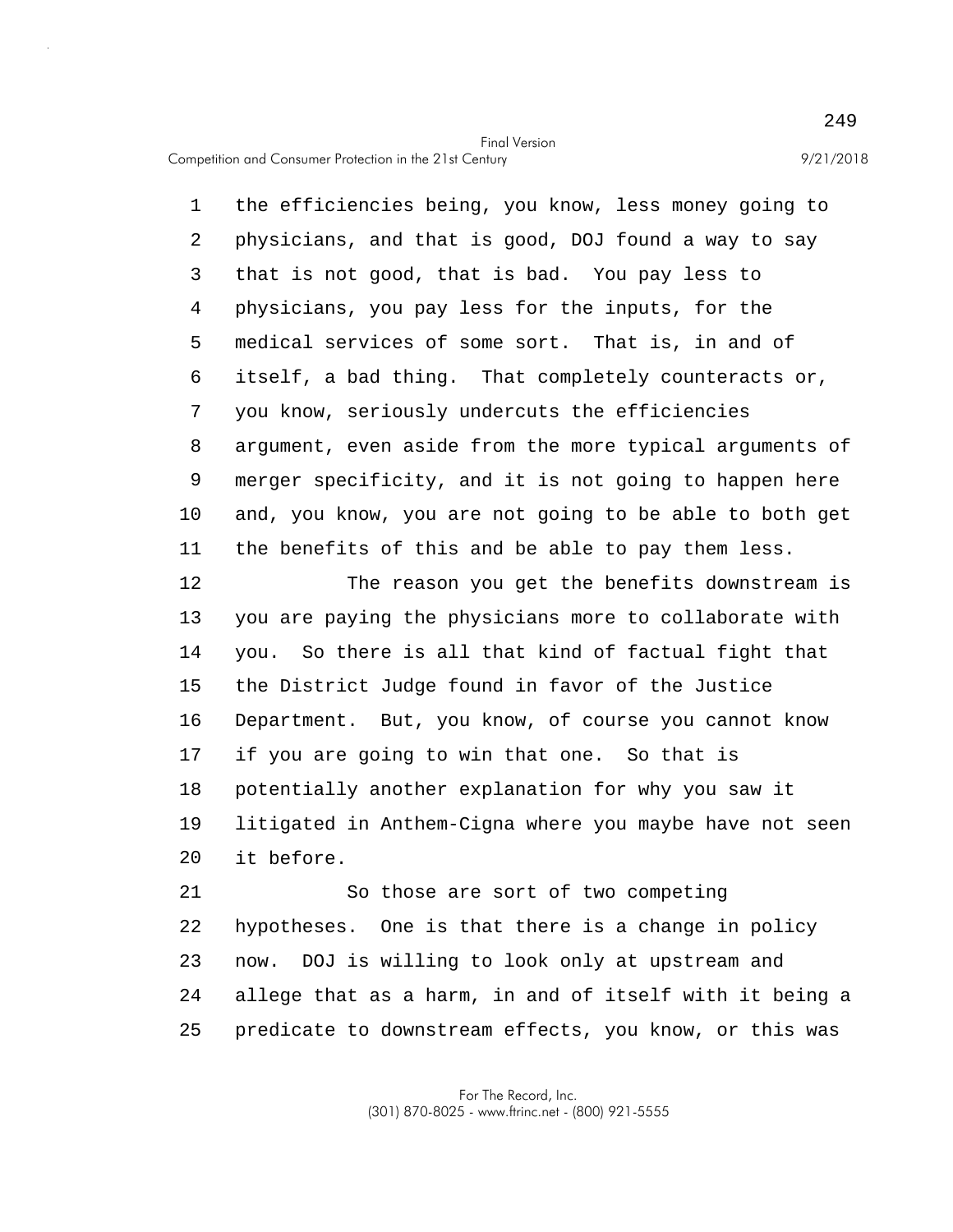1 maybe case-specific as a way to deal with the 2 efficiencies in that case, which they felt they had to 3 do.

5 4 MR. ADKINSON: Sandeep, would you consider elaborating on the labor sector more generally with 6 respect to that?

10 15 7 MR. VAHEESAN: Sure. So as the research has 8 shown, labor market concentration is real and it is 9 associated with lower wages. So I believe going forward, this should be a priority area for agencies. 11 But, admittedly, there are some challenges. Since this 12 has not been an area of emphasis, there are significant 13 costs of learning. The agencies need to have a better 14 understanding of labor market dynamics. So for example, what is the geographic scope of labor markets 16 and what lines of work fall into a relevant product 17 market.

20 25 18 Admittedly, the learning will take time, but 19 the agencies can draw on external expertise, including from academics and other government agencies. And, 21 also, I recognize that resource constraints are real, 22 but I argue this is more about priorities. The 23 agencies today investigate and sue ice skating coaches 24 and public defenders for engaging in concerted action. I hope in the future they reallocate these resources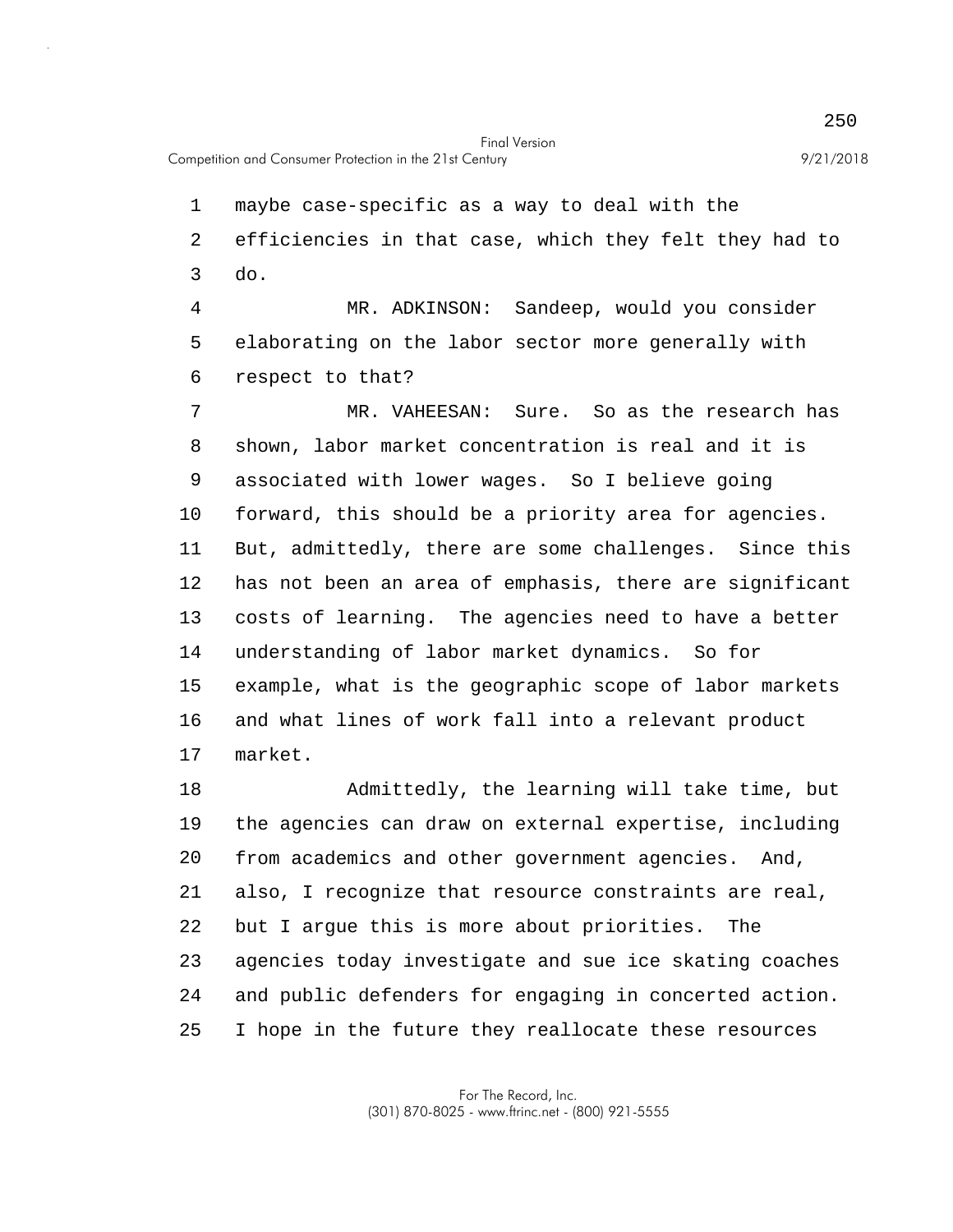5 10 15 1 towards mergers with buyer side implications, including 2 implications in labor markets. 3 MR. ADKINSON: And, Peter, could you 4 elaborate more on some of the other sectors of interest? 6 MR. CARSTENSEN: Sure. Except to say, hmm, 7 we have not done much, but it has been consistent. 8 That is, I mentioned in 1905, a principal reason for 9 the Supreme Court's decision was the cartel that was driving down the price of beef cattle. My grandfather 11 was a beef cattle raiser and a victim of that 12 oppressive buyer cartel. 13 And in other words, we have seen that going 14 forward, 1918, there is a big consent decree in meat packing that works in part to facilitate market 16 development, so that we have a continuing concern on 17 this branch with exploitation of producers, period, 18 full stop.

20 25 19 What Joe highlighted in terms of the health care is an interesting kind of split not just recently, 21 but it is long standing. And I referenced in my more 22 general comments, the tension in the FTC's view of gas 23 collection, which is a pure wealth transfer puzzle, but 24 they saw anticompetitive effect there. But when it is retail pharmacists, oh, the heck with them. Let them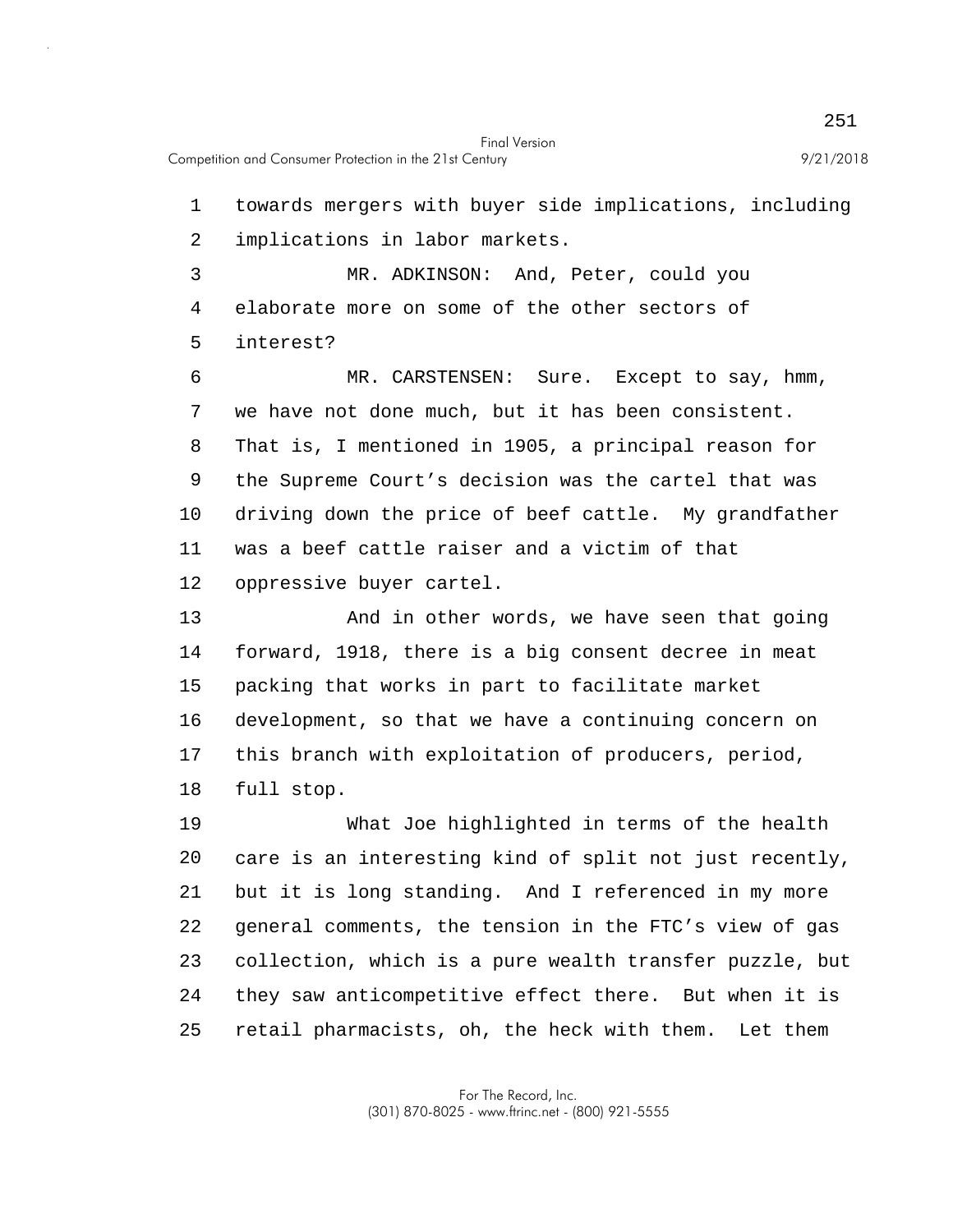Competition and Consumer Protection in the 21st Century 9/21/2018

5 1 be exploited because we think that the -- how they can 2 believe this, I don't know -- that these huge pharmacy 3 benefits administrators are going to share the wealth 4 with the innocent little consumer. But I would leave that one to the FTC to explain.

10 15 6 We have had this -- this kind of tension 7 really is post that wonderful consumer welfare 8 standard, where we do not really look fully at a buyer 9 effect. And in the ag area, there was the Continental Grain case in the '90s, the 1990s not 1890s -- I have 11 not been around that long -- where again, the effect 12 was strictly on wheat farmers in the Midwest, if you 13 are going to eliminate competing buyers. And, again, 14 it was settled by a consent decree which arguably was not very effective because of the problem of preserving 16 a sufficient number of buyers. You know, my proposed 17 standard of HHI, 1600 or more, you really have a 18 problem you need to look at very closely.

20 25 19 They have done very little in poultry for various -- I know they have looked, but, again, the 21 seller market in poultry is very, very competitive 22 until the guys found a way to collude in large numbers 23 recently. But they do not look effectively at the buy 24 side of what it does to poultry growers who contract with farmers -- with integrators.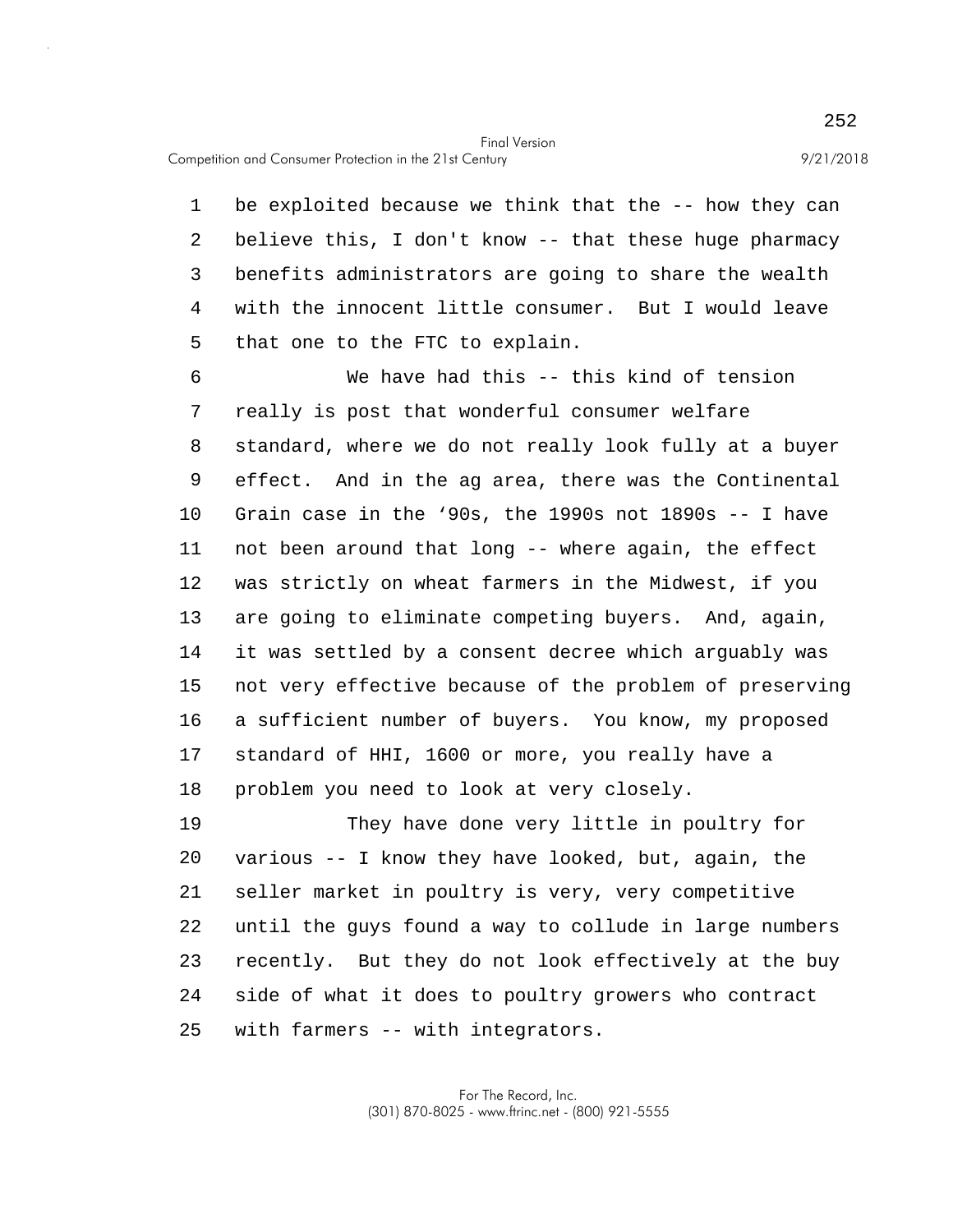5 1 In pork, again we have seen a little bit of 2 focus on the issue, but nonenforcement. So that I 3 would say we are sometimes seeing examinations, but if 4 the downstream market seems to be competitive, even though it is totally unrelated to where you are growing 6 your wheat or growing your chickens, we are not seeing 7 nearly as much focus on effects.

10 15 20 8 But where there is a focus on effects -- and 9 this is the contrast with what Joe's talking about in terms of health care -- where there is a focus on 11 effects, and I am thinking Continental Grain in 12 particular, it has really been on the adverse effect on 13 the producer, independent of any kind of buyer concern. 14 And that was certainly the JBS Swift case, at least on the beef -- the beef buying side, was, again, pretty 16 much a pure monopsonistic concern for how we are going 17 to -- how the wealth will be allocated between 18 producers and buyers and recognizing the need to 19 increase the number of buyers, or at least in that case preserve the number of buyers as a way of ensuring a 21 reasonable split of results.

25 22 1 think that there are some issues, and, 23 again, Joe has nicely framed them, that need really to 24 be subject to more serious review within the agencies and more broadly about the scope of our concern.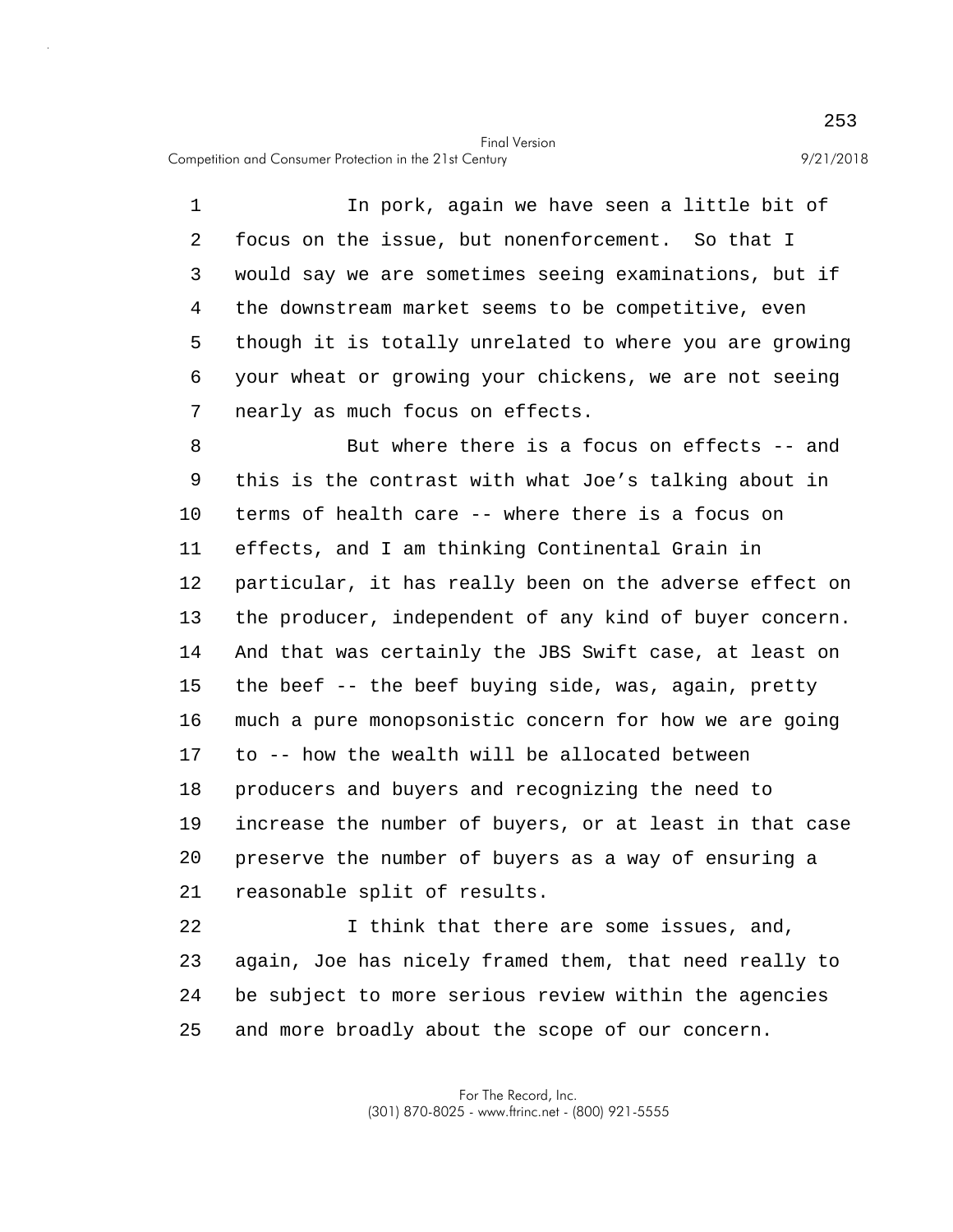Competition and Consumer Protection in the 21st Century 9/21/2018

5 10 15 20 1 I want to drop a brief footnote to my dissent 2 on whether you should be separating monopsony, pure, 3 from various forms of buyer power. Since the ultimate 4 bargain power operator is the monopsonist. So that it is not -- and Scott knows this from a series of e-mails 6 from me -- this is not, I think, a useful place to draw 7 the line. 8 MR. ADKINSON: Thanks, Peter. 9 I would like to now ask the panelists to move to the policy and enforcement issues surrounding 11 basically the question that Peter posed fairly starkly 12 about what enforcement policy should look like in this 13 area. What would be the benefits and costs of 14 increasing enforcement? Or otherwise put, should we be more worried about under-deterring conduct or 16 over-deterring conduct? What difficulties would 17 enforcers face in determining the likely competitive 18 effects of the potential for increased bargaining power 19 by a merger to harm competition? Should merger enforcement policy focus on protecting consumers from 21 market power or to protect all market participants from 22 market power? 23 Those three interrelated questions and any 24 others that go to the broad question of how we should

25 change policy if at all in this area.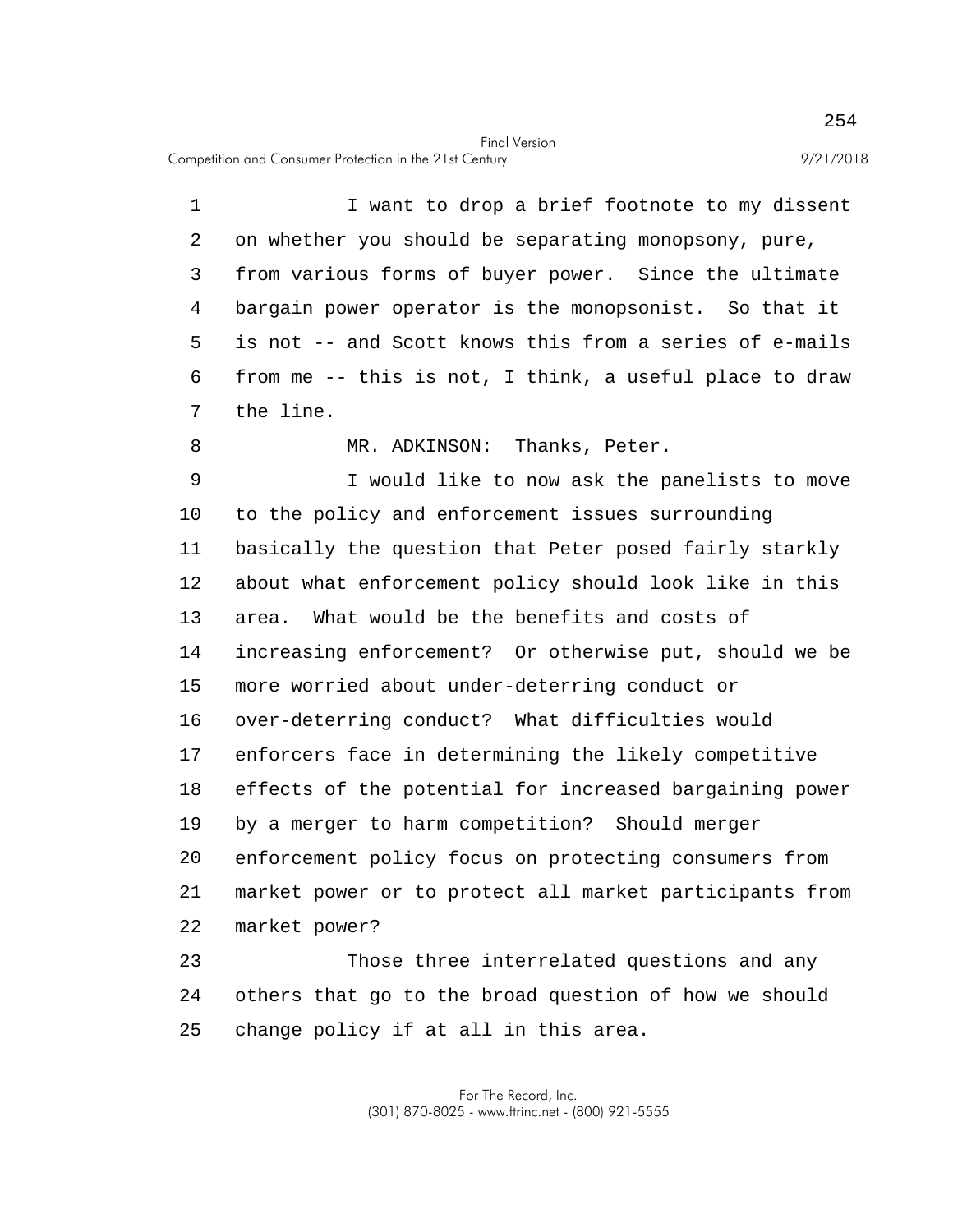Final Version Competition and Consumer Protection in the 21st Century 9/21/2018

5 10 15 20 25 1 MR. CARSTENSEN: Do you want us just to go 2 down the line? 3 MR. ADKINSON: Peter, you are already -- 4 MR. CARSTENSEN: I have had my shot. I think others can shoot back. 6 MS. COLEMAN: So my basic view is, in terms 7 of this area, is I think it -- Scott sort of said, 8 well, what have we missed and is there evidence that 9 there are significant mergers that have caused significant harm that are being missed. You know, 11 without that, I do not see why there is a need to 12 change standard practices. There are certainly mergers 13 that both agencies have gone after that are concerned 14 about buyer power. They recognize that issue. But the question is, are we missing something 16 really important? And I think the key thing is making 17 sure that it actually ties to mergers. Sandeep brought 18 up some of the literature on labor markets and 19 monopsony power. I have looked through some of that. There are lots of critiques of that literature, to 21 begin with, first, whether it actually really does show 22 that monopsony power is causing lower wages in a 23 significant degree in labor markets. But I think the 24 other key thing is whether you can tie that to actual mergers that have occurred that have caused these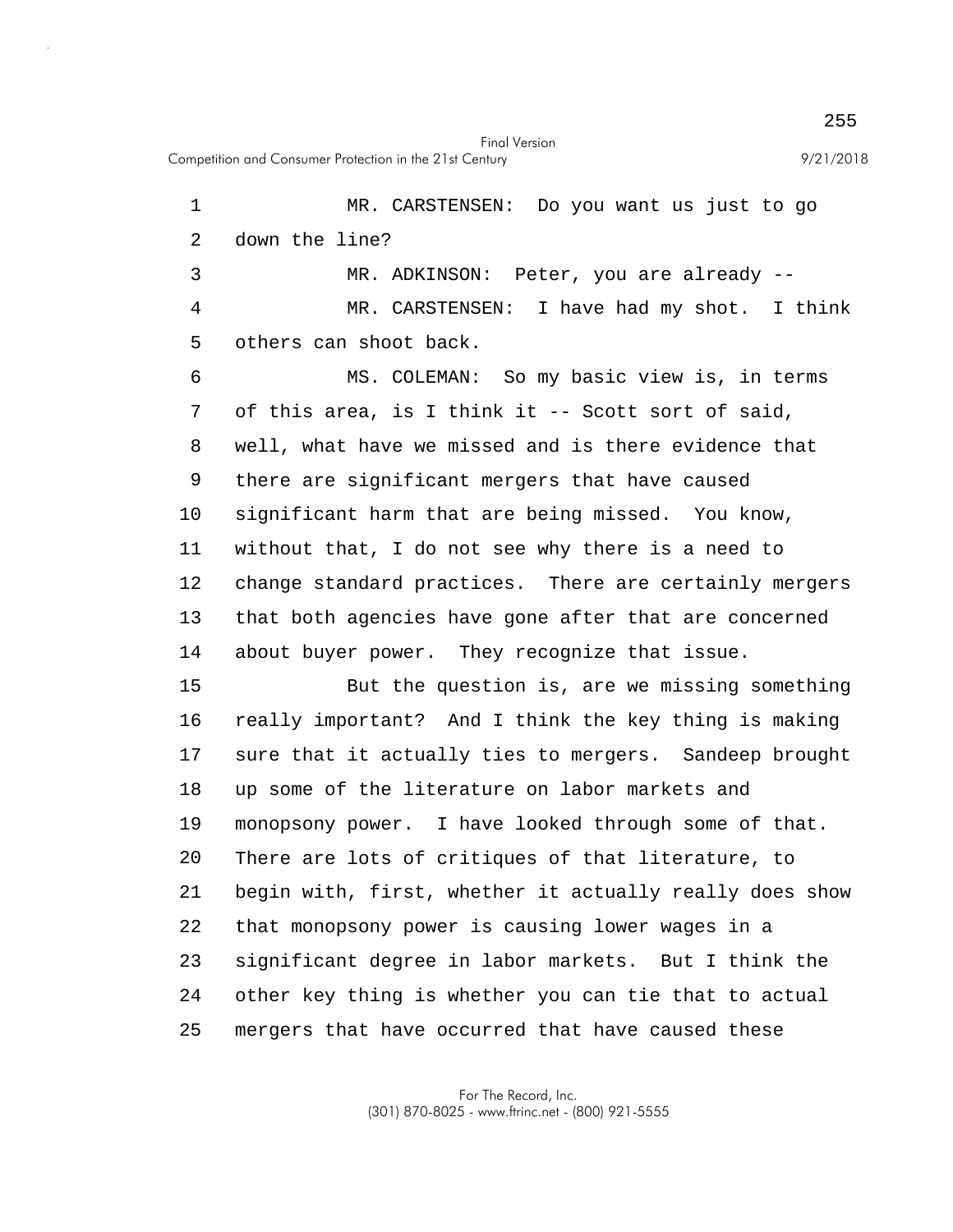1 issues.

5 10 15 2 And the resource cost is a significant issue. 3 It would be very -- and especially with knowledge of 4 labor markets -- it would be a very costly endeavor to try in most mergers to figure out what are the right 6 labor markets, what are the right ways to look at 7 geography, product market, and how do we figure out 8 quickly whether it is an issue or not? Because it is 9 not something that you can actually say, oh, well, this town is a labor market. It may be for some industries, 11 it is probably not for most. For some labor 12 participants, they are going to have a lot of options 13 because their skill set is not very specific and then 14 in other cases, they will have very specific skill sets.

20 25 16 So I think without having a significant 17 empirical record that mergers have -- we have missed a 18 lot of mergers that have caused significant harm, 19 invested a lot of resources into the area that would take away for others, I think, you know, raises an 21 issue. And I would correct Sandeep further on this, if 22 there is an issue then it will definitely take some 23 time to develop tool sets because the ones we have in 24 many of these areas will not work very well. Some, they will work well. You know, the classic bargaining,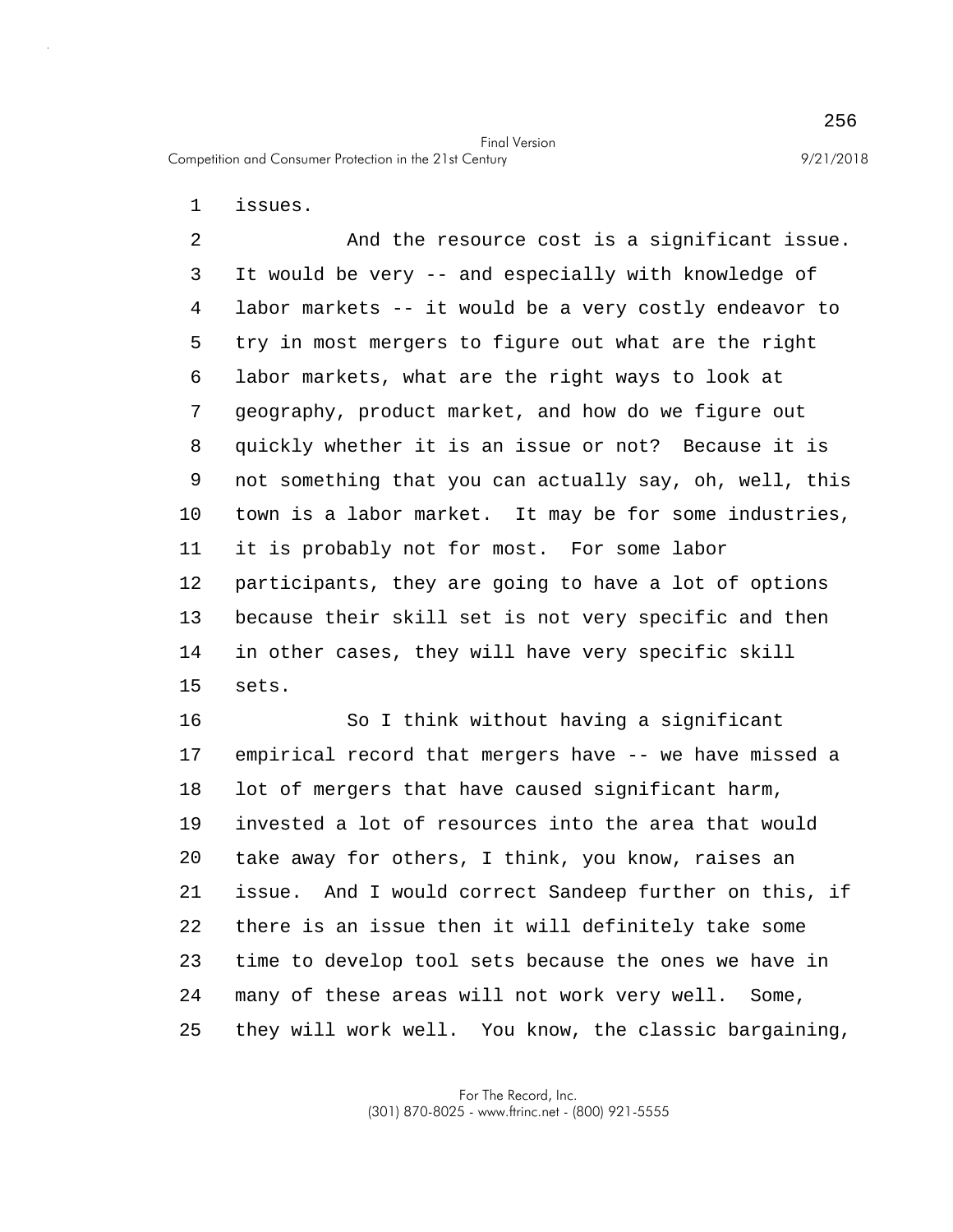5 10 15 20 25 1 they will work well potentially because it is the same 2 issue. In a lot of other markets, the way that the 3 interaction occurs is going to be very different. 4 MR. HEMPHILL: Okay. So taking the questions in reverse order, for those who are keeping score who 6 remember the three questions, so the third one is 7 enforcement. Should it be about protecting consumers 8 or all market participants? My answer to that should 9 be clear from earlier remarks. I think it is all market participants, not just consumers. I am 11 interested in what other people think on that. 12 As to the difficulties in enforcement, I 13 think there is a conceptual problem and there is a 14 practical problem. The conceptual problem is, there is not a decided, broadly understood answer to the 16 question, is a transfer enough, right? Or do you need 17 an output effect in some downstream market or, in 18 between, is it enough to at least have some quantities 19 change in the -- some distortion in the input supplied? Now, my view is that a transfer is enough, 21 and I think that is the best read of the case law. But 22 whatever the right answer is, it would be really nice 23 to get an answer. And, right now, I think there is 24 some ambiguity between the DOJ and between FTC. I do not think this is entirely nailed down.

> For The Record, Inc. (301) 870-8025 - www.ftrinc.net - (800) 921-5555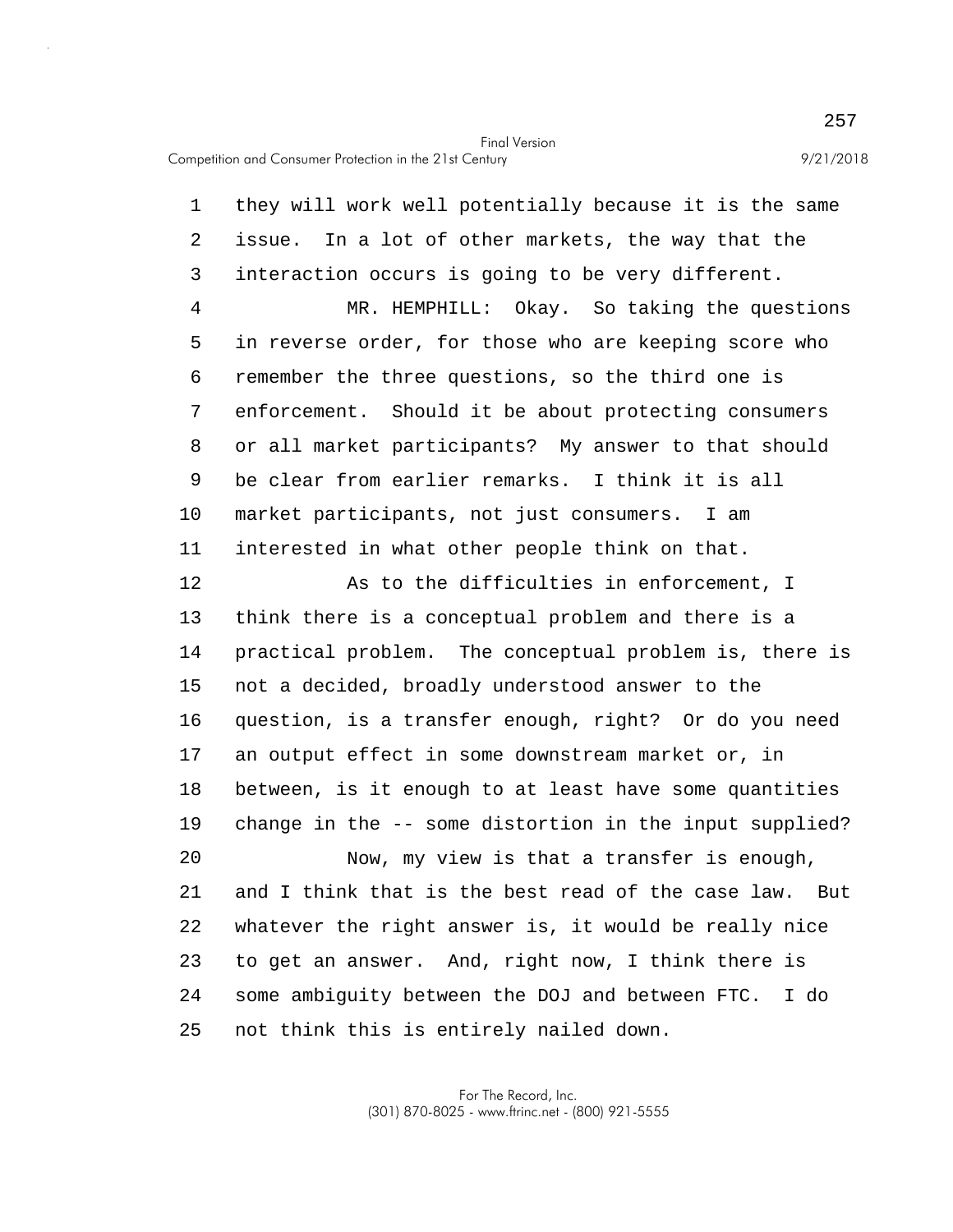Competition and Consumer Protection in the 21st Century 9/21/2018

5 1 There is a pair of practical problems, I 2 think, that emerge. One we already talked about, which 3 is when the compensation to a supplier goes down, what 4 happened? Was it because of a true efficiency? Was it because of a squeeze attributable to reduced rivalry? 6 Is it attributable to some third thing that's neither 7 of those because those two are not actually exhaustive? 8 That can make a difference in the analysis depending on 9 what your criteria is to begin with.

10 15 Second practical problem, if it turns out 11 that a transfer is not enough to state a harm, then we 12 are in the complex situation where the saved resources 13 on the buy side, when handed over to the sell side, is 14 argued as a source of efficiency. And those cases can be, I think, quite complex indeed.

16 So the practical difficulties of enforcement 17 depend, in an important way, on what we think the rule 18 is. So being settled about what the right rule is, I 19 think, an important goal.

20 25 And then, finally, in terms of costs and 21 benefits, I cannot resist saying one benefit beyond 22 deterrence is a clarification of the law. This is 23 connected to my earlier comment. So I kind of want to 24 invite everybody to take Joe's invitation, try to seize this opportunity to make some law together, the agency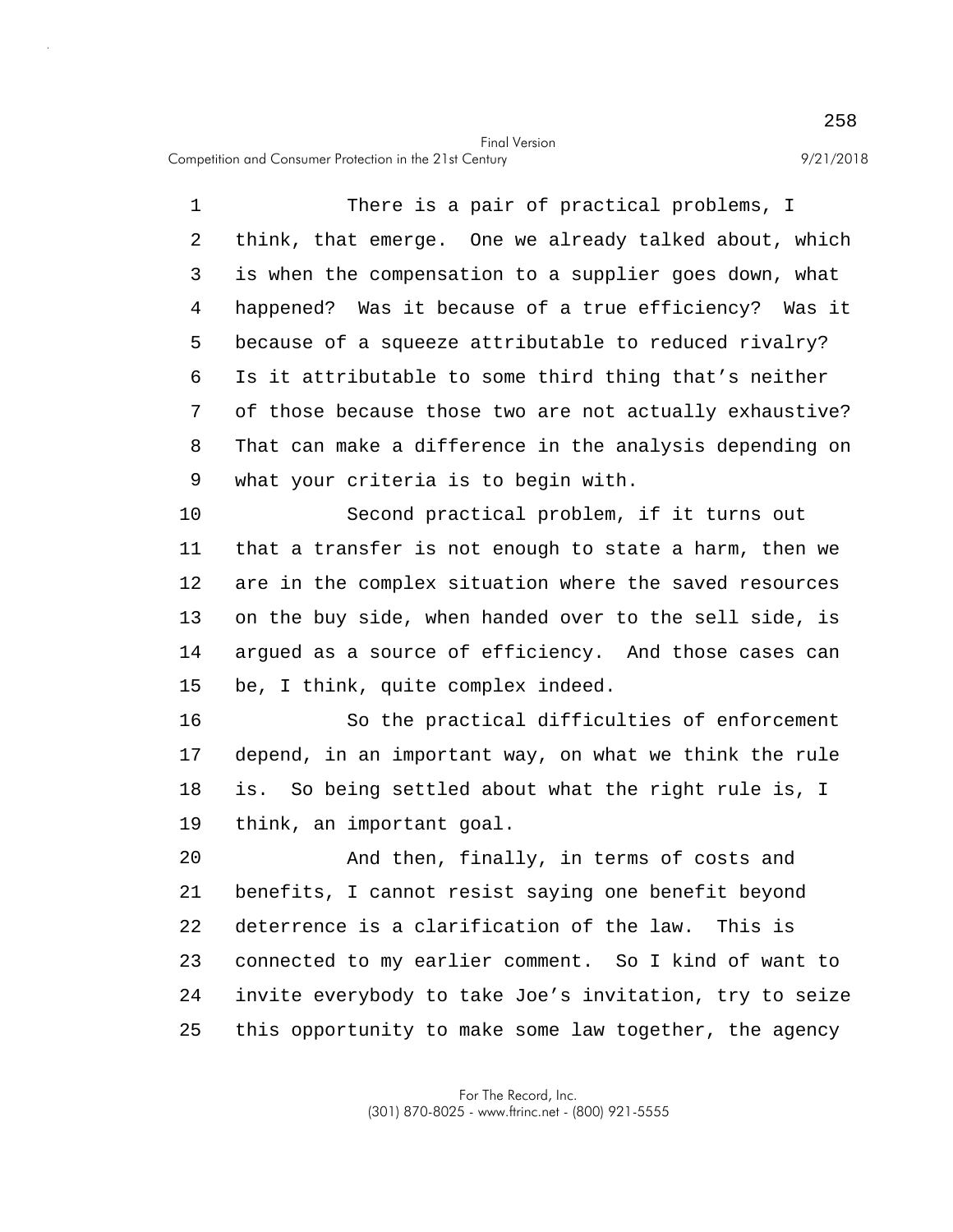Competition and Consumer Protection in the 21st Century 9/21/2018

5 10 15 20 1 and the judge in tandem. Because I think this is an 2 area where having clear rules of the road would really 3 provide a lot of assurance and certainty to parties 4 going forward. MR. MILLER: I was being facetious. Maybe it 6 was a little subtle. Well, no, I am being facetious.  $7 \quad$  So  $-$ 8 MR. HEMPHILL: I did not take you to actually 9 invite everyone to take that opportunity. Your skepticism, I think, is probably well reflected in the 11 record. 12 MR. MILLER: Okay, very good. So increasing 13 enforcement, I think, you know, let's not lose sight of 14 conduct cases and what the agencies have said over the last, say, year or two, put out a guide for HR 16 professionals, which seems a little, you know, bland 17 way to sort of describe it. But it contains some 18 interesting policy statements, right? So, you know, it 19 sort of signals to the world, we are starting to take this more seriously where we are going to be looking 21 for this sort of case. 22 The cases that Sandeep had talked about, I 23 think, you know, spurred some of this. Arizona Nurses 24 I worked on a little bit. Same kind of thing. Those

25 cases are relatively easier than merger cases if you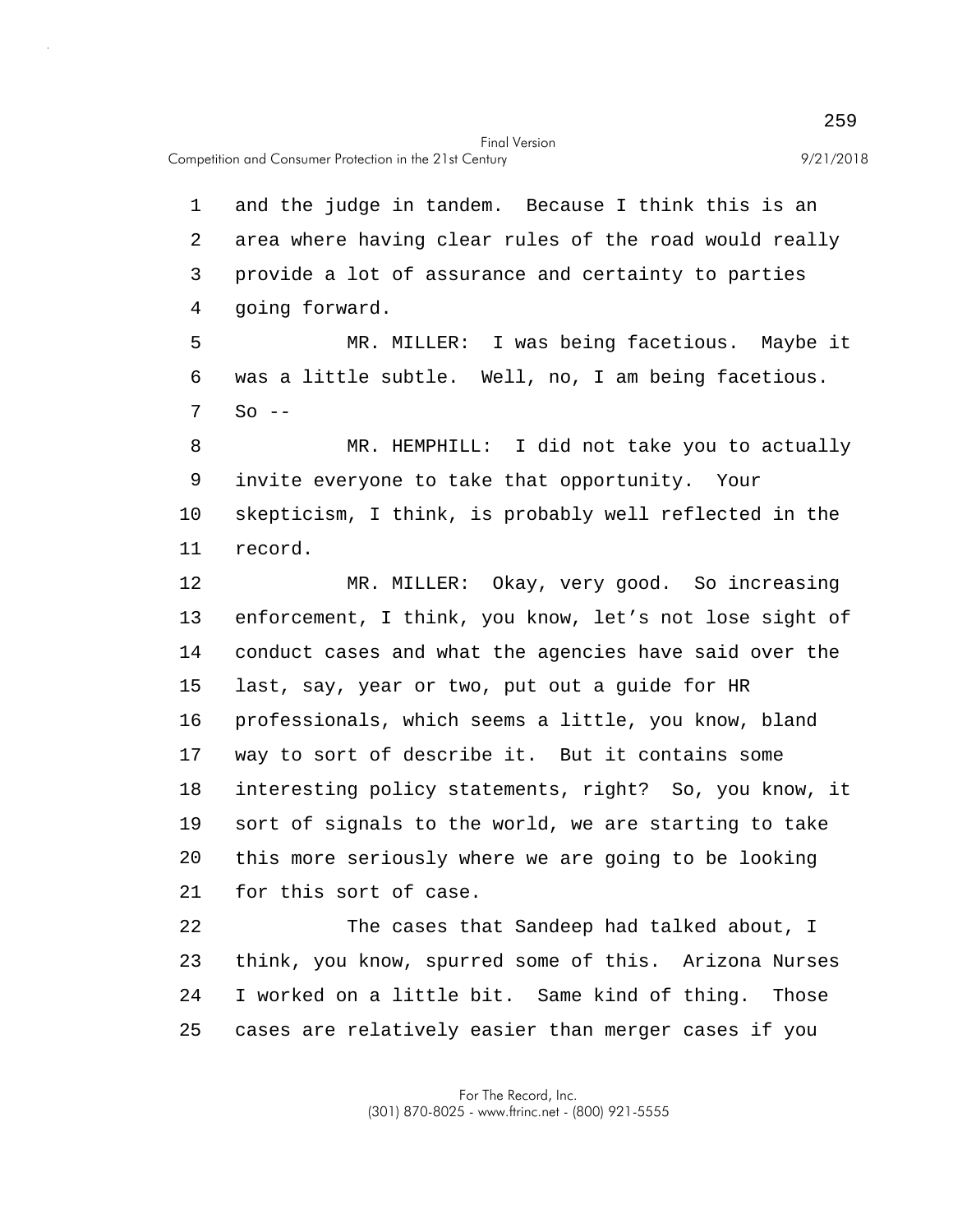5 1 have the facts. So, there, you are less concerned 2 about deterring potential good behavior if all you are 3 doing is literally colluding to depress wages. You 4 know, that, I assert, is not a hard case. So so much so that that DOJ has, repeatedly in speeches, said that 6 they have grand juries open. They are now treating 7 this as a criminal violation. And so let's sort of 8 acknowledge and then maybe set aside conduct cases are 9 maybe a different sort of discussion than merger cases.

10 15 20 With merger cases, the transfer point that 11 Scott just made is kind of how it is teed up. So you 12 ask -- one of the fun things about working at an agency 13 is you have these lunchtime discussions, the economists 14 sort of come in and draw welfare loss triangles and you have arguments whether transfers of wealth as a result 16 of transaction are enough if you cannot think of any  $\wedge$ 17 welfare loss. So trying to come up with hypotheticals 18 about where that is going to be the case. Demand is 19 perfectly inelastic. There will be zero units, fewer purchases as a result of the price going up. Price 21 goes up, everybody pays it. Everybody pays it.

25 22 And then you sort of struggle to say, well, 23 we do not really have to deal with that. There are 24 always going to be welfare laws that you can at least sort of say it may not be big compared to the transfer,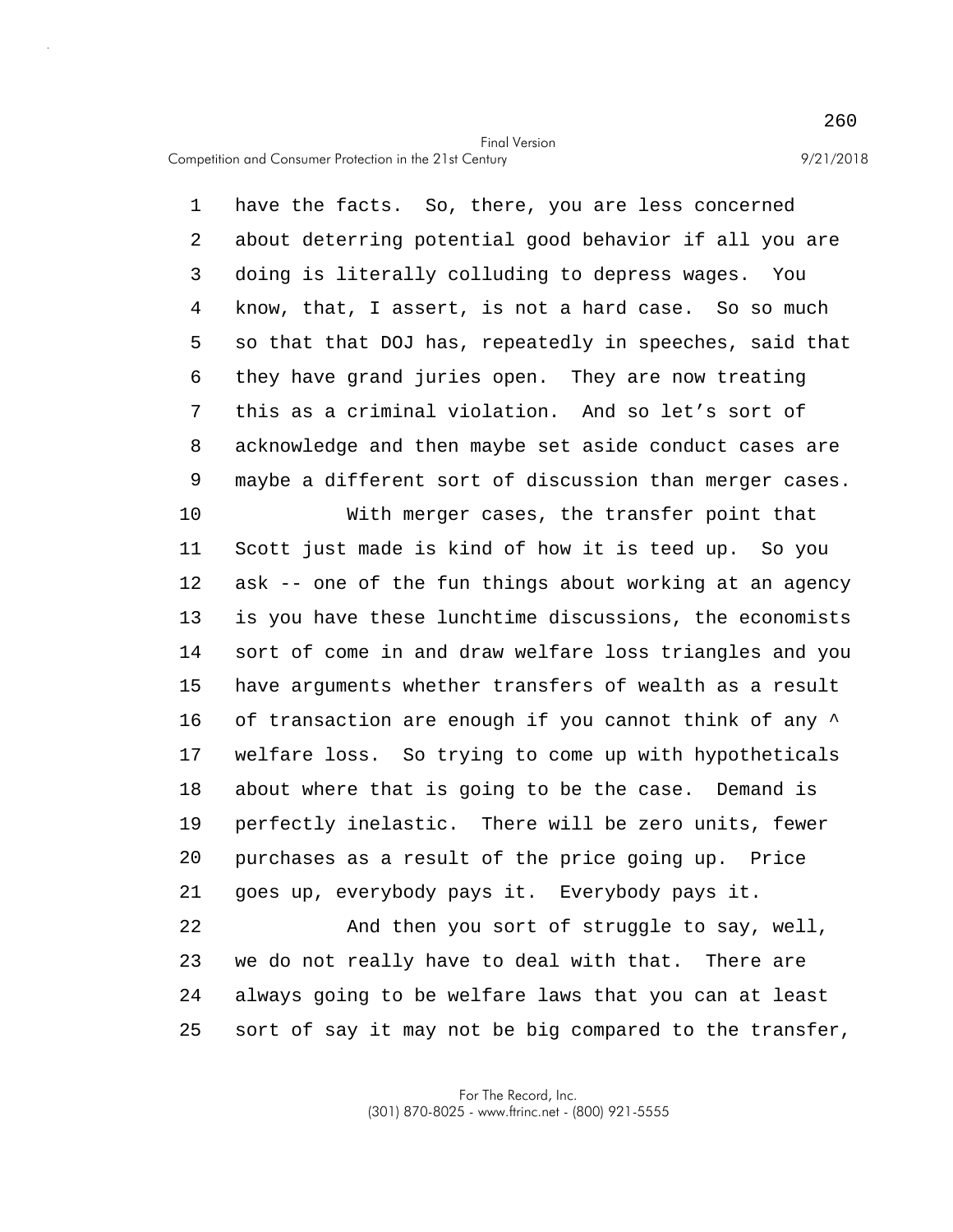1 but it is going to exist, you know, fine.

5 10 2 And then you sort of think about, well, if it 3 is only a downstream case, you know, and you do only 4 allege a transfer, are you going to get kicked out of court? Would you win that on a Rule 12 motion? Not 6 that you get them too much in merger cases. But, you 7 know, I think most people in the agencies would say, 8 yeah, I will fight that case. Transfer alone violates 9 Section 7. You know, flip it. Is Peter right or is the idea of a mirror image really not true. You know, 11 then it gets a lot harder.

15 20 12 And the reason it gets a lot harder is, you 13 do worry whether you are going to take something that 14 looks like it does state a cause of action and could be a violation and wonder what the other effects are going 16 to be, wonder whether you are going to get downstream 17 harm as a result of stopping this. I think it is a 18 real concern. I think it is a real concern because, 19 you know, as Mary said, I do not think we have great tools.

25 21 To take issue with something that Peter said 22 in his opening remarks, HHIs of 1600, HHIs do not carry 23 much water ever now, except as a screening mechanism. 24 I mean, you cannot look at an HHI. I mean, you can say it to a court because that is what the law says. But I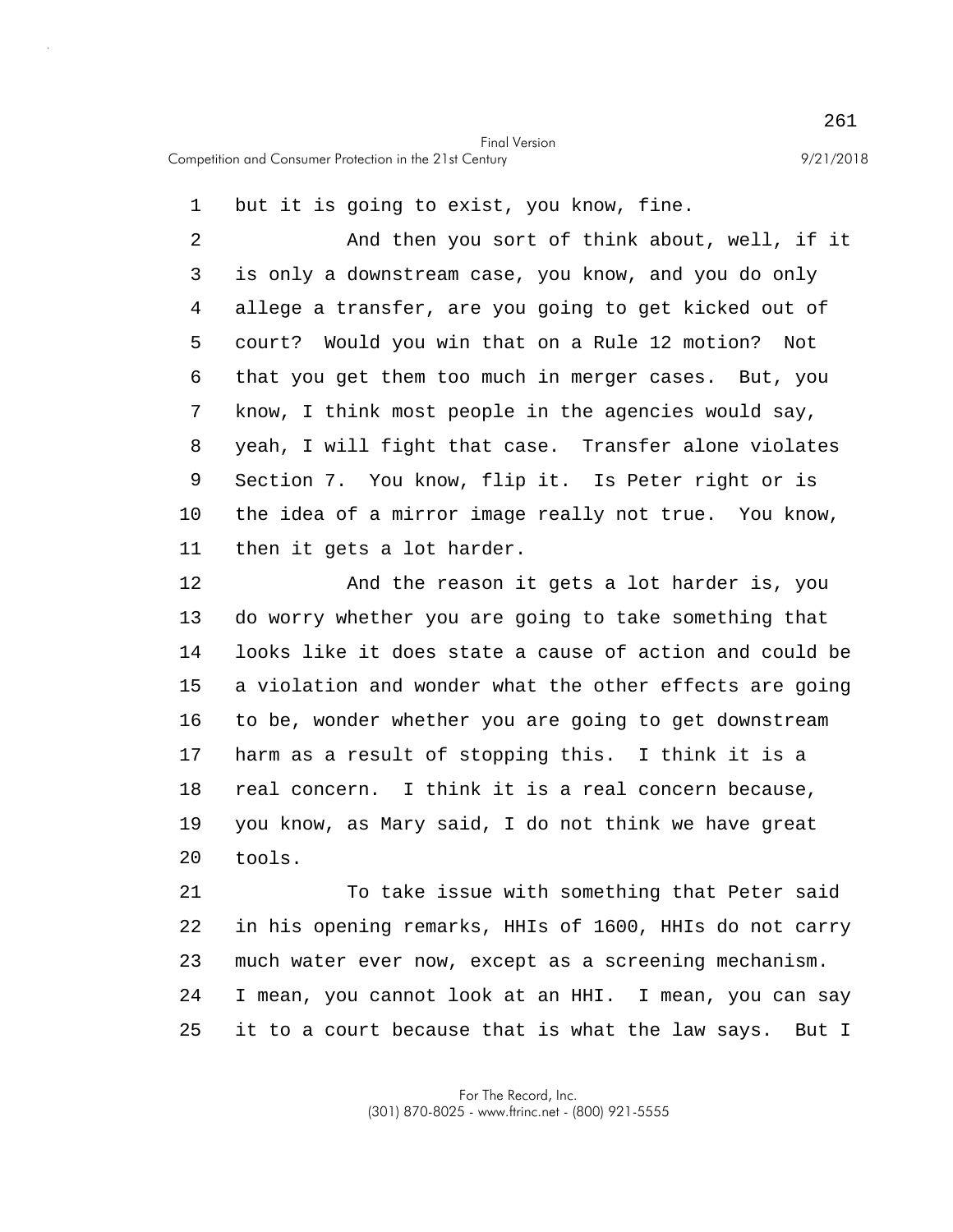5 10 15 20 25 1 think, you know, internally, I do not think that that 2 is going to get you very far. 3 If you are writing a prosecution memo saying 4 we should sue these folks, I have defined a product and geographic market, I have identified competitors, I 6 have added up their shares, and guess what? It is over 7 a threshold, let's go. I do not think that case gets 8 out. I think you need much more sophisticated 9 economics in practice than that. I am asserting this, I cannot prove it to you. 11 So if you think of it as the same thing even 12 when the tools are not as well developed for monopsony 13 or buyer power, except maybe in the case where you have 14 the Nash bargaining model fitting very nicely, I do not know that the share presumptions, no matter where you 16 set them, are going to be a great answer. 17 MR. ADKINSON: Thanks. 18 Sandeep? 19 MR. VAHEESAN: Responding to that point, the lower courts still respect the Philadelphia National 21 Bank presumption -- 22 MR. ADKINSON: Sandeep, can you get nearer to 23 the microphone, please? 24 MR. VAHEESAN: Sure. So the lower courts still recognize the Philadelphia National Bank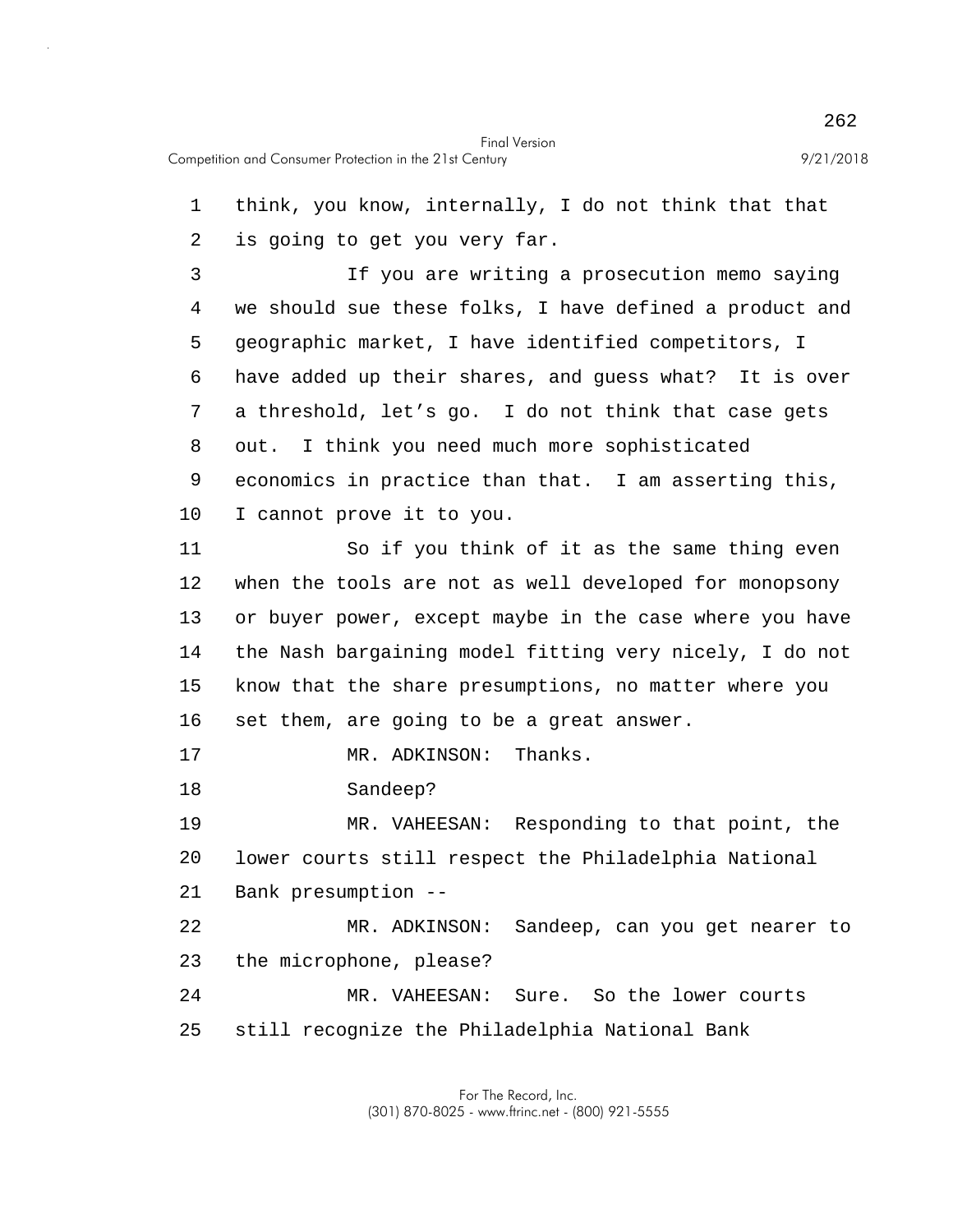1 structural presumption. So it is good law. I agree 2 with Joe that enforcers need more than the structural 3 presumption, but we should not discount the continued 4 relevance of the presumption either.

5 10 As to who the antitrust laws protect, I think 6 the legislative histories are quite clear. The 7 antitrust laws are intended to protect all market 8 participants. And Mandeville Island Farms, 70 years 9 ago, said consumers, workers, competitors and suppliers are all entitled to antitrust protection. So legally, 11 the question has been decided. And even a case like 12 Weyerhaeuser, hardly a favored case of mine, said that 13 injuries to sellers can be sufficient to establish 14 antitrust liability.

15 20 25 And looking at a discrete point that has been 16 brought up by several panelists, there is maybe an 17 implicit assumption that maybe buyer side mergers can 18 be saved if there are downstream benefits. But I would 19 argue that the law is clear. Philadelphia National Bank, Brown Shoe, and Procter & Gamble said, there is 21 no efficiencies defense. And Philadelphia National 22 Bank went even further and said, there is no 23 out-of-market efficiencies defense. If we care about 24 the administrability of merger law, we should support rejecting an efficiencies defense because it calls for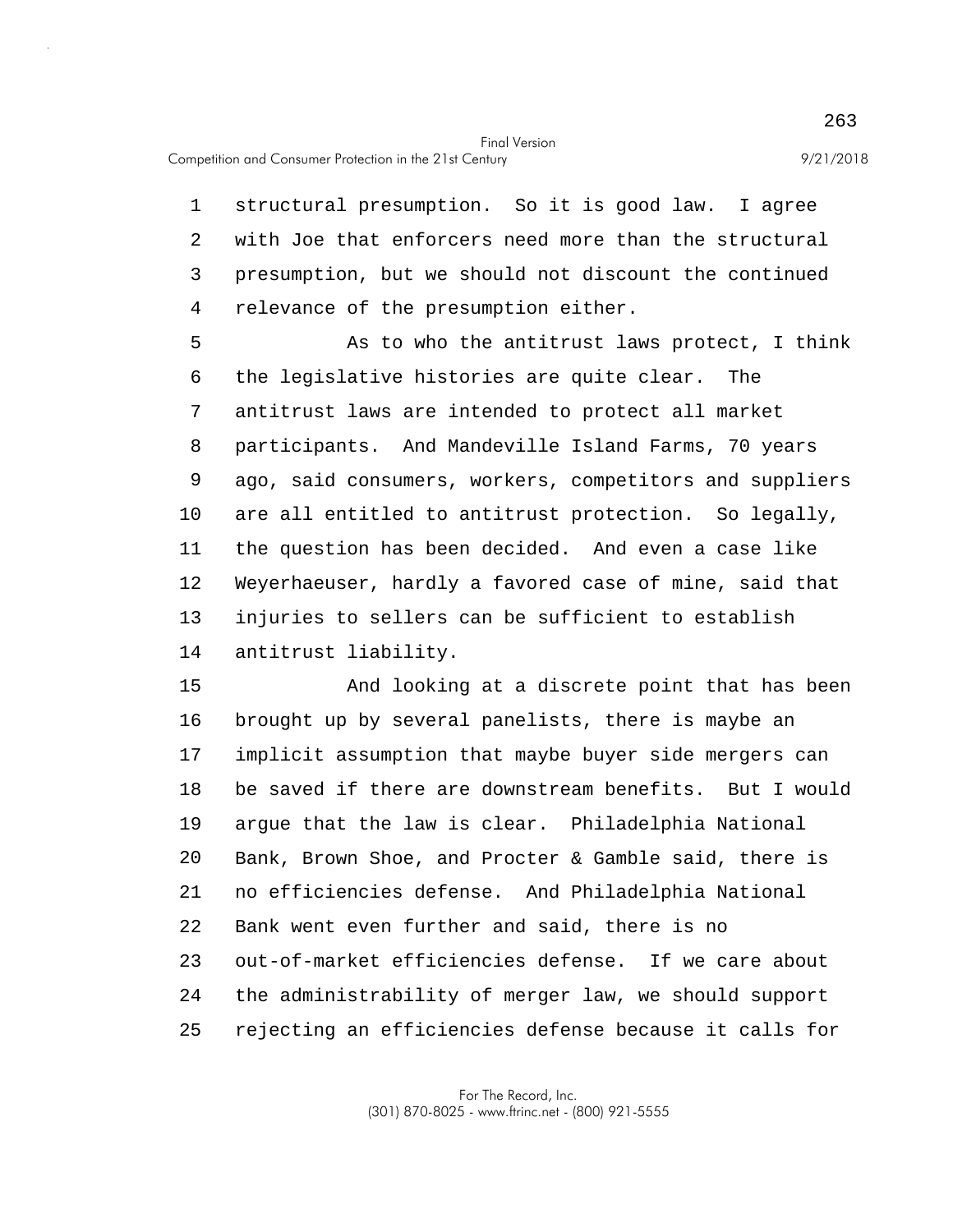1 all sorts of complicated quantification and balancing 2 of often unlike effects.

5 10 3 And I also say there is a good reason -- a 4 good policy reason to reject an efficiencies defense. I think too many contemporary business models are 6 dependent on exploiting workers and suppliers. So 7 Amazon, Uber and Walmart are some examples. So the 8 assumption is, for example, it is okay to erode labor 9 market standards provided some of the labor costs are passed through to consumers, at least in the short 11 term.

15 20 12 So how is this relevant to merger policy? I 13 think that the enforcers should expressly reject the 14 idea that squeezing workers and suppliers through enhanced buyer power somehow redeems otherwise 16 anticompetitive buyer side mergers. In other words, 17 they should expressly come out against these business 18 models that rely on robbing Peter to pay Paul. 19 MR. ADKINSON: Okay, thanks very much. Those statements I thought actually worked 21 very well as sort of bottom line closes on this issue 22 as well. So what I propose to do, given the hour, is 23 perhaps ask Peter to give two or three minutes on a 24 response to the overall comments that were made and

25 then ask for one-minute closes from each of the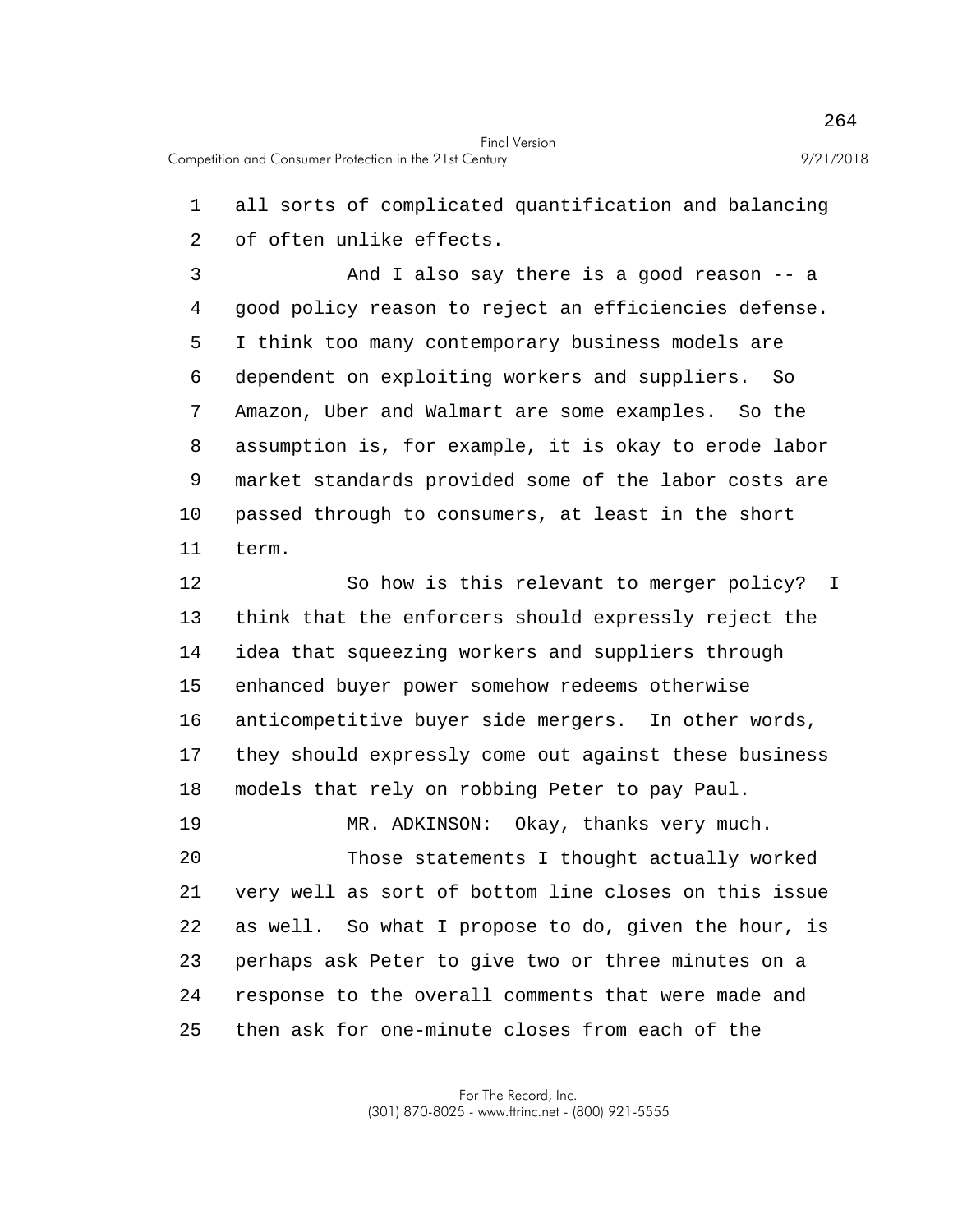Competition and Consumer Protection in the 21st Century 9/21/2018

1 panelists.

5 10 15 2 MR. CARSTENSEN: This has been, again, 3 fascinating for somebody who has been laboring in this 4 field for more than a decade but waiting for more serious discussion. Whenever I come in contact with 6 really good minds, I have learned an awful lot here. 7 I want to go back to kind of those three 8 issues that Bill raised. Are we concerned just with 9 consumers or with all markets? Again, with Scott, it is all markets. You have to take that view. That 11 leads me to then point out the risk you are concerned 12 about, increased prices to consumers, well, it may 13 occur because you have a market that is not functioning 14 correctly. And I pick up on Sandeep, but it is much

20 16 broader than just labor issues. It is not an 17 efficiency in any sense that public policy should 18 concern itself with that you have driven down the price 19 of labor below a reasonable market price. I concede I do not know what the reasonable market price might be. 21 I am concerned then that we not confuse exploitation of 22 buyer power, in whatever form, with an actual 23 efficiency gain.

25 24 We turn then to the death of merger law as I learned it back from 1968 to '73. You figured out the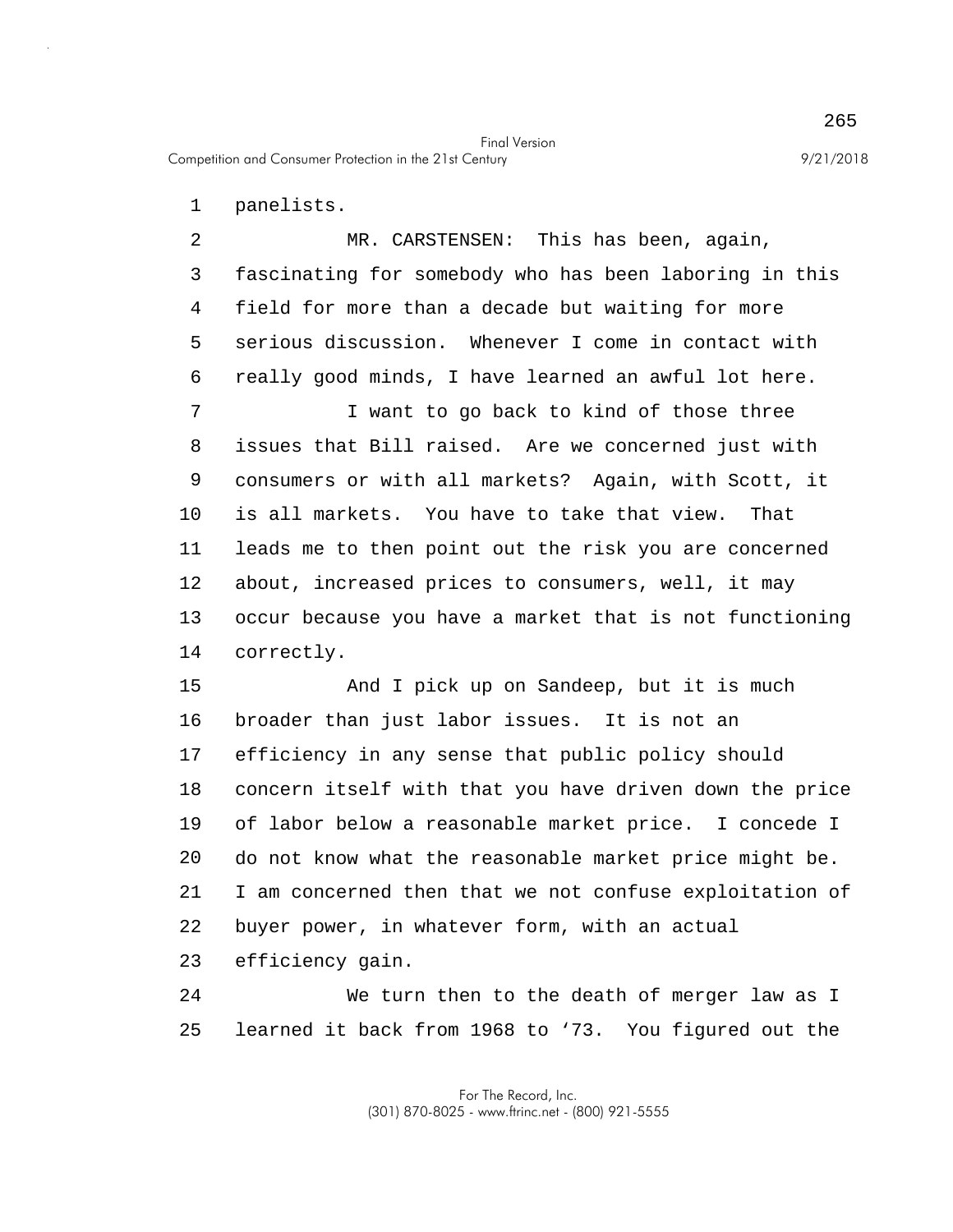5 10 15 20 1 market shares and you went and condemned the undue 2 increase in concentration because it was likely -- and 3 that is what the statute says -- may substantially 4 lessen competition; tend to create a monopoly. It does not say, prove that it will have a particular effect. 6 So the nice discussion here of, oh, I have to 7 put in everything including the kitchen sink on top of 8 the market shares is exactly the wrong way, it seems to 9 me, to be looking at the problem. We don't know what the effect is likely to be, in any particular case. We 11 know in general that if you increase concentration on 12 the sell side, it is going to result in higher prices, 13 a reduced output, loss of innovation. We know on the 14 buy side it has the adverse effects that I have already discussed. 16 Let's keep it simple and administrable. I 17 honor Bill Kovacic on this. Let's use some standards 18 that will be workable, will be understandable, that 19 even businessmen -- well, I should say even economists might be able to understand, and not get ourselves hung 21 up in elaborate efforts to prove the existence or 22 nonexistence of a particular competitive effect.

25 23 Most important of all, we really need more 24 serious consideration of buyer power issues. I am on board with the fact that we do not have enough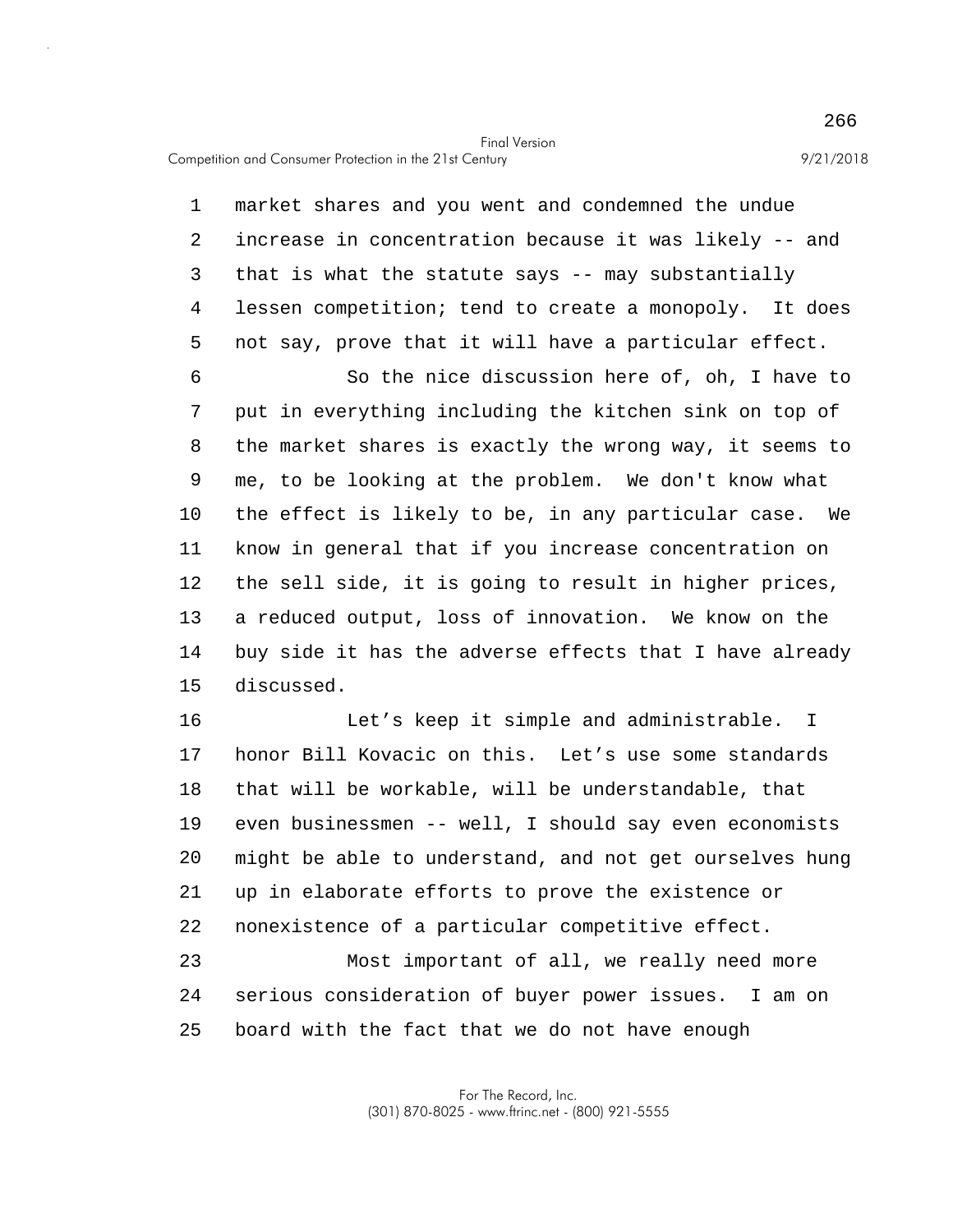Competition and Consumer Protection in the 21st Century 9/21/2018

5

1 information. I think revising the Hart-Scott-Rodino 2 questionnaire to get some of that information would be 3 extraordinarily helpful as you begin to look at these 4 issues.

MR. ADKINSON: Mary?

10 15 6 MR. COLEMAN: There is so much to respond to 7 that, I am not sure I could do it in a minute. But, 8 first, I mean, just a couple of reactions to what both 9 Sandeep and Professor Carstensen have said. I mean, the concept that we should ignore efficiencies in 11 antitrust and merger analysis is astounding to me. It 12 is the whole point of antitrust is to encourage 13 efficient markets. So to ignore efficiency seems to be 14 an amazing concept to do, especially in merger analysis.

20 25 16 In terms of going back to relying on market 17 share screens, that ship has sailed and I do not think 18 you are going to see that in court cases. So I agree 19 with Joe that if you tried to bring a case just based on shares, especially in an area that has not been 21 addressed before, it is just not going to work and I do 22 not think it should because I think you should actually 23 have a theory of what the actual competitive harm is 24 and be able to show what you think the effect is. Whether it is we get to a point where we are just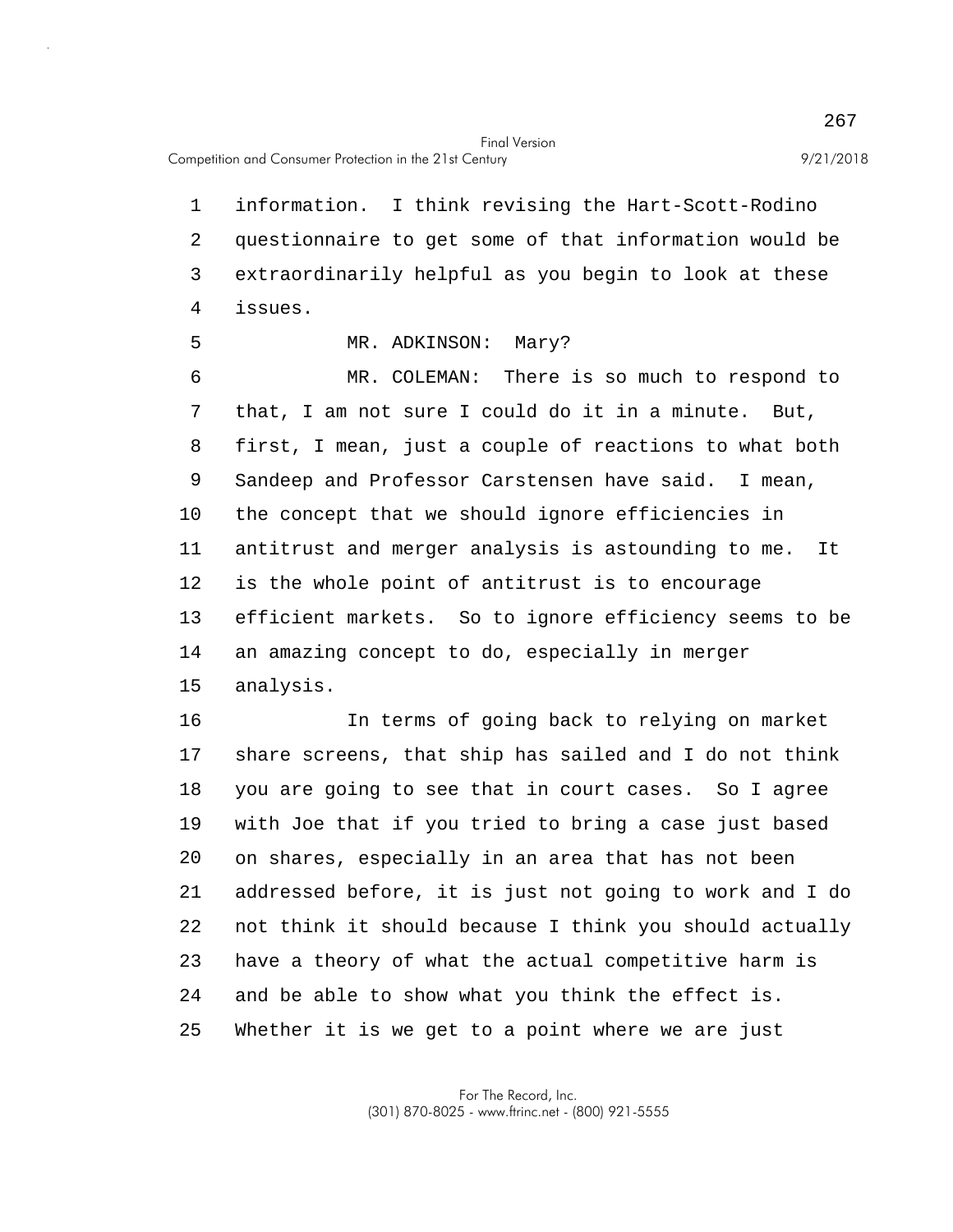5 10 1 focused on transfers at least then you are actually 2 showing an effect or whether you are focused on output. 3 And, finally, to me, I agree you do not 4 necessarily have to show ultimate consumer harm and that should be the fact. But I do think it should be 6 sort of a guiding principle, what are you expecting 7 ultimately to occur? You know, a lot of the bargaining 8 models, we said both firms have market power. So if it 9 is a transfer, you know, we should care about that in many cases, I agree.

15 11 But what if it is a transfer -- so someone 12 really big and two smaller guys get together and create 13 some bargaining power and actually bring prices down 14 and then that allows you to reduce prices downstream? That might be something you want to encourage. The 16 trickier cases are when they are sort of both big and 17 then what do you do?

18 MR. ADKINSON: Thanks.

19 Scott?

20 25 MR. HEMPHILL: So just to underline one or 21 two things that have been said. The main thing I want 22 to leave you with is that when we think about buy side 23 harms we should stay focused on a central issue that 24 sellers are worth protecting under the antitrust laws just like buyers and we freely acknowledge this in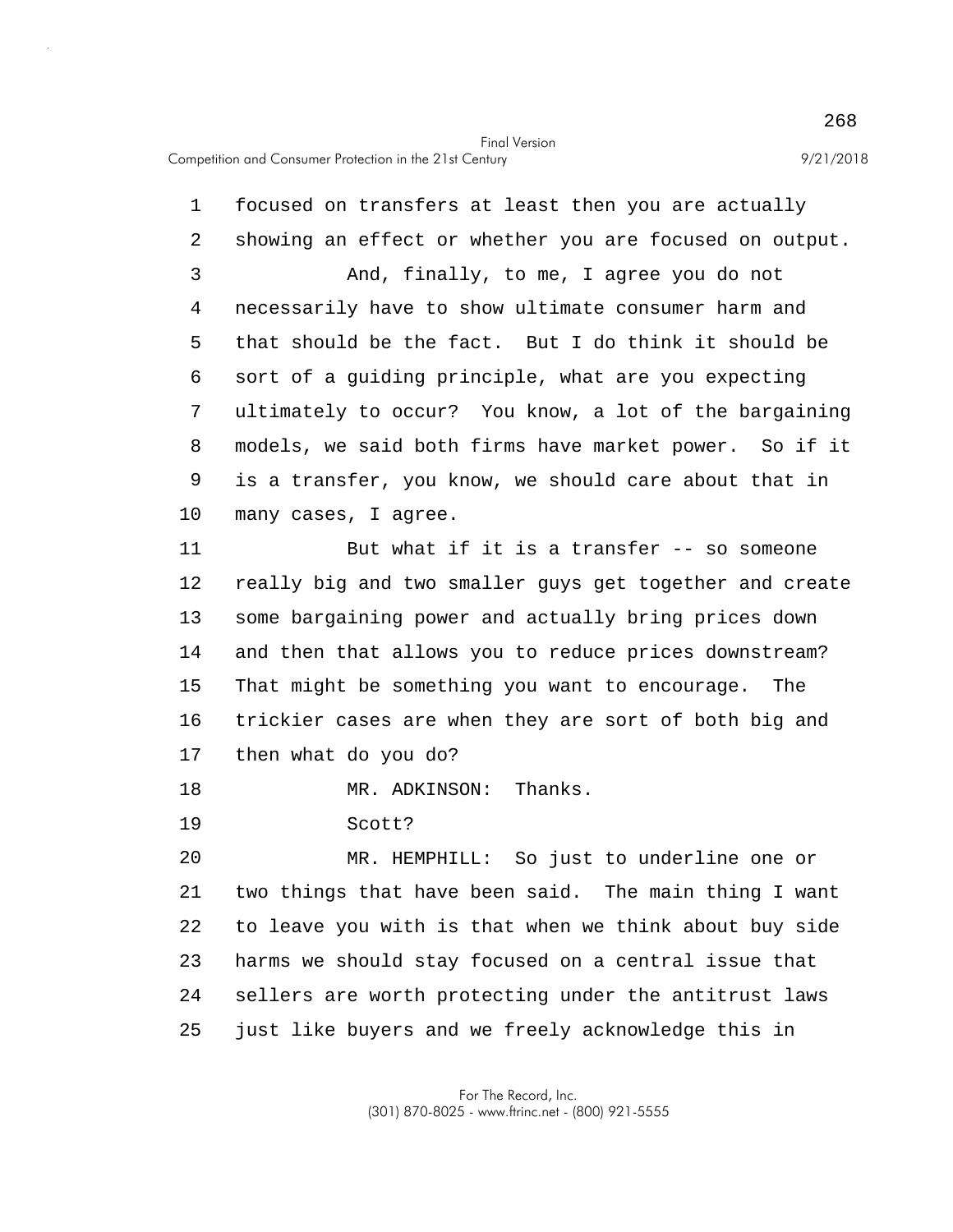5 10 15 20 25 1 really simple cases, like a bidding ring, and that we 2 should equally acknowledge this in more complex 3 cases. 4 And that, you know, though it is very frequently, maybe always the case, as we have heard 6 from Peter, and in a different way, to some degree from 7 Joe, it is very common, maybe always the case, that 8 there is, in addition, some output distortion or input 9 distortion or some other harm beyond the transfer that economists could parse for us that is not an essential 11 part of the case any more than it is an essential part 12 of the case in a sell side case. 13 MR. ADKINSON: Thank you. 14 Joe? MR. MILLER: So I think this is the right 16 forum for this sort of discussion. So I think bringing 17 a lot more of these cases before the theoretical 18 underpinnings are really clarified is not going to be 19 particularly helpful. I think the FTC has the power to do this. And I am glad that it does. 21 So, you know, out of this I expect more 22 research, more discussion, more publications, and maybe 23 we will sort of find in all that that the enforcement 24 level is just right or maybe we have been missing something. But I do not think we have the tools right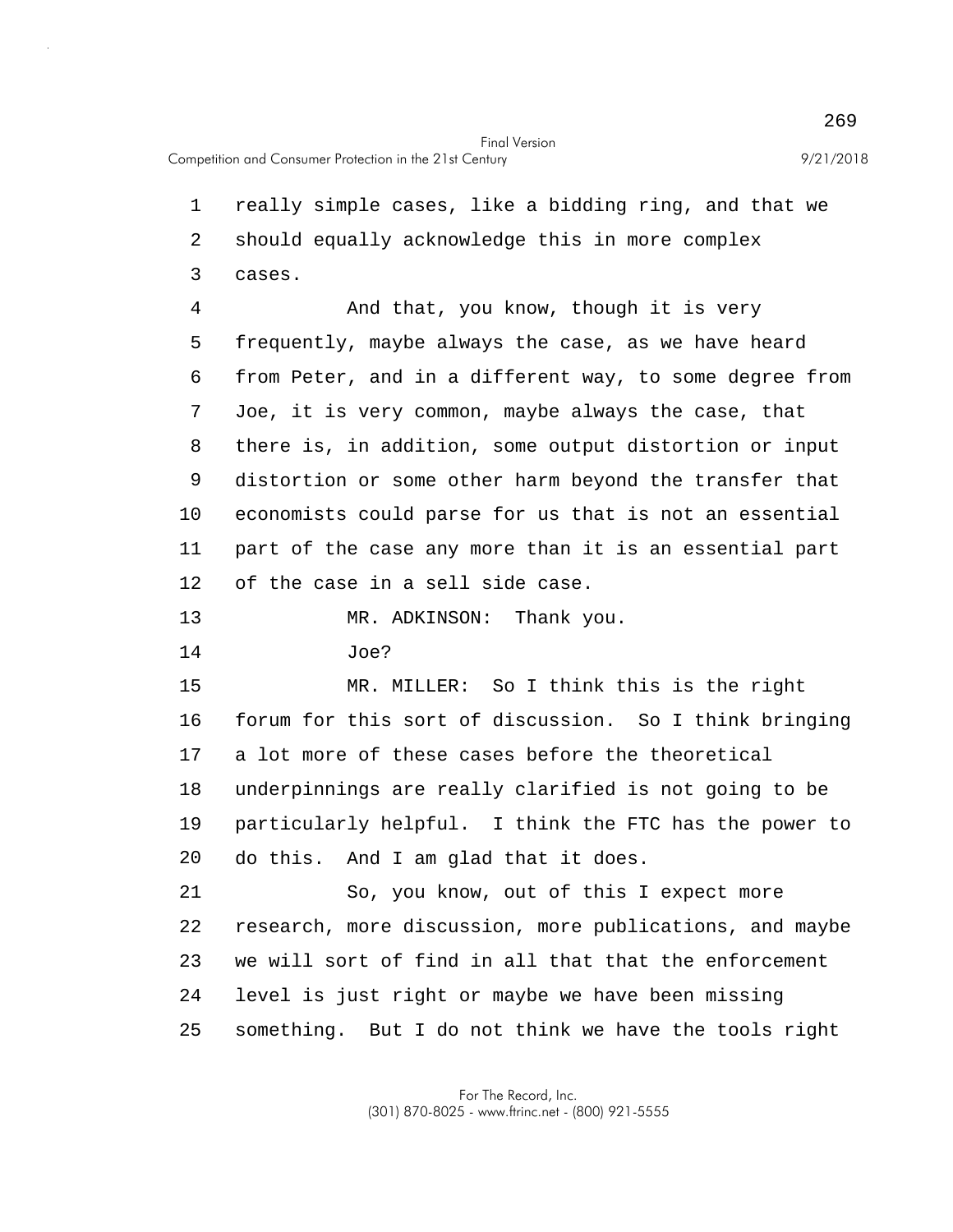1 now to really answer that question.

5 2 It reminds me a little bit about when I was 3 studying law. Raising rivals' costs was a theory that 4 had not really taken hold. It was much debated. There were some rather sort of enforcement-minded folks who 6 really thought that it should be pushed; others were 7 skeptical. Over time, more literature worked its way 8 into cases. Now, I think it is relatively accepted by 9 courts and part of mainstream.

10 15 Last time I was at one of these fora, I heard 11 a panel on cross-market mergers in hospitals, which is 12 you are a market participant seems to be something that 13 everybody believes. But, you know, you cannot 14 demonstrate economically. Maybe that will be the same thing, maybe it will not. I think of this as the same 16 thing. More discussion, maybe not ready for more 17 vigorous enforcement, but a worthwhile panel.

18 MR. ADKINSON: Thank you.

19 Sandeep?

20 25 MR. VAHEESAN: So I believe calculating 21 monopsony systematically going forward requires 22 jettisoning consumer welfare. At a minimum, the 23 language of consumer welfare is very hard to square 24 with buyer side concerns. How do workers and suppliers fit under consumer welfare? They are not consumers or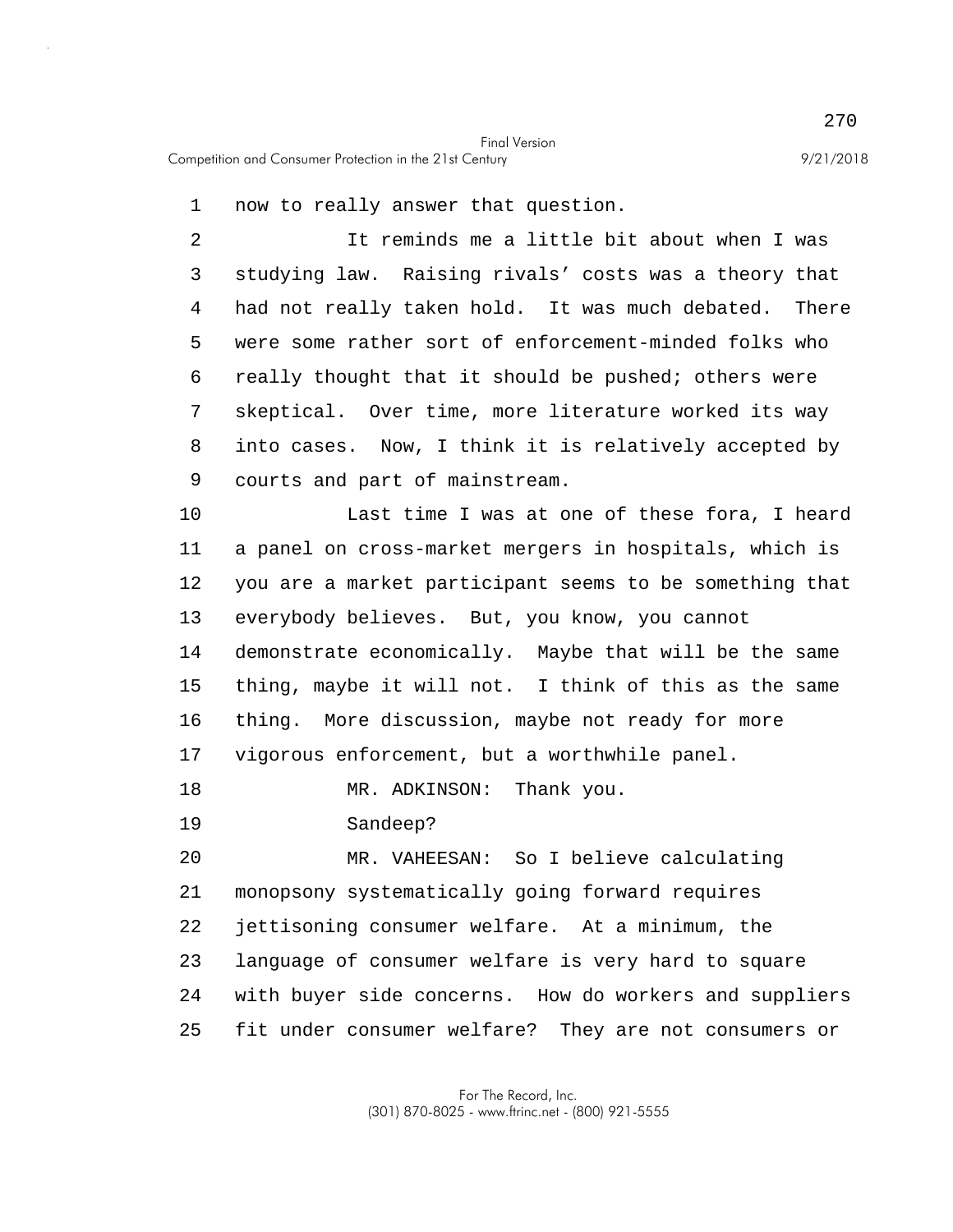5 10 15 20 25 1 purchasers. They acknowledge that there may be an 2 accepted term of art among specialists, but it is 3 deeply confusing to a lay observer. 4 And since we are talking about public law advancing public ends, goals that only specialists can 6 understand should give us real pause. And, 7 furthermore, I feel that so long as we are in the 8 consumer welfare framework, antitrust will continue to 9 be used against independent contractors and others trying to organize against monopsony power. After all, 11 workers' collective action can lead to higher prices 12 for consumers. 13 So I believe if we want to take the monopsony 14 threat seriously, we require new language and new philosophy that antitrust is antimonopoly; a body of 16 law that, as Congress originally intended, controls the 17 power of big businesses over consumers, workers, 18 competitors and suppliers. 19 MR. ADKINSON: Thanks very much. Please join me in thanking our panel for 21 really an excellent discussion. 22 (Applause.) 23 24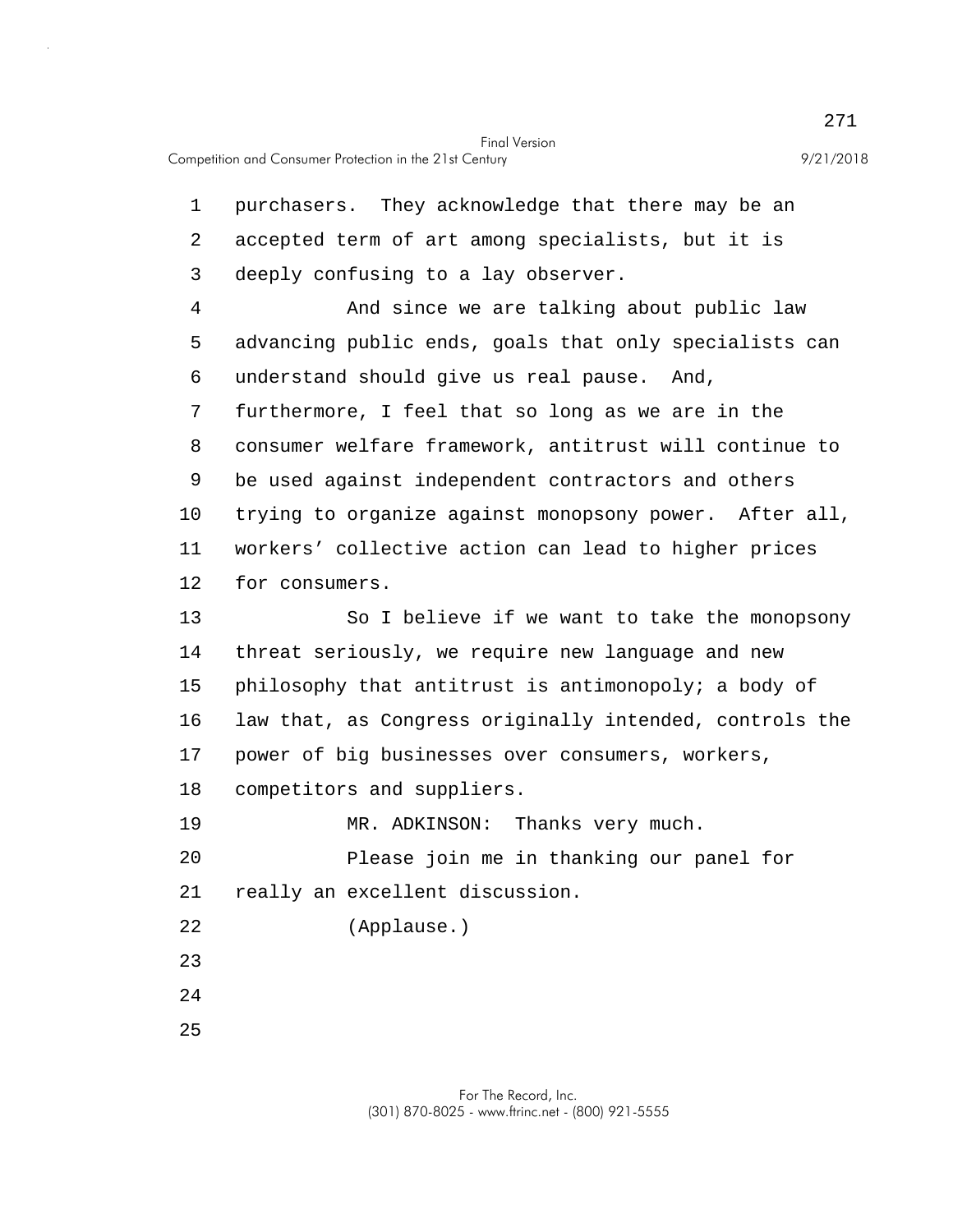Competition and Consumer Protection in the 21st Century 9/21/2018

25

5 10 15 20 1 CLOSING REMARKS 2 MR. ADKINSON: We are honored to have closing 3 remarks now by Commissioner Maureen Ohlhausen. 4 Maureen's extraordinary career at the FTC began as a member of the staff at the Office of the General 6 Counsel, including heading up the Office of Policy 7 Planning and culminating in serving as a Commissioner 8 and then Acting Chairman. 9 Thank you for your service, Commissioner Ohlhausen. 11 (Applause.) 12 COMMISSIONER OHLHAUSEN: Well, thanks so much 13 for having me here to close out a very interesting day. 14 I am also about to close out a very interesting career at the FTC next week. After six years as a 16 Commissioner and more than 12 years in other roles at 17 the agency, I can offer some broad perspectives on what 18 the agency is meant to do and how to tell whether we 19 are succeeding in that role the way Congress intended at our creation. 21 Now, these are issues that I have spent many 22 years thinking about from my early days advising 23 Commissioner Swindle to my time working on the FTC at 24 100 report as Director of Office of Policy and Planning

under Chairman Bill Kovacic, to my time as a

272

Final Version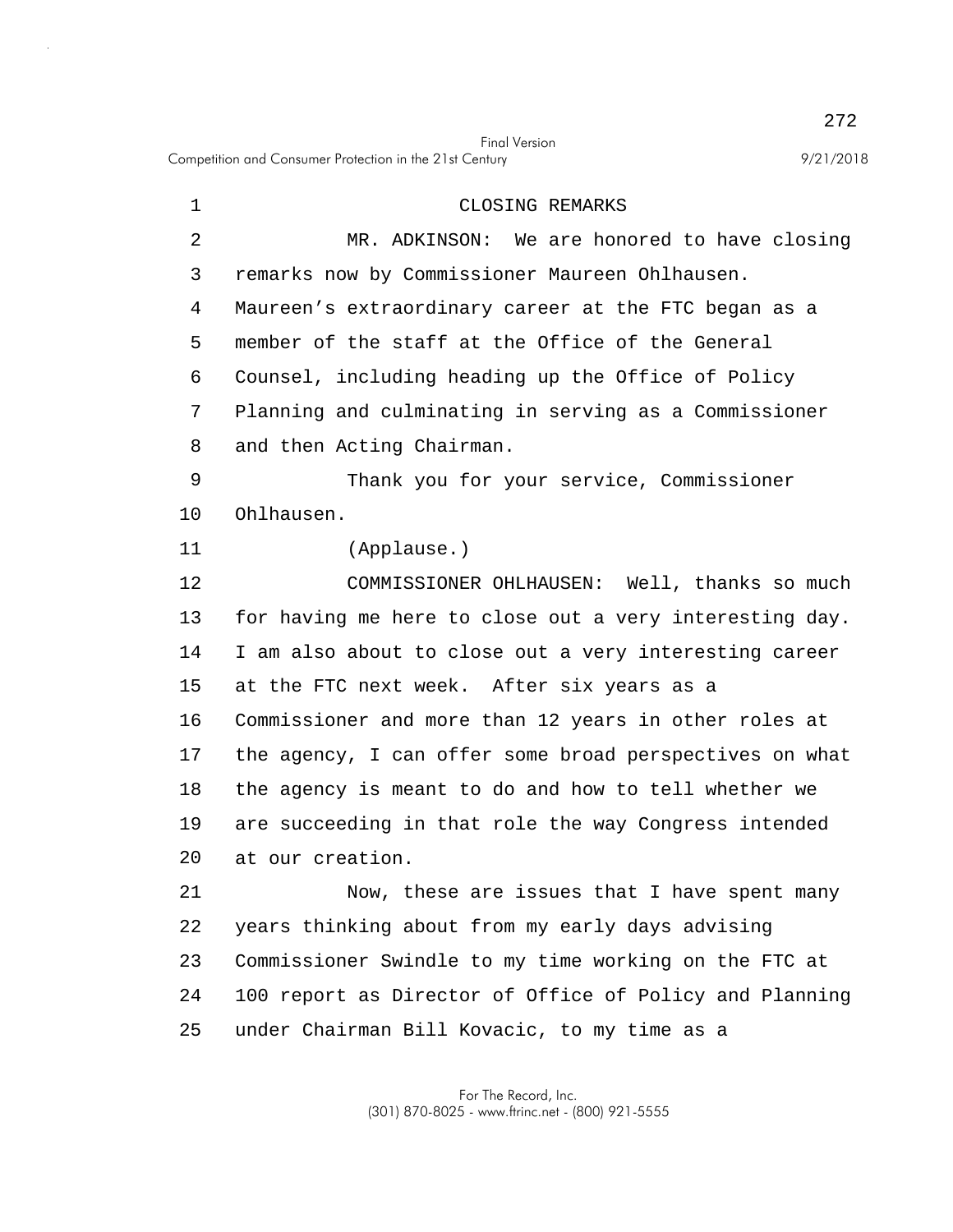5 10 15 1 Commissioner. In particular, as Acting Chairman of the 2 agency, I had good cause to reflect seriously again on 3 what we do at the FTC, our institutional strengths, and 4 how to leverage successfully those strengths for the good of consumers and the country in the years ahead. 6 And I am pleased that Chairman Simons is also 7 thinking deeply on these topics and getting 8 wide-ranging input through this series of hearings. I 9 sincerely hope these insights -- the insights the Commission gains through this process will help ensure 11 the FTC future success. 12 But how should we define success as an 13 agency? In an influential article, former Chairman 14 Kovacic and Professor David Hyman identify the three most important factors to predict long-term agency 16 success, consistent political support, policy coherence 17 and capacity and capability to handle the agency's 18 mission. I believe these factors are important as the 19 Commission considers the path ahead.

20 25 As a threshold matter, an agency needs 21 consistent political support, or as Kovacic and Hyman 22 call it, political implications. They note that this 23 is the most important of the factors for success. In 24 their words, an agency is doomed if it lacks a supportive constituency or if the performance of its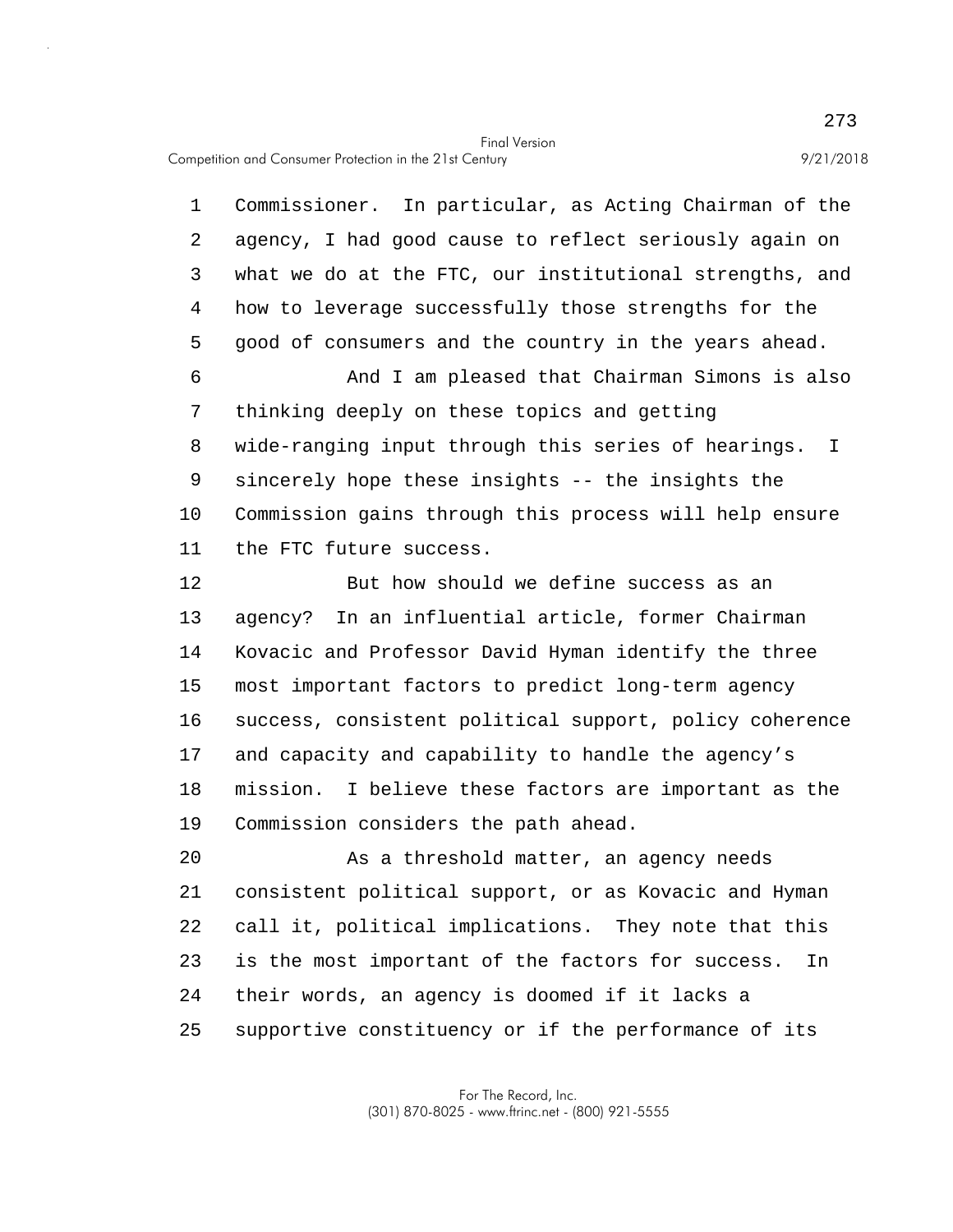5 1 duties generate crippling political opposition. More 2 broadly, an agency will not be able to operate 3 effectively if its structure raises serious doubts 4 about its legitimacy or increases the vulnerability to political pressure that the performance of its duties 6 will arouse.

10 7 Now, this first factor speaks directly to the 8 FTC's origins and the stability of its structure as a 9 bipartisan entity. Now, the FTC was born from early 20th Century dissatisfaction with the way the 11 Department of Justice was enforcing or not enforcing 12 the Sherman Act. And as many of you know in the Gilded 13 Age years, preceding the FTC's creation, the country 14 underwent a massive wave of corporate consolidation.

15 20 In the decades straddling the turn of the 16 20th Century, there were 42 deals producing companies 17 controlling over 70 percent of their respective 18 industries. During the peak of this merger boom from 19 1898 to 1902, at least 303 companies disappeared each year, and in 1899, over 1208 were merged out of 21 existence. For several years, the government offered 22 essentially no meaningful response.

25 23 Now, the leadership of the DOJ was not 24 entirely to blame for this situation. It was a product of many factors, including an underdeveloped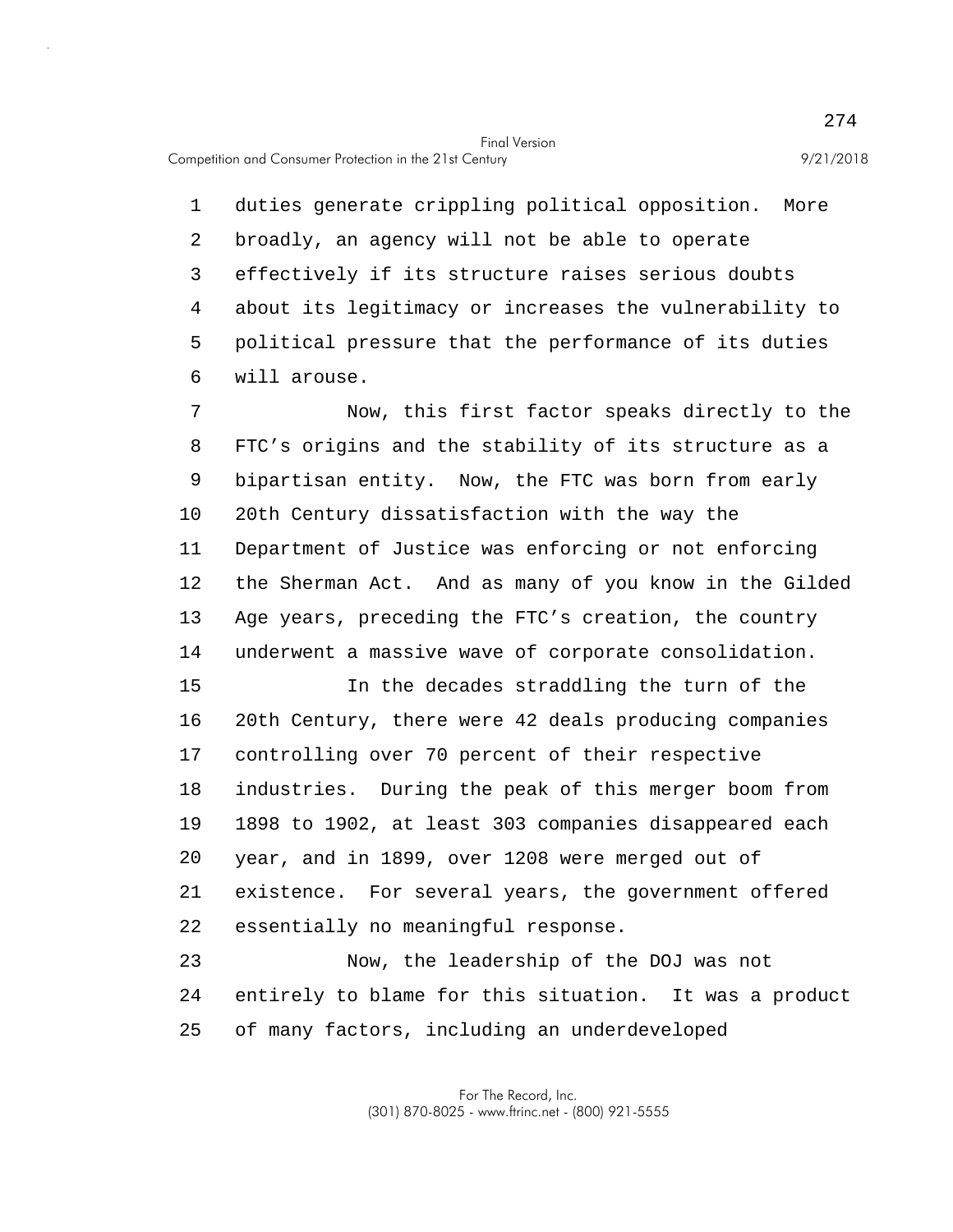5 10 1 understanding about the economic implications of 2 corporate consolidations, political indifference and a 3 Supreme Court that had expressly called into question 4 whether the Sherman Act applied to mergers. These circumstances triggered an era of public agitation that 6 aided President Roosevelt in expanding the antitrust 7 laws, pushing to establish the Sherman Act's coverage 8 of consolidations and culminated more than a decade 9 later with Wilson's signing of the FTC Act and Clayton Act.

15 11 Thelieve the current debate about 12 concentration and the role of antitrust reflects a 13 similar era of public agitation. It also calls for a 14 deep understanding of the institution, the FTC, that arose out of this similar era 100 years ago.

20 25 16 Now, interestingly, the turn of the 20th 17 Century consensus for additional competition 18 enforcement did not lead to uniform vision for a new 19 competition agency. Rather, two camps formed. The first believed Congress should create a new agency to 21 be a law enforcer similar to DOJ, but politically 22 independent and with flexible substantive jurisdiction 23 to allow it to proactively shape business behavior. 24 The second camp, on the other hand, wanted to move away from the DOJ model and create an independent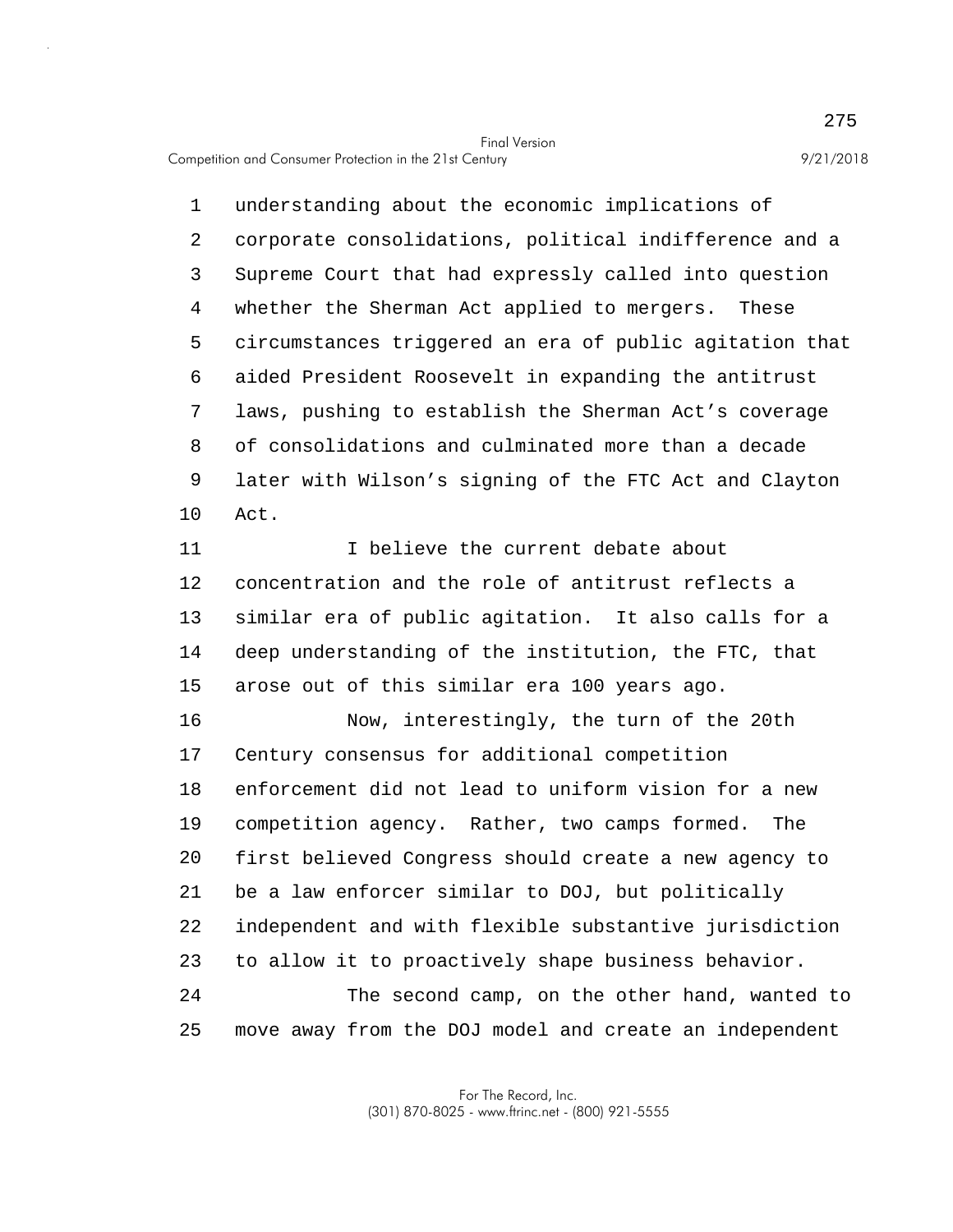5 10 15 1 policy body similar to Roosevelt's new Bureau of 2 Corporations within the Department of Commerce and 3 Labor. This policy agency would have special power to 4 work with the business community, research competition issues, then issue reports and regulations and 6 guidelines that would help shape industry's conduct. 7 The FTC was created as compromise between 8 these two views. We are an independent, bipartisan, 9 policy-oriented, research-based enforcement agency. The bipartisan design insulates us to some extent from 11 being buffeted by political winds. Combining this 12 bipartisan leadership with the agency's research and 13 policy functions results in a relatively steady and 14 disciplined stewardship of our merger review mandate and conduct enforcement, which other than some notable 16 missteps about 30 years ago, has often been a source of

17 broad political support over the last few decades.

20 25 18 And I assume this support is at least in part 19 because even the out-of-power party continues to have a serious voice in U.S. competition policy and 21 enforcement decisions. Indeed, during my 15 months as 22 Acting Chairman, the Commission could only take action 23 if there was bipartisan agreement. And, notably, we 24 were able to continue an active enforcement and policy agenda and had over 500 unanimous votes.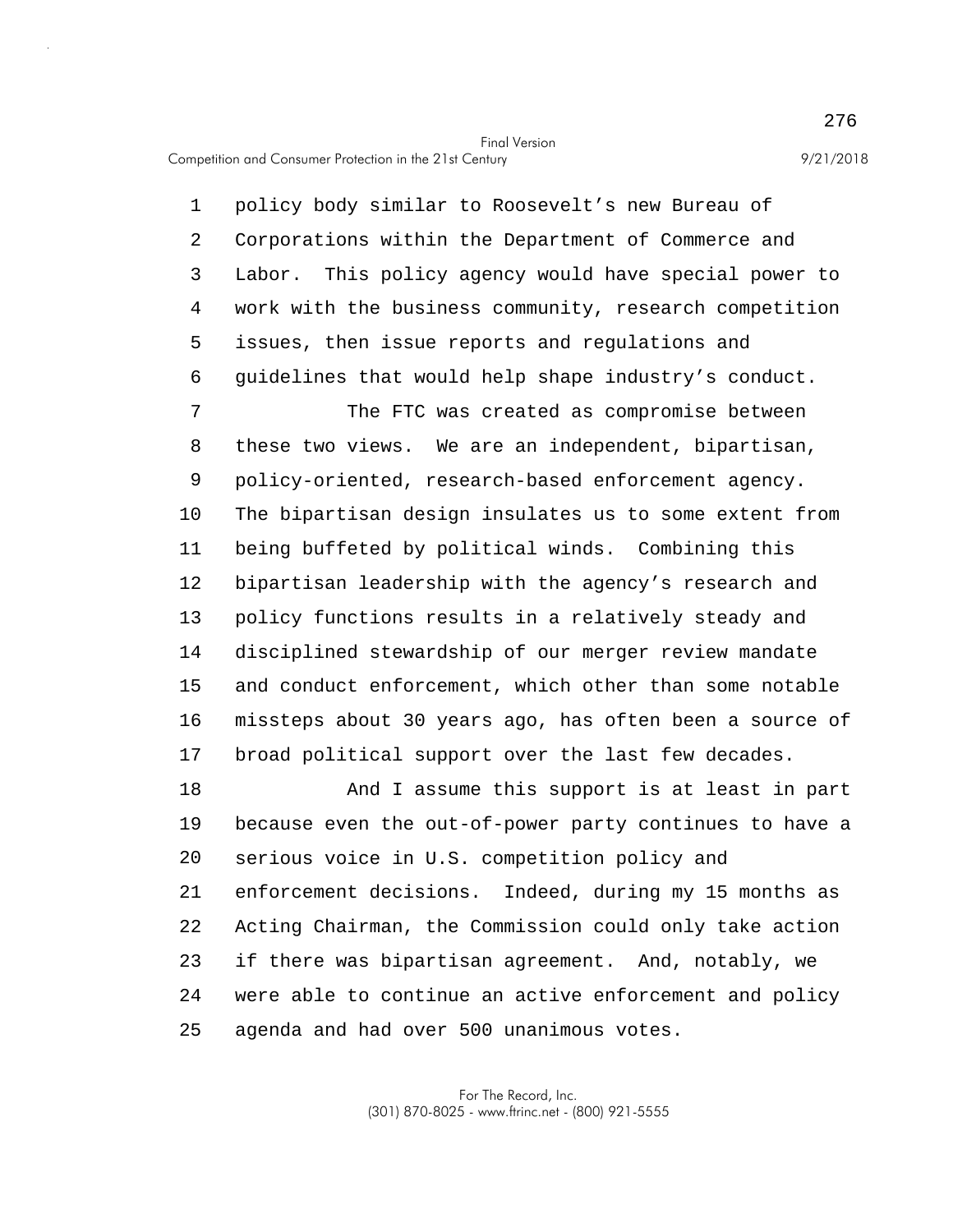5 10 1 This leads me to the next most important 2 factor for agency success: Policy coherence. The 3 FTC's design offers strong policy coherence because of 4 its dual mandate for competition and consumer protection. These are different but equally important 6 complementary tools for the agency to help promote 7 fairness in our markets and therefore promote consumer 8 welfare. Each tool protects consumers in different 9 ways and each has its limitations, allowing one to offer relief where the other cannot.

15 11 Competition is the first line of defense. A 12 competitive market is a welfare-enhancing one for 13 consumers. Aggressive competitors fight for consumers 14 using price and quality as their weapon, including the quality of service. They work hard to protect their 16 reputations because they know that a dissatisfied 17 customer can easily turn to alternatives.

20 25 18 But there are limits to this. As former FTC 19 Chairman Tim Muris once wryly observed, the commercial thief loses no sleep over its standing in the 21 community. Some companies engage in fraud, dishonesty, 22 unilateral breach of contract or other conduct that 23 hurts consumers with little regard far their 24 reputations or the possibility of being put out of business.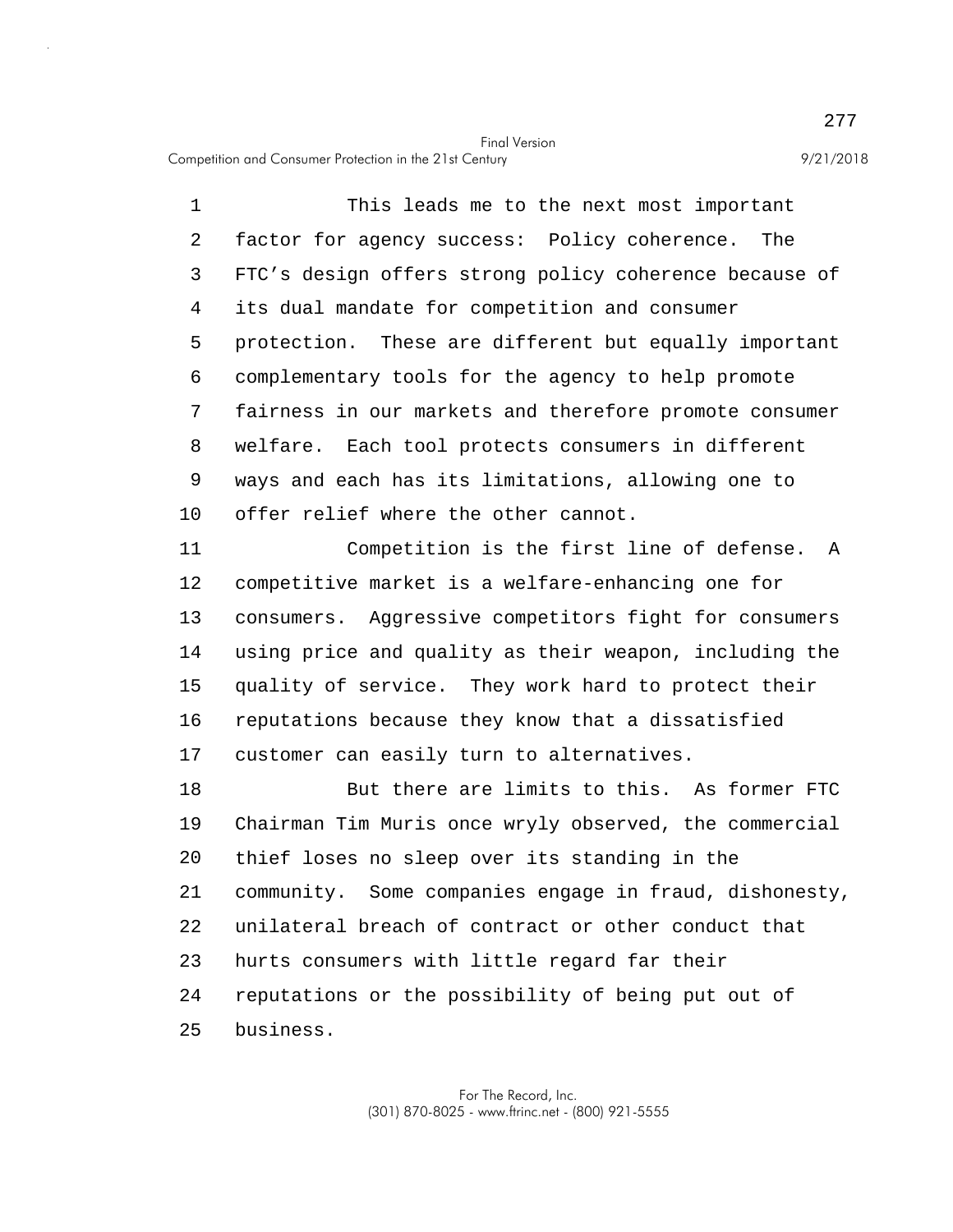5 10 1 Because the competitive market sometimes 2 cannot discipline these behaviors, we also use our 3 consumer protection authority. But these missions are 4 aligned, which allows the agency to apply them cohesively and imbues all Commission staff with the 6 sense of common purpose, to protect consumers. I hope 7 this singular focus on consumers will continue at the 8 Commission in future years, particularly because it has 9 been a proven linchpin of policy coherence and cohesion throughout the agency's history.

15 11 So we come to the third factor, agency 12 capacity and capability. Now, capacity refers to 13 resources, which in large part hinge on an agency's 14 credibility with Congress. Capability, according to Kovacic and Hyman, is slightly different, turning on 16 whether an agency has the tools to make good decisions 17 and does so.

20 25 18 And I will focus the remaining few minutes of 19 my remarks explaining why, based on our design protocol, the agency has been doing exactly what it was 21 meant to do, identifying competition problems in the 22 economy, developing proof of the problems, debating the 23 evidence of harm and proper courses internally, and 24 then leading by example outside the agency with every advocacy, enforcement, and regulatory tool at its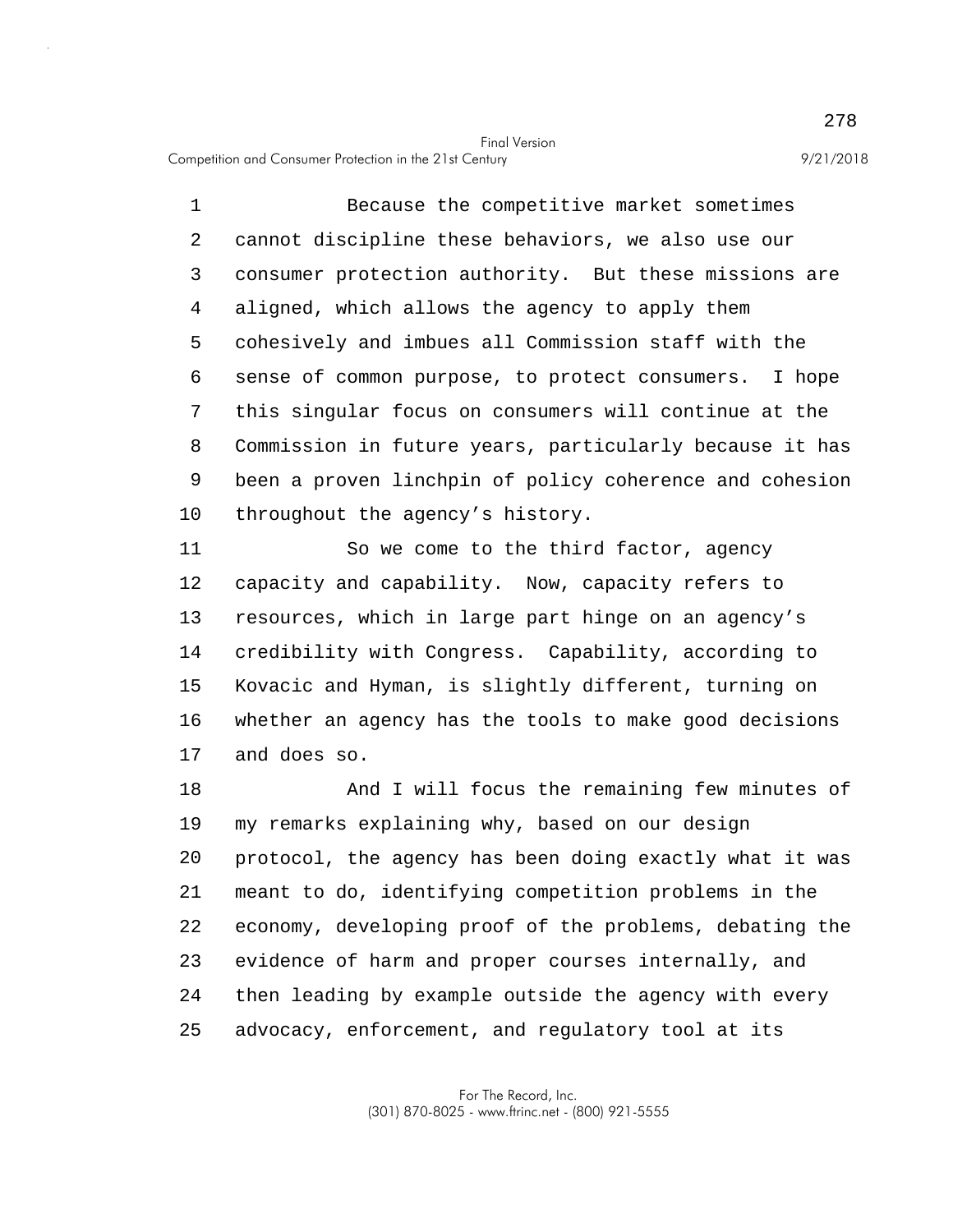1 disposal. And our efforts have paid off, though 2 sometimes it takes a while. But that is often the risk 3 of leading.

5 10 4 The agency's design gives it the singular ability to identify a potential competition problem in 6 the market, develop empirical research to determine 7 whether the problem actually exists and then plan and 8 execute a multi-year advocacy and enforcement agenda to 9 rectify the problem. In other words, the FTC is designed specifically to lead others in the continuous 11 development of competition law to accurately reflect 12 changing economic conditions.

15 20 25 13 It is in the agency's DNA, so to speak, from 14 the open-ended drafting of our statutory authority in Section 5 of the FTC Act to our research and 16 report-writing authority in Section 6 of the Act, which 17 permits us to gather and compile information and make 18 public such portions as are in the public interest. 19 Now, the Commissioners sometimes disagree about how the agency should pursue its mandate, but 21 that debate, too, and the necessary negotiation and 22 compromise that come with the Commission structure is 23 another invaluable part of our Commission design. It 24 is among the reasons studies have shown that the agency's merger enforcement does not wax and wane with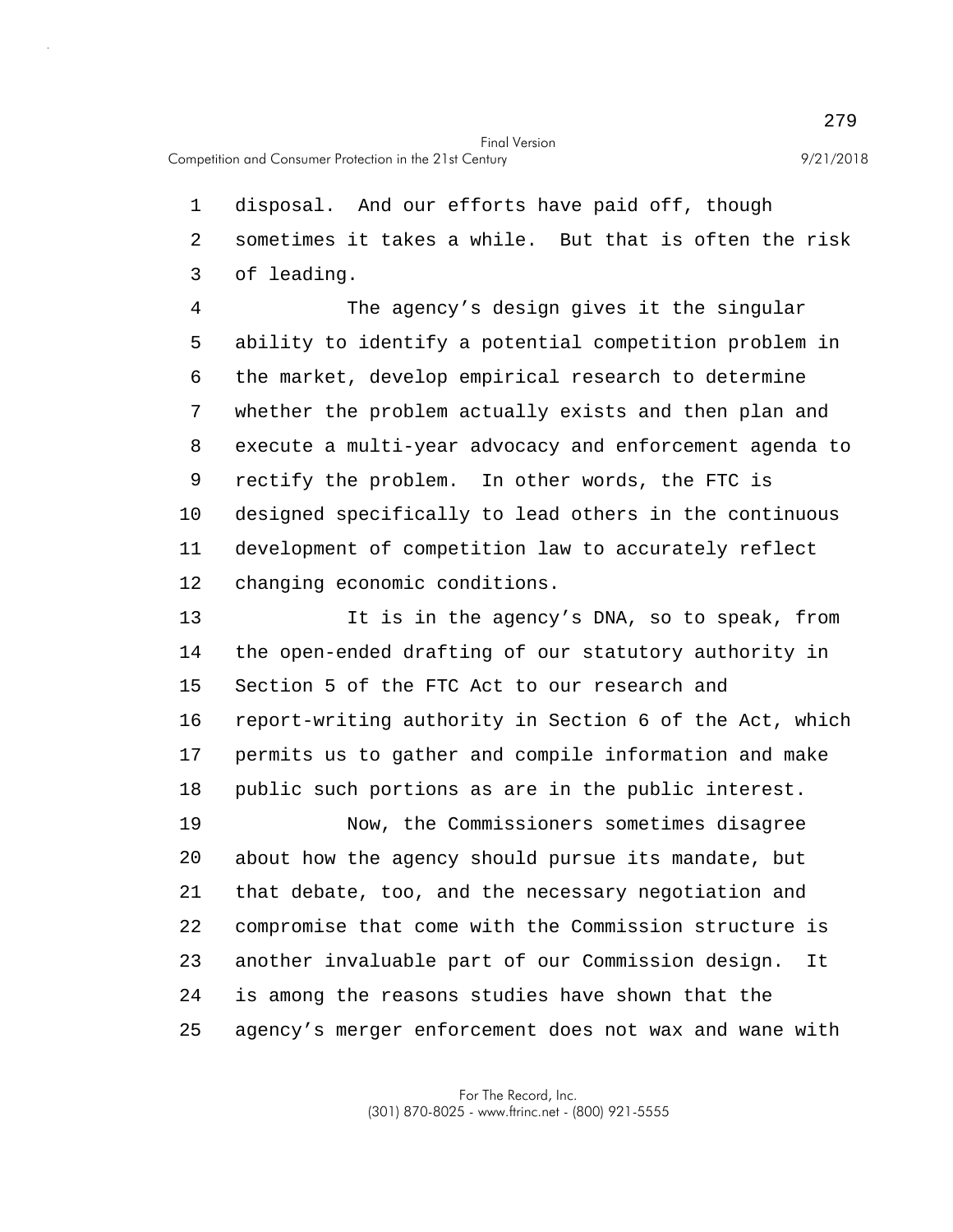1 the election cycles in Washington, D.C.

5 2 For example, although you may be surprised to 3 hear it, the number of our competition enforcement 4 matters actually tied historic levels during my tenure as Acting Chairman, despite it being a time of 6 pronounced political change.

10 15 7 Using this process over the years, the FTC 8 has made vital contributions in doctrinal gray areas. 9 On the merger side, the agency has notably introduced new concepts or new ways of analyzing hospital mergers, 11 potential competition issues, and dynamic markets. 12 Now, our merger work involving cluster markets is one 13 such example. The notion that hospital mergers 14 indicate a cluster of inpatient services is now so widely accepted it is rarely litigated.

20 25 16 But the Commission has also recently 17 challenged cluster markets outside hospital mergers, as 18 in our 2015 successful challenge of the Sysco-U.S. 19 Foods merger, and then again in 2016 in our winning challenge in Staples-Office Depot/OfficeMax. And while 21 I was Acting Chairman earlier this year, we alleged, 22 and the District Court subsequently found, that 23 Wilhelmsen's proposed acquisition of Drew Marine likely 24 would reduce competition in a cluster market of marine water treatment chemicals.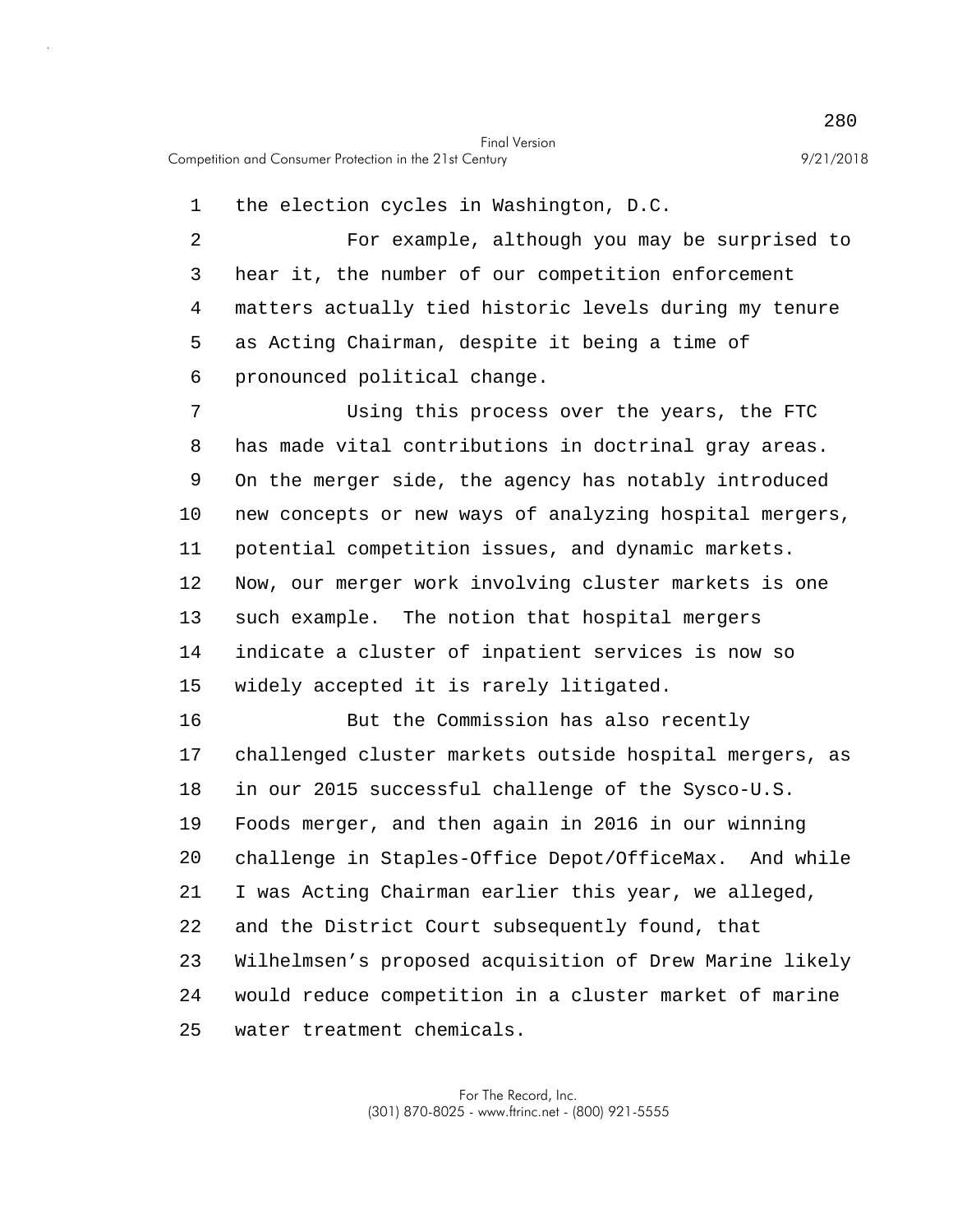5 1 On the conduct side, the FTC has been at the 2 forefront of developing invitations to collude, the 3 proper extent of competitor collaborations in cases 4 like Polygram and, of course, reverse payment settlement agreements. The agency also has had a major 6 impact on developing the outer bounds of antitrust, 7 particularly with respect to the scope of exemptions 8 and immunities like Noerr and State Action, topics on 9 which I have been particularly active.

10 15 Antitrust doctrine evolves and ideas can and 11 should be debated in settings like these hearings. But 12 debate alone is an insufficient ground for action. To 13 make good decisions, the agency must test new ideas 14 empirically and develop proof of actual competition problems in the economy. If there is such evidence, it 16 should then consider the tools to best address it.

20 25 17 Notably, most of our doctrinal contributions 18 have depended on the broad use of all of our agency 19 functions, research, advocacy, administrative litigation and federal court enforcement. I thus urge 21 the Commission to continue to strive to make decisions 22 based on empirical foundations and to consider all of 23 its tools if it finds evidence of harm to the 24 competitive process that reduce consumer welfare. So I will leave you with a few closing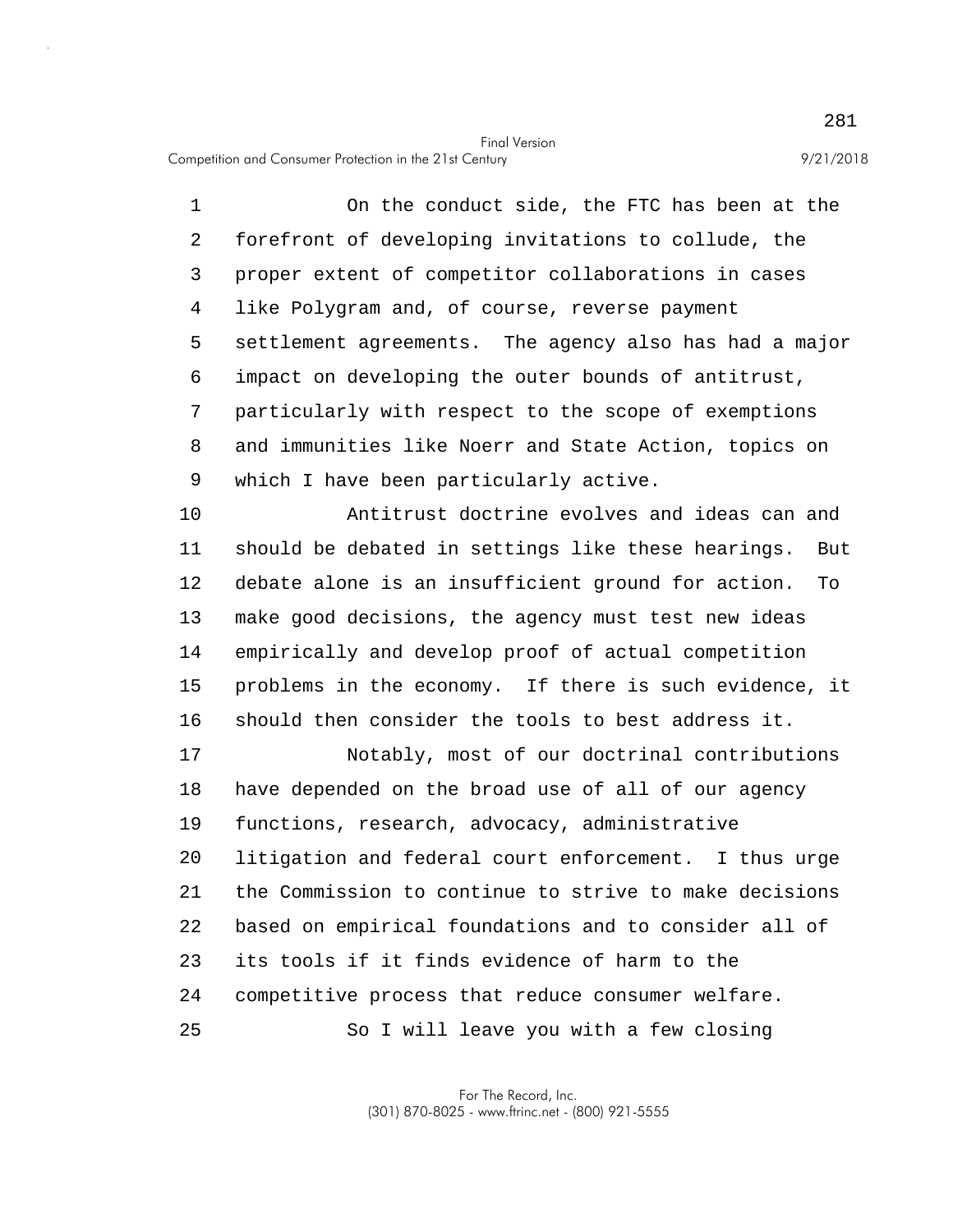5 10 1 thoughts on what guidance past agency experience can 2 offer for the future. First, the FTC is well suited to 3 play a leadership role in large part because of its 4 design, which has played significant part in its contributions to difficult competition issues. It has 6 afforded the agency bipartisan political support, a 7 coherent policy framework to protect consumers with 8 complementary tools, and the capacity and capability to 9 invest in resolving novel competition issues with long-ranging plans relying on outreach, research, 11 advocacy, and enforcement.

15 12 And also the real key to successful agency 13 design, in my opinion, is the ability to attract and 14 retain great people. And judging by the people I have met during my time at the FTC and the enthusiasm they 16 all bring to the job of protecting American consumers, 17 I feel very confident of the agency's success in the 18 future.

19 Thank you very much.

20 (Applause.)

21 (End of Hearing 2.)

22

23

24